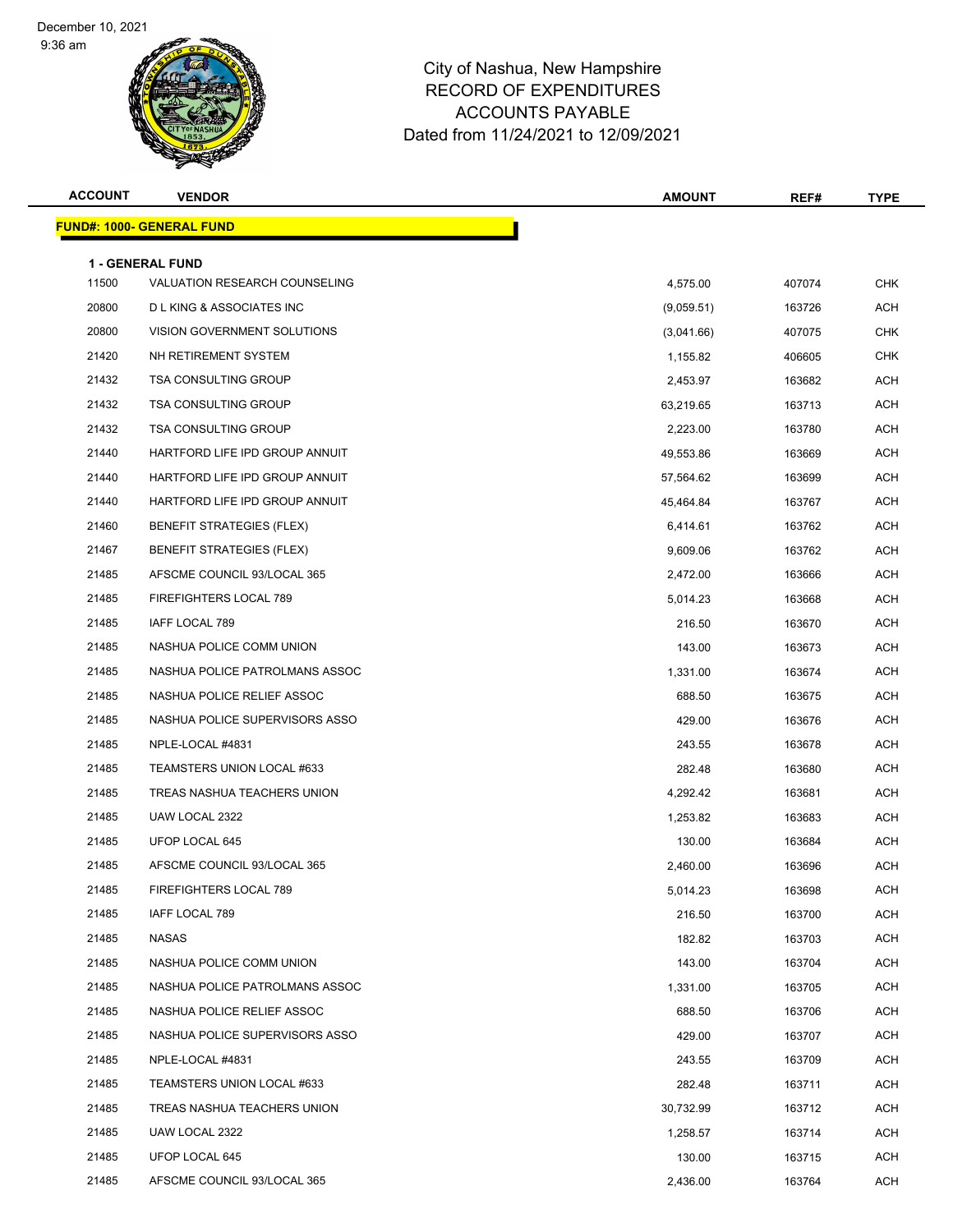9:36 am



| <b>ACCOUNT</b> | <b>VENDOR</b>                    | <b>AMOUNT</b> | REF#   | <b>TYPE</b> |
|----------------|----------------------------------|---------------|--------|-------------|
|                | <b>FUND#: 1000- GENERAL FUND</b> |               |        |             |
|                | <b>1 - GENERAL FUND</b>          |               |        |             |
| 21485          | FIREFIGHTERS LOCAL 789           | 4,984.56      | 163766 | <b>ACH</b>  |
| 21485          | IAFF LOCAL 789                   | 216.50        | 163768 | <b>ACH</b>  |
| 21485          | NASHUA POLICE COMM UNION         | 143.00        | 163771 | ACH         |
| 21485          | NASHUA POLICE PATROLMANS ASSOC   | 1,331.00      | 163772 | <b>ACH</b>  |
| 21485          | NASHUA POLICE RELIEF ASSOC       | 693.00        | 163773 | ACH         |
| 21485          | NASHUA POLICE SUPERVISORS ASSO   | 429.00        | 163774 | ACH         |
| 21485          | NPLE-LOCAL #4831                 | 243.55        | 163776 | ACH         |
| 21485          | TEAMSTERS UNION LOCAL #633       | 282.48        | 163778 | ACH         |
| 21485          | TREAS NASHUA TEACHERS UNION      | 4,343.58      | 163779 | <b>ACH</b>  |
| 21485          | UAW LOCAL 2322                   | 1,241.45      | 163781 | ACH         |
| 21485          | UFOP LOCAL 645                   | 140.00        | 163782 | ACH         |
| 21485          | AMERICAN FEDERATION OF TEACHER   | 6.00          | 406598 | <b>CHK</b>  |
| 21485          | AMERICAN FEDERATION OF TEACHER   | 136.50        | 406607 | CHK         |
| 21485          | AMERICAN FEDERATION OF TEACHER   | 6.00          | 406902 | <b>CHK</b>  |
| 21490          | UNITED WAY OF GREATER NASHUA     | 39.06         | 163685 | <b>ACH</b>  |
| 21490          | UNITED WAY OF GREATER NASHUA     | 159.06        | 163716 | ACH         |
| 21490          | UNITED WAY OF GREATER NASHUA     | 39.06         | 163783 | ACH         |
| 21495          | <b>WAGE ASSIGNMENT</b>           | 300.00        | 163671 | ACH         |
| 21495          | <b>WAGE ASSIGNMENT</b>           | 104.00        | 163672 | <b>ACH</b>  |
| 21495          | <b>WAGE ASSIGNMENT</b>           | 259.00        | 163679 | ACH         |
| 21495          | <b>WAGE ASSIGNMENT</b>           | 300.00        | 163701 | ACH         |
| 21495          | <b>WAGE ASSIGNMENT</b>           | 104.00        | 163702 | ACH         |
| 21495          | <b>WAGE ASSIGNMENT</b>           | 259.00        | 163710 | ACH         |
| 21495          | <b>WAGE ASSIGNMENT</b>           | 300.00        | 163769 | ACH         |
| 21495          | <b>WAGE ASSIGNMENT</b>           | 104.00        | 163770 | <b>ACH</b>  |
| 21495          | <b>WAGE ASSIGNMENT</b>           | 259.00        | 163777 | ACH         |
| 21495          | <b>WAGE ASSIGNMENT</b>           | 1,011.50      | 406599 | <b>CHK</b>  |
| 21495          | <b>WAGE ASSIGNMENT</b>           | 100.00        | 406600 | <b>CHK</b>  |
| 21495          | <b>WAGE ASSIGNMENT</b>           | 155.00        | 406601 | <b>CHK</b>  |
| 21495          | <b>WAGE ASSIGNMENT</b>           | 25.00         | 406602 | <b>CHK</b>  |
| 21495          | <b>WAGE ASSIGNMENT</b>           | 110.00        | 406603 | <b>CHK</b>  |
| 21495          | <b>WAGE ASSIGNMENT</b>           | 895.60        | 406604 | <b>CHK</b>  |
| 21495          | <b>WAGE ASSIGNMENT</b>           | 1,011.50      | 406608 | <b>CHK</b>  |
| 21495          | <b>WAGE ASSIGNMENT</b>           | 100.00        | 406609 | <b>CHK</b>  |
| 21495          | <b>WAGE ASSIGNMENT</b>           | 155.00        | 406610 | <b>CHK</b>  |
| 21495          | <b>WAGE ASSIGNMENT</b>           | 110.00        | 406611 | <b>CHK</b>  |
| 21495          | <b>WAGE ASSIGNMENT</b>           | 880.27        | 406612 | <b>CHK</b>  |
| 21495          | <b>WAGE ASSIGNMENT</b>           | 1,011.50      | 406903 | <b>CHK</b>  |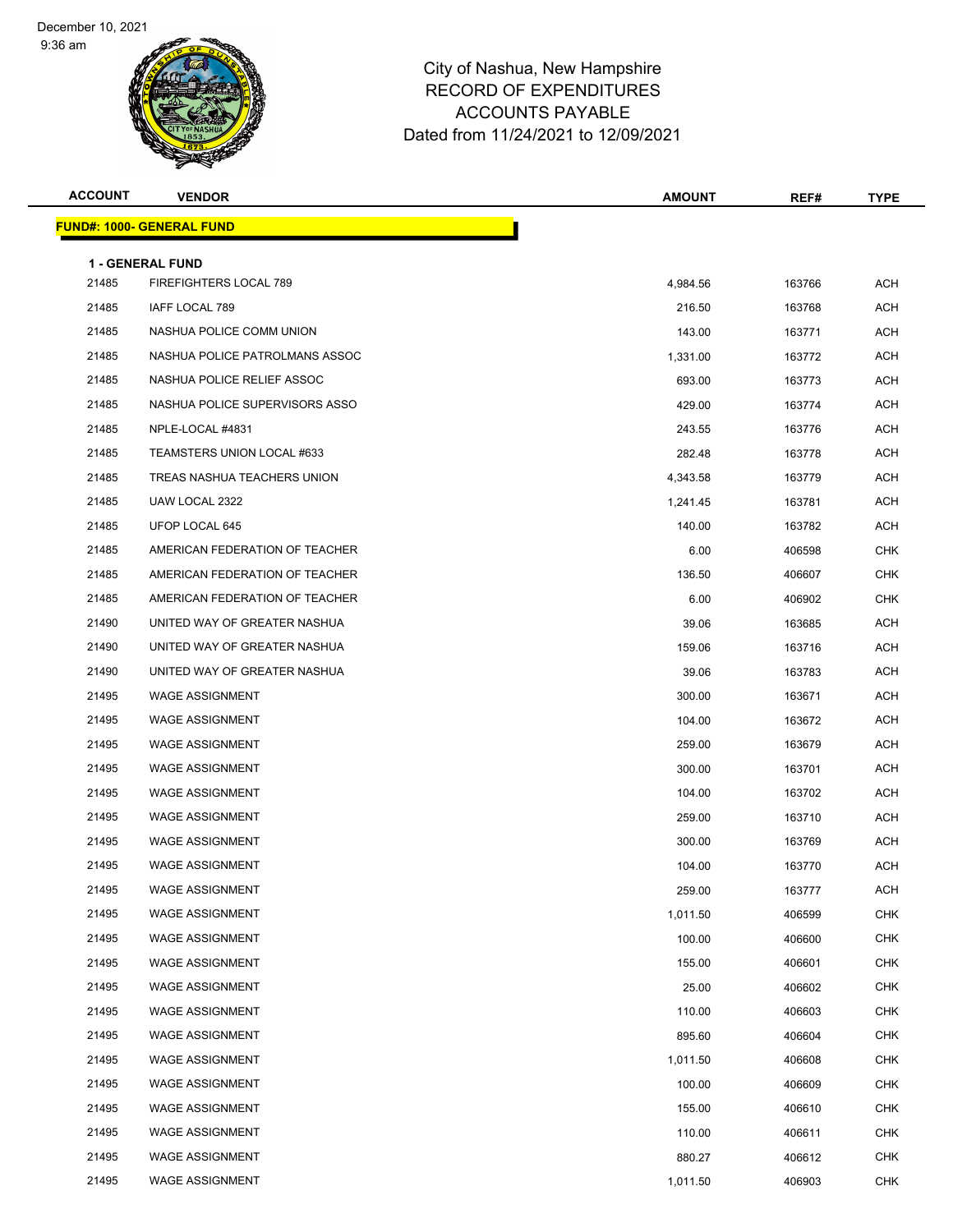9:36 am



# City of Nashua, New Hampshire RECORD OF EXPENDITURES ACCOUNTS PAYABLE Dated from 11/24/2021 to 12/09/2021

| <b>ACCOUNT</b>     | <b>VENDOR</b>                    | <b>AMOUNT</b> | REF#   | <b>TYPE</b> |
|--------------------|----------------------------------|---------------|--------|-------------|
|                    | <b>FUND#: 1000- GENERAL FUND</b> |               |        |             |
|                    | 1 - GENERAL FUND                 |               |        |             |
| 21495              | WAGE ASSIGNMENT                  | 100.00        | 406904 | <b>CHK</b>  |
| 21495              | <b>WAGE ASSIGNMENT</b>           | 155.00        | 406905 | <b>CHK</b>  |
| 21495              | <b>WAGE ASSIGNMENT</b>           | 110.00        | 406906 | <b>CHK</b>  |
| 21495              | <b>WAGE ASSIGNMENT</b>           | 877.72        | 406907 | <b>CHK</b>  |
| 21538              | NASHUA TEACHERS UNION            | 38.69         | 163677 | <b>ACH</b>  |
| 21538              | NASHUA TEACHERS UNION            | 2,248.71      | 163708 | ACH         |
| 21538              | NASHUA TEACHERS UNION            | 215.39        | 163775 | <b>ACH</b>  |
| 21780              | BELLWETHER COMMUNITY C.U.        | 85,572.90     | 406896 | <b>CHK</b>  |
| 21780              | MAG RE HOLDINGS NASHUA LLC       | 60,925.94     | 406897 | <b>CHK</b>  |
| 21780              | HUGHES, DAVID WILLIAM            | 962.69        | 407207 | <b>CHK</b>  |
| 21780              | HUGHES, DAVID WILLIAM            | 576.69        | 407208 | <b>CHK</b>  |
| 21780              | LAW REALTY CO INC                | 259,522.97    | 407210 | <b>CHK</b>  |
| 21780              | PINHEIRO, LENA                   | 2,400.48      | 407211 | <b>CHK</b>  |
| 21780              | PINHEIRO, LENA                   | 1,867.43      | 407212 | <b>CHK</b>  |
| 21780              | SAT SR LTD PARTNERSHIP           | 10,404.19     | 407213 | <b>CHK</b>  |
| 21780              | STATE STREET REALTY INC          | 16,055.93     | 407215 | <b>CHK</b>  |
| 21921              | STATE OF NH-MV                   | 19,099.10     | 163686 | <b>ACH</b>  |
| 21921              | STATE OF NH-MV                   | 32,708.34     | 163689 | <b>ACH</b>  |
| 21921              | STATE OF NH-MV                   | 19,997.53     | 163690 | <b>ACH</b>  |
| 21921              | STATE OF NH-MV                   | 22,376.99     | 163694 | <b>ACH</b>  |
| 21921              | STATE OF NH-MV                   | 18,255.58     | 163720 | <b>ACH</b>  |
| 21921              | STATE OF NH-MV                   | 13,316.47     | 163755 | <b>ACH</b>  |
| 21921              | STATE OF NH-MV                   | 22,905.37     | 163758 | ACH         |
| 21921              | STATE OF NH-MV                   | 11,653.48     | 163759 | <b>ACH</b>  |
| 21921              | STATE OF NH-MV                   | 15,190.06     | 163763 | <b>ACH</b>  |
| 21921              | STATE OF NH-MV                   | 8,213.32      | 163785 | <b>ACH</b>  |
|                    | <b>TOTAL 1 - GENERAL FUND</b>    | \$939,917.54  |        |             |
| <b>103 - LEGAL</b> |                                  |               |        |             |
| 55614              | HILLSBOROUGH COUNTY REGISTRY     | 2.00          | 406711 | <b>CHK</b>  |
| 61807              | MATTHEW BENDER & CO INC          | 436.20        | 407023 | <b>CHK</b>  |
|                    | <b>TOTAL 103 - LEGAL</b>         | \$438.20      |        |             |

#### **107 - CITY CLERK**

| 44149 | TREASURER STATE OF NH | 9.012.00 | 406943 | CHK |
|-------|-----------------------|----------|--------|-----|
| 53435 | PETTY CASH            | 108.98   | 406619 | СНК |
| 55307 | <b>ALLISON WAITE</b>  | 90.72    | 406918 | СНК |
| 55421 | <b>SUSAN LOVERING</b> | 212.68   | 163735 | ACH |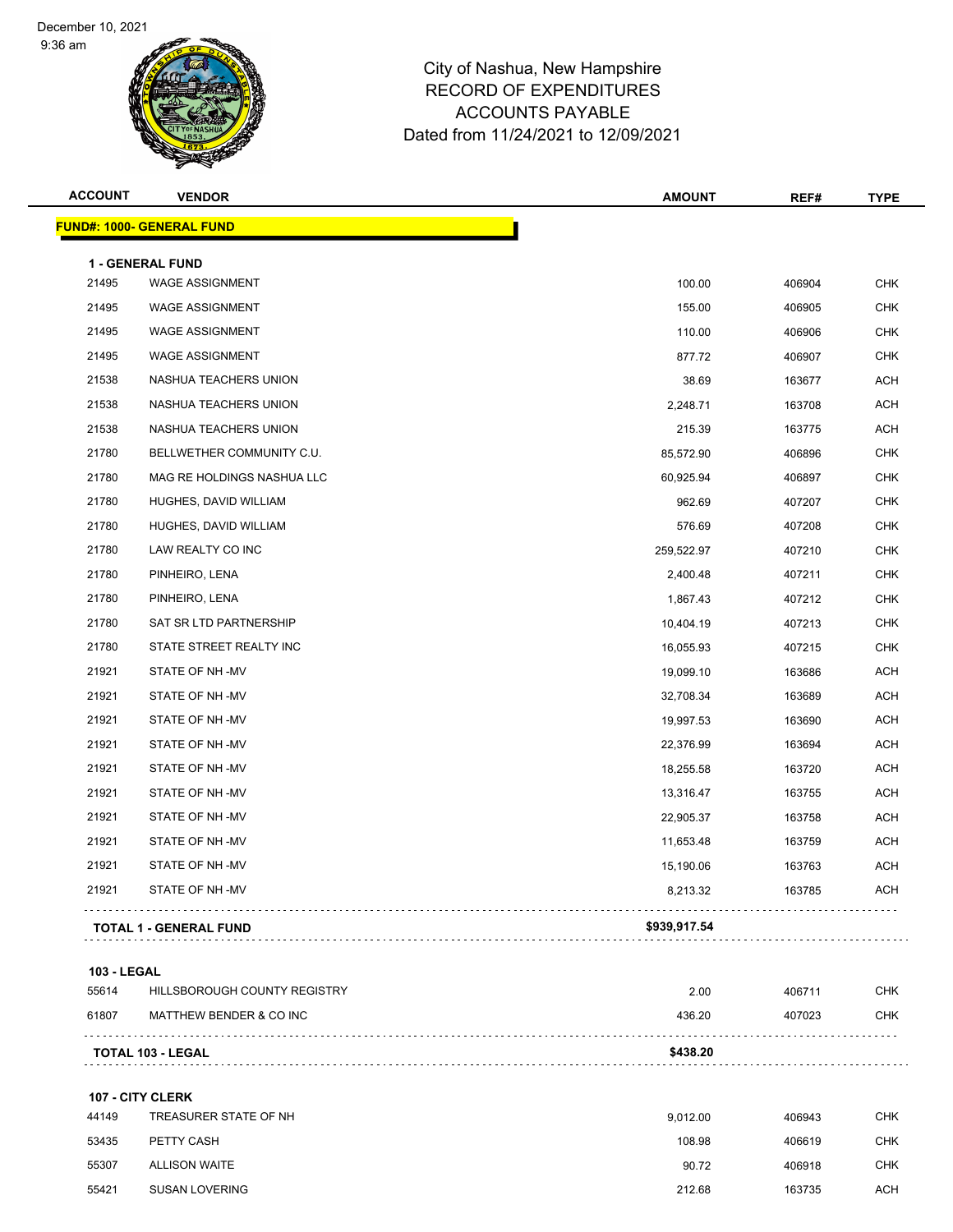9:36 am



| <b>ACCOUNT</b> | <b>VENDOR</b>                                    | <b>AMOUNT</b> | REF#   | <b>TYPE</b> |
|----------------|--------------------------------------------------|---------------|--------|-------------|
|                | FUND#: 1000- GENERAL FUND                        |               |        |             |
|                | 107 - CITY CLERK                                 |               |        |             |
| 55421          | <b>ALLISON WAITE</b>                             | 394.58        | 406621 | <b>CHK</b>  |
| 55421          | <b>ALLISON WAITE</b>                             | 15.00         | 406918 | CHK         |
| 55699          | PETTY CASH                                       | 100.00        | 406619 | CHK         |
|                | <b>TOTAL 107 - CITY CLERK</b>                    | \$9,933.96    |        |             |
|                | <b>109 - CIVIC &amp; COMMUNITY ACTIVITIES</b>    |               |        |             |
| 56214          | HUMANE SOCIETY FOR GREATER                       | 8,256.75      | 406714 | <b>CHK</b>  |
|                | TOTAL 109 - CIVIC & COMMUNITY ACTIVITIES         | \$8,256.75    |        |             |
|                | <b>110 - ARLINGTON ST COMMUNITY CENTER</b>       |               |        |             |
| 61299          | <b>MEGAN CARON</b>                               | 394.95        | 163791 | <b>ACH</b>  |
|                | <b>TOTAL 110 - ARLINGTON ST COMMUNITY CENTER</b> | \$394.95      |        |             |
|                |                                                  |               |        |             |
| 55425          | <b>111 - HUMAN RESOURCES</b><br>PEOPLEFACTS LLC  | 81.22         | 407046 | CHK         |
| 55607          | UNITED PARCEL SERVICE                            | 4.13          | 406657 | CHK         |
|                |                                                  |               |        |             |
|                | <b>TOTAL 111 - HUMAN RESOURCES</b>               | \$85.35       |        |             |
|                | 113 - BENEFITS                                   |               |        |             |
| 59580          | STATE OF NEW HAMPSHIRE UC                        | 1,138.98      | 406656 | CHK         |
|                | <b>TOTAL 113 - BENEFITS</b>                      | \$1,138.98    |        |             |
|                |                                                  |               |        |             |
|                | <b>120 - TELECOMMUNICATIONS</b>                  |               |        |             |
| 55109          | <b>COMCAST</b>                                   | 538.72        | 406626 | <b>CHK</b>  |
| 55109          | CONSOLIDATED COMMUNICATIONS                      | 353.96        | 406627 | <b>CHK</b>  |
| 55109          | CONSOLIDATED COMMUNICATIONS                      | 54.02         | 406629 | <b>CHK</b>  |
| 55109          | CONSOLIDATED COMMUNICATIONS                      | 1,213.96      | 406630 | <b>CHK</b>  |
| 55109          | CONSOLIDATED COMMUNICATIONS                      | 243.00        | 406631 | CHK         |
| 55109          | CONSOLIDATED COMMUNICATIONS                      | 81.00         | 406632 | <b>CHK</b>  |
| 55109          | CONSOLIDATED COMMUNICATIONS                      | 43.86         | 406633 | <b>CHK</b>  |
| 55109          | CONSOLIDATED COMMUNICATIONS                      | 43.86         | 406634 | <b>CHK</b>  |
| 55109          | CONSOLIDATED COMMUNICATIONS                      | 43.86         | 406635 | <b>CHK</b>  |
| 55109          | CONSOLIDATED COMMUNICATIONS                      | 43.86         | 406636 | <b>CHK</b>  |
| 55109          | CONSOLIDATED COMMUNICATIONS                      | 47.33         | 406637 | <b>CHK</b>  |
| 55109          | CONSOLIDATED COMMUNICATIONS                      | 47.33         | 406638 | <b>CHK</b>  |
| 55109          | WINDSTREAM                                       | 2,105.78      | 406663 | <b>CHK</b>  |
| 55109          | PACIFIC TELEMANAGEMENT SERVICE                   | 75.00         | 406732 | <b>CHK</b>  |
|                |                                                  |               |        |             |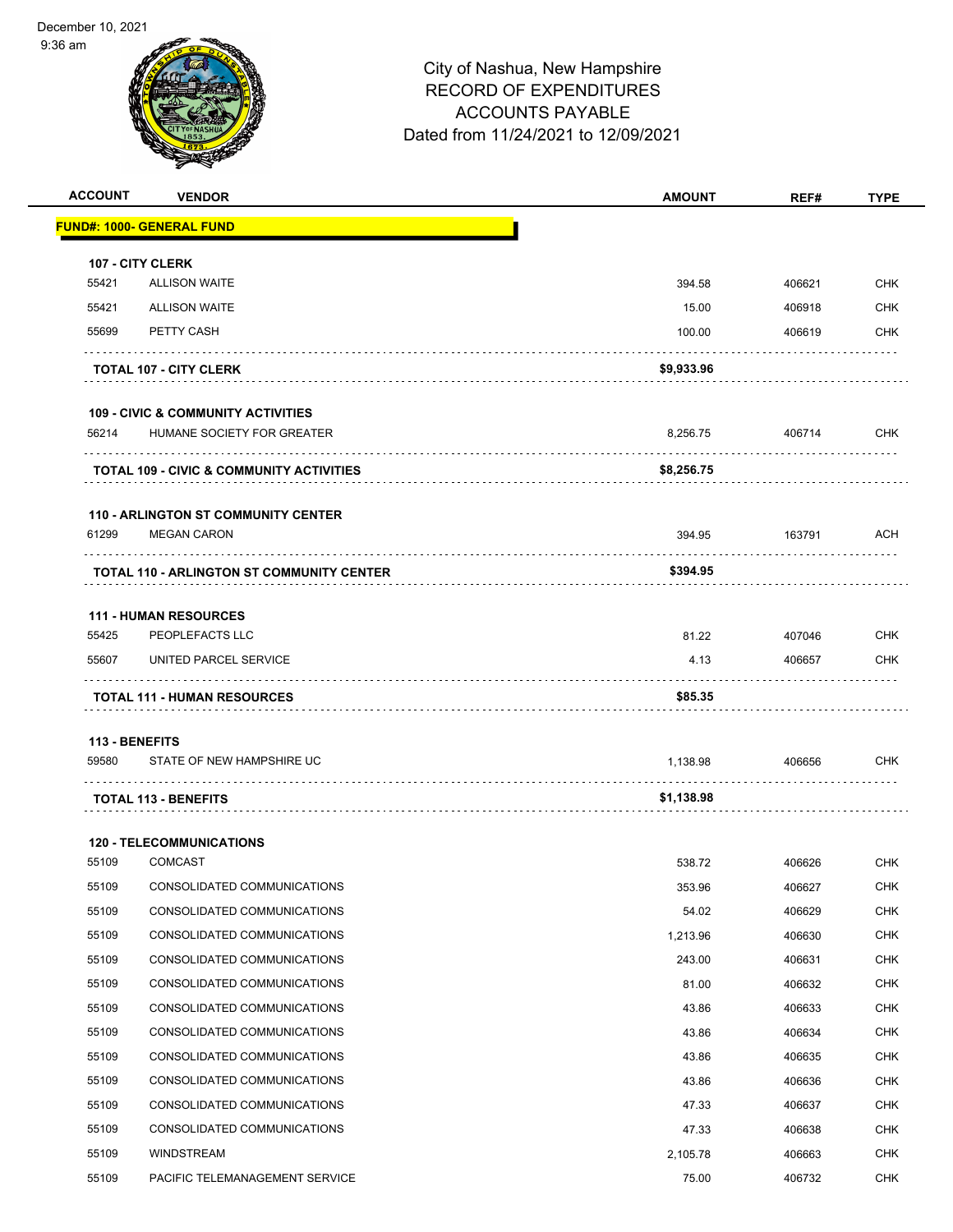9:36 am



# City of Nashua, New Hampshire RECORD OF EXPENDITURES ACCOUNTS PAYABLE Dated from 11/24/2021 to 12/09/2021

| <b>ACCOUNT</b> | <b>VENDOR</b>                                                   | <b>AMOUNT</b> | REF#             | <b>TYPE</b> |
|----------------|-----------------------------------------------------------------|---------------|------------------|-------------|
|                | <b>FUND#: 1000- GENERAL FUND</b>                                |               |                  |             |
|                | <b>120 - TELECOMMUNICATIONS</b>                                 |               |                  |             |
| 55109          | <b>FIRSTLIGHT</b>                                               | 3,463.36      | 406932           | <b>CHK</b>  |
| 55118          | AT & T MOBILITY                                                 | 129.69        | 406919           | <b>CHK</b>  |
| 55118          | <b>COMCAST</b>                                                  | 313.73        | 406921           | <b>CHK</b>  |
|                | <b>TOTAL 120 - TELECOMMUNICATIONS</b>                           | \$8,842.32    |                  |             |
|                | <b>122 - INFORMATION TECHNOLOGY</b>                             |               |                  |             |
| 53142          | ADMINS INC                                                      | 1,600.00      | 163786           | <b>ACH</b>  |
| 54407          | <b>MHC SOFTWARE</b>                                             | 25,972.33     | 407033           | <b>CHK</b>  |
| 54428          | <b>CLEARSKY</b>                                                 | 7,500.00      | 406976           | <b>CHK</b>  |
| 54487          | PALMER & SICARD INC                                             | 2,833.38      | 406733           | <b>CHK</b>  |
| 55118          | VERIZON WIRELESS-985557535                                      | 120.03        | 406658           | <b>CHK</b>  |
| 61100          | PETTY CASH                                                      | 4.98          | 406619           | <b>CHK</b>  |
| 61100          | WB MASON CO INC                                                 | (59.85)       | 407077           | <b>CHK</b>  |
| 61615          | CONWAY TECHNOLOGY GROUP                                         | 77.39         | 406685           | <b>CHK</b>  |
| 61615          | CONWAY TECHNOLOGY GROUP                                         | 124.20        | 406979           | <b>CHK</b>  |
| 71221          | AMAZON CAPITAL SERV (CITY ACH)                                  | 689.40        | 163787           | <b>ACH</b>  |
| 71221          | <b>DELL MARKETING LP</b>                                        | 12,104.40     | 406688           | <b>CHK</b>  |
|                | <b>TOTAL 122 - INFORMATION TECHNOLOGY</b>                       | \$50,966.26   |                  |             |
|                |                                                                 |               |                  |             |
| 41307          | <b>126 - FINANCIAL SERVICES</b><br>HILLSBOROUGH COUNTY REGISTRY | 66.73         |                  | <b>CHK</b>  |
| 42200          | <b>ROBERT ALBER</b>                                             | 378.20        | 407010<br>406667 | <b>CHK</b>  |
| 42200          | MARY-GAIL JENKINS                                               | 230.20        | 406715           | <b>CHK</b>  |
| 42200          | DATO OLIVER                                                     | 6.80          | 406731           | <b>CHK</b>  |
| 42200          | <b>CHRISTOPHER PAYTON</b>                                       | 79.20         | 406734           | <b>CHK</b>  |
| 42200          | PATRICIA WOOD                                                   | 144.20        | 406763           | <b>CHK</b>  |
| 42200          | FIVE STAR HYUNDAI OF WARNER                                     | 543.93        | 406998           | <b>CHK</b>  |
| 45913          | PETTY CASH                                                      | 172.00        | 406619           | <b>CHK</b>  |
| 53467          | MAILINGS UNLIMITED                                              | 1,360.07      | 163737           | <b>ACH</b>  |
| 55607          | MAILINGS UNLIMITED                                              | 2,600.00      | 163695           | <b>ACH</b>  |
| 55607          | MAILINGS UNLIMITED                                              | (320.81)      | 163737           | <b>ACH</b>  |
| 55607          | PETTY CASH                                                      | 7.38          | 406619           | <b>CHK</b>  |
| 55607          | UNITED PARCEL SERVICE                                           | 14.69         | 406657           | <b>CHK</b>  |
| 61100          | AMAZON CAPITAL SERV (CITY ACH)                                  | 15.29         | 163787           | <b>ACH</b>  |
|                |                                                                 |               |                  |             |
|                | <b>TOTAL 126 - FINANCIAL SERVICES</b>                           | \$5,297.88    |                  |             |

**129 - CITY BUILDINGS**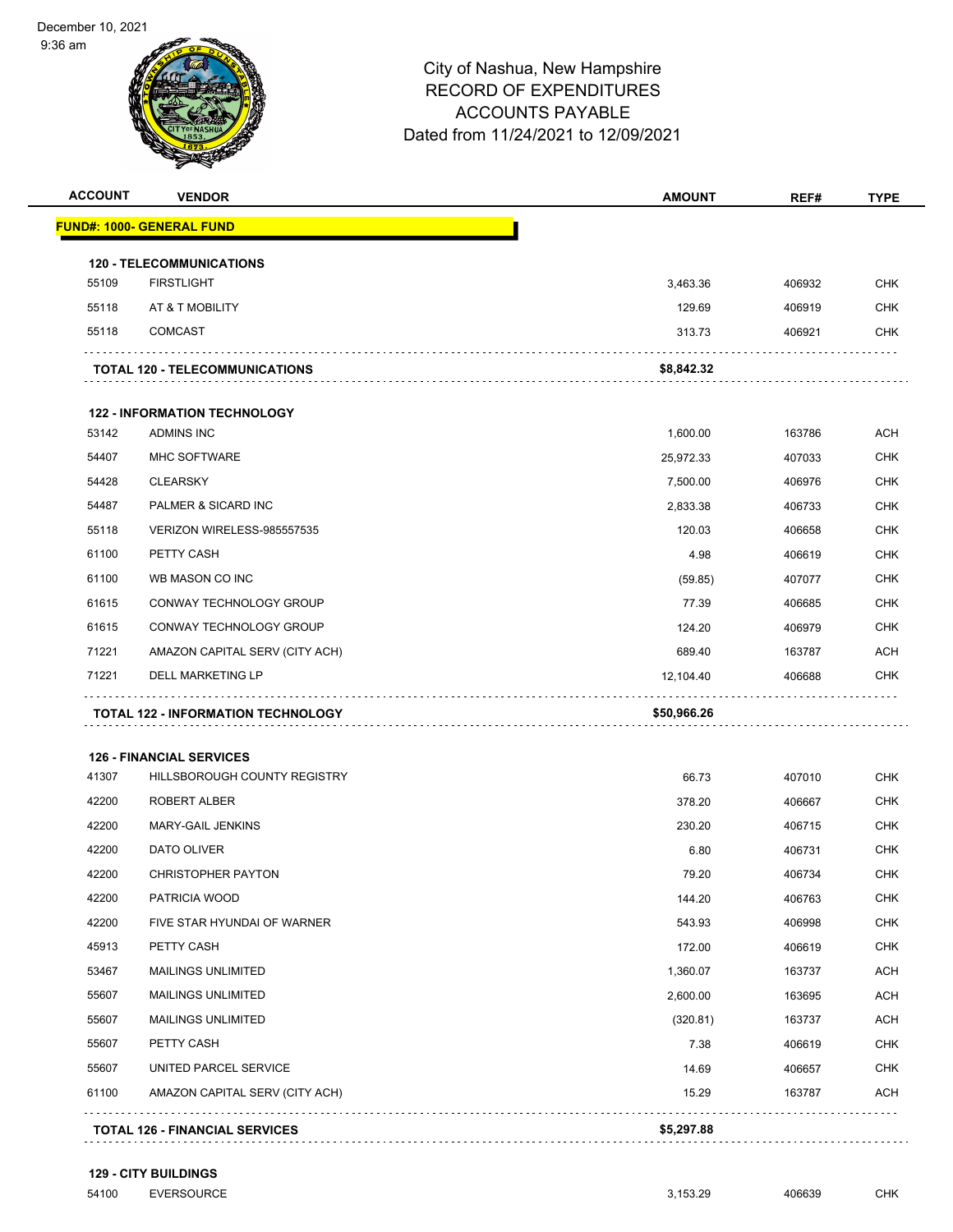9:36 am



| <b>ACCOUNT</b> | <b>VENDOR</b>                                       | <b>AMOUNT</b> | REF#   | <b>TYPE</b> |
|----------------|-----------------------------------------------------|---------------|--------|-------------|
|                | <b>FUND#: 1000- GENERAL FUND</b>                    |               |        |             |
|                | <b>129 - CITY BUILDINGS</b>                         |               |        |             |
| 54114          | LIBERTY UTILITIES - NH                              | 681.73        | 406933 | <b>CHK</b>  |
| 54114          | LIBERTY UTILITIES - NH                              | 165.48        | 406934 | <b>CHK</b>  |
| 54114          | <b>SPRAGUE RESOURCES LP</b>                         | 657.41        | 407065 | CHK         |
| 54141          | PENNICHUCK WATER WORKS INC                          | 637.27        | 406940 | <b>CHK</b>  |
| 54280          | M & M ELECTRICAL SUPPLY CO INC                      | 64.14         | 163736 | <b>ACH</b>  |
| 54280          | <b>B &amp; S LOCKSMITHS INC</b>                     | 28.80         | 406671 | <b>CHK</b>  |
| 54280          | NASHUA WALLPAPER CO INC                             | 4.59          | 406724 | <b>CHK</b>  |
| 54280          | DEI SYSTEMS LLC                                     | 430.00        | 406984 | CHK         |
| 54280          | <b>HAJOCA CORPORATION</b>                           | 23.23         | 407007 | <b>CHK</b>  |
| 54280          | HOME DEPOT CREDIT SERVICE 3065                      | 68.82         | 407011 | <b>CHK</b>  |
| 54280          | NASHUA WALLPAPER CO INC                             | 19.55         | 407038 | <b>CHK</b>  |
| 61428          | AMAZON CAPITAL SERV (CITY ACH)                      | 15.58         | 163721 | ACH         |
| 61428          | COAST MAINTENANCE SUPPLY CO                         | 578.32        | 406682 | CHK         |
| 61428          | WB MASON CO INC                                     | 185.14        | 406760 | <b>CHK</b>  |
|                | <b>TOTAL 129 - CITY BUILDINGS</b>                   | \$6,713.35    |        |             |
|                |                                                     |               |        |             |
|                | <b>130 - PURCHASING</b>                             |               |        |             |
| 54842          | QUADIENT LEASING USA INC                            | 1,011.54      | 406942 | CHK         |
| 55500          | MASSACHUSETTS MUNICIPAL ASSOC                       | 625.00        | 407022 | <b>CHK</b>  |
| 55500          | THE TELEGRAPH                                       | 5,431.60      | 407069 | CHK         |
| 55500          | UNION LEADER CORPORATION                            | 285.00        | 407073 | CHK         |
|                | <b>TOTAL 130 - PURCHASING</b>                       | \$7,353.14    |        |             |
|                | <b>132 - ASSESSING</b>                              |               |        |             |
| 55100          | VERIZON WIRELESS-342053899-004                      | 200.05        | 406951 | <b>CHK</b>  |
| 61100          | WB MASON CO INC                                     | 36.48         | 406760 | <b>CHK</b>  |
| 61100          | WB MASON CO INC                                     | 197.45        | 407077 | <b>CHK</b>  |
| 61830          | <b>COSTAR REALTY INFORMATION</b>                    | 398.59        | 406981 | <b>CHK</b>  |
|                | <b>TOTAL 132 - ASSESSING</b>                        | .<br>\$832.57 |        |             |
|                |                                                     |               |        |             |
| 54100          | <b>142 - WOODLAWN CEMETERY</b><br><b>EVERSOURCE</b> | 242.82        | 406639 | CHK         |
| 54107          | MCLAUGHLIN OIL CO                                   | 1,024.09      | 407031 | <b>CHK</b>  |
| 54114          | LIBERTY UTILITIES - NH                              | 77.80         | 406645 | CHK         |
| 54114          | SPRAGUE RESOURCES LP                                | 30.60         | 407065 | CHK         |
| 54280          | AMAZON CAPITAL SERV (CITY ACH)                      | 493.40        | 163787 | <b>ACH</b>  |
| 54280          | <b>CINTAS</b>                                       | 795.00        | 406680 | CHK         |
| 54280          | HOME DEPOT CREDIT SERVICE 3065                      | 459.94        | 407011 | <b>CHK</b>  |
|                |                                                     |               |        |             |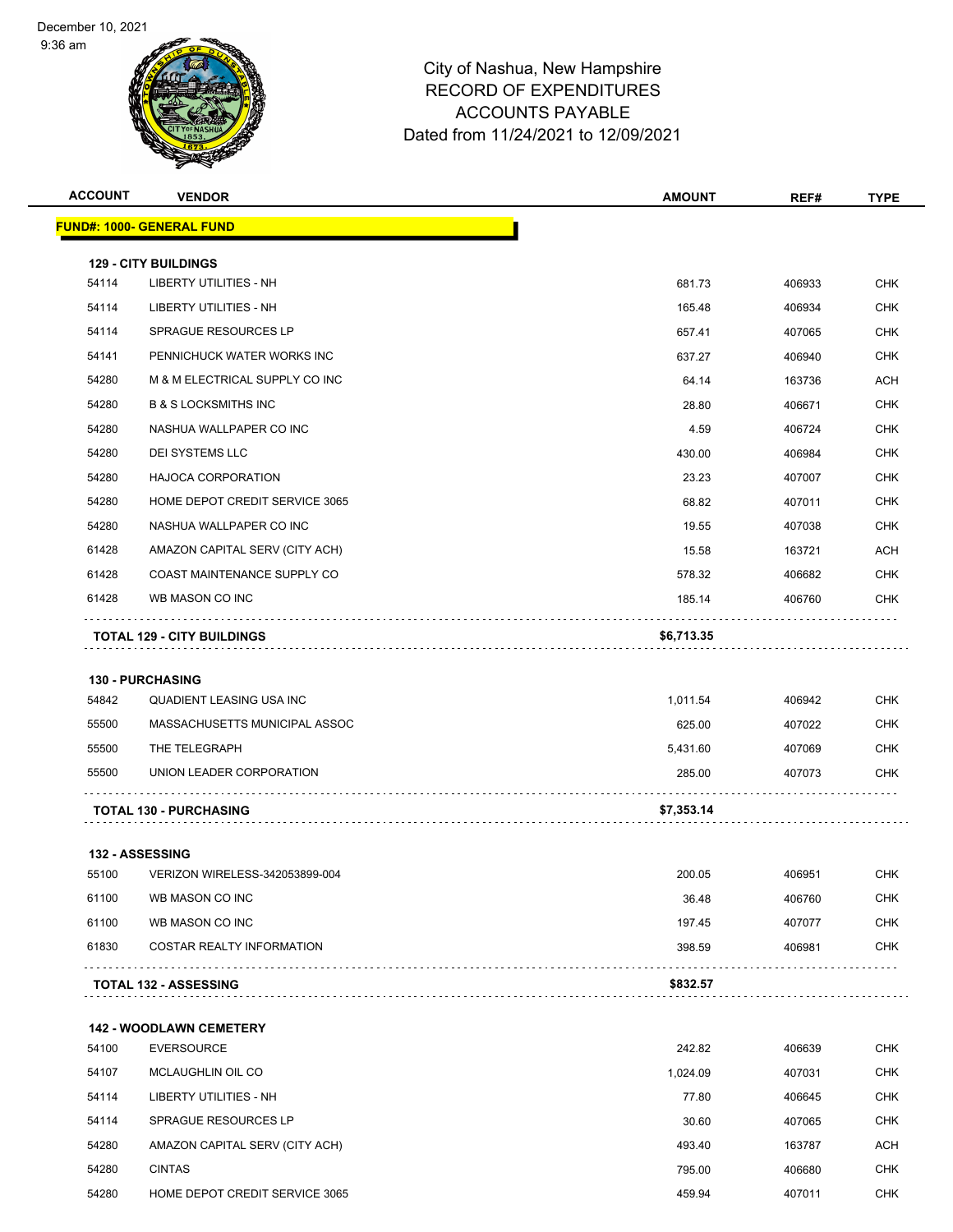9:36 am



| <b>ACCOUNT</b> | <b>VENDOR</b>                                                        | <b>AMOUNT</b> | REF#   | <b>TYPE</b> |
|----------------|----------------------------------------------------------------------|---------------|--------|-------------|
|                | <u> FUND#: 1000- GENERAL FUND</u>                                    |               |        |             |
|                |                                                                      |               |        |             |
| 54399          | <b>142 - WOODLAWN CEMETERY</b><br><b>MASI PLUMBING &amp; HEATING</b> | 185.00        | 407021 | <b>CHK</b>  |
| 54487          | PHILIP J STYLIANOS INC                                               | 106.00        | 406752 | <b>CHK</b>  |
| 54487          | <b>TURF DEPOT</b>                                                    | 8.95          | 406756 | <b>CHK</b>  |
| 61100          | WB MASON CO INC                                                      | 29.49         | 407077 | <b>CHK</b>  |
| 61142          | <b>CINTAS</b>                                                        |               |        | <b>CHK</b>  |
|                |                                                                      | 99.00         | 406680 |             |
| 61142          | <b>CINTAS FIRE PROTECTION</b>                                        | 450.00        | 406975 | <b>CHK</b>  |
| 61300          | <b>GLOBAL MONTELLO GROUP CORP</b>                                    | 444.32        | 407003 | <b>CHK</b>  |
| 61499          | AMAZON CAPITAL SERV (CITY ACH)                                       | 29.97         | 163787 | ACH         |
| 61499          | HOME DEPOT CREDIT SERVICE 3065                                       | 64.00         | 407011 | <b>CHK</b>  |
| 61499          | NORTHERN SAFETY CO INC                                               | 64.76         | 407044 | <b>CHK</b>  |
|                | TOTAL 142 - WOODLAWN CEMETERY                                        | \$4,605.14    |        |             |
|                |                                                                      |               |        |             |
|                | 144 - EDGEWOOD & SUBURBAN CEMETERIES                                 |               |        |             |
| 54100          | <b>EVERSOURCE</b>                                                    | 175.11        | 406639 | <b>CHK</b>  |
| 54487          | AEBI NEW ENGLAND LLC                                                 | 147.31        | 406665 | <b>CHK</b>  |
| 54487          | <b>TURF DEPOT</b>                                                    | 12.39         | 407072 | <b>CHK</b>  |
| 61300          | GLOBAL MONTELLO GROUP CORP                                           | 555.39        | 406702 | <b>CHK</b>  |
| 61521          | CRISP CONTRACTING LLC                                                | 540.00        | 163793 | ACH         |
|                | <b>TOTAL 144 - EDGEWOOD &amp; SUBURBAN CEMETERIES</b>                | \$1,430.20    |        |             |
|                |                                                                      |               |        |             |
| 150 - POLICE   |                                                                      |               |        |             |
| 54100          | <b>EVERSOURCE</b>                                                    | 180.44        | 406639 | <b>CHK</b>  |
| 54107          | SHATTUCK MALONE OIL CO                                               | 352.26        | 407062 | <b>CHK</b>  |
| 54114          | LIBERTY UTILITIES - NH                                               | 63.73         | 406643 | <b>CHK</b>  |
| 54114          | SPRAGUE RESOURCES LP                                                 | 1,939.15      | 407065 | <b>CHK</b>  |
| 54141          | PENNICHUCK WATER WORKS INC                                           | 952.21        | 406940 | <b>CHK</b>  |
| 54243          | AIREX FILTER CORPORATION                                             | 194.04        | 406666 | <b>CHK</b>  |
| 54243          | AIREX FILTER CORPORATION                                             | 183.24        | 406953 | <b>CHK</b>  |
| 54407          | TRITECH SOFTWARE SYSTEMS                                             | 74,426.22     | 163816 | ACH         |
| 54407          | MIMECAST NORTH AMERICA INC                                           | 11,832.90     | 406721 | <b>CHK</b>  |
| 54407          | RELX INC DBA LEXISNEXIS                                              | 174.00        | 407051 | <b>CHK</b>  |
| 54421          | CONWAY TECHNOLOGY GROUP                                              | 1,412.25      | 406979 | <b>CHK</b>  |
| 54600          | TMDE CALIBRATION LABS INC                                            | 182.00        | 406754 | <b>CHK</b>  |
| 54600          | <b>GRANITE STATE GLASS</b>                                           | 1,138.00      | 407005 | <b>CHK</b>  |
| 54849          | <b>COMCAST</b>                                                       | 184.85        | 406625 | <b>CHK</b>  |
| 54849          | <b>COMCAST</b>                                                       | 943.45        | 406626 | <b>CHK</b>  |
| 54849          | CONSOLIDATED COMMUNICATIONS                                          | 71.83         | 406927 | <b>CHK</b>  |
| 54849          | CONSOLIDATED COMMUNICATIONS                                          | 43.86         | 406928 | <b>CHK</b>  |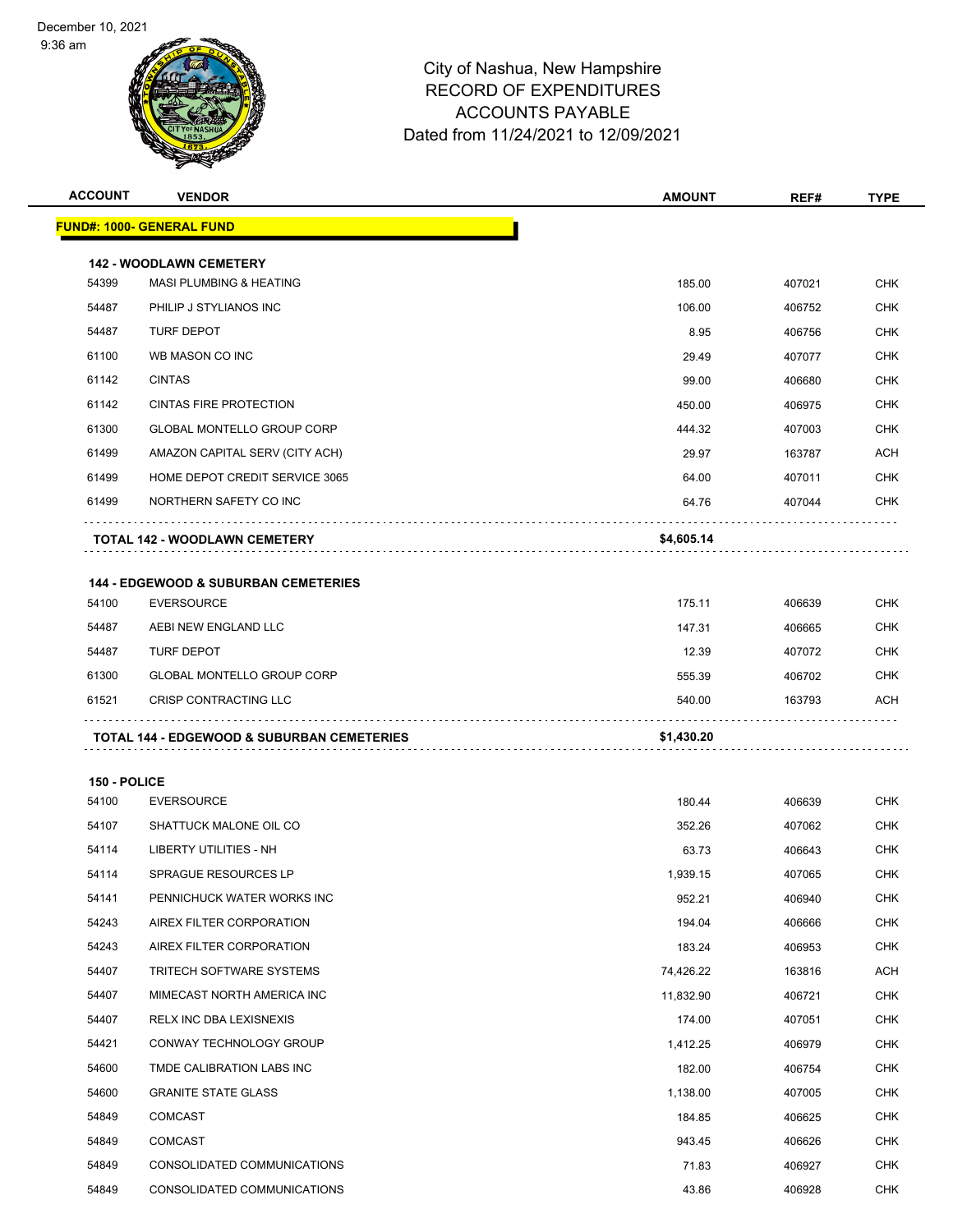9:36 am



| <b>ACCOUNT</b>        | <b>VENDOR</b>                    | <b>AMOUNT</b> | REF#   | <b>TYPE</b> |
|-----------------------|----------------------------------|---------------|--------|-------------|
|                       | <b>FUND#: 1000- GENERAL FUND</b> |               |        |             |
|                       |                                  |               |        |             |
| 150 - POLICE<br>54849 | VERIZON WIRELESS-286546928       | 2,185.94      | 406947 | <b>CHK</b>  |
| 55118                 | VERIZON WIRELESS-581499451       | 720.86        | 406659 | <b>CHK</b>  |
| 55200                 | MASSACHUSETTS ASSOCIATION OF     | 40.00         | 406937 | CHK         |
| 55307                 | <b>ADAM FISHER</b>               | 44.80         | 406910 | <b>CHK</b>  |
| 55307                 | ALEXANDER GARCIA                 | 134.40        | 406911 | <b>CHK</b>  |
| 55307                 | <b>MATTHAN PHILOGENE</b>         | 44.80         | 406915 | <b>CHK</b>  |
| 55400                 | PETER LAROCHE                    | 456.57        | 406615 | <b>CHK</b>  |
| 55400                 | DIVE RESCUE INTERNATIONAL INC    | 700.00        | 406987 | <b>CHK</b>  |
| 55607                 | UNITED PARCEL SERVICE            | 42.79         | 406945 | <b>CHK</b>  |
| 55699                 | ADAM ANDERSON                    | 245.00        | 406908 | <b>CHK</b>  |
| 61100                 | AMAZON CAPITAL SERV (CITY ACH)   | 62.97         | 163721 | ACH         |
| 61100                 | AMAZON CAPITAL SERV (CITY ACH)   | 118.98        | 163787 | <b>ACH</b>  |
| 61100                 | WB MASON CO INC                  | 55.24         | 407077 | <b>CHK</b>  |
| 61107                 | EAST COAST EMERGENCY OUTFITTER   | 598.82        | 406692 | <b>CHK</b>  |
| 61107                 | <b>BEN'S UNIFORMS</b>            | 29.00         | 406962 | <b>CHK</b>  |
| 61107                 | EAST COAST EMERGENCY OUTFITTER   | 519.83        | 406990 | <b>CHK</b>  |
| 61110                 | AMAZON CAPITAL SERV (CITY ACH)   | 29.99         | 163721 | ACH         |
| 61110                 | ATLANTIC TACTICAL INC            | 1,009.50      | 406670 | <b>CHK</b>  |
| 61110                 | EAST COAST EMERGENCY OUTFITTER   | 212.50        | 406692 | <b>CHK</b>  |
| 61110                 | <b>STAR PACKER BADGES</b>        | 25.00         | 407067 | <b>CHK</b>  |
| 61185                 | ULINE                            | 428.59        | 163817 | ACH         |
| 61185                 | CRIME SCENE SUPPLY INC           | 75.00         | 406686 | <b>CHK</b>  |
| 61185                 | <b>ARROWHEAD FORENSICS</b>       | 256.32        | 406956 | CHK         |
| 61299                 | ADAM ANDERSON                    | 53.99         | 406908 | <b>CHK</b>  |
| 61299                 | KIWI BREACHING PRODUCTS LLC      | 248.97        | 407017 | <b>CHK</b>  |
| 61428                 | THE DURKIN CO INC                | 56.23         | 406691 | CHK         |
| 61428                 | LOWE'S - 3502                    | 197.88        | 407020 | <b>CHK</b>  |
| 61705                 | MAYNARD & LESIEUR INC            | 1,564.16      | 407026 | CHK         |
| 61799                 | <b>FACTORY MOTOR PARTS</b>       | 583.32        | 163795 | ACH         |
| 61799                 | <b>BEST FORD</b>                 | 530.86        | 406674 | <b>CHK</b>  |
| 61799                 | CARPARTS DISTRIBUTION CENTER,    | 43.24         | 406679 | <b>CHK</b>  |
| 61799                 | MACMULKIN CHEVROLET INC          | 167.13        | 406720 | <b>CHK</b>  |
| 61799                 | NORTHERN FOREIGN CAR PARTS INC   | 6.38          | 406728 | CHK         |
| 61799                 | SNAP-ON CREDIT LLC               | 124.91        | 406748 | <b>CHK</b>  |
| 61799                 | <b>BEST FORD</b>                 | 1,133.12      | 406963 | <b>CHK</b>  |
| 61799                 | CARPARTS DISTRIBUTION CENTER,    | 47.78         | 406971 | CHK         |
| 71221                 | GOVCONNECTION INC                | 2,825.00      | 163730 | ACH         |
| 71221                 | GOVCONNECTION INC                | 108.00        | 163797 | ACH         |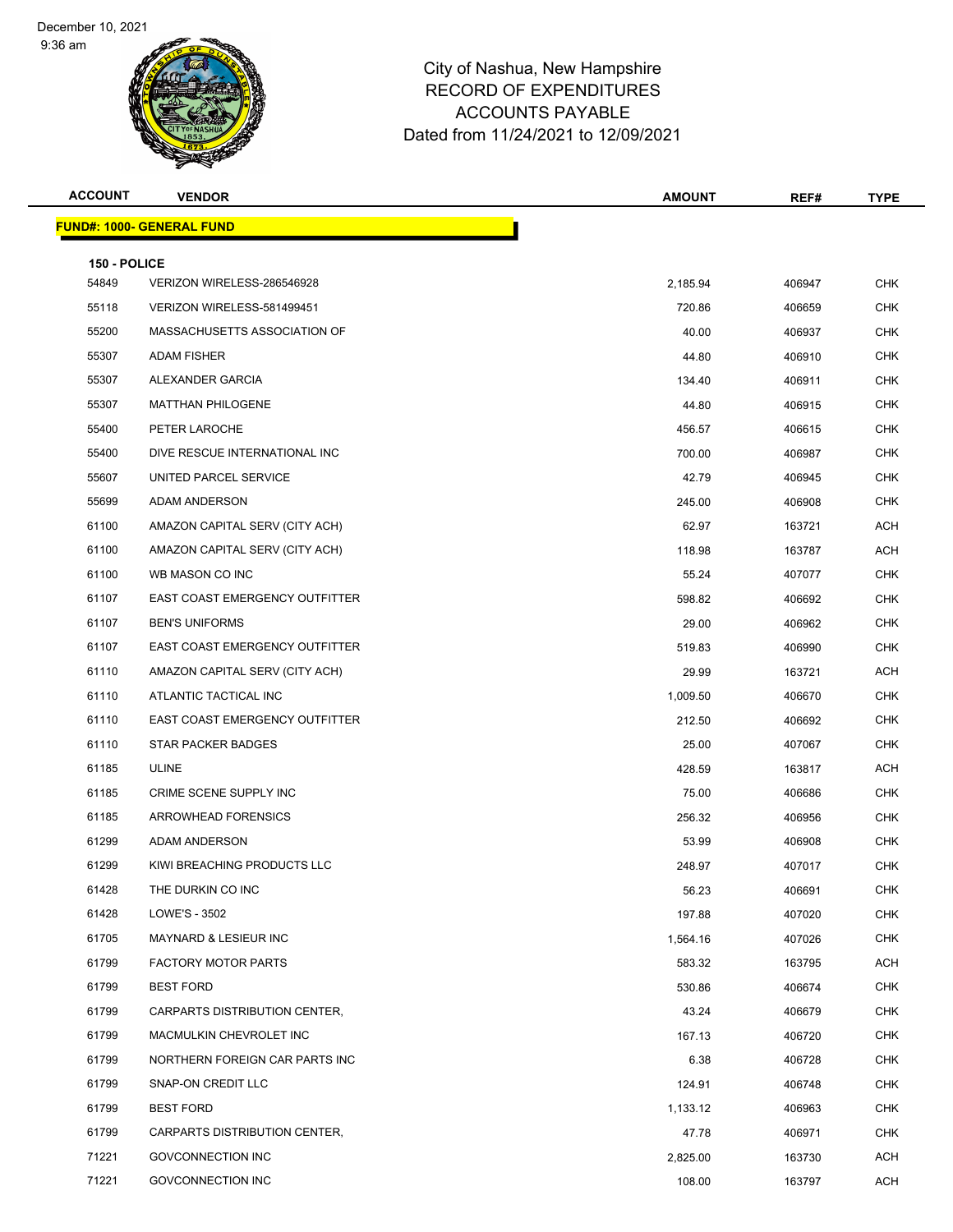9:36 am



| <b>ACCOUNT</b>        | <b>VENDOR</b>                             | <b>AMOUNT</b> | REF#   | <b>TYPE</b> |
|-----------------------|-------------------------------------------|---------------|--------|-------------|
|                       | <b>FUND#: 1000- GENERAL FUND</b>          |               |        |             |
|                       |                                           |               |        |             |
| 150 - POLICE<br>71228 | <b>GOVCONNECTION INC</b>                  | 1,990.00      | 163797 | <b>ACH</b>  |
| 71400                 | RAY ALLEN MANUFACTURING LLC               | 74.99         | 163815 | ACH         |
| 71400                 | ELITE K-9 INC                             | 254.85        | 406694 | <b>CHK</b>  |
| 71407                 | ATLANTIC TACTICAL INC                     | 8,203.84      | 406958 | <b>CHK</b>  |
|                       |                                           |               |        |             |
|                       | <b>TOTAL 150 - POLICE</b>                 | \$120,525.98  |        |             |
| <b>152 - FIRE</b>     |                                           |               |        |             |
| 54100                 | <b>EVERSOURCE</b>                         | 7,583.80      | 406639 | <b>CHK</b>  |
| 54100                 | <b>EVERSOURCE</b>                         | 500.06        | 406931 | <b>CHK</b>  |
| 54114                 | LIBERTY UTILITIES - NH                    | 582.31        | 406640 | <b>CHK</b>  |
| 54114                 | LIBERTY UTILITIES - NH                    | 189.24        | 406641 | <b>CHK</b>  |
| 54114                 | LIBERTY UTILITIES - NH                    | 131.42        | 406642 | CHK         |
| 54114                 | LIBERTY UTILITIES - NH                    | 263.45        | 406649 | <b>CHK</b>  |
| 54114                 | <b>LIBERTY UTILITIES - NH</b>             | 197.57        | 406651 | <b>CHK</b>  |
| 54114                 | <b>SPRAGUE RESOURCES LP</b>               | 1,842.57      | 407065 | <b>CHK</b>  |
| 54141                 | PENNICHUCK WATER WORKS INC                | 1,308.07      | 406940 | <b>CHK</b>  |
| 54228                 | <b>JP PEST SERVICES LLC</b>               | 89.00         | 163801 | <b>ACH</b>  |
| 54280                 | HARRY W WELLS & SON INC                   | 166.00        | 406709 | <b>CHK</b>  |
| 54280                 | <b>GRANITE STATE SEWER &amp; DRAIN CL</b> | 950.00        | 407006 | <b>CHK</b>  |
| 54280                 | HARRY W WELLS & SON INC                   | 345.60        | 407009 | <b>CHK</b>  |
| 54280                 | NASH CONSTRUCTION LLC                     | 1,002.60      | 407035 | <b>CHK</b>  |
| 54280                 | R B ALLEN CO INC                          | 786.10        | 407049 | CHK         |
| 54487                 | AMAZON CAPITAL SERV (CITY ACH)            | 615.00        | 163787 | <b>ACH</b>  |
| 54487                 | PINE MOTOR PARTS                          | 137.40        | 407047 | <b>CHK</b>  |
| 54600                 | <b>FACTORY MOTOR PARTS</b>                | 92.53         | 163795 | <b>ACH</b>  |
| 54600                 | AT NEW HAMPSHIRE LLC                      | 408.66        | 406957 | <b>CHK</b>  |
| 54600                 | SANEL NAPA                                | 117.38        | 407058 | <b>CHK</b>  |
| 61100                 | AMAZON CAPITAL SERV (CITY ACH)            | 423.78        | 163787 | <b>ACH</b>  |
| 61110                 | BERGERON PROTECTIVE CLOTHING              | 900.00        | 406673 | <b>CHK</b>  |
| 61110                 | INDUSTRIAL PROTECTION SERVICES            | 584.88        | 407013 | <b>CHK</b>  |
| 61428                 | COAST MAINTENANCE SUPPLY CO               | 804.67        | 406682 | <b>CHK</b>  |
| 61428                 | COAST MAINTENANCE SUPPLY CO               | 497.52        | 406977 | <b>CHK</b>  |
| 61428                 | WB MASON CO INC                           | 52.98         | 407077 | CHK         |
| 61538                 | ROCKINGHAM TURF CARE INC                  | 474.00        | 406741 | <b>CHK</b>  |
| 61650                 | WB MASON CO INC                           | 84.64         | 406760 | <b>CHK</b>  |
| 61650                 | WB MASON CO INC                           | 141.50        | 407077 | <b>CHK</b>  |
| 61705                 | MAYNARD & LESIEUR INC                     | 200.00        | 407027 | <b>CHK</b>  |
| 61799                 | AT NEW HAMPSHIRE LLC                      | 209.72        | 406957 | <b>CHK</b>  |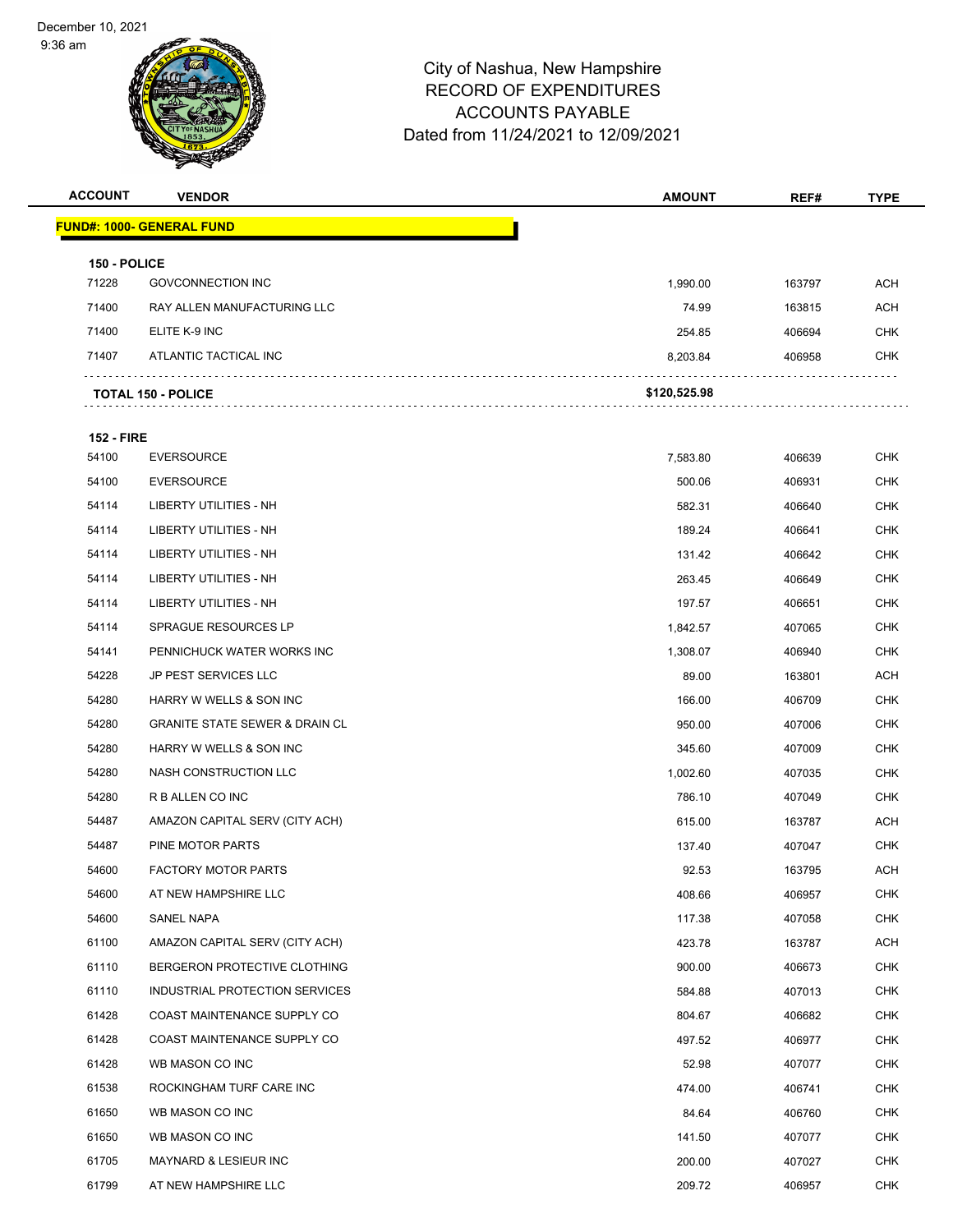9:36 am



| <b>ACCOUNT</b>    | <b>VENDOR</b>                              | <b>AMOUNT</b> | REF#   | <b>TYPE</b> |
|-------------------|--------------------------------------------|---------------|--------|-------------|
|                   | <b>FUND#: 1000- GENERAL FUND</b>           |               |        |             |
| <b>152 - FIRE</b> |                                            |               |        |             |
| 61799             | <b>CHAPPELL TRACTOR SALES INC</b>          | 282.99        | 406972 | <b>CHK</b>  |
| 68335             | HOME DEPOT CREDIT SERVICE 3065             | 85.82         | 407011 | <b>CHK</b>  |
| 71025             | HOME DEPOT CREDIT SERVICE 3065             | 453.94        | 407011 | <b>CHK</b>  |
| 71400             | FIRE TECH & SAFETY OF NEW ENGL             | 349.00        | 163728 | ACH         |
| 71400             | FIRE TECH & SAFETY OF NEW ENGL             | 3,320.00      | 163796 | ACH         |
|                   | <b>TOTAL 152 - FIRE</b>                    | \$26,174.20   |        |             |
|                   | <b>153 - BUILDING INSPECTION</b>           |               |        |             |
| 55100             | VERIZON WIRELESS-642044677                 | 160.04        | 406660 | <b>CHK</b>  |
| 55200             | NH BUILDING OFFICIALS ASSOC                | 1,370.00      | 406655 | <b>CHK</b>  |
| 55307             | <b>RUSS MARCUM</b>                         | 315.45        | 406912 | <b>CHK</b>  |
| 55307             | <b>DAWN MICHAUD</b>                        | 156.80        | 406914 | <b>CHK</b>  |
| 55307             | <b>JEFFREY RICHARD</b>                     | 213.36        | 406916 | <b>CHK</b>  |
|                   | <b>TOTAL 153 - BUILDING INSPECTION</b>     | \$2,215.65    |        |             |
|                   | <b>155 - CODE ENFORCEMENT</b>              |               |        |             |
| 55100             | VERIZON WIRELESS 542313821-001             | 120.03        | 406949 | <b>CHK</b>  |
| 55307             | ROBERT SOUSA                               | 305.76        | 163718 | ACH         |
| 55307             | <b>KYLE METCALF</b>                        | 315.84        | 163808 | <b>ACH</b>  |
| 55421             | TREASURER STATE OF NH                      | 75.00         | 406944 | <b>CHK</b>  |
|                   | <b>TOTAL 155 - CODE ENFORCEMENT</b>        | \$816.63      |        |             |
|                   | <b>157 - CITYWIDE COMMUNICATIONS</b>       |               |        |             |
| 54100             | <b>EVERSOURCE</b>                          | 290.73        | 406931 | <b>CHK</b>  |
| 54487             | FUTURECOM SYSTEMS GROUP ULC                | 764.99        | 406999 | <b>CHK</b>  |
| 55100             | <b>COMCAST</b>                             | 185.00        | 406626 | <b>CHK</b>  |
| 55118             | VERIZON WIRELESS-581499451                 | 120.03        | 406659 | <b>CHK</b>  |
| 55200             | APCO INTERNATIONAL INC                     | 168.00        | 406622 | <b>CHK</b>  |
| 61299             | CARPARTS DISTRIBUTION CENTER,              | 10.99         | 406679 | <b>CHK</b>  |
| 61299             | CARPARTS DISTRIBUTION CENTER,              | 10.99         | 406971 | <b>CHK</b>  |
| 61299             | WB MASON CO INC                            | 54.98         | 407077 | CHK         |
| 61799             | MAYNARD & LESIEUR INC                      | (395.20)      | 407026 | <b>CHK</b>  |
| 71207             | MOTOROLA SOLUTIONS INC                     | 2,737.25      | 163742 | ACH         |
| 71207             | MOTOROLA SOLUTIONS INC                     | 2,011.35      | 163811 | <b>ACH</b>  |
|                   | <b>TOTAL 157 - CITYWIDE COMMUNICATIONS</b> | \$5,959.11    |        |             |
|                   |                                            |               |        |             |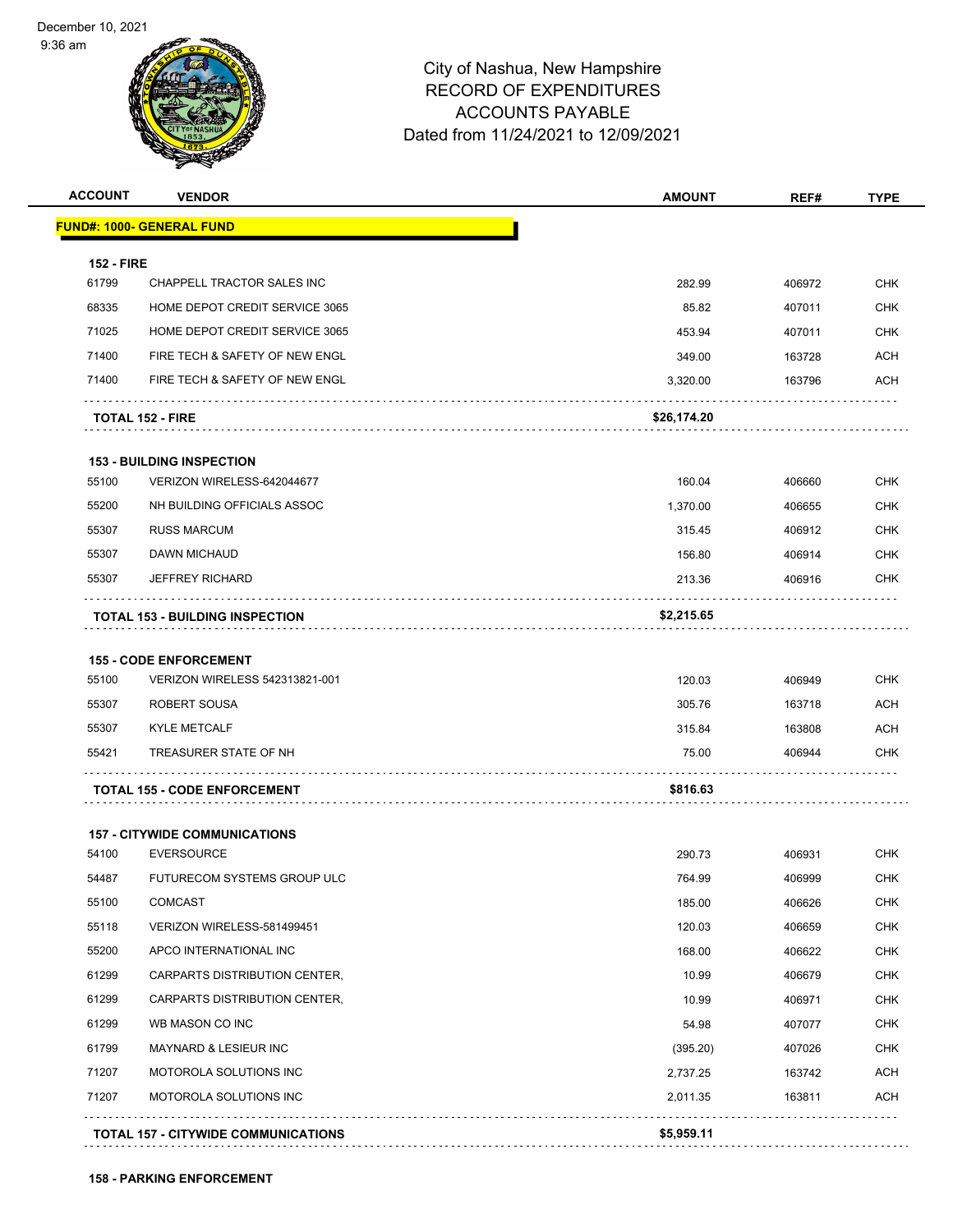9:36 am



| <b>ACCOUNT</b> | <b>VENDOR</b>                                 | <b>AMOUNT</b> | REF#   | <b>TYPE</b> |
|----------------|-----------------------------------------------|---------------|--------|-------------|
|                | <b>FUND#: 1000- GENERAL FUND</b>              |               |        |             |
|                | <b>158 - PARKING ENFORCEMENT</b>              |               |        |             |
| 54600          | SANEL NAPA                                    | 19.82         | 407060 | <b>CHK</b>  |
| 55100          | VERIZON WIRELESS-242339465                    | 164.56        | 406950 | <b>CHK</b>  |
| 61100          | PETTY CASH                                    | 10.00         | 406619 | <b>CHK</b>  |
|                | <b>TOTAL 158 - PARKING ENFORCEMENT</b>        | \$194.38      |        |             |
|                | <b>159 - HYDRANT FEES-FIRE PROTECTION</b>     |               |        |             |
| 54835          | PENNICHUCK WATER WORKS INC                    | 275,009.30    | 406940 | <b>CHK</b>  |
|                | TOTAL 159 - HYDRANT FEES-FIRE PROTECTION      | \$275,009.30  |        |             |
|                | <b>160 - PW-ADMIN &amp; ENGINEERING</b>       |               |        |             |
| 54114          | SPRAGUE RESOURCES LP                          | 42.10         | 407065 | <b>CHK</b>  |
| 54141          | PENNICHUCK WATER WORKS INC                    | 134.34        | 406940 | <b>CHK</b>  |
| 54280          | <b>ASAP SPRINKLER LLC</b>                     | 315.00        | 406668 | <b>CHK</b>  |
| 55118          | VERIZON WIRELESS-542274983                    | 260.04        | 406662 | <b>CHK</b>  |
| 55200          | <b>ASCE MEMBERSHIP</b>                        | 270.00        | 406623 | <b>CHK</b>  |
| 55307          | <b>ROBERT MEUNIER</b>                         | 293.44        | 406913 | <b>CHK</b>  |
| 55400          | ASCE-NEW HAMPSHIRE SECTION                    | 200.00        | 406624 | <b>CHK</b>  |
| 55699          | THE NAGLER GROUP LLC                          | 374.00        | 163743 | <b>ACH</b>  |
| 55699          | THE NAGLER GROUP LLC                          | 579.70        | 163812 | <b>ACH</b>  |
| 55699          | RCL CLEANING SERVICES INC                     | 665.00        | 406739 | <b>CHK</b>  |
| 61100          | DIANE THIBODEAU                               | 24.68         | 163719 | <b>ACH</b>  |
| 61100          | AMAZON CAPITAL SERV (CITY ACH)                | 59.99         | 163721 | ACH         |
| 61100          | AMAZON CAPITAL SERV (CITY ACH)                | 264.00        | 163787 | ACH         |
| 61100          | HUDSON TROPHY COMPANY                         | 200.00        | 407012 | CHK         |
| 61100          | WB MASON CO INC                               | 69.56         | 407077 | <b>CHK</b>  |
| 61310          | ALTERNATIVE VEHICLE SERVICE GR                | 39.61         | 163788 | <b>ACH</b>  |
|                | <b>TOTAL 160 - PW-ADMIN &amp; ENGINEERING</b> | \$3,791.46    |        |             |
| 161 - STREETS  |                                               |               |        |             |
| 54100          | <b>EVERSOURCE</b>                             | 50.18         | 406639 | CHK         |
| 54100          | <b>EVERSOURCE</b>                             | 575.75        | 406931 | <b>CHK</b>  |
| 54114          | SPRAGUE RESOURCES LP                          | 1,637.90      | 407065 | <b>CHK</b>  |
| 54141          | PENNICHUCK WATER WORKS INC                    | 996.08        | 406940 | <b>CHK</b>  |
| 54200          | RCL CLEANING SERVICES INC                     | 855.00        | 406739 | <b>CHK</b>  |
| 54200          | RCL CLEANING SERVICES INC                     | 395.00        | 407050 | <b>CHK</b>  |
| 54243          | <b>BLAKE GROUP</b>                            | 2,400.00      | 406965 | CHK         |
| 54280          | M & M ELECTRICAL SUPPLY CO INC                | 145.20        | 163803 | ACH         |
| 54600          | MCDEVITT TRUCKS INC                           | 99.76         | 163738 | <b>ACH</b>  |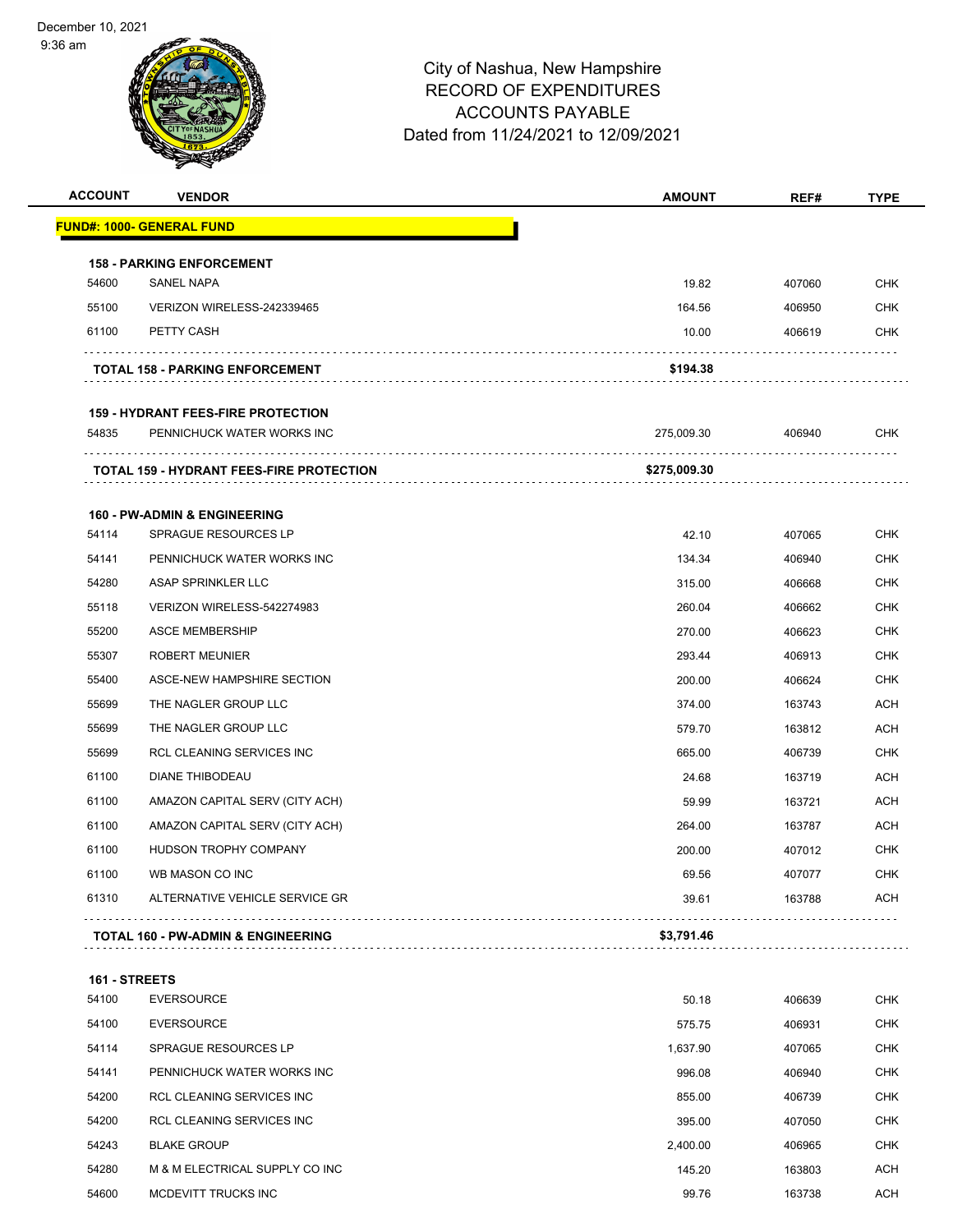9:36 am



| <b>ACCOUNT</b>         | <b>VENDOR</b>                      | <b>AMOUNT</b> | REF#   | <b>TYPE</b> |
|------------------------|------------------------------------|---------------|--------|-------------|
|                        | <b>FUND#: 1000- GENERAL FUND</b>   |               |        |             |
|                        |                                    |               |        |             |
| 161 - STREETS<br>54600 | <b>FACTORY MOTOR PARTS</b>         | 582.00        | 163795 | <b>ACH</b>  |
| 54600                  | HOWARD P FAIRFIELD LLC             | 2,194.82      | 163799 | <b>ACH</b>  |
| 54600                  | MCDEVITT TRUCKS INC                | 154.90        | 163805 | ACH         |
| 54600                  | <b>C2 ALT FUELS</b>                | 165.00        | 406677 | <b>CHK</b>  |
| 54600                  | CARPARTS DISTRIBUTION CENTER,      | 212.38        | 406679 | <b>CHK</b>  |
| 54600                  | D & R TOWING INC                   | 330.00        | 406687 | <b>CHK</b>  |
| 54600                  | DONOVAN EQUIPMENT CO INC           | 209.44        | 406689 | <b>CHK</b>  |
| 54600                  | <b>GRAINGER</b>                    | 49.32         | 406704 | <b>CHK</b>  |
| 54600                  | M & B MACHINING AND WELDING        | 60.00         | 406719 | <b>CHK</b>  |
| 54600                  | NEW ENGLAND KENWORTH               | 122.20        | 406726 | CHK         |
| 54600                  | SOUTHWORTH-MILTON INC              | 537.17        | 406749 | <b>CHK</b>  |
| 54600                  | TST HYDRAULICS INC                 | 420.00        | 406755 | <b>CHK</b>  |
| 54600                  | AT NEW HAMPSHIRE LLC               | 2,138.96      | 406957 | <b>CHK</b>  |
| 54600                  | <b>BEST FORD</b>                   | 224.91        | 406963 | <b>CHK</b>  |
| 54600                  | <b>BSC INDUSTRIES INC</b>          | 188.96        | 406970 | <b>CHK</b>  |
| 54600                  | CARPARTS DISTRIBUTION CENTER,      | 187.16        | 406971 | <b>CHK</b>  |
| 54600                  | DONOVAN EQUIPMENT CO INC           | 586.93        | 406988 | <b>CHK</b>  |
| 54600                  | F W WEBB COMPANY                   | 55.64         | 406995 | <b>CHK</b>  |
| 54600                  | <b>FASTENAL CO</b>                 | 140.67        | 406996 | <b>CHK</b>  |
| 54600                  | <b>GRAINGER</b>                    | 784.81        | 407004 | CHK         |
| 54600                  | SANEL NAPA                         | 139.25        | 407056 | <b>CHK</b>  |
| 54600                  | SANEL NAPA                         | 610.46        | 407057 | <b>CHK</b>  |
| 54600                  | SANITARY EQUIPMENT CO INC          | 72.72         | 407061 | <b>CHK</b>  |
| 54600                  | SOUTHWORTH-MILTON INC              | 257.93        | 407064 | <b>CHK</b>  |
| 55118                  | VERIZON WIRELESS 242253167         | 160.04        | 406661 | <b>CHK</b>  |
| 55118                  | VERIZON WIRELESS-542274983         | 40.01         | 406662 | CHK         |
| 55699                  | SAFETY-KLEEN SYSTEMS INC           | 281.96        | 406743 | <b>CHK</b>  |
| 61107                  | CINTAS #016                        | 641.73        | 406974 | <b>CHK</b>  |
| 61166                  | BOT L GAS INC                      | 127.00        | 406968 | <b>CHK</b>  |
| 61299                  | FUTURE SUPPLY CO                   | 153.16        | 406700 | <b>CHK</b>  |
| 61299                  | <b>EASTPOINT EQUIPMENT RENTALS</b> | 241.50        | 406992 | <b>CHK</b>  |
| 61299                  | <b>FASTENAL CO</b>                 | 32.62         | 406996 | <b>CHK</b>  |
| 61299                  | <b>GRAINGER</b>                    | 106.17        | 407004 | CHK         |
| 61300                  | GLOBAL MONTELLO GROUP CORP         | 13,329.41     | 406702 | <b>CHK</b>  |
| 61307                  | SHATTUCK MALONE OIL CO             | 15,188.44     | 406747 | <b>CHK</b>  |
| 61310                  | ALTERNATIVE VEHICLE SERVICE GR     | 1,075.34      | 163788 | ACH         |
| 61507                  | BROX INDUSTRIES INC                | 1,228.76      | 163724 | ACH         |
| 61507                  | BROX INDUSTRIES INC                | 1,220.60      | 163790 | <b>ACH</b>  |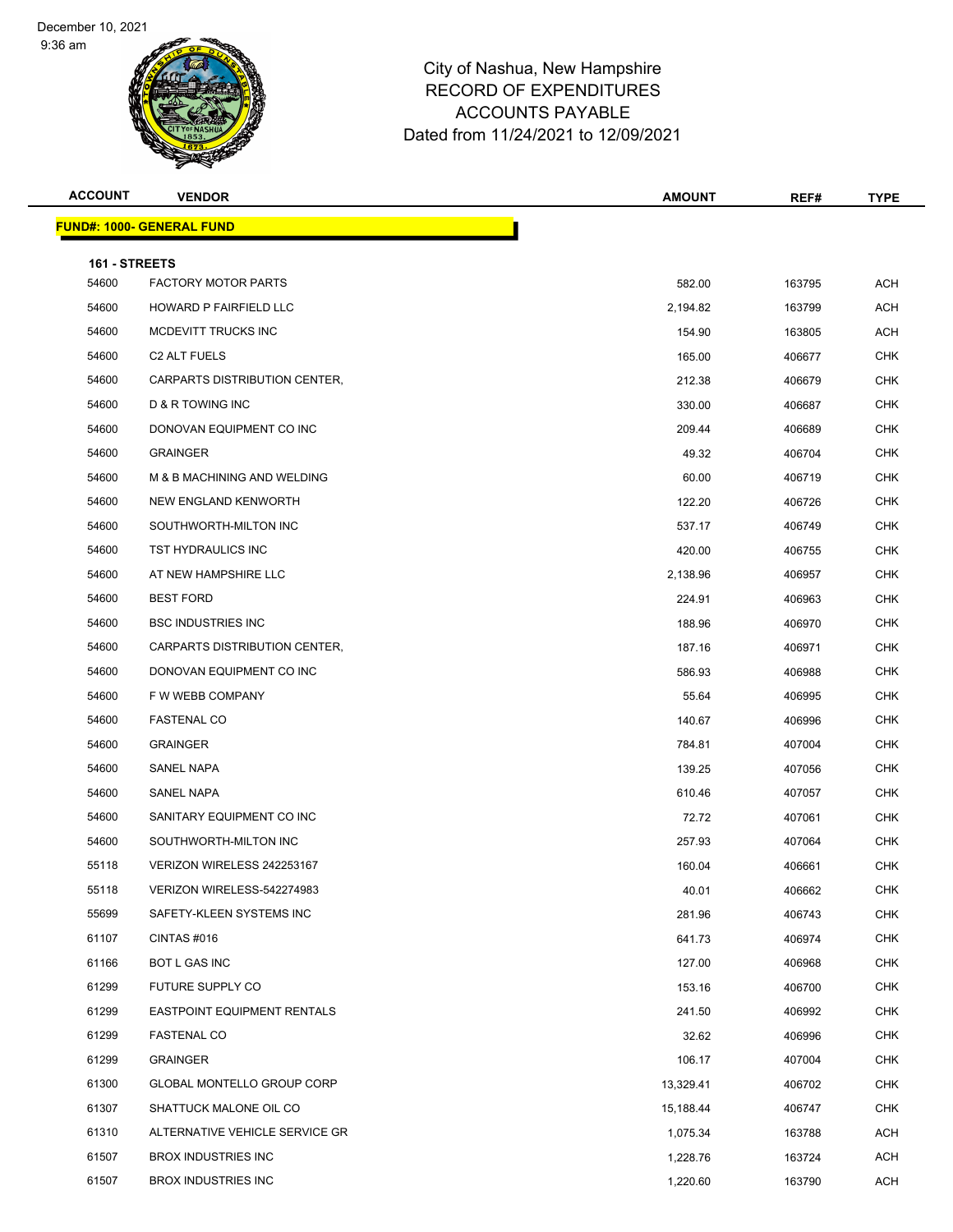9:36 am



# City of Nashua, New Hampshire RECORD OF EXPENDITURES ACCOUNTS PAYABLE Dated from 11/24/2021 to 12/09/2021

| <b>FUND#: 1000- GENERAL FUND</b><br>161 - STREETS<br>61507<br>61507<br>61542<br>61556<br>61556<br>61556<br>61560<br>61560<br>61709<br>ATS EQUIPMENT<br>61799<br>61799<br><b>GRAINGER</b><br>61799<br>61799<br><b>SANEL NAPA</b><br>71025<br>71999<br><b>GRAINGER</b><br>TOTAL 161 - STREETS<br><b>162 - STREET LIGHTING</b><br>54100<br><b>EVERSOURCE</b><br>54100<br><b>EVERSOURCE</b><br><b>TOTAL 162 - STREET LIGHTING</b><br><b>166 - PARKING OPERATIONS</b><br>54100<br><b>EVERSOURCE</b><br>54141<br>54280<br><b>GRAINGER</b><br>54600<br>PETTY CASH<br>54600 | <b>CONTINENTAL PAVING INC</b><br>CONTINENTAL PAVING INC<br>PERMA LINE CORP OF NEW ENGLAND<br>M & M ELECTRICAL SUPPLY CO INC<br>OCEAN STATE SIGNAL CO<br>NASHUA WALLPAPER CO INC<br>HOME DEPOT CREDIT SERVICE 3065<br>F W WEBB COMPANY<br><b>FACTORY MOTOR PARTS</b> | 193.39<br>483.81<br>2,685.20<br>1,230.00<br>590.00<br>5.18<br>64.48<br>53.80 | 406684<br>406978<br>406735<br>163736<br>406730<br>407038 | <b>CHK</b><br><b>CHK</b><br><b>CHK</b><br><b>ACH</b><br><b>CHK</b> |
|---------------------------------------------------------------------------------------------------------------------------------------------------------------------------------------------------------------------------------------------------------------------------------------------------------------------------------------------------------------------------------------------------------------------------------------------------------------------------------------------------------------------------------------------------------------------|---------------------------------------------------------------------------------------------------------------------------------------------------------------------------------------------------------------------------------------------------------------------|------------------------------------------------------------------------------|----------------------------------------------------------|--------------------------------------------------------------------|
|                                                                                                                                                                                                                                                                                                                                                                                                                                                                                                                                                                     |                                                                                                                                                                                                                                                                     |                                                                              |                                                          |                                                                    |
|                                                                                                                                                                                                                                                                                                                                                                                                                                                                                                                                                                     |                                                                                                                                                                                                                                                                     |                                                                              |                                                          |                                                                    |
|                                                                                                                                                                                                                                                                                                                                                                                                                                                                                                                                                                     |                                                                                                                                                                                                                                                                     |                                                                              |                                                          |                                                                    |
|                                                                                                                                                                                                                                                                                                                                                                                                                                                                                                                                                                     |                                                                                                                                                                                                                                                                     |                                                                              |                                                          |                                                                    |
|                                                                                                                                                                                                                                                                                                                                                                                                                                                                                                                                                                     |                                                                                                                                                                                                                                                                     |                                                                              |                                                          |                                                                    |
|                                                                                                                                                                                                                                                                                                                                                                                                                                                                                                                                                                     |                                                                                                                                                                                                                                                                     |                                                                              |                                                          |                                                                    |
|                                                                                                                                                                                                                                                                                                                                                                                                                                                                                                                                                                     |                                                                                                                                                                                                                                                                     |                                                                              |                                                          |                                                                    |
|                                                                                                                                                                                                                                                                                                                                                                                                                                                                                                                                                                     |                                                                                                                                                                                                                                                                     |                                                                              |                                                          | <b>CHK</b>                                                         |
|                                                                                                                                                                                                                                                                                                                                                                                                                                                                                                                                                                     |                                                                                                                                                                                                                                                                     |                                                                              | 406713                                                   | <b>CHK</b>                                                         |
|                                                                                                                                                                                                                                                                                                                                                                                                                                                                                                                                                                     |                                                                                                                                                                                                                                                                     |                                                                              | 406995                                                   | <b>CHK</b>                                                         |
|                                                                                                                                                                                                                                                                                                                                                                                                                                                                                                                                                                     |                                                                                                                                                                                                                                                                     | 67.06                                                                        | 406959                                                   | <b>CHK</b>                                                         |
|                                                                                                                                                                                                                                                                                                                                                                                                                                                                                                                                                                     |                                                                                                                                                                                                                                                                     | (150.00)                                                                     | 163795                                                   | <b>ACH</b>                                                         |
|                                                                                                                                                                                                                                                                                                                                                                                                                                                                                                                                                                     |                                                                                                                                                                                                                                                                     | 50.85                                                                        | 407004                                                   | <b>CHK</b>                                                         |
|                                                                                                                                                                                                                                                                                                                                                                                                                                                                                                                                                                     | JOHNSON SUPPLY CO INC                                                                                                                                                                                                                                               | 160.71                                                                       | 407016                                                   | <b>CHK</b>                                                         |
|                                                                                                                                                                                                                                                                                                                                                                                                                                                                                                                                                                     |                                                                                                                                                                                                                                                                     | (10.69)                                                                      | 407057                                                   | <b>CHK</b>                                                         |
|                                                                                                                                                                                                                                                                                                                                                                                                                                                                                                                                                                     | <b>GMS HYDRAULICS INC</b>                                                                                                                                                                                                                                           | 131.27                                                                       | 406703                                                   | <b>CHK</b>                                                         |
|                                                                                                                                                                                                                                                                                                                                                                                                                                                                                                                                                                     |                                                                                                                                                                                                                                                                     | 146.56                                                                       | 406704                                                   | <b>CHK</b>                                                         |
|                                                                                                                                                                                                                                                                                                                                                                                                                                                                                                                                                                     |                                                                                                                                                                                                                                                                     | 672.19                                                                       | 406639                                                   | <b>CHK</b>                                                         |
|                                                                                                                                                                                                                                                                                                                                                                                                                                                                                                                                                                     |                                                                                                                                                                                                                                                                     |                                                                              |                                                          |                                                                    |
|                                                                                                                                                                                                                                                                                                                                                                                                                                                                                                                                                                     |                                                                                                                                                                                                                                                                     | 429.08                                                                       | 406931                                                   | <b>CHK</b>                                                         |
|                                                                                                                                                                                                                                                                                                                                                                                                                                                                                                                                                                     |                                                                                                                                                                                                                                                                     | \$1,101.27                                                                   |                                                          |                                                                    |
|                                                                                                                                                                                                                                                                                                                                                                                                                                                                                                                                                                     |                                                                                                                                                                                                                                                                     |                                                                              |                                                          |                                                                    |
|                                                                                                                                                                                                                                                                                                                                                                                                                                                                                                                                                                     |                                                                                                                                                                                                                                                                     | 478.71                                                                       | 406639                                                   | <b>CHK</b>                                                         |
|                                                                                                                                                                                                                                                                                                                                                                                                                                                                                                                                                                     | PENNICHUCK WATER WORKS INC                                                                                                                                                                                                                                          | 104.80                                                                       | 406940                                                   | <b>CHK</b>                                                         |
|                                                                                                                                                                                                                                                                                                                                                                                                                                                                                                                                                                     |                                                                                                                                                                                                                                                                     | 420.42                                                                       | 407004                                                   | <b>CHK</b>                                                         |
|                                                                                                                                                                                                                                                                                                                                                                                                                                                                                                                                                                     |                                                                                                                                                                                                                                                                     | 16.00                                                                        | 406619                                                   | <b>CHK</b>                                                         |
|                                                                                                                                                                                                                                                                                                                                                                                                                                                                                                                                                                     | MAYNARD & LESIEUR INC                                                                                                                                                                                                                                               | 419.90                                                                       | 407030                                                   | <b>CHK</b>                                                         |
| 54600                                                                                                                                                                                                                                                                                                                                                                                                                                                                                                                                                               | MEINEKE CAR CARE CENTER #889                                                                                                                                                                                                                                        | 131.09                                                                       | 407032                                                   | <b>CHK</b>                                                         |
| POM INC<br>55699                                                                                                                                                                                                                                                                                                                                                                                                                                                                                                                                                    |                                                                                                                                                                                                                                                                     | 100.00                                                                       | 406738                                                   | <b>CHK</b>                                                         |
| 55699                                                                                                                                                                                                                                                                                                                                                                                                                                                                                                                                                               | <b>CUMMINS-ALLISON CORP</b>                                                                                                                                                                                                                                         | 123.69                                                                       | 406982                                                   | <b>CHK</b>                                                         |
| 55699                                                                                                                                                                                                                                                                                                                                                                                                                                                                                                                                                               |                                                                                                                                                                                                                                                                     | 450.00                                                                       | 406989                                                   | <b>CHK</b>                                                         |
| 61100<br>WB MASON CO INC                                                                                                                                                                                                                                                                                                                                                                                                                                                                                                                                            | THE DOTY GROUP INC                                                                                                                                                                                                                                                  | 50.68                                                                        | 406760                                                   | <b>CHK</b>                                                         |
| 61299                                                                                                                                                                                                                                                                                                                                                                                                                                                                                                                                                               |                                                                                                                                                                                                                                                                     | 450.00                                                                       | 407034                                                   | <b>CHK</b>                                                         |
| 61307<br>SHATTUCK MALONE OIL CO                                                                                                                                                                                                                                                                                                                                                                                                                                                                                                                                     | MUNICIPAL SALES INC                                                                                                                                                                                                                                                 | 638.89                                                                       | 407062                                                   | CHK                                                                |
|                                                                                                                                                                                                                                                                                                                                                                                                                                                                                                                                                                     |                                                                                                                                                                                                                                                                     |                                                                              |                                                          |                                                                    |
|                                                                                                                                                                                                                                                                                                                                                                                                                                                                                                                                                                     |                                                                                                                                                                                                                                                                     |                                                                              |                                                          |                                                                    |
|                                                                                                                                                                                                                                                                                                                                                                                                                                                                                                                                                                     |                                                                                                                                                                                                                                                                     |                                                                              |                                                          |                                                                    |
|                                                                                                                                                                                                                                                                                                                                                                                                                                                                                                                                                                     |                                                                                                                                                                                                                                                                     |                                                                              |                                                          |                                                                    |
|                                                                                                                                                                                                                                                                                                                                                                                                                                                                                                                                                                     |                                                                                                                                                                                                                                                                     |                                                                              |                                                          |                                                                    |
|                                                                                                                                                                                                                                                                                                                                                                                                                                                                                                                                                                     |                                                                                                                                                                                                                                                                     |                                                                              |                                                          |                                                                    |
|                                                                                                                                                                                                                                                                                                                                                                                                                                                                                                                                                                     |                                                                                                                                                                                                                                                                     |                                                                              |                                                          |                                                                    |
|                                                                                                                                                                                                                                                                                                                                                                                                                                                                                                                                                                     |                                                                                                                                                                                                                                                                     |                                                                              |                                                          |                                                                    |
|                                                                                                                                                                                                                                                                                                                                                                                                                                                                                                                                                                     |                                                                                                                                                                                                                                                                     |                                                                              |                                                          |                                                                    |
|                                                                                                                                                                                                                                                                                                                                                                                                                                                                                                                                                                     |                                                                                                                                                                                                                                                                     |                                                                              |                                                          |                                                                    |

**170 - HYDROELECTRIC OPERATIONS**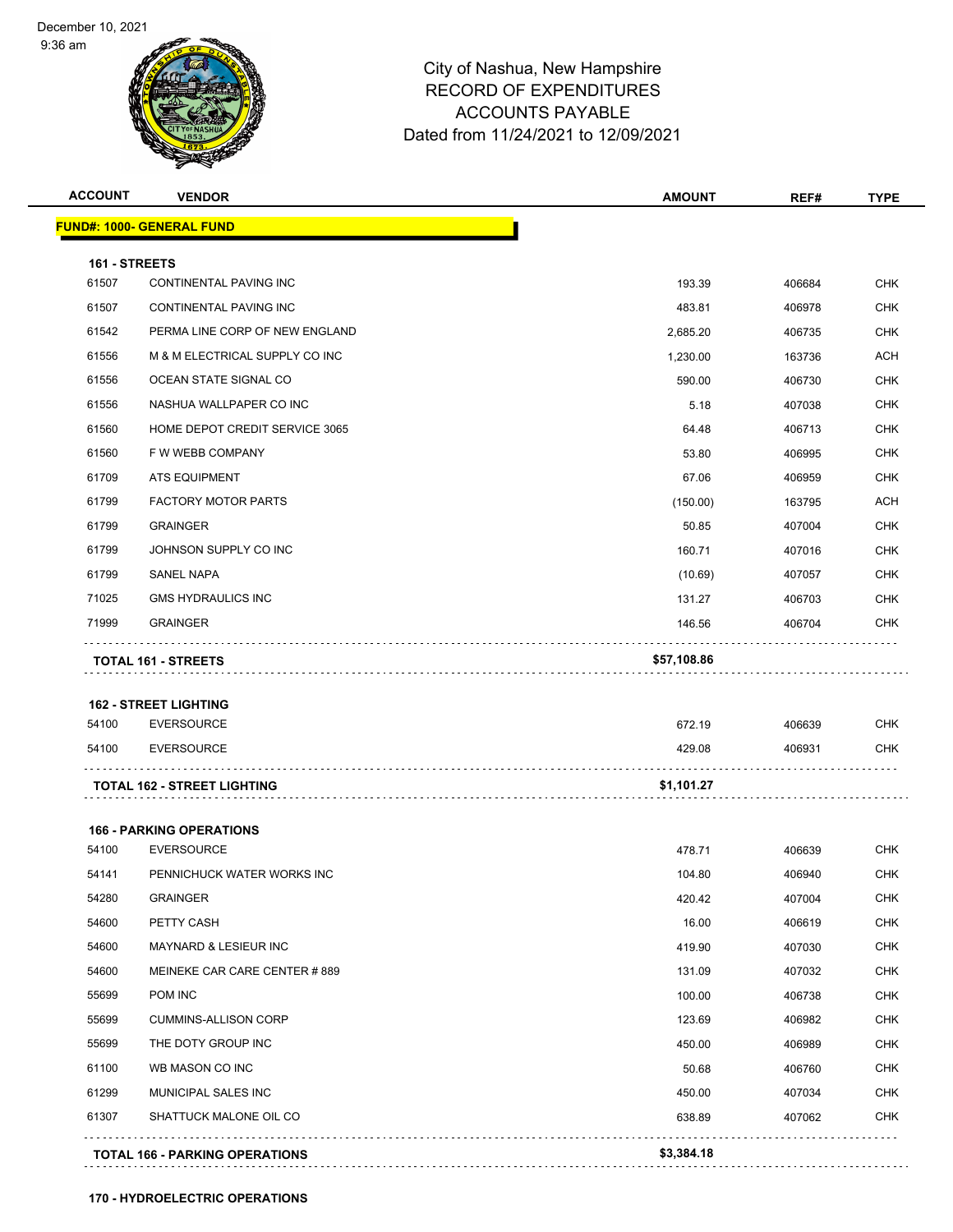9:36 am



| <b>ACCOUNT</b> | <b>VENDOR</b>                               | <b>AMOUNT</b> | REF#   | <b>TYPE</b> |
|----------------|---------------------------------------------|---------------|--------|-------------|
|                | <b>FUND#: 1000- GENERAL FUND</b>            |               |        |             |
|                | <b>170 - HYDROELECTRIC OPERATIONS</b>       |               |        |             |
| 54100          | EVERSOUCE-POWER SUPPLY                      | 386.65        | 406929 | <b>CHK</b>  |
| 54221          | WM CORPORATE SERVICES INC                   | 99.56         | 406952 | <b>CHK</b>  |
| 54290          | <b>ESSEX POWER SERVICES INC</b>             | 45,370.80     | 406695 | <b>CHK</b>  |
| 55109          | CONSOLIDATED COMMUNICATIONS                 | 119.42        | 406628 | <b>CHK</b>  |
| 55109          | <b>COMCAST</b>                              | 128.39        | 406921 | <b>CHK</b>  |
| 55109          | CONSOLIDATED COMMUNICATIONS                 | 95.18         | 406923 | <b>CHK</b>  |
|                | <b>TOTAL 170 - HYDROELECTRIC OPERATIONS</b> | \$46,200.00   |        |             |
|                | <b>171 - COMMUNITY SERVICES</b>             |               |        |             |
| 54141          | PENNICHUCK WATER WORKS INC                  | 361.77        | 406940 | <b>CHK</b>  |
| 61100          | AMAZON CAPITAL SERV (CITY ACH)              | 46.56         | 163721 | ACH         |
| 68320          | YOUTH COUNCIL                               | 2,190.00      | 407080 | <b>CHK</b>  |
|                | <b>TOTAL 171 - COMMUNITY SERVICES</b>       | \$2,598.33    |        |             |
|                | <b>172 - COMMUNITY HEALTH</b>               |               |        |             |
| 55699          | LANGUAGE LINE SERVICES                      | 11.20         | 407019 | <b>CHK</b>  |
| 61299          | AMAZON CAPITAL SERV (CITY ACH)              | 9.99          | 163721 | ACH         |
|                | <b>TOTAL 172 - COMMUNITY HEALTH</b>         | \$21.19       |        |             |
|                | <b>173 - ENVIRONMENTAL HEALTH</b>           |               |        |             |
| 61149          | AMAZON CAPITAL SERV (CITY ACH)              | 56.51         | 163787 | <b>ACH</b>  |
| 61299          | AMAZON CAPITAL SERV (CITY ACH)              | 96.00         | 163787 | ACH         |
|                | <b>TOTAL 173 - ENVIRONMENTAL HEALTH</b>     | \$152.51      |        |             |
|                | <b>175 - WELFARE ASSISTANCE</b>             |               |        |             |
| 55810          | <b>BRENON CASSIDY</b>                       | 1,000.00      | 406898 | <b>CHK</b>  |
| 55810          | <b>JOSE TORRES</b>                          | 900.00        | 406899 | <b>CHK</b>  |
| 55810          | <b>MOHAN PUNJABI</b>                        | 1,000.00      | 406900 | CHK         |
| 55810          | NASHUA HOUSING AND                          | 449.00        | 406901 | <b>CHK</b>  |
| 55810          | 22 MARSHALL STREET LLC                      | 1,400.00      | 407217 | <b>CHK</b>  |
| 55810          | 23-25 TEMPLE ST REALTY LLC                  | 600.00        | 407218 | <b>CHK</b>  |
| 55810          | STEPHEN BONNETTE                            | 750.00        | 407219 | <b>CHK</b>  |
| 55810          | CENTRAL REALTY INC                          | 895.00        | 407220 | <b>CHK</b>  |
| 55810          | <b>SCOTT MICHAUD</b>                        | 960.00        | 407221 | <b>CHK</b>  |
| 55814          | <b>EVERSOURCE</b>                           | 338.64        | 407216 | <b>CHK</b>  |
|                | <b>TOTAL 175 - WELFARE ASSISTANCE</b>       | \$8,292.64    |        |             |
|                |                                             |               |        |             |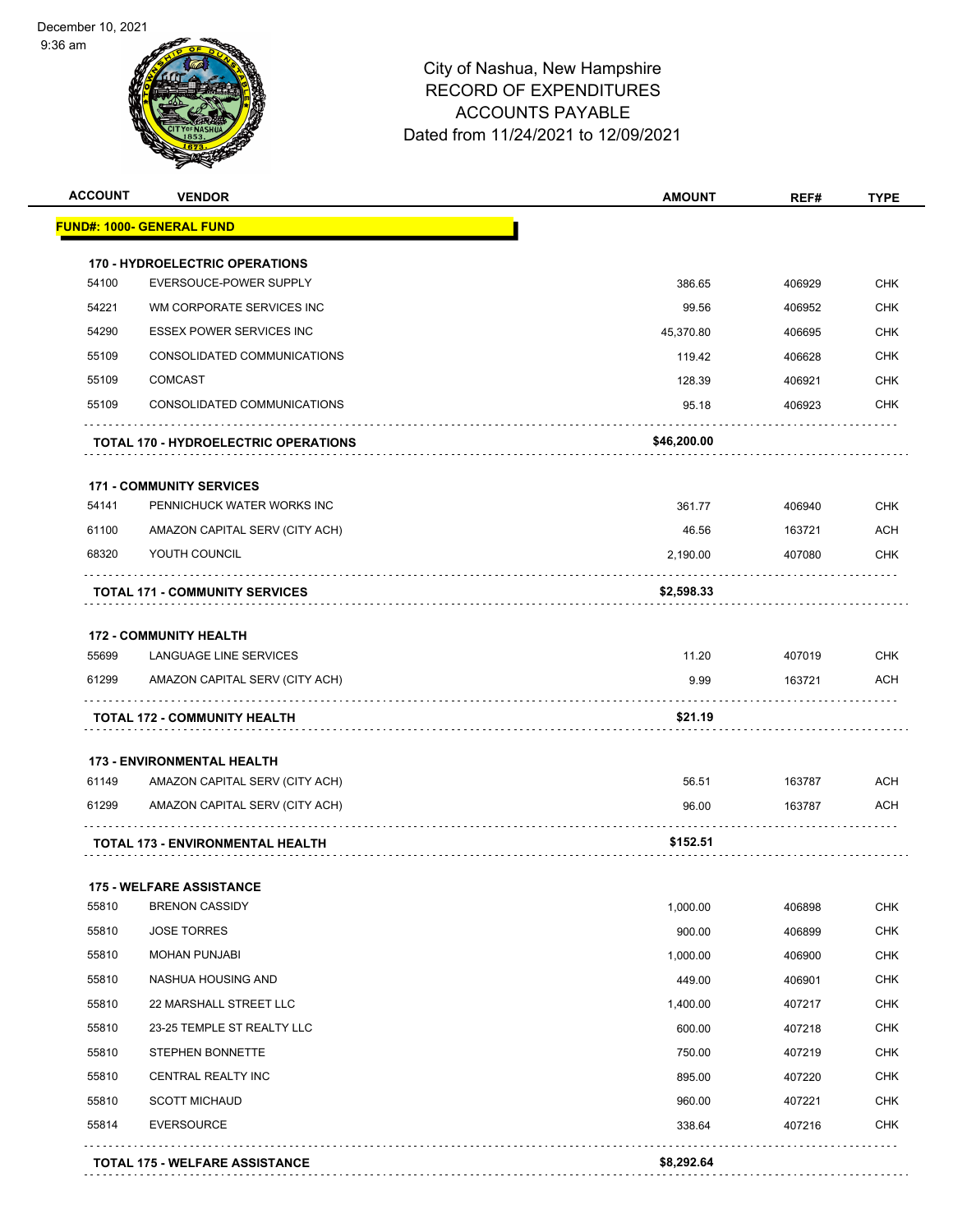9:36 am



| <b>ACCOUNT</b> | <b>VENDOR</b>                                                 | <b>AMOUNT</b> | REF#   | <b>TYPE</b> |
|----------------|---------------------------------------------------------------|---------------|--------|-------------|
|                | <b>FUND#: 1000- GENERAL FUND</b>                              |               |        |             |
|                |                                                               |               |        |             |
| 54100          | <b>177 - PARKS &amp; RECREATION</b><br>EVERSOUCE-POWER SUPPLY | 5,671.09      | 406929 | <b>CHK</b>  |
| 54100          | <b>EVERSOURCE</b>                                             | 16.37         | 406930 | <b>CHK</b>  |
| 54100          | <b>EVERSOURCE</b>                                             | 341.02        | 406931 | CHK         |
| 54114          | <b>LIBERTY UTILITIES - NH</b>                                 | 55.15         | 406648 | <b>CHK</b>  |
| 54114          | LIBERTY UTILITIES - NH                                        | 270.72        | 406650 | <b>CHK</b>  |
| 54114          | <b>SPRAGUE RESOURCES LP</b>                                   | 397.29        | 407065 | <b>CHK</b>  |
| 54141          | PENNICHUCK WATER WORKS INC                                    | 6,976.12      | 406940 | <b>CHK</b>  |
| 54280          | M & M ELECTRICAL SUPPLY CO INC                                | 129.57        | 163736 | <b>ACH</b>  |
| 54280          | <b>JP PEST SERVICES LLC</b>                                   | 192.60        | 163801 | ACH         |
| 54280          | <b>FASTENAL CO</b>                                            | 43.37         | 406696 | CHK         |
| 54280          | JOHNSONS ELECTRIC SUPPLY INC                                  | 130.50        | 406716 | <b>CHK</b>  |
| 54280          | NASHUA FARMERS EXCHANGE INC                                   | 41.00         | 406723 | <b>CHK</b>  |
| 54280          | RCL CLEANING SERVICES INC                                     | 300.00        | 406739 | <b>CHK</b>  |
| 54280          | F W WEBB COMPANY                                              | 27.51         | 406995 | <b>CHK</b>  |
| 54280          | <b>FASTENAL CO</b>                                            | 42.83         | 406996 | <b>CHK</b>  |
| 54280          | HOME DEPOT CREDIT SERVICE 3065                                | 55.82         | 407011 | <b>CHK</b>  |
| 54280          | NASHUA FARMERS EXCHANGE INC                                   | 29.00         | 407036 | <b>CHK</b>  |
| 54280          | NASHUA GLASS                                                  | 1,005.00      | 407037 | <b>CHK</b>  |
| 54280          | NASHUA WALLPAPER CO INC                                       | 52.74         | 407038 | <b>CHK</b>  |
| 54280          | RCL CLEANING SERVICES INC                                     | 150.00        | 407050 | <b>CHK</b>  |
| 54280          | SITEONE LANDSCAPE SUPPLY LLC                                  | 81.58         | 407063 | <b>CHK</b>  |
| 54280          | STANLEY ELEVATOR CO INC                                       | 185.00        | 407066 | <b>CHK</b>  |
| 55200          | NATIONAL RECREATION & PARK                                    | 65.00         | 406653 | <b>CHK</b>  |
| 55658          | <b>FRATELLOS ITALIAN GRILLE</b>                               | 8,242.64      | 406698 | <b>CHK</b>  |
| 61107          | <b>MAVERICKS STITCH &amp; SCREEN</b>                          | 35.31         | 407024 | <b>CHK</b>  |
| 61299          | <b>LAUREN BYERS</b>                                           | 425.95        | 406616 | <b>CHK</b>  |
| 61299          | <b>B &amp; S LOCKSMITHS INC</b>                               | 20.00         | 406671 | CHK         |
| 61299          | DEPENDABLE LOCK SERVICE INC                                   | 64.00         | 406986 | <b>CHK</b>  |
| 61300          | GLOBAL MONTELLO GROUP CORP                                    | 314.35        | 407003 | <b>CHK</b>  |
| 61310          | ALTERNATIVE VEHICLE SERVICE GR                                | 334.52        | 163788 | ACH         |
| 61705          | <b>MAYNARD &amp; LESIEUR INC</b>                              | 248.40        | 407028 | <b>CHK</b>  |
| 61799          | HOWARD P FAIRFIELD LLC                                        | 300.56        | 163732 | ACH         |
| 61799          | <b>FACTORY MOTOR PARTS</b>                                    | 291.00        | 163795 | <b>ACH</b>  |
| 61799          | <b>BEST FORD</b>                                              | 21.34         | 406674 | <b>CHK</b>  |
| 61799          | C <sub>2</sub> ALT FUELS                                      | 1,489.75      | 406677 | <b>CHK</b>  |
| 61799          | CARPARTS DISTRIBUTION CENTER,                                 | 263.56        | 406679 | <b>CHK</b>  |
| 61799          | D & R TOWING INC                                              | 150.00        | 406687 | <b>CHK</b>  |
| 61799          | O'REILLY AUTO PARTS                                           | 249.54        | 406729 | <b>CHK</b>  |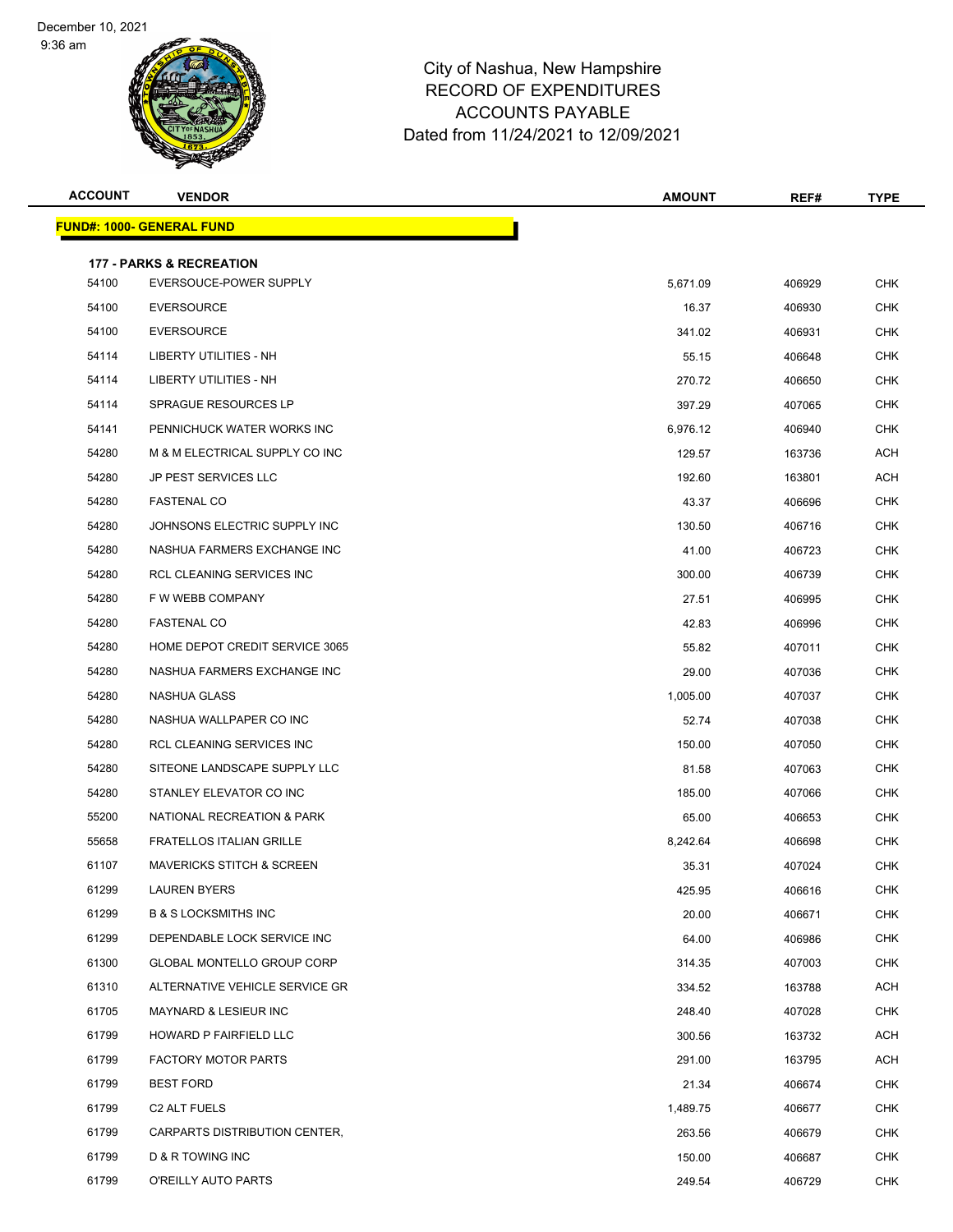9:36 am



| <b>ACCOUNT</b> | <b>VENDOR</b>                       | <b>AMOUNT</b> | REF#   | <b>TYPE</b> |
|----------------|-------------------------------------|---------------|--------|-------------|
|                | <b>FUND#: 1000- GENERAL FUND</b>    |               |        |             |
|                | <b>177 - PARKS &amp; RECREATION</b> |               |        |             |
| 61799          | <b>TURF PRODUCTS</b>                | 2,616.82      | 406757 | <b>CHK</b>  |
| 61799          | AT NEW HAMPSHIRE LLC                | 119.93        | 406957 | <b>CHK</b>  |
| 61799          | <b>BEST FORD</b>                    | 6.24          | 406963 | CHK         |
| 61799          | CARPARTS DISTRIBUTION CENTER,       | (60.37)       | 406971 | <b>CHK</b>  |
| 61799          | SANEL NAPA                          | 127.54        | 407054 | CHK         |
| 61799          | <b>SANEL NAPA</b>                   | 133.94        | 407057 | CHK         |
|                | TOTAL 177 - PARKS & RECREATION      | \$31,654.30   |        |             |
|                |                                     |               |        |             |
| 179 - LIBRARY  |                                     |               |        |             |
| 54100          | EVERSOUCE-POWER SUPPLY              | 5,322.77      | 406929 | <b>CHK</b>  |
| 54114          | SPRAGUE RESOURCES LP                | 446.57        | 407065 | CHK         |
| 54280          | STANLEY ELEVATOR CO INC             | 370.00        | 407066 | <b>CHK</b>  |
| 54428          | <b>COMCAST</b>                      | 243.35        | 406625 | <b>CHK</b>  |
| 55400          | <b>JENNIFER HOSKING</b>             | 228.00        | 163798 | <b>ACH</b>  |
| 55400          | <b>HILLARY UMBREIT</b>              | 400.00        | 406917 | <b>CHK</b>  |
| 55400          | <b>COMPUSYSTEMS</b>                 | 219.00        | 406922 | CHK         |
| 55607          | <b>PITNEY BOWES</b>                 | 300.03        | 406941 | <b>CHK</b>  |
| 61100          | AMAZON CAPITAL SERV (CITY ACH)      | 66.00         | 163721 | <b>ACH</b>  |
| 61100          | AMAZON CAPITAL SERV (CITY ACH)      | 5.48          | 163787 | ACH         |
| 61100          | WB MASON CO INC                     | 59.98         | 407077 | <b>CHK</b>  |
| 61299          | AMAZON CAPITAL SERV (CITY ACH)      | 16.74         | 163721 | ACH         |
| 61299          | AMAZON CAPITAL SERV (CITY ACH)      | 34.99         | 163787 | <b>ACH</b>  |
| 61299          | THE COPY SHOP                       | 1,145.00      | 406980 | <b>CHK</b>  |
| 61299          | <b>GENERAL BOOK COVERS</b>          | 170.00        | 407001 | <b>CHK</b>  |
| 61428          | AMAZON CAPITAL SERV (CITY ACH)      | 86.88         | 163721 | <b>ACH</b>  |
| 61428          | REXEL USA INC                       | 191.38        | 163745 | <b>ACH</b>  |
| 61428          | AMAZON CAPITAL SERV (CITY ACH)      | 56.99         | 163787 | <b>ACH</b>  |
| 61807          | INGRAM LIBRARY SERVICES LLC         | 727.09        | 163733 | ACH         |
| 61807          | AMAZON CAPITAL SERV (CITY ACH)      | 42.49         | 163787 | ACH         |
| 61807          | INGRAM LIBRARY SERVICES LLC         | 674.42        | 163800 | ACH         |
| 61807          | <b>BAKER &amp; TAYLOR</b>           | 973.40        | 406672 | CHK         |
| 61807          | <b>BAKER &amp; TAYLOR</b>           | 257.38        | 406961 | <b>CHK</b>  |
| 61814          | MIDWEST TAPE LLC                    | 330.91        | 163740 | ACH         |
| 61814          | MIDWEST TAPE LLC                    | 319.76        | 163809 | ACH         |
| 61814          | <b>BAKER &amp; TAYLOR</b>           | 151.18        | 406672 | <b>CHK</b>  |
| 61830          | <b>EBSCO INFORMATION SERVICES</b>   | 3,821.00      | 406693 | CHK         |
| 68322          | AMAZON CAPITAL SERV (CITY ACH)      | 31.46         | 163721 | ACH         |
| 68322          | AMAZON CAPITAL SERV (CITY ACH)      | 65.53         | 163787 | <b>ACH</b>  |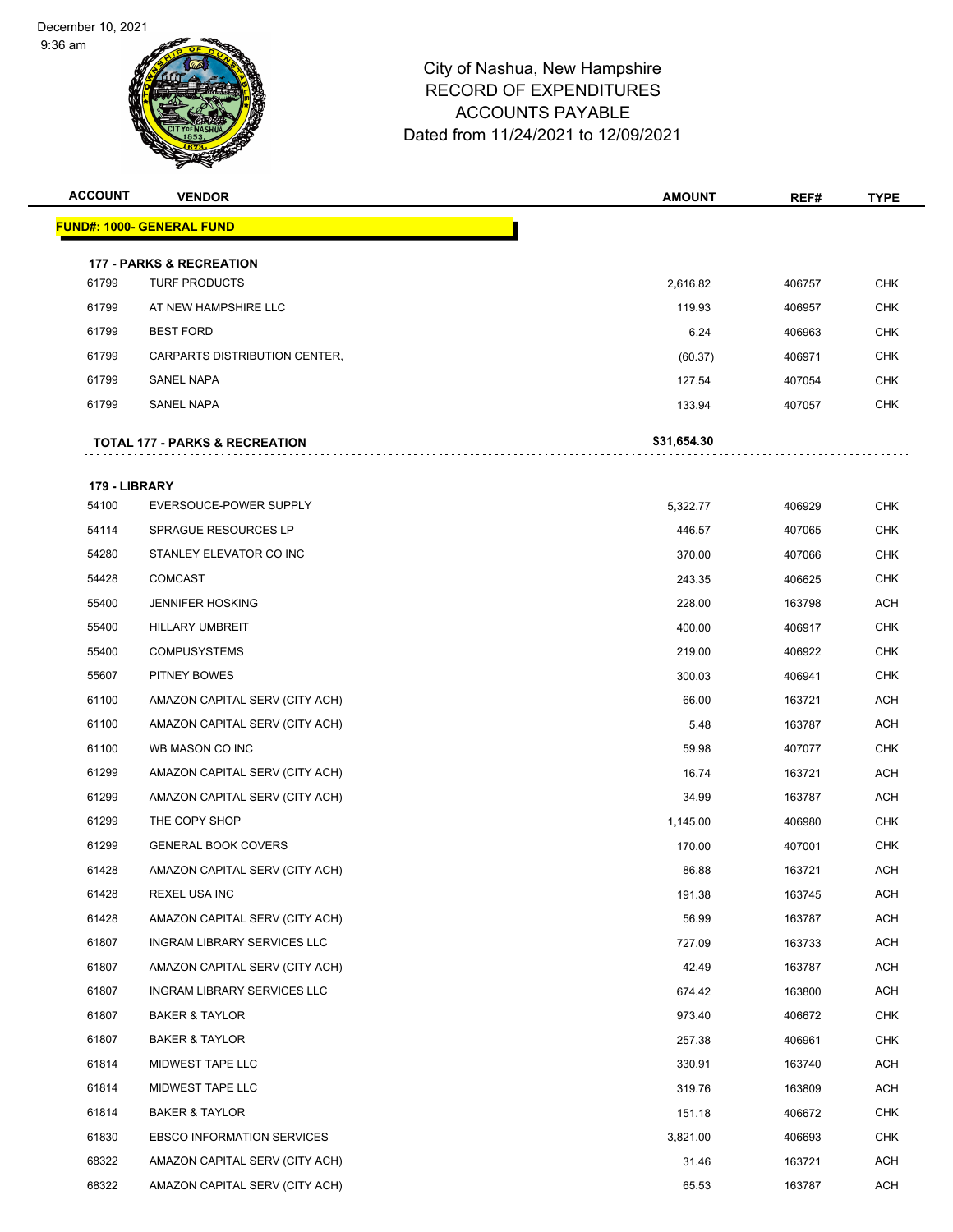9:36 am



| <b>ACCOUNT</b>      | <b>VENDOR</b>                                           | <b>AMOUNT</b> | REF#   | <b>TYPE</b> |
|---------------------|---------------------------------------------------------|---------------|--------|-------------|
|                     | <u> FUND#: 1000- GENERAL FUND</u>                       |               |        |             |
| 179 - LIBRARY       |                                                         |               |        |             |
| 68322               | LIZ BARBOUR                                             | 300.00        | 406617 | <b>CHK</b>  |
| 68322               | <b>FRIENDS OF ANDOVER MEMORIAL</b>                      | 300.00        | 406699 | <b>CHK</b>  |
| 71221               | AMAZON CAPITAL SERV (CITY ACH)                          | 1,009.98      | 163787 | <b>ACH</b>  |
|                     | <b>TOTAL 179 - LIBRARY</b>                              | \$18,367.76   |        |             |
|                     | <b>181 - COMMUNITY DEVELOPMENT</b>                      |               |        |             |
| 61100               | AMAZON CAPITAL SERV (CITY ACH)                          | 74.46         | 163787 | <b>ACH</b>  |
| 61100               | WB MASON CO INC                                         | 26.99         | 406760 | <b>CHK</b>  |
| 61100               | WB MASON CO INC                                         | 8.49          | 407077 | <b>CHK</b>  |
| 61650               | WB MASON CO INC                                         | 58.06         | 406760 | <b>CHK</b>  |
| 61650               | CONWAY TECHNOLOGY GROUP                                 | 310.00        | 406979 | <b>CHK</b>  |
|                     | <b>TOTAL 181 - COMMUNITY DEVELOPMENT</b>                | \$478.00      |        |             |
|                     |                                                         |               |        |             |
| 55421               | <b>182 - PLANNING AND ZONING</b><br>DONALD SCOTT MCPHIE | 31.20         | 406618 | <b>CHK</b>  |
| 61299               | <b>JOSHUA HAUSER</b>                                    | 12.00         | 406710 | <b>CHK</b>  |
|                     |                                                         |               |        |             |
|                     | <b>TOTAL 182 - PLANNING AND ZONING</b>                  | \$43.20       |        |             |
|                     | <b>183 - ECONOMIC DEVELOPMENT</b>                       |               |        |             |
| 61830               | <b>COSTAR REALTY INFORMATION</b>                        | 398.59        | 406981 | <b>CHK</b>  |
|                     | <b>TOTAL 183 - ECONOMIC DEVELOPMENT</b>                 | \$398.59      |        |             |
| <b>191 - SCHOOL</b> |                                                         |               |        |             |
| 52300               | SUN LIFE ASSURANCE CO OF CANAD                          | 2,443.55      | 163754 | <b>ACH</b>  |
| 53128               | <b>MATTHEW &amp; LEAH DONAHUE</b>                       | 1,415.23      | 406801 | <b>CHK</b>  |
| 53128               | WADLEIGH STARR & PETERS PLLC                            | 13,386.05     | 407200 | <b>CHK</b>  |
| 53600               | LEARNWELL                                               | 962.50        | 407149 | <b>CHK</b>  |
| 53600               | NASHUA YOUTH COUNCIL                                    | 6,132.50      | 407159 | <b>CHK</b>  |
| 53600               | NASHUA YOUTH COUNCIL                                    | 6,132.50      | 407204 | <b>CHK</b>  |
| 53614               | <b>CLARK ASSOC</b>                                      | 31,564.75     | 406796 | <b>CHK</b>  |
| 53614               | <b>JOLA LINDSTROM</b>                                   | 177.90        | 406832 | <b>CHK</b>  |
| 53614               | AMY MCCARTNEY                                           | 22,268.00     | 406842 | <b>CHK</b>  |
| 53614               | NORTHEAST DEAF&HARD OF HEARING                          | 95.00         | 406853 | <b>CHK</b>  |
| 53614               | STATE OF NH CRIMINAL RECORDS                            | 193.00        | 407094 | <b>CHK</b>  |
| 53614               | CAREERSTAFF UNLIMITED                                   | 2,079.00      | 407109 | <b>CHK</b>  |
| 53628               | STATE OF NH CRIMINAL RECORDS                            | 913.25        | 406774 | <b>CHK</b>  |
| 53628               | HERITAGE-CRYSTAL CLEAN INC                              | 83.30         | 406798 | <b>CHK</b>  |
|                     |                                                         |               |        |             |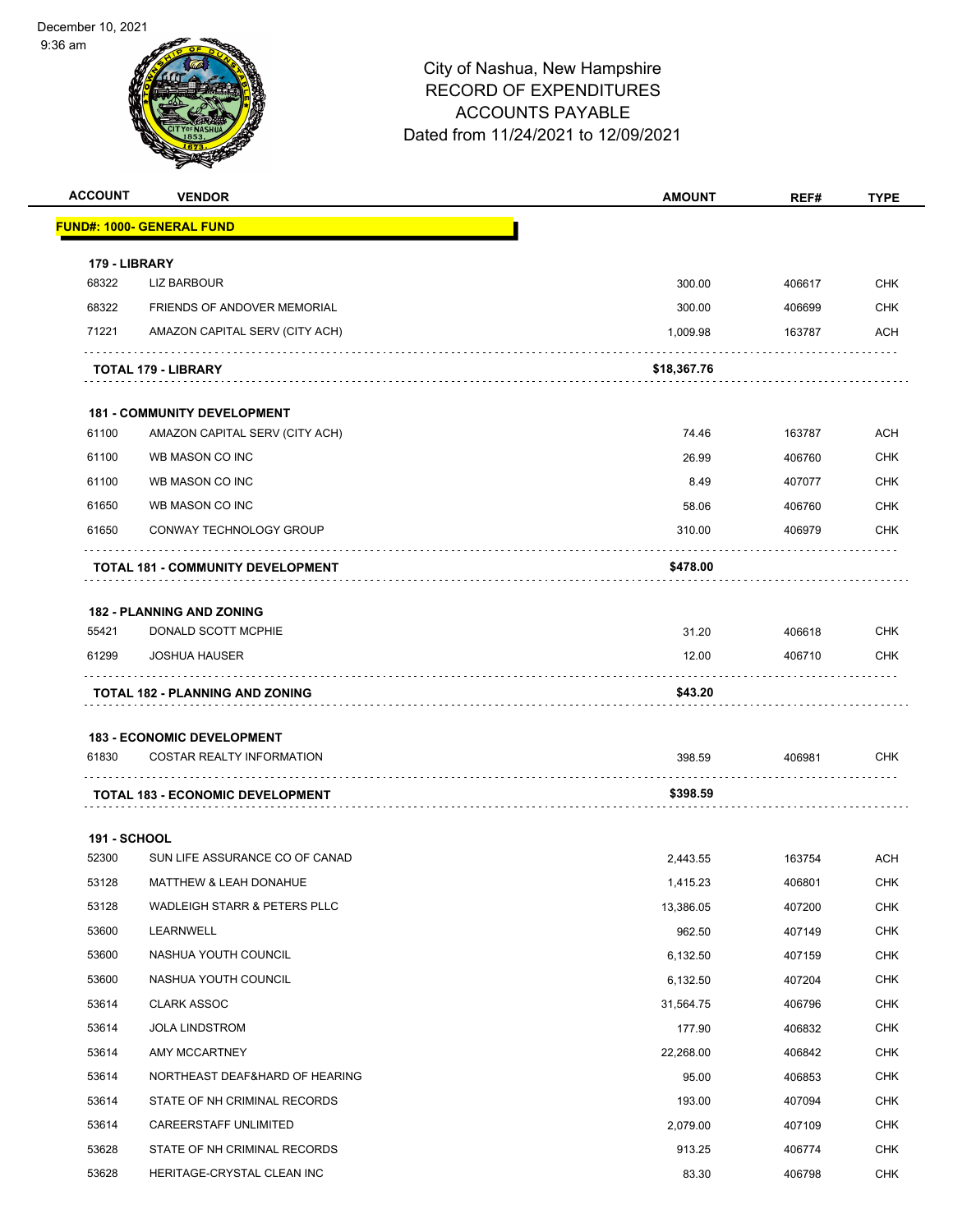9:36 am



| <b>ACCOUNT</b>               | <b>VENDOR</b>                    | <b>AMOUNT</b> | REF#   | <b>TYPE</b> |
|------------------------------|----------------------------------|---------------|--------|-------------|
|                              | <b>FUND#: 1000- GENERAL FUND</b> |               |        |             |
|                              |                                  |               |        |             |
| <b>191 - SCHOOL</b><br>53628 | INTERSTATE METAL AND ALLOY       | 705.00        | 406826 | <b>CHK</b>  |
| 53628                        | <b>BRENT M KINCAID</b>           | 300.00        | 406830 | <b>CHK</b>  |
| 53628                        | MAS MEDICAL STAFFING             | 2,013.05      | 406840 | <b>CHK</b>  |
| 53628                        | OUTDOOR PRIDE LANDSCAPING INC    | 4,995.00      | 406857 | <b>CHK</b>  |
| 53628                        | ANDRUSKEVICH PHOTOGRAPHY         | 385.00        | 407098 | <b>CHK</b>  |
| 53628                        | PERFORMANCE REHAB INC            | 5,928.54      | 407166 | <b>CHK</b>  |
| 53628                        | PROCARE THERAPY                  | 13,759.44     | 407169 | <b>CHK</b>  |
| 53628                        | ROCKINGHAM CONTRACTING AND       | 5,670.00      | 407172 | <b>CHK</b>  |
| 53628                        | <b>SERESC</b>                    | 13,089.75     | 407180 | <b>CHK</b>  |
| 53628                        | SPEAK EASY SLP                   | 1,267.50      | 407184 | <b>CHK</b>  |
| 53628                        | THE METRO GROUP INC              | 845.00        | 407188 | <b>CHK</b>  |
| 53628                        | WHITE BIRCH EDUCATIONAL          | 9,597.50      | 407203 | <b>CHK</b>  |
| 54100                        | <b>EVERSOURCE</b>                | 5,163.49      | 406765 | <b>CHK</b>  |
| 54100                        | <b>EVERSOURCE</b>                | 14,399.62     | 407082 | <b>CHK</b>  |
| 54100                        | MENH SOLAR HOLDINGS LLC          | 5,026.00      | 407156 | <b>CHK</b>  |
| 54114                        | LIBERTY UTILITIES - NH           | 232.05        | 406766 | <b>CHK</b>  |
| 54114                        | LIBERTY UTILITIES - NH           | 1,424.56      | 406767 | <b>CHK</b>  |
| 54114                        | LIBERTY UTILITIES - NH           | 515.46        | 406768 | <b>CHK</b>  |
| 54114                        | LIBERTY UTILITIES - NH           | 713.00        | 406769 | <b>CHK</b>  |
| 54114                        | LIBERTY UTILITIES - NH           | 972.58        | 406770 | <b>CHK</b>  |
| 54114                        | LIBERTY UTILITIES - NH           | 570.42        | 406771 | <b>CHK</b>  |
| 54114                        | <b>LIBERTY UTILITIES - NH</b>    | 93.27         | 407083 | <b>CHK</b>  |
| 54114                        | LIBERTY UTILITIES - NH           | 1,932.11      | 407084 | CHK         |
| 54114                        | LIBERTY UTILITIES - NH           | 1,192.35      | 407085 | <b>CHK</b>  |
| 54114                        | LIBERTY UTILITIES - NH           | 834.81        | 407086 | <b>CHK</b>  |
| 54114                        | LIBERTY UTILITIES - NH           | 835.79        | 407087 | CHK         |
| 54114                        | <b>LIBERTY UTILITIES - NH</b>    | 1,324.69      | 407088 | <b>CHK</b>  |
| 54114                        | LIBERTY UTILITIES - NH           | 3,190.53      | 407089 | <b>CHK</b>  |
| 54114                        | LIBERTY UTILITIES - NH           | 1,121.85      | 407090 | <b>CHK</b>  |
| 54114                        | <b>LIBERTY UTILITIES - NH</b>    | 860.98        | 407091 | <b>CHK</b>  |
| 54114                        | LIBERTY UTILITIES - NH           | 992.43        | 407092 | <b>CHK</b>  |
| 54114                        | SPRAGUE RESOURCES LP             | 14,780.39     | 407185 | <b>CHK</b>  |
| 54141                        | PENNICHUCK WATER WORKS INC       | 6,178.89      | 406772 | <b>CHK</b>  |
| 54141                        | PENNICHUCK WATER WORKS INC       | 2,560.56      | 407093 | <b>CHK</b>  |
| 54243                        | CONTROL TECHNOLOGIES INC         | 40,161.75     | 407114 | <b>CHK</b>  |
| 54280                        | GATE CITY FENCE CO INC           | 180.00        | 406811 | <b>CHK</b>  |
| 54280                        | MARVELL PLATE GLASS INC          | 352.75        | 406839 | <b>CHK</b>  |
| 54280                        | <b>BELLETETES INC</b>            | 4.49          | 407103 | <b>CHK</b>  |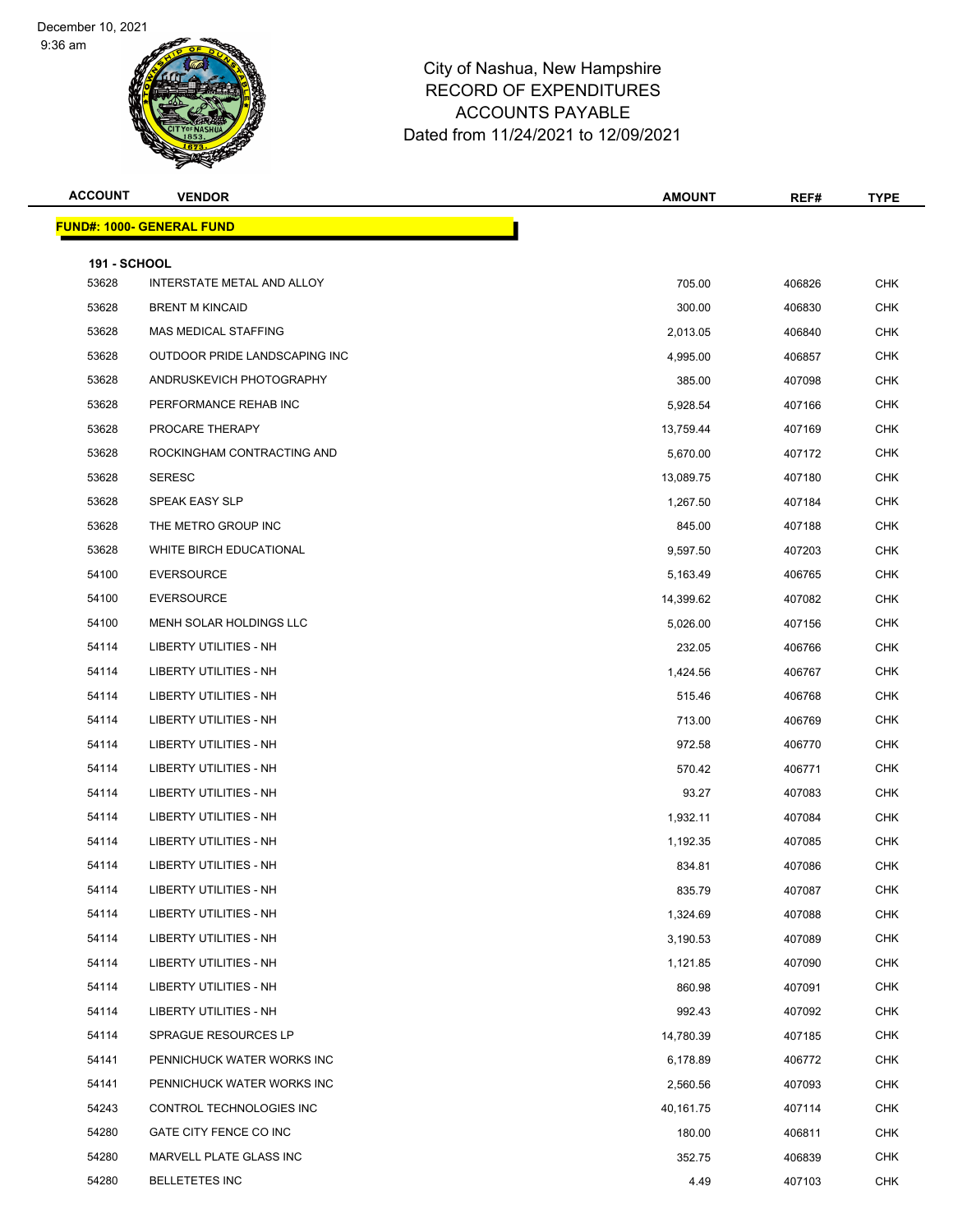9:36 am



| <b>ACCOUNT</b>      | <b>VENDOR</b>                    | <b>AMOUNT</b> | REF#   | <b>TYPE</b> |
|---------------------|----------------------------------|---------------|--------|-------------|
|                     | <b>FUND#: 1000- GENERAL FUND</b> |               |        |             |
| <b>191 - SCHOOL</b> |                                  |               |        |             |
| 54280               | <b>GRAINGER</b>                  | 93.66         | 407135 | <b>CHK</b>  |
| 54280               | NASHUA WALLPAPER CO INC          | 1,123.50      | 407158 | <b>CHK</b>  |
| 54487               | (SCHOOL ACH) AMAZON CAPITAL SE   | 176.40        | 163748 | ACH         |
| 54487               | BOYER'S AUTO BODY & SALES INC    | 48.00         | 406788 | <b>CHK</b>  |
| 54487               | <b>GRANZ POWER EQUIPMENT</b>     | 1,981.76      | 406814 | <b>CHK</b>  |
| 54487               | PIANOARTS INC                    | 198.00        | 406864 | <b>CHK</b>  |
| 54487               | UNITED AG & TURF NE              | 114.87        | 406883 | <b>CHK</b>  |
| 54487               | UNITED MACHINE REPAIR INC        | 136.55        | 406884 | <b>CHK</b>  |
| 54487               | CLEAN-O-RAMA                     | 12,206.05     | 407112 | <b>CHK</b>  |
| 54487               | <b>TURF DEPOT</b>                | 97.48         | 407194 | <b>CHK</b>  |
| 54600               | (SCHOOL ACH) AMAZON CAPITAL SE   | 98.00         | 163820 | <b>ACH</b>  |
| 54600               | CARPARTS DISTRIBUTION CENTER,    | 643.87        | 406794 | <b>CHK</b>  |
| 54600               | LIONEL'S ALIGNMENT               | 1,708.56      | 406833 | <b>CHK</b>  |
| 54600               | SANEL NAPA                       | 27.12         | 406875 | <b>CHK</b>  |
| 54600               | DONOVAN EQUIPMENT CO INC         | 764.50        | 407121 | <b>CHK</b>  |
| 54600               | SANEL NAPA                       | 1,023.58      | 407176 | <b>CHK</b>  |
| 54899               | <b>BOYS &amp; GIRLS CLUB OF</b>  | 2,587.50      | 407107 | <b>CHK</b>  |
| 55109               | CONSOLIDATED COMMUNICATIONS      | 1,583.98      | 406764 | <b>CHK</b>  |
| 55109               | VERIZON WIRELESS 742005979       | 394.11        | 406776 | <b>CHK</b>  |
| 55109               | CONSOLIDATED COMMUNICATIONS      | 519.94        | 407081 | <b>CHK</b>  |
| 55109               | <b>FIRSTLIGHT</b>                | 4,512.98      | 407127 | <b>CHK</b>  |
| 55200               | ST JOSEPHS HOSPITAL              | 782.00        | 163753 | ACH         |
| 55200               | <b>NHASP</b>                     | 810.00        | 406848 | <b>CHK</b>  |
| 55200               | <b>NHIAA</b>                     | 120.00        | 406849 | <b>CHK</b>  |
| 55200               | CHAD ZIBOLIS                     | 31.00         | 406895 | <b>CHK</b>  |
| 55307               | KIMBERLY CALLAN                  | 120.12        | 406791 | CHK         |
| 55307               | ROBERT CIOPPA                    | 94.36         | 406795 | <b>CHK</b>  |
| 55307               | <b>DAWN MONROE</b>               | 40.88         | 406845 | <b>CHK</b>  |
| 55307               | DEIRDRE O'MARA                   | 19.04         | 406855 | <b>CHK</b>  |
| 55307               | NATHAN BURNS                     | 30.80         | 407108 | <b>CHK</b>  |
| 55307               | <b>HEATHER DUBOIS</b>            | 21.05         | 407122 | <b>CHK</b>  |
| 55307               | <b>CHELSEY GILLIS</b>            | 14.84         | 407132 | <b>CHK</b>  |
| 55307               | <b>LISA GINGRAS</b>              | 123.42        | 407134 | <b>CHK</b>  |
| 55307               | <b>JUDITH LOFTUS</b>             | 99.12         | 407150 | <b>CHK</b>  |
| 55307               | TARA MACDONALD                   | 186.48        | 407152 | <b>CHK</b>  |
| 55307               | <b>MONICA TINO</b>               | 21.98         | 407191 | <b>CHK</b>  |
| 55307               | RAQUEL TOMIC-BEARD               | 81.05         | 407192 | <b>CHK</b>  |
| 55400               | INSTITUTE FOR ENVIRONMENTAL ED   | 155.00        | 407142 | CHK         |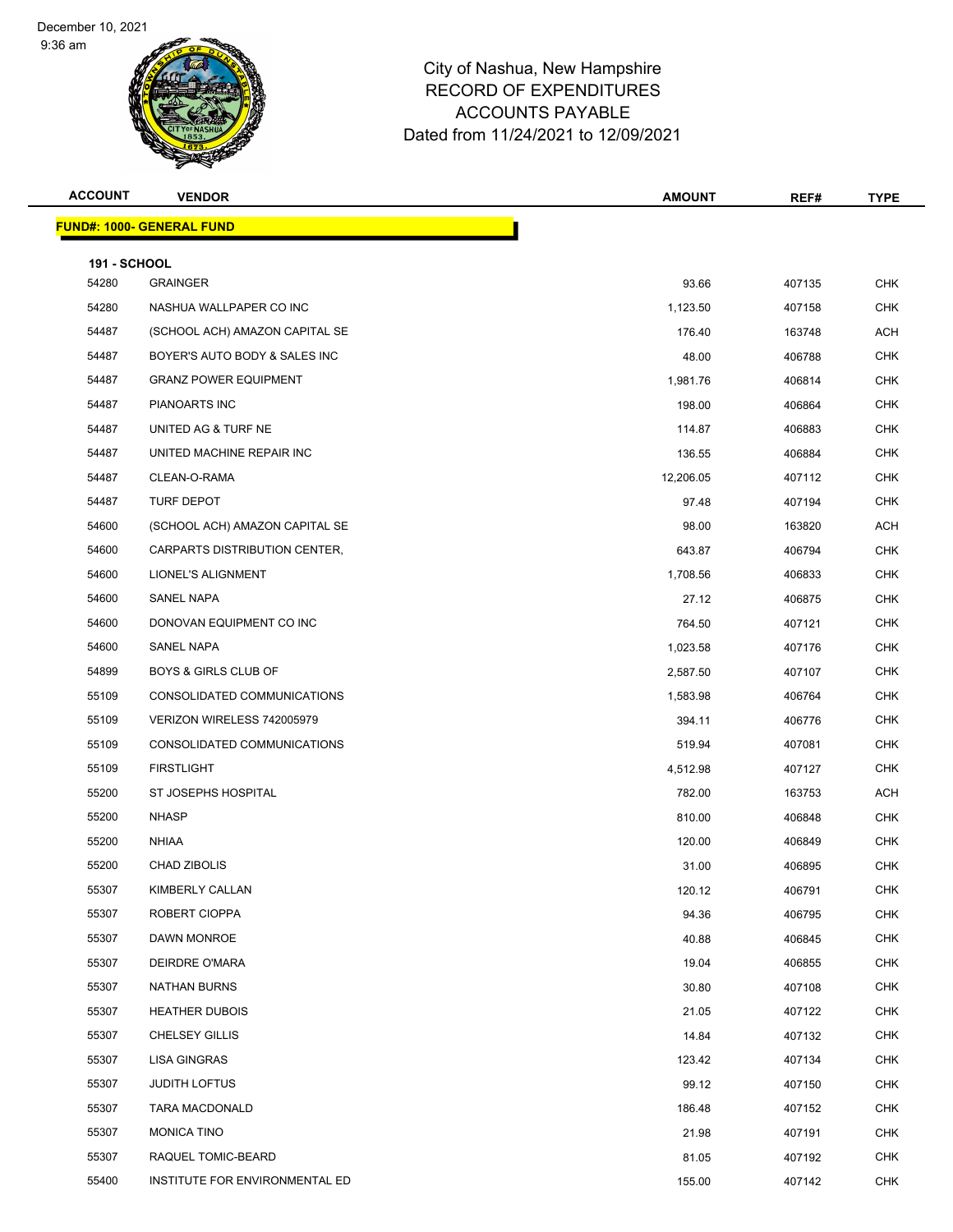9:36 am



| <b>ACCOUNT</b>               | <b>VENDOR</b>                    | <b>AMOUNT</b> | REF#   | <b>TYPE</b> |
|------------------------------|----------------------------------|---------------|--------|-------------|
|                              | <b>FUND#: 1000- GENERAL FUND</b> |               |        |             |
|                              |                                  |               |        |             |
| <b>191 - SCHOOL</b><br>55400 | <b>NESDEC</b>                    | 395.00        | 407162 | <b>CHK</b>  |
| 55500                        | EDITORIAL PROJECTS IN EDUC. IN   | 20.00         | 406803 | <b>CHK</b>  |
| 55500                        | <b>NHSAA</b>                     | 1,600.00      | 407163 | <b>CHK</b>  |
| 55607                        | PITNEY BOWES GLOBAL FIN SVCS     | 196.98        | 406773 | <b>CHK</b>  |
| 55607                        | UNITED PARCEL SERVICE            | 4.12          | 406775 | <b>CHK</b>  |
| 55607                        | US POSTAL SERVICE                | 700.00        | 407197 | <b>CHK</b>  |
| 55607                        | USPS HASLER                      | 2,000.00      | 407198 | <b>CHK</b>  |
| 55642                        | MICHAEL PROULX                   | 150.00        | 406868 | <b>CHK</b>  |
| 55642                        | <b>CONNOR SANBORN</b>            | 140.00        | 407113 | <b>CHK</b>  |
| 55642                        | <b>MARK CORMIER</b>              | 130.00        | 407115 | <b>CHK</b>  |
| 55642                        | <b>KEVIN COYLE</b>               | 130.00        | 407117 | <b>CHK</b>  |
| 55642                        | <b>GERALD GADBOIS</b>            | 70.00         | 407130 | <b>CHK</b>  |
| 55642                        | <b>LANCE HEDQUIST</b>            | 130.00        | 407137 | <b>CHK</b>  |
| 55642                        | <b>SUZANNE HOEY</b>              | 95.00         | 407139 | <b>CHK</b>  |
| 55642                        | DAVID KUZMICK                    | 130.00        | 407148 | <b>CHK</b>  |
| 55642                        | DENNIS MCCARTHY                  | 130.00        | 407154 | <b>CHK</b>  |
| 55642                        | NICHOLAS J RYDER                 | 70.00         | 407175 | <b>CHK</b>  |
| 55642                        | <b>KEVIN SIMONEAU</b>            | 130.00        | 407181 | <b>CHK</b>  |
| 55642                        | DAVE ZWICKER                     | 130.00        | 407205 | <b>CHK</b>  |
| 55649                        | NAWGJ - NH                       | 40.00         | 406846 | <b>CHK</b>  |
| 55649                        | NIHOA - NH INC                   | 130.00        | 406850 | <b>CHK</b>  |
| 55690                        | FIRST STUDENT INC                | 19,250.01     | 407126 | <b>CHK</b>  |
| 55691                        | FIRST STUDENT INC                | 89,100.00     | 406808 | <b>CHK</b>  |
| 55691                        | FIRST STUDENT INC                | 89,456.97     | 407126 | <b>CHK</b>  |
| 55691                        | <b>JESSICA FLAGLER</b>           | 728.00        | 407128 | <b>CHK</b>  |
| 55691                        | MR. C'S TAXI LLC                 | 1,600.00      | 407157 | <b>CHK</b>  |
| 55699                        | ROBIN P MCMENIMAN                | 700.00        | 406844 | <b>CHK</b>  |
| 55699                        | PROJECT LEAD THE WAY INC         | 2,400.00      | 406867 | <b>CHK</b>  |
| 55699                        | AUDREY VARGA                     | 262.50        | 406886 | <b>CHK</b>  |
| 55699                        | ROBIN P MCMENIMAN                | 437.50        | 407155 | <b>CHK</b>  |
| 55699                        | NASHUA YOUTH COUNCIL             | 10,000.00     | 407159 | <b>CHK</b>  |
| 55699                        | PROJECT LEAD THE WAY INC         | 3,795.00      | 407170 | <b>CHK</b>  |
| 55699                        | AUDREY VARGA                     | 875.00        | 407199 | <b>CHK</b>  |
| 61100                        | (SCHOOL ACH) AMAZON CAPITAL SE   | 80.15         | 163748 | ACH         |
| 61100                        | (SCHOOL ACH) AMAZON CAPITAL SE   | 1,933.33      | 163820 | ACH         |
| 61100                        | SCHOOL SPECIALTY LLC             | 99.33         | 406877 | <b>CHK</b>  |
| 61100                        | WB MASON CO INC                  | 1,175.68      | 406889 | <b>CHK</b>  |
| 61100                        | SCHOOL SPECIALTY LLC             | 184.16        | 407179 | <b>CHK</b>  |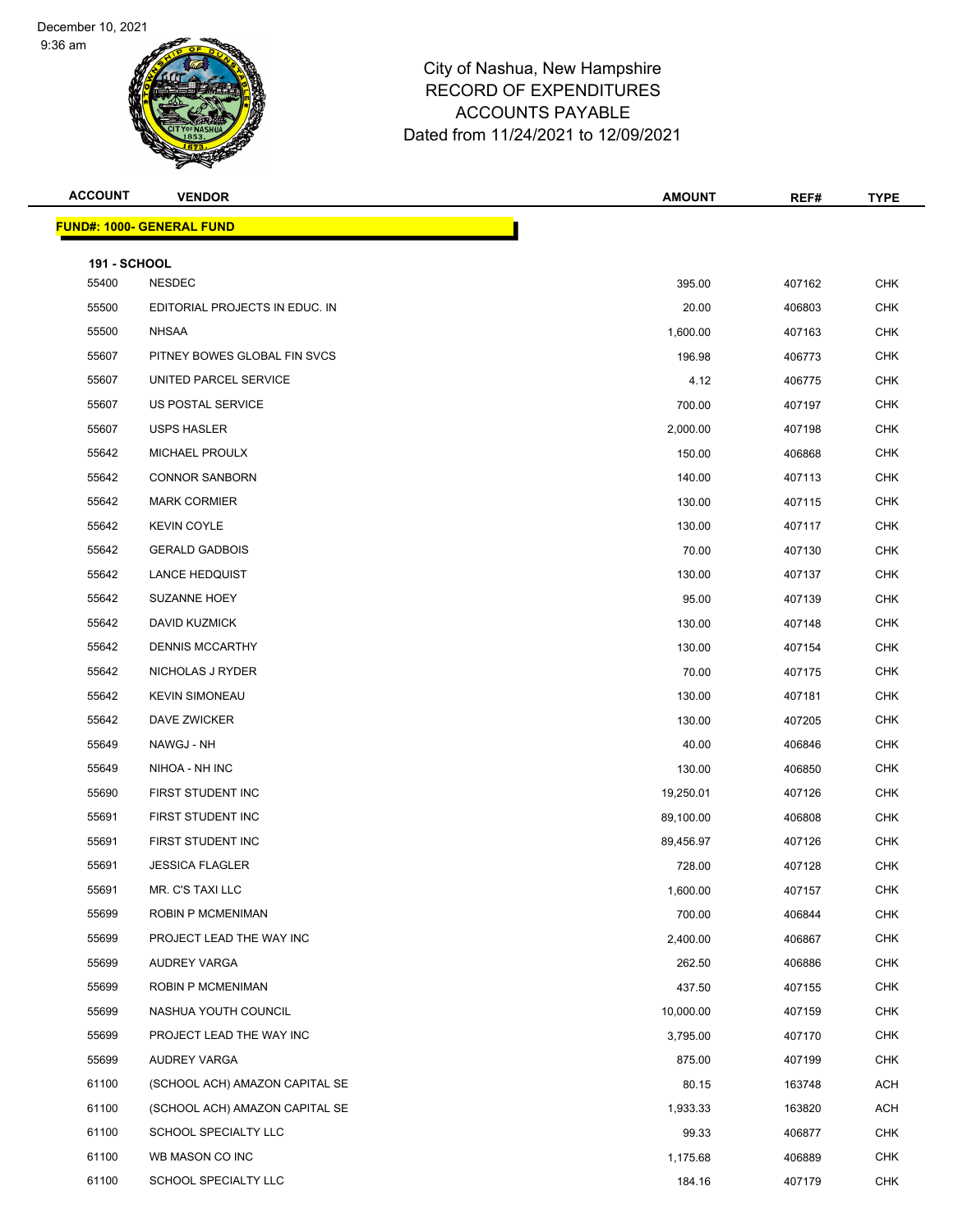9:36 am



| <b>ACCOUNT</b>               | <b>VENDOR</b>                    | <b>AMOUNT</b> | REF#   | <b>TYPE</b> |
|------------------------------|----------------------------------|---------------|--------|-------------|
|                              | <b>FUND#: 1000- GENERAL FUND</b> |               |        |             |
|                              |                                  |               |        |             |
| <b>191 - SCHOOL</b><br>61100 | WB MASON CO INC                  | 2,148.90      | 407202 | <b>CHK</b>  |
| 61135                        | (SCHOOL ACH) AMAZON CAPITAL SE   | 2,026.34      | 163748 | <b>ACH</b>  |
| 61135                        | AMAZON CAPITAL SERV (CITY ACH)   | 99.99         | 163749 | ACH         |
| 61135                        | (SCHOOL ACH) AMAZON CAPITAL SE   | 1,510.95      | 163820 | <b>ACH</b>  |
| 61135                        | CAROLINA BIOLOGICAL SUPPLY CO    | 37.03         | 406793 | <b>CHK</b>  |
| 61135                        | CARPARTS DISTRIBUTION CENTER,    | (25.49)       | 406794 | <b>CHK</b>  |
| 61135                        | <b>GENERAL LINEN SERVICE INC</b> | 1,807.61      | 406812 | <b>CHK</b>  |
| 61135                        | HANNAFORD                        | 237.17        | 406817 | <b>CHK</b>  |
| 61135                        | HOME DEPOT CREDIT SERVICES       | 210.39        | 406821 | <b>CHK</b>  |
| 61135                        | LITERACY RESOURCES LLC           | 431.95        | 406834 | <b>CHK</b>  |
| 61135                        | LASHANDRA LONG                   | 16.43         | 406835 | <b>CHK</b>  |
| 61135                        | MARKET BASKET ACCT 2589096       | 191.44        | 406837 | <b>CHK</b>  |
| 61135                        | NIMCO INC                        | 67.75         | 406851 | CHK         |
| 61135                        | PERIPOLE INC                     | 564.30        | 406861 | <b>CHK</b>  |
| 61135                        | PETTY CASH                       | 57.83         | 406863 | <b>CHK</b>  |
| 61135                        | PITSCO EDUCATION LLC             | 1,160.00      | 406865 | <b>CHK</b>  |
| 61135                        | PRO AV SYSTEMS INC               | 91.00         | 406866 | <b>CHK</b>  |
| 61135                        | SADDLEBACK EDUCATIONAL INC       | 12.26         | 406874 | <b>CHK</b>  |
| 61135                        | <b>SARGENT WELCH</b>             | 266.66        | 406876 | <b>CHK</b>  |
| 61135                        | SCHOOL SPECIALTY LLC             | 1,273.77      | 406877 | <b>CHK</b>  |
| 61135                        | STEPHANIE SEWHUK-THOMAS          | 60.48         | 406878 | <b>CHK</b>  |
| 61135                        | <b>MARYBETH THOMPSON</b>         | 23.93         | 406882 | <b>CHK</b>  |
| 61135                        | UNITED AG & TURF NE              | 119.64        | 406883 | CHK         |
| 61135                        | US FOODS INC                     | 464.14        | 406885 | <b>CHK</b>  |
| 61135                        | WALMART                          | 134.53        | 406887 | <b>CHK</b>  |
| 61135                        | WARD'S NATURAL SCIENCE           | 466.84        | 406888 | CHK         |
| 61135                        | WB MASON CO INC                  | 2,112.75      | 406889 | CHK         |
| 61135                        | <b>WEST MUSIC</b>                | 326.35        | 406890 | <b>CHK</b>  |
| 61135                        | <b>WILSON LANGUAGE</b>           | 526.18        | 406892 | <b>CHK</b>  |
| 61135                        | WOODWIND & BRASSWIND             | 74.80         | 406893 | <b>CHK</b>  |
| 61135                        | DEMCO INC                        | 185.58        | 407119 | <b>CHK</b>  |
| 61135                        | <b>HEATHER DUFFY</b>             | 59.80         | 407123 | <b>CHK</b>  |
| 61135                        | HANNAFORD                        | 58.72         | 407136 | CHK         |
| 61135                        | COMPUTER HUT dba IT INSIDERS     | 207.00        | 407143 | <b>CHK</b>  |
| 61135                        | MARKET BASKET ACCT 2589096       | 94.37         | 407153 | <b>CHK</b>  |
| 61135                        | <b>SARGENT WELCH</b>             | 250.44        | 407177 | <b>CHK</b>  |
| 61135                        | SCHOOL SPECIALTY LLC             | 798.85        | 407179 | <b>CHK</b>  |
| 61135                        | <b>TEACHER SYNERGY LLC</b>       | 67.49         | 407187 | <b>CHK</b>  |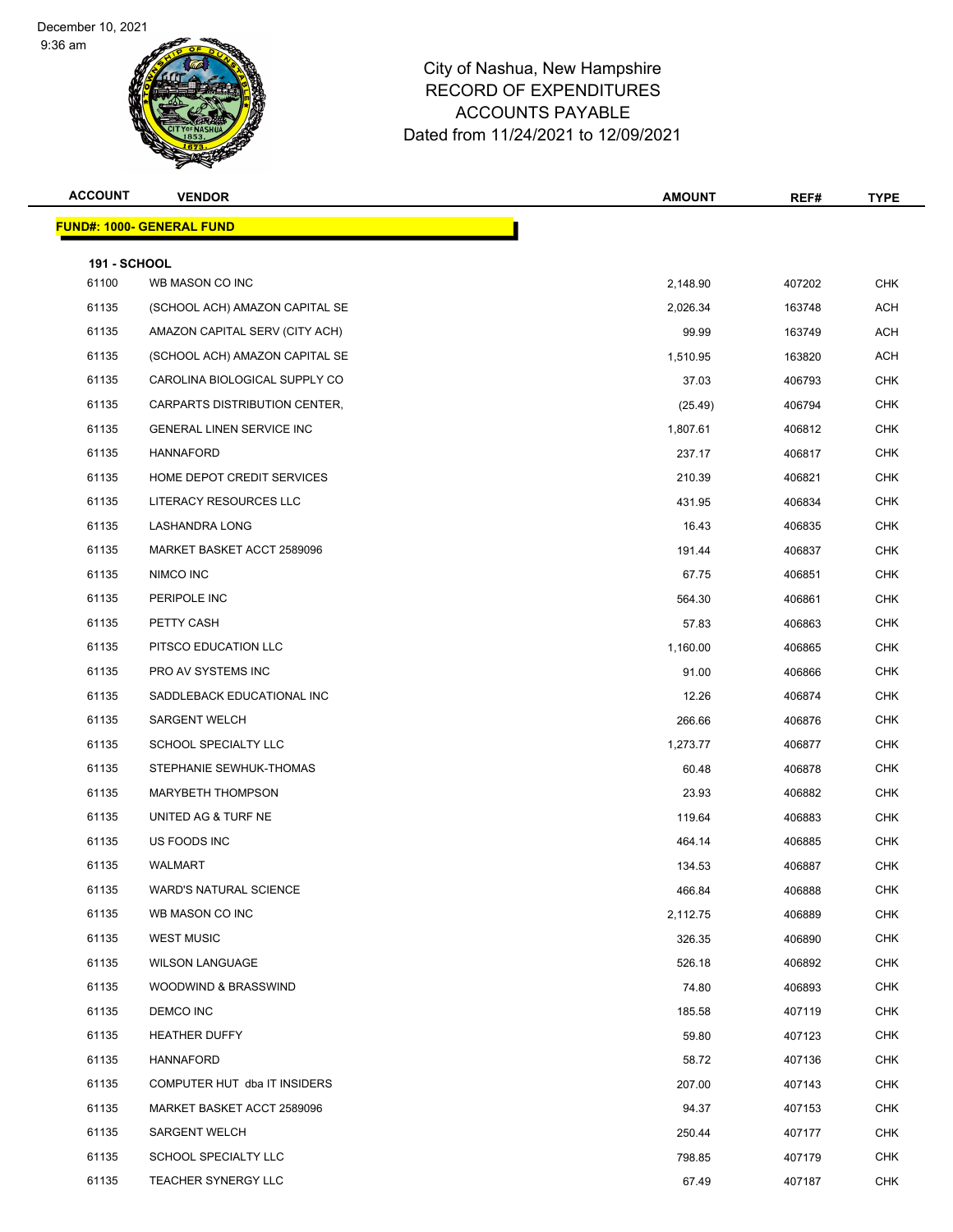9:36 am



| <b>ACCOUNT</b>               | <b>VENDOR</b>                    | <b>AMOUNT</b> | REF#   | <b>TYPE</b> |
|------------------------------|----------------------------------|---------------|--------|-------------|
|                              | <b>FUND#: 1000- GENERAL FUND</b> |               |        |             |
|                              |                                  |               |        |             |
| <b>191 - SCHOOL</b><br>61135 | US FOODS INC                     | 586.50        | 407195 | <b>CHK</b>  |
| 61135                        | <b>WARD'S NATURAL SCIENCE</b>    | 250.80        | 407201 | <b>CHK</b>  |
| 61135                        | WB MASON CO INC                  | 598.53        | 407202 | <b>CHK</b>  |
| 61142                        | (SCHOOL ACH) AMAZON CAPITAL SE   | 169.99        | 163748 | <b>ACH</b>  |
| 61142                        | (SCHOOL ACH) AMAZON CAPITAL SE   | 284.10        | 163820 | ACH         |
| 61142                        | WILLIAM V MACGILL & CO           | 88.64         | 406891 | <b>CHK</b>  |
| 61249                        | <b>NCS PEARSON</b>               | 474.90        | 407161 | <b>CHK</b>  |
| 61299                        | MOTOROLA SOLUTIONS INC           | 890.00        | 163811 | ACH         |
| 61299                        | (SCHOOL ACH) AMAZON CAPITAL SE   | 295.30        | 163820 | ACH         |
| 61299                        | <b>B &amp; S LOCKSMITHS INC</b>  | 91.77         | 406781 | <b>CHK</b>  |
| 61299                        | HOME DEPOT CREDIT SERVICES       | 3.84          | 406821 | <b>CHK</b>  |
| 61299                        | <b>B &amp; S LOCKSMITHS INC</b>  | 9.00          | 407100 | <b>CHK</b>  |
| 61299                        | <b>FASTENAL CO</b>               | 676.79        | 407125 | <b>CHK</b>  |
| 61299                        | HOME DEPOT CREDIT SERVICES       | 702.47        | 407140 | <b>CHK</b>  |
| 61299                        | HOME DEPOT PRO                   | 729.24        | 407141 | <b>CHK</b>  |
| 61299                        | THERAPY SHOPPE INC               | 15.39         | 407189 | CHK         |
| 61299                        | THERMO KING NORTHEAST            | 400.00        | 407190 | <b>CHK</b>  |
| 61407                        | M & M ELECTRICAL SUPPLY CO INC   | 709.40        | 163751 | ACH         |
| 61407                        | <b>REXEL USA INC</b>             | 232.41        | 163752 | ACH         |
| 61407                        | M & M ELECTRICAL SUPPLY CO INC   | 46.56         | 163821 | <b>ACH</b>  |
| 61407                        | ALARMAX                          | 682.70        | 406779 | <b>CHK</b>  |
| 61407                        | INTERSTATE ALL BATTERY CENTER    | 256.00        | 406825 | <b>CHK</b>  |
| 61407                        | <b>GRAINGER</b>                  | 558.77        | 407135 | <b>CHK</b>  |
| 61414                        | F W WEBB COMPANY                 | 178.28        | 406805 | <b>CHK</b>  |
| 61414                        | <b>HAJOCA CORPORATION</b>        | 74.15         | 406816 | <b>CHK</b>  |
| 61414                        | F W WEBB COMPANY                 | 3,199.28      | 407124 | <b>CHK</b>  |
| 61414                        | FW WEBB COMPANY                  | 240.00        | 407129 | <b>CHK</b>  |
| 61421                        | AIREX FILTER CORPORATION         | 134.60        | 406778 | <b>CHK</b>  |
| 61421                        | CAPP INC                         | 2,558.47      | 406792 | <b>CHK</b>  |
| 61421                        | FILTER SALES & SERVICE INC       | 74.90         | 406807 | <b>CHK</b>  |
| 61421                        | <b>BLAKE GROUP</b>               | 391.50        | 407106 | CHK         |
| 61421                        | CONTROL TECHNOLOGIES INC         | 1,546.78      | 407114 | <b>CHK</b>  |
| 61421                        | TRANE U.S. INC                   | 1,494.47      | 407193 | <b>CHK</b>  |
| 61428                        | CLEAN-O-RAMA                     | 27,623.41     | 407112 | <b>CHK</b>  |
| 61428                        | GRAINGER                         | 468.16        | 407135 | <b>CHK</b>  |
| 61428                        | HOME DEPOT PRO                   | 8,820.00      | 407141 | <b>CHK</b>  |
| 61428                        | NASHUA WALLPAPER CO INC          | 1,011.14      | 407158 | <b>CHK</b>  |
| 61428                        | NATIONWIDE SALES & SERVICE       | 285.00        | 407160 | <b>CHK</b>  |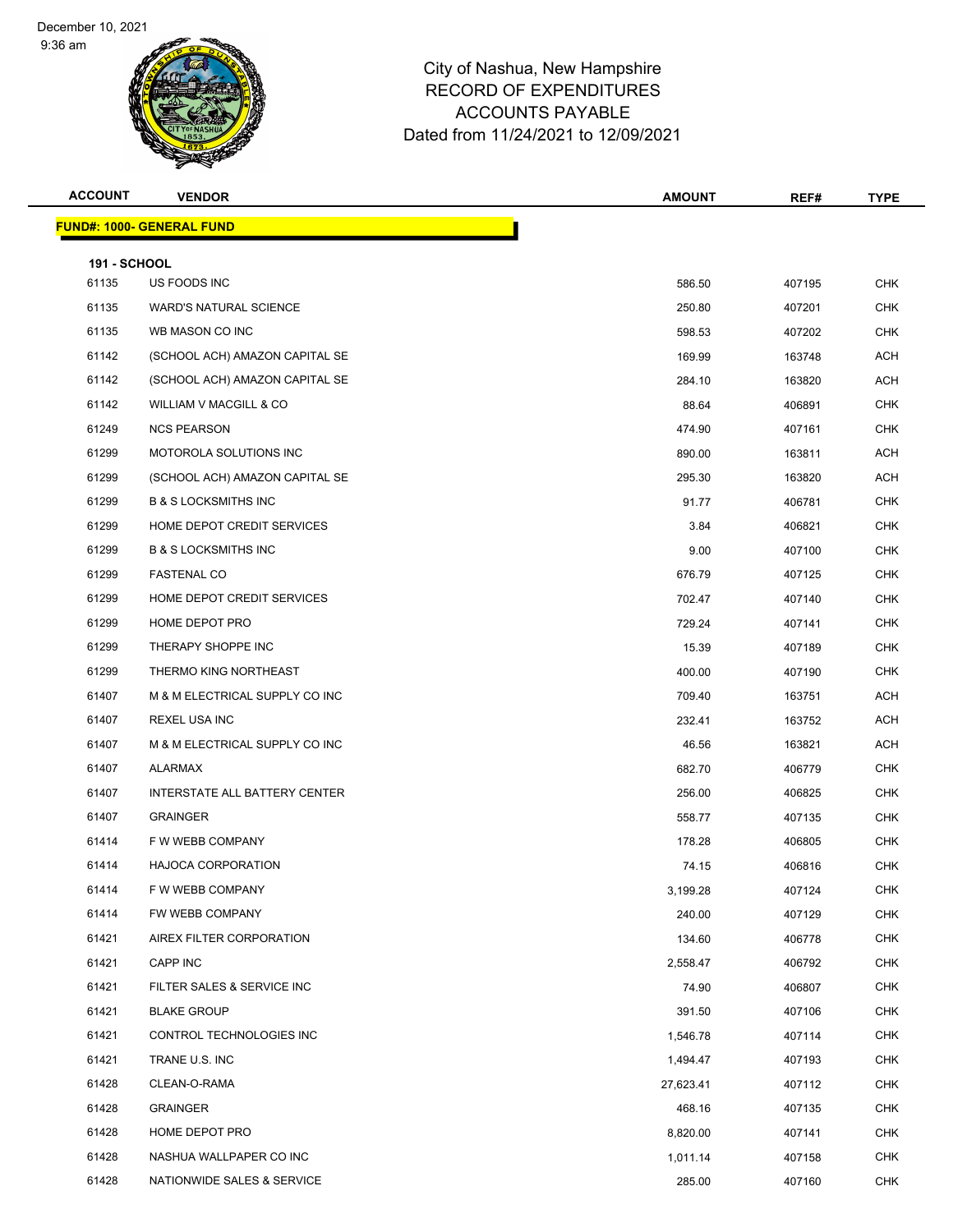9:36 am



# City of Nashua, New Hampshire RECORD OF EXPENDITURES ACCOUNTS PAYABLE Dated from 11/24/2021 to 12/09/2021

| <b>ACCOUNT</b>             | <b>VENDOR</b>                                       | <b>AMOUNT</b>             | REF#   | <b>TYPE</b> |
|----------------------------|-----------------------------------------------------|---------------------------|--------|-------------|
|                            | <b>FUND#: 1000- GENERAL FUND</b>                    |                           |        |             |
| 191 - SCHOOL               |                                                     |                           |        |             |
| 61599                      | SITEONE LANDSCAPE SUPPLY LLC                        | 2,499.50                  | 406879 | <b>CHK</b>  |
| 61599                      | SITEONE LANDSCAPE SUPPLY LLC                        | 53.50                     | 407182 | <b>CHK</b>  |
| 61607                      | (SCHOOL ACH) AMAZON CAPITAL SE                      | 1,282.77                  | 163748 | <b>ACH</b>  |
| 61607                      | COMPUTER HUT dba IT INSIDERS                        | 29.99                     | 406827 | <b>CHK</b>  |
| 61607                      | COMPUTER HUT dba IT INSIDERS                        | 228.00                    | 407143 | <b>CHK</b>  |
| 61607                      | <b>SCHOOL OUTFITTERS</b>                            | 1,197.51                  | 407178 | <b>CHK</b>  |
| 61814                      | (SCHOOL ACH) AMAZON CAPITAL SE                      | 237.15                    | 163748 | ACH         |
| 61814                      | (SCHOOL ACH) AMAZON CAPITAL SE                      | 146.62                    | 163820 | <b>ACH</b>  |
| 61814                      | FOLLETT SCHOOL SOLUTIONS INC                        | 589.33                    | 406810 | <b>CHK</b>  |
| 61814                      | <b>JUNIOR LIBRARY GUILD</b>                         | 180.00                    | 406829 | <b>CHK</b>  |
| 61814                      | PERMA-BOUND                                         | 602.17                    | 406862 | <b>CHK</b>  |
| 61821                      | <b>EBSCO INFORMATION SERVICES</b>                   | 75.95                     | 406802 | <b>CHK</b>  |
| 61875                      | READING WAREHOUSE INC (THE)                         | 276.45                    | 406870 | <b>CHK</b>  |
| 61875                      | SADDLEBACK EDUCATIONAL INC                          | 83.72                     | 406874 | <b>CHK</b>  |
| 61875                      | <b>JUNIOR LIBRARY GUILD</b>                         | 228.20                    | 407145 | <b>CHK</b>  |
| 71602                      | ALLIED UNIVERSAL TECHNOLOGY                         | 387.50                    | 407097 | <b>CHK</b>  |
| 71999                      | (SCHOOL ACH) AMAZON CAPITAL SE                      | 509.27                    | 163748 | ACH         |
| 71999                      | (SCHOOL ACH) AMAZON CAPITAL SE                      | 417.94                    | 163820 | <b>ACH</b>  |
| 71999                      | PRO AV SYSTEMS INC                                  | 3,083.00                  | 406866 | <b>CHK</b>  |
| 71999                      | STADIUM SYSTEM INC                                  | 3,278.00                  | 407186 | <b>CHK</b>  |
|                            | <b>TOTAL 191 - SCHOOL</b>                           | \$603,865.39              |        |             |
|                            | <b>193 - DEBT SERVICE</b>                           |                           |        |             |
| 75300                      | PETTY CASH                                          | 32.70                     | 406619 | CHK         |
|                            | TOTAL 193 - DEBT SERVICE                            | \$32.70                   |        |             |
|                            |                                                     |                           |        |             |
|                            | 196 - INTERGOVERNMENTAL                             |                           |        |             |
| 77100                      | HILLSBOROUGH COUNTY TREASURER                       | 12,289,105.00<br>.        | 163822 | <b>ACH</b>  |
|                            | <b>TOTAL 196 - INTERGOVERNMENTAL</b>                | \$12,289,105.00           |        |             |
|                            | <b>TOTAL FUND 1000 - GENERAL FUND</b>               | \$14,543,697.22           |        |             |
|                            | <u> FUND#: 1001- GENERAL FUND -CAP IMPROVEMENTS</u> |                           |        |             |
|                            |                                                     |                           |        |             |
| <b>152 - FIRE</b><br>81100 | AE MECHANICAL INC                                   | 1100.52.21.01<br>8,348.20 | 406664 | <b>CHK</b>  |
|                            |                                                     | \$8,348.20                |        |             |
|                            | <b>TOTAL 152 - FIRE</b>                             |                           |        |             |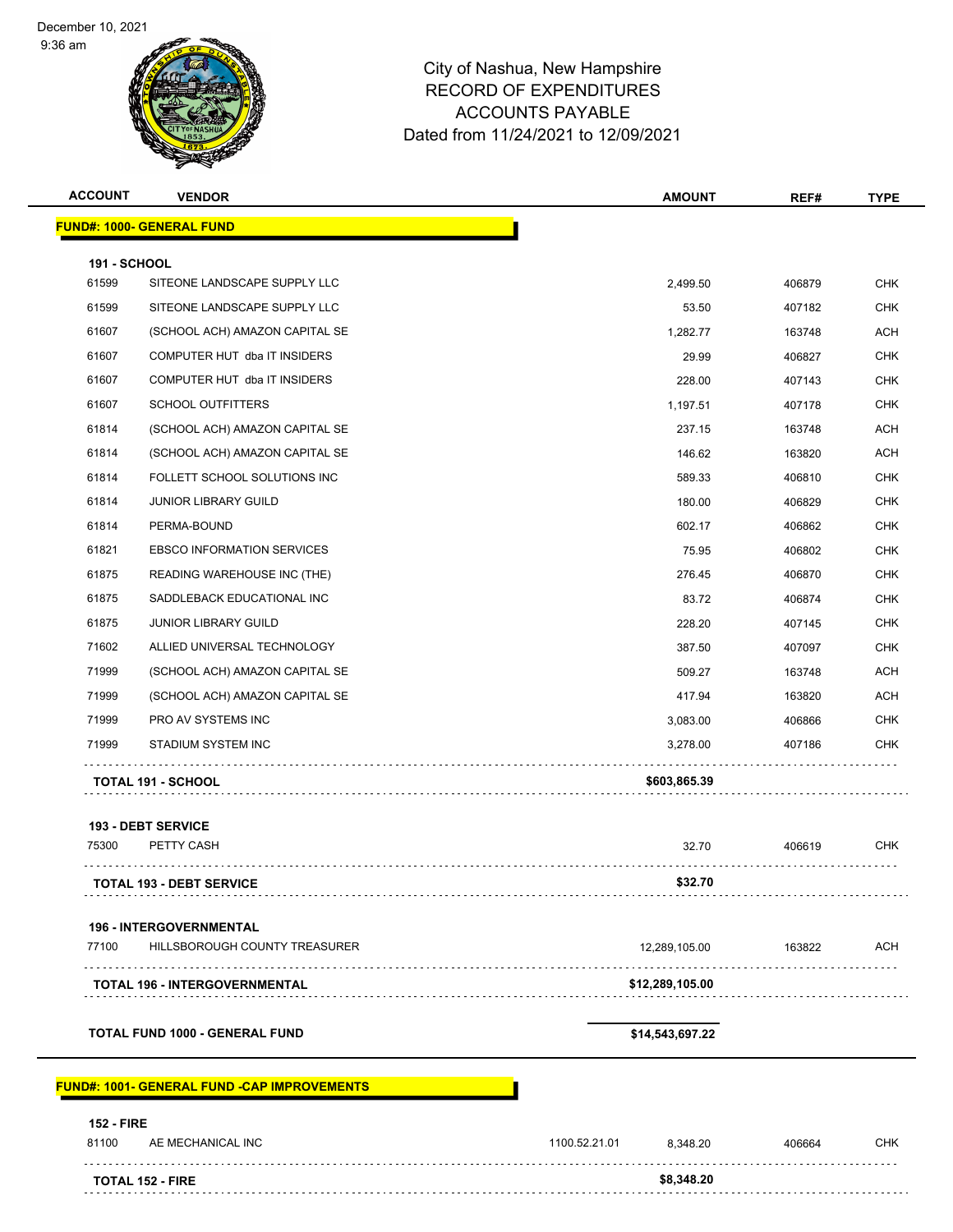| $9:36$ am           |                                                                        | City of Nashua, New Hampshire<br><b>RECORD OF EXPENDITURES</b><br><b>ACCOUNTS PAYABLE</b><br>Dated from 11/24/2021 to 12/09/2021 |               |               |        |             |
|---------------------|------------------------------------------------------------------------|----------------------------------------------------------------------------------------------------------------------------------|---------------|---------------|--------|-------------|
| <b>ACCOUNT</b>      | <b>VENDOR</b>                                                          |                                                                                                                                  |               | <b>AMOUNT</b> | REF#   | <b>TYPE</b> |
|                     | <u> FUND#: 1001- GENERAL FUND -CAP IMPROVEMENTS</u>                    |                                                                                                                                  |               |               |        |             |
| <b>191 - SCHOOL</b> |                                                                        |                                                                                                                                  |               |               |        |             |
| 81100               | <b>L&amp;W SUPPLY CORPORATION</b>                                      |                                                                                                                                  | 1075.91.21.30 | 406.65        | 406831 | <b>CHK</b>  |
| 81100               | STANLEY ELEVATOR CO INC                                                |                                                                                                                                  | 1075.91.21.30 | 3,780.00      | 406881 | <b>CHK</b>  |
|                     | <b>TOTAL 191 - SCHOOL</b>                                              |                                                                                                                                  |               | \$4,186.65    |        |             |
|                     | <b>TOTAL FUND 1001 - GENERAL FUND -CAP IMPROVEMENTS</b>                |                                                                                                                                  |               | \$12,534.85   |        |             |
| <b>101 - MAYOR</b>  | <b>FUND#: 1010- GENERAL FUND PY ESCROWS</b>                            |                                                                                                                                  |               |               |        |             |
| 68300               | PRINT FACTORY                                                          |                                                                                                                                  |               | 936.80        | 407048 | <b>CHK</b>  |
|                     | <b>TOTAL 101 - MAYOR</b>                                               |                                                                                                                                  |               | \$936.80      |        |             |
|                     | <b>172 - COMMUNITY HEALTH</b>                                          |                                                                                                                                  |               |               |        |             |
| 61142               | AMAZON CAPITAL SERV (CITY ACH)                                         |                                                                                                                                  |               | 173.67        | 163721 | ACH         |
|                     | TOTAL 172 - COMMUNITY HEALTH                                           |                                                                                                                                  |               | \$173.67      |        |             |
| 53142               | <b>181 - COMMUNITY DEVELOPMENT</b><br><b>IRONWOOD DESIGN GROUP LLC</b> |                                                                                                                                  |               | (9,907.50)    | 407014 | <b>CHK</b>  |
|                     | <b>TOTAL 181 - COMMUNITY DEVELOPMENT</b>                               |                                                                                                                                  |               | -\$9,907.50   |        |             |
|                     |                                                                        |                                                                                                                                  |               |               |        |             |
| 55699               | <b>183 - ECONOMIC DEVELOPMENT</b><br>FIBER OPTIC SPLICING & TESTING    |                                                                                                                                  |               | 1,240.00      | 406697 | <b>CHK</b>  |
|                     | <b>TOTAL 183 - ECONOMIC DEVELOPMENT</b>                                |                                                                                                                                  |               | \$1,240.00    |        |             |
| <b>191 - SCHOOL</b> |                                                                        |                                                                                                                                  |               |               |        |             |
| 81200               | <b>REXEL USA INC</b>                                                   |                                                                                                                                  | 1075.91.21.30 | 54.00         | 163752 | <b>ACH</b>  |
| 81200               | DH PACE COMPANY                                                        |                                                                                                                                  | 1075.91.21.30 | 1,418.56      | 407120 | <b>CHK</b>  |
| 81200               | F W WEBB COMPANY                                                       |                                                                                                                                  | 1075.91.21.30 | 1,893.34      | 407124 | <b>CHK</b>  |
| 81200               | NASHUA WALLPAPER CO INC                                                |                                                                                                                                  | 1075.91.21.30 | 196.32        | 407158 | <b>CHK</b>  |
|                     | <b>TOTAL 191 - SCHOOL</b>                                              |                                                                                                                                  |               | \$3,562.22    |        |             |
|                     |                                                                        |                                                                                                                                  |               |               |        |             |
|                     | TOTAL FUND 1010 - GENERAL FUND PY ESCROWS                              |                                                                                                                                  |               | (\$3,994.81)  |        |             |

**FUND#: 1020- GENERAL FUND-PY ENCUMBRANCES**

December 10, 2021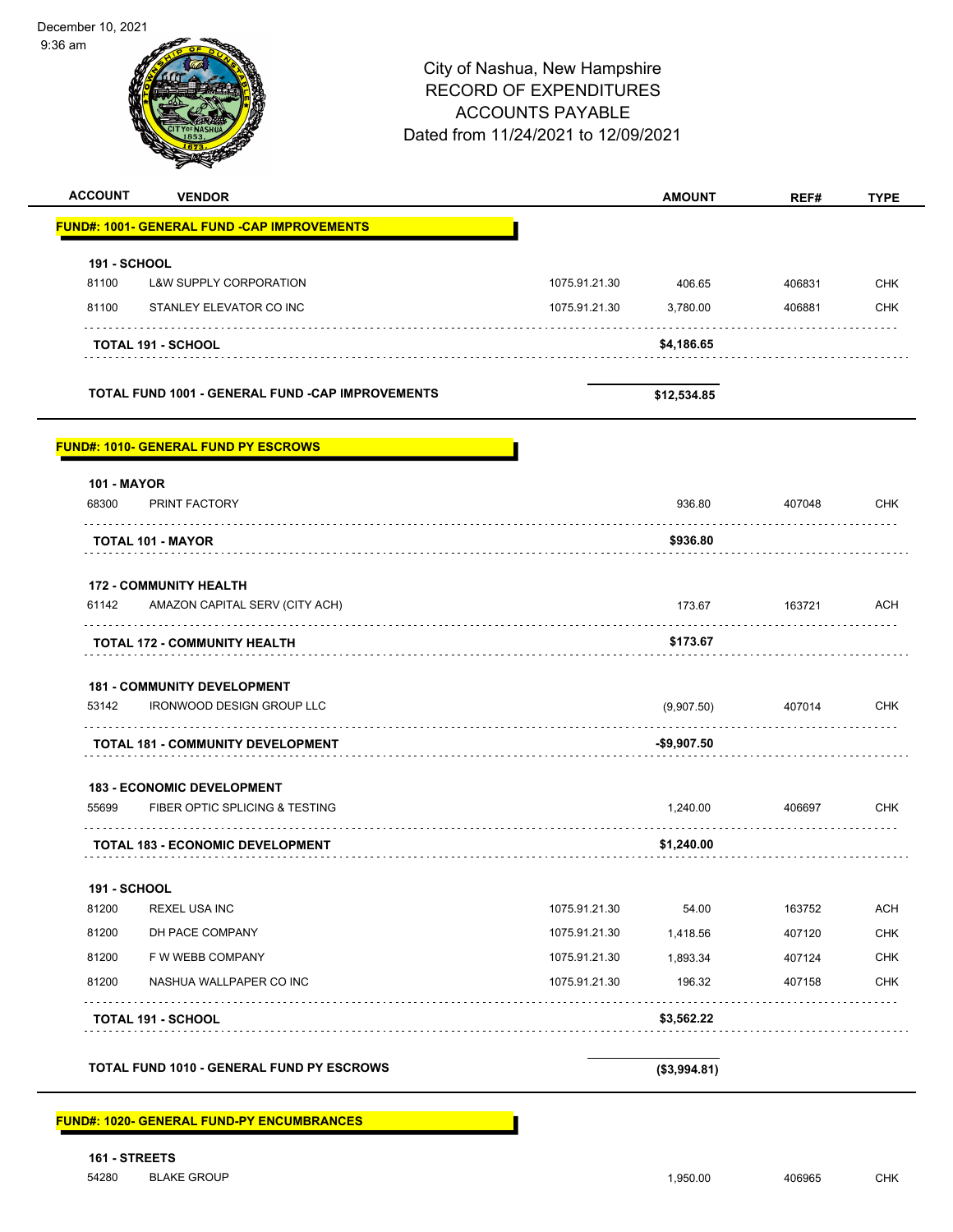9:36 am



| <b>ACCOUNT</b> | <b>VENDOR</b>                                    |               | <b>AMOUNT</b> | REF#   | <b>TYPE</b> |
|----------------|--------------------------------------------------|---------------|---------------|--------|-------------|
|                | <b>FUND#: 1020- GENERAL FUND-PY ENCUMBRANCES</b> |               |               |        |             |
| 161 - STREETS  |                                                  |               |               |        |             |
| 71608          | <b>TRAFFIC LOGIX</b>                             |               | 18,678.00     | 407070 | <b>CHK</b>  |
|                | <b>TOTAL 161 - STREETS</b>                       |               | \$20,628.00   |        |             |
|                | <b>181 - COMMUNITY DEVELOPMENT</b>               |               |               |        |             |
| 53142          | <b>IRONWOOD DESIGN GROUP LLC</b>                 |               | 10,573.40     | 407014 | <b>CHK</b>  |
|                | <b>TOTAL 181 - COMMUNITY DEVELOPMENT</b>         |               | \$10,573.40   |        |             |
|                | <b>183 - ECONOMIC DEVELOPMENT</b>                |               |               |        |             |
| 81300          | WEAVER BROS CONSTRUCTION CO                      |               | 23,115.00     | 407078 | <b>CHK</b>  |
|                | <b>TOTAL 183 - ECONOMIC DEVELOPMENT</b>          |               | \$23,115.00   |        |             |
| 191 - SCHOOL   |                                                  |               |               |        |             |
| 54243          | AIREX FILTER CORPORATION                         |               | 5,702.41      | 407096 | CHK         |
| 61135          | <b>PAXTON PATTERSON</b>                          |               | 2,920.00      | 406860 | <b>CHK</b>  |
| 61299          | SCHOOL SPECIALTY LLC                             |               | 8.30          | 406877 | <b>CHK</b>  |
| 71999          | <b>STADIUM SYSTEM INC</b>                        |               | 5,991.20      | 406880 | <b>CHK</b>  |
| 71999          | <b>CCS PRESENTATION SYSTEMS</b>                  |               | 20,697.00     | 407111 | <b>CHK</b>  |
| 81200          | RTM COMMUNICATIONS INC                           | 1075.91.21.30 | 12,250.00     | 406873 | <b>CHK</b>  |
| 81200          | RTM COMMUNICATIONS INC                           | 1075.91.21.30 | 49,665.88     | 407174 | <b>CHK</b>  |
|                | <b>TOTAL 191 - SCHOOL</b>                        |               | \$97,234.79   |        |             |

**TOTAL FUND 1020 - GENERAL FUND-PY ENCUMBRANCES** \$151,551.19

|       | <b>FUND#: 2100- FOOD SERVICES FUND</b> |           |        |            |
|-------|----------------------------------------|-----------|--------|------------|
| 44503 | <b>MARIANNY FANA</b>                   | 50.00     | 406806 | <b>CHK</b> |
| 53628 | HW STAFFING SOLUTIONS                  | 348.84    | 406822 | <b>CHK</b> |
| 55307 | <b>KAREN GUSTIN</b>                    | 50.46     | 406815 | <b>CHK</b> |
| 55307 | PAULE RALPH                            | 60.90     | 407171 | <b>CHK</b> |
| 55307 | <b>ODETTE SLOSEK</b>                   | 74.20     | 407183 | <b>CHK</b> |
| 61100 | DAHLIA DAIGLE                          | 124.60    | 406799 | <b>CHK</b> |
| 61100 | PAULE RALPH                            | 6.39      | 406869 | <b>CHK</b> |
| 61214 | BELLAVANCE BEVERAGE CO INC             | 710.90    | 406783 | <b>CHK</b> |
| 61214 | <b>BIMBO BAKERIES USA</b>              | 2,644.17  | 406784 | <b>CHK</b> |
| 61214 | COCA COLA BOTTLING CO                  | 777.12    | 406797 | <b>CHK</b> |
| 61214 | <b>DEAN FOODS COMPANY</b>              | 20,358.25 | 406800 | <b>CHK</b> |
| 61214 | GILLS PIZZA CO                         | 13,633.80 | 406813 | <b>CHK</b> |
| 61214 | <b>HERSHEY'S ICE CREAM</b>             | 710.13    | 406820 | <b>CHK</b> |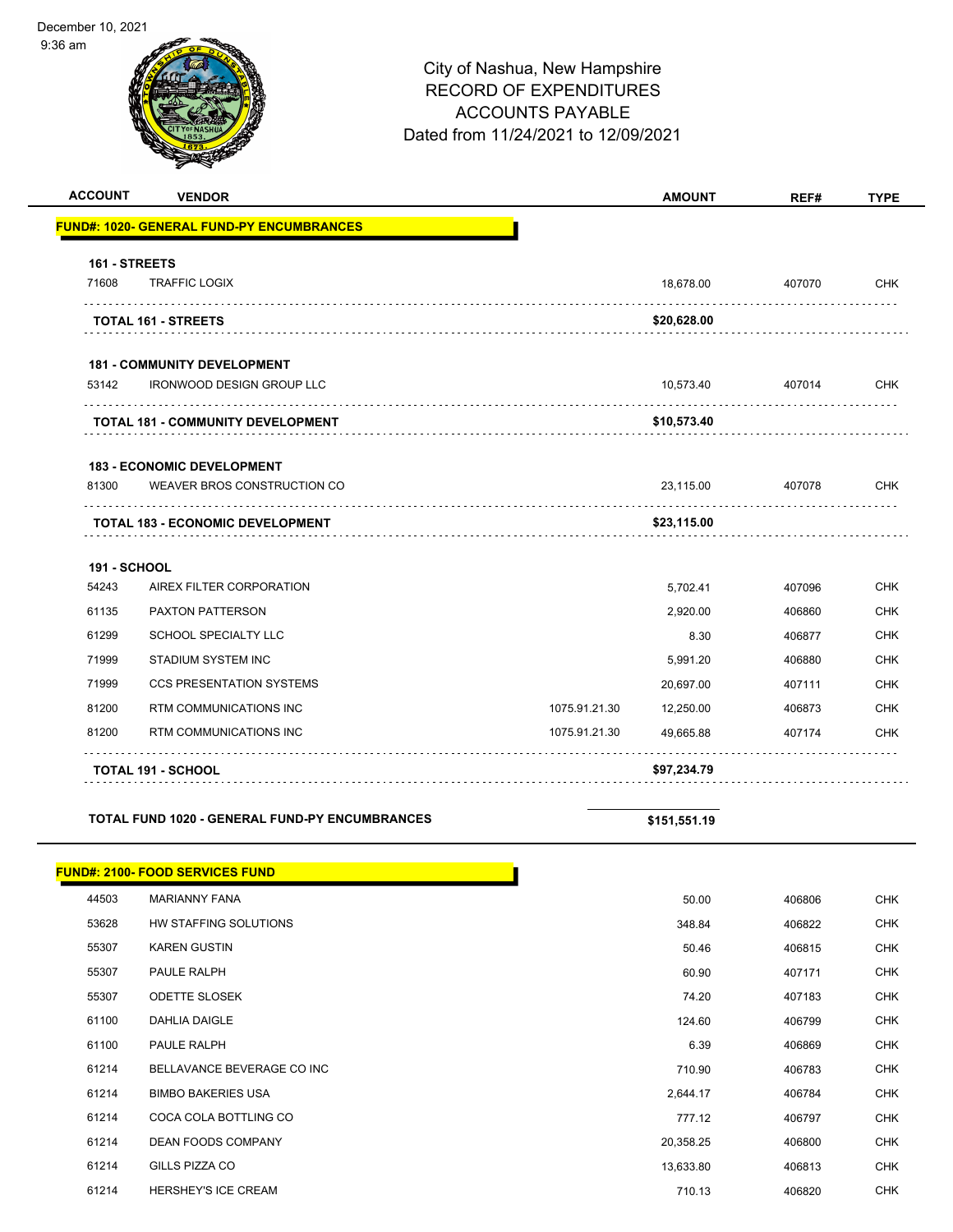9:36 am



| <b>ACCOUNT</b> | <b>VENDOR</b>                                   | <b>AMOUNT</b> | REF#   | <b>TYPE</b> |
|----------------|-------------------------------------------------|---------------|--------|-------------|
|                | <b>FUND#: 2100- FOOD SERVICES FUND</b>          |               |        |             |
| 61214          | <b>IMPERIAL BAG &amp; PAPER CO LLC</b>          | 18.98         | 406823 | <b>CHK</b>  |
| 61214          | <b>M SAUNDERS INC</b>                           | 5,507.37      | 406836 | <b>CHK</b>  |
| 61214          | NORTHCENTER FOODS                               | 58,671.37     | 406852 | <b>CHK</b>  |
| 61214          | BELLAVANCE BEVERAGE CO INC                      | 1,669.50      | 407102 | <b>CHK</b>  |
| 61214          | <b>BIMBO BAKERIES USA</b>                       | 917.80        | 407105 | <b>CHK</b>  |
| 61214          | PAMELA CORREA                                   | 60.06         | 407116 | <b>CHK</b>  |
| 61214          | <b>DEAN FOODS COMPANY</b>                       | 10,225.72     | 407118 | <b>CHK</b>  |
| 61214          | GILLS PIZZA CO                                  | 3,441.00      | 407133 | <b>CHK</b>  |
| 61214          | <b>HERSHEY'S ICE CREAM</b>                      | 123.46        | 407138 | <b>CHK</b>  |
| 61214          | <b>M SAUNDERS INC</b>                           | 3,397.20      | 407151 | <b>CHK</b>  |
| 61214          | NORTHCENTER FOODS                               | 39,717.23     | 407165 | <b>CHK</b>  |
| 61299          | <b>IMPERIAL BAG &amp; PAPER CO LLC</b>          | 23,979.56     | 406823 | <b>CHK</b>  |
| 61299          | WB MASON CO INC                                 | 7,556.55      | 406889 | <b>CHK</b>  |
| 71000          | KITTREDGE EQUIPMENT CO - NH                     | 73.00         | 407147 | <b>CHK</b>  |
|                | TOTAL FUND 2100 - FOOD SERVICES FUND            | \$194,908.56  |        |             |
|                |                                                 |               |        |             |
|                | <b>FUND#: 2201- DRIVERS EDUCATION FUND</b>      |               |        |             |
| 61799          | <b>BEST FORD</b>                                | 605.42        | 407104 | <b>CHK</b>  |
|                | <b>TOTAL FUND 2201 - DRIVERS EDUCATION FUND</b> | \$605.42      |        |             |
|                |                                                 |               |        |             |
|                | <b>FUND#: 2207- ADULT ED/CONTINUING ED</b>      |               |        |             |
| 61299          | <b>WALMART</b>                                  |               |        |             |
|                |                                                 | 138.28        | 406887 | <b>CHK</b>  |
|                | <b>TOTAL FUND 2207 - ADULT ED/CONTINUING ED</b> |               |        |             |
|                |                                                 | \$138.28      |        |             |
|                | <b>FUND#: 2212- ATHLETICS REVENUE FUND</b>      |               |        |             |
| 61299          | <b>SARAH PALING</b>                             | 8.79          | 406859 | <b>CHK</b>  |
| 61299          | NIXON CO INC                                    | 210.20        | 407164 | <b>CHK</b>  |
| 71999          | (SCHOOL ACH) AMAZON CAPITAL SE                  | 229.59        | 163748 | <b>ACH</b>  |
|                | <b>TOTAL FUND 2212 - ATHLETICS REVENUE FUND</b> | \$448.58      |        |             |
|                |                                                 |               |        |             |
|                | <b>FUND#: 2222- AFTER SCHOOL PROGRAM</b>        |               |        |             |
| 53628          | STATE OF NH CRIMINAL RECORDS                    | 96.50         | 406774 | <b>CHK</b>  |
| 61299          | DEAN FOODS COMPANY                              | 111.21        | 406800 | <b>CHK</b>  |
| 61299          | NORTHCENTER FOODS                               | 850.01        | 407165 | <b>CHK</b>  |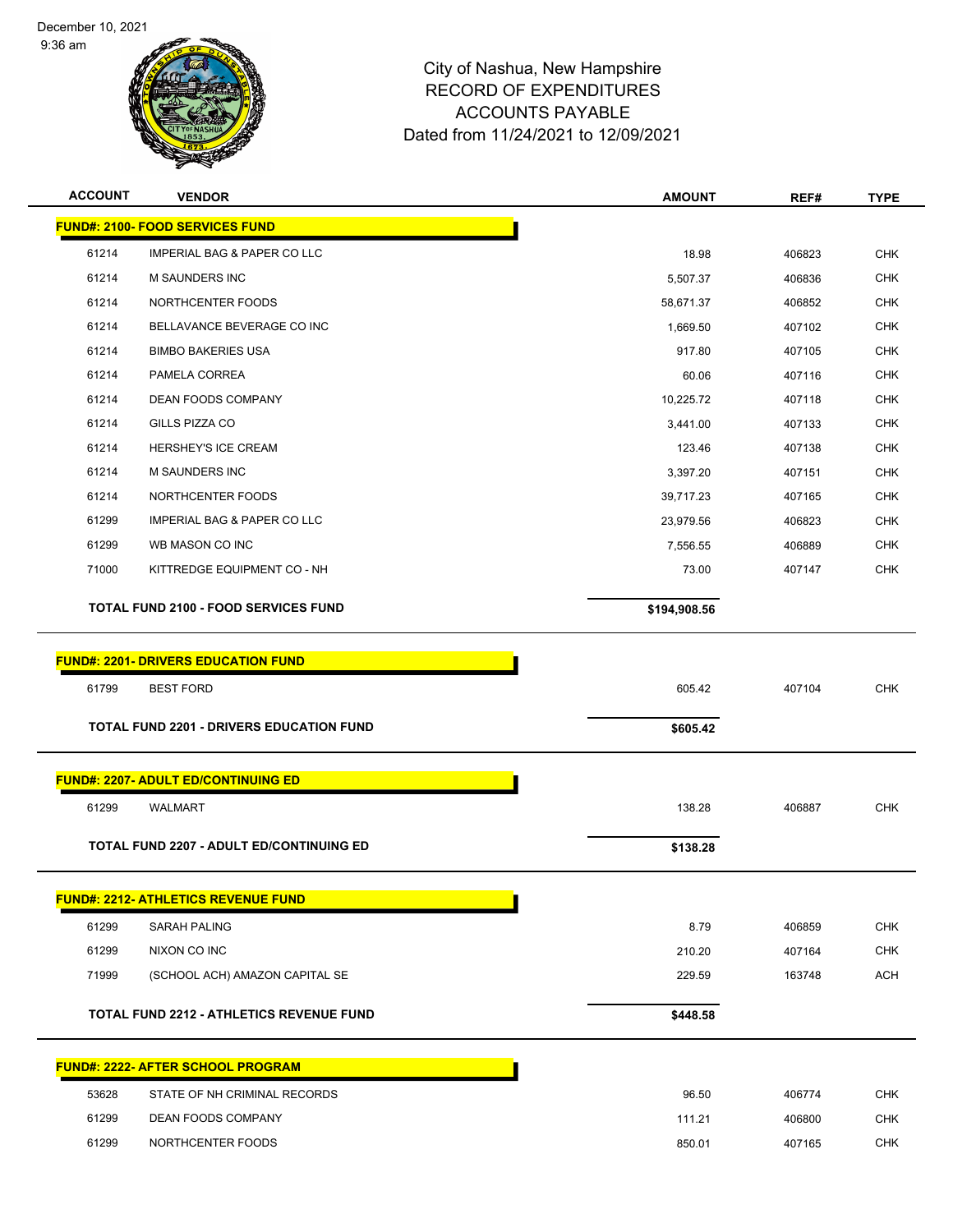

| <b>ACCOUNT</b>               | <b>VENDOR</b>                                        |               | <b>AMOUNT</b> | REF#   | <b>TYPE</b> |
|------------------------------|------------------------------------------------------|---------------|---------------|--------|-------------|
|                              | TOTAL FUND 2222 - AFTER SCHOOL PROGRAM               |               | \$1,057.72    |        |             |
| <b>FUND#: 2252- DAY CARE</b> |                                                      |               |               |        |             |
| 61135                        | (SCHOOL ACH) AMAZON CAPITAL SE                       |               | 45.90         | 163820 | <b>ACH</b>  |
| 61135                        | SCHOOL SPECIALTY LLC                                 |               | 283.08        | 406877 | <b>CHK</b>  |
| 61135                        | WB MASON CO INC                                      |               | (15.58)       | 406889 | <b>CHK</b>  |
| 61135                        | MARKET BASKET ACCT 2589096                           |               | 179.52        | 407153 | <b>CHK</b>  |
|                              | <b>TOTAL FUND 2252 - DAY CARE</b>                    |               | \$492.92      |        |             |
|                              | <b>FUND#: 2505- PEG ACCESS CHANNELS FUND</b>         |               |               |        |             |
| 54114                        | SPRAGUE RESOURCES LP                                 |               | 11.69         | 407065 | <b>CHK</b>  |
| 54141                        | PENNICHUCK WATER WORKS INC                           |               | 36.64         | 406940 | <b>CHK</b>  |
| 55699                        | <b>COMMUNITY MEDIA SERVICES GRP L</b>                |               | 11,500.00     | 163792 | <b>ACH</b>  |
| 55699                        | <b>COMCAST</b>                                       |               | 10.40         | 406921 | <b>CHK</b>  |
|                              | <b>TOTAL FUND 2505 - PEG ACCESS CHANNELS FUND</b>    |               | \$11,558.73   |        |             |
|                              | <b>FUND#: 2506- HUNT BLDG FACILITY RENTAL FUND</b>   |               |               |        |             |
| 53628                        | <b>COMCAST</b>                                       |               | 136.46        | 406625 | <b>CHK</b>  |
| 54100                        | <b>EVERSOURCE</b>                                    |               | 382.85        | 406639 | <b>CHK</b>  |
| 54114                        | LIBERTY UTILITIES - NH                               |               | 254.67        | 406647 | <b>CHK</b>  |
| 54114                        | SPRAGUE RESOURCES LP                                 |               | 258.35        | 407065 | <b>CHK</b>  |
|                              | TOTAL FUND 2506 - HUNT BLDG FACILITY RENTAL FUND     |               | \$1,032.33    |        |             |
|                              | <b>FUND#: 3035- FEMA DISASTER ASSIST GRANTS</b>      |               |               |        |             |
| 53452                        | <b>LEDDY GROUP</b>                                   | 20.1010.126   | 1,024.00      | 163734 | <b>ACH</b>  |
| 53452                        | <b>LEDDY GROUP</b>                                   | 20.1010.126   | 2,048.00      | 163802 | <b>ACH</b>  |
|                              | <b>TOTAL FUND 3035 - FEMA DISASTER ASSIST GRANTS</b> |               | \$3,072.00    |        |             |
|                              | <b>FUND#: 3050- POLICE GRANTS FUND</b>               |               |               |        |             |
| 61110                        | ATLANTIC TACTICAL INC                                | 50.1005.20.01 | 800.00        | 406670 | <b>CHK</b>  |
| 71000                        | <b>GOVCONNECTION INC</b>                             | 50.1003.21.01 | 2,594.00      | 163797 | <b>ACH</b>  |
|                              | <b>TOTAL FUND 3050 - POLICE GRANTS FUND</b>          |               | \$3,394.00    |        |             |
|                              | <b>FUND#: 3068- COMMUNITY SERVICES GRANTS FUND</b>   |               |               |        |             |
| 53421                        | <b>BOSCO NDAYISABA</b>                               | 71.1099.22.01 | 80.00         | 407039 | <b>CHK</b>  |
|                              |                                                      |               |               |        |             |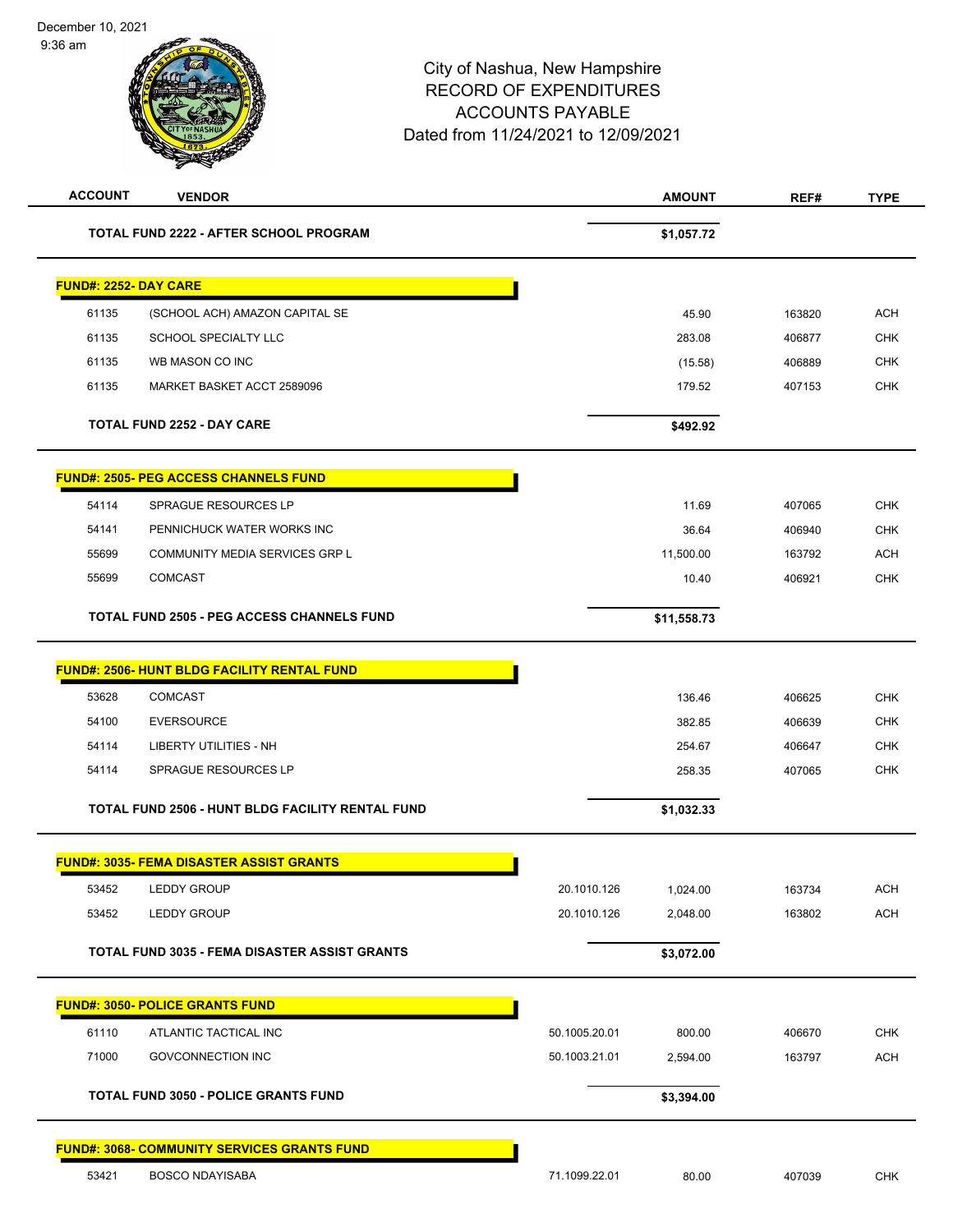9:36 am



# City of Nashua, New Hampshire RECORD OF EXPENDITURES ACCOUNTS PAYABLE Dated from 11/24/2021 to 12/09/2021

| <b>ACCOUNT</b> | <b>VENDOR</b>                                           |                | <b>AMOUNT</b> | REF#   | <b>TYPE</b> |
|----------------|---------------------------------------------------------|----------------|---------------|--------|-------------|
|                | <b>FUND#: 3068- COMMUNITY SERVICES GRANTS FUND</b>      |                |               |        |             |
| 54428          | AMAZON CAPITAL SERV (CITY ACH)                          | 71.1004.22.04  | 400.00        | 163721 | <b>ACH</b>  |
| 55699          | <b>HARBOR HOMES INC</b>                                 | 71.1006.20.02  | 12,227.00     | 407008 | <b>CHK</b>  |
| 55699          | <b>HARBOR HOMES INC</b>                                 | 71.1006.21.01  | 8,049.00      | 407008 | <b>CHK</b>  |
| 55810          | <b>HARBOR HOMES INC</b>                                 | 71.1006.21.01  | 32,568.00     | 407008 | <b>CHK</b>  |
| 61100          | AMAZON CAPITAL SERV (CITY ACH)                          | 71.1004.22.01  | 260.99        | 163721 | <b>ACH</b>  |
| 61100          | AMAZON CAPITAL SERV (CITY ACH)                          | 71.1005.22.01  | 44.63         | 163787 | ACH         |
| 61100          | <b>JANE GOODMAN</b>                                     | 71.1005.22.01  | 53.46         | 406613 | <b>CHK</b>  |
| 61142          | AMAZON CAPITAL SERV (CITY ACH)                          | 71.1004.21.07  | (40.40)       | 163721 | <b>ACH</b>  |
| 61142          | AMAZON CAPITAL SERV (CITY ACH)                          | 71.1005.22.01  | 236.60        | 163721 | <b>ACH</b>  |
| 61250          | <b>HIPPOPRESS LLC</b>                                   | 71.1004.22.02  | 220.00        | 406712 | <b>CHK</b>  |
| 61910          | JANE GOODMAN                                            | 71.1007.21.01  | 400.59        | 406613 | <b>CHK</b>  |
| 68235          | <b>HARBOR HOMES INC</b>                                 | 71.1006.20.02  | 856.00        | 407008 | <b>CHK</b>  |
| 68235          | <b>HARBOR HOMES INC</b>                                 | 71.1006.21.01  | 2,843.00      | 407008 | <b>CHK</b>  |
| 68340          | <b>NICOLE CHUTE</b>                                     | 71.1099.22.01  | 50.00         | 407042 | <b>CHK</b>  |
| 71000          | AMAZON CAPITAL SERV (CITY ACH)                          | 71.1099.21.01  | 289.00        | 163721 | <b>ACH</b>  |
|                | <b>TOTAL FUND 3068 - COMMUNITY SERVICES GRANTS FUND</b> |                | \$58,537.87   |        |             |
|                |                                                         |                |               |        |             |
|                | <b>FUND#: 3070- COMMUNITY HEALTH GRANTS FUND</b>        |                |               |        |             |
| 61100          | AMAZON CAPITAL SERV (CITY ACH)                          | 72.1009.22.01  | 21.99         | 163721 | <b>ACH</b>  |
| 61100          | AMAZON CAPITAL SERV (CITY ACH)                          | 72.1009.22.02  | 32.57         | 163721 | <b>ACH</b>  |
|                | TOTAL FUND 3070 - COMMUNITY HEALTH GRANTS FUND          |                | \$54.56       |        |             |
|                | <b>FUND#: 3090- URBAN PROGRAM GRANTS FUND</b>           |                |               |        |             |
| 55307          | <b>LAWRENCE PHILLIPS JR</b>                             | 1092.20.10.20  | 240.24        | 163813 | <b>ACH</b>  |
| 55307          | MICHAEL JUNGERS                                         | 8400.22.50.500 | 39.76         | 163784 | <b>ACH</b>  |
| 55400          | <b>NCDA REGION 1</b>                                    | 8400.22.10.100 | 20.00         | 406654 | CHK         |
| 61100          | <b>BLUE RESERVE WATER</b>                               | 1092.20.10.15  | 74.85         | 406966 | <b>CHK</b>  |
| 69025          | AJ WOOD CONSTRUCTION                                    | 8400.22.60.602 | 9,500.00      | 163717 | ACH         |
| 69025          | DAD'S ABATEMENT LLC                                     | 8400.22.60.602 | 12,300.00     | 163727 | <b>ACH</b>  |
| 69075          | NASHUA POLICE ATHLETIC LEAGUE                           | 8400.22.30.306 | 17,111.71     | 163744 | <b>ACH</b>  |
|                | <b>TOTAL FUND 3090 - URBAN PROGRAM GRANTS FUND</b>      |                | \$39,286.56   |        |             |
|                |                                                         |                |               |        |             |
|                | <b>FUND#: 3120- TRANSIT GRANTS FUND</b>                 |                |               |        |             |
| 54100          | <b>EVERSOURCE</b>                                       | 5307.22.10.19  | 165.95        | 406639 | <b>CHK</b>  |

 SPRAGUE RESOURCES LP 5307.22.10.18 256.97 407065 CHK LIBERTY UTILITIES - NH 5307.22.10.19 55.16 406935 CHK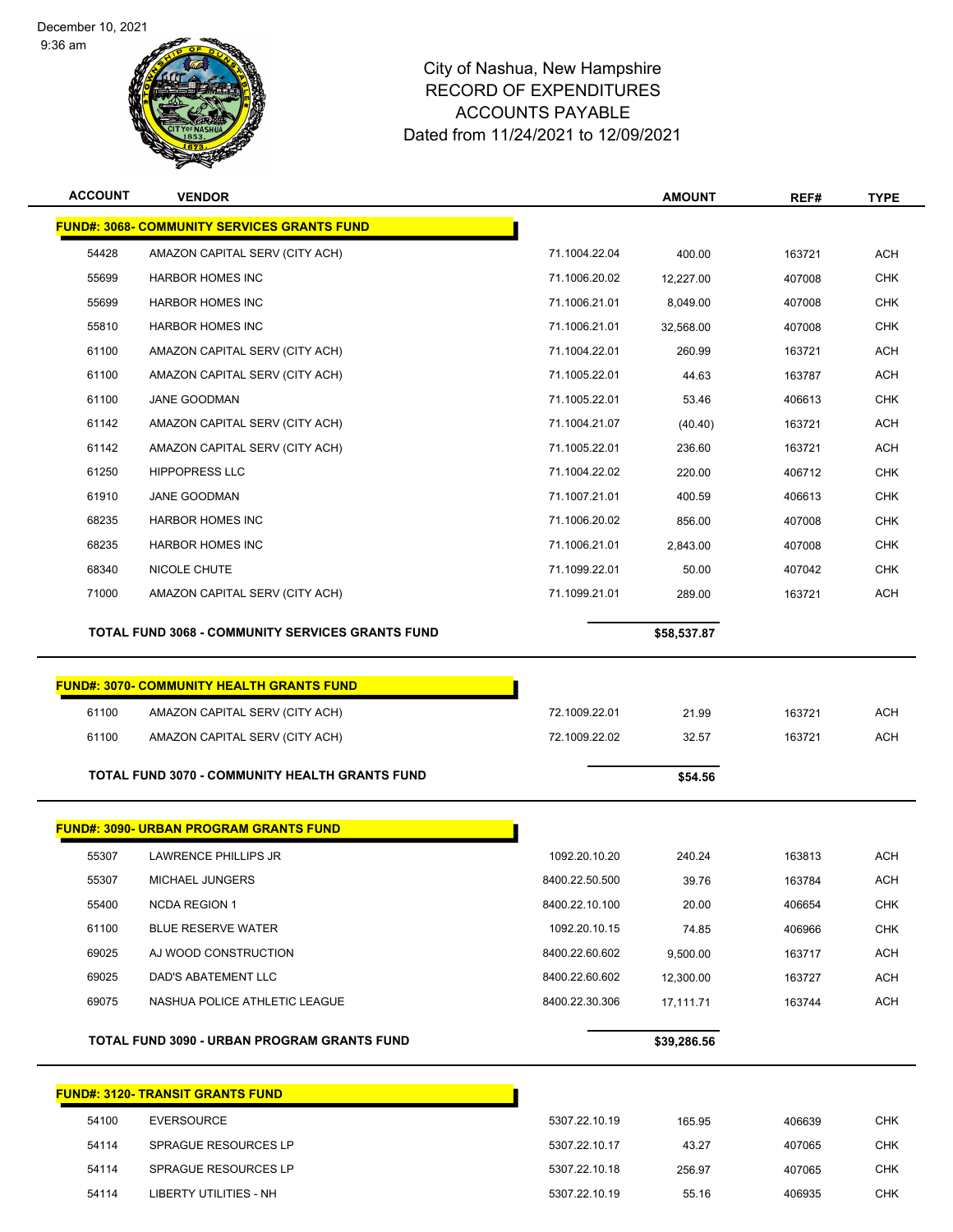9:36 am



| <b>ACCOUNT</b> | <b>VENDOR</b>                           |               | <b>AMOUNT</b> | REF#   | <b>TYPE</b> |
|----------------|-----------------------------------------|---------------|---------------|--------|-------------|
|                | <b>FUND#: 3120- TRANSIT GRANTS FUND</b> |               |               |        |             |
| 54141          | PENNICHUCK WATER WORKS INC              | 5307.22.10.17 | 134.34        | 406940 | <b>CHK</b>  |
| 54141          | PENNICHUCK WATER WORKS INC              | 5307.22.10.18 | 260.27        | 406940 | <b>CHK</b>  |
| 54141          | PENNICHUCK WATER WORKS INC              | 5307.22.10.19 | 90.72         | 406940 | CHK         |
| 54200          | BILLS WORLD CLASS CLEANING SER          | 5307.22.40.20 | 1,300.00      | 406964 | <b>CHK</b>  |
| 54210          | <b>DLKING &amp; ASSOCIATES INC</b>      | 5339.19.90.02 | 54,566.05     | 163726 | <b>ACH</b>  |
| 54280          | GAGNONS ELECTRICAL SERVICE INC          | 5307.22.40.20 | 902.88        | 407000 | <b>CHK</b>  |
| 54280          | JOHNSON CONTROLS SECURITY               | 5307.22.40.20 | 558.00        | 407015 | <b>CHK</b>  |
| 54600          | D & R TOWING INC                        | 5307.22.40.35 | 165.00        | 406983 | <b>CHK</b>  |
| 55100          | VERIZON WIRELESS-842008777              | 5307.22.40.35 | 86.43         | 406946 | <b>CHK</b>  |
| 55100          | VERIZON WIRELESS-842008777              | 5307.22.40.40 | 165.01        | 406946 | <b>CHK</b>  |
| 55109          | CONSOLIDATED COMMUNICATIONS             | 5307.22.10.10 | 70.00         | 406924 | <b>CHK</b>  |
| 55690          | <b>FIRST TRANSIT INC</b>                | 5307.22.10.10 | 45,666.00     | 163729 | ACH         |
| 55690          | FIRST TRANSIT INC                       | 5307.22.10.35 | 98,455.08     | 163729 | ACH         |
| 55690          | FIRST TRANSIT INC                       | 5307.22.10.40 | 30,388.02     | 163729 | <b>ACH</b>  |
| 55699          | BILLS WORLD CLASS CLEANING SER          | 5307.22.40.20 | 520.00        | 406964 | <b>CHK</b>  |
| 61100          | AMAZON CAPITAL SERV (CITY ACH)          | 5307.22.10.30 | 25.98         | 163787 | ACH         |
| 61100          | WB MASON CO INC                         | 5307.22.10.30 | 144.38        | 406760 | <b>CHK</b>  |
| 61100          | WB MASON CO INC                         | 5307.22.10.30 | 29.32         | 407077 | <b>CHK</b>  |
| 61107          | CINTAS#016                              | 5307.22.40.20 | 167.98        | 406974 | <b>CHK</b>  |
| 61299          | PETTY CASH                              | 5307.22.10.30 | 6.45          | 406619 | <b>CHK</b>  |
| 61299          | HOME DEPOT CREDIT SERVICE 3065          | 5307.22.10.30 | 23.95         | 406713 | <b>CHK</b>  |
| 61299          | AMAZON CAPITAL SERV (CITY ACH)          | 5307.22.40.20 | 95.34         | 163787 | ACH         |
| 61299          | HOME DEPOT CREDIT SERVICE 3065          | 5307.22.40.20 | 37.19         | 407011 | CHK         |
| 61299          | AMAZON CAPITAL SERV (CITY ACH)          | 5307.22.40.50 | 62.22         | 163787 | <b>ACH</b>  |
| 61299          | <b>GRAINGER</b>                         | 5307.22.40.50 | 21.64         | 406704 | <b>CHK</b>  |
| 61299          | HOME DEPOT CREDIT SERVICE 3065          | 5307.22.40.50 | 16.98         | 406713 | <b>CHK</b>  |
| 61310          | ALTERNATIVE VEHICLE SERVICE GR          | 5307.22.10.30 | 16,031.50     | 163722 | ACH         |
| 61615          | VERIZON WIRELESS-842008777              | 5307.22.10.30 | 1,099.89      | 406946 | <b>CHK</b>  |
| 61705          | STRATHAM TIRE                           | 5307.22.10.35 | 792.68        | 406751 | <b>CHK</b>  |
| 61705          | MAYNARD & LESIEUR INC                   | 5307.22.10.55 | 480.00        | 407029 | <b>CHK</b>  |
| 61799          | AMAZON CAPITAL SERV (CITY ACH)          | 5307.22.40.35 | 42.18         | 163787 | ACH         |
| 61799          | GILLIG LLC                              | 5307.22.40.35 | 1,297.51      | 406701 | <b>CHK</b>  |
| 61799          | NEW ENGLAND KENWORTH                    | 5307.22.40.35 | 281.04        | 406725 | <b>CHK</b>  |
| 61799          | GILLIG LLC                              | 5307.22.40.35 | 5.79          | 407002 | <b>CHK</b>  |
| 61799          | SANEL NAPA                              | 5307.22.40.35 | 265.19        | 407056 | <b>CHK</b>  |
| 61799          | <b>GRAINGER</b>                         | 5307.22.40.40 | 71.84         | 406704 | <b>CHK</b>  |
| 61799          | SANEL NAPA                              | 5307.22.40.40 | 131.39        | 407056 | <b>CHK</b>  |
| 61799          | SANEL NAPA                              | 5307.22.40.55 | 173.79        | 407056 | CHK         |
| 81200          | <b>DLKING &amp; ASSOCIATES INC</b>      | 5339.21.90.01 | 26,644.00     | 163726 | <b>ACH</b>  |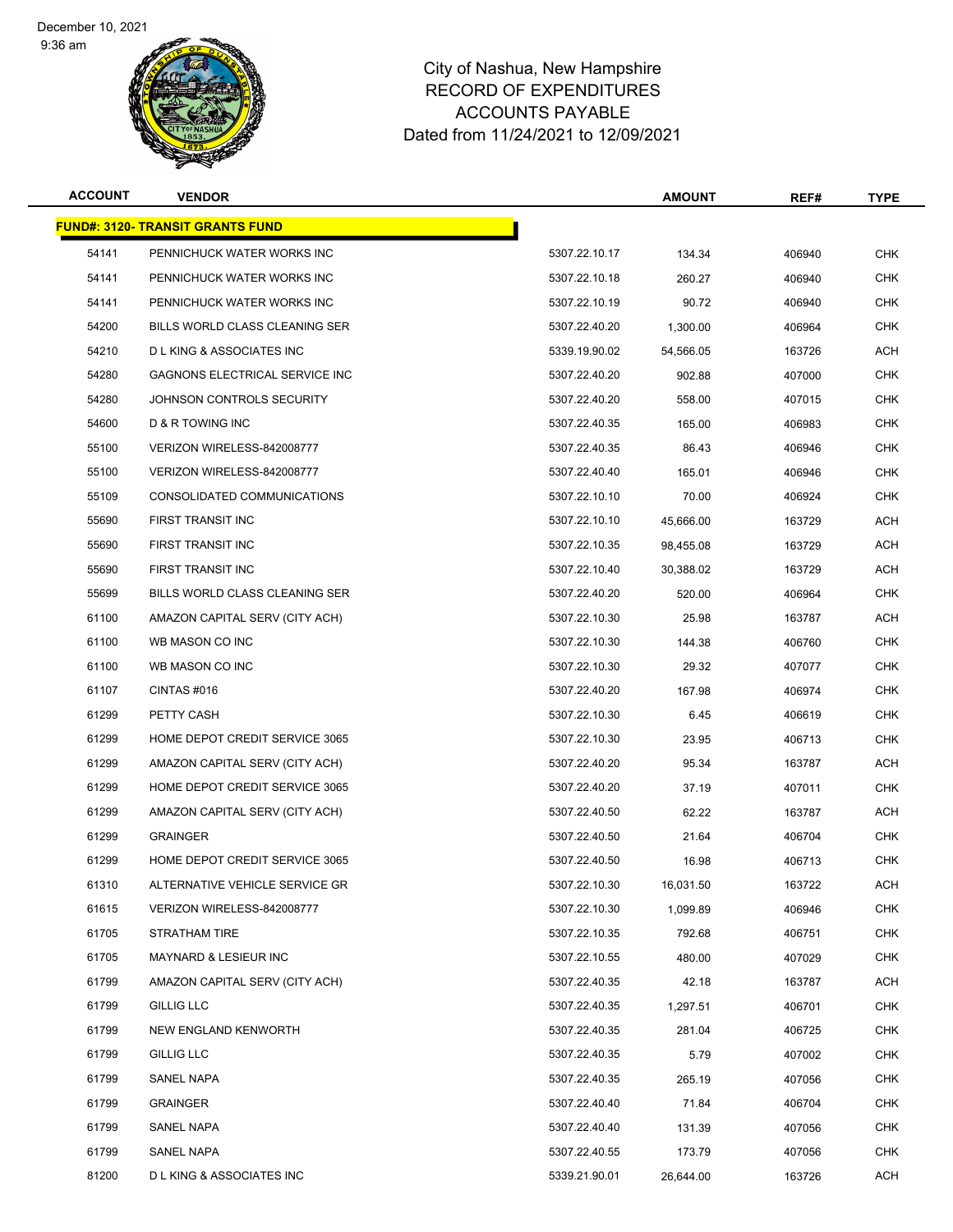| December 10, 2021<br>$9:36$ am |                                                             | City of Nashua, New Hampshire<br><b>RECORD OF EXPENDITURES</b><br><b>ACCOUNTS PAYABLE</b><br>Dated from 11/24/2021 to 12/09/2021 |                  |                  |                          |
|--------------------------------|-------------------------------------------------------------|----------------------------------------------------------------------------------------------------------------------------------|------------------|------------------|--------------------------|
| <b>ACCOUNT</b>                 | <b>VENDOR</b>                                               |                                                                                                                                  | <b>AMOUNT</b>    | REF#             | <b>TYPE</b>              |
|                                | <b>FUND#: 3120- TRANSIT GRANTS FUND</b>                     |                                                                                                                                  |                  |                  |                          |
| 81200                          | <b>DLKING &amp; ASSOCIATES INC</b>                          | 5339.22.90.01                                                                                                                    | 5,865.00         | 163726           | <b>ACH</b>               |
|                                | <b>TOTAL FUND 3120 - TRANSIT GRANTS FUND</b>                |                                                                                                                                  | \$287,662.38     |                  |                          |
|                                | <b>FUND#: 3200- PARKS &amp; RECREATION GRANTS FUND</b>      |                                                                                                                                  |                  |                  |                          |
| 61107                          | <b>MAVERICKS STITCH &amp; SCREEN</b>                        | 77.1005.20.02                                                                                                                    | 4,024.29         | 407024           | <b>CHK</b>               |
|                                | <b>TOTAL FUND 3200 - PARKS &amp; RECREATION GRANTS FUND</b> |                                                                                                                                  | \$4,024.29       |                  |                          |
|                                | <b>FUND#: 3800- SCHOOL GRANTS FUND</b>                      |                                                                                                                                  |                  |                  |                          |
| 53614                          | <b>INTERIM HEALTH CARE</b>                                  | 91.39521.021210                                                                                                                  | 5,413.00         | 406824           | <b>CHK</b>               |
| 53628                          | WURSTER CONSULTING LLC                                      | 91.34921.992210                                                                                                                  | 8,000.00         | 406894           | <b>CHK</b>               |
| 53628                          | CASSIE YACKLEY, PSY.D PLLC                                  | 91.34921.992210                                                                                                                  | 2,250.00         | 407110           | <b>CHK</b>               |
| 53628                          | <b>ADAC INC</b>                                             | 91.35020.491500                                                                                                                  | 9,500.00         | 407095           | <b>CHK</b>               |
| 53628                          | <b>STEVE BLUNT</b>                                          | 91.37622.232200                                                                                                                  | 200.00           | 406786           | <b>CHK</b>               |
| 53628                          | <b>BOYS &amp; GIRLS CLUB OF</b>                             | 91.37622.991249                                                                                                                  | 672.40           | 406789           | <b>CHK</b>               |
| 53628                          | ASCENTRIA COMMUNITY SERVICES                                | 91.37720.991265                                                                                                                  | 492.89           | 407099           | <b>CHK</b>               |
| 53628                          | ACADEMY FOR SCIENCE AND DESIGN                              | 91.39522.022190                                                                                                                  | 382.50           | 406777           | <b>CHK</b>               |
| 53628                          | <b>BOOTHBY THERAPY SERVICES LLC</b>                         | 91.39522.022190                                                                                                                  | 1,575.00         | 406787           | CHK                      |
| 53628                          | MAXIM HEALTHCARE SERVICES INC                               | 91.39522.022190                                                                                                                  | 2,803.68         | 406841           | CHK                      |
| 53628                          | BAYADA HOME HEALTH CARE INC                                 | 91.39522.022190                                                                                                                  | 5,687.50         | 407101           | <b>CHK</b>               |
| 53628                          | WHITE BIRCH EDUCATIONAL                                     | 91.39522.022190                                                                                                                  | 1,842.50         | 407203           | <b>CHK</b>               |
| 53628                          | NORTHEAST REHABILITATION HOSP                               | 91.39821.991210                                                                                                                  | 39.00            | 406854           | <b>CHK</b>               |
| 53628                          | BIRCH BEHAVIORAL THERAPY                                    | 91.39822.991100                                                                                                                  | 13,105.40        | 406785           | <b>CHK</b>               |
| 53628                          | NH LEARNING INITIATIVE                                      | 91.39822.992490                                                                                                                  | 31,950.00        | 406847           | <b>CHK</b>               |
| 54899                          | PAGE STREET LEASING LLC                                     | 91.39822.992690                                                                                                                  | 475.00           | 406858           | <b>CHK</b>               |
| 55300                          | <b>APRIL ROSMUS</b>                                         | 91.37622.991244                                                                                                                  | 197.12           | 406871           | CHK                      |
| 55600<br>55690                 | US POSTAL SERVICE<br><b>CHADWICK EVANS</b>                  | 91.35322.991600<br>91.37622.991244                                                                                               | 1,176.00         | 407196           | <b>CHK</b>               |
| 55690                          | <b>JERRY MARTIN</b>                                         | 91.37622.991244                                                                                                                  | 178.41<br>222.65 | 406804<br>406838 | <b>CHK</b><br><b>CHK</b> |
| 55690                          | AMANDA MCLANE                                               | 91.37622.991244                                                                                                                  | 125.65           | 406843           | <b>CHK</b>               |
| 55690                          | <b>APRIL ROSMUS</b>                                         | 91.37622.991244                                                                                                                  | 157.70           | 406871           | <b>CHK</b>               |
| 55690                          | <b>GENTLE CARE RIDE LLC</b>                                 | 91.37622.991244                                                                                                                  | 4,200.00         | 407131           | <b>CHK</b>               |
| 55690                          | PETTY CASH                                                  | 91.37622.991244                                                                                                                  | 50.00            | 407167           | <b>CHK</b>               |
| 55690                          | <b>APRIL ROSMUS</b>                                         | 91.37622.991244                                                                                                                  | 275.97           | 407173           | <b>CHK</b>               |
| 61135                          | (SCHOOL ACH) AMAZON CAPITAL SE                              | 91.37622.231249                                                                                                                  | 94.71            | 163748           | ACH                      |
| 61299                          | <b>FLAGHOUSE INC</b>                                        | 91.03950.021210                                                                                                                  | 40.02            | 406809           | CHK                      |
| 61299                          | THERAPY SHOPPE INC                                          | 91.03950.021210                                                                                                                  | 1,493.27         | 407189           | <b>CHK</b>               |
| 61299                          | (SCHOOL ACH) AMAZON CAPITAL SE                              | 91.34522.991490                                                                                                                  | 776.07           | 163748           | <b>ACH</b>               |

(SCHOOL ACH) AMAZON CAPITAL SE 91.34522.991490 33.00 163820 ACH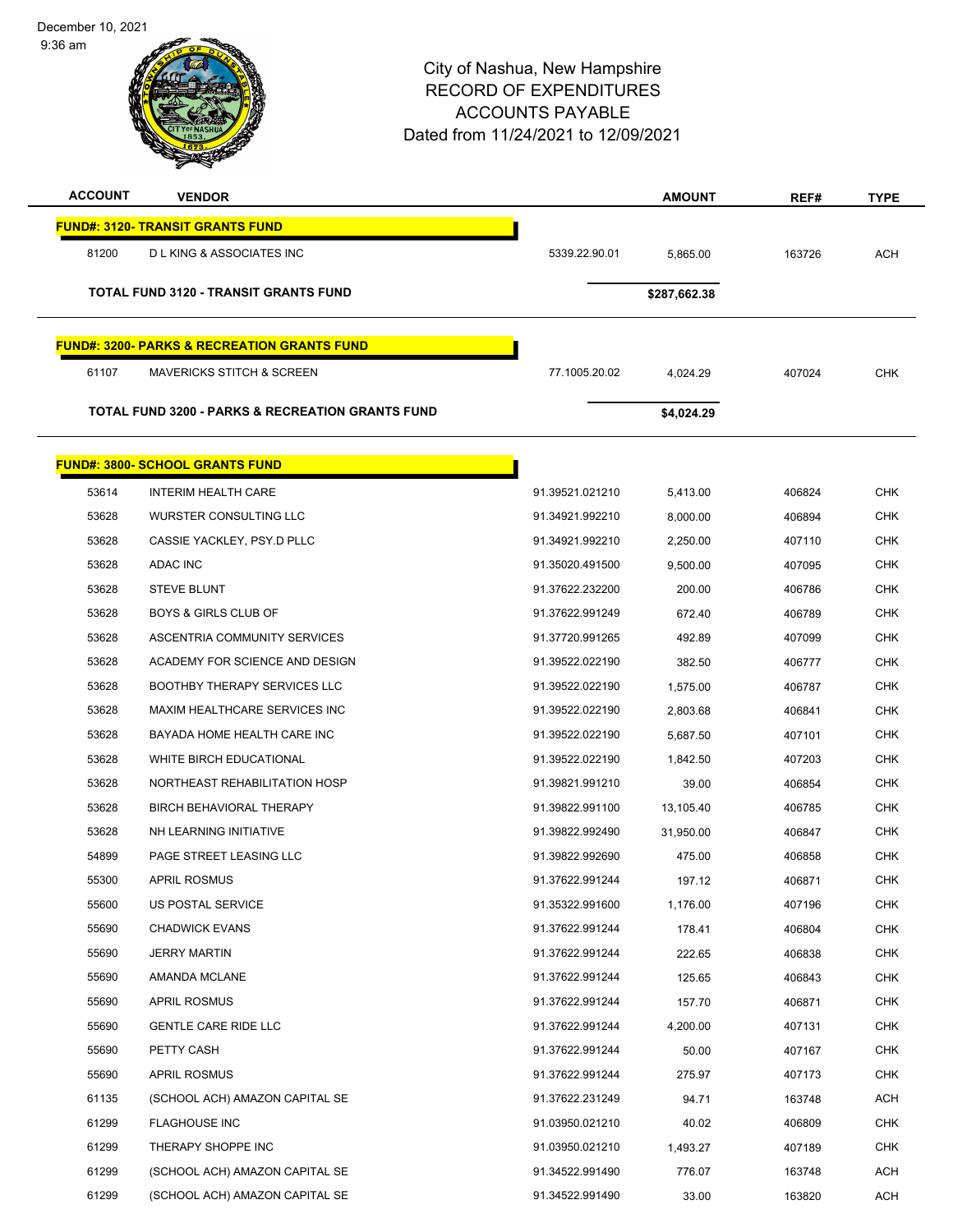9:36 am



# City of Nashua, New Hampshire RECORD OF EXPENDITURES ACCOUNTS PAYABLE Dated from 11/24/2021 to 12/09/2021

| <b>ACCOUNT</b> | <b>VENDOR</b>                                |                 | <b>AMOUNT</b> | REF#   | <b>TYPE</b> |
|----------------|----------------------------------------------|-----------------|---------------|--------|-------------|
|                | <b>FUND#: 3800- SCHOOL GRANTS FUND</b>       |                 |               |        |             |
| 61299          | WB MASON CO INC                              | 91.34622.991490 | 671.61        | 406889 | <b>CHK</b>  |
| 61299          | (SCHOOL ACH) AMAZON CAPITAL SE               | 91.37622.231240 | 482.13        | 163820 | <b>ACH</b>  |
| 61299          | WB MASON CO INC                              | 91.37622.231240 | 196.60        | 406889 | <b>CHK</b>  |
| 61299          | (SCHOOL ACH) AMAZON CAPITAL SE               | 91.37622.231249 | 180.92        | 163820 | <b>ACH</b>  |
| 61299          | WALMART                                      | 91.37720.991265 | 452.99        | 406887 | <b>CHK</b>  |
| 61299          | (SCHOOL ACH) AMAZON CAPITAL SE               | 91.39022.041300 | 646.79        | 163748 | <b>ACH</b>  |
| 61299          | <b>JW PEPPER &amp; SON INC</b>               | 91.39821.992130 | 11,222.29     | 407144 | <b>CHK</b>  |
| 61299          | AIREX FILTER CORPORATION                     | 91.39822.992690 | 109.28        | 407096 | <b>CHK</b>  |
| 61299          | CLEAN-O-RAMA                                 | 91.39822.992690 | 3,591.00      | 407112 | <b>CHK</b>  |
| 61875          | <b>BARNES &amp; NOBLE INC</b>                | 91.37622.231249 | 396.18        | 406782 | <b>CHK</b>  |
| 71999          | PRO WORLD INC                                | 91.39022.041300 | 1,842.74      | 407168 | <b>CHK</b>  |
|                | <b>TOTAL FUND 3800 - SCHOOL GRANTS FUND</b>  |                 | \$113,201.97  |        |             |
|                |                                              |                 |               |        |             |
|                | <b>FUND#: 3810- FOOD SERVICE GRANTS FUND</b> |                 |               |        |             |
| 61214          | <b>M SAUNDERS INC</b>                        | 91.30922.093120 | 925.50        | 406836 | <b>CHK</b>  |
| 61214          | <b>M SAUNDERS INC</b>                        | 91.30922.093120 | 748.25        | 407151 | <b>CHK</b>  |
| 61214          | <b>M SAUNDERS INC</b>                        | 91.30922.113120 | 735.35        | 406836 | <b>CHK</b>  |
| 61214          | <b>M SAUNDERS INC</b>                        | 91.30922.113120 | 1,259.97      | 407151 | <b>CHK</b>  |
| 61214          | <b>M SAUNDERS INC</b>                        | 91.30922.123120 | 394.85        | 406836 | <b>CHK</b>  |
| 61214          | <b>M SAUNDERS INC</b>                        | 91.30922.123120 | 673.82        | 407151 | <b>CHK</b>  |
| 61214          | <b>M SAUNDERS INC</b>                        | 91.30922.143120 | 1,152.10      | 406836 | <b>CHK</b>  |
| 61214          | <b>M SAUNDERS INC</b>                        | 91.30922.153120 | 1,221.95      | 406836 | <b>CHK</b>  |
| 61214          | <b>M SAUNDERS INC</b>                        | 91.30922.163120 | 2,185.50      | 406836 | <b>CHK</b>  |
| 61214          | M SAUNDERS INC                               | 91.30922.163120 | 942.50        | 407151 | <b>CHK</b>  |

|       | <b>FUND#: 4025- DOJ DRUG FORFEITURE FUND</b> |          |        |
|-------|----------------------------------------------|----------|--------|
| 54100 | EVERSOURCE                                   | 136.43   | 406931 |
| 54899 | LITCHFIELD VANTAGE LLC                       | 1,958.33 | 406718 |
| 55699 | <b>TRANSUNION RISK &amp; ALTERNATIVE</b>     | 187.10   | 407071 |
| 61799 | CARPARTS DISTRIBUTION CENTER,                | 12.81    | 406679 |
| 61799 | <b>GRANITE STATE GLASS</b>                   | 860.00   | 407005 |

**TOTAL FUND 3810 - FOOD SERVICE GRANTS FUND \$12,976.92** 

 M SAUNDERS INC 91.30922.183120 1,481.35 406836 CHK M SAUNDERS INC 91.30922.183120 433.20 407151 CHK NORTHCENTER FOODS 91.30922.183120 36.26 407165 CHK M SAUNDERS INC 91.30922.203120 733.80 406836 CHK NORTHCENTER FOODS 91.30922.113120 26.26 407165 CHK NORTHCENTER FOODS 91.30922.123120 26.26 407165 CHK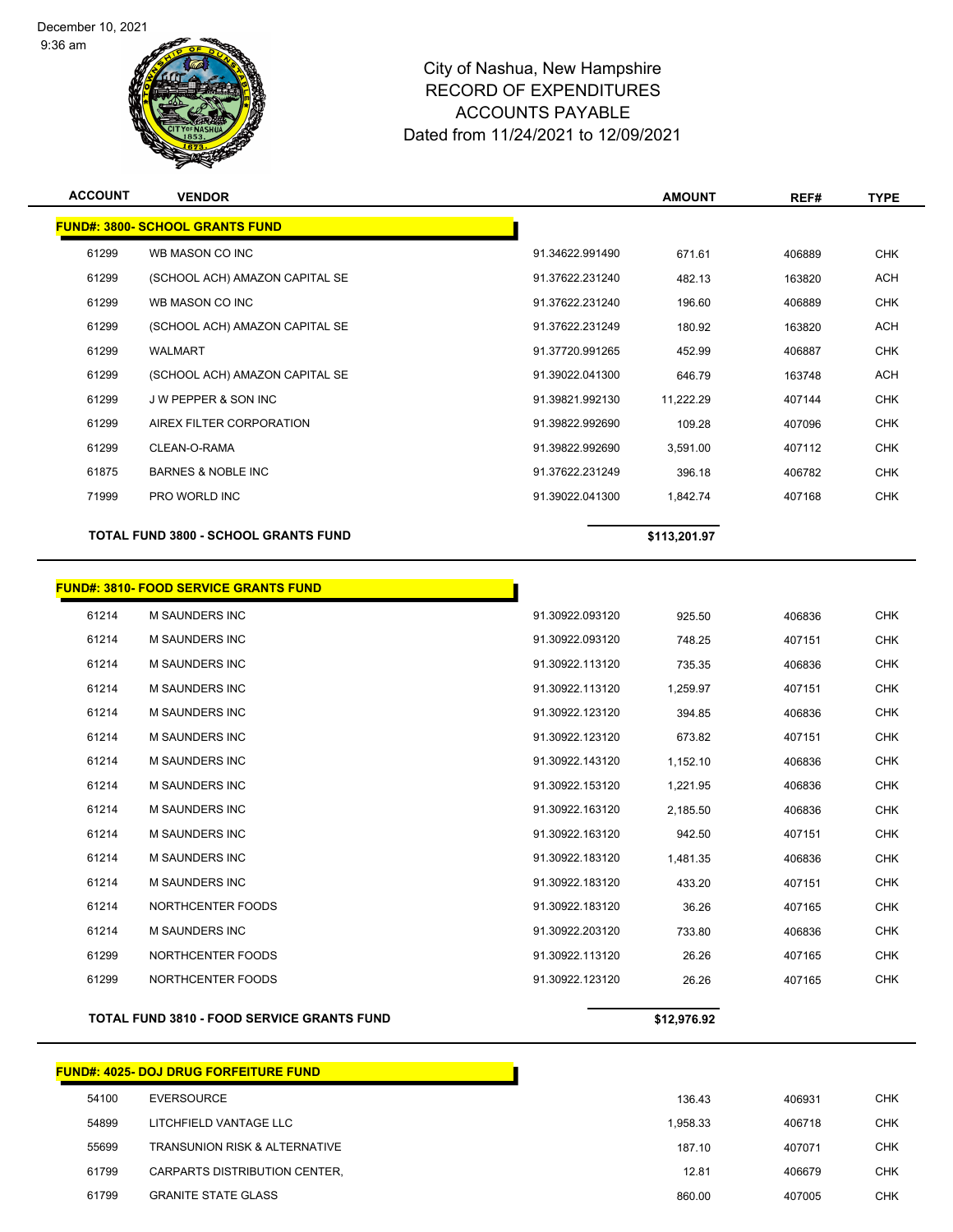9:36 am

| <b>ACCOUNT</b><br><b>VENDOR</b>                        | <b>AMOUNT</b>              | REF#   | <b>TYPE</b> |
|--------------------------------------------------------|----------------------------|--------|-------------|
| <b>TOTAL FUND 4025 - DOJ DRUG FORFEITURE FUND</b>      | \$3,154.67                 |        |             |
| <b>FUND#: 4035- POLICE OVERTIME BILLING FUND</b>       |                            |        |             |
| 54814<br>AVIS RENT A CAR SYSTEMS INC                   | 739.44                     | 406960 | <b>CHK</b>  |
| <b>TOTAL FUND 4035 - POLICE OVERTIME BILLING FUND</b>  | \$739.44                   |        |             |
| <b>FUND#: 4053- FIRE REGIONAL HAZMAT FUND</b>          |                            |        |             |
| 71000<br>AMAZON CAPITAL SERV (CITY ACH)                | 207.89                     | 163787 | <b>ACH</b>  |
| 71000<br>ATLANTIC SAFETY PRODUCTS                      | 1,260.00                   | 406669 | <b>CHK</b>  |
| 71000<br>BOUND TREE MEDICAL, LLC                       | 1,029.00                   | 406676 | <b>CHK</b>  |
| 71000<br>BOUND TREE MEDICAL, LLC                       | 831.63                     | 406969 | <b>CHK</b>  |
| <b>TOTAL FUND 4053 - FIRE REGIONAL HAZMAT FUND</b>     | \$3,328.52                 |        |             |
| <b>FUND#: 4080- NASHUA CONSERVATION FUND</b>           |                            |        |             |
| 61299<br><b>CAROL SARNO</b>                            | 185.43                     | 406745 | <b>CHK</b>  |
| <b>TOTAL FUND 4080 - NASHUA CONSERVATION FUND</b>      | \$185.43                   |        |             |
| <b>FUND#: 4085- NASHUA RIVERWALK TIF DISTRICT</b>      |                            |        |             |
| 55699<br>HAYNER / SWANSON INC                          | 12,253.54                  | 163731 | <b>ACH</b>  |
| <b>TOTAL FUND 4085 - NASHUA RIVERWALK TIF DISTRICT</b> | \$12,253.54                |        |             |
| FUND#: 4090- LIB-LOST/DAMAGED BOOK FINES               |                            |        |             |
| 61299<br>AMAZON CAPITAL SERV (CITY ACH)                | 81.60                      | 163721 | <b>ACH</b>  |
| 61299<br>ADITHYA GUVALA                                | 41.99                      | 406706 | <b>CHK</b>  |
| 61299<br>SSI TECHNOLOGIES                              | 1,600.75                   | 406750 | <b>CHK</b>  |
| TOTAL FUND 4090 - LIB-LOST/DAMAGED BOOK FINES          | \$1,724.34                 |        |             |
| <b>FUND#: 4610- ECON DEV-BROWNFIELDS RLF</b>           |                            |        |             |
| 53628<br><b>IRONWOOD DESIGN GROUP LLC</b>              | 3,000.00                   | 407014 | <b>CHK</b>  |
| <b>TOTAL FUND 4610 - ECON DEV-BROWNFIELDS RLF</b>      | \$3,000.00                 |        |             |
| <u> FUND#: 5005- CAP PROJECTS-GEN GOVT</u>             |                            |        |             |
| 53415<br>VISION GOVERNMENT SOLUTIONS                   | 2300.32.20.10<br>30,416.67 | 407075 | <b>CHK</b>  |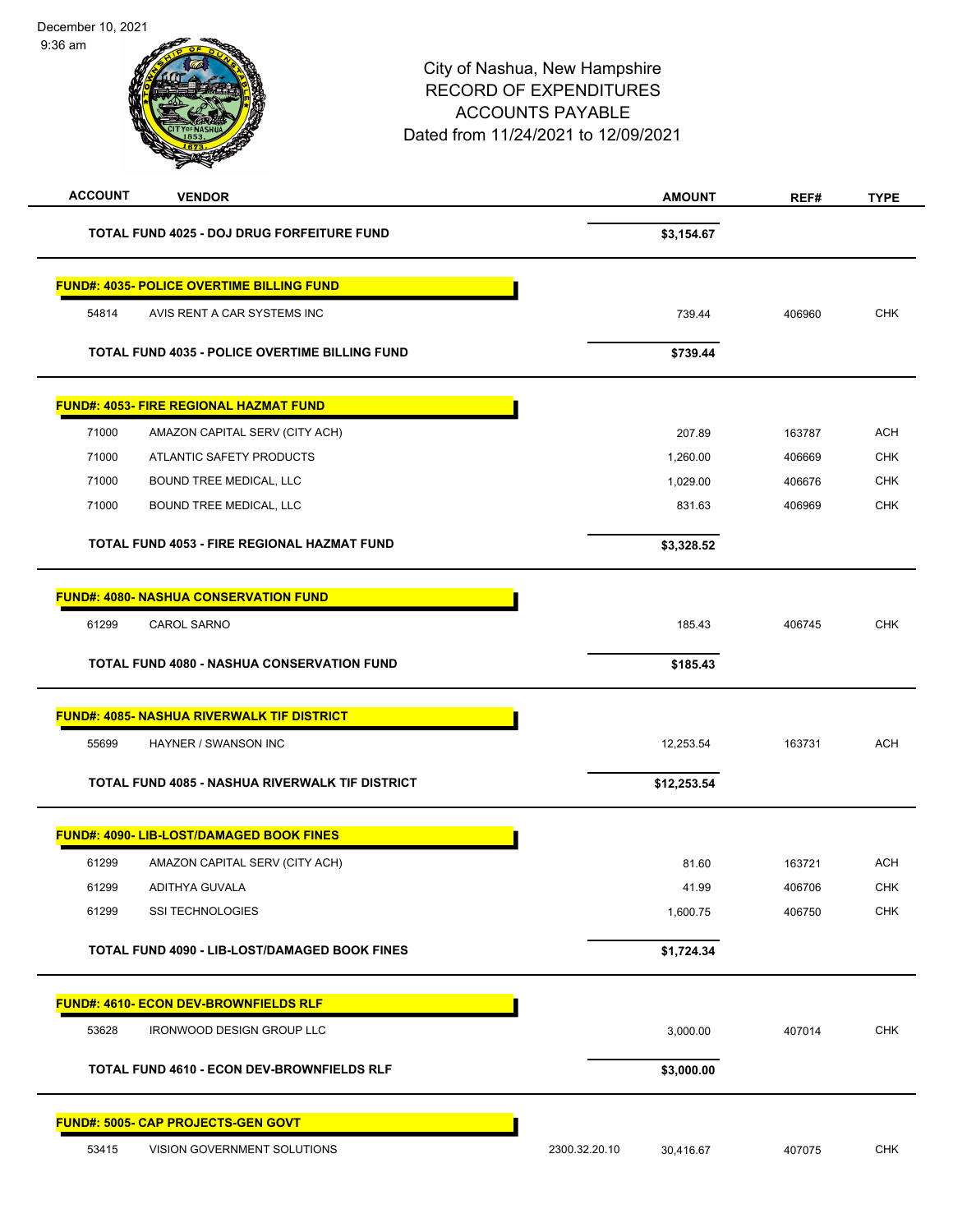| December 10, 2021 |
|-------------------|
|                   |

9:36 am

| <b>ACCOUNT</b> | <b>VENDOR</b>                                         |               | <b>AMOUNT</b> | REF#   | <b>TYPE</b> |
|----------------|-------------------------------------------------------|---------------|---------------|--------|-------------|
|                | <b>TOTAL FUND 5005 - CAP PROJECTS-GEN GOVT</b>        |               | \$30,416.67   |        |             |
|                | <b>FUND#: 5090- CAPITAL PROJECTS-HYDROELECTRIC</b>    |               |               |        |             |
| 81200          | MAVEL AMERICAS INC                                    | 2202.70.20.30 | 129,885.00    | 163804 | <b>ACH</b>  |
|                | TOTAL FUND 5090 - CAPITAL PROJECTS-HYDROELECTRIC      |               | \$129,885.00  |        |             |
|                | <b>FUND#: 5200- CAPITAL PROJECTS-PUBLIC WORKS</b>     |               |               |        |             |
| 81704          | HAYNER / SWANSON INC                                  | 2055.60.21.30 | 40,915.12     | 163731 | <b>ACH</b>  |
|                | TOTAL FUND 5200 - CAPITAL PROJECTS-PUBLIC WORKS       |               | \$40,915.12   |        |             |
|                | <b>FUND#: 5700- CAP PROJECTS-BROAD ST PARKWAY</b>     |               |               |        |             |
| 81700          | HILLSBOROUGH COUNTY REGISTRY                          | 1061.60.05.65 | 38.53         | 406711 | <b>CHK</b>  |
| 81700          | SANBORN HEAD & ASSOC INC                              | 1061.60.05.65 | 1,904.00      | 406744 | <b>CHK</b>  |
| 81700          | PENNICHUCK WATER WORKS INC                            | 1061.60.07.55 | 582.16        | 406940 | <b>CHK</b>  |
| 81700          | LIBERTY UTILITIES - NH                                | 1061.60.11.10 | 61.31         | 406936 | <b>CHK</b>  |
| 81700          | PENNICHUCK WATER WORKS INC                            | 1061.60.11.10 | 59.47         | 406940 | <b>CHK</b>  |
| 81700          | SPRAGUE RESOURCES LP                                  | 1061.60.11.10 | 6.28          | 407065 | <b>CHK</b>  |
|                | TOTAL FUND 5700 - CAP PROJECTS-BROAD ST PARKWAY       |               | \$2,651.75    |        |             |
|                | <b>FUND#: 5800- SCHOOL CAPITAL PROJECTS FUND</b>      |               |               |        |             |
| 81200          | ALLIED UNIVERSAL TECHNOLOGY                           | 1175.91.19.31 | 1,310.00      | 406780 | CHK         |
| 81200          | <b>HARRIMAN ASSOCIATES</b>                            | 1175.91.19.31 | 16,514.38     | 406818 | <b>CHK</b>  |
| 81200          | HARVEY CONSTRUCTION CORP                              | 1175.91.19.31 | 739,852.33    | 406819 | <b>CHK</b>  |
| 81200          | JOHN TURNER CONSULTING INC                            | 1175.91.19.31 | 3,320.00      | 406828 | <b>CHK</b>  |
| 81200          | PRO AV SYSTEMS INC                                    | 1175.91.19.32 | 3,215.10      | 406866 | <b>CHK</b>  |
| 81200          | RPF ENVIRONMENTAL INC                                 | 1175.91.19.32 | 594.00        | 406872 | <b>CHK</b>  |
| 81200          | HAYNER / SWANSON INC                                  | 1175.91.19.33 | 2,171.31      | 163750 | ACH         |
| 81200          | HILLSBOROUGH COUNTY REGISTRY                          | 1175.91.19.33 | 46.53         | 406711 | <b>CHK</b>  |
| 81200          | <b>HARRIMAN ASSOCIATES</b>                            | 1175.91.19.33 | 57,074.56     | 406818 | <b>CHK</b>  |
|                | <b>TOTAL FUND 5800 - SCHOOL CAPITAL PROJECTS FUND</b> |               | \$824,098.21  |        |             |
|                | <b>FUND#: 6000- SOLID WASTE FUND</b>                  |               |               |        |             |
| 20100          | <b>STABILE COMPANY</b>                                |               | 89.90         | 407214 | <b>CHK</b>  |
| 53107          | CHEMSERVE ENVIRONMENTAL ANALYS                        |               | 15,945.00     | 406973 | <b>CHK</b>  |
| 54100          | <b>EVERSOURCE</b>                                     |               | 217.57        | 406639 | <b>CHK</b>  |
| 54141          | PENNICHUCK WATER WORKS INC                            |               | 409.60        | 406940 | <b>CHK</b>  |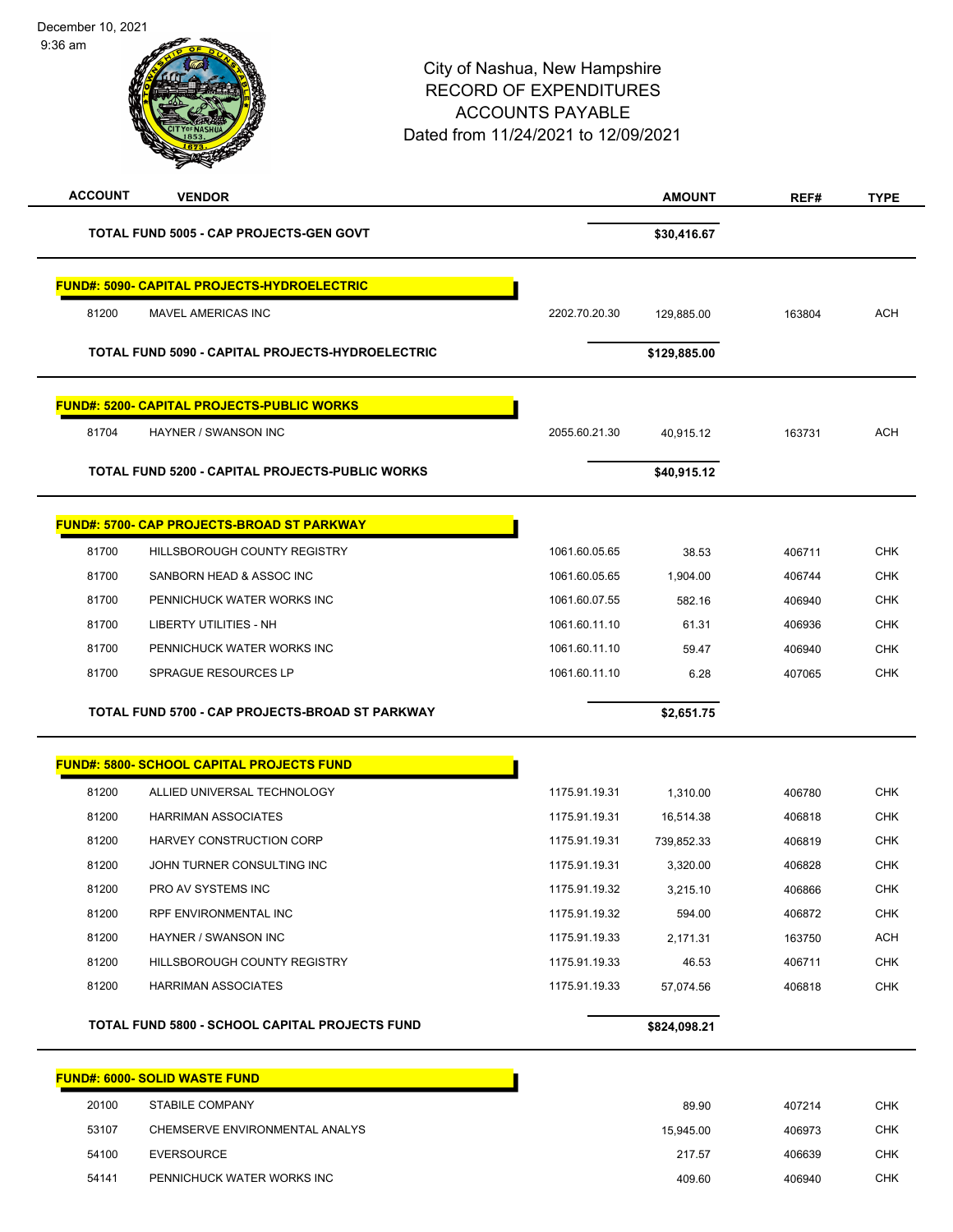9:36 am



| <b>ACCOUNT</b> | <b>VENDOR</b>                        | <b>AMOUNT</b> | REF#   | <b>TYPE</b> |
|----------------|--------------------------------------|---------------|--------|-------------|
|                | <b>FUND#: 6000- SOLID WASTE FUND</b> |               |        |             |
| 54280          | <b>GRAINGER</b>                      | 388.85        | 406704 | <b>CHK</b>  |
| 54280          | <b>GRAINGER</b>                      | 55.59         | 407004 | <b>CHK</b>  |
| 54421          | CONWAY TECHNOLOGY GROUP              | 105.00        | 406685 | <b>CHK</b>  |
| 54600          | MCNEILUS TRUCK & MANUFACTURING       | 55.75         | 163739 | ACH         |
| 54600          | MCDEVITT TRUCKS INC                  | 3,215.76      | 163805 | <b>ACH</b>  |
| 54600          | MCNEILUS TRUCK & MANUFACTURING       | 294.28        | 163806 | <b>ACH</b>  |
| 54600          | C <sub>2</sub> ALT FUELS             | 723.75        | 406677 | <b>CHK</b>  |
| 54600          | <b>CAMEROTA TRUCK PARTS</b>          | 1,090.60      | 406678 | <b>CHK</b>  |
| 54600          | CARPARTS DISTRIBUTION CENTER,        | 21.22         | 406679 | <b>CHK</b>  |
| 54600          | DONOVAN EQUIPMENT CO INC             | 354.97        | 406689 | <b>CHK</b>  |
| 54600          | DONOVAN SPRING CO INC                | 1,375.90      | 406690 | <b>CHK</b>  |
| 54600          | NEW ENGLAND KENWORTH                 | 1,517.27      | 406726 | <b>CHK</b>  |
| 54600          | O'REILLY AUTO PARTS                  | 12.59         | 406729 | <b>CHK</b>  |
| 54600          | SOUTHWORTH-MILTON INC                | 4,418.57      | 406749 | <b>CHK</b>  |
| 54600          | <b>NEW ENGLAND KENWORTH</b>          | 532.23        | 407041 | <b>CHK</b>  |
| 54600          | <b>SANEL NAPA</b>                    | 89.29         | 407057 | <b>CHK</b>  |
| 54600          | <b>SANEL NAPA</b>                    | 497.00        | 407059 | <b>CHK</b>  |
| 54828          | US BANK EQUIPMENT FINANCE            | 146.88        | 406606 | <b>CHK</b>  |
| 55109          | <b>WINDSTREAM</b>                    | 4.82          | 406663 | <b>CHK</b>  |
| 55118          | VERIZON WIRELESS-542274983           | 40.01         | 406662 | <b>CHK</b>  |
| 55500          | MASSACHUSETTS MUNICIPAL ASSOC        | 250.00        | 407022 | <b>CHK</b>  |
| 55699          | CYN ENVIROMENTAL SERVICES            | 445.00        | 163725 | ACH         |
| 55699          | <b>COMCAST</b>                       | 155.20        | 406625 | <b>CHK</b>  |
| 55699          | NORTH COAST SERVICES LLC             | 1,469.06      | 406727 | <b>CHK</b>  |
| 55699          | ALS GROUP USA, CORP                  | 937.00        | 406955 | <b>CHK</b>  |
| 55699          | ELECTRICAL INSTALLATIONS INC         | 733.04        | 406993 | <b>CHK</b>  |
| 55699          | NEW ENGLAND BORING CONTRACTORS       | 3,086.10      | 407040 | <b>CHK</b>  |
| 55699          | NORTH COAST SERVICES LLC             | 1,034.16      | 407043 | CHK         |
| 55699          | ONDUS MECHANICAL & APPLIANCE         | 1,150.00      | 407045 | <b>CHK</b>  |
| 55699          | SANBORN HEAD & ASSOC INC             | 6,146.70      | 407053 | <b>CHK</b>  |
| 55699          | WSP USA INC                          | 4,500.00      | 407079 | <b>CHK</b>  |
| 61100          | AMAZON CAPITAL SERV (CITY ACH)       | 12.90         | 163787 | ACH         |
| 61107          | CINTAS #016                          | 95.70         | 406974 | <b>CHK</b>  |
| 61192          | AMAZON CAPITAL SERV (CITY ACH)       | 358.91        | 163787 | ACH         |
| 61307          | SHATTUCK MALONE OIL CO               | 3,225.23      | 406747 | <b>CHK</b>  |
| 61307          | SHATTUCK MALONE OIL CO               | 1,477.41      | 407062 | <b>CHK</b>  |
| 61310          | ALTERNATIVE VEHICLE SERVICE GR       | 16,936.43     | 163788 | ACH         |
| 61560          | HOME DEPOT CREDIT SERVICE 3065       | 34.24         | 406713 | <b>CHK</b>  |
| 61705          | PETE'S TIRE BARNS INC                | 1,343.30      | 406736 | <b>CHK</b>  |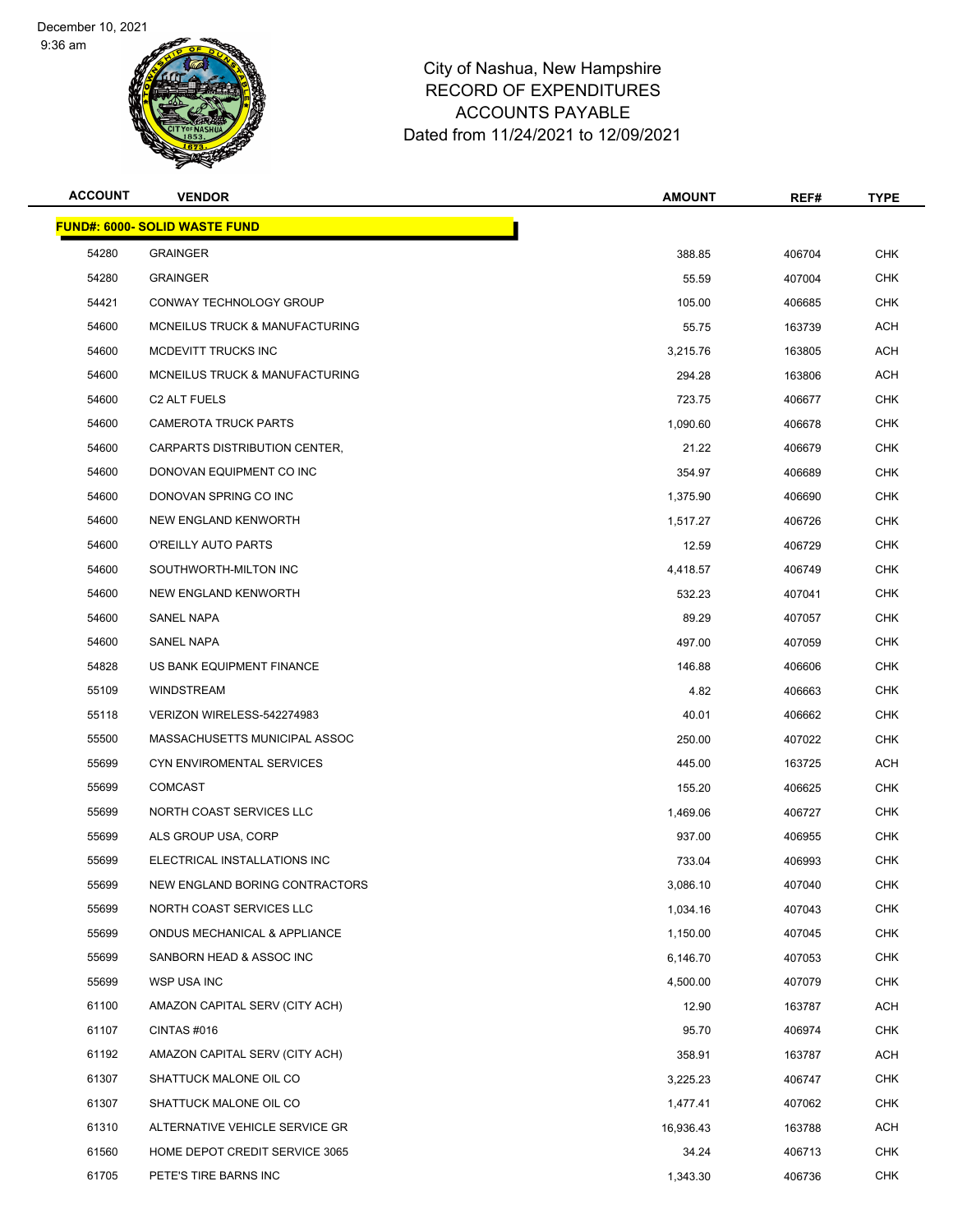9:36 am



| <b>ACCOUNT</b> | <b>VENDOR</b>                        | <b>AMOUNT</b> | REF#   | <b>TYPE</b> |
|----------------|--------------------------------------|---------------|--------|-------------|
|                | <b>FUND#: 6000- SOLID WASTE FUND</b> |               |        |             |
| 61705          | MAYNARD & LESIEUR INC                | 2,750.00      | 407025 | <b>CHK</b>  |
| 71221          | <b>DELL MARKETING LP</b>             | 1,806.92      | 406688 | <b>CHK</b>  |
|                |                                      |               |        |             |
|                | TOTAL FUND 6000 - SOLID WASTE FUND   | \$79,549.70   |        |             |
|                | <b>FUND#: 6200- WASTEWATER FUND</b>  |               |        |             |
|                |                                      |               |        |             |
| 21775          | ESTATE OF ROBERT MOREAU              | 104.96        | 407206 | <b>CHK</b>  |
| 21775          | <b>JEFFREY ALEXANDER</b>             | 195.52        | 407209 | <b>CHK</b>  |
| 53107          | <b>WRIGHT-PIERCE</b>                 | 8,663.49      | 163819 | <b>ACH</b>  |
| 53107          | EASTERN ANALYTICAL INC               | 32.50         | 406991 | <b>CHK</b>  |
| 53467          | <b>MAILINGS UNLIMITED</b>            | 1,227.60      | 163737 | ACH         |
| 54100          | <b>EVERSOURCE</b>                    | 130.89        | 406931 | CHK         |
| 54114          | <b>LIBERTY UTILITIES - NH</b>        | 56.02         | 406644 | <b>CHK</b>  |
| 54114          | LIBERTY UTILITIES - NH               | 173.72        | 406646 | <b>CHK</b>  |
| 54114          | <b>LIBERTY UTILITIES - NH</b>        | 57.69         | 406652 | <b>CHK</b>  |
| 54114          | SPRAGUE RESOURCES LP                 | 1,036.55      | 407065 | <b>CHK</b>  |
| 54141          | PENNICHUCK WATER WORKS INC           | 3,002.93      | 406940 | CHK         |
| 54221          | RESOURCE MANAGEMENT INC              | 40,469.51     | 406740 | <b>CHK</b>  |
| 54300          | <b>DLKING &amp; ASSOCIATES INC</b>   | 3,520.07      | 163726 | <b>ACH</b>  |
| 54300          | <b>BROX INDUSTRIES INC</b>           | 271.32        | 163790 | <b>ACH</b>  |
| 54300          | CONTINENTAL PAVING INC               | 869.30        | 406684 | <b>CHK</b>  |
| 54487          | M & M ELECTRICAL SUPPLY CO INC       | 431.46        | 163736 | <b>ACH</b>  |
| 54487          | <b>MOTION INDUSTRIES INC</b>         | 44.69         | 163741 | <b>ACH</b>  |
| 54487          | M & M ELECTRICAL SUPPLY CO INC       | 140.18        | 163803 | <b>ACH</b>  |
| 54487          | <b>MOTION INDUSTRIES INC</b>         | 355.40        | 163810 | <b>ACH</b>  |
| 54487          | <b>GRAINGER</b>                      | 163.90        | 406704 | <b>CHK</b>  |
| 54487          | HAJOCA CORPORATION                   | 15.49         | 406708 | <b>CHK</b>  |
| 54487          | <b>SULLIVAN ASSOCIATES</b>           | 449.91        | 406753 | <b>CHK</b>  |
| 54487          | <b>WESCOR ASSOCITES INC</b>          | 7,970.00      | 406761 | <b>CHK</b>  |
| 54487          | F W WEBB COMPANY                     | 1,257.61      | 406995 | <b>CHK</b>  |
| 54487          | <b>GRAINGER</b>                      | 78.03         | 407004 | <b>CHK</b>  |
| 54600          | O'REILLY AUTO PARTS                  | (214.00)      | 406729 | CHK         |
| 54600          | NEW ENGLAND KENWORTH                 | 288.24        | 407041 | <b>CHK</b>  |
| 54600          | SANEL NAPA                           | 14.80         | 407057 | <b>CHK</b>  |
| 55109          | WINDSTREAM                           | 4.82          | 406663 | <b>CHK</b>  |
| 55109          | CONSOLIDATED COMMUNICATIONS          | 47.33         | 406925 | <b>CHK</b>  |
| 55109          | CONSOLIDATED COMMUNICATIONS          | 47.33         | 406926 | CHK         |
| 55109          | <b>FIRSTLIGHT</b>                    | 118.53        | 406932 | <b>CHK</b>  |
| 55118          | VERIZON WIRELESS-542274983           | 100.05        | 406662 | <b>CHK</b>  |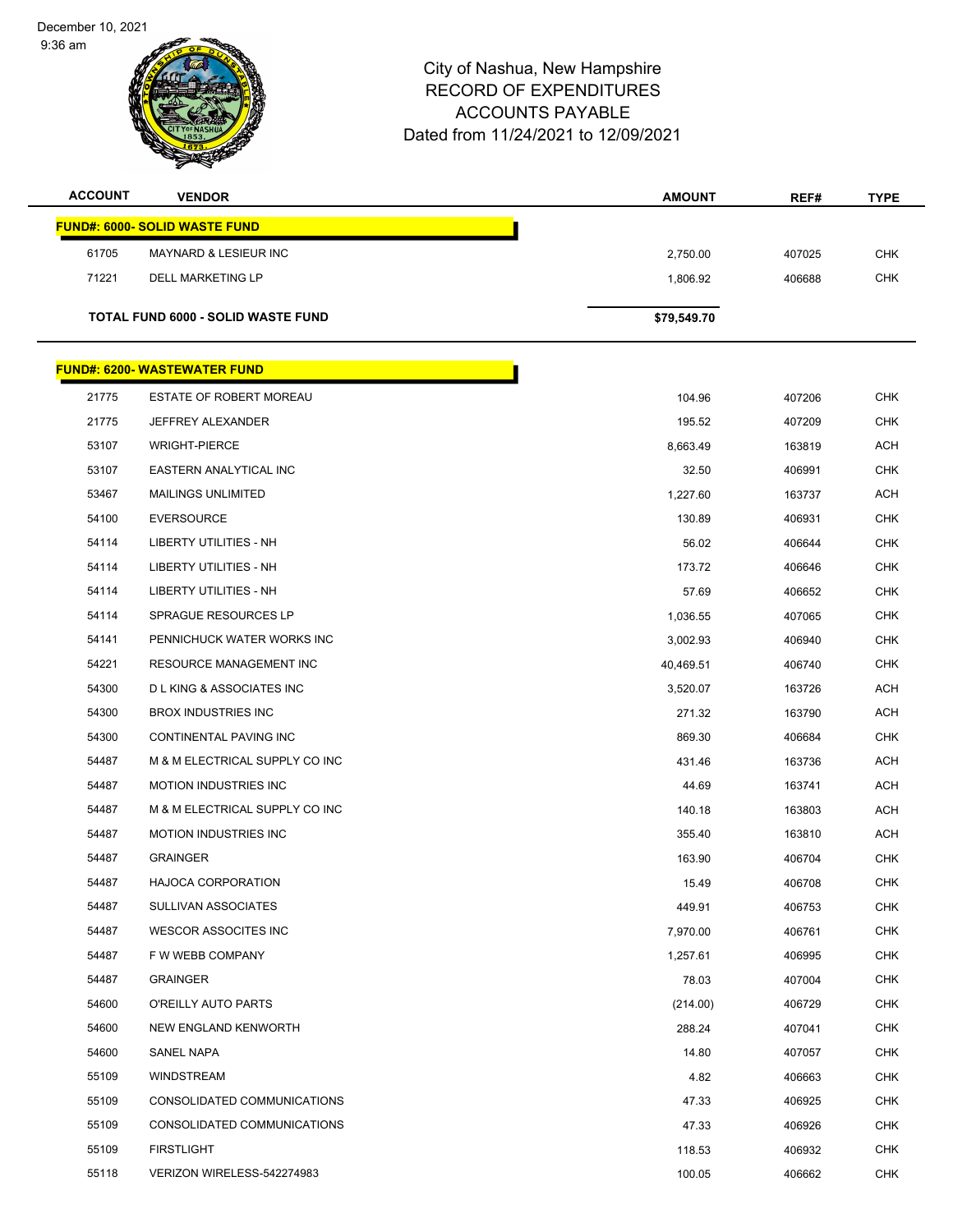9:36 am



# City of Nashua, New Hampshire RECORD OF EXPENDITURES ACCOUNTS PAYABLE Dated from 11/24/2021 to 12/09/2021

| <b>ACCOUNT</b> | <b>VENDOR</b>                       |               | <b>AMOUNT</b> | REF#   | <b>TYPE</b> |
|----------------|-------------------------------------|---------------|---------------|--------|-------------|
|                | <b>FUND#: 6200- WASTEWATER FUND</b> |               |               |        |             |
| 55118          | AT & T MOBILITY                     |               | 141.29        | 406920 | <b>CHK</b>  |
| 55118          | VERIZON WIRELESS-342053899-003      |               | 120.03        | 406948 | <b>CHK</b>  |
| 55200          | NEW HAMPSHIRE WATER POLLUTION       |               | 40.00         | 406939 | <b>CHK</b>  |
| 55421          | <b>JASON HAYDEN JR</b>              |               | 127.00        | 406614 | CHK         |
| 55421          | <b>NEIWPCC</b>                      |               | 375.00        | 406938 | <b>CHK</b>  |
| 55607          | PETTY CASH                          |               | 9.25          | 406620 | <b>CHK</b>  |
| 55699          | <b>HACH COMPANY</b>                 |               | 4,500.00      | 406707 | <b>CHK</b>  |
| 55699          | DENRON HALL PLUMBING & HVAC         |               | 504.08        | 406985 | <b>CHK</b>  |
| 55699          | SOUTHWORTH-MILTON INC               |               | 4,147.38      | 407064 | <b>CHK</b>  |
| 61100          | WB MASON CO INC                     |               | 242.44        | 406760 | <b>CHK</b>  |
| 61107          | CINTAS#016                          |               | 351.79        | 406681 | <b>CHK</b>  |
| 61107          | ALECS SHOE STORE INC                |               | 110.00        | 406954 | <b>CHK</b>  |
| 61107          | CINTAS#016                          |               | 287.91        | 406974 | <b>CHK</b>  |
| 61149          | <b>VWR INTERNATIONAL</b>            |               | 141.11        | 406759 | CHK         |
| 61149          | <b>ERA - A WATERS CO</b>            |               | 578.63        | 406994 | <b>CHK</b>  |
| 61149          | <b>VWR INTERNATIONAL</b>            |               | 234.34        | 407076 | <b>CHK</b>  |
| 61156          | <b>BORDEN &amp; REMINGTON CORP</b>  |               | 4,529.45      | 163723 | <b>ACH</b>  |
| 61156          | <b>BORDEN &amp; REMINGTON CORP</b>  |               | 3,612.00      | 163789 | <b>ACH</b>  |
| 61156          | PVS CHEMICAL SOLUTIONS INC          |               | 5,032.50      | 163814 | ACH         |
| 61299          | PETTY CASH                          |               | 91.21         | 406620 | <b>CHK</b>  |
| 61299          | <b>FASTENAL CO</b>                  |               | 41.10         | 406696 | <b>CHK</b>  |
| 61299          | <b>GRAINGER</b>                     |               | 274.20        | 406704 | <b>CHK</b>  |
| 61299          | <b>SANEL NAPA</b>                   |               | 30.58         | 407055 | <b>CHK</b>  |
| 61310          | ALTERNATIVE VEHICLE SERVICE GR      |               | 724.13        | 163788 | ACH         |
| 71000          | F W WEBB COMPANY                    |               | 5,045.00      | 406995 | <b>CHK</b>  |
| 81200          | <b>BMI MECHANICAL INC</b>           |               | 5,875.00      | 406675 | <b>CHK</b>  |
| 81200          | BMI MECHANICAL INC                  |               | 4,995.00      | 406967 | CHK         |
| 81200          | FIRST ELECTRIC MOTOR SERVICE        |               | 4,309.00      | 406997 | CHK         |
| 81300          | <b>WALDRON ENGINEERING &amp;</b>    | 2044.69.18.30 | 426.42        | 163746 | ACH         |
| 81300          | <b>WALDRON ENGINEERING &amp;</b>    | 2044.69.18.30 | 1,816.90      | 163818 | <b>ACH</b>  |
| 81700          | CONCORD WINWATER WORKS CO           | 1043.69.20.30 | 97,054.38     | 406683 | <b>CHK</b>  |
| 81700          | <b>WRIGHT-PIERCE</b>                | 2035.69.21.30 | 12,564.95     | 163747 | <b>ACH</b>  |
|                | TOTAL FUND 6200 - WASTEWATER FUND   |               | \$229,457.91  |        |             |

#### **FUND#: 6500- PROPERTY & CASUALTY FUND**

| 54267 | SECURITY MONITORING SERVICES | 50.00    | 406746 | СНК |
|-------|------------------------------|----------|--------|-----|
| 55307 | ROSS DUGAS                   | 16.24    | 163794 | ACH |
| 59207 | THE LOWELL GENERAL HOSPITAL  | 6,163.51 | 407222 | снк |

Т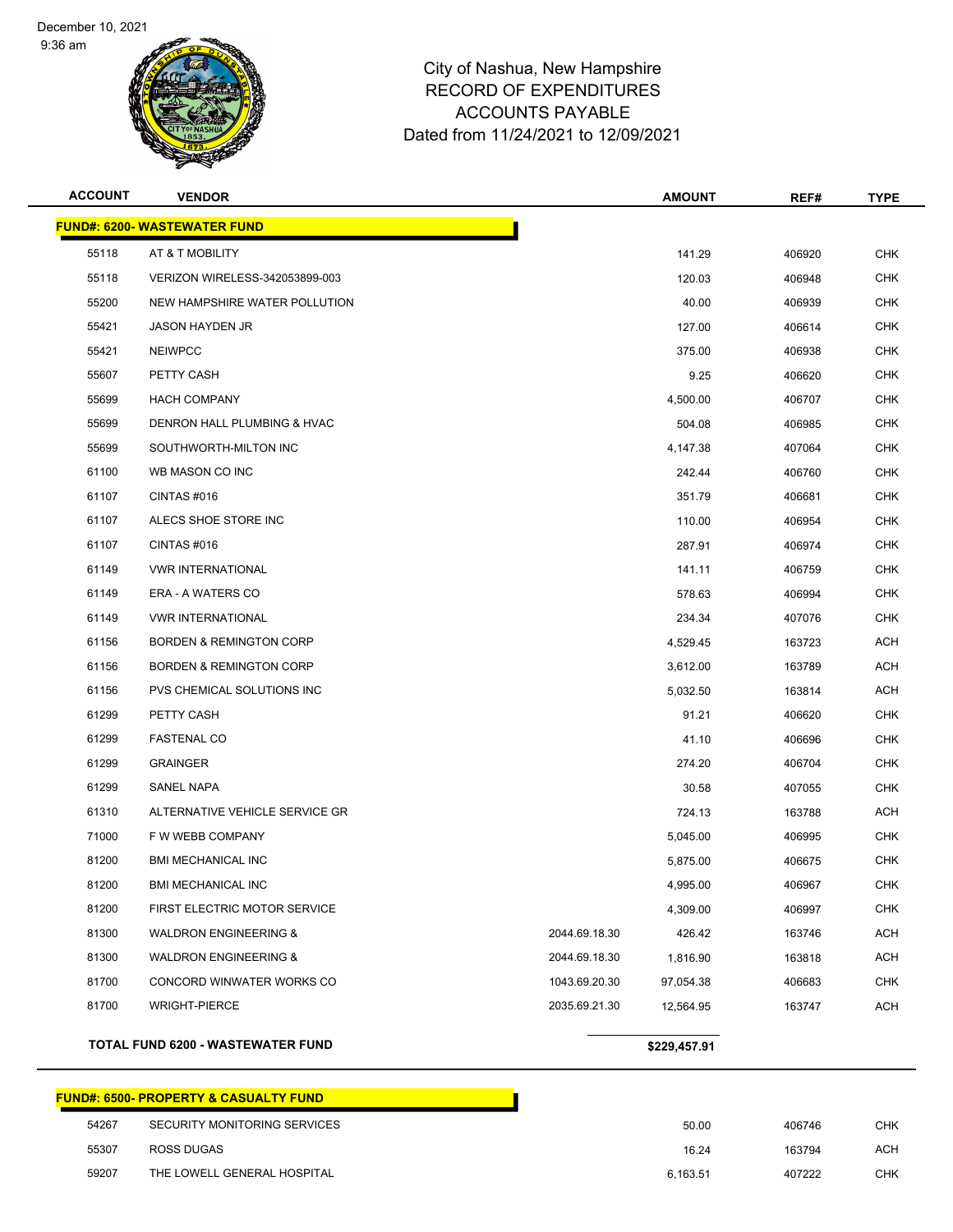December 10, 2021

9:36 am



| <b>ACCOUNT</b> | <b>VENDOR</b>                                         | <b>AMOUNT</b> | REF#   | <b>TYPE</b> |
|----------------|-------------------------------------------------------|---------------|--------|-------------|
|                | <b>FUND#: 6500- PROPERTY &amp; CASUALTY FUND</b>      |               |        |             |
| 59207          | NEW ENGLAND BAPTIST HOSPITAL                          | 11,210.78     | 407223 | <b>CHK</b>  |
| 59207          | APPLE NASHUA LLC                                      | 865.28        | 407224 | <b>CHK</b>  |
| 59207          | THE BRIGHAM AND WOMEN'S                               | 1.581.30      | 407225 | <b>CHK</b>  |
| 59207          | CONCORD ORTHOPEDICS PA                                | 438.00        | 407228 | <b>CHK</b>  |
| 59207          | DARTMOUTH HITCHCOCK CLINIC                            | 2,134.50      | 407229 | <b>CHK</b>  |
| 59207          | DEVINE MILLIMET & BRANCH PA                           | 1,348.79      | 407230 | <b>CHK</b>  |
| 59207          | <b>FOUNDATION MEDICAL PARTNERS</b>                    | 961.00        | 407231 | <b>CHK</b>  |
| 59207          | <b>FOUR SEASONS ORTHOPEDIC CENTER</b>                 | 3,526.50      | 407232 | <b>CHK</b>  |
| 59207          | HOSPITAL MEDICINE ASSOC LLC                           | 3,065.00      | 407233 | <b>CHK</b>  |
| 59207          | INJURED WORKERS PHARMACY LLC                          | 340.39        | 407234 | <b>CHK</b>  |
| 59207          | <b>JODY STEWART</b>                                   | 41.98         | 407235 | <b>CHK</b>  |
| 59207          | MASSACHUSETTS GENERAL HOSPITAL                        | 19,490.00     | 407236 | <b>CHK</b>  |
| 59207          | MASSACHUSETTS GENERAL                                 | 972.00        | 407237 | <b>CHK</b>  |
| 59207          | NARRAGANSETT BAY ANESTHESIA LL                        | 1,703.00      | 407238 | <b>CHK</b>  |
| 59207          | NEW ENGLAND NEUROLOGICAL ASSOC                        | 345.00        | 407239 | <b>CHK</b>  |
| 59207          | NH NEUROSPINE INSTITUTE                               | 325.00        | 407240 | <b>CHK</b>  |
| 59207          | NORTHEAST REHABILITATION HOSP                         | 285.00        | 407241 | <b>CHK</b>  |
| 59207          | SO NH REGIONAL MEDICAL CENTER                         | 9,327.63      | 407243 | <b>CHK</b>  |
| 59207          | ST JOSEPH HOSPITAL                                    | 956.00        | 407244 | <b>CHK</b>  |
| 59207          | STONERIVER PHARMACY SOLUTIONS                         | 146.38        | 407245 | <b>CHK</b>  |
| 59207          | UNITY SURVEILLANCE &                                  | 233.75        | 407246 | <b>CHK</b>  |
| 59207          | <b>VRS DISABILITY MANAGEMENT</b>                      | 1,876.87      | 407247 | <b>CHK</b>  |
| 59225          | <b>RESOURCE MANAGEMENT INC</b>                        | 1,605.44      | 407242 | <b>CHK</b>  |
| 59275          | BROADSIDE COLLISION LLC                               | 871.75        | 407226 | <b>CHK</b>  |
| 59275          | THEODORE CIESIELSKI                                   | 764.08        | 407227 | <b>CHK</b>  |
|                | <b>TOTAL FUND 6500 - PROPERTY &amp; CASUALTY FUND</b> | \$70,645.17   |        |             |

|       | <b>FUND#: 6600- BENEFITS SELF INSURANCE FUND</b> |            |        |
|-------|--------------------------------------------------|------------|--------|
| 21500 | <b>ITT HARTFORD</b>                              | 38,578.80  | 163693 |
| 21503 | <b>ITT HARTFORD</b>                              | 9,211.27   | 163693 |
| 21504 | <b>ITT HARTFORD</b>                              | 3,035.98   | 163693 |
| 21516 | BOSTON MUTUAL LIFE INSURANCE                     | 3,899.52   | 163692 |
| 21520 | COLONIAL LIFE AND ACCIDENT INS                   | 949.76     | 163667 |
| 21520 | COLONIAL LIFE AND ACCIDENT INS                   | 1,477.44   | 163697 |
| 21520 | COLONIAL LIFE AND ACCIDENT INS                   | 958.56     | 163765 |
| 21545 | <b>ALLEGIANT CARE</b>                            | 47,901.00  | 163760 |
| 21553 | ANTHEM BLUE CROSS /BLUE SHIELD                   | 451,619.36 | 163691 |
| 21585 | <b>VISION SERVICE PLAN NH</b>                    | 25.424.16  | 406758 |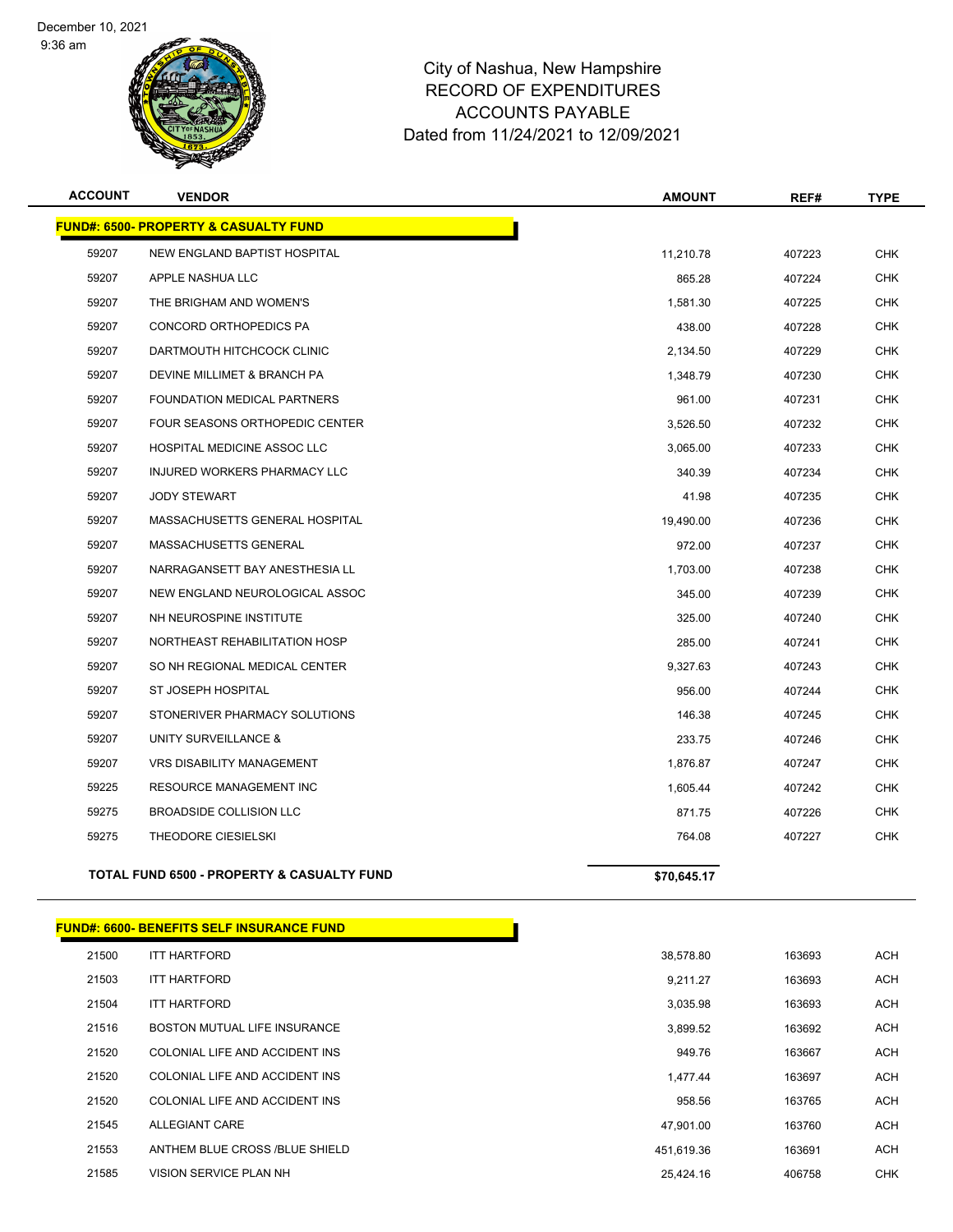December 10, 2021





| <b>ACCOUNT</b> | <b>VENDOR</b>                                         | <b>AMOUNT</b>  | REF#   | <b>TYPE</b> |
|----------------|-------------------------------------------------------|----------------|--------|-------------|
|                | <b>FUND#: 6600- BENEFITS SELF INSURANCE FUND</b>      |                |        |             |
| 21990          | LORAINA GRAVES                                        | 101.03         | 406705 | <b>CHK</b>  |
| 21990          | NITA WHITTEMORE                                       | 15.10          | 406762 | <b>CHK</b>  |
| 53121          | THE HOWARD E NYHART COMPANY                           | 2,300.00       | 407068 | <b>CHK</b>  |
| 53999          | <b>BENEFIT STRATEGIES (ADMIN)</b>                     | 1,824.90       | 163761 | <b>ACH</b>  |
| 59500          | NORTHEAST DELTA DENTAL                                | 24,823.40      | 163757 | ACH         |
| 59507          | ANTHEM BCBS OF NE                                     | 339,847.89     | 163687 | <b>ACH</b>  |
| 59507          | ANTHEM BCBS OF NE                                     | 442,982.20     | 163756 | <b>ACH</b>  |
| 59507          | ANTHEM BCBS OF NE                                     | 370,315.34     | 163687 | ACH         |
| 59507          | ANTHEM BCBS OF NE                                     | 292,519.74     | 163756 | ACH         |
| 59507          | ANTHEM BCBS OF NE                                     | 41,507.64      | 163687 | <b>ACH</b>  |
| 59507          | ANTHEM BCBS OF NE                                     | 75,252.25      | 163756 | <b>ACH</b>  |
| 59525          | NORTHEAST DELTA DENTAL                                | 124,945.50     | 163688 | <b>ACH</b>  |
| 59525          | NORTHEAST DELTA DENTAL                                | 40,490.24      | 163757 | <b>ACH</b>  |
| 59600          | MDX MEDICAL INC                                       | 5,209.63       | 163807 | ACH         |
| 61100          | WB MASON CO INC                                       | 29.03          | 406760 | <b>CHK</b>  |
|                | <b>TOTAL FUND 6600 - BENEFITS SELF INSURANCE FUND</b> | \$2,345,219.74 |        |             |
|                |                                                       |                |        |             |
|                | <b>FUND#: 7052- MINE FALLS PARK ETF</b>               |                |        |             |
| 54280          | PENNICHUCK WATER WORKS INC                            | 235.59         | 406940 | <b>CHK</b>  |
|                | <b>TOTAL FUND 7052 - MINE FALLS PARK ETF</b>          | \$235.59       |        |             |
|                |                                                       |                |        |             |
|                | <b>FUND#: 7076- REG VOC ED CAPITAL RESERVE</b>        |                |        |             |
| 71000          | <b>OMAX CORPORATION</b>                               | 66,520.00      | 406856 | <b>CHK</b>  |
|                | <b>TOTAL FUND 7076 - REG VOC ED CAPITAL RESERVE</b>   | \$66,520.00    |        |             |
|                |                                                       |                |        |             |
|                | <b>FUND#: 7504- EDGEWOOD/SUBURBAN MAINT FUND</b>      |                |        |             |
| 54280          | PIONEER TREE SERVICE                                  | 2,500.00       | 406737 | <b>CHK</b>  |
|                | <b>TOTAL FUND 7504 - EDGEWOOD/SUBURBAN MAINT FUND</b> | \$2,500.00     |        |             |
|                |                                                       |                |        |             |
|                | <b>FUND#: 7506- ETF CONTRIB-WOODLAWN CEMETERY</b>     |                |        |             |
| 53999          | ROBERT W CHAMPAGNE                                    | 67,950.00      | 407052 | <b>CHK</b>  |
| 54214          | THE KMB GROUP                                         | 2,032.00       | 406717 | <b>CHK</b>  |
| 54280          | AMAZON CAPITAL SERV (CITY ACH)                        | 39.99          | 163787 | <b>ACH</b>  |
| 54280          | ROGER BLAIS GENERAL CONTRACTOR                        | 2,120.00       | 406742 | <b>CHK</b>  |
| 81200          | ROGER BLAIS GENERAL CONTRACTOR                        | 38,205.00      | 406742 | <b>CHK</b>  |
|                |                                                       |                |        |             |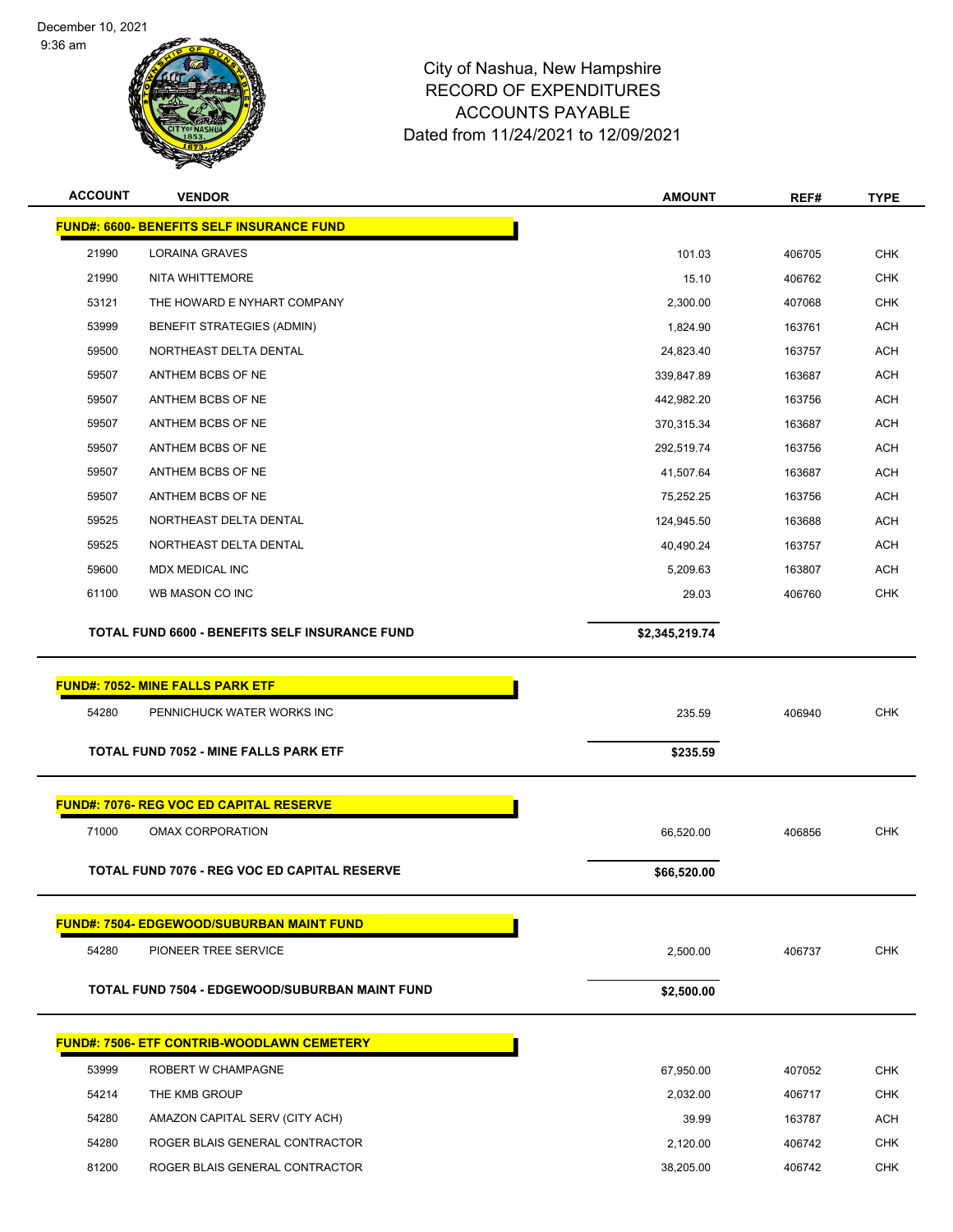| December 10, 2021<br>$9:36$ am |                                                        | City of Nashua, New Hampshire<br><b>ACCOUNTS PAYABLE</b><br>Dated from 11/24/2021 to 12/09/2021 | <b>RECORD OF EXPENDITURES</b> |        |             |
|--------------------------------|--------------------------------------------------------|-------------------------------------------------------------------------------------------------|-------------------------------|--------|-------------|
| <b>ACCOUNT</b>                 | <b>VENDOR</b>                                          |                                                                                                 | <b>AMOUNT</b>                 | REF#   | <b>TYPE</b> |
|                                | <b>TOTAL FUND 7506 - ETF CONTRIB-WOODLAWN CEMETERY</b> |                                                                                                 | \$110,346.99                  |        |             |
|                                | <b>FUND#: 7549- LIBRARY-MISC LIB DONATIONS</b>         |                                                                                                 |                               |        |             |
| 71000                          | LAKESHORE LEARNING MATERIALS                           |                                                                                                 | 126.48                        | 407018 | <b>CHK</b>  |
|                                | <b>TOTAL FUND 7549 - LIBRARY-MISC LIB DONATIONS</b>    |                                                                                                 | \$126.48                      |        |             |
|                                | FUND#: 7565- SCHOOL RELATED PROGRAMS-ETF               |                                                                                                 |                               |        |             |
| 45814                          | <b>BROAD STREET PTO</b>                                |                                                                                                 | 361.21                        | 406790 | <b>CHK</b>  |
| 61135                          | KIRKER BASSOON REPAIR                                  |                                                                                                 | 3,860.00                      | 407146 | <b>CHK</b>  |
|                                | TOTAL FUND 7565 - SCHOOL RELATED PROGRAMS-ETF          |                                                                                                 | \$4,221.21                    |        |             |
|                                | <b>FUND#: 8063- LIBRARY-HENRY STEARNS FUND</b>         |                                                                                                 |                               |        |             |
| 61807                          | <b>BAKER &amp; TAYLOR</b>                              |                                                                                                 | 532.07                        | 406672 | <b>CHK</b>  |
| 61807                          | <b>BAKER &amp; TAYLOR</b>                              |                                                                                                 | 256.71                        | 406961 | <b>CHK</b>  |
|                                | <b>TOTAL FUND 8063 - LIBRARY-HENRY STEARNS FUND</b>    |                                                                                                 | \$788.78                      |        |             |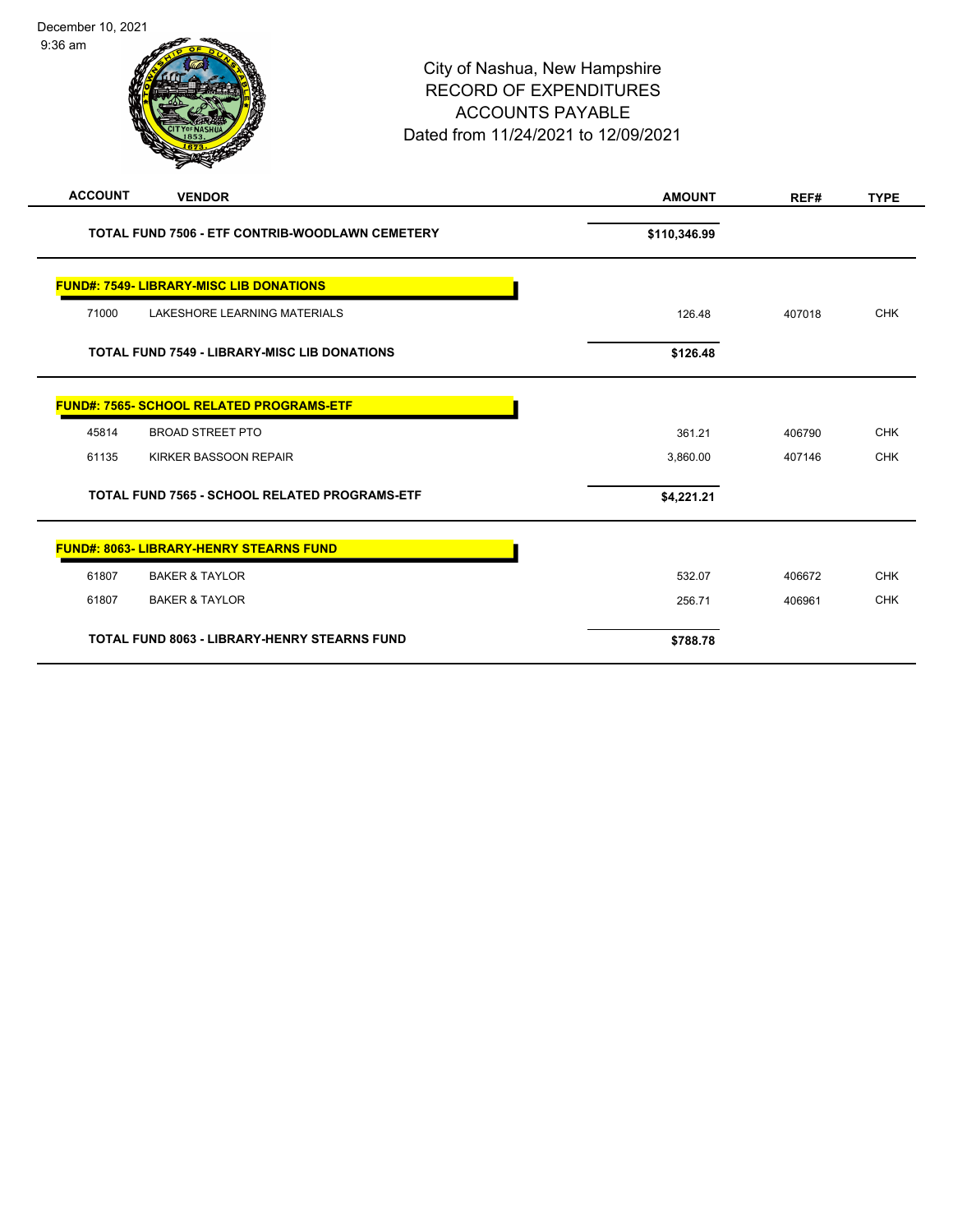9:36 am



| <b>ACCOUNT</b> | <b>VENDOR</b> |                                           | <b>AMOUNT</b><br>REF# | <b>TYPE</b> |
|----------------|---------------|-------------------------------------------|-----------------------|-------------|
|                |               | <b>SUMMARY BY FUND</b>                    | <b>AMOUNT</b>         |             |
|                | 1000          | <b>GENERAL FUND</b>                       | 14,543,697.22         |             |
|                | 1001          | <b>GENERAL FUND - CAP IMPROVEMENTS</b>    | 12,534.85             |             |
|                | 1010          | <b>GENERAL FUND PY ESCROWS</b>            | $-3,994.81$           |             |
|                | 1020          | <b>GENERAL FUND-PY ENCUMBRANCES</b>       | 151,551.19            |             |
|                | 2100          | <b>FOOD SERVICES FUND</b>                 | 194,908.56            |             |
|                | 2201          | DRIVERS EDUCATION FUND                    | 605.42                |             |
|                | 2207          | ADULT ED/CONTINUING ED                    | 138.28                |             |
|                | 2212          | ATHLETICS REVENUE FUND                    | 448.58                |             |
|                | 2222          | AFTER SCHOOL PROGRAM                      | 1,057.72              |             |
|                | 2252          | DAY CARE                                  | 492.92                |             |
|                | 2505          | PEG ACCESS CHANNELS FUND                  | 11,558.73             |             |
|                | 2506          | HUNT BLDG FACILITY RENTAL FUND            | 1,032.33              |             |
|                | 3035          | FEMA DISASTER ASSIST GRANTS               | 3,072.00              |             |
|                | 3050          | POLICE GRANTS FUND                        | 3,394.00              |             |
|                | 3068          | COMMUNITY SERVICES GRANTS FUND            | 58,537.87             |             |
|                | 3070          | COMMUNITY HEALTH GRANTS FUND              | 54.56                 |             |
|                | 3090          | URBAN PROGRAM GRANTS FUND                 | 39,286.56             |             |
|                | 3120          | <b>TRANSIT GRANTS FUND</b>                | 287,662.38            |             |
|                | 3200          | <b>PARKS &amp; RECREATION GRANTS FUND</b> | 4,024.29              |             |
|                | 3800          | <b>SCHOOL GRANTS FUND</b>                 | 113,201.97            |             |
|                | 3810          | FOOD SERVICE GRANTS FUND                  | 12,976.92             |             |
|                | 4025          | <b>DOJ DRUG FORFEITURE FUND</b>           | 3,154.67              |             |
|                | 4035          | POLICE OVERTIME BILLING FUND              | 739.44                |             |
|                | 4053          | FIRE REGIONAL HAZMAT FUND                 | 3,328.52              |             |
|                | 4080          | NASHUA CONSERVATION FUND                  | 185.43                |             |
|                | 4085          | NASHUA RIVERWALK TIF DISTRICT             | 12,253.54             |             |
|                | 4090          | LIB-LOST/DAMAGED BOOK FINES               | 1,724.34              |             |
|                | 4610          | ECON DEV-BROWNFIELDS RLF                  | 3,000.00              |             |
|                | 5005          | CAP PROJECTS-GEN GOVT                     | 30,416.67             |             |
|                | 5090          | CAPITAL PROJECTS-HYDROELECTRIC            | 129,885.00            |             |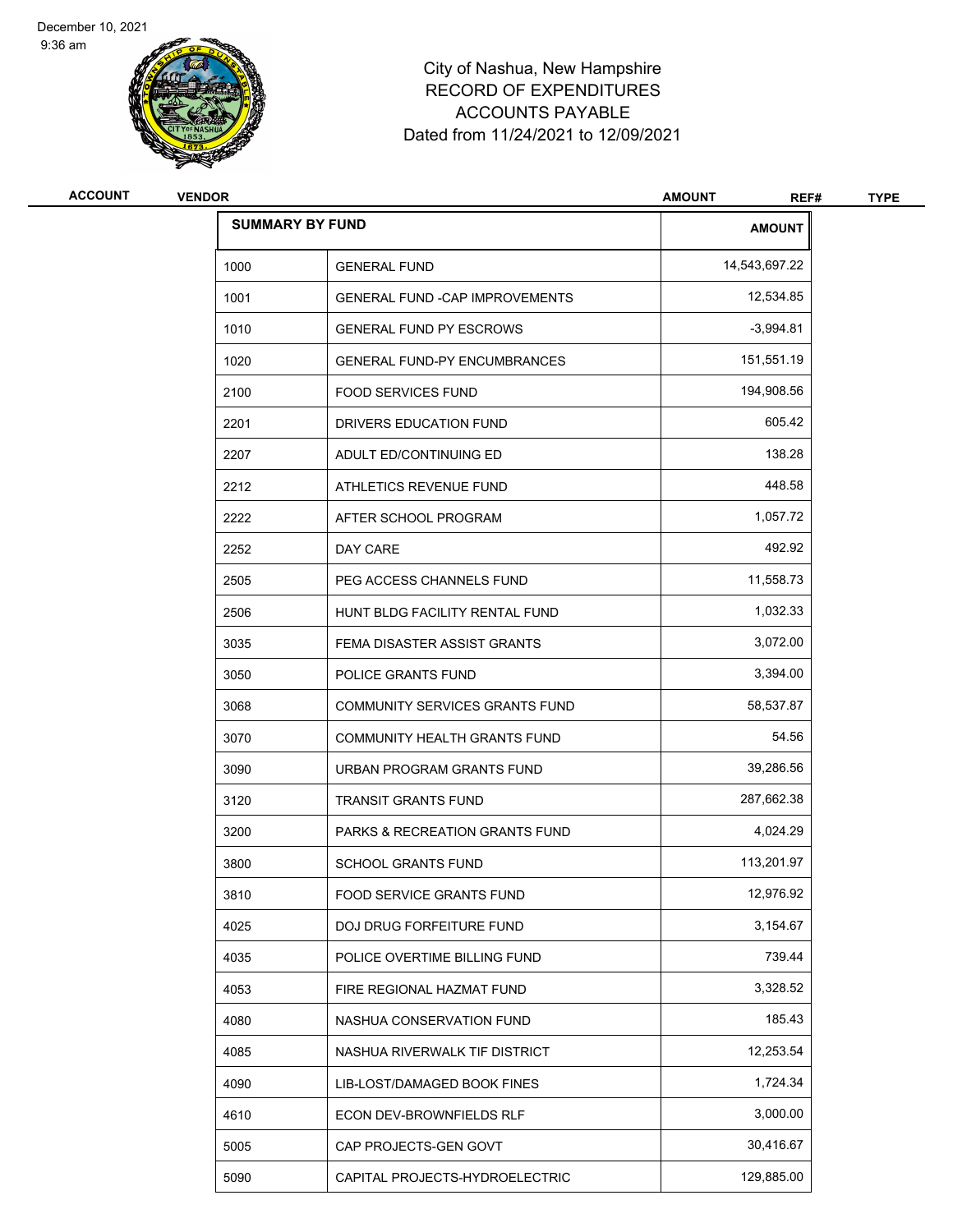9:36 am



| <b>AMOUNT</b><br>40,915.12<br>5200<br>CAPITAL PROJECTS-PUBLIC WORKS<br>2,651.75<br>5700<br>CAP PROJECTS-BROAD ST PARKWAY<br>824,098.21<br>5800<br>SCHOOL CAPITAL PROJECTS FUND<br>79,549.70<br>6000<br><b>SOLID WASTE FUND</b><br>229,457.91<br>6200<br><b>WASTEWATER FUND</b><br>70,645.17<br>6500<br>PROPERTY & CASUALTY FUND<br>2,345,219.74<br>6600<br>BENEFITS SELF INSURANCE FUND<br>235.59<br>7052<br>MINE FALLS PARK ETF<br>66,520.00<br>7076<br><b>REG VOC ED CAPITAL RESERVE</b><br>2,500.00<br>7504<br>EDGEWOOD/SUBURBAN MAINT FUND<br>110,346.99<br>7506<br>ETF CONTRIB-WOODLAWN CEMETERY<br>126.48<br>LIBRARY-MISC LIB DONATIONS<br>7549<br>4,221.21<br>7565<br><b>SCHOOL RELATED PROGRAMS-ETF</b><br>788.78<br>8063<br>LIBRARY-HENRY STEARNS FUND<br><b>TOTAL:</b><br>19,398,205.80 | <b>VENDOR</b> | <b>AMOUNT</b><br>REF# |
|---------------------------------------------------------------------------------------------------------------------------------------------------------------------------------------------------------------------------------------------------------------------------------------------------------------------------------------------------------------------------------------------------------------------------------------------------------------------------------------------------------------------------------------------------------------------------------------------------------------------------------------------------------------------------------------------------------------------------------------------------------------------------------------------------|---------------|-----------------------|
|                                                                                                                                                                                                                                                                                                                                                                                                                                                                                                                                                                                                                                                                                                                                                                                                   |               |                       |
|                                                                                                                                                                                                                                                                                                                                                                                                                                                                                                                                                                                                                                                                                                                                                                                                   |               |                       |
|                                                                                                                                                                                                                                                                                                                                                                                                                                                                                                                                                                                                                                                                                                                                                                                                   |               |                       |
|                                                                                                                                                                                                                                                                                                                                                                                                                                                                                                                                                                                                                                                                                                                                                                                                   |               |                       |
|                                                                                                                                                                                                                                                                                                                                                                                                                                                                                                                                                                                                                                                                                                                                                                                                   |               |                       |
|                                                                                                                                                                                                                                                                                                                                                                                                                                                                                                                                                                                                                                                                                                                                                                                                   |               |                       |
|                                                                                                                                                                                                                                                                                                                                                                                                                                                                                                                                                                                                                                                                                                                                                                                                   |               |                       |
|                                                                                                                                                                                                                                                                                                                                                                                                                                                                                                                                                                                                                                                                                                                                                                                                   |               |                       |
|                                                                                                                                                                                                                                                                                                                                                                                                                                                                                                                                                                                                                                                                                                                                                                                                   |               |                       |
|                                                                                                                                                                                                                                                                                                                                                                                                                                                                                                                                                                                                                                                                                                                                                                                                   |               |                       |
|                                                                                                                                                                                                                                                                                                                                                                                                                                                                                                                                                                                                                                                                                                                                                                                                   |               |                       |
|                                                                                                                                                                                                                                                                                                                                                                                                                                                                                                                                                                                                                                                                                                                                                                                                   |               |                       |
|                                                                                                                                                                                                                                                                                                                                                                                                                                                                                                                                                                                                                                                                                                                                                                                                   |               |                       |
|                                                                                                                                                                                                                                                                                                                                                                                                                                                                                                                                                                                                                                                                                                                                                                                                   |               |                       |
|                                                                                                                                                                                                                                                                                                                                                                                                                                                                                                                                                                                                                                                                                                                                                                                                   |               |                       |
|                                                                                                                                                                                                                                                                                                                                                                                                                                                                                                                                                                                                                                                                                                                                                                                                   |               |                       |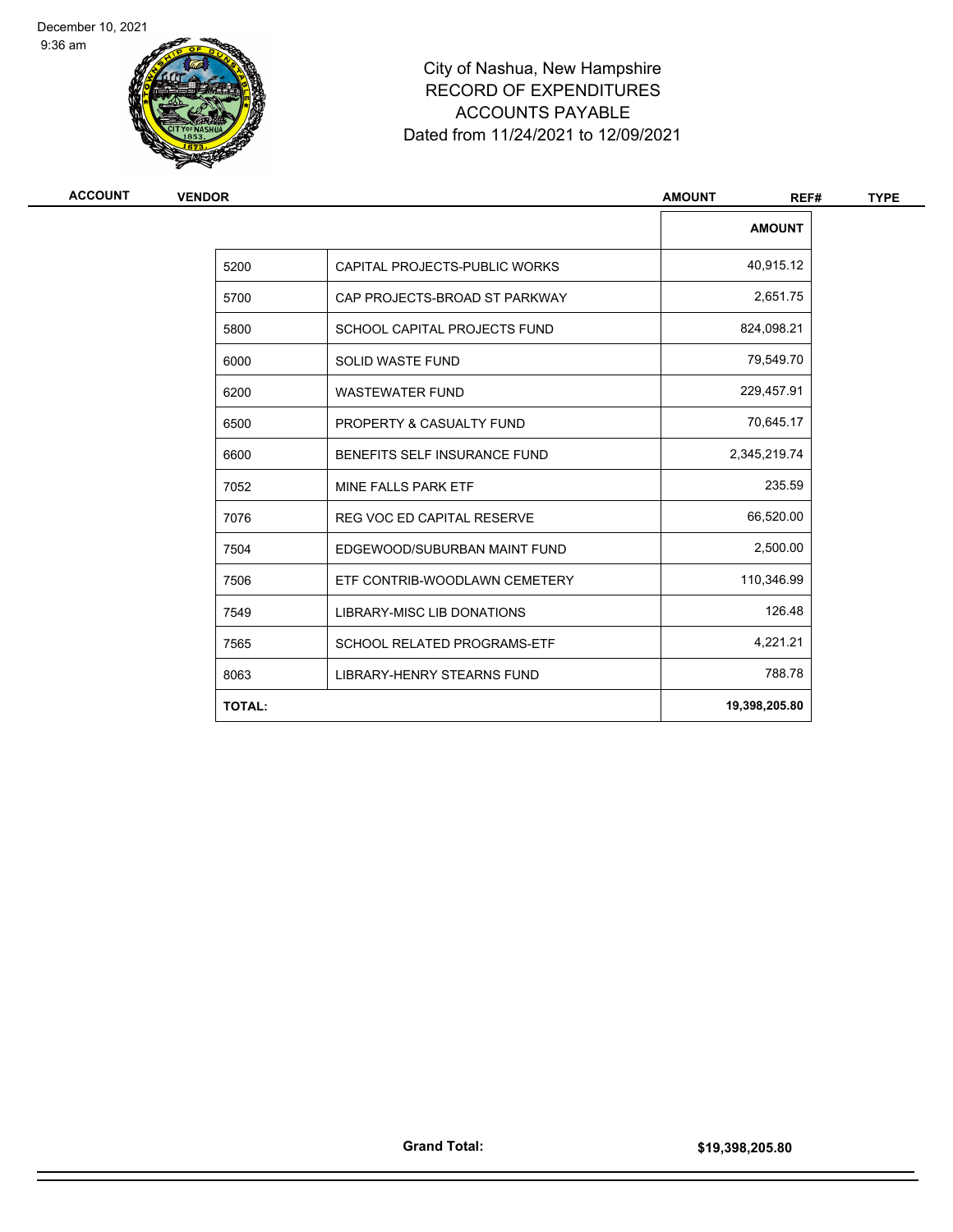

| $\blacktriangleleft$ . | <b>PAY DATE</b>                   | <b>ACCOUNT</b>                             | <b>DESCRIPTION</b>                                                   | <b>AMOUNT</b> |
|------------------------|-----------------------------------|--------------------------------------------|----------------------------------------------------------------------|---------------|
|                        | <b>FUND#: 1000 - GENERAL FUND</b> |                                            |                                                                      |               |
|                        |                                   |                                            |                                                                      |               |
| 101                    | <b>MAYOR</b>                      | 51100                                      |                                                                      | 1,890.60      |
|                        | 12/2/21                           | 51100                                      | CHIEF OF STAFF                                                       | 1,890.60      |
|                        | 12/9/21                           |                                            | CHIEF OF STAFF                                                       | 888.70        |
|                        | 12/2/21                           | 51100<br>51100                             | COMMUNICATIONS REPRESENTATIVE                                        | 888.70        |
|                        | 12/9/21                           | 51100                                      | <b>COMMUNICATIONS REPRESENTATIVE</b>                                 | 954.95        |
|                        | 12/2/21<br>12/9/21                | 51100                                      | CONSTITUENT SERVICES COORDINATOR<br>CONSTITUENT SERVICES COORDINATOR | 954.95        |
|                        | 12/2/21                           | 51500                                      | <b>MAYOR</b>                                                         | 2,374.00      |
|                        | 12/9/21                           | 51500                                      | <b>MAYOR</b>                                                         | 2,374.00      |
|                        |                                   |                                            |                                                                      |               |
|                        | <b>TOTAL 101 - MAYOR</b>          |                                            |                                                                      | \$12,216.50   |
| 102                    |                                   | <b>BOARD OF ALDERMEN</b>                   |                                                                      |               |
|                        | 12/2/21                           | 51100                                      | LEGISLATIVE AFFAIRS MANAGER                                          | 1,769.70      |
|                        | 12/9/21                           | 51100                                      | LEGISLATIVE AFFAIRS MANAGER                                          | 1,769.70      |
|                        |                                   | <b>TOTAL 102 - BOARD OF ALDERMEN</b>       |                                                                      | \$3,539.40    |
|                        |                                   |                                            |                                                                      |               |
| 103                    | <b>LEGAL</b>                      |                                            |                                                                      |               |
|                        | 12/2/21                           | 51100                                      | <b>CORPORATION COUNSEL</b>                                           | 2,760.80      |
|                        | 12/9/21                           | 51100                                      | <b>CORPORATION COUNSEL</b>                                           | 2,760.80      |
|                        | 12/2/21                           | 51100                                      | DEPUTY CORPORATION COUNSEL                                           | 4,773.45      |
|                        | 12/9/21                           | 51100                                      | DEPUTY CORPORATION COUNSEL                                           | 4,773.45      |
|                        | 12/2/21                           | 51100                                      | <b>LEGAL ASSISTANT</b>                                               | 2,221.70      |
|                        | 12/9/21                           | 51100                                      | <b>LEGAL ASSISTANT</b>                                               | 2,221.70      |
|                        | 12/2/21                           | 51100                                      | RIGHT TO KNOW COORDINATOR                                            | 1,607.00      |
|                        | 12/9/21                           | 51100                                      | RIGHT TO KNOW COORDINATOR                                            | 1,607.00      |
|                        | <b>TOTAL 103 - LEGAL</b>          |                                            |                                                                      | \$22,725.90   |
| 106                    |                                   | <b>ADMINISTRATIVE SERVICES</b>             |                                                                      |               |
|                        | 12/2/21                           | 51100                                      | ADMINISTRATIVE SERVICES DIRECTOR                                     | 1,928.45      |
|                        | 12/9/21                           | 51100                                      | ADMINISTRATIVE SERVICES DIRECTOR                                     | 1,928.45      |
|                        | 12/2/21                           | 51100                                      | ADMINISTRATIVE SERVICES OFFICE ADMINISTRATOR                         | 1,573.05      |
|                        | 12/9/21                           | 51100                                      | ADMINISTRATIVE SERVICES OFFICE ADMINISTRATOR                         | 1,573.05      |
|                        | 12/2/21                           | 51100                                      | <b>GRANT WRITER</b>                                                  | 737.40        |
|                        | 12/9/21                           | 51100                                      | <b>GRANT WRITER</b>                                                  | 737.40        |
|                        |                                   | <b>TOTAL 106 - ADMINISTRATIVE SERVICES</b> |                                                                      | \$8,477.80    |
|                        |                                   |                                            |                                                                      |               |
| 107                    | <b>CITY CLERK</b><br>12/2/21      | 51100                                      | <b>CITY CLERK</b>                                                    | 2,045.05      |
|                        | 12/9/21                           | 51100                                      | <b>CITY CLERK</b>                                                    | 2,045.05      |
|                        | 12/2/21                           | 51100                                      | <b>CLERK VITAL RECORDS II</b>                                        | 1,380.77      |
|                        |                                   |                                            |                                                                      |               |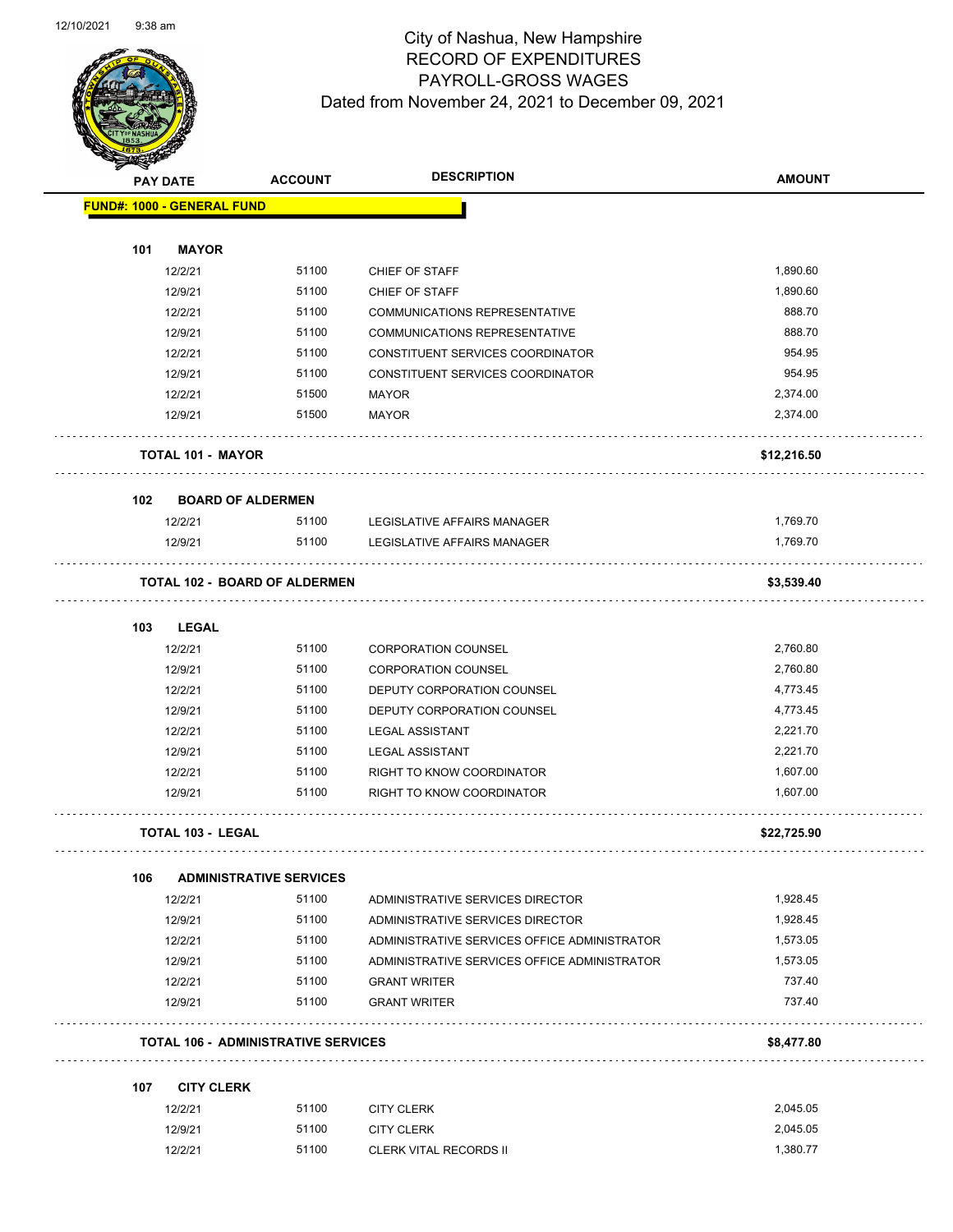

| <b>PAY DATE</b> |                                   | <b>ACCOUNT</b>                                   | <b>DESCRIPTION</b>                         | <b>AMOUNT</b> |
|-----------------|-----------------------------------|--------------------------------------------------|--------------------------------------------|---------------|
|                 | <b>FUND#: 1000 - GENERAL FUND</b> |                                                  |                                            |               |
|                 |                                   |                                                  |                                            |               |
| 107             | <b>CITY CLERK</b>                 |                                                  |                                            |               |
|                 | 12/9/21                           | 51100                                            | <b>CLERK VITAL RECORDS II</b>              | 1,246.59      |
|                 | 12/2/21                           | 51100                                            | DEPUTY CITY CLERK                          | 1,165.24      |
|                 | 12/9/21                           | 51100                                            | DEPUTY CITY CLERK                          | 1,165.25      |
|                 | 12/2/21                           | 51100                                            | VITAL RECORDS CLERK III                    | 1,441.00      |
|                 | 12/9/21                           | 51100                                            | <b>VITAL RECORDS CLERK III</b>             | 1,441.00      |
|                 | 12/2/21                           | 51514                                            | ELECTED BALLOT INSPECTOR                   | 175.00        |
|                 |                                   |                                                  |                                            |               |
|                 | <b>TOTAL 107 - CITY CLERK</b>     |                                                  |                                            | \$12,104.95   |
|                 |                                   |                                                  |                                            |               |
| 108             |                                   | <b>ENERGY MANAGEMENT</b>                         |                                            |               |
|                 | 12/2/21                           | 51100                                            | <b>ENERGY MANAGER</b>                      | 1,573.05      |
|                 | 12/9/21                           | 51100                                            | <b>ENERGY MANAGER</b>                      | 1,573.05      |
|                 |                                   |                                                  |                                            |               |
|                 |                                   | <b>TOTAL 108 - ENERGY MANAGEMENT</b>             |                                            | \$3,146.10    |
|                 |                                   |                                                  |                                            |               |
| 110             |                                   | <b>ARLINGTON ST COMMUNITY CENTER</b>             |                                            |               |
|                 | 12/2/21                           | 51100                                            | ARLINGTON STREET COMMUNITY CENTER DIRECTOR | 1,124.80      |
|                 | 12/9/21                           | 51100                                            | ARLINGTON STREET COMMUNITY CENTER DIRECTOR | 1,124.80      |
|                 |                                   | <b>TOTAL 110 - ARLINGTON ST COMMUNITY CENTER</b> |                                            | \$2,249.60    |
|                 |                                   |                                                  |                                            |               |
| 111             |                                   | <b>HUMAN RESOURCES</b>                           |                                            |               |
|                 | 12/2/21                           | 51100                                            | HR SPECIALIST                              | 969.50        |
|                 | 12/9/21                           | 51100                                            | HR SPECIALIST                              | 969.50        |
|                 | 12/2/21                           | 51100                                            | HRIS & PAYROLL ANALYST                     | 1,398.25      |
|                 | 12/9/21                           | 51100                                            | HRIS & PAYROLL ANALYST                     | 1,398.25      |
|                 | 12/2/21                           | 51100                                            | HUMAN RESOURCES MANAGER                    | 1,512.50      |
|                 | 12/9/21                           | 51100                                            | HUMAN RESOURCES MANAGER                    | 1,512.50      |
|                 | 12/2/21                           | 51100                                            | PAYROLL ANALYST                            | 1,329.29      |
|                 | 12/9/21                           | 51100                                            | PAYROLL ANALYST                            | 1,329.28      |
|                 | 12/2/21                           | 51100                                            | PAYROLL MANAGER                            | 1,738.30      |
|                 | 12/9/21                           | 51100                                            | PAYROLL MANAGER                            | 1,738.30      |
|                 | 12/2/21                           | 51200                                            | ADMINISTRATIVE ASSISTANT I                 | 559.21        |
|                 | 12/9/21                           | 51200                                            | ADMINISTRATIVE ASSISTANT I                 | 559.20        |
|                 | 12/2/21                           | 51300                                            | HR SPECIALIST                              | 9.09          |
|                 | 12/9/21                           | 51300                                            | HR SPECIALIST                              | 18.18         |
|                 | 12/2/21                           | 51300                                            | PAYROLL ANALYST                            | 236.77        |
|                 | 12/9/21                           | 51300                                            | PAYROLL ANALYST                            | 87.24         |
|                 | 12/2/21                           | 55425                                            | EMPLOYMENT BACKGROUND CHECKS               | 90.00         |
|                 | 12/9/21                           | 55425                                            | EMPLOYMENT BACKGROUND CHECKS               | 130.00        |
|                 |                                   |                                                  |                                            |               |
|                 |                                   | <b>TOTAL 111 - HUMAN RESOURCES</b>               |                                            | \$15,585.36   |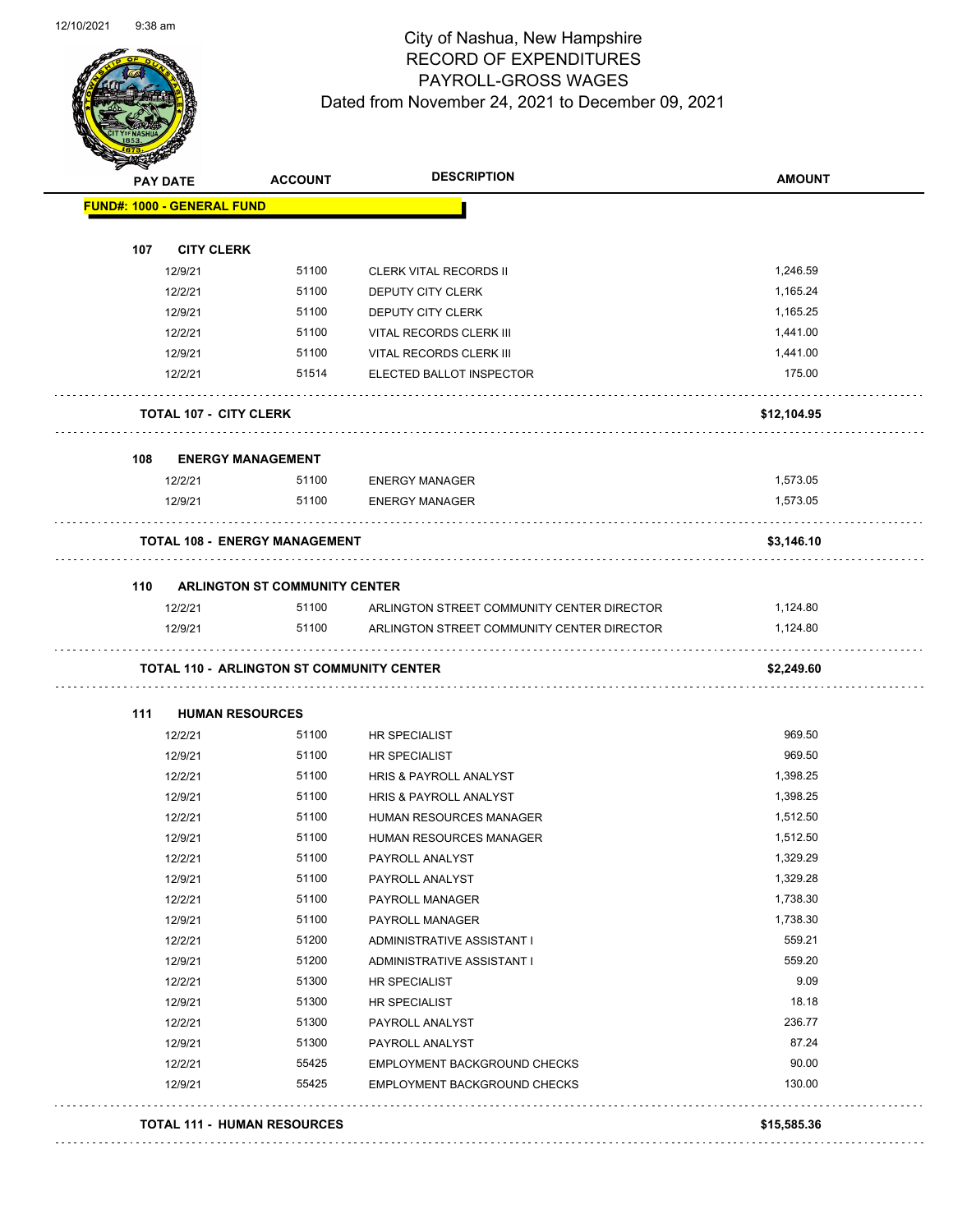$\sim$ 



| æ.<br><b>PAY DATE</b>             | <b>ACCOUNT</b>                            | <b>DESCRIPTION</b>                       | <b>AMOUNT</b> |
|-----------------------------------|-------------------------------------------|------------------------------------------|---------------|
| <b>FUND#: 1000 - GENERAL FUND</b> |                                           |                                          |               |
|                                   |                                           |                                          |               |
| 122                               | <b>INFORMATION TECHNOLOGY</b>             |                                          |               |
| 12/2/21                           | 51100                                     | ADMIN ASSISTANT III                      | 871.25        |
| 12/9/21                           | 51100                                     | ADMIN ASSISTANT III                      | 871.25        |
| 12/2/21                           | 51100                                     | DEPUTY DIRECTOR IT                       | 2,515.40      |
| 12/9/21                           | 51100                                     | <b>DEPUTY DIRECTOR IT</b>                | 2,515.40      |
| 12/2/21                           | 51100                                     | <b>ENTERPRISE SYS ADMINISTRATOR</b>      | 1,840.55      |
| 12/9/21                           | 51100                                     | ENTERPRISE SYS ADMINISTRATOR             | 1,840.55      |
| 12/2/21                           | 51100                                     | ERP SYSTEM ADMIN DBA                     | 2,045.05      |
| 12/9/21                           | 51100                                     | ERP SYSTEM ADMIN DBA                     | 2,045.05      |
| 12/2/21                           | 51100                                     | IT APPLICATIONS ANALYST                  | 3,007.90      |
| 12/9/21                           | 51100                                     | IT APPLICATIONS ANALYST                  | 3,007.90      |
| 12/2/21                           | 51100                                     | IT INFRASTRUCTURE ANALYST                | 1,401.90      |
| 12/9/21                           | 51100                                     | IT INFRASTRUCTURE ANALYST                | 1,401.90      |
| 12/2/21                           | 51100                                     | IT MANAGER, INFRASTRUCTURE               | 1,738.30      |
| 12/9/21                           | 51100                                     | IT MANAGER, INFRASTRUCTURE               | 1,738.30      |
| 12/2/21                           | 51100                                     | IT MANAGER, PROJECT/DEVELOPMENT SERVICES | 1,840.55      |
| 12/9/21                           | 51100                                     | IT MANAGER, PROJECT/DEVELOPMENT SERVICES | 1,840.55      |
| 12/2/21                           | 51100                                     | TECHNICAL SPEC II NET SUPPORT            | 2,383.75      |
| 12/9/21                           | 51100                                     | TECHNICAL SPEC II NET SUPPORT            | 2,383.75      |
| 12/2/21                           | 51100                                     | WEB ADMINISTRATOR/GRAPHIC DESINGER       | 1,033.40      |
| 12/9/21                           | 51100                                     | WEB ADMINISTRATOR/GRAPHIC DESINGER       | 1,033.40      |
| 12/9/21                           | 51300                                     | TECHNICAL SPEC II NET SUPPORT            | 50.17         |
|                                   | <b>TOTAL 122 - INFORMATION TECHNOLOGY</b> |                                          | \$37,406.27   |
|                                   |                                           |                                          |               |
| 126                               | <b>FINANCIAL SERVICES</b>                 |                                          |               |
| 12/2/21                           | 51100                                     | <b>ACCOUNTANT</b>                        | 1,116.25      |
| 12/9/21                           | 51100                                     | <b>ACCOUNTANT</b>                        | 1,116.25      |
| 12/2/21                           | 51100                                     | ACCOUNTS PAYABLE COORDINATOR             | 1,939.44      |
| 12/9/21                           | 51100                                     | ACCOUNTS PAYABLE COORDINATOR             | 2,482.39      |
| 12/2/21                           | 51100                                     | ACCOUNTS PAYABLE SUPV                    | 1,227.05      |
| 12/9/21                           | 51100                                     | ACCOUNTS PAYABLE SUPV                    | 1,227.05      |
| 12/2/21                           | 51100                                     | CFO COMPTROLLER                          | 2,760.80      |
| 12/9/21                           | 51100                                     | CFO COMPTROLLER                          | 2,760.80      |
| 12/2/21                           | 51100                                     | DEP TREASURER TAX COLLECTOR              | 1,701.55      |
| 12/9/21                           | 51100                                     | DEP TREASURER TAX COLLECTOR              | 1,701.55      |
| 12/2/21                           | 51100                                     | FINANCE AND ADMIN MANAGER                | 920.25        |
| 12/9/21                           | 51100                                     | FINANCE AND ADMIN MANAGER                | 920.25        |
| 12/2/21                           | 51100                                     | <b>MVR CLERK I</b>                       | 399.92        |
| 12/9/21                           | 51100                                     | <b>MVR CLERK I</b>                       | 504.07        |
| 12/2/21                           | 51100                                     | MVR CLERK II                             | 1,049.35      |
| 12/9/21                           | 51100                                     | MVR CLERK II                             | 1,049.35      |
| 12/2/21                           | 51100                                     | MVR CLERK III                            | 1,666.55      |
| 12/9/21                           | 51100                                     | MVR CLERK III                            | 1,666.55      |
|                                   |                                           |                                          |               |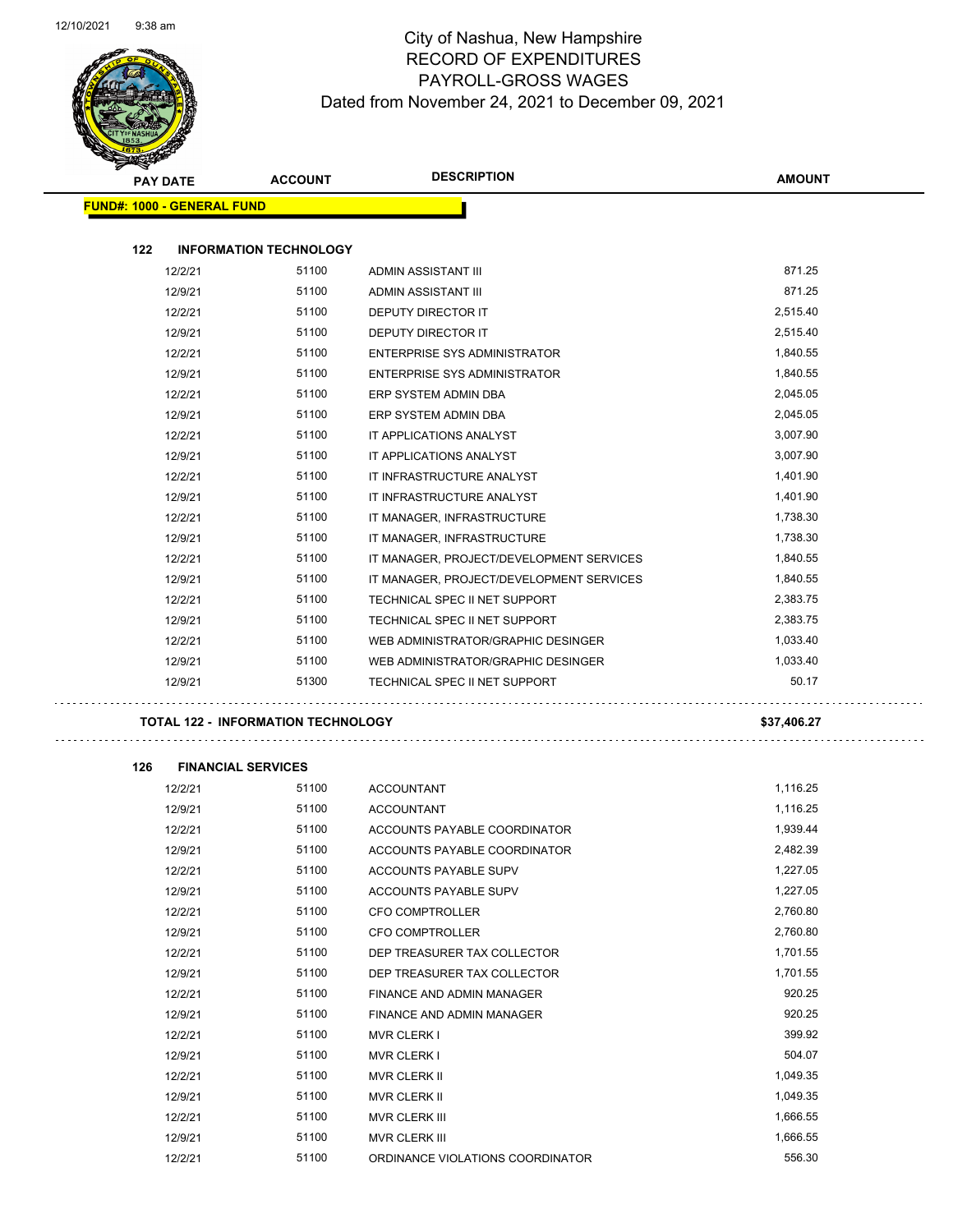

### City of Nashua, New Hampshire RECORD OF EXPENDITURES PAYROLL-GROSS WAGES Dated from November 24, 2021 to December 09, 2021

| $\checkmark$<br><b>PAY DATE</b> |                                       | <b>ACCOUNT</b> | <b>DESCRIPTION</b>               | <b>AMOUNT</b> |
|---------------------------------|---------------------------------------|----------------|----------------------------------|---------------|
|                                 | <b>FUND#: 1000 - GENERAL FUND</b>     |                |                                  |               |
|                                 |                                       |                |                                  |               |
| 126                             | <b>FINANCIAL SERVICES</b>             |                |                                  |               |
|                                 | 12/9/21                               | 51100          | ORDINANCE VIOLATIONS COORDINATOR | 556.30        |
|                                 | 12/2/21                               | 51100          | REVENUE ACCOUNTS SPEC            | 943.70        |
|                                 | 12/9/21                               | 51100          | REVENUE ACCOUNTS SPEC            | 943.70        |
|                                 | 12/2/21                               | 51100          | REVENUE COORDINATOR              | 1,159.70      |
|                                 | 12/9/21                               | 51100          | REVENUE COORDINATOR              | 1,159.69      |
|                                 | 12/2/21                               | 51100          | SENIOR FINANCE MANAGER           | 1,840.55      |
|                                 | 12/9/21                               | 51100          | <b>SENIOR FINANCE MANAGER</b>    | 1,840.55      |
|                                 | 12/2/21                               | 51100          | SENIOR FINANCIAL ANALYST         | 1,332.50      |
|                                 | 12/9/21                               | 51100          | SENIOR FINANCIAL ANALYST         | 1,332.50      |
|                                 | 12/2/21                               | 51100          | SR MGR ACCT FIN REPORTING        | 1,431.55      |
|                                 | 12/9/21                               | 51100          | SR MGR ACCT FIN REPORTING        | 1,431.55      |
|                                 | 12/2/21                               | 51100          | <b>SUPV VEHICLE REGISTRATION</b> | 1,329.30      |
|                                 | 12/9/21                               | 51100          | SUPV VEHICLE REGISTRATION        | 1,329.30      |
|                                 | 12/2/21                               | 51100          | TREASURER TAX COLLECTOR          | 2,290.45      |
|                                 | 12/9/21                               | 51100          | TREASURER TAX COLLECTOR          | 2,290.45      |
|                                 | 12/2/21                               | 51100          | TRUST ACCOUNTANT                 | 1,117.90      |
|                                 | 12/9/21                               | 51100          | <b>TRUST ACCOUNTANT</b>          | 1,117.90      |
|                                 | 12/2/21                               | 51200          | <b>ACCOUNTING TEMP</b>           | 30.00         |
|                                 | 12/9/21                               | 51200          | <b>ACCOUNTING TEMP</b>           | 325.00        |
|                                 | 12/9/21                               | 51300          | MVR CLERK II                     | 3.34          |
|                                 | 12/9/21                               | 51300          | MVR CLERK III                    | 137.84        |
|                                 | <b>TOTAL 126 - FINANCIAL SERVICES</b> |                |                                  | \$50,709.49   |
| 129                             | <b>CITY BUILDINGS</b>                 |                |                                  |               |
|                                 | 12/2/21                               | 51100          | <b>BUILDING MANAGER</b>          | 1,461.05      |
|                                 | 12/9/21                               | 51100          | <b>BUILDING MANAGER</b>          | 1,461.04      |
|                                 | 12/2/21                               | 51100          | <b>CUSTODIAN I</b>               | 1,275.00      |
|                                 | 12/9/21                               | 51100          | <b>CUSTODIAN I</b>               | 1,095.40      |
|                                 | 12/2/21                               | 51100          | MAINTENANCE SPEC                 | 1,465.10      |
|                                 | 12/9/21                               | 51100          | MAINTENANCE SPEC                 | 1,465.10      |
|                                 | 12/2/21                               | 51300          | <b>BUILDING MANAGER</b>          | 82.18         |
|                                 | 12/9/21                               | 51300          | MAINTENANCE SPEC                 | 34.83         |
|                                 | <b>TOTAL 129 - CITY BUILDINGS</b>     |                |                                  | \$8,339.70    |
| 130                             | <b>PURCHASING</b>                     |                |                                  |               |
|                                 | 12/2/21                               | 51100          | PURCHASING AGENT I               | 814.30        |
|                                 | 12/9/21                               | 51100          | PURCHASING AGENT I               | 814.30        |
|                                 | 12/2/21                               | 51100          | PURCHASING AGENT II              | 1,011.05      |
|                                 | 12/9/21                               | 51100          | PURCHASING AGENT II              | 1,011.05      |

12/2/21 51100 PURCHASING MANAGER 1,840.55 12/9/21 51100 PURCHASING MANAGER 1,840.55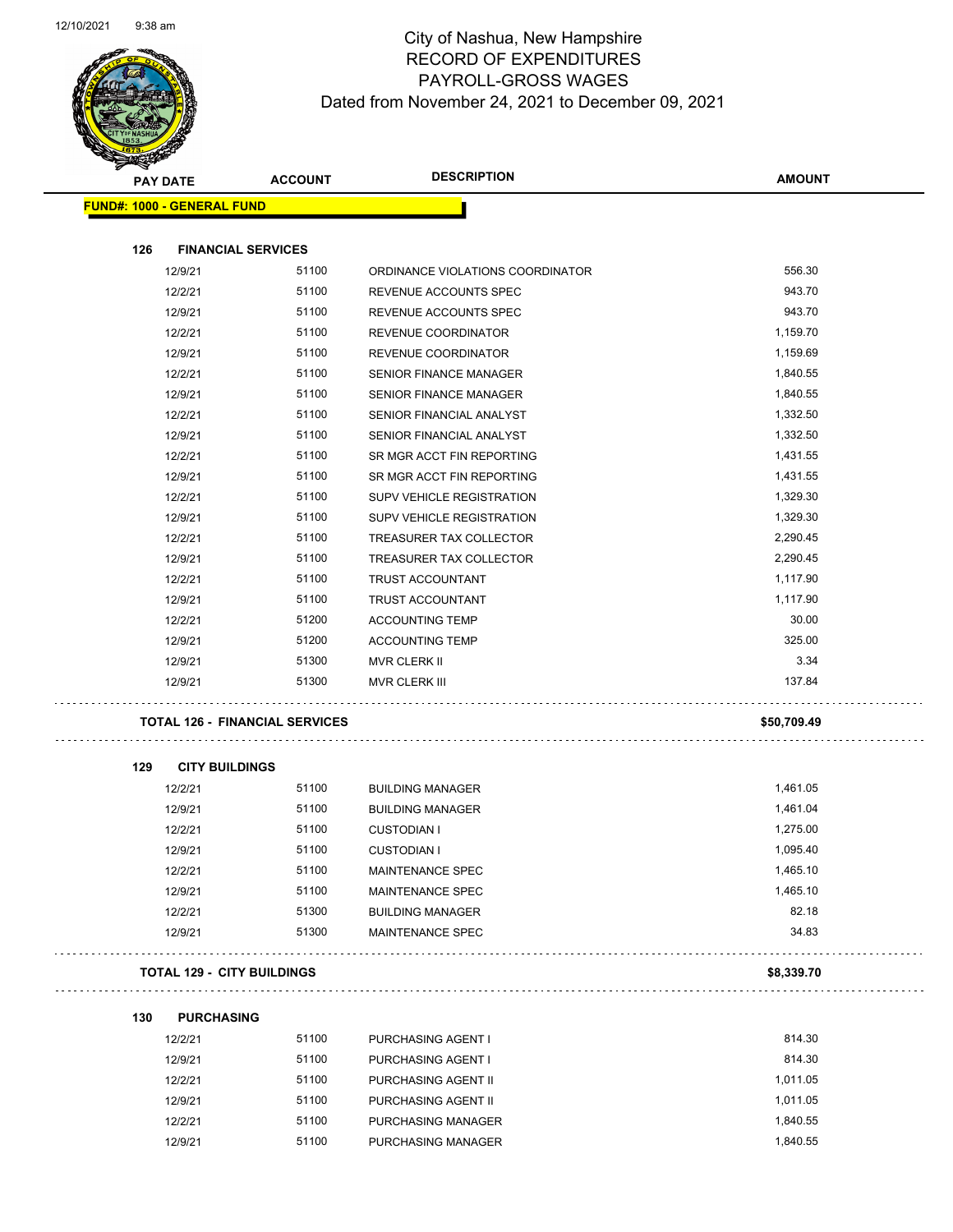

| B.  | <b>PAY DATE</b>                   | <b>ACCOUNT</b>           | <b>DESCRIPTION</b>            | <b>AMOUNT</b> |
|-----|-----------------------------------|--------------------------|-------------------------------|---------------|
|     | <b>FUND#: 1000 - GENERAL FUND</b> |                          |                               |               |
| 130 | <b>PURCHASING</b>                 |                          |                               |               |
|     | 12/2/21                           | 51200                    | <b>CLERICAL PRINCIPAL LDG</b> | 336.70        |
|     | 12/9/21                           | 51200                    | CLERICAL PRINCIPAL LDG        | 134.68        |
|     | 12/9/21                           | 51300                    | PURCHASING AGENT I            | 7.63          |
|     | <b>TOTAL 130 - PURCHASING</b>     |                          |                               | \$7,810.81    |
| 131 | <b>HUNT BUILDING</b>              |                          |                               |               |
|     | 12/2/21                           | 51100                    | OED COORDINATOR               | 643.82        |
|     | 12/9/21                           | 51100                    | OED COORDINATOR               | 605.95        |
|     | 12/2/21                           | 51300                    | OED COORDINATOR               | (11.35)       |
|     | <b>TOTAL 131 - HUNT BUILDING</b>  |                          | .                             | \$1,238.42    |
| 132 | <b>ASSESSING</b>                  |                          |                               |               |
|     | 12/2/21                           | 51100                    | ASSESSING ADMIN SPEC II CSR   | 814.80        |
|     | 12/9/21                           | 51100                    | ASSESSING ADMIN SPEC II CSR   | 1,629.60      |
|     | 12/2/21                           | 51100                    | ASSESSING ADMIN SPEC III CSR  | 1,208.30      |
|     | 12/9/21                           | 51100                    | ASSESSING ADMIN SPEC III CSR  | 1,208.30      |
|     | 12/2/21                           | 51100                    | ASSESSOR I                    | 425.12        |
|     | 12/9/21                           | 51100                    | ASSESSOR I                    | 1,062.80      |
|     | 12/9/21                           | 51100                    | ASSESSOR II                   | 784.74        |
|     | 12/2/21                           | 51100                    | ASSESSOR III                  | 2,646.76      |
|     | 12/9/21                           | 51100                    | ASSESSOR III                  | 2,646.75      |
|     | 12/2/21                           | 51100                    | <b>CHIEF ASSESSOR</b>         | 2,418.55      |
|     | 12/9/21                           | 51100                    | <b>CHIEF ASSESSOR</b>         | 2,418.55      |
|     | 12/2/21                           | 51100                    | DEPARTMENT COORDINATOR        | 899.60        |
|     | 12/9/21                           | 51100                    | DEPARTMENT COORDINATOR        | 899.60        |
|     | 12/9/21                           | 51300                    | ASSESSING ADMIN SPEC II CSR   | 7.64          |
|     | <b>TOTAL 132 - ASSESSING</b>      |                          |                               | \$19,071.11   |
| 134 | GIS                               |                          |                               |               |
|     | 12/2/21                           | 51100                    | <b>GIS TECHNICIAN II</b>      | 1,260.70      |
|     | 12/9/21                           | 51100                    | <b>GIS TECHNICIAN II</b>      | 1,260.70      |
|     | <b>TOTAL 134 - GIS</b>            |                          |                               | \$2,521.40    |
| 142 |                                   | <b>WOODLAWN CEMETERY</b> |                               |               |
|     | 12/2/21                           | 51100                    | <b>GROUNDSKEEPER CEMETERY</b> | 1,533.80      |
|     | 12/9/21                           | 51100                    | <b>GROUNDSKEEPER CEMETERY</b> | 1,533.80      |
|     | 12/2/21                           | 51100                    | SUBFOREMAN CEMETERY           | 971.40        |
|     | 12/9/21                           | 51100                    | SUBFOREMAN CEMETERY           | 971.40        |
|     | 12/2/21                           | 51100                    | SUPERINTENDENT CEMETERY I     | 1,329.30      |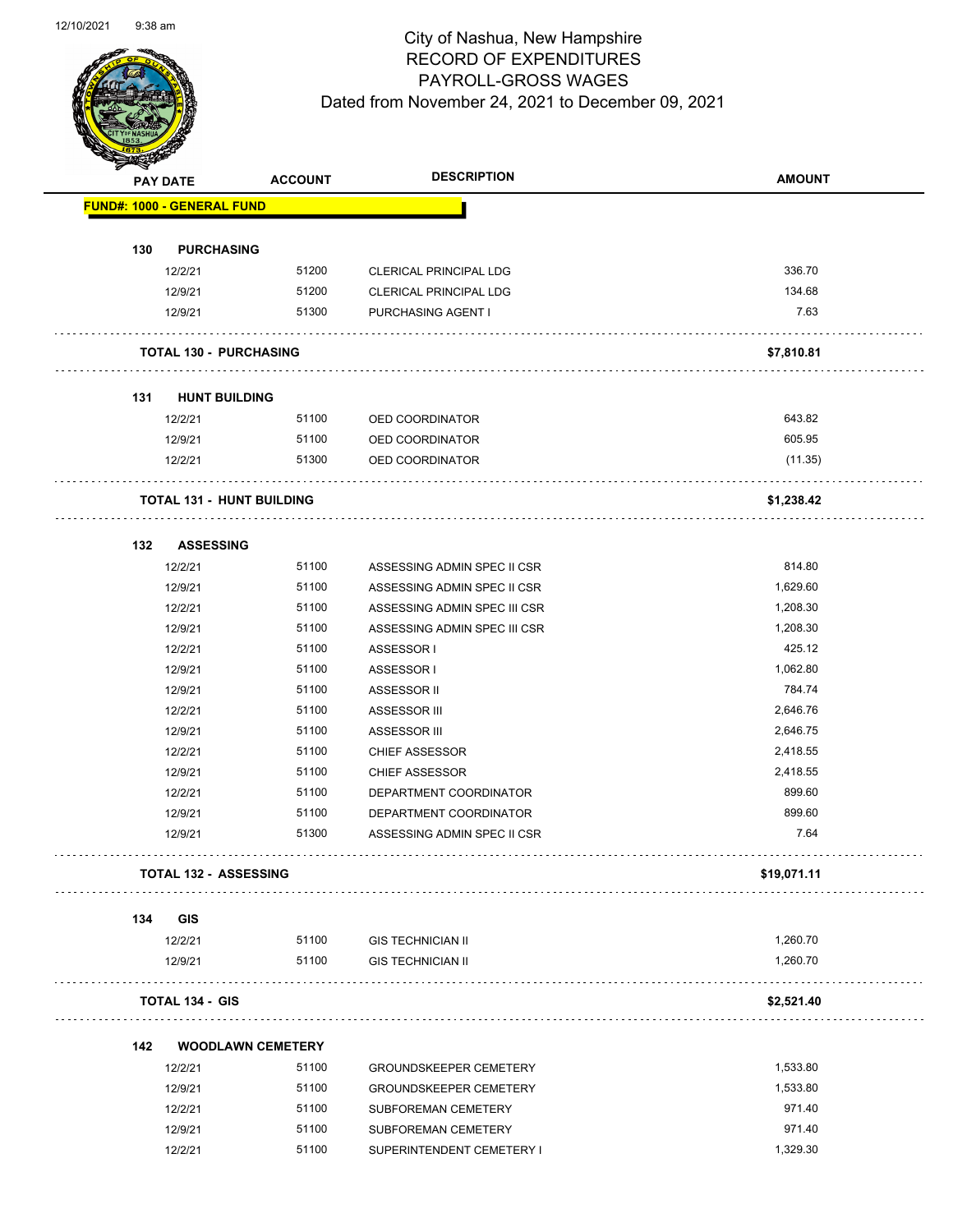

|     | <b>PAY DATE</b>                      | <b>ACCOUNT</b>                            | <b>DESCRIPTION</b>                                    | <b>AMOUNT</b> |
|-----|--------------------------------------|-------------------------------------------|-------------------------------------------------------|---------------|
|     | <b>FUND#: 1000 - GENERAL FUND</b>    |                                           |                                                       |               |
|     |                                      |                                           |                                                       |               |
| 142 | <b>WOODLAWN CEMETERY</b>             |                                           |                                                       |               |
|     | 12/9/21                              | 51100                                     | SUPERINTENDENT CEMETERY I                             | 1,329.30      |
|     | 12/9/21                              | 51300                                     | <b>GROUNDSKEEPER CEMETERY</b>                         | 86.28         |
|     | 12/2/21                              | 51400                                     | SEASONAL                                              | 360.00        |
|     | 12/9/21                              | 51400                                     | SEASONAL                                              | 581.25        |
|     | <b>TOTAL 142 - WOODLAWN CEMETERY</b> |                                           |                                                       | \$8,696.53    |
| 144 |                                      | <b>EDGEWOOD &amp; SUBURBAN CEMETERIES</b> |                                                       |               |
|     | 12/2/21                              | 51100                                     | <b>GROUNDSKEEPER CEMETERY</b>                         | 1,533.80      |
|     | 12/9/21                              | 51100                                     | <b>GROUNDSKEEPER CEMETERY</b>                         | 1,533.80      |
|     | 12/2/21                              | 51100                                     | <b>SUBFOREMAN CEMETERY</b>                            | 871.60        |
|     | 12/9/21                              | 51100                                     | <b>SUBFOREMAN CEMETERY</b>                            | 871.61        |
|     | 12/2/21                              | 51100                                     | SUPERINTENDENT CEMETERY II                            | 1,329.30      |
|     | 12/9/21                              | 51100                                     | SUPERINTENDENT CEMETERY II                            | 1,329.30      |
|     | 12/2/21                              | 51300                                     | <b>GROUNDSKEEPER CEMETERY</b>                         | 21.57         |
|     | 12/9/21                              | 51300                                     | <b>GROUNDSKEEPER CEMETERY</b>                         | 86.28         |
|     | 12/2/21                              | 51300                                     | <b>SUBFOREMAN CEMETERY</b>                            | 24.51         |
|     | 12/2/21                              | 51400                                     | SEASONAL                                              | 720.00        |
|     |                                      |                                           | <b>TOTAL 144 - EDGEWOOD &amp; SUBURBAN CEMETERIES</b> | \$8,321.77    |
|     |                                      |                                           |                                                       |               |
| 150 | <b>POLICE</b>                        |                                           |                                                       |               |
|     | 12/2/21                              | 51100                                     | <b>1ST YEAR OFFICERS</b>                              | 4,358.00      |
|     | 12/9/21                              | 51100                                     | <b>1ST YEAR OFFICERS</b>                              | 4,358.00      |
|     | 12/2/21                              | 51100                                     | 1st YR SPECIAL OFFICER CERTIFIED II                   | 4,507.31      |
|     | 12/9/21                              | 51100                                     | 1st YR SPECIAL OFFICER CERTIFIED II                   | 4,507.32      |
|     | 12/2/21                              | 51100                                     | ACCOUNT CLERK IV                                      | 2,701.05      |
|     | 12/9/21                              | 51100                                     | ACCOUNT CLERK IV                                      | 2,701.04      |
|     | 12/2/21                              | 51100                                     | ADMIN ASSISTANT I DETECTIVES                          | 3,128.60      |
|     | 12/9/21                              | 51100                                     | ADMIN ASSISTANT I DETECTIVES                          | 3,128.60      |
|     | 12/2/21                              | 51100                                     | ADMIN ASSISTANT I LEGAL                               | 817.20        |
|     | 12/9/21                              | 51100                                     | ADMIN ASSISTANT I LEGAL                               | 817.20        |
|     | 12/2/21                              | 51100                                     | ADMIN ASSISTANT II LEGAL                              | 827.95        |
|     | 12/9/21                              | 51100                                     | ADMIN ASSISTANT II LEGAL                              | 827.95        |
|     | 12/2/21                              | 51100                                     | ADMIN ASSISTANT III PROF STANDARDS                    | 1,038.10      |
|     | 12/9/21                              | 51100                                     | ADMIN ASSISTANT III PROF STANDARDS                    | 1,038.10      |
|     | 12/2/21                              | 51100                                     | ADMIN ASSISTANT III SERVICES                          | 855.75        |
|     | 12/9/21                              | 51100                                     | ADMIN ASSISTANT III SERVICES                          | 855.75        |
|     | 12/2/21                              | 51100                                     | ADMIN ASSISTANT IV UNIFORM FIELD OPS                  | 900.60        |
|     | 12/9/21                              | 51100                                     | ADMIN ASSISTANT IV UNIFORM FIELD OPS                  | 900.60        |
|     | 12/2/21                              | 51100                                     | ADMINISTRATIVE PROJECT SPEC                           | 1,474.75      |
|     | 12/9/21                              | 51100                                     | ADMINISTRATIVE PROJECT SPEC                           | 1,474.75      |
|     | 12/2/21                              | 51100                                     | ANIMAL CONTROL OFFICER                                | 1,078.35      |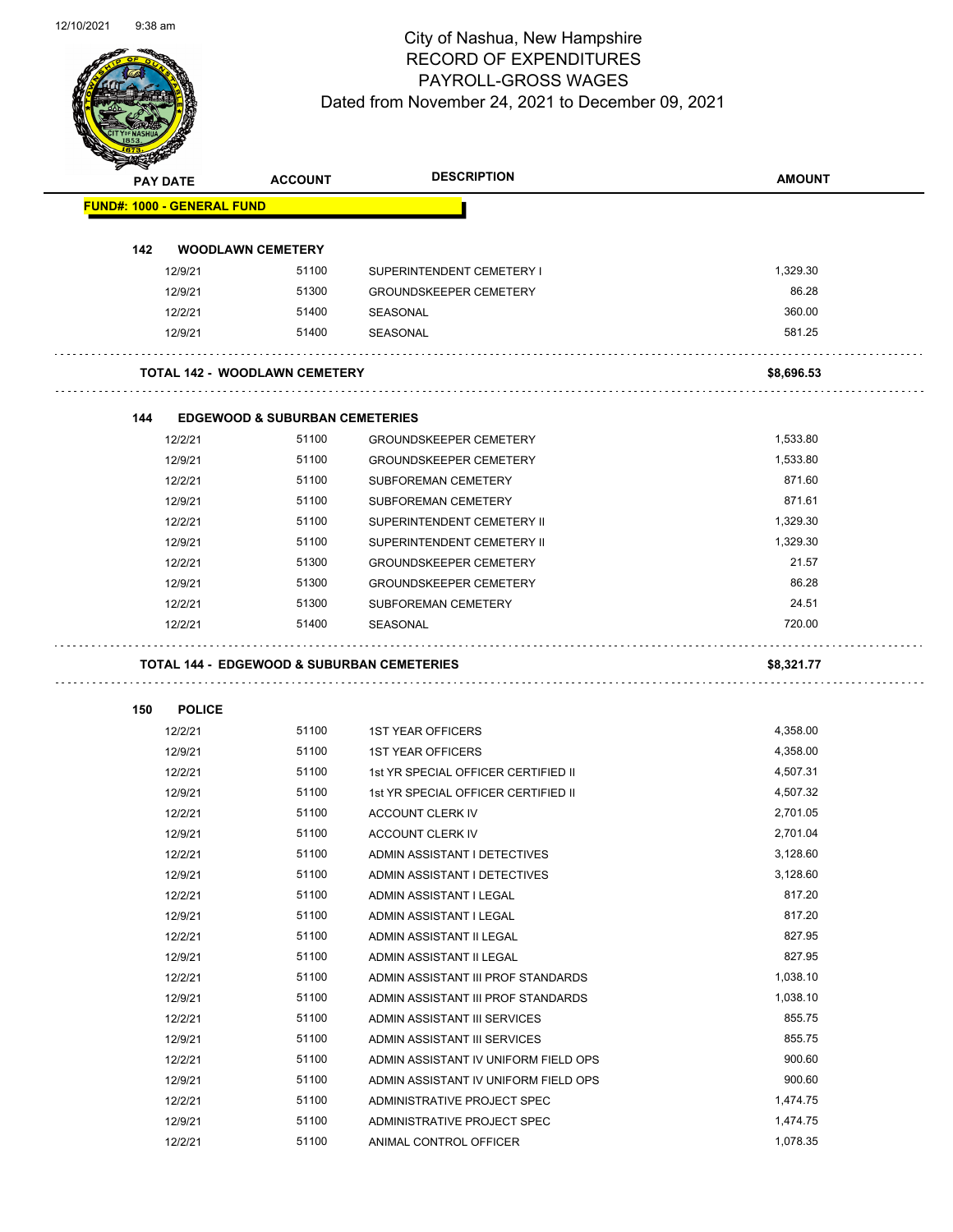

|     | <b>PAY DATE</b>                   |       | <b>DESCRIPTION</b>               | <b>AMOUNT</b> |
|-----|-----------------------------------|-------|----------------------------------|---------------|
|     | <b>FUND#: 1000 - GENERAL FUND</b> |       |                                  |               |
|     |                                   |       |                                  |               |
| 150 | <b>POLICE</b>                     |       |                                  |               |
|     | 12/9/21                           | 51100 | ANIMAL CONTROL OFFICER           | 1,078.35      |
|     | 12/2/21                           | 51100 | ASSISTANT RECORDS MANAGER        | 1,148.85      |
|     | 12/9/21                           | 51100 | ASSISTANT RECORDS MANAGER        | 1,148.85      |
|     | 12/2/21                           | 51100 | AUTO MECHANIC 1ST CLASS          | 1,853.10      |
|     | 12/9/21                           | 51100 | AUTO MECHANIC 1ST CLASS          | 1,853.10      |
|     | 12/2/21                           | 51100 | <b>BUILDING MAINTENANCE SUPV</b> | 1,148.85      |
|     | 12/9/21                           | 51100 | <b>BUILDING MAINTENANCE SUPV</b> | 1,148.85      |
|     | 12/2/21                           | 51100 | <b>CAPTAIN</b>                   | 17,651.90     |
|     | 12/9/21                           | 51100 | <b>CAPTAIN</b>                   | 17,651.90     |
|     | 12/2/21                           | 51100 | CHIEF OF POLICE                  | 3,107.00      |
|     | 12/9/21                           | 51100 | CHIEF OF POLICE                  | 3,107.00      |
|     | 12/2/21                           | 51100 | COMM TECH ALL DESIGNATIONS       | 8,142.20      |
|     | 12/9/21                           | 51100 | COMM TECH ALL DESIGNATIONS       | 7,683.46      |
|     | 12/2/21                           | 51100 | COMMUNITY POLICING COORDINATOR   | 1,445.95      |
|     | 12/9/21                           | 51100 | COMMUNITY POLICING COORDINATOR   | 1,445.95      |
|     | 12/2/21                           | 51100 | <b>CRIME ANALYST</b>             | 1,157.85      |
|     | 12/9/21                           | 51100 | <b>CRIME ANALYST</b>             | 1,157.85      |
|     | 12/2/21                           | 51100 | <b>CUSTODIAN II</b>              | 734.80        |
|     | 12/9/21                           | 51100 | <b>CUSTODIAN II</b>              | 734.80        |
|     | 12/2/21                           | 51100 | <b>CUSTODIAN III</b>             | 1,673.60      |
|     | 12/9/21                           | 51100 | <b>CUSTODIAN III</b>             | 1,673.61      |
|     | 12/2/21                           | 51100 | DEPUTY CHIEF OF POLICE           | 5,631.00      |
|     | 12/9/21                           | 51100 | DEPUTY CHIEF OF POLICE           | 5,631.00      |
|     | 12/2/21                           | 51100 | DETENTION SPEC                   | 2,870.85      |
|     | 12/9/21                           | 51100 | DETENTION SPEC                   | 2,870.85      |
|     | 12/2/21                           | 51100 | DISPATCHERS ALL DESIGNATIONS     | 4,876.05      |
|     | 12/9/21                           | 51100 | DISPATCHERS ALL DESIGNATIONS     | 4,876.05      |
|     | 12/2/21                           | 51100 | DOMESTIC VIOLENCE ADVOCATE       | 1,049.80      |
|     | 12/9/21                           | 51100 | DOMESTIC VIOLENCE ADVOCATE       | 1,049.80      |
|     | 12/2/21                           | 51100 | FLEET MAINTENANCE ASST SUPV      | 1,076.19      |
|     | 12/9/21                           | 51100 | FLEET MAINTENANCE ASST SUPV      | 1,076.20      |
|     | 12/2/21                           | 51100 | IT PROGRAMS ADMIN & INSTRUCTOR   | 1,208.35      |
|     | 12/9/21                           | 51100 | IT PROGRAMS ADMIN & INSTRUCTOR   | 1,208.35      |
|     | 12/2/21                           | 51100 | LIEUTENANT                       | 19,390.69     |
|     | 12/9/21                           | 51100 | LIEUTENANT                       | 19,401.72     |
|     | 12/2/21                           | 51100 | NPD BUSINESS COORDINATOR         | 1,207.40      |
|     | 12/9/21                           | 51100 | NPD BUSINESS COORDINATOR         | 1,207.40      |
|     | 12/2/21                           | 51100 | NPD BUSINESS MANAGER             | 1,840.55      |
|     | 12/9/21                           | 51100 | NPD BUSINESS MANAGER             | 1,840.55      |
|     | 12/2/21                           | 51100 | NPD NETWORK ADMINISTRATOR        | 1,539.10      |
|     | 12/9/21                           | 51100 | NPD NETWORK ADMINISTRATOR        | 1,539.10      |
|     | 12/2/21                           | 51100 | PARALEGAL                        | 919.65        |
|     | 12/9/21                           | 51100 | PARALEGAL                        | 919.65        |
|     | 12/2/21                           | 51100 | PATROLMAN ALL RANKS              | 185,815.48    |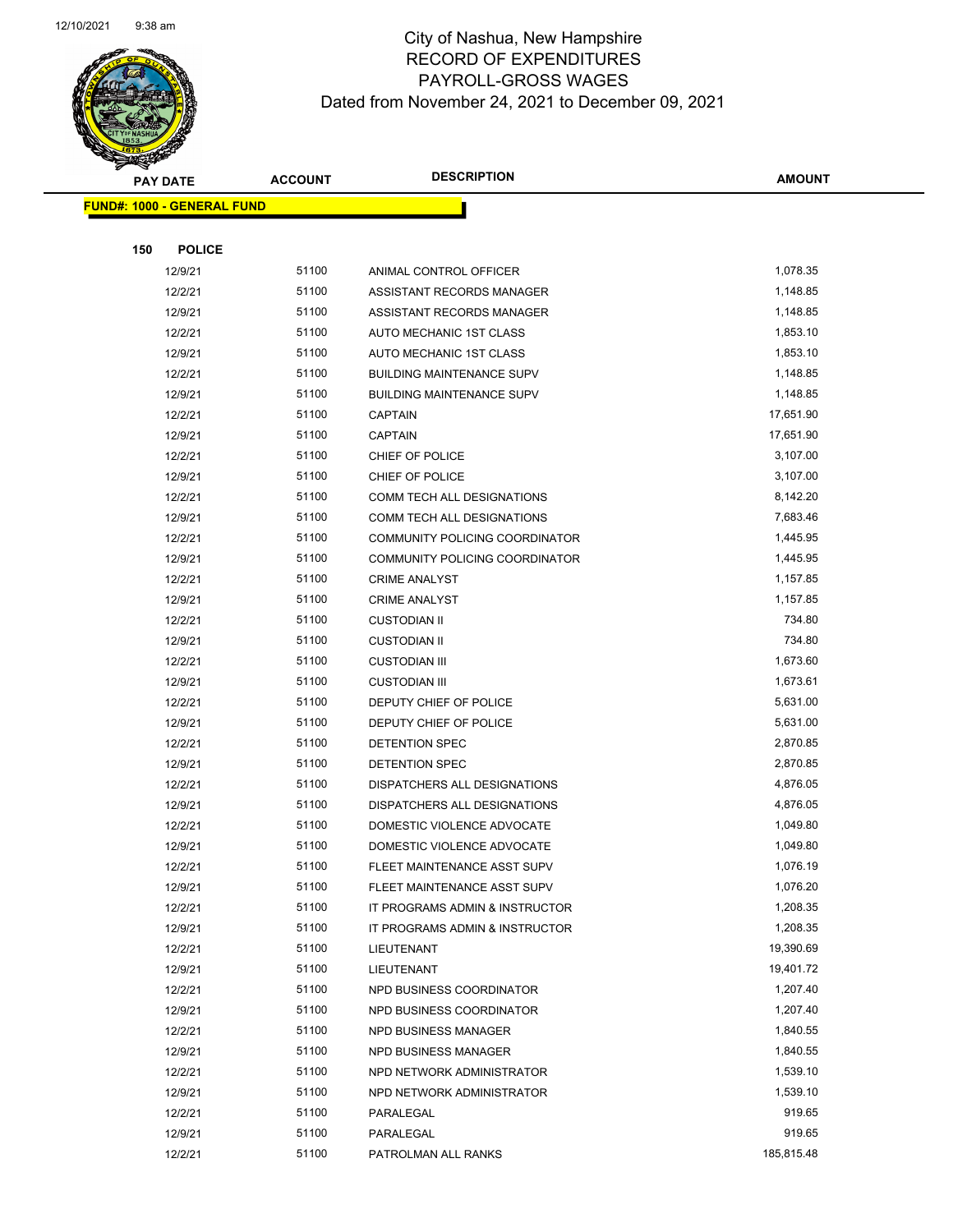

| <b>PAY DATE</b>                   |               | <b>ACCOUNT</b> | <b>DESCRIPTION</b>                      | <b>AMOUNT</b> |
|-----------------------------------|---------------|----------------|-----------------------------------------|---------------|
| <b>FUND#: 1000 - GENERAL FUND</b> |               |                |                                         |               |
|                                   |               |                |                                         |               |
| 150                               | <b>POLICE</b> |                |                                         |               |
|                                   | 12/9/21       | 51100          | PATROLMAN ALL RANKS                     | 185,868.44    |
|                                   | 12/2/21       | 51100          | POLICE ATTORNEY                         | 3,137.10      |
|                                   | 12/9/21       | 51100          | POLICE ATTORNEY                         | 3,137.10      |
|                                   | 12/2/21       | 51100          | <b>RECORDS &amp; COMMUNICATIONS MGR</b> | 1,775.85      |
|                                   | 12/9/21       | 51100          | RECORDS & COMMUNICATIONS MGR            | 1,775.85      |
|                                   | 12/2/21       | 51100          | <b>RECORDS TECHNICIAN I</b>             | 1,476.80      |
|                                   | 12/9/21       | 51100          | <b>RECORDS TECHNICIAN I</b>             | 1,476.80      |
|                                   | 12/2/21       | 51100          | RECORDS TECHNICIAN II                   | 1,909.10      |
|                                   | 12/9/21       | 51100          | RECORDS TECHNICIAN II                   | 1,909.09      |
|                                   | 12/2/21       | 51100          | <b>SERGEANT</b>                         | 47,011.89     |
|                                   | 12/9/21       | 51100          | <b>SERGEANT</b>                         | 47,017.72     |
|                                   | 12/2/21       | 51100          | SHIFT LEADER                            | 2,450.65      |
|                                   | 12/9/21       | 51100          | <b>SHIFT LEADER</b>                     | 2,450.65      |
|                                   | 12/2/21       | 51100          | SUPV POLICE FLEET                       | 1,459.60      |
|                                   | 12/9/21       | 51100          | <b>SUPV POLICE FLEET</b>                | 1,459.61      |
|                                   | 12/2/21       | 51200          | <b>ACCREDITATION MANAGER</b>            | 1,216.08      |
|                                   | 12/9/21       | 51200          | <b>ACCREDITATION MANAGER</b>            | 1,216.08      |
|                                   | 12/2/21       | 51200          | POLICE ATTORNEY                         | 1,718.96      |
|                                   | 12/9/21       | 51200          | POLICE ATTORNEY                         | 1,718.96      |
|                                   | 12/9/21       | 51300          | ADMIN ASSISTANT I DETECTIVES            | 47.27         |
|                                   | 12/2/21       | 51300          | ANIMAL CONTROL OFFICER                  | 20.40         |
|                                   | 12/9/21       | 51300          | ANIMAL CONTROL OFFICER                  | 20.40         |
|                                   | 12/9/21       | 51300          | COMM TECH ALL DESIGNATIONS              | 20.64         |
|                                   | 12/2/21       | 51300          | <b>CUSTODIAN II</b>                     | 151.56        |
|                                   | 12/9/21       | 51300          | <b>CUSTODIAN II</b>                     | 55.11         |
|                                   | 12/2/21       | 51300          | <b>CUSTODIAN III</b>                    | 93.15         |
|                                   | 12/9/21       | 51300          | <b>CUSTODIAN III</b>                    | 62.10         |
|                                   | 12/2/21       | 51300          | LIEUTENANT                              | 245.22        |
|                                   | 12/2/21       | 51300          | PATROLMAN ALL RANKS                     | 1,860.23      |
|                                   | 12/9/21       | 51300          | PATROLMAN ALL RANKS                     | 1,172.32      |
|                                   | 12/2/21       | 51300          | SERGEANT                                | 446.12        |
|                                   | 12/9/21       | 51300          | <b>SERGEANT</b>                         | 226.76        |
|                                   | 12/9/21       | 51309          | ADMIN ASSISTANT I DETECTIVES            | 126.05        |
|                                   | 12/2/21       | 51309          | PATROLMAN ALL RANKS                     | 913.27        |
|                                   | 12/9/21       | 51309          | PATROLMAN ALL RANKS                     | 709.89        |
|                                   | 12/9/21       | 51309          | SERGEANT                                | 2,401.18      |
|                                   | 12/2/21       | 51315          | <b>1ST YEAR OFFICERS</b>                | 122.57        |
|                                   | 12/2/21       | 51315          | PATROLMAN ALL RANKS                     | 401.71        |
|                                   | 12/9/21       | 51315          | PATROLMAN ALL RANKS                     | 1,427.05      |
|                                   | 12/2/21       | 51322          | <b>1ST YEAR OFFICERS</b>                | 81.72         |
|                                   | 12/9/21       | 51322          | <b>1ST YEAR OFFICERS</b>                | 204.28        |
|                                   | 12/2/21       | 51322          | PATROLMAN ALL RANKS                     | 4,467.65      |
|                                   | 12/9/21       | 51322          | PATROLMAN ALL RANKS                     | 7,694.92      |
|                                   | 12/9/21       | 51322          | SERGEANT                                | 187.65        |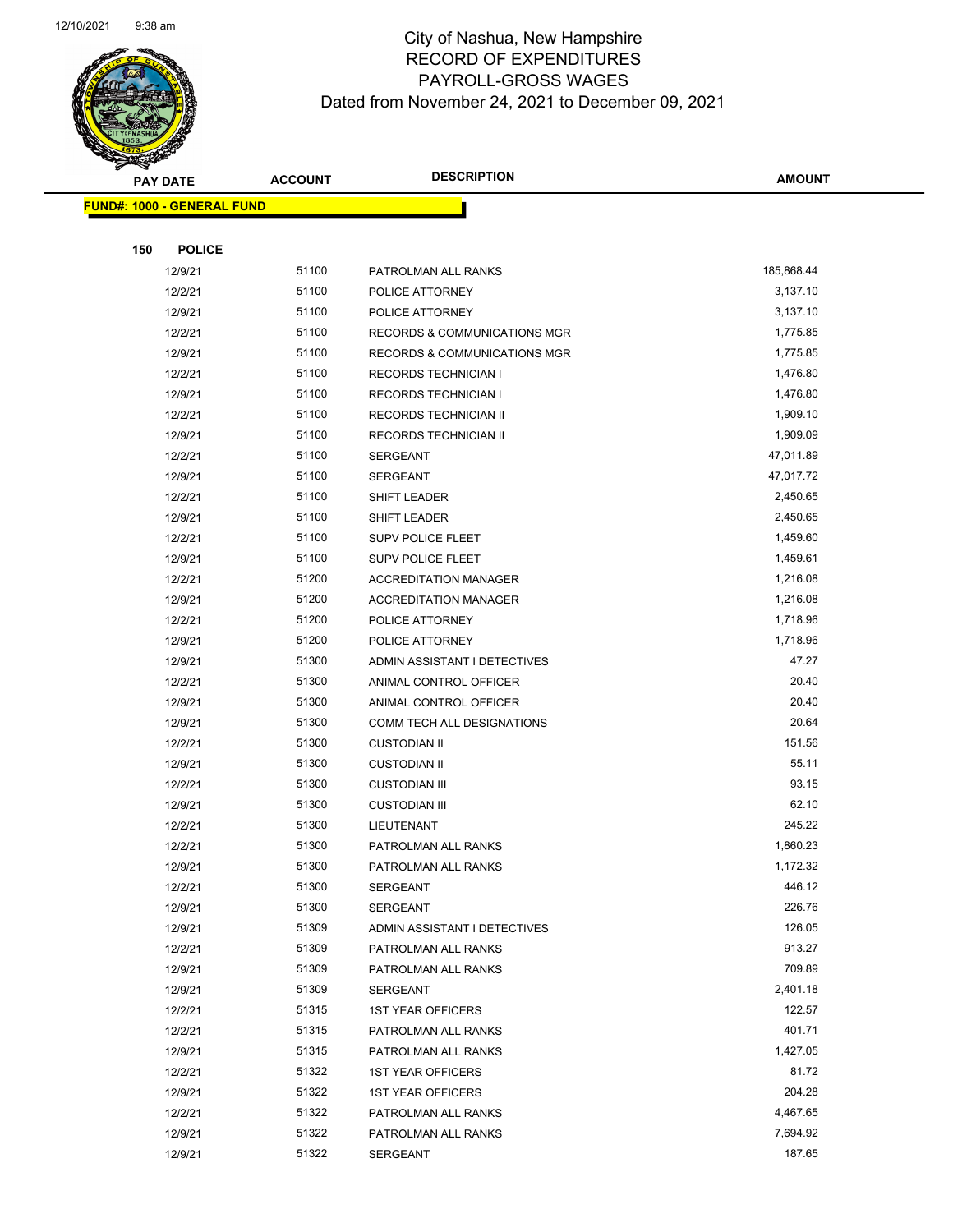

|                                   | <b>PAY DATE</b> | <b>ACCOUNT</b> | <b>DESCRIPTION</b>                  | <b>AMOUNT</b> |
|-----------------------------------|-----------------|----------------|-------------------------------------|---------------|
| <b>FUND#: 1000 - GENERAL FUND</b> |                 |                |                                     |               |
|                                   |                 |                |                                     |               |
| 150                               | <b>POLICE</b>   |                |                                     |               |
|                                   | 12/9/21         | 51330          | <b>1ST YEAR OFFICERS</b>            | 204.29        |
|                                   | 12/2/21         | 51330          | 1st YR SPECIAL OFFICER CERTIFIED II | 450.73        |
|                                   | 12/9/21         | 51330          | 1st YR SPECIAL OFFICER CERTIFIED II | 225.36        |
|                                   | 12/2/21         | 51330          | COMM TECH ALL DESIGNATIONS          | 330.26        |
|                                   | 12/9/21         | 51330          | COMM TECH ALL DESIGNATIONS          | 1,277.11      |
|                                   | 12/2/21         | 51330          | DETENTION SPEC                      | 295.82        |
|                                   | 12/9/21         | 51330          | <b>DETENTION SPEC</b>               | 581.72        |
|                                   | 12/2/21         | 51330          | DISPATCHERS ALL DESIGNATIONS        | 702.16        |
|                                   | 12/9/21         | 51330          | DISPATCHERS ALL DESIGNATIONS        | 454.70        |
|                                   | 12/2/21         | 51330          | LIEUTENANT                          | 984.59        |
|                                   | 12/9/21         | 51330          | LIEUTENANT                          | 4,558.79      |
|                                   | 12/2/21         | 51330          | PATROLMAN ALL RANKS                 | 18,272.83     |
|                                   | 12/9/21         | 51330          | PATROLMAN ALL RANKS                 | 17,172.10     |
|                                   | 12/2/21         | 51330          | <b>SERGEANT</b>                     | 3,862.90      |
|                                   | 12/9/21         | 51330          | <b>SERGEANT</b>                     | 5,149.52      |
|                                   | 12/2/21         | 51330          | SHIFT LEADER                        | 355.89        |
|                                   | 12/9/21         | 51330          | SHIFT LEADER                        | 711.79        |
|                                   | 12/2/21         | 51412          | PER DIEM                            | 227.25        |
|                                   | 12/2/21         | 51512          | <b>COMMISSIONERS</b>                | 350.00        |
|                                   | 12/9/21         | 51600          | <b>ACCREDITATION MANAGER</b>        | 560.00        |
|                                   | 12/9/21         | 51600          | COMM TECH ALL DESIGNATIONS          | 1,000.00      |
|                                   | 12/9/21         | 51600          | DEPUTY CHIEF OF POLICE              | 1,350.00      |
|                                   | 12/9/21         | 51600          | LIEUTENANT                          | 1,250.00      |
|                                   | 12/9/21         | 51600          | PATROLMAN ALL RANKS                 | 2,000.00      |
|                                   | 12/2/21         | 51607          | <b>CAPTAIN</b>                      | 7,250.00      |
|                                   | 12/2/21         | 51607          | CHIEF OF POLICE                     | 1,250.00      |
|                                   | 12/2/21         | 51607          | DEPUTY CHIEF OF POLICE              | 2,250.00      |
|                                   | 12/2/21         | 51607          | DOMESTIC VIOLENCE ADVOCATE          | 2,250.00      |
|                                   | 12/2/21         | 51607          | IT PROGRAMS ADMIN & INSTRUCTOR      | 1,000.00      |
|                                   | 12/2/21         | 51607          | LIEUTENANT                          | 6,000.00      |
|                                   | 12/2/21         | 51607          | NPD BUSINESS COORDINATOR            | 1,000.00      |
|                                   | 12/2/21         | 51607          | NPD NETWORK ADMINISTRATOR           | 1,000.00      |
|                                   | 12/2/21         | 51607          | PATROLMAN ALL RANKS                 | 81,800.00     |
|                                   | 12/2/21         | 51607          | POLICE ATTORNEY                     | 3,750.00      |
|                                   | 12/2/21         | 51607          | <b>SERGEANT</b>                     | 21,250.00     |
|                                   | 12/9/21         | 51607          | SERGEANT                            | 250.00        |
|                                   | 12/2/21         | 51607          | <b>SUPV POLICE FLEET</b>            | 500.00        |
|                                   | 12/2/21         | 51628          | <b>1ST YEAR OFFICERS</b>            | 871.60        |
|                                   | 12/2/21         | 51628          | 1st YR SPECIAL OFFICER CERTIFIED II | 901.47        |
|                                   | 12/2/21         | 51628          | ANIMAL CONTROL OFFICER              | 431.34        |
|                                   | 12/2/21         | 51628          | <b>CAPTAIN</b>                      | 7,060.76      |
|                                   | 12/2/21         | 51628          | CHIEF OF POLICE                     | 1,242.80      |
|                                   | 12/2/21         | 51628          | COMM TECH ALL DESIGNATIONS          | 3,256.88      |
|                                   | 12/2/21         | 51628          | DEPUTY CHIEF OF POLICE              | 2,252.40      |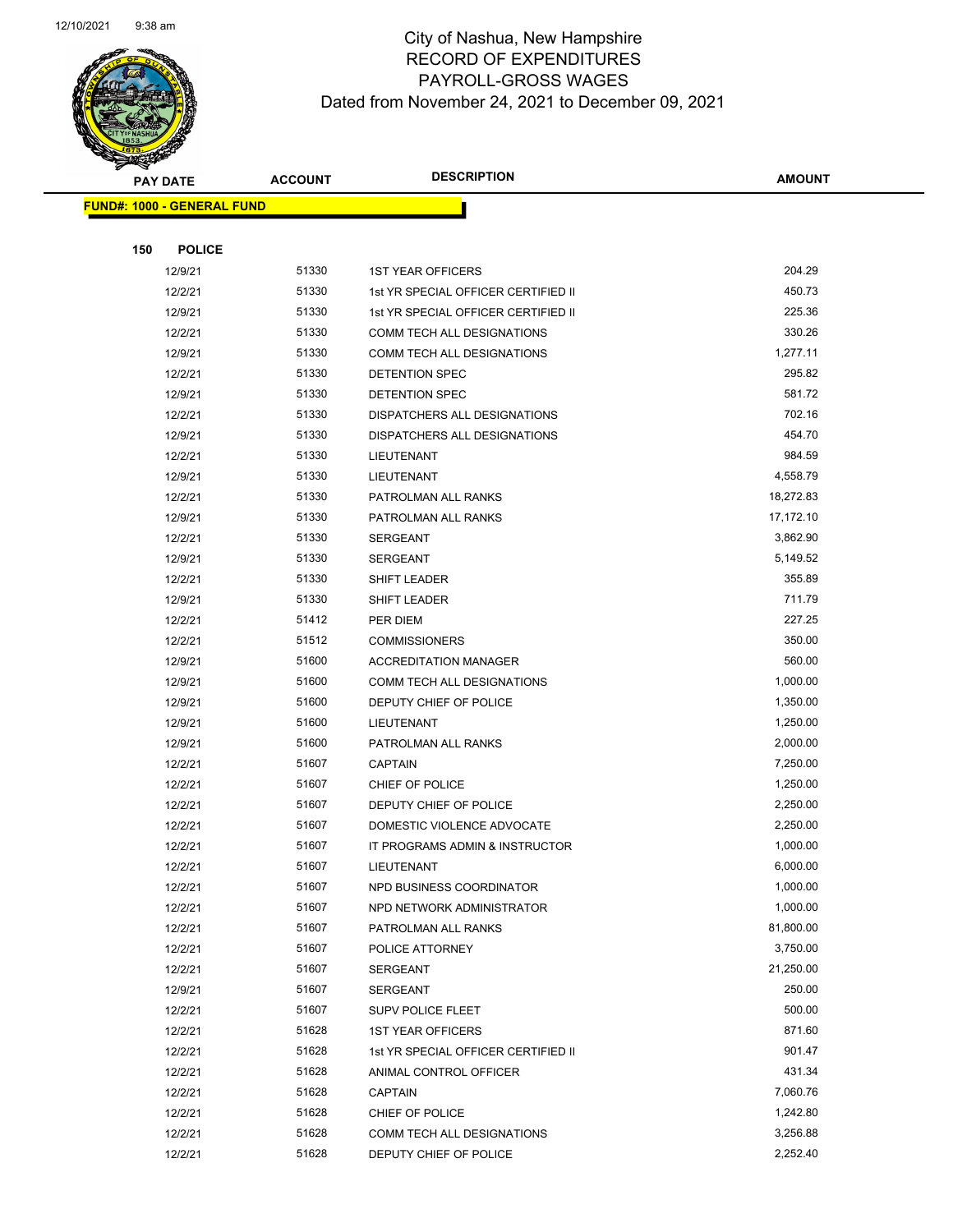

|     | <b>PAY DATE</b>                   | <b>ACCOUNT</b> | <b>DESCRIPTION</b>              | <b>AMOUNT</b> |
|-----|-----------------------------------|----------------|---------------------------------|---------------|
|     | <b>FUND#: 1000 - GENERAL FUND</b> |                |                                 |               |
|     |                                   |                |                                 |               |
| 150 | <b>POLICE</b>                     |                |                                 |               |
|     | 12/2/21                           | 51628          | DETENTION SPEC                  | 1,148.34      |
|     | 12/2/21                           | 51628          | DISPATCHERS ALL DESIGNATIONS    | 1,950.42      |
|     | 12/2/21                           | 51628          | LIEUTENANT                      | 3,878.14      |
|     | 12/2/21                           | 51628          | PATROLMAN ALL RANKS             | 37,635.85     |
|     | 12/2/21                           | 51628          | <b>SERGEANT</b>                 | 9,402.39      |
|     | 12/2/21                           | 51628          | <b>SHIFT LEADER</b>             | 980.26        |
|     | 12/9/21                           | 51700          | NPD NETWORK ADMINISTRATOR       | 230.87        |
|     | 12/9/21                           | 51750          | COMM TECH ALL DESIGNATIONS      | 12,571.75     |
|     | 12/9/21                           | 52809          | <b>WELLNESS PROGRAM</b>         | 550.00        |
|     | 12/2/21                           | 61107          | <b>CLOTHING &amp; UNIFORMS</b>  | 185.47        |
|     | 12/9/21                           | 61107          | <b>CLOTHING &amp; UNIFORMS</b>  | 1,543.82      |
|     |                                   |                |                                 |               |
|     | <b>TOTAL 150 - POLICE</b>         |                |                                 | \$999,408.49  |
|     |                                   |                |                                 |               |
| 152 | <b>FIRE</b>                       |                |                                 |               |
|     | 12/2/21                           | 51100          | ADMINISTRATIVE ASSISTANT II     | 1,801.10      |
|     | 12/9/21                           | 51100          | ADMINISTRATIVE ASSISTANT II     | 1,801.10      |
|     | 12/2/21                           | 51100          | <b>ASST FIRE CHIEF</b>          | 2,617.68      |
|     | 12/9/21                           | 51100          | <b>ASST FIRE CHIEF</b>          | 2,617.68      |
|     | 12/2/21                           | 51100          | ASST SUPERINTENDENT FIRE ALARM  | 1,843.36      |
|     | 12/9/21                           | 51100          | ASST SUPERINTENDENT FIRE ALARM  | 1,843.36      |
|     | 12/2/21                           | 51100          | ASST SUPERINTENDENT FIRE FLEET  | 1,694.72      |
|     | 12/9/21                           | 51100          | ASST SUPERINTENDENT FIRE FLEET  | 1,694.72      |
|     | 12/2/21                           | 51100          | ASST SUPERINTENDENT PREVENTION  | 3,742.36      |
|     | 12/9/21                           | 51100          | ASST SUPERINTENDENT PREVENTION  | 3,742.36      |
|     | 12/2/21                           | 51100          | <b>CAPTAIN</b>                  | 13,037.34     |
|     | 12/9/21                           | 51100          | <b>CAPTAIN</b>                  | 13,037.32     |
|     | 12/2/21                           | 51100          | CAPTAIN FIRE TRAINING SAFETY    | 2,035.72      |
|     | 12/9/21                           | 51100          | CAPTAIN FIRE TRAINING SAFETY    | 2,035.72      |
|     | 12/2/21                           | 51100          | DEPUTY FIRE CHIEF               | 9,434.70      |
|     | 12/9/21                           | 51100          | DEPUTY FIRE CHIEF               | 9,434.72      |
|     | 12/2/21                           | 51100          | <b>EXEC ASST BUSINESS COORD</b> | 1,160.25      |
|     | 12/9/21                           | 51100          | <b>EXEC ASST BUSINESS COORD</b> | 1,160.25      |
|     | 12/2/21                           | 51100          | <b>FIRE CHIEF</b>               | 2,863.08      |
|     | 12/9/21                           | 51100          | FIRE CHIEF                      | 2,863.08      |
|     | 12/2/21                           | 51100          | FIRE DISPATCH ALL RANKS         | 9,373.31      |
|     | 12/9/21                           | 51100          | FIRE DISPATCH ALL RANKS         | 9,989.71      |
|     | 12/2/21                           | 51100          | FIRE DISPATCH SUPERVISOR        | 5,701.20      |
|     | 12/9/21                           | 51100          | FIRE DISPATCH SUPERVISOR        | 5,924.65      |
|     | 12/2/21                           | 51100          | FIRE LIEUTENANT                 | 45,874.61     |
|     | 12/9/21                           | 51100          | FIRE LIEUTENANT                 | 45,981.06     |
|     | 12/2/21                           | 51100          | <b>FIRE MECHANIC</b>            | 1,502.52      |
|     | 12/9/21                           | 51100          | <b>FIRE MECHANIC</b>            | 1,502.52      |
|     | 12/2/21                           | 51100          | FIRE TRAINING OFFICER           | 1,754.48      |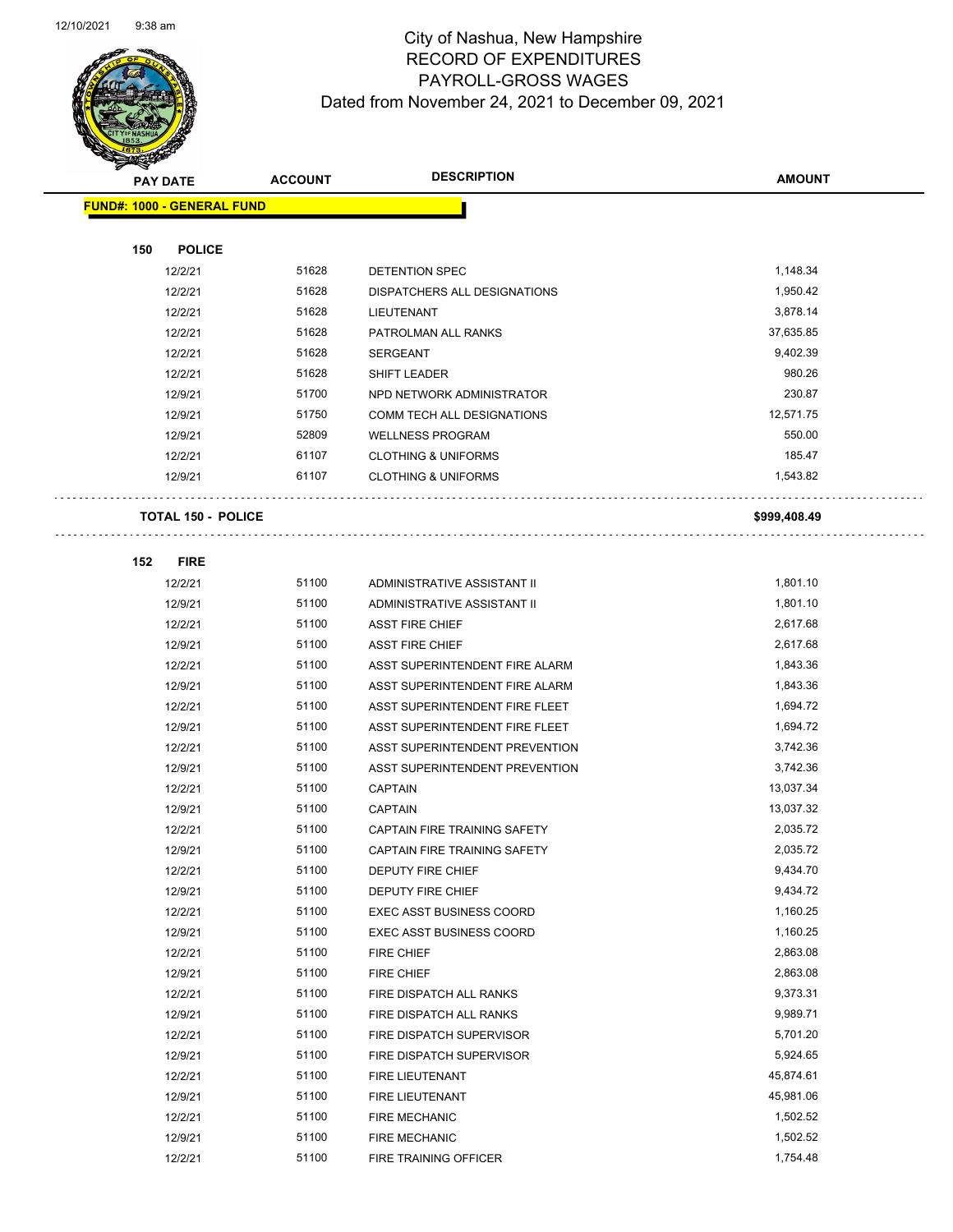

|     | <b>PAY DATE</b>                   | <b>ACCOUNT</b> | <b>DESCRIPTION</b>             | <b>AMOUNT</b> |
|-----|-----------------------------------|----------------|--------------------------------|---------------|
|     | <b>FUND#: 1000 - GENERAL FUND</b> |                |                                |               |
|     |                                   |                |                                |               |
| 152 | <b>FIRE</b>                       |                |                                |               |
|     | 12/9/21                           | 51100          | FIRE TRAINING OFFICER          | 1,754.48      |
|     | 12/2/21                           | 51100          | <b>FIREFIGHTERS ALL RANKS</b>  | 141,635.11    |
|     | 12/9/21                           | 51100          | <b>FIREFIGHTERS ALL RANKS</b>  | 141,635.06    |
|     | 12/2/21                           | 51100          | SUPERINTENDENT FIRE ALARM      | 2,076.64      |
|     | 12/9/21                           | 51100          | SUPERINTENDENT FIRE ALARM      | 2,076.64      |
|     | 12/2/21                           | 51100          | SUPERINTENDENT FIRE FLEET      | 1,956.84      |
|     | 12/9/21                           | 51100          | SUPERINTENDENT FIRE FLEET      | 1,956.84      |
|     | 12/2/21                           | 51100          | SUPERINTENDENT FIRE PREVENTION | 2,056.04      |
|     | 12/9/21                           | 51100          | SUPERINTENDENT FIRE PREVENTION | 2,056.04      |
|     | 12/2/21                           | 51300          | ASST SUPERINTENDENT PREVENTION | 475.86        |
|     | 12/9/21                           | 51300          | ASST SUPERINTENDENT PREVENTION | 403.88        |
|     | 12/9/21                           | 51300          | <b>CAPTAIN</b>                 | 72.21         |
|     | 12/9/21                           | 51300          | DEPUTY FIRE CHIEF              | 412.93        |
|     | 12/9/21                           | 51300          | FIRE DISPATCH ALL RANKS        | 82.92         |
|     | 12/9/21                           | 51300          | FIRE LIEUTENANT                | 375.08        |
|     | 12/9/21                           | 51300          | <b>FIREFIGHTERS ALL RANKS</b>  | 939.65        |
|     | 12/2/21                           | 51330          | <b>CAPTAIN</b>                 | 2,047.31      |
|     | 12/9/21                           | 51330          | <b>CAPTAIN</b>                 | 3,083.36      |
|     | 12/9/21                           | 51330          | DEPUTY FIRE CHIEF              | 1,832.36      |
|     | 12/2/21                           | 51330          | FIRE DISPATCH ALL RANKS        | 2,282.10      |
|     | 12/9/21                           | 51330          | FIRE DISPATCH ALL RANKS        | 2,600.39      |
|     | 12/2/21                           | 51330          | FIRE DISPATCH SUPERVISOR       | 1,457.08      |
|     | 12/9/21                           | 51330          | FIRE DISPATCH SUPERVISOR       | 1,411.22      |
|     | 12/2/21                           | 51330          | FIRE LIEUTENANT                | 15,989.62     |
|     | 12/9/21                           | 51330          | FIRE LIEUTENANT                | 11,134.71     |
|     | 12/2/21                           | 51330          | FIREFIGHTERS ALL RANKS         | 38,176.91     |
|     | 12/9/21                           | 51330          | FIREFIGHTERS ALL RANKS         | 35,407.16     |
|     | 12/2/21                           | 51628          | ASST SUPERINTENDENT FIRE ALARM | 460.84        |
|     | 12/2/21                           | 51628          | ASST SUPERINTENDENT FIRE FLEET | 423.68        |
|     | 12/2/21                           | 51628          | ASST SUPERINTENDENT PREVENTION | 935.59        |
|     | 12/2/21                           | 51628          | <b>CAPTAIN</b>                 | 3,259.33      |
|     | 12/2/21                           | 51628          | CAPTAIN FIRE TRAINING SAFETY   | 508.93        |
|     | 12/2/21                           | 51628          | FIRE DISPATCH ALL RANKS        | 2,408.97      |
|     | 12/2/21                           | 51628          | FIRE DISPATCH SUPERVISOR       | 1,574.38      |
|     | 12/2/21                           | 51628          | FIRE LIEUTENANT                | 11,911.61     |
|     | 12/2/21                           | 51628          | <b>FIRE MECHANIC</b>           | 375.63        |
|     | 12/2/21                           | 51628          | FIRE TRAINING OFFICER          | 438.62        |
|     | 12/2/21                           | 51628          | FIREFIGHTERS ALL RANKS         | 35,610.64     |
|     | 12/2/21                           | 51628          | SUPERINTENDENT FIRE ALARM      | 519.16        |
|     | 12/2/21                           | 51628          | SUPERINTENDENT FIRE FLEET      | 489.21        |
|     | 12/2/21                           | 51628          | SUPERINTENDENT FIRE PREVENTION | 514.01        |
|     | 12/2/21                           | 51700          | ASST SUPERINTENDENT FIRE ALARM | 23.04         |
|     | 12/9/21                           | 51700          | ASST SUPERINTENDENT FIRE ALARM | 23.04         |
|     | 12/2/21                           | 51700          | ASST SUPERINTENDENT PREVENTION | 46.78         |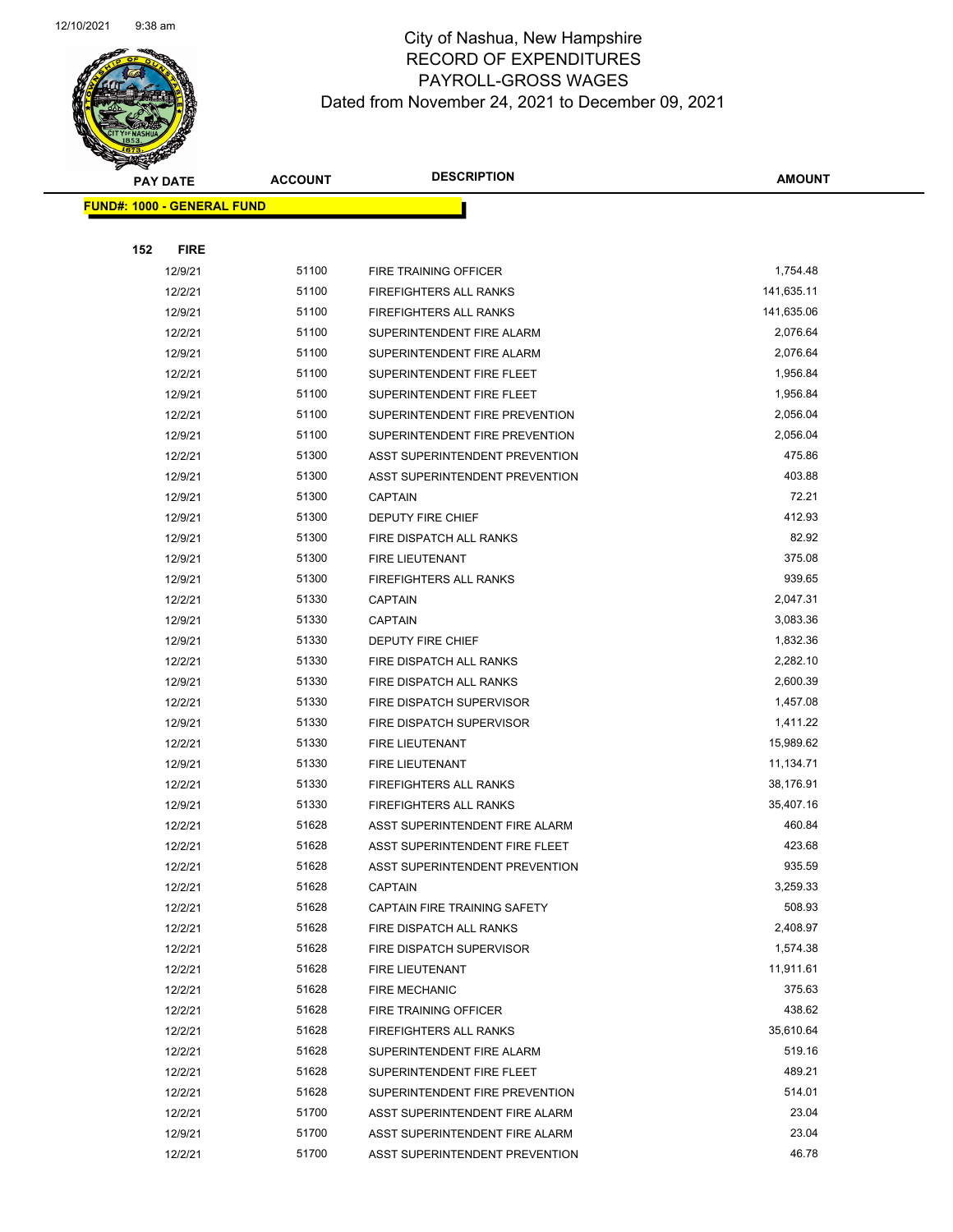$\bar{\omega}$  .

 $\Box$ 



|     | <b>PAY DATE</b>                   | <b>ACCOUNT</b>             | <b>DESCRIPTION</b>                    | <b>AMOUNT</b> |
|-----|-----------------------------------|----------------------------|---------------------------------------|---------------|
|     | <b>FUND#: 1000 - GENERAL FUND</b> |                            |                                       |               |
|     |                                   |                            |                                       |               |
| 152 | <b>FIRE</b>                       |                            |                                       |               |
|     | 12/9/21                           | 51700                      | ASST SUPERINTENDENT PREVENTION        | 46.78         |
|     | 12/2/21                           | 51700                      | <b>CAPTAIN</b>                        | 375.94        |
|     | 12/9/21                           | 51700                      | <b>CAPTAIN</b>                        | 375.94        |
|     | 12/2/21                           | 51700                      | CAPTAIN FIRE TRAINING SAFETY          | 25.45         |
|     | 12/9/21                           | 51700                      | CAPTAIN FIRE TRAINING SAFETY          | 25.45         |
|     | 12/2/21                           | 51700                      | FIRE DISPATCH ALL RANKS               | 16.28         |
|     | 12/9/21                           | 51700                      | FIRE DISPATCH ALL RANKS               | 16.28         |
|     | 12/2/21                           | 51700                      | FIRE DISPATCH SUPERVISOR              | 19.36         |
|     | 12/9/21                           | 51700                      | FIRE DISPATCH SUPERVISOR              | 19.36         |
|     | 12/2/21                           | 51700                      | FIRE LIEUTENANT                       | 1,466.75      |
|     | 12/9/21                           | 51700                      | FIRE LIEUTENANT                       | 1,446.93      |
|     | 12/2/21                           | 51700                      | <b>FIRE TRAINING OFFICER</b>          | 21.93         |
|     | 12/9/21                           | 51700                      | FIRE TRAINING OFFICER                 | 21.93         |
|     | 12/2/21                           | 51700                      | <b>FIREFIGHTERS ALL RANKS</b>         | 2,766.83      |
|     | 12/9/21                           | 51700                      | <b>FIREFIGHTERS ALL RANKS</b>         | 2,766.83      |
|     | 12/2/21                           | 51700                      | SUPERINTENDENT FIRE ALARM             | 25.96         |
|     | 12/9/21                           | 51700                      | SUPERINTENDENT FIRE ALARM             | 25.96         |
|     | 12/2/21                           | 51700                      | SUPERINTENDENT FIRE FLEET             | 24.46         |
|     | 12/9/21                           | 51700                      | SUPERINTENDENT FIRE FLEET             | 24.46         |
|     | 12/2/21                           | 51700                      | SUPERINTENDENT FIRE PREVENTION        | 25.70         |
|     | 12/9/21                           | 51700                      | SUPERINTENDENT FIRE PREVENTION        | 25.70         |
|     | 12/2/21                           | 51900                      | ASST SUPERINTENDENT FIRE ALARM        | 693.42        |
|     | 12/2/21                           | 51900                      | ASST SUPERINTENDENT FIRE FLEET        | 571.73        |
|     | 12/2/21                           | 51900                      | ASST SUPERINTENDENT PREVENTION        | 463.22        |
|     | 12/2/21                           | 51900                      | CAPTAIN                               | 1,567.75      |
|     | 12/2/21                           | 51900                      | DEPUTY FIRE CHIEF                     | 7.26          |
|     | 12/2/21                           | 51900                      | FIRE DISPATCH ALL RANKS               | 365.40        |
|     | 12/2/21                           | 51900                      | FIRE LIEUTENANT                       | 2,851.57      |
|     | 12/2/21                           | 51900                      | FIRE TRAINING OFFICER                 | 203.58        |
|     | 12/2/21                           | 51900                      | FIREFIGHTERS ALL RANKS                | 453.77        |
|     | 12/2/21                           | 61107                      | <b>CLOTHING &amp; UNIFORMS</b>        | 34.00         |
|     |                                   |                            |                                       |               |
|     | <b>TOTAL 152 - FIRE</b>           |                            |                                       | \$699,752.56  |
| 153 |                                   | <b>BUILDING INSPECTION</b> |                                       |               |
|     | 12/2/21                           | 51100                      | <b>BLD INSP ASST PLANS EXAMINER</b>   | 1,123.45      |
|     | 12/9/21                           | 51100                      | BLD INSP ASST PLANS EXAMINER          | 1,123.45      |
|     | 12/2/21                           | 51100                      | <b>BUILDING AND UTILITIES INSPCTR</b> | 3,901.50      |
|     | 12/9/21                           | 51100                      | <b>BUILDING AND UTILITIES INSPCTR</b> | 3,901.50      |
|     | 1010101                           | 51100                      | <b>DUILDING BERADTMENT MANAGER</b>    | 173830        |

| 12/9/21 | 51100 | BUILDING AND UTILITIES INSPCTR          | 3.901.50 |
|---------|-------|-----------------------------------------|----------|
| 12/2/21 | 51100 | <b>BUILDING DEPARTMENT MANAGER</b>      | 1,738.30 |
| 12/9/21 | 51100 | <b>BUILDING DEPARTMENT MANAGER</b>      | 1.738.30 |
| 12/2/21 | 51100 | DEPUTY BUILDING OFFICIAL PLANS EXAMINER | 1.500.60 |
| 12/9/21 | 51100 | DEPUTY BUILDING OFFICIAL PLANS EXAMINER | 1.500.60 |
| 12/2/21 | 51100 | PERMIT TECHNICIAN I                     | 1.439.90 |
|         |       |                                         |          |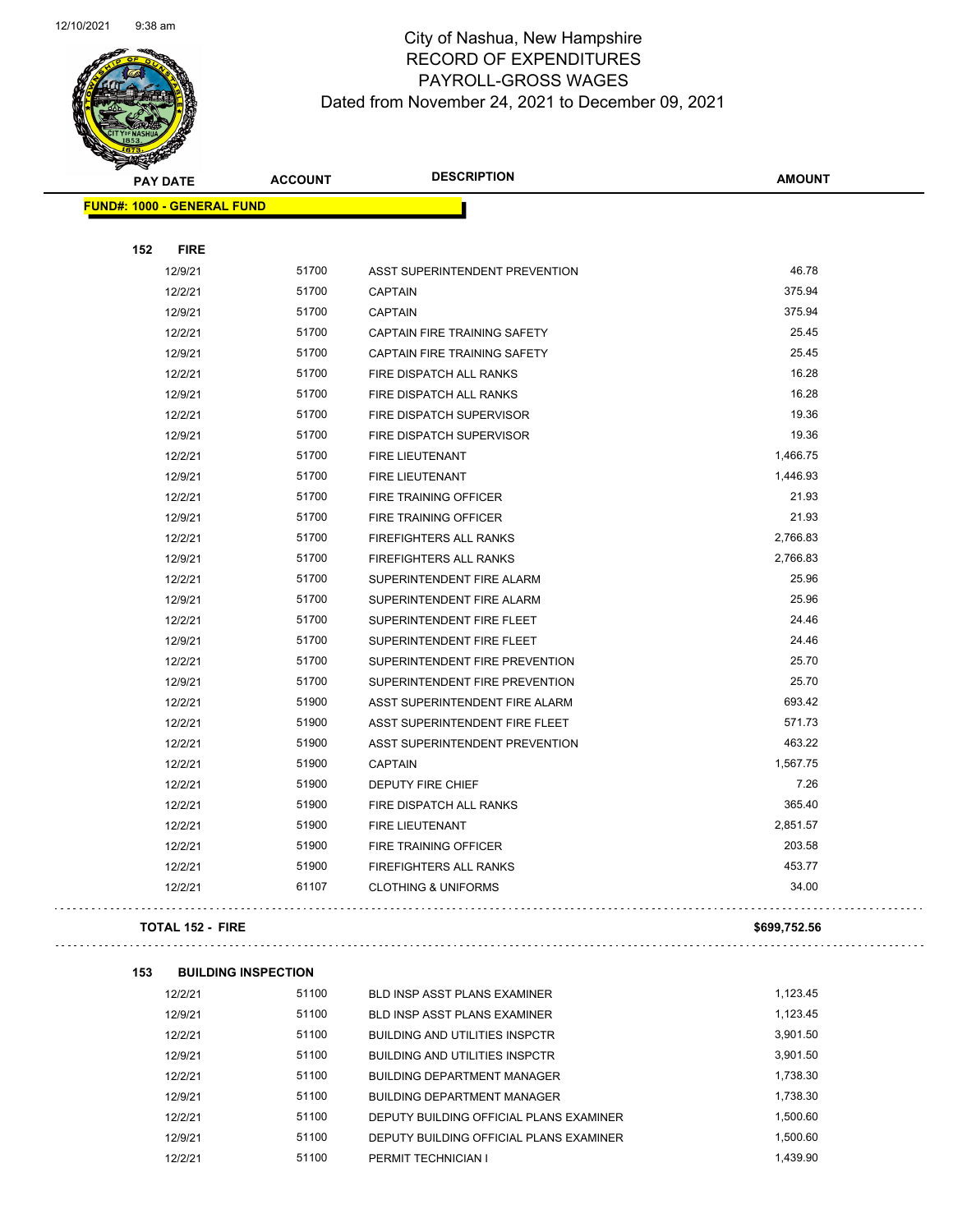|                                   | <b>PAY DATE</b>    | <b>ACCOUNT</b>                             | <b>DESCRIPTION</b>                               | <b>AMOUNT</b> |
|-----------------------------------|--------------------|--------------------------------------------|--------------------------------------------------|---------------|
| <b>FUND#: 1000 - GENERAL FUND</b> |                    |                                            |                                                  |               |
| 153                               |                    | <b>BUILDING INSPECTION</b>                 |                                                  |               |
|                                   | 12/9/21            | 51100                                      | PERMIT TECHNICIAN I                              | 1,439.90      |
|                                   |                    | <b>TOTAL 153 - BUILDING INSPECTION</b>     |                                                  | \$19,407.50   |
|                                   |                    |                                            |                                                  |               |
| 155                               |                    | <b>CODE ENFORCEMENT</b>                    |                                                  |               |
|                                   | 12/2/21            | 51100                                      | <b>CODE ENFORCEMENT OFFICER II</b>               | 2,966.10      |
|                                   | 12/9/21            | 51100                                      | CODE ENFORCEMENT OFFICER II                      | 2,966.09      |
|                                   | 12/2/21            | 51100                                      | MGR CODE ENFORCEMENT DEPT                        | 1,738.30      |
|                                   | 12/9/21            | 51100                                      | MGR CODE ENFORCEMENT DEPT                        | 1,738.30      |
|                                   |                    | <b>TOTAL 155 - CODE ENFORCEMENT</b>        |                                                  | \$9,408.79    |
| 156                               |                    | <b>EMERGENCY MANAGEMENT</b>                |                                                  |               |
|                                   | 12/2/21            | 51100                                      | EMERGENCY MANAGEMENT COORDINAT                   | 934.00        |
|                                   | 12/9/21            | 51100                                      | EMERGENCY MANAGEMENT COORDINAT                   | 934.00        |
|                                   |                    | TOTAL 156 - EMERGENCY MANAGEMENT           |                                                  | \$1,868.00    |
| 157                               |                    | <b>CITYWIDE COMMUNICATIONS</b>             |                                                  |               |
|                                   | 12/2/21            | 51100                                      | ASSISTANT MANAGER RADIO SYSTEMS NETWORK ADMINI   | 2,029.80      |
|                                   | 12/9/21            | 51100                                      | ASSISTANT MANAGER RADIO SYSTEMS NETWORK ADMINI   | 2,029.80      |
|                                   | 12/2/21            | 51200                                      | RADIO SYSTEMS MANAGER                            | 1,532.88      |
|                                   | 12/9/21            | 51200                                      | RADIO SYSTEMS MANAGER                            | 1,532.88      |
|                                   | 12/2/21            | 51607                                      | ASSISTANT MANAGER RADIO SYSTEMS NETWORK ADMINI   | 1,000.00      |
|                                   |                    | <b>TOTAL 157 - CITYWIDE COMMUNICATIONS</b> |                                                  | \$8,125.36    |
|                                   |                    |                                            |                                                  |               |
| 158                               | 12/2/21            | <b>PARKING ENFORCEMENT</b><br>51100        | MVR CLERK II                                     | 703.10        |
|                                   |                    | 51100                                      |                                                  | 703.10        |
|                                   | 12/9/21<br>12/2/21 | 51100                                      | MVR CLERK II<br>ORDINANCE VIOLATIONS COORDINATOR | 238.40        |
|                                   | 12/9/21            | 51100                                      | ORDINANCE VIOLATIONS COORDINATOR                 | 238.40        |
|                                   |                    | 51100                                      |                                                  | 353.55        |
|                                   | 12/2/21<br>12/9/21 | 51100                                      | PARKING MANAGER<br>PARKING MANAGER               | 353.55        |
|                                   | 12/2/21            | 51200                                      | PARKING ENFORCEMENT SPECIALIST- PT               | 1,316.09      |
|                                   | 12/9/21            | 51200                                      | PARKING ENFORCEMENT SPECIALIST- PT               | 1,251.15      |
|                                   | 12/9/21            | 51300                                      | MVR CLERK II                                     | 6.60          |
|                                   |                    | <b>TOTAL 158 - PARKING ENFORCEMENT</b>     |                                                  | \$5,163.94    |
|                                   |                    |                                            |                                                  |               |
| 160                               |                    | <b>PW-ADMIN &amp; ENGINEERING</b>          |                                                  |               |
|                                   | 12/2/21            | 51100                                      | ADMINISTRATIVE ASSISTANT II                      | 835.05        |
|                                   | 12/9/21            | 51100                                      | ADMINISTRATIVE ASSISTANT II                      | 835.05        |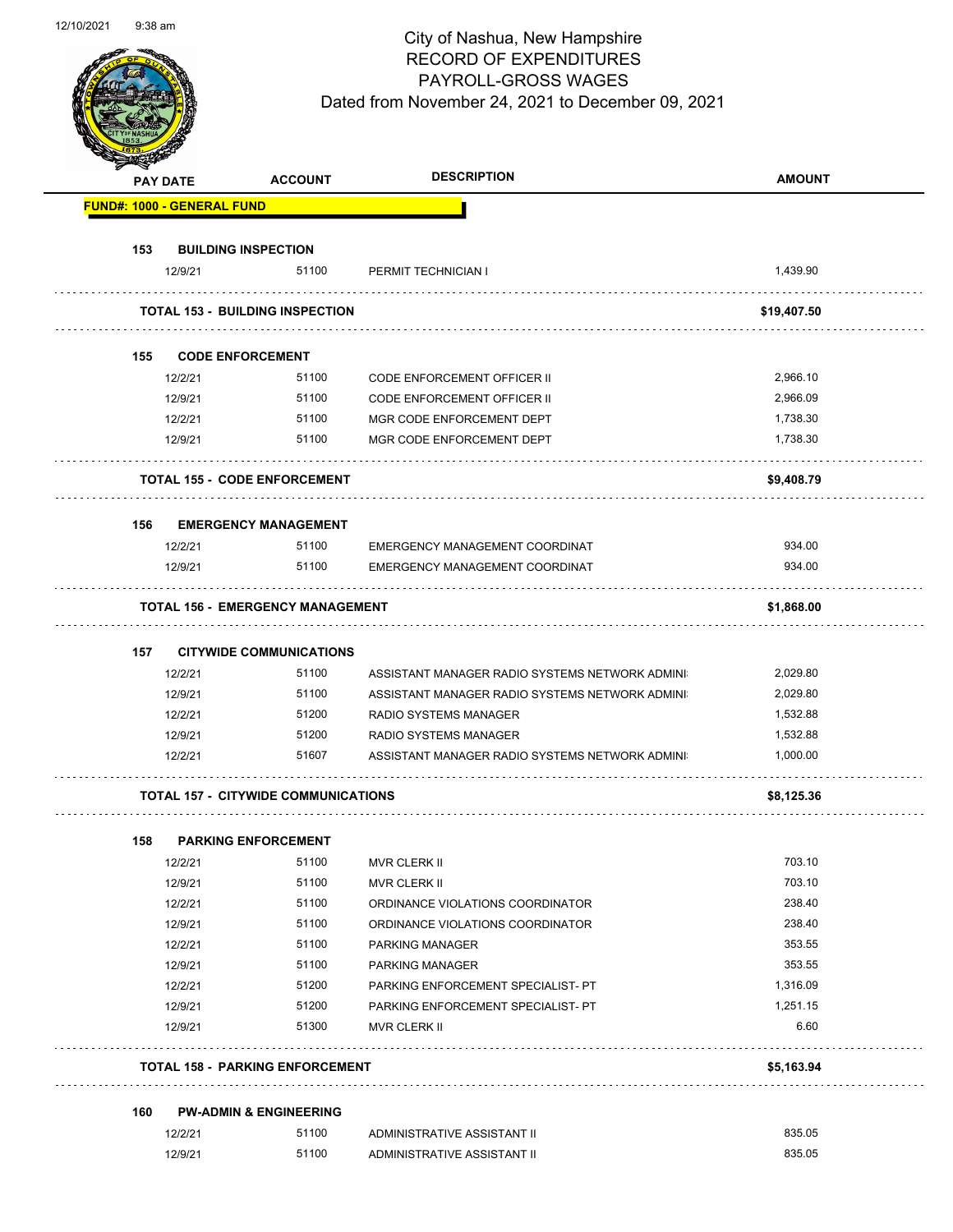

| B.                                | <b>PAY DATE</b> | <b>ACCOUNT</b>                                | <b>DESCRIPTION</b>                 | <b>AMOUNT</b> |
|-----------------------------------|-----------------|-----------------------------------------------|------------------------------------|---------------|
| <b>FUND#: 1000 - GENERAL FUND</b> |                 |                                               |                                    |               |
|                                   |                 |                                               |                                    |               |
| 160                               |                 | <b>PW-ADMIN &amp; ENGINEERING</b>             |                                    |               |
|                                   | 12/2/21         | 51100                                         | ASSISTANT DIRECTOR OF PUBLIC WORKS | 1,832.36      |
|                                   | 12/9/21         | 51100                                         | ASSISTANT DIRECTOR OF PUBLIC WORKS | 1,832.36      |
|                                   | 12/2/21         | 51100                                         | <b>CITY ENGINEER</b>               | 1,308.85      |
|                                   | 12/9/21         | 51100                                         | <b>CITY ENGINEER</b>               | 1,308.85      |
|                                   | 12/2/21         | 51100                                         | <b>CITY SURVEYOR</b>               | 1,321.05      |
|                                   | 12/9/21         | 51100                                         | <b>CITY SURVEYOR</b>               | 1,321.05      |
|                                   | 12/2/21         | 51100                                         | DEPUTY CITY ENGINEER               | 828.25        |
|                                   | 12/9/21         | 51100                                         | DEPUTY CITY ENGINEER               | 828.25        |
|                                   | 12/2/21         | 51100                                         | <b>DIRECTOR PUBLIC WORKS</b>       | 2,004.15      |
|                                   | 12/9/21         | 51100                                         | DIRECTOR PUBLIC WORKS              | 2,004.15      |
|                                   | 12/2/21         | 51100                                         | DIVISION OPERATIONS MANAGER        | 1,607.00      |
|                                   | 12/9/21         | 51100                                         | DIVISION OPERATIONS MANAGER        | 1,607.00      |
|                                   | 12/2/21         | 51100                                         | DPW CONTRACT ADMINISTRATOR         | 391.80        |
|                                   | 12/9/21         | 51100                                         | DPW CONTRACT ADMINISTRATOR         | 391.80        |
|                                   | 12/2/21         | 51100                                         | <b>ENGINEERING INSPECTOR</b>       | 2,199.66      |
|                                   | 12/9/21         | 51100                                         | <b>ENGINEERING INSPECTOR</b>       | 2,199.65      |
|                                   | 12/2/21         | 51100                                         | <b>EXECUTIVE ASSISTANT</b>         | 858.94        |
|                                   | 12/9/21         | 51100                                         | <b>EXECUTIVE ASSISTANT</b>         | 858.95        |
|                                   | 12/2/21         | 51100                                         | <b>GIS SPECIALIST</b>              | 537.80        |
|                                   | 12/9/21         | 51100                                         | <b>GIS SPECIALIST</b>              | 537.80        |
|                                   | 12/2/21         | 51100                                         | PUBLIC RELATIONS ADMINISTRATOR     | 797.60        |
|                                   | 12/9/21         | 51100                                         | PUBLIC RELATIONS ADMINISTRATOR     | 797.60        |
|                                   | 12/2/21         | 51100                                         | SENIOR STAFF ENGINEER              | 1,989.44      |
|                                   | 12/9/21         | 51100                                         | <b>SENIOR STAFF ENGINEER</b>       | 1,989.45      |
|                                   | 12/2/21         | 51100                                         | SENIOR TRAFFIC ENGINEER            | 1,840.55      |
|                                   | 12/9/21         | 51100                                         | SENIOR TRAFFIC ENGINEER            | 1,840.55      |
|                                   | 12/2/21         | 51100                                         | <b>STAFF ENGINEER</b>              | 1,258.90      |
|                                   | 12/9/21         | 51100                                         | <b>STAFF ENGINEER</b>              | 1,258.90      |
|                                   | 12/2/21         | 51100                                         | STREET CONSTRUCTION ENGINEER       | 1,533.80      |
|                                   | 12/9/21         | 51100                                         | STREET CONSTRUCTION ENGINEER       | 1,533.80      |
|                                   |                 | <b>TOTAL 160 - PW-ADMIN &amp; ENGINEERING</b> |                                    | \$42,290.41   |
|                                   |                 |                                               |                                    |               |
| 161                               | <b>STREETS</b>  |                                               |                                    |               |
|                                   | 12/2/21         | 51100                                         | ADMINISTRATIVE ASSISTANT II        | 864.70        |
|                                   | 12/9/21         | 51100                                         | ADMINISTRATIVE ASSISTANT II        | 864.70        |
|                                   | 12/2/21         | 51100                                         | AUTO MECH 1ST CLASS NIGHTS         | 4,653.52      |
|                                   | 12/9/21         | 51100                                         | AUTO MECH 1ST CLASS NIGHTS         | 4,660.80      |
|                                   | 12/2/21         | 51100                                         | AUTO MECH 2ND CLASS                | 2,120.80      |
|                                   | 12/9/21         | 51100                                         | AUTO MECH 2ND CLASS                | 2,120.80      |
|                                   | 12/2/21         | 51100                                         | AUTO MECHANIC 1ST CLASS            | 2,330.40      |
|                                   | 12/9/21         | 51100                                         | AUTO MECHANIC 1ST CLASS            | 2,330.41      |
|                                   | 12/2/21         | 51100                                         | EQUIP OPR STREET REPAIR            | 6,378.40      |

12/9/21 51100 EQUIP OPR STREET REPAIR 6,362.40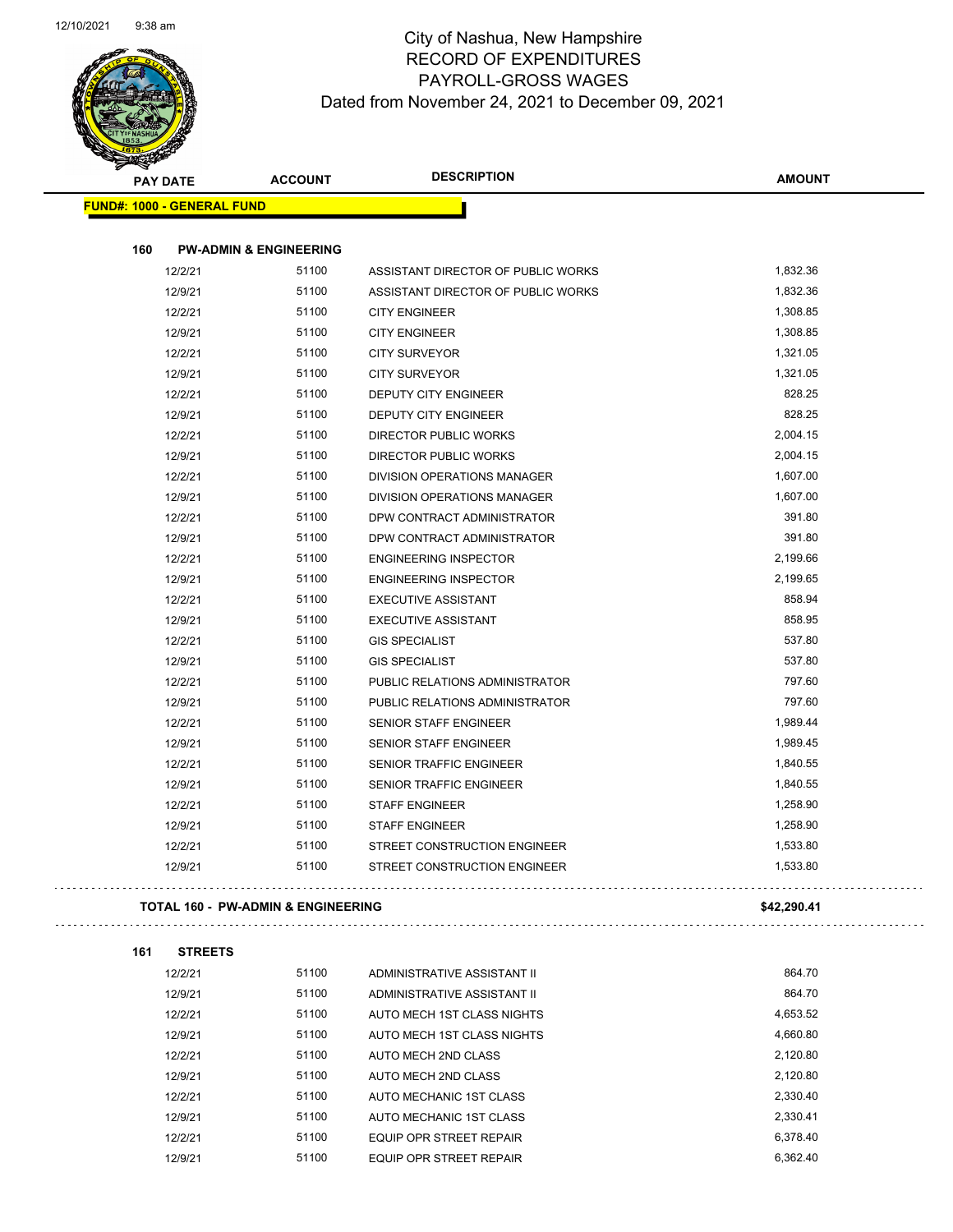

| <b>PAY DATE</b> |                                   | <b>DESCRIPTION</b><br><b>ACCOUNT</b> |                                      | <b>AMOUNT</b>      |
|-----------------|-----------------------------------|--------------------------------------|--------------------------------------|--------------------|
|                 | <b>FUND#: 1000 - GENERAL FUND</b> |                                      |                                      |                    |
|                 |                                   |                                      |                                      |                    |
| 161             | <b>STREETS</b>                    |                                      |                                      |                    |
|                 | 12/2/21                           | 51100                                | FLEET MAINTENANCE FOREMAN            | 1,391.90           |
|                 | 12/2/21                           | 51100                                | FLEET MANAGER STREET DEPT            | 1,251.60           |
|                 | 12/9/21                           | 51100                                | FLEET MANAGER STREET DEPT            | 1,251.60           |
|                 | 12/2/21                           | 51100                                | FOREMAN LABOR STREET                 | 2,783.80           |
|                 | 12/9/21                           | 51100                                | FOREMAN LABOR STREET                 | 2,783.80           |
|                 | 12/2/21                           | 51100                                | <b>MASON PIPELAYER</b>               | 3,043.20           |
|                 | 12/9/21                           | 51100                                | <b>MASON PIPELAYER</b>               | 2,979.80           |
|                 | 12/2/21                           | 51100                                | OPERATIONS SUPERVISOR                | 1,173.10           |
|                 | 12/9/21                           | 51100                                | OPERATIONS SUPERVISOR                | 1,173.09           |
|                 | 12/2/21                           | 51100                                | <b>SIGN MAINTENANCE</b>              | 2,019.20           |
|                 | 12/9/21                           | 51100                                | <b>SIGN MAINTENANCE</b>              | 2,019.20           |
|                 | 12/2/21                           | 51100                                | STOREKEEPER PWD                      | 1,080.20           |
|                 | 12/9/21                           | 51100                                | STOREKEEPER PWD                      | 1,080.20           |
|                 | 12/2/21                           | 51100                                | <b>STREET FOREMAN</b>                | 2,783.80           |
|                 | 12/9/21                           | 51100                                | <b>STREET FOREMAN</b>                | 2,783.80           |
|                 | 12/2/21                           | 51100                                | SUPERINTENDENT OF STREETS            | 2,045.05           |
|                 | 12/9/21                           | 51100                                | SUPERINTENDENT OF STREETS            | 2,045.05           |
|                 | 12/2/21                           | 51100                                | <b>TRAFFIC FOREMAN</b>               | 1,419.75           |
|                 | 12/9/21                           | 51100                                | <b>TRAFFIC FOREMAN</b>               | 1,419.75           |
|                 | 12/2/21                           | 51100                                | <b>TRAFFIC TECHNICIAN I</b>          | 2,567.00           |
|                 | 12/9/21                           | 51100                                | <b>TRAFFIC TECHNICIAN I</b>          | 2,567.00           |
|                 | 12/2/21                           | 51100                                | <b>TRUCK DRIVER STREET REPAIR</b>    | 13,823.59          |
|                 | 12/9/21                           | 51100                                | TRUCK DRIVER STREET REPAIR           | 14,912.22          |
|                 | 12/2/21                           | 51100                                | <b>WELDER FIRST CLASS</b>            | 1,152.80           |
|                 | 12/9/21                           | 51100                                | <b>WELDER FIRST CLASS</b>            | 1,152.80           |
|                 | 12/2/21                           | 51300                                | AUTO MECH 1ST CLASS NIGHTS           | 931.75             |
|                 | 12/9/21                           | 51300                                | AUTO MECH 1ST CLASS NIGHTS           | 636.83             |
|                 | 12/2/21                           | 51300                                | AUTO MECH 2ND CLASS                  | 363.09             |
|                 | 12/9/21                           | 51300                                | AUTO MECH 2ND CLASS                  | 363.09             |
|                 | 12/2/21                           | 51300                                | AUTO MECHANIC 1ST CLASS              | 197.91             |
|                 | 12/9/21                           | 51300                                | AUTO MECHANIC 1ST CLASS              | 208.91             |
|                 | 12/2/21                           | 51300                                | AUTOMATED TRASH COLLECTION OPR       | 911.62             |
|                 | 12/9/21                           | 51300                                | AUTOMATED TRASH COLLECTION OPR       | 911.62             |
|                 | 12/2/21                           | 51300                                | <b>COLLECTION EQUIP OPR</b>          | 1,026.76           |
|                 | 12/9/21                           | 51300                                | <b>COLLECTION EQUIP OPR</b>          | 857.47             |
|                 | 12/2/21                           | 51300                                | COLLECTION EQUIP OPR LANDFILL        | 361.13             |
|                 | 12/9/21                           | 51300                                | COLLECTION EQUIP OPR LANDFILL        | 361.13             |
|                 | 12/2/21                           | 51300                                | <b>COLLECTION SYSTEMS OPERATOR</b>   | 360.46             |
|                 | 12/9/21                           | 51300                                | <b>COLLECTION SYSTEMS OPERATOR</b>   | 180.23             |
|                 | 12/2/21                           | 51300                                | COLLECTION SYSTEMS TECHNICIAN        | 180.23             |
|                 | 12/9/21                           | 51300                                | <b>COLLECTION SYSTEMS TECHNICIAN</b> | 206.55<br>1,079.48 |
|                 | 12/2/21                           | 51300                                | EQUIP OPR STREET REPAIR              |                    |
|                 | 12/9/21                           | 51300                                | EQUIP OPR STREET REPAIR              | 942.15             |
|                 | 12/2/21                           | 51300                                | EQUIPMENT OPERATOR, PARKS            | 182.86             |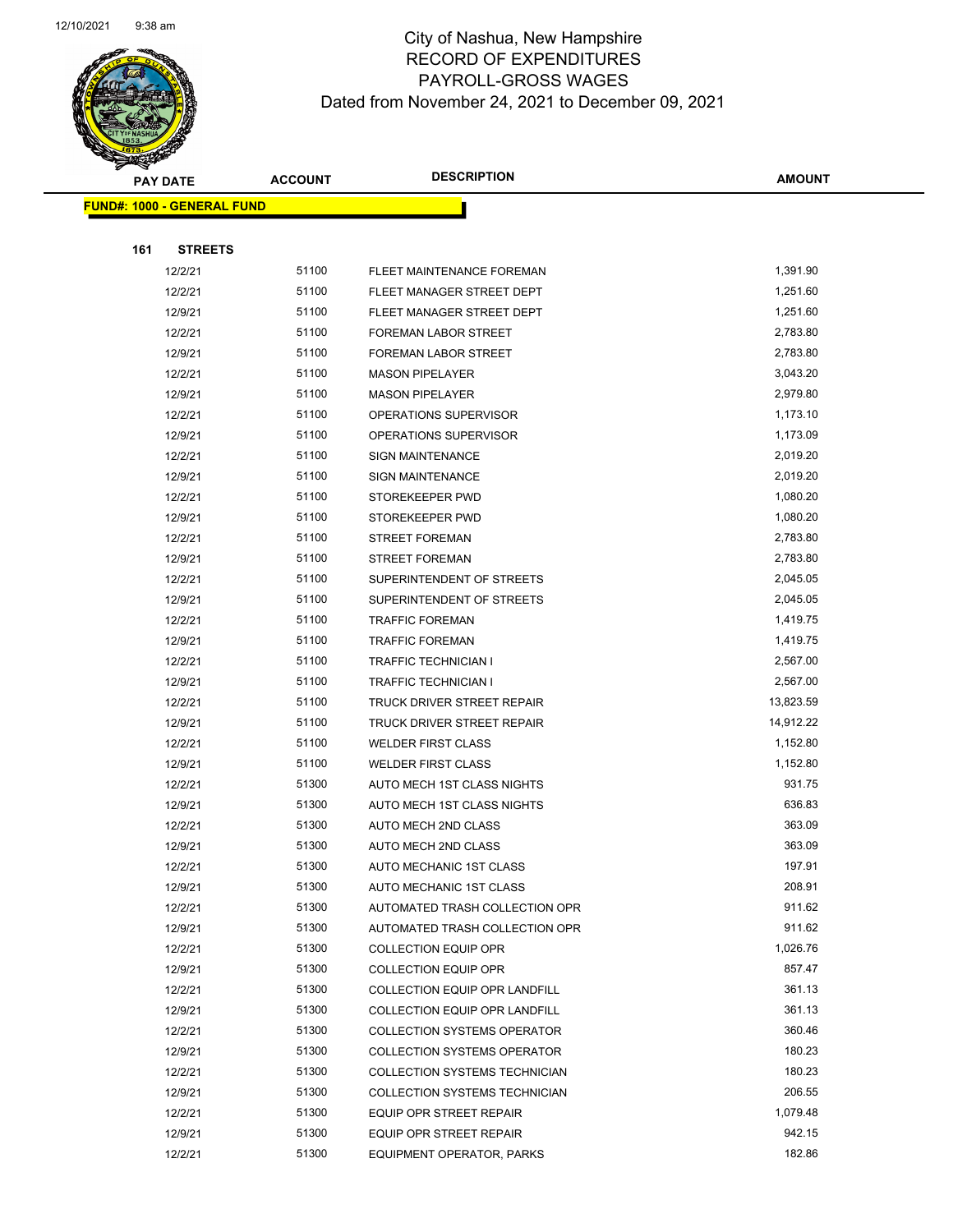

|     | <b>PAY DATE</b>                   | <b>ACCOUNT</b> | <b>DESCRIPTION</b>               | <b>AMOUNT</b> |  |  |  |
|-----|-----------------------------------|----------------|----------------------------------|---------------|--|--|--|
|     | <b>FUND#: 1000 - GENERAL FUND</b> |                |                                  |               |  |  |  |
|     |                                   |                |                                  |               |  |  |  |
| 161 | <b>STREETS</b>                    |                |                                  |               |  |  |  |
|     | 12/9/21                           | 51300          | EQUIPMENT OPERATOR, PARKS        | 182.86        |  |  |  |
|     | 12/2/21                           | 51300          | EQUIPMENT OPR LANDFILL           | 546.76        |  |  |  |
|     | 12/9/21                           | 51300          | <b>EQUIPMENT OPR LANDFILL</b>    | 546.76        |  |  |  |
|     | 12/2/21                           | 51300          | FLEET MAINTENANCE FOREMAN        | 365.37        |  |  |  |
|     | 12/2/21                           | 51300          | <b>FOREMAN LABOR PARK</b>        | 365.40        |  |  |  |
|     | 12/9/21                           | 51300          | FOREMAN LABOR PARK               | 365.40        |  |  |  |
|     | 12/2/21                           | 51300          | <b>FOREMAN LABOR STREET</b>      | 730.74        |  |  |  |
|     | 12/9/21                           | 51300          | FOREMAN LABOR STREET             | 769.89        |  |  |  |
|     | 12/2/21                           | 51300          | <b>GROUNDSKEEPER MAINTENANCE</b> | 1,320.00      |  |  |  |
|     | 12/9/21                           | 51300          | <b>GROUNDSKEEPER MAINTENANCE</b> | 1,320.00      |  |  |  |
|     | 12/2/21                           | 51300          | <b>GROUNDSMAN I</b>              | 926.38        |  |  |  |
|     | 12/9/21                           | 51300          | <b>GROUNDSMAN I</b>              | 926.38        |  |  |  |
|     | 12/2/21                           | 51300          | <b>LEAD GROUNDSMAN</b>           | 184.21        |  |  |  |
|     | 12/9/21                           | 51300          | <b>LEAD GROUNDSMAN</b>           | 184.21        |  |  |  |
|     | 12/2/21                           | 51300          | <b>MASON PIPELAYER</b>           | 521.38        |  |  |  |
|     | 12/9/21                           | 51300          | <b>MASON PIPELAYER</b>           | 521.38        |  |  |  |
|     | 12/2/21                           | 51300          | MECHANIC WWTP 1ST CLASS          | 789.44        |  |  |  |
|     | 12/9/21                           | 51300          | MECHANIC WWTP 1ST CLASS          | 789.44        |  |  |  |
|     | 12/2/21                           | 51300          | OPERATIONS SUPERVISOR            | 11.00         |  |  |  |
|     | 12/9/21                           | 51300          | OPERATIONS SUPERVISOR            | 11.00         |  |  |  |
|     | 12/2/21                           | 51300          | OPERATOR II WWTP 1st             | 392.58        |  |  |  |
|     | 12/9/21                           | 51300          | OPERATOR II WWTP 1st             | 392.58        |  |  |  |
|     | 12/2/21                           | 51300          | <b>SIGN MAINTENANCE</b>          | 344.66        |  |  |  |
|     | 12/9/21                           | 51300          | <b>SIGN MAINTENANCE</b>          | 574.44        |  |  |  |
|     | 12/2/21                           | 51300          | SOLID WASTE FOREMAN              | 730.74        |  |  |  |
|     | 12/9/21                           | 51300          | <b>SOLID WASTE FOREMAN</b>       | 730.74        |  |  |  |
|     | 12/2/21                           | 51300          | STELLOS STADIUM ATTENDANT        | 182.19        |  |  |  |
|     | 12/9/21                           | 51300          | STELLOS STADIUM ATTENDANT        | 182.19        |  |  |  |
|     | 12/2/21                           | 51300          | STOREKEEPER PWD                  | 20.25         |  |  |  |
|     | 12/9/21                           | 51300          | STOREKEEPER PWD                  | 10.13         |  |  |  |
|     | 12/2/21                           | 51300          | <b>STREET FOREMAN</b>            | 730.74        |  |  |  |
|     | 12/9/21                           | 51300          | <b>STREET FOREMAN</b>            | 730.74        |  |  |  |
|     | 12/2/21                           | 51300          | <b>TRAFFIC TECHNICIAN I</b>      | 319.41        |  |  |  |
|     | 12/9/21                           | 51300          | TRAFFIC TECHNICIAN I             | 867.87        |  |  |  |
|     | 12/2/21                           | 51300          | TRUCK DRIVER STREET REPAIR       | 2,496.78      |  |  |  |
|     | 12/9/21                           | 51300          | TRUCK DRIVER STREET REPAIR       | 2,581.19      |  |  |  |
|     | 12/2/21                           | 51300          | <b>WASTEWATER ASSISTANT</b>      | 163.76        |  |  |  |
|     | 12/9/21                           | 51300          | <b>WASTEWATER ASSISTANT</b>      | 163.76        |  |  |  |
|     | 12/2/21                           | 51300          | <b>WELDER FIRST CLASS</b>        | 198.45        |  |  |  |
|     | 12/9/21                           | 51300          | <b>WELDER FIRST CLASS</b>        | 198.45        |  |  |  |
|     | 12/9/21                           | 51600          | <b>MASON PIPELAYER</b>           | 1,200.00      |  |  |  |
|     | 12/9/21                           | 51600          | <b>SIGN MAINTENANCE</b>          | 600.00        |  |  |  |
|     |                                   |                |                                  |               |  |  |  |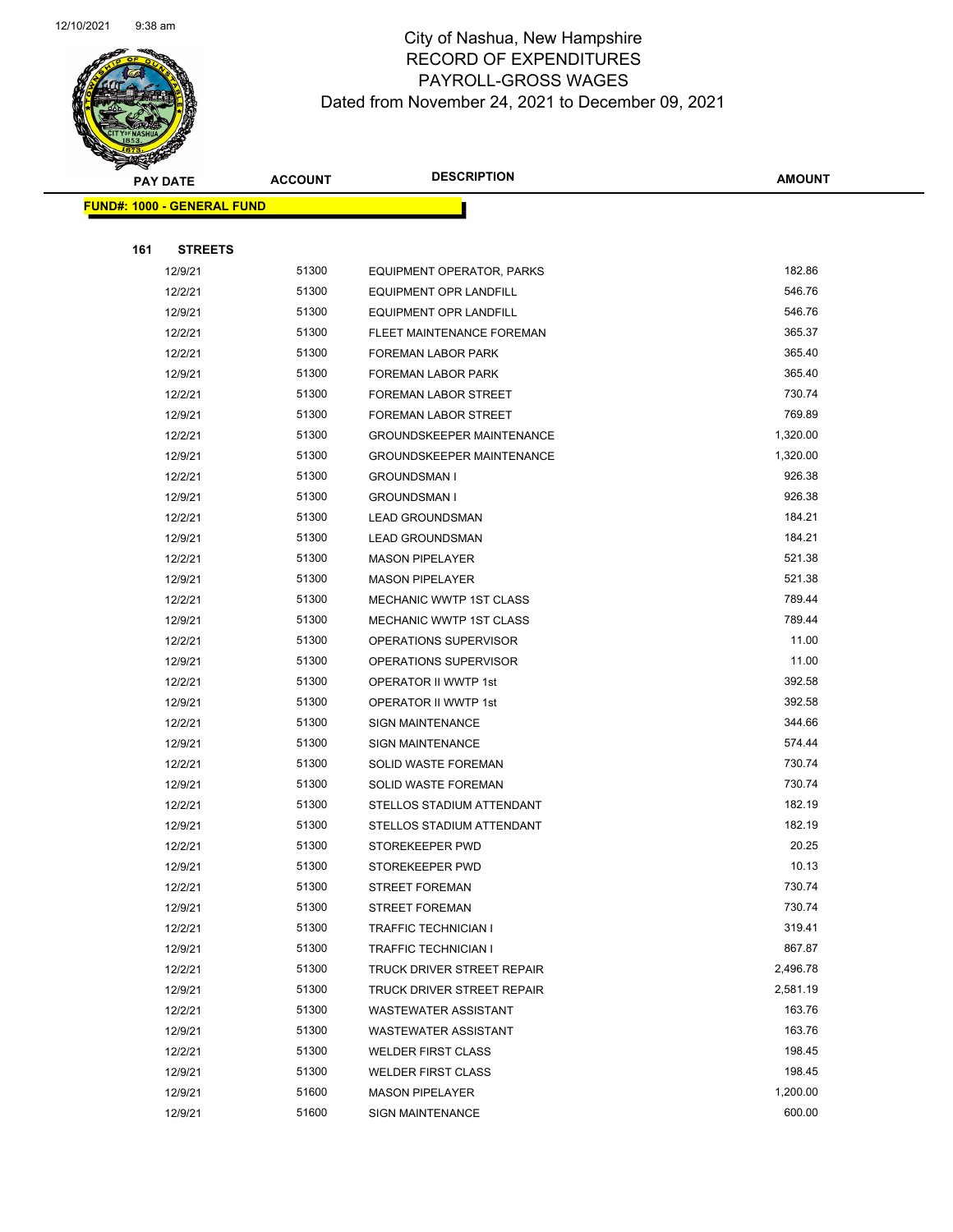

|     | <b>PAY DATE</b>                   | <b>ACCOUNT</b>                        | <b>DESCRIPTION</b>                                     | <b>AMOUNT</b> |
|-----|-----------------------------------|---------------------------------------|--------------------------------------------------------|---------------|
|     | <b>FUND#: 1000 - GENERAL FUND</b> |                                       |                                                        |               |
|     | <b>TOTAL 161 - STREETS</b>        |                                       |                                                        | \$140,843.15  |
| 166 |                                   | <b>PARKING OPERATIONS</b>             |                                                        |               |
|     | 11/30/21                          | 51100                                 | <b>COMMUNICATION SPEC</b>                              | (2,840.12)    |
|     | 12/2/21                           | 51100                                 | PARKING MAINTENANCE                                    | 1,426.91      |
|     | 12/9/21                           | 51100                                 | PARKING MAINTENANCE                                    | 1,426.91      |
|     | 12/2/21                           | 51100                                 | PARKING MANAGER                                        | 1,060.65      |
|     | 12/9/21                           | 51100                                 | PARKING MANAGER                                        | 1,060.65      |
|     | 12/2/21                           | 51200                                 | PARKING MAINTENANCE                                    | 335.54        |
|     | 12/9/21                           | 51200                                 | PARKING MAINTENANCE                                    | 459.16        |
|     | 11/30/21                          | 51300                                 | <b>COMMUNICATION SPEC</b>                              | (10.24)       |
|     | 11/30/21                          | 51403                                 | <b>ECD PARKING INTERN</b>                              | (123.75)      |
|     |                                   | <b>TOTAL 166 - PARKING OPERATIONS</b> |                                                        | \$2,795.71    |
| 171 |                                   | <b>COMMUNITY SERVICES</b>             |                                                        |               |
|     | 12/2/21                           | 51100                                 | DIRECTOR HEALTH AND COMM SVS                           | 2,325.45      |
|     | 12/9/21                           | 51100                                 | DIRECTOR HEALTH AND COMM SVS                           | 2,325.45      |
|     | 12/2/21                           | 51100                                 | HEALTH PROMOTION & COMMUNICATION SPECIALIST            | 1,090.70      |
|     | 12/9/21                           | 51100                                 | <b>HEALTH PROMOTION &amp; COMMUNICATION SPECIALIST</b> | 1,090.70      |
|     |                                   | <b>TOTAL 171 - COMMUNITY SERVICES</b> |                                                        | \$6,832.30    |
| 172 |                                   | <b>COMMUNITY HEALTH</b>               |                                                        |               |
|     | 12/2/21                           | 51100                                 | ADMINISTRATIVE ASSISTANT III                           | 945.30        |
|     | 12/9/21                           | 51100                                 | ADMINISTRATIVE ASSISTANT III                           | 945.30        |
|     | 12/2/21                           | 51100                                 | BILINGUAL OUTREACH WORKER                              | 1,034.95      |
|     | 12/9/21                           | 51100                                 | <b>BILINGUAL OUTREACH WORKER</b>                       | 1,034.95      |
|     | 12/2/21                           | 51100                                 | CHIEF PUBLIC HEALTH NURSE                              | 1,840.55      |
|     | 12/9/21                           | 51100                                 | CHIEF PUBLIC HEALTH NURSE                              | 1,840.55      |
|     | 12/2/21                           | 51100                                 | PUB HEALTH NURSE                                       | 4,092.20      |
|     | 12/9/21                           | 51100                                 | PUB HEALTH NURSE                                       | 4,092.20      |
|     | 12/9/21                           | 51300                                 | ADMINISTRATIVE ASSISTANT III                           | 17.73         |
|     | 12/9/21                           | 51412                                 | <b>NURSE PER DIEM</b>                                  | 226.18        |
|     |                                   | <b>TOTAL 172 - COMMUNITY HEALTH</b>   |                                                        | \$16,069.91   |
| 173 |                                   | <b>ENVIRONMENTAL HEALTH</b>           |                                                        |               |
|     | 12/2/21                           | 51100                                 | DEP HEALTH OFFICER/LAB DIRECTOR                        | 1,386.90      |
|     | 12/9/21                           | 51100                                 | DEP HEALTH OFFICER/LAB DIRECTOR                        | 1,386.90      |
|     | 12/2/21                           | 51100                                 | ENVIRONMENTAL HEALTH SPEC                              | 2,937.80      |
|     | 12/9/21                           | 51100                                 | ENVIRONMENTAL HEALTH SPEC                              | 2,937.80      |
|     | 12/2/21                           | 51100                                 | ENVIRONMENTAL TECH OFFICE MGR                          | 1,124.80      |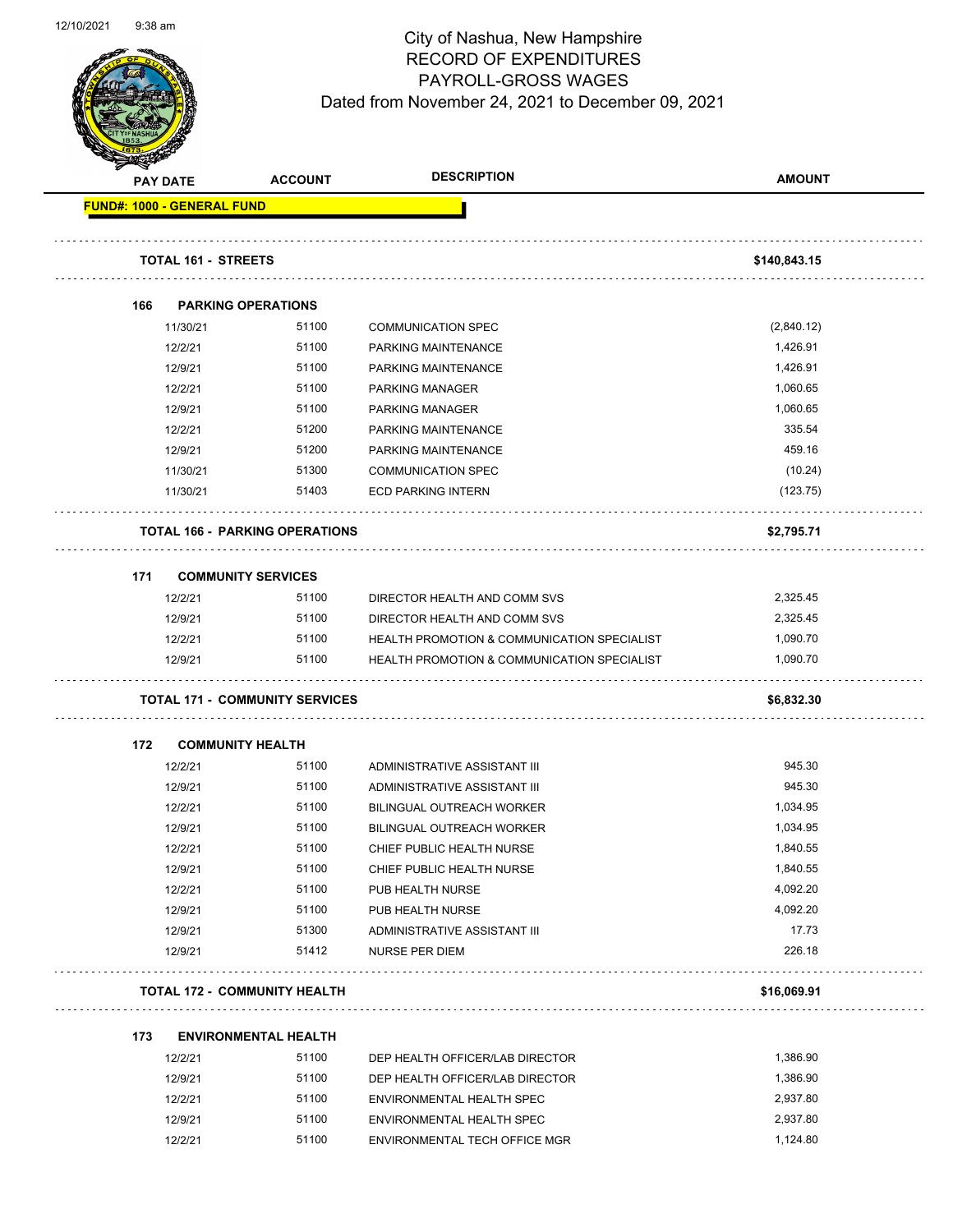

| $\sum_{i=1}^n a_i$                | <b>PAY DATE</b> | <b>ACCOUNT</b>                            | <b>DESCRIPTION</b>               | <b>AMOUNT</b> |
|-----------------------------------|-----------------|-------------------------------------------|----------------------------------|---------------|
| <b>FUND#: 1000 - GENERAL FUND</b> |                 |                                           |                                  |               |
|                                   |                 |                                           |                                  |               |
| 173                               |                 | <b>ENVIRONMENTAL HEALTH</b>               |                                  |               |
|                                   | 12/9/21         | 51100                                     | ENVIRONMENTAL TECH OFFICE MGR    | 1,124.80      |
|                                   | 12/2/21         | 51100                                     | MANAGER ENVIRONMENTAL HEALTH     | 1,738.30      |
|                                   | 12/9/21         | 51100                                     | MANAGER ENVIRONMENTAL HEALTH     | 1,738.30      |
|                                   | 12/2/21         | 51300                                     | ENVIRONMENTAL HEALTH SPEC        | 10.54         |
|                                   |                 | <b>TOTAL 173 - ENVIRONMENTAL HEALTH</b>   |                                  | \$14,386.14   |
|                                   |                 |                                           |                                  |               |
| 174                               |                 | <b>WELFARE ADMINISTRATION</b>             |                                  |               |
|                                   | 12/2/21         | 51100                                     | CASE TECHNICIAN WELFARE          | 2,878.46      |
|                                   | 12/9/21         | 51100                                     | CASE TECHNICIAN WELFARE          | 2,878.46      |
|                                   | 12/2/21         | 51100                                     | <b>INTAKE WORKER</b>             | 950.75        |
|                                   | 12/9/21         | 51100                                     | <b>INTAKE WORKER</b>             | 950.75        |
|                                   | 12/2/21         | 51100                                     | SENIOR CASE TECHNICIAN           | 1,134.35      |
|                                   | 12/9/21         | 51100                                     | SENIOR CASE TECHNICIAN           | 1,134.36      |
|                                   | 12/2/21         | 51100                                     | <b>WELFARE OFFICER</b>           | 1,840.55      |
|                                   | 12/9/21         | 51100                                     | <b>WELFARE OFFICER</b>           | 1,840.55      |
|                                   |                 | <b>TOTAL 174 - WELFARE ADMINISTRATION</b> |                                  | \$13,608.23   |
|                                   |                 |                                           |                                  |               |
| 177                               |                 | <b>PARKS &amp; RECREATION</b>             |                                  |               |
|                                   | 12/2/21         | 51100                                     | ADMINISTRATIVE ASSISTANT II      | 903.85        |
|                                   | 12/9/21         | 51100                                     | ADMINISTRATIVE ASSISTANT II      | 903.85        |
|                                   | 12/2/21         | 51100                                     | EQUIPMENT OPERATOR, PARKS        | 1,060.40      |
|                                   | 12/9/21         | 51100                                     | EQUIPMENT OPERATOR, PARKS        | 1,060.40      |
|                                   | 12/2/21         | 51100                                     | <b>FOREMAN LABOR PARK</b>        | 4,175.70      |
|                                   | 12/9/21         | 51100                                     | <b>FOREMAN LABOR PARK</b>        | 4,175.70      |
|                                   | 12/2/21         | 51100                                     | <b>GROUNDSKEEPER MAINTENANCE</b> | 7,702.82      |
|                                   | 12/9/21         | 51100                                     | <b>GROUNDSKEEPER MAINTENANCE</b> | 7,761.10      |
|                                   | 12/2/21         | 51100                                     | <b>GROUNDSMAN I</b>              | 6,420.80      |
|                                   | 12/9/21         | 51100                                     | <b>GROUNDSMAN I</b>              | 6,321.87      |
|                                   | 12/2/21         | 51100                                     | <b>GROUNDSMAN II</b>             | 954.80        |
|                                   | 12/9/21         | 51100                                     | <b>GROUNDSMAN II</b>             | 954.80        |
|                                   | 12/2/21         | 51100                                     | <b>LEAD GROUNDSMAN</b>           | 2,144.80      |
|                                   | 12/9/21         | 51100                                     | <b>LEAD GROUNDSMAN</b>           | 2,144.80      |
|                                   | 12/2/21         | 51100                                     | PROGRAM COORDINATOR              | 410.80        |
|                                   | 12/9/21         | 51100                                     | PROGRAM COORDINATOR              | 410.79        |
|                                   | 12/2/21         | 51100                                     | RECREATION PROGRAM MANAGER       | 1,223.20      |
|                                   | 12/9/21         | 51100                                     | RECREATION PROGRAM MANAGER       | 1,223.20      |
|                                   | 12/2/21         | 51100                                     | STELLOS STADIUM ATTENDANT        | 1,060.40      |
|                                   | 12/9/21         | 51100                                     | STELLOS STADIUM ATTENDANT        | 1,060.40      |
|                                   | 12/2/21         | 51300                                     | ADMINISTRATIVE ASSISTANT II      | 84.74         |
|                                   | 12/2/21         | 51300                                     | EQUIPMENT OPERATOR, PARKS        | 165.08        |
|                                   | 12/2/21         | 51300                                     | FOREMAN LABOR PARK               | 1,709.44      |
|                                   |                 |                                           |                                  |               |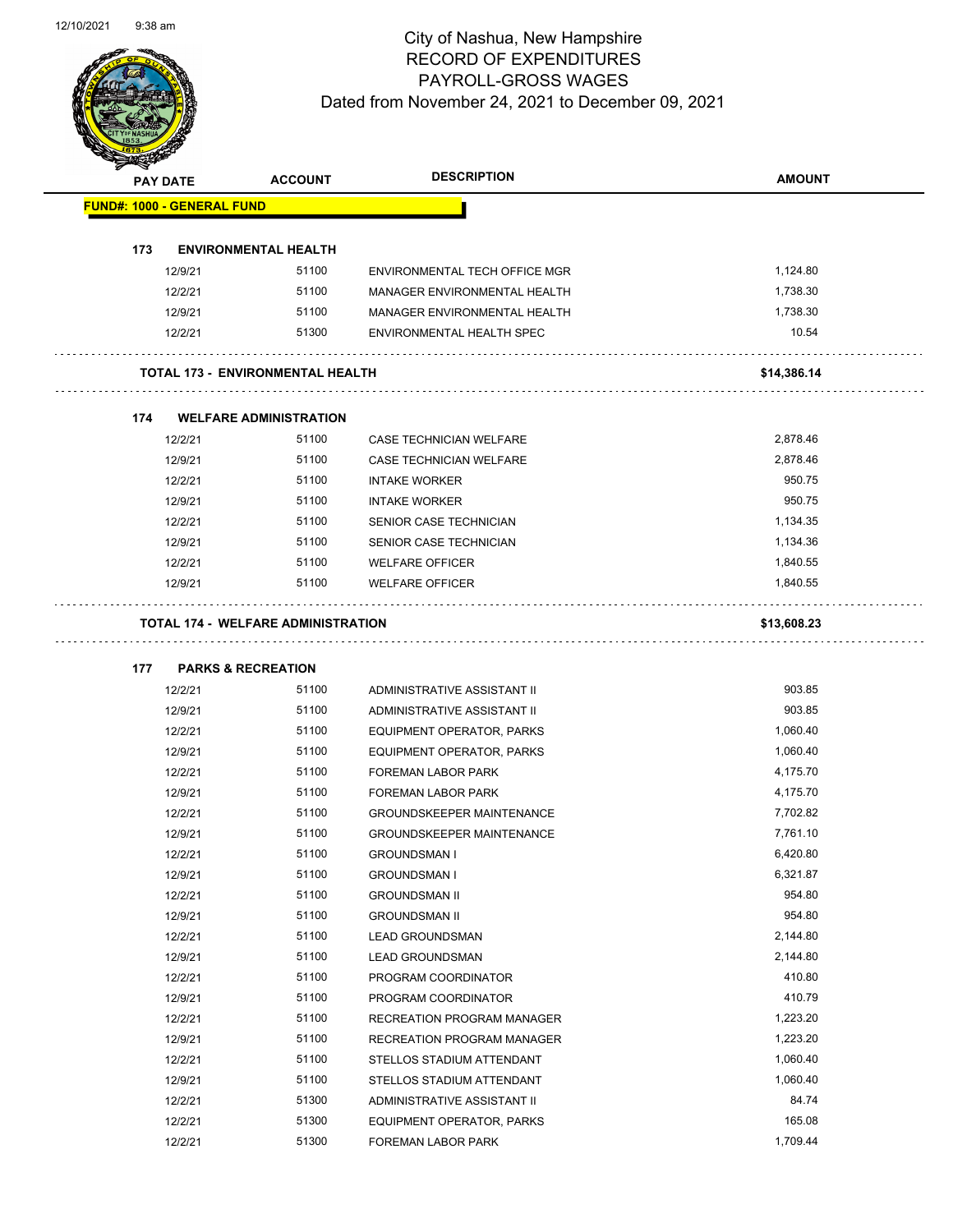

| <b>PAY DATE</b>                   | <b>ACCOUNT</b>                            | <b>DESCRIPTION</b>                          | <b>AMOUNT</b> |  |
|-----------------------------------|-------------------------------------------|---------------------------------------------|---------------|--|
| <b>FUND#: 1000 - GENERAL FUND</b> |                                           |                                             |               |  |
|                                   |                                           |                                             |               |  |
| 177                               | <b>PARKS &amp; RECREATION</b>             |                                             |               |  |
| 12/9/21                           | 51300                                     | FOREMAN LABOR PARK                          | 469.80        |  |
| 12/2/21                           | 51300                                     | <b>GROUNDSKEEPER MAINTENANCE</b>            | 1,340.04      |  |
| 12/9/21                           | 51300                                     | <b>GROUNDSKEEPER MAINTENANCE</b>            | 124.65        |  |
| 12/2/21                           | 51300                                     | <b>GROUNDSMAN I</b>                         | 1,947.05      |  |
| 12/9/21                           | 51300                                     | <b>GROUNDSMAN I</b>                         | 168.13        |  |
| 12/2/21                           | 51300                                     | <b>GROUNDSMAN II</b>                        | 146.70        |  |
| 12/2/21                           | 51300                                     | <b>LEAD GROUNDSMAN</b>                      | 327.48        |  |
| 12/2/21                           | 51300                                     | PROGRAM COORDINATOR                         | 46.21         |  |
| 12/2/21                           | 51300                                     | STELLOS STADIUM ATTENDANT                   | 131.58        |  |
| 12/2/21                           | 51420                                     | <b>GAME OFFICIALS</b>                       | 132.00        |  |
| 12/9/21                           | 51420                                     | <b>GAME OFFICIALS</b>                       | 1,523.00      |  |
| 12/2/21                           | 51420                                     | SENIOR TRAFFIC ENGINEER                     | 50.00         |  |
| 12/9/21                           | 51420                                     | <b>SENIOR TRAFFIC ENGINEER</b>              | 100.00        |  |
| 12/9/21                           | 51420                                     | <b>SUB TEACHER</b>                          | 99.00         |  |
| 12/2/21                           | 51420                                     | <b>TICKETSELLER</b>                         | 83.00         |  |
| 12/9/21                           | 51420                                     | <b>TICKETSELLER</b>                         | 83.00         |  |
| 12/9/21                           | 61110                                     | PROTECTIVE CLOTHING                         | 110.00        |  |
|                                   | <b>TOTAL 177 - PARKS &amp; RECREATION</b> |                                             |               |  |
|                                   |                                           |                                             | \$60,915.38   |  |
| 179<br><b>LIBRARY</b>             |                                           |                                             |               |  |
| 12/2/21                           | 51100                                     | ASSISTANT DIRECTOR LIBRARY                  | 1,738.30      |  |
| 12/9/21                           | 51100                                     | ASSISTANT DIRECTOR LIBRARY                  | 1,738.30      |  |
| 12/2/21                           | 51100                                     | ASSISTANT LIBRARIAN CIRCULATIO              | 1,144.95      |  |
| 12/9/21                           | 51100                                     | ASSISTANT LIBRARIAN CIRCULATIO              | 1,144.96      |  |
| 12/2/21                           | 51100                                     | ASSISTANT LIBRARIAN PROGRAMMING & MARKETING | 923.10        |  |
| 12/9/21                           | 51100                                     | ASSISTANT LIBRARIAN PROGRAMMING & MARKETING | 923.10        |  |
| 12/2/21                           | 51100                                     | <b>DIRECTOR LIBRARY</b>                     | 2,290.45      |  |
| 12/9/21                           | 51100                                     | <b>DIRECTOR LIBRARY</b>                     | 2,290.45      |  |
| 12/2/21                           | 51100                                     | EXECUTIVE ASST OFFICE MANAGER               | 1,039.85      |  |
| 12/9/21                           | 51100                                     | EXECUTIVE ASST OFFICE MANAGER               | 1,039.84      |  |
| 12/2/21                           | 51100                                     | IT COORDINATOR                              | 1,128.10      |  |
| 12/9/21                           | 51100                                     | IT COORDINATOR                              | 1,128.10      |  |
| 12/2/21                           | 51100                                     | <b>JANITOR</b>                              | 630.70        |  |
| 12/9/21                           | 51100                                     | <b>JANITOR</b>                              | 630.71        |  |
| 12/2/21                           | 51100                                     | <b>LIBRARIAN ADULT SERVICES</b>             | 1,115.65      |  |
| 12/9/21                           | 51100                                     | LIBRARIAN ADULT SERVICES                    | 1,115.62      |  |
| 12/2/21                           | 51100                                     | LIBRARIAN CIRCULATION                       | 1,281.51      |  |
| 12/9/21                           | 51100                                     | LIBRARIAN CIRCULATION                       | 1,281.50      |  |
| 12/2/21                           | 51100                                     | LIBRARIAN PROGRAMMING & MARKETING           | 1,281.50      |  |
| 12/9/21                           | 51100                                     | LIBRARIAN PROGRAMMING & MARKETING           | 1,281.51      |  |
| 12/2/21                           | 51100                                     | <b>LIBRARIAN TECH SERVICES</b>              | 1,281.50      |  |
| 12/9/21                           | 51100                                     | <b>LIBRARIAN TECH SERVICES</b>              | 1,281.50      |  |
| 12/2/21                           | 51100                                     | LIBRARIAN YOUTH SERVICES                    | 1,883.82      |  |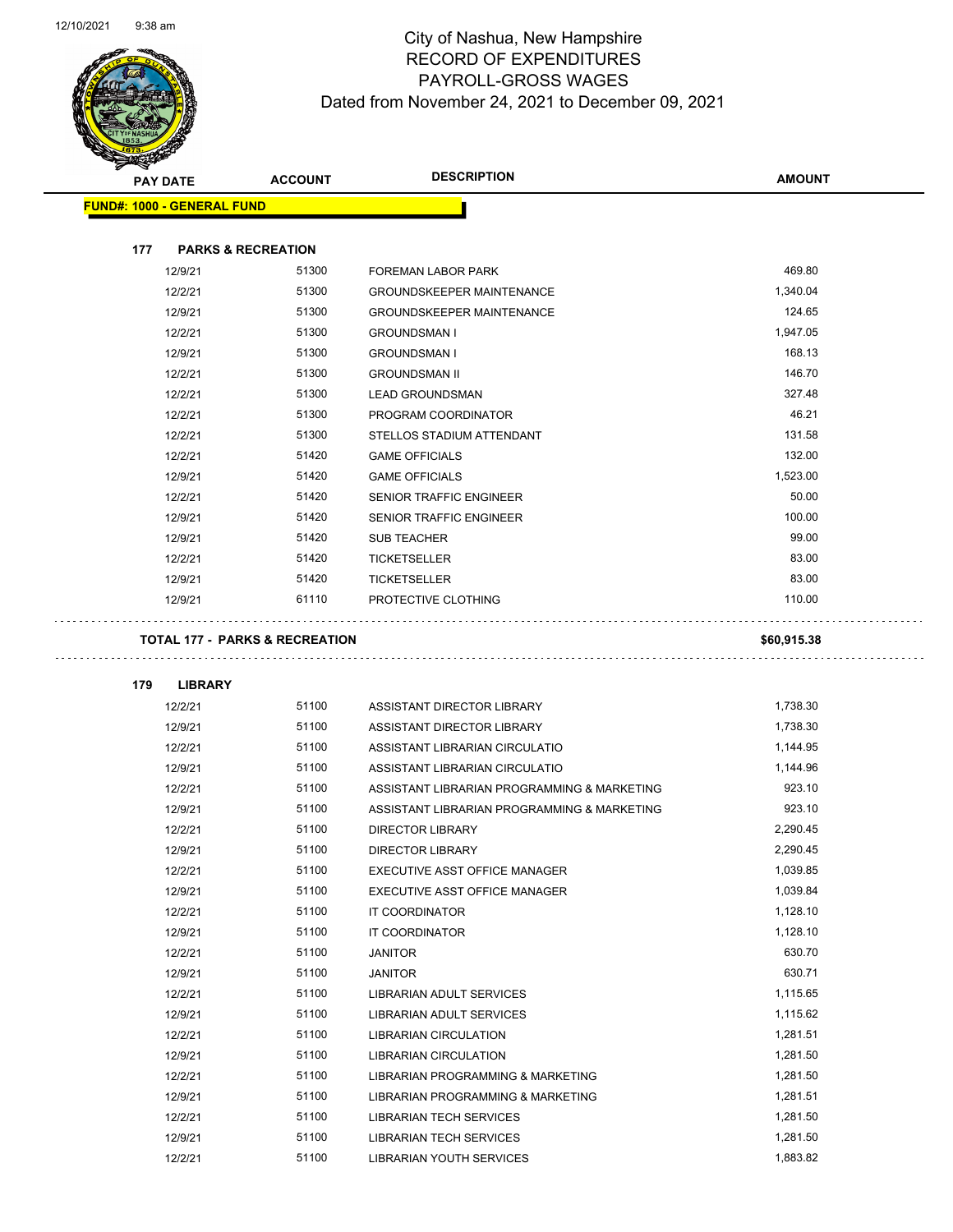

|     | <b>PAY DATE</b>                   | <b>ACCOUNT</b> | <b>DESCRIPTION</b>                                               | <b>AMOUNT</b>   |
|-----|-----------------------------------|----------------|------------------------------------------------------------------|-----------------|
|     | <b>FUND#: 1000 - GENERAL FUND</b> |                |                                                                  |                 |
|     |                                   |                |                                                                  |                 |
| 179 | <b>LIBRARY</b>                    |                |                                                                  |                 |
|     | 12/9/21                           | 51100          | LIBRARIAN YOUTH SERVICES                                         | 1,883.83        |
|     | 12/2/21                           | 51100          | <b>LIBRARY ASSISTANT CIRCULATION</b>                             | 7,216.80        |
|     | 12/9/21                           | 51100          | LIBRARY ASSISTANT CIRCULATION                                    | 7,216.79        |
|     | 12/2/21                           | 51100          | LIBRARY ASSISTANT TECH SVS                                       | 943.00          |
|     | 12/9/21                           | 51100          | LIBRARY ASSISTANT TECH SVS                                       | 943.01          |
|     | 12/2/21                           | 51100          | LIBRARY ASSISTANT YOUTH SERVIC                                   | 1,607.74        |
|     | 12/9/21                           | 51100          | LIBRARY ASSISTANT YOUTH SERVIC                                   | 1,607.75        |
|     | 12/2/21                           | 51100          | <b>MAINTENANCE SUPV</b>                                          | 1,062.25        |
|     | 12/9/21                           | 51100          | <b>MAINTENANCE SUPV</b>                                          | 1,062.25        |
|     | 12/2/21                           | 51100          | PAGE & COLLECTION COORDINATOR                                    | 976.90          |
|     | 12/9/21                           | 51100          | PAGE & COLLECTION COORDINATOR                                    | 976.90          |
|     | 12/2/21                           | 51100          | REFERENCE LIBRARIAN ADULT SERV                                   | 4,888.90        |
|     | 12/9/21                           | 51100          | REFERENCE LIBRARIAN ADULT SERV                                   | 4,888.90        |
|     | 12/2/21                           | 51100          | REFERENCE LIBRARIAN TECH SVS                                     | 1,991.38        |
|     | 12/9/21                           | 51100          | REFERENCE LIBRARIAN TECH SVS                                     | 2,019.81        |
|     | 12/2/21                           | 51100          | <b>SECURITY LIBRARY</b>                                          | 729.35          |
|     | 12/9/21                           | 51100          | <b>SECURITY LIBRARY</b>                                          | 720.23          |
|     | 12/2/21                           | 51100          | SUPERVISOR YOUTH SERVICES                                        | 1,051.30        |
|     | 12/9/21                           | 51100          | SUPERVISOR YOUTH SERVICES                                        | 1,051.29        |
|     | 12/2/21                           | 51200          | <b>GRAPHIC DESIGNER LIBRARY</b>                                  | 131.12          |
|     | 12/9/21                           | 51200          | <b>GRAPHIC DESIGNER LIBRARY</b>                                  | 327.82          |
|     | 12/2/21                           | 51200          | <b>JANITOR</b>                                                   | 319.67          |
|     | 12/9/21                           | 51200          | JANITOR                                                          | 339.89          |
|     | 12/2/21                           | 51200          | LIBRARY ASSISTANT YOUTH SERVIC                                   | 539.80          |
|     | 12/9/21                           | 51200          | LIBRARY ASSISTANT YOUTH SERVIC                                   | 539.80          |
|     | 12/2/21                           | 51200          | <b>SECURITY LIBRARY</b>                                          | 384.87          |
|     | 12/9/21                           | 51200          | <b>SECURITY LIBRARY</b>                                          | 394.75          |
|     | 12/2/21                           | 51300          | ASSISTANT LIBRARIAN CIRCULATIO                                   | 128.81          |
|     | 12/2/21                           | 51300          | <b>JANITOR</b>                                                   | 47.60           |
|     | 12/9/21                           | 51300          | JANITOR                                                          | 41.65           |
|     | 12/2/21                           | 51300          | LIBRARIAN ADULT SERVICES                                         | 10.46<br>144.17 |
|     | 12/9/21                           | 51300<br>51300 | <b>LIBRARIAN CIRCULATION</b>                                     | 113.94          |
|     | 12/2/21<br>12/2/21                | 51300          | LIBRARIAN YOUTH SERVICES<br><b>LIBRARY ASSISTANT CIRCULATION</b> | 183.43          |
|     | 12/9/21                           | 51300          | LIBRARY ASSISTANT CIRCULATION                                    | 190.01          |
|     | 12/2/21                           | 51300          | LIBRARY ASSISTANT YOUTH SERVIC                                   | 105.27          |
|     | 12/9/21                           | 51300          | LIBRARY ASSISTANT YOUTH SERVIC                                   | 105.27          |
|     | 12/2/21                           | 51300          | REFERENCE LIBRARIAN ADULT SERV                                   | 249.63          |
|     | 12/9/21                           | 51300          | REFERENCE LIBRARIAN ADULT SERV                                   | 243.81          |
|     | 12/2/21                           | 51300          | REFERENCE LIBRARIAN TECH SVS                                     | 105.27          |
|     | 12/9/21                           | 51300          | REFERENCE LIBRARIAN TECH SVS                                     | 113.93          |
|     | 12/2/21                           | 51300          | <b>SECURITY LIBRARY</b>                                          | 109.40          |
|     | 12/9/21                           | 51300          | <b>SECURITY LIBRARY</b>                                          | 109.40          |
|     | 12/9/21                           | 51300          | SUPERVISOR YOUTH SERVICES                                        | 128.13          |
|     |                                   |                |                                                                  |                 |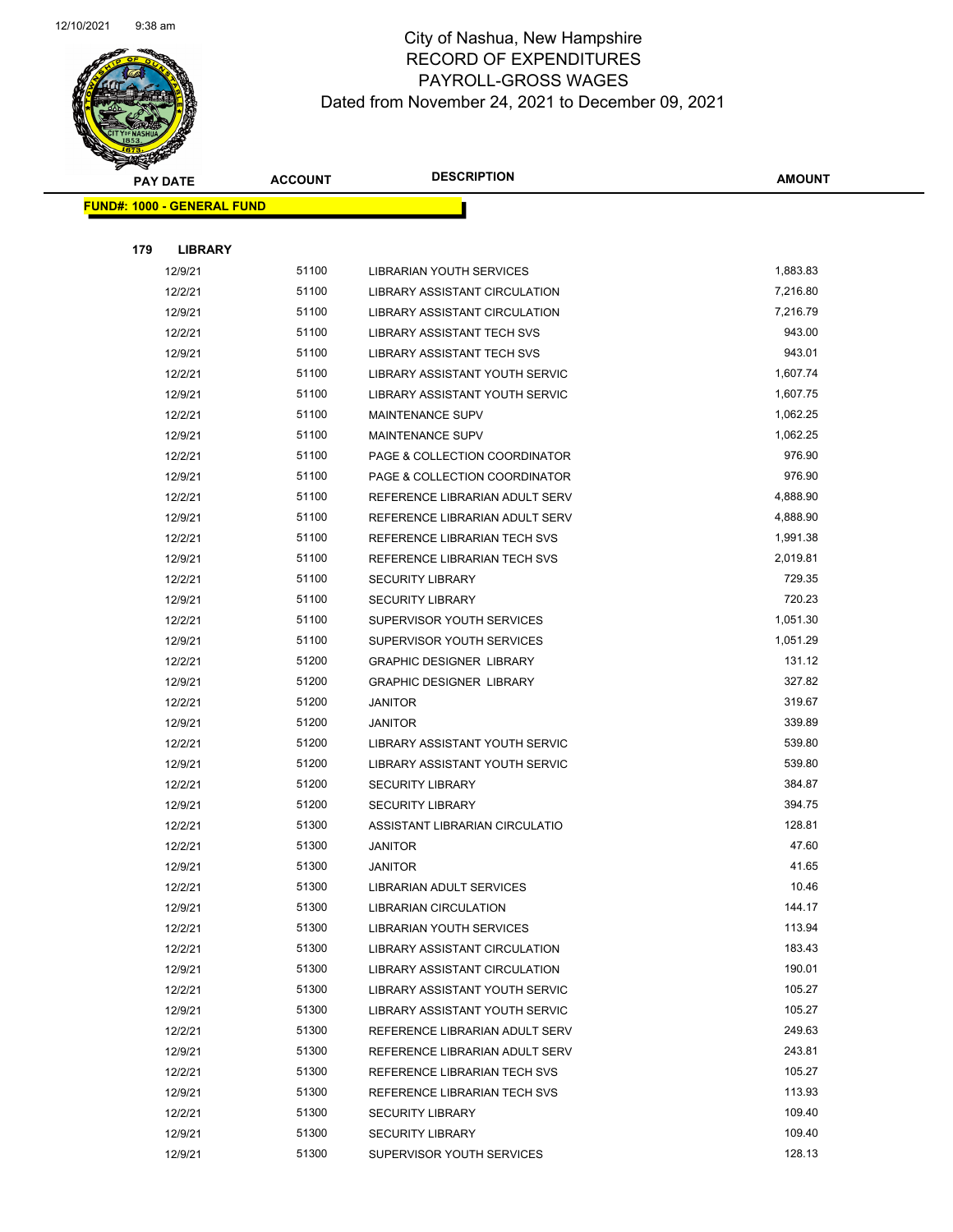

| <b>PAY DATE</b> |                                   | <b>ACCOUNT</b>                           | <b>DESCRIPTION</b>            | <b>AMOUNT</b> |
|-----------------|-----------------------------------|------------------------------------------|-------------------------------|---------------|
|                 | <b>FUND#: 1000 - GENERAL FUND</b> |                                          |                               |               |
|                 | <b>TOTAL 179 - LIBRARY</b>        |                                          |                               | \$77,541.30   |
| 181             |                                   | <b>COMMUNITY DEVELOPMENT</b>             |                               |               |
|                 | 12/2/21                           | 51100                                    | ADMINISTRATIVE ASSISTANT II   | 835.05        |
|                 | 12/9/21                           | 51100                                    | ADMINISTRATIVE ASSISTANT II   | 835.04        |
|                 | 12/2/21                           | 51100                                    | <b>TRANSPORTATION ANALYST</b> | 1,354.30      |
|                 | 12/9/21                           | 51100                                    | <b>TRANSPORTATION ANALYST</b> | 1,354.30      |
|                 | 12/2/21                           | 51100                                    | <b>WATERWAYS MANAGER</b>      | 1,738.30      |
|                 | 12/9/21                           | 51100                                    | <b>WATERWAYS MANAGER</b>      | 1,738.30      |
|                 | 12/2/21                           | 51200                                    | ADMINISTRATIVE ASSISTANT I    | 282.36        |
|                 | 12/9/21                           | 51200                                    | ADMINISTRATIVE ASSISTANT I    | 418.11        |
|                 | 12/2/21                           | 51400                                    | <b>INTERN</b>                 | 100.00        |
|                 | 12/9/21                           | 51400                                    | <b>INTERN</b>                 | 100.00        |
|                 |                                   | <b>TOTAL 181 - COMMUNITY DEVELOPMENT</b> |                               | \$8,755.76    |
| 182             |                                   | <b>PLANNING AND ZONING</b>               |                               |               |
|                 | 12/2/21                           | 51100                                    | DEPARTMENT COORDINATOR        | 1,101.80      |
|                 | 12/9/21                           | 51100                                    | DEPARTMENT COORDINATOR        | 1,101.79      |
|                 | 12/2/21                           | 51100                                    | DEPUTY PLANNING MANAGER       | 3,006.50      |
|                 | 12/9/21                           | 51100                                    | DEPUTY PLANNING MANAGER       | 3,006.50      |
|                 | 12/2/21                           | 51100                                    | MANAGER PLANNING DEPT         | 1,957.60      |
|                 | 12/9/21                           | 51100                                    | MANAGER PLANNING DEPT         | 1,957.60      |
|                 | 12/2/21                           | 51100                                    | PLANNER I                     | 2,015.60      |
|                 | 12/9/21                           | 51100                                    | PLANNER I                     | 2,015.60      |
|                 | 12/2/21                           | 51100                                    | ZONING COORDINATOR            | 882.00        |
|                 | 12/9/21                           | 51100                                    | ZONING COORDINATOR            | 882.00        |
|                 | 12/2/21                           | 53428                                    | STENOGRAPHIC SERVICES         | 500.00        |
|                 |                                   | TOTAL 182 - PLANNING AND ZONING          |                               | \$18,426.99   |
| 183             |                                   | <b>ECONOMIC DEVELOPMENT</b>              |                               |               |
|                 | 12/2/21                           | 51100                                    | ECONOMIC DEV DIRECTOR         | 2,465.75      |
|                 | 12/9/21                           | 51100                                    | ECONOMIC DEV DIRECTOR         | 2,465.75      |
|                 | 12/2/21                           | 51100                                    | OED COORDINATOR               | 643.82        |
|                 | 12/9/21                           | 51100                                    | OED COORDINATOR               | 605.95        |
|                 | 12/2/21                           | 51300                                    | OED COORDINATOR               | (11.37)       |
|                 | 11/30/21                          | 55118                                    | TELEPHONE-CELLULAR            | 85.00         |
|                 |                                   | <b>TOTAL 183 - ECONOMIC DEVELOPMENT</b>  |                               | \$6,254.90    |
| 191             | <b>SCHOOL</b>                     |                                          |                               |               |
|                 | 12/2/21                           | 51100                                    | 21 CENTURY COORDINATOR        | 2,415.80      |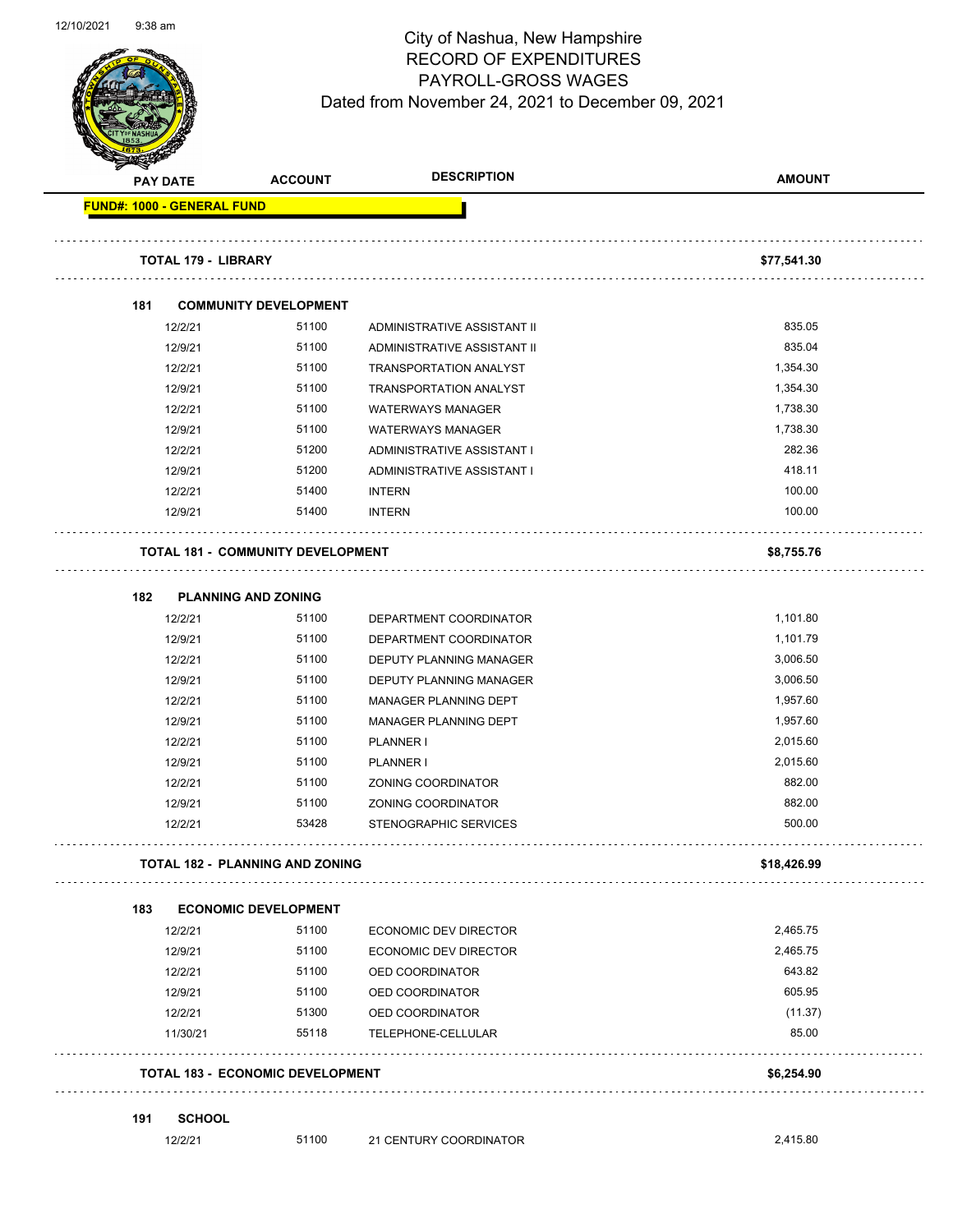

| <b>PAY DATE</b>                   |               | <b>ACCOUNT</b> | <b>DESCRIPTION</b>             | <b>AMOUNT</b> |  |
|-----------------------------------|---------------|----------------|--------------------------------|---------------|--|
| <b>FUND#: 1000 - GENERAL FUND</b> |               |                |                                |               |  |
|                                   |               |                |                                |               |  |
| 191                               | <b>SCHOOL</b> |                |                                |               |  |
|                                   | 12/2/21       | 51100          | <b>7PAR CTE NHN</b>            | 383.16        |  |
|                                   | 12/9/21       | 51100          | <b>7PAR CTE NHN</b>            | 390.60        |  |
|                                   | 12/2/21       | 51100          | ASSISTANT DIRECTOR BUSINESS    | 3,201.20      |  |
|                                   | 12/2/21       | 51100          | ASSISTANT PRINCIPAL AMH        | 1,437.50      |  |
|                                   | 12/2/21       | 51100          | ASSISTANT PRINCIPAL BIC        | 3,278.20      |  |
|                                   | 12/2/21       | 51100          | <b>ASSISTANT PRINCIPAL BIR</b> | 3,115.40      |  |
|                                   | 12/2/21       | 51100          | ASSISTANT PRINCIPAL BRO        | 2,875.00      |  |
|                                   | 12/2/21       | 51100          | ASSISTANT PRINCIPAL CHARL      | 2,875.00      |  |
|                                   | 12/2/21       | 51100          | ASSISTANT PRINCIPAL DR CRSP    | 1,461.50      |  |
|                                   | 12/2/21       | 51100          | ASSISTANT PRINCIPAL ELM        | 6,961.50      |  |
|                                   | 12/2/21       | 51100          | ASSISTANT PRINCIPAL FES        | 2,971.20      |  |
|                                   | 12/2/21       | 51100          | ASSISTANT PRINCIPAL FMS        | 3,384.60      |  |
|                                   | 12/2/21       | 51100          | ASSISTANT PRINCIPAL LEDGE      | 2,875.00      |  |
|                                   | 12/2/21       | 51100          | ASSISTANT PRINCIPAL MDE        | 3,211.50      |  |
|                                   | 12/2/21       | 51100          | ASSISTANT PRINCIPAL MTP        | 1,485.60      |  |
|                                   | 12/2/21       | 51100          | ASSISTANT PRINCIPAL NHN        | 14,072.70     |  |
|                                   | 12/2/21       | 51100          | ASSISTANT PRINCIPAL NHS        | 14,319.30     |  |
|                                   | 12/2/21       | 51100          | ASSISTANT PRINCIPAL NSE        | 3,163.50      |  |
|                                   | 12/2/21       | 51100          | ASSISTANT PRINCIPAL PMS        | 3,723.10      |  |
|                                   | 12/2/21       | 51100          | ASSISTANT PRINCIPAL SHE        | 3,702.10      |  |
|                                   | 12/2/21       | 51100          | ASSISTANT SUPERINTENDENT       | 9,245.50      |  |
|                                   | 12/2/21       | 51100          | ASST DIRECTOR PLANT OPS        | 4,987.00      |  |
|                                   | 12/2/21       | 51100          | <b>ASST DIRECTOR SPED</b>      | 6,313.80      |  |
|                                   | 12/2/21       | 51100          | ASST SYSTEMS ADMIN FULL YEAR   | 18,450.55     |  |
|                                   | 12/9/21       | 51100          | ASST SYSTEMS ADMIN FULL YEAR   | 764.41        |  |
|                                   | 12/2/21       | 51100          | ATTENDANCE OFFICER             | 2,581.99      |  |
|                                   | 12/2/21       | 51100          | BRENTWOOD COORDINATOR          | 2,888.90      |  |
|                                   | 12/2/21       | 51100          | CAREER CENTER COORD NHS        | 1,596.11      |  |
|                                   | 12/2/21       | 51100          | CHIEF OPERATING OFFICER        | 4,542.60      |  |
|                                   | 12/2/21       | 51100          | CLERICAL ACADEMY NHN           | 3,133.65      |  |
|                                   | 12/9/21       | 51100          | CLERICAL ACADEMY NHN           | 3,106.89      |  |
|                                   | 12/2/21       | 51100          | <b>CLERICAL ACADEMY NHS</b>    | 3,218.30      |  |
|                                   | 12/9/21       | 51100          | CLERICAL ACADEMY NHS           | 3,145.35      |  |
|                                   | 12/2/21       | 51100          | CLERICAL ADULT ED NHN          | 410.13        |  |
|                                   | 12/9/21       | 51100          | CLERICAL ADULT ED NHN          | 411.44        |  |
|                                   | 12/2/21       | 51100          | <b>CLERICAL ASST SUPER SUP</b> | 1,610.64      |  |
|                                   | 12/9/21       | 51100          | <b>CLERICAL ASST SUPER SUP</b> | 1,691.57      |  |
|                                   | 12/2/21       | 51100          | CLERICAL ATHLETIC NHN          | 848.25        |  |
|                                   | 12/9/21       | 51100          | CLERICAL ATHLETIC NHN          | 848.25        |  |
|                                   | 12/2/21       | 51100          | <b>CLERICAL ATHLETIC NHS</b>   | 760.90        |  |
|                                   | 12/9/21       | 51100          | <b>CLERICAL ATHLETIC NHS</b>   | 760.90        |  |
|                                   | 12/2/21       | 51100          | <b>CLERICAL BUSINESS</b>       | 3,132.05      |  |
|                                   | 12/9/21       | 51100          | <b>CLERICAL BUSINESS</b>       | 2,987.37      |  |
|                                   | 12/2/21       | 51100          | CLERICAL CHIEF OP OFFICER SUP  | 837.00        |  |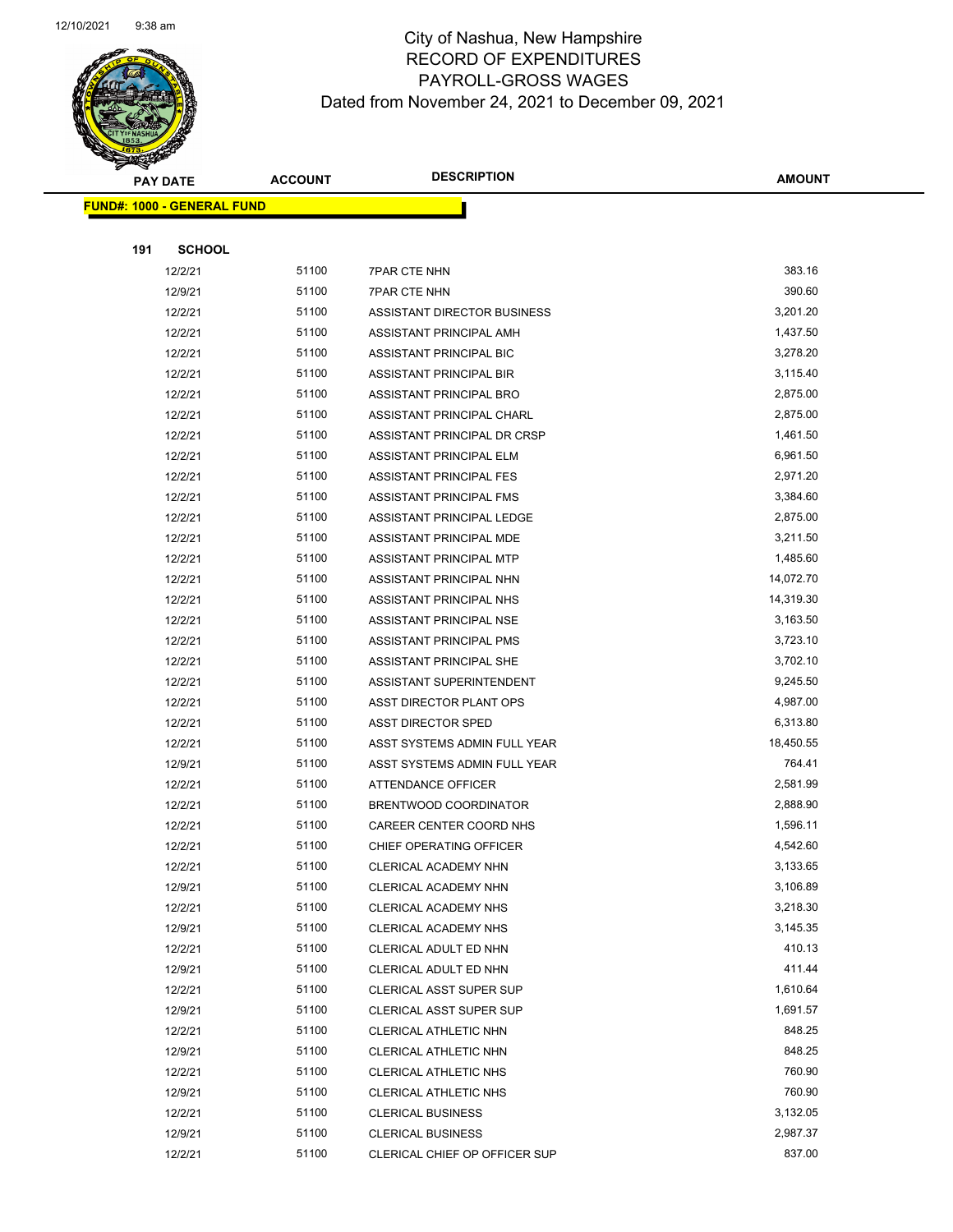

|                                   | <b>PAY DATE</b> | <b>ACCOUNT</b> | <b>DESCRIPTION</b>              | <b>AMOUNT</b> |
|-----------------------------------|-----------------|----------------|---------------------------------|---------------|
| <b>FUND#: 1000 - GENERAL FUND</b> |                 |                |                                 |               |
|                                   |                 |                |                                 |               |
| 191                               | <b>SCHOOL</b>   |                |                                 |               |
|                                   | 12/9/21         | 51100          | CLERICAL CHIEF OP OFFICER SUP   | 898.04        |
|                                   | 12/2/21         | 51100          | CLERICAL CTE NHN                | 723.40        |
|                                   | 12/9/21         | 51100          | <b>CLERICAL CTE NHN</b>         | 723.40        |
|                                   | 12/2/21         | 51100          | <b>CLERICAL CTE NHS</b>         | 723.40        |
|                                   | 12/9/21         | 51100          | <b>CLERICAL CTE NHS</b>         | 723.40        |
|                                   | 12/2/21         | 51100          | CLERICAL GUIDANCE ELM           | 964.52        |
|                                   | 12/9/21         | 51100          | <b>CLERICAL GUIDANCE ELM</b>    | 1,350.35      |
|                                   | 12/2/21         | 51100          | CLERICAL GUIDANCE NHN           | 1,621.46      |
|                                   | 12/9/21         | 51100          | CLERICAL GUIDANCE NHN           | 2,055.50      |
|                                   | 12/2/21         | 51100          | CLERICAL GUIDANCE NHS           | 1,465.01      |
|                                   | 12/9/21         | 51100          | <b>CLERICAL GUIDANCE NHS</b>    | 1,484.29      |
|                                   | 12/2/21         | 51100          | <b>CLERICAL HUMAN RESOURCES</b> | 1,788.48      |
|                                   | 12/9/21         | 51100          | <b>CLERICAL HUMAN RESOURCES</b> | 1,822.00      |
|                                   | 12/2/21         | 51100          | <b>CLERICAL PAYROLL SUP</b>     | 1,634.25      |
|                                   | 12/9/21         | 51100          | <b>CLERICAL PAYROLL SUP</b>     | 1,634.25      |
|                                   | 12/2/21         | 51100          | <b>CLERICAL PLANT OPS</b>       | 797.25        |
|                                   | 12/9/21         | 51100          | <b>CLERICAL PLANT OPS</b>       | 797.25        |
|                                   | 12/2/21         | 51100          | <b>CLERICAL PRINCIPAL AMH</b>   | 1,484.30      |
|                                   | 12/9/21         | 51100          | <b>CLERICAL PRINCIPAL AMH</b>   | 1,484.30      |
|                                   | 12/2/21         | 51100          | CLERICAL PRINCIPAL BIC          | 1,645.50      |
|                                   | 12/9/21         | 51100          | <b>CLERICAL PRINCIPAL BIC</b>   | 1,645.50      |
|                                   | 12/2/21         | 51100          | <b>CLERICAL PRINCIPAL BIR</b>   | 1,526.41      |
|                                   | 12/9/21         | 51100          | <b>CLERICAL PRINCIPAL BIR</b>   | 1,571.65      |
|                                   | 12/2/21         | 51100          | <b>CLERICAL PRINCIPAL BRO</b>   | 1,571.65      |
|                                   | 12/9/21         | 51100          | CLERICAL PRINCIPAL BRO          | 1,550.69      |
|                                   | 12/2/21         | 51100          | CLERICAL PRINCIPAL CHA          | 797.25        |
|                                   | 12/9/21         | 51100          | CLERICAL PRINCIPAL CHA          | 797.25        |
|                                   | 12/2/21         | 51100          | <b>CLERICAL PRINCIPAL DRC</b>   | 1,560.40      |
|                                   | 12/9/21         | 51100          | CLERICAL PRINCIPAL DRC          | 1,541.11      |
|                                   | 12/2/21         | 51100          | CLERICAL PRINCIPAL ELM          | 2,207.70      |
|                                   | 12/9/21         | 51100          | <b>CLERICAL PRINCIPAL ELM</b>   | 2,207.69      |
|                                   | 12/2/21         | 51100          | <b>CLERICAL PRINCIPAL FES</b>   | 1,597.90      |
|                                   | 12/9/21         | 51100          | <b>CLERICAL PRINCIPAL FES</b>   | 1,597.90      |
|                                   | 12/2/21         | 51100          | <b>CLERICAL PRINCIPAL FMS</b>   | 2,321.30      |
|                                   | 12/9/21         | 51100          | <b>CLERICAL PRINCIPAL FMS</b>   | 2,316.21      |
|                                   | 12/2/21         | 51100          | <b>CLERICAL PRINCIPAL LDG</b>   | 797.25        |
|                                   | 12/9/21         | 51100          | <b>CLERICAL PRINCIPAL LDG</b>   | 797.25        |
|                                   | 12/2/21         | 51100          | CLERICAL PRINCIPAL MDE          | 1,634.25      |
|                                   | 12/9/21         | 51100          | CLERICAL PRINCIPAL MDE          | 1,634.25      |
|                                   | 12/2/21         | 51100          | <b>CLERICAL PRINCIPAL MTP</b>   | 1,560.40      |
|                                   | 12/9/21         | 51100          | <b>CLERICAL PRINCIPAL MTP</b>   | 1,554.82      |
|                                   | 12/2/21         | 51100          | CLERICAL PRINCIPAL NHN          | 1,520.65      |
|                                   | 12/9/21         | 51100          | CLERICAL PRINCIPAL NHN          | 1,520.65      |
|                                   | 12/2/21         | 51100          | <b>CLERICAL PRINCIPAL NHS</b>   | 1,474.65      |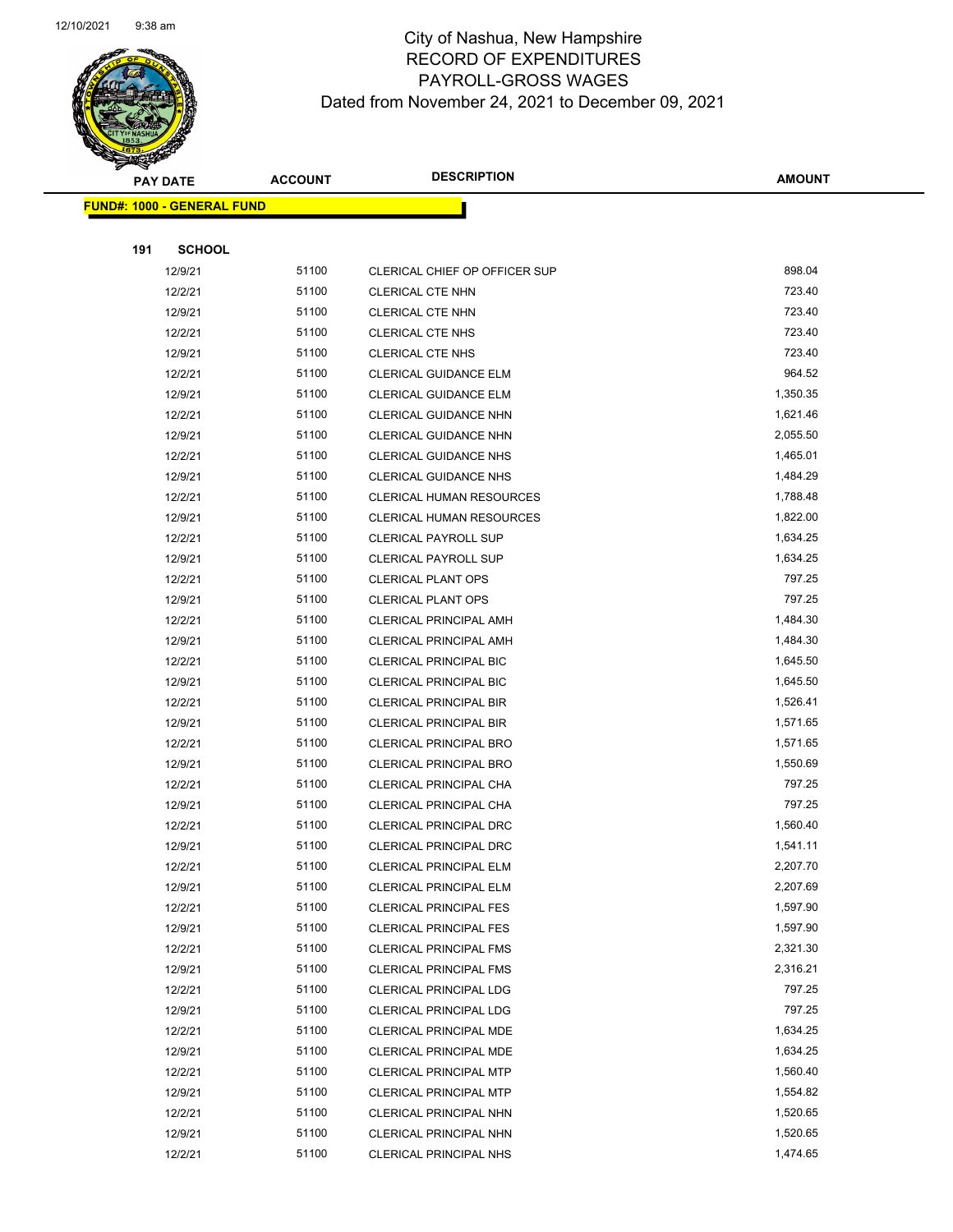

|     | <b>PAY DATE</b>                   | <b>ACCOUNT</b> | <b>DESCRIPTION</b>                 | <b>AMOUNT</b> |
|-----|-----------------------------------|----------------|------------------------------------|---------------|
|     | <b>FUND#: 1000 - GENERAL FUND</b> |                |                                    |               |
|     |                                   |                |                                    |               |
| 191 | <b>SCHOOL</b>                     |                |                                    |               |
|     | 12/9/21                           | 51100          | CLERICAL PRINCIPAL NHS             | 1,458.93      |
|     | 12/2/21                           | 51100          | <b>CLERICAL PRINCIPAL NSE</b>      | 1,571.65      |
|     | 12/9/21                           | 51100          | <b>CLERICAL PRINCIPAL NSE</b>      | 1,552.35      |
|     | 12/2/21                           | 51100          | <b>CLERICAL PRINCIPAL PMS</b>      | 1,484.30      |
|     | 12/9/21                           | 51100          | CLERICAL PRINCIPAL PMS             | 1,479.22      |
|     | 12/2/21                           | 51100          | <b>CLERICAL PRINCIPAL SHE</b>      | 1,609.15      |
|     | 12/9/21                           | 51100          | <b>CLERICAL PRINCIPAL SHE</b>      | 1,609.15      |
|     | 12/2/21                           | 51100          | CLERICAL RECEPTIONIST NHN          | 955.70        |
|     | 12/9/21                           | 51100          | CLERICAL RECEPTIONIST NHN          | 848.25        |
|     | 12/2/21                           | 51100          | CLERICAL RECEPTIONIST NHS          | 723.40        |
|     | 12/9/21                           | 51100          | CLERICAL RECEPTIONIST NHS          | 723.40        |
|     | 12/2/21                           | 51100          | <b>CLERICAL REGISTRAR NHN</b>      | 723.40        |
|     | 12/9/21                           | 51100          | <b>CLERICAL REGISTRAR NHN</b>      | 723.40        |
|     | 12/2/21                           | 51100          | CLERICAL SPECIAL ED NHN            | 760.90        |
|     | 12/9/21                           | 51100          | CLERICAL SPECIAL ED NHN            | 760.90        |
|     | 12/2/21                           | 51100          | CLERICAL SPECIAL ED NHS            | 1,479.47      |
|     | 12/9/21                           | 51100          | CLERICAL SPECIAL ED NHS            | 1,474.39      |
|     | 12/2/21                           | 51100          | <b>CLERICAL SPECIAL ED SUP</b>     | 1,012.76      |
|     | 12/9/21                           | 51100          | CLERICAL SPECIAL ED SUP            | 1,446.80      |
|     | 12/2/21                           | 51100          | CLERICAL STUDENT SERV SUP          | 864.40        |
|     | 12/9/21                           | 51100          | CLERICAL STUDENT SERV SUP          | 875.92        |
|     | 12/2/21                           | 51100          | CLERICAL SUPERINTENDANT HRLY       | 753.58        |
|     | 12/9/21                           | 51100          | CLERICAL SUPERINTENDANT HRLY       | 698.98        |
|     | 12/2/21                           | 51100          | <b>CLERICAL SUPERINTENDANT SUP</b> | 1,941.90      |
|     | 12/2/21                           | 51100          | <b>CUSTODIAN AMH</b>               | 752.80        |
|     | 12/9/21                           | 51100          | <b>CUSTODIAN AMH</b>               | 752.80        |
|     | 12/2/21                           | 51100          | <b>CUSTODIAN ASST HEAD ELM</b>     | 857.20        |
|     | 12/9/21                           | 51100          | <b>CUSTODIAN ASST HEAD ELM</b>     | 857.20        |
|     | 12/2/21                           | 51100          | <b>CUSTODIAN ASST HEAD FMS</b>     | 857.20        |
|     | 12/9/21                           | 51100          | <b>CUSTODIAN ASST HEAD FMS</b>     | 926.47        |
|     | 12/2/21                           | 51100          | <b>CUSTODIAN ASST HEAD NHN</b>     | 1,722.41      |
|     | 12/9/21                           | 51100          | <b>CUSTODIAN ASST HEAD NHN</b>     | 1,722.41      |
|     | 12/2/21                           | 51100          | <b>CUSTODIAN ASST HEAD NHS</b>     | 1,722.41      |
|     | 12/9/21                           | 51100          | <b>CUSTODIAN ASST HEAD NHS</b>     | 1,722.41      |
|     | 12/2/21                           | 51100          | <b>CUSTODIAN ASST HEAD PMS</b>     | 857.20        |
|     | 12/9/21                           | 51100          | <b>CUSTODIAN ASST HEAD PMS</b>     | 857.20        |
|     | 12/2/21                           | 51100          | <b>CUSTODIAN BIC</b>               | 1,001.28      |
|     | 12/9/21                           | 51100          | <b>CUSTODIAN BIC</b>               | 1,468.00      |
|     | 12/2/21                           | 51100          | <b>CUSTODIAN BIR</b>               | 1,505.60      |
|     | 12/9/21                           | 51100          | <b>CUSTODIAN BIR</b>               | 1,505.60      |
|     | 12/2/21                           | 51100          | <b>CUSTODIAN BRO</b>               | 1,505.60      |
|     | 12/9/21                           | 51100          | <b>CUSTODIAN BRO</b>               | 1,505.60      |
|     | 12/2/21                           | 51100          | <b>CUSTODIAN CHA</b>               | 1,505.60      |
|     | 12/9/21                           | 51100          | <b>CUSTODIAN CHA</b>               | 1,526.48      |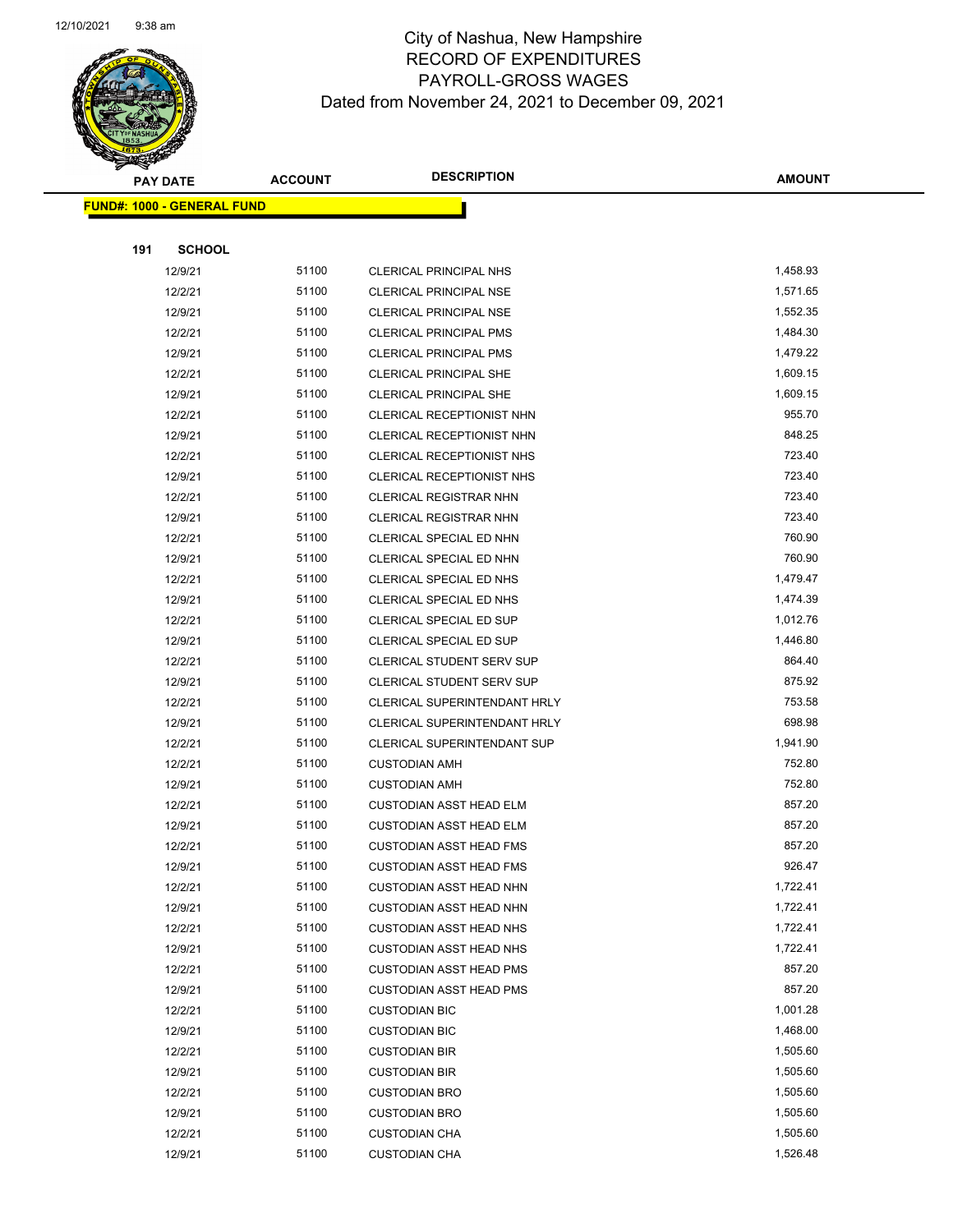

|                                   | <b>PAY DATE</b> | <b>ACCOUNT</b> | <b>DESCRIPTION</b>        | <b>AMOUNT</b> |
|-----------------------------------|-----------------|----------------|---------------------------|---------------|
| <b>FUND#: 1000 - GENERAL FUND</b> |                 |                |                           |               |
|                                   |                 |                |                           |               |
| 191                               | <b>SCHOOL</b>   |                |                           |               |
|                                   | 12/2/21         | 51100          | <b>CUSTODIAN DRC</b>      | 1,505.60      |
|                                   | 12/9/21         | 51100          | <b>CUSTODIAN DRC</b>      | 1,505.61      |
|                                   | 12/2/21         | 51100          | <b>CUSTODIAN ELM</b>      | 4,736.34      |
|                                   | 12/9/21         | 51100          | <b>CUSTODIAN ELM</b>      | 4,915.14      |
|                                   | 12/2/21         | 51100          | <b>CUSTODIAN FES</b>      | 1,038.88      |
|                                   | 12/9/21         | 51100          | <b>CUSTODIAN FES</b>      | 1,468.00      |
|                                   | 12/2/21         | 51100          | <b>CUSTODIAN FMS</b>      | 3,108.32      |
|                                   | 12/9/21         | 51100          | <b>CUSTODIAN FMS</b>      | 3,205.44      |
|                                   | 12/2/21         | 51100          | <b>CUSTODIAN HEAD AMH</b> | 857.20        |
|                                   | 12/9/21         | 51100          | <b>CUSTODIAN HEAD AMH</b> | 857.20        |
|                                   | 12/2/21         | 51100          | <b>CUSTODIAN HEAD BIC</b> | 857.20        |
|                                   | 12/9/21         | 51100          | <b>CUSTODIAN HEAD BIC</b> | 857.20        |
|                                   | 12/2/21         | 51100          | <b>CUSTODIAN HEAD BIR</b> | 857.20        |
|                                   | 12/9/21         | 51100          | <b>CUSTODIAN HEAD BIR</b> | 857.20        |
|                                   | 12/2/21         | 51100          | <b>CUSTODIAN HEAD BRO</b> | 857.20        |
|                                   | 12/9/21         | 51100          | <b>CUSTODIAN HEAD BRO</b> | 857.20        |
|                                   | 12/2/21         | 51100          | <b>CUSTODIAN HEAD CHA</b> | 857.20        |
|                                   | 12/9/21         | 51100          | <b>CUSTODIAN HEAD CHA</b> | 857.20        |
|                                   | 12/2/21         | 51100          | <b>CUSTODIAN HEAD DRC</b> | 857.20        |
|                                   | 12/9/21         | 51100          | <b>CUSTODIAN HEAD DRC</b> | 857.20        |
|                                   | 12/2/21         | 51100          | <b>CUSTODIAN HEAD ELM</b> | 1,016.00      |
|                                   | 12/9/21         | 51100          | <b>CUSTODIAN HEAD ELM</b> | 1,016.00      |
|                                   | 12/2/21         | 51100          | <b>CUSTODIAN HEAD FES</b> | 857.20        |
|                                   | 12/9/21         | 51100          | <b>CUSTODIAN HEAD FES</b> | 857.20        |
|                                   | 12/2/21         | 51100          | <b>CUSTODIAN HEAD FMS</b> | 406.40        |
|                                   | 12/9/21         | 51100          | <b>CUSTODIAN HEAD FMS</b> | 406.40        |
|                                   | 12/2/21         | 51100          | <b>CUSTODIAN HEAD FPS</b> | 857.20        |
|                                   | 12/9/21         | 51100          | <b>CUSTODIAN HEAD FPS</b> | 857.20        |
|                                   | 12/2/21         | 51100          | <b>CUSTODIAN HEAD LDG</b> | 857.20        |
|                                   | 12/9/21         | 51100          | <b>CUSTODIAN HEAD LDG</b> | 857.20        |
|                                   | 12/2/21         | 51100          | <b>CUSTODIAN HEAD MDE</b> | 857.20        |
|                                   | 12/9/21         | 51100          | <b>CUSTODIAN HEAD MDE</b> | 857.20        |
|                                   | 12/2/21         | 51100          | <b>CUSTODIAN HEAD MTP</b> | 857.20        |
|                                   | 12/9/21         | 51100          | <b>CUSTODIAN HEAD MTP</b> | 857.20        |
|                                   | 12/2/21         | 51100          | <b>CUSTODIAN HEAD NHN</b> | 1,022.00      |
|                                   | 12/9/21         | 51100          | <b>CUSTODIAN HEAD NHN</b> | 1,022.00      |
|                                   | 12/2/21         | 51100          | <b>CUSTODIAN HEAD NHS</b> | 1,022.00      |
|                                   | 12/9/21         | 51100          | <b>CUSTODIAN HEAD NHS</b> | 1,022.00      |
|                                   | 12/2/21         | 51100          | <b>CUSTODIAN HEAD NSE</b> | 865.20        |
|                                   | 12/9/21         | 51100          | <b>CUSTODIAN HEAD NSE</b> | 865.20        |
|                                   | 12/2/21         | 51100          | <b>CUSTODIAN HEAD PMS</b> | 1,016.00      |
|                                   | 12/9/21         | 51100          | <b>CUSTODIAN HEAD PMS</b> | 1,016.00      |
|                                   | 12/2/21         | 51100          | <b>CUSTODIAN HEAD SHE</b> | 857.20        |
|                                   | 12/9/21         | 51100          | <b>CUSTODIAN HEAD SHE</b> | 857.20        |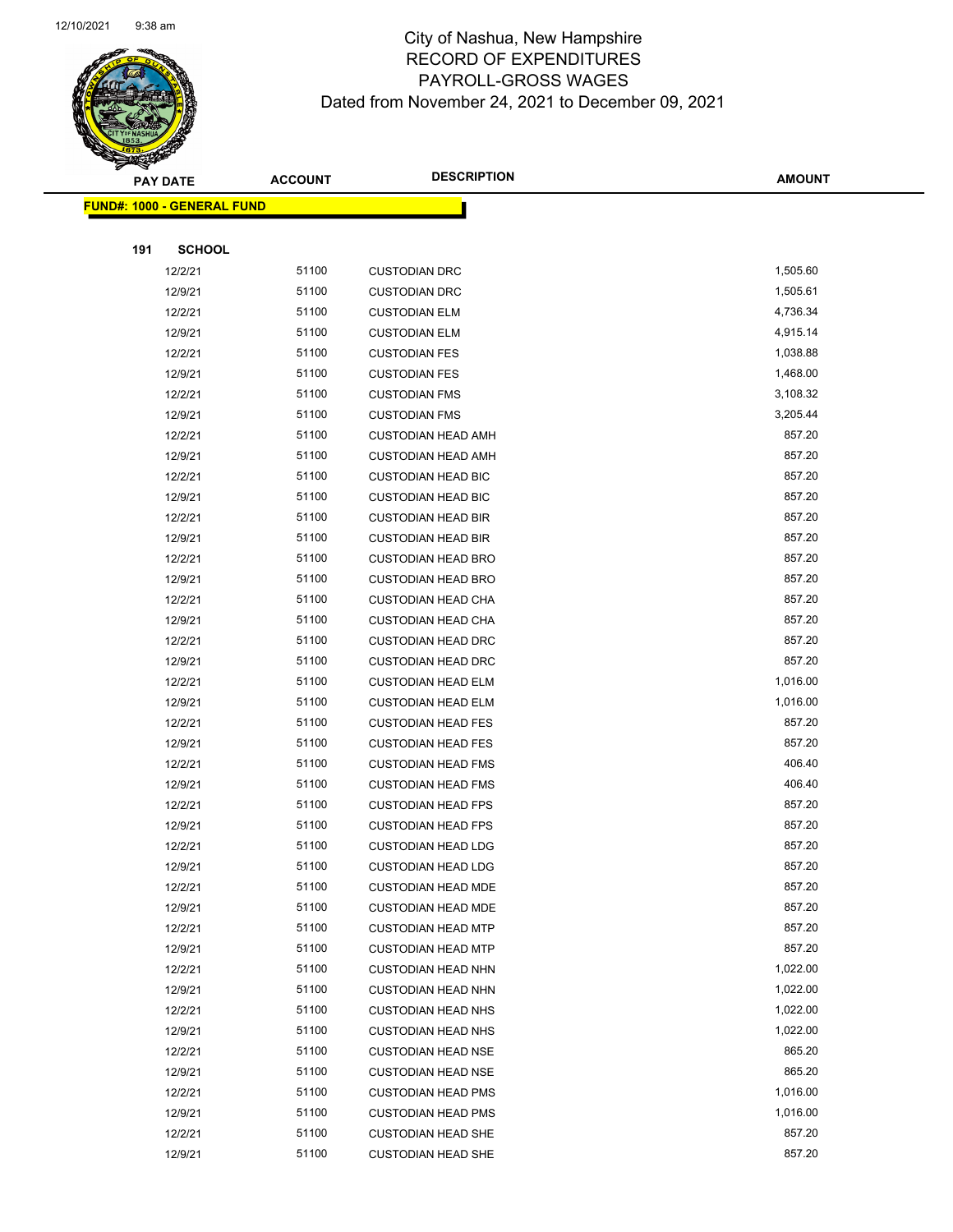

|     | <b>PAY DATE</b>                   | <b>ACCOUNT</b> | <b>DESCRIPTION</b>              | <b>AMOUNT</b>        |
|-----|-----------------------------------|----------------|---------------------------------|----------------------|
|     | <b>FUND#: 1000 - GENERAL FUND</b> |                |                                 |                      |
|     |                                   |                |                                 |                      |
| 191 | <b>SCHOOL</b>                     |                |                                 |                      |
|     | 12/2/21                           | 51100          | <b>CUSTODIAN LDG</b>            | 1,038.88             |
|     | 12/9/21                           | 51100          | <b>CUSTODIAN LDG</b>            | 1,488.88             |
|     | 12/2/21                           | 51100          | <b>CUSTODIAN MDE</b>            | 875.14               |
|     | 12/9/21                           | 51100          | <b>CUSTODIAN MDE</b>            | 1,058.65             |
|     | 12/2/21                           | 51100          | <b>CUSTODIAN MTP</b>            | 1,505.60             |
|     | 12/9/21                           | 51100          | <b>CUSTODIAN MTP</b>            | 1,526.48             |
|     | 12/2/21                           | 51100          | <b>CUSTODIAN NHN</b>            | 10,587.20            |
|     | 12/9/21                           | 51100          | <b>CUSTODIAN NHN</b>            | 9,834.40             |
|     | 12/2/21                           | 51100          | <b>CUSTODIAN NHS</b>            | 9,261.34             |
|     | 12/9/21                           | 51100          | <b>CUSTODIAN NHS</b>            | 9,231.82             |
|     | 12/2/21                           | 51100          | <b>CUSTODIAN NSE</b>            | 1,505.60             |
|     | 12/9/21                           | 51100          | <b>CUSTODIAN NSE</b>            | 1,505.60             |
|     | 12/2/21                           | 51100          | <b>CUSTODIAN PMS</b>            | 1,038.88             |
|     | 12/9/21                           | 51100          | <b>CUSTODIAN PMS</b>            | 1,468.00             |
|     | 12/2/21                           | 51100          | <b>CUSTODIAN SHE</b>            | 1,505.60             |
|     | 12/9/21                           | 51100          | <b>CUSTODIAN SHE</b>            | 1,505.60             |
|     | 12/2/21                           | 51100          | <b>CUSTODIAN SUPERVISOR WPO</b> | 4,316.20             |
|     | 12/2/21                           | 51100          | <b>CUSTODIAN WID</b>            | 3,015.36             |
|     | 12/9/21                           | 51100          | <b>CUSTODIAN WID</b>            | 2,835.03             |
|     | 12/2/21                           | 51100          | <b>DIRECTOR ATHLETICS</b>       | 3,913.30             |
|     | 12/2/21                           | 51100          | DIRECTOR COM GRANTS             | 3,422.10             |
|     | 12/2/21                           | 51100          | <b>DIRECTOR GUIDANCE</b>        | 6,869.40             |
|     | 12/2/21                           | 51100          | DIRECTOR HUMAN RESOURCES        | 4,423.10             |
|     | 12/2/21                           | 51100          | DIRECTOR PLANT OPS              | 4,062.20             |
|     | 12/2/21                           | 51100          | DIRECTOR SPECIAL ED             | 3,801.40             |
|     | 12/2/21                           | 51100          | DIRECTOR STUDENT SERVICES       | 3,568.10             |
|     | 12/2/21                           | 51100          | DIRECTOR TECHNOLOGY             | 3,730.30             |
|     | 12/2/21                           | 51100          | DIRECTOR TRANSPORTATION         | 3,396.70             |
|     | 12/2/21                           | 51100          | DIRECTOR VOCATIONAL             | 8,087.10             |
|     | 12/2/21                           | 51100          | ELL COMMUNICATIONS COORDINATOR  | 2,088.60             |
|     | 12/2/21                           | 51100          | ELL OUTREACH WORKER             | 1,793.87             |
|     | 12/2/21                           | 51100          | <b>GRANT WRITER</b>             | 737.35               |
|     | 12/9/21                           | 51100          | <b>GRANT WRITER</b>             | 737.35               |
|     | 12/2/21                           | 51100          | GUIDANCE COUNSELOR AMH          | 2,469.50             |
|     | 12/2/21                           | 51100          | <b>GUIDANCE COUNSELOR BIC</b>   | 2,168.59             |
|     | 12/2/21                           | 51100          | <b>GUIDANCE COUNSELOR BIR</b>   | 3,071.59             |
|     | 12/2/21                           | 51100          | <b>GUIDANCE COUNSELOR BRO</b>   | 2,036.21             |
|     | 12/9/21                           | 51100          | GUIDANCE COUNSELOR CHA          | 10,596.95            |
|     | 12/2/21                           | 51100          | GUIDANCE COUNSELOR DRC          | 2,103.19             |
|     | 12/2/21                           | 51100          | <b>GUIDANCE COUNSELOR ELM</b>   | 13,092.47            |
|     | 12/2/21                           | 51100          | <b>GUIDANCE COUNSELOR FES</b>   | 2,168.59<br>5,417.28 |
|     | 12/2/21                           | 51100          | GUIDANCE COUNSELOR FMS          |                      |
|     | 12/2/21                           | 51100          | <b>GUIDANCE COUNSELOR LDG</b>   | 3,071.59             |
|     | 12/2/21                           | 51100          | GUIDANCE COUNSELOR MDE          | 2,933.59             |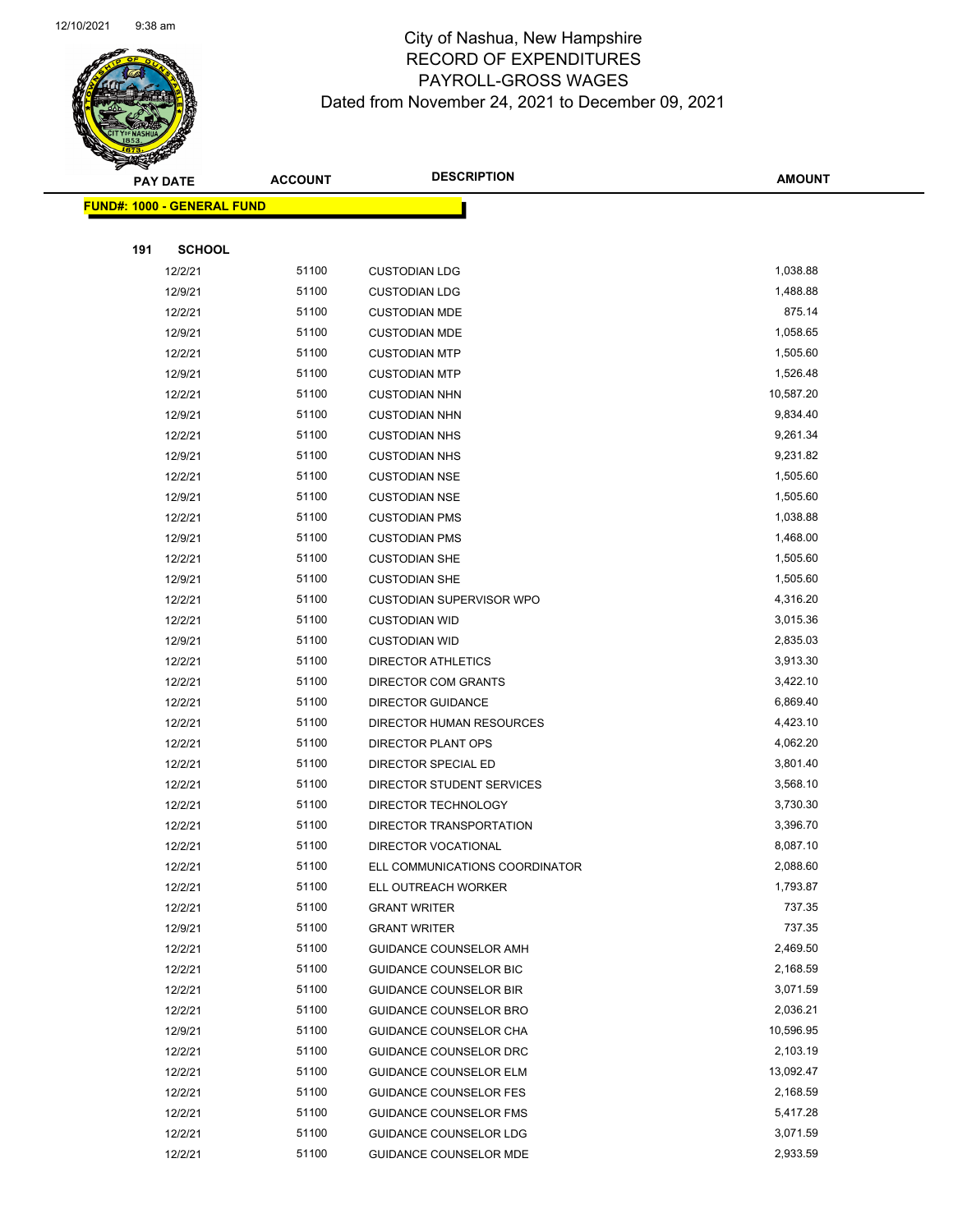

| <b>PAY DATE</b>                   |                    | <b>ACCOUNT</b> | <b>DESCRIPTION</b>            | <b>AMOUNT</b>        |
|-----------------------------------|--------------------|----------------|-------------------------------|----------------------|
| <b>FUND#: 1000 - GENERAL FUND</b> |                    |                |                               |                      |
|                                   |                    |                |                               |                      |
| 191                               | <b>SCHOOL</b>      |                |                               |                      |
|                                   | 12/2/21            | 51100          | <b>GUIDANCE COUNSELOR MTP</b> | 2,979.49             |
|                                   | 12/2/21            | 51100          | GUIDANCE COUNSELOR NHN        | 17,194.08            |
|                                   | 12/2/21            | 51100          | GUIDANCE COUNSELOR NHS        | 20,852.88            |
|                                   | 12/2/21            | 51100          | <b>GUIDANCE COUNSELOR NSE</b> | 2,979.49             |
|                                   | 12/2/21            | 51100          | <b>GUIDANCE COUNSELOR PMS</b> | 6,747.48             |
|                                   | 12/2/21            | 51100          | GUIDANCE COUNSELOR SHE        | 2,979.49             |
|                                   | 12/9/21            | 51100          | HOME SCHOOL CORD TTI          | 107.63               |
|                                   | 12/2/21            | 51100          | JOB DEVELOPER SPED NHN        | 3,071.59             |
|                                   | 12/2/21            | 51100          | <b>LIBRARIAN AMH</b>          | 2,045.30             |
|                                   | 12/2/21            | 51100          | <b>LIBRARIAN BIC</b>          | 1,960.01             |
|                                   | 12/2/21            | 51100          | LIBRARIAN BIR                 | 1,712.21             |
|                                   | 12/2/21            | 51100          | <b>LIBRARIAN BRO</b>          | 2,259.99             |
|                                   | 12/2/21            | 51100          | LIBRARIAN CHA                 | 3,071.59             |
|                                   | 12/2/21            | 51100          | <b>LIBRARIAN DRC</b>          | 2,316.40             |
|                                   | 12/2/21            | 51100          | <b>LIBRARIAN ELM</b>          | 2,162.90             |
|                                   | 12/2/21            | 51100          | <b>LIBRARIAN FES</b>          | 2,979.46             |
|                                   | 12/2/21            | 51100          | <b>LIBRARIAN FMS</b>          | 3,071.59             |
|                                   | 12/2/21            | 51100          | <b>LIBRARIAN LDG</b>          | 1,891.40             |
|                                   | 12/2/21            | 51100          | <b>LIBRARIAN MDE</b>          | 2,933.59             |
|                                   | 12/2/21            | 51100          | <b>LIBRARIAN MTP</b>          | 1,792.59             |
|                                   | 12/2/21            | 51100          | <b>LIBRARIAN NHN</b>          | 4,773.48             |
|                                   | 12/2/21            | 51100          | <b>LIBRARIAN NHS</b>          | 5,093.68             |
|                                   | 12/2/21            | 51100          | <b>LIBRARIAN NSE</b>          | 2,933.59             |
|                                   | 12/2/21            | 51100          | <b>LIBRARIAN SHE</b>          | 2,979.49             |
|                                   | 12/2/21            | 51100          | LICENSED PRACTICAL NURSE ELM  | 1,522.41             |
|                                   | 12/2/21            | 51100          | LICENSED PRACTICAL NURSE FMS  | 1,490.90             |
|                                   | 12/2/21            | 51100          | MAINTENANCE ALARM WPO         | 1,048.40             |
|                                   | 12/9/21            | 51100          | MAINTENANCE ALARM WPO         | 1,048.40             |
|                                   | 12/2/21            | 51100          | MAINTENANCE CARPENTER WPO     | 1,048.40             |
|                                   | 12/9/21            | 51100          | MAINTENANCE CARPENTER WPO     | 1,048.40             |
|                                   | 12/2/21            | 51100          | MAINTENANCE ELECTRICIAN WPO   | 2,228.00             |
|                                   | 12/9/21            | 51100          | MAINTENANCE ELECTRICIAN WPO   | 2,228.00             |
|                                   | 12/2/21            | 51100          | MAINTENANCE GRDS FORMEN WPO   | 1,056.40             |
|                                   | 12/9/21            | 51100          | MAINTENANCE GRDS FORMEN WPO   | 1,056.40             |
|                                   | 12/2/21            | 51100          | MAINTENANCE GROUNDS WPO       | 4,490.80             |
|                                   | 12/9/21            | 51100          | MAINTENANCE GROUNDS WPO       | 4,490.81             |
|                                   | 12/2/21            | 51100          | MAINTENANCE HVAC WPO          | 5,456.00             |
|                                   | 12/9/21            | 51100          | MAINTENANCE HVAC WPO          | 5,456.00             |
|                                   | 12/2/21            | 51100          | MAINTENANCE MESSENGER WPO     | 1,016.00             |
|                                   | 12/9/21            | 51100          | MAINTENANCE MESSENGER WPO     | 1,016.00<br>2,180.40 |
|                                   | 12/2/21            | 51100<br>51100 | MAINTENANCE PLUMBER WPO       | 2,180.40             |
|                                   | 12/9/21<br>12/2/21 | 51100          | MAINTENANCE PLUMBER WPO       | 2,104.80             |
|                                   | 12/9/21            | 51100          | MAINTENANCE TRADES WPO        | 2,104.80             |
|                                   |                    |                | MAINTENANCE TRADES WPO        |                      |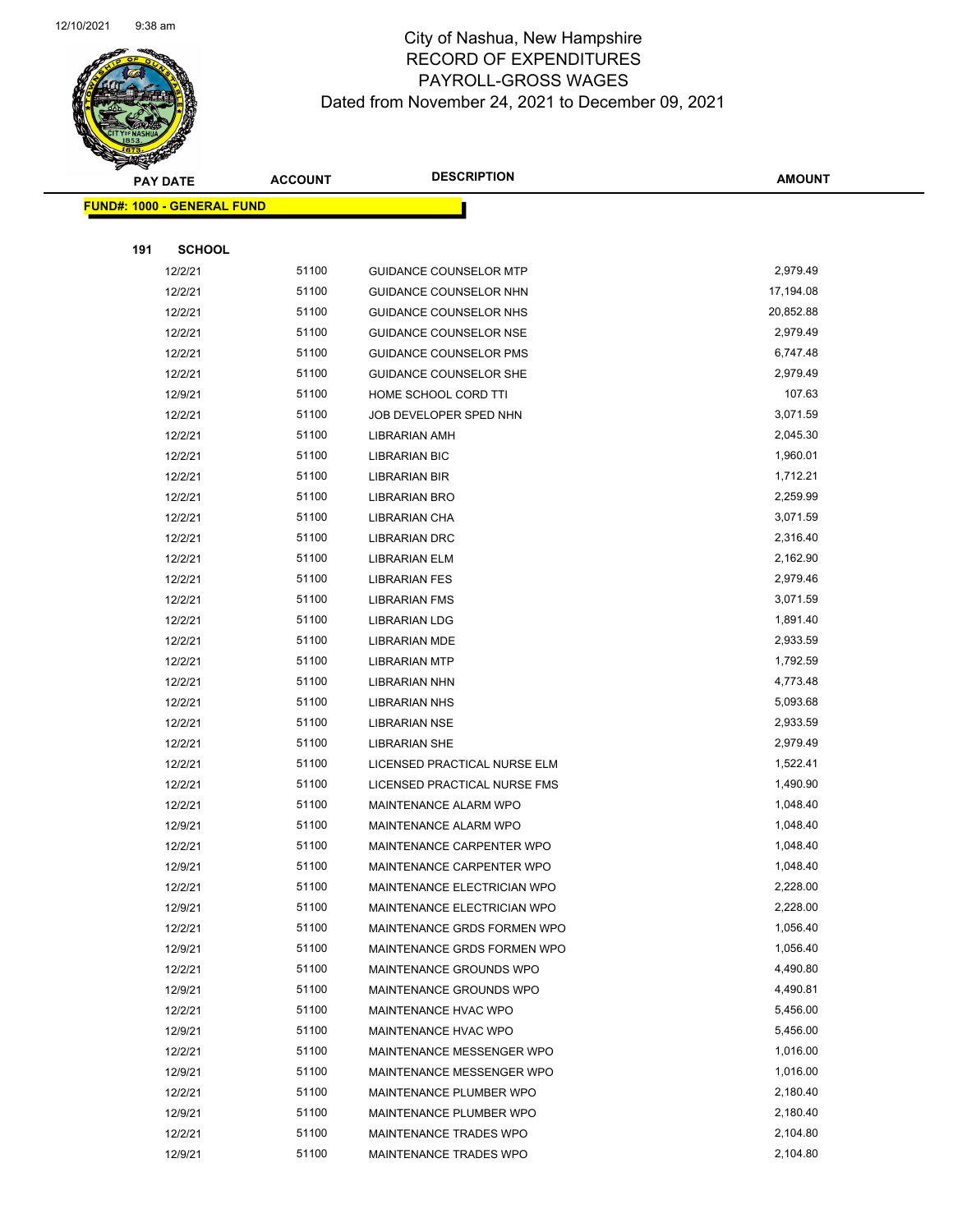

|     | <b>PAY DATE</b>                   | <b>ACCOUNT</b> | <b>DESCRIPTION</b>             | <b>AMOUNT</b> |
|-----|-----------------------------------|----------------|--------------------------------|---------------|
|     | <b>FUND#: 1000 - GENERAL FUND</b> |                |                                |               |
|     |                                   |                |                                |               |
| 191 | <b>SCHOOL</b>                     |                |                                |               |
|     | 12/2/21                           | 51100          | MARKETING TEACHER NHS          | 2,876.80      |
|     | 12/2/21                           | 51100          | <b>NURSE AMH</b>               | 2,795.40      |
|     | 12/2/21                           | 51100          | <b>NURSE BIC</b>               | 2,795.40      |
|     | 12/2/21                           | 51100          | <b>NURSE BIR</b>               | 2,751.30      |
|     | 12/2/21                           | 51100          | <b>NURSE BRO</b>               | 2,795.40      |
|     | 12/2/21                           | 51100          | <b>NURSE CHA</b>               | 1,831.99      |
|     | 12/2/21                           | 51100          | <b>NURSE DRC</b>               | 1,697.00      |
|     | 12/2/21                           | 51100          | <b>NURSE ELM</b>               | 3,303.61      |
|     | 12/2/21                           | 51100          | <b>NURSE FES</b>               | 1,962.51      |
|     | 12/2/21                           | 51100          | <b>NURSE FMS</b>               | 1,824.69      |
|     | 12/2/21                           | 51100          | <b>NURSE LDG</b>               | 2,632.70      |
|     | 12/2/21                           | 51100          | <b>NURSE MDE</b>               | 2,319.39      |
|     | 12/2/21                           | 51100          | <b>NURSE MTP</b>               | 1,913.90      |
|     | 12/2/21                           | 51100          | <b>NURSE NHN</b>               | 3,728.48      |
|     | 12/2/21                           | 51100          | <b>NURSE NHS</b>               | 3,881.90      |
|     | 12/2/21                           | 51100          | <b>NURSE NSE</b>               | 2,795.40      |
|     | 12/2/21                           | 51100          | <b>NURSE PMS</b>               | 4,406.90      |
|     | 12/2/21                           | 51100          | <b>NURSE SHE</b>               | 1,888.79      |
|     | 12/2/21                           | 51100          | OFFICE MANAGER BUSINESS        | 2,230.80      |
|     | 12/2/21                           | 51100          | OFFICE MANAGER HUMAN RESOURCES | 2,307.70      |
|     | 12/2/21                           | 51100          | OFFICE MANAGER SPED            | 2,082.90      |
|     | 12/2/21                           | 51100          | OUT DISTRICT COORDINATOR       | 3,024.80      |
|     | 12/2/21                           | 51100          | PARA PRE SCHOOL BIR            | 168.08        |
|     | 12/9/21                           | 51100          | PARA PRE SCHOOL BIR            | 370.54        |
|     | 12/2/21                           | 51100          | PARA ALT AMH                   | 530.83        |
|     | 12/9/21                           | 51100          | PARA ALT AMH                   | 634.81        |
|     | 12/2/21                           | 51100          | PARA ALT FMS                   | 591.04        |
|     | 12/9/21                           | 51100          | PARA ALT FMS                   | 777.10        |
|     | 12/2/21                           | 51100          | PARA ALT MTP                   | 378.18        |
|     | 12/9/21                           | 51100          | PARA ALT MTP                   | 473.68        |
|     | 12/2/21                           | 51100          | PARA ALT PMS                   | 383.68        |
|     | 12/9/21                           | 51100          | PARA ALT PMS                   | 473.72        |
|     | 12/2/21                           | 51100          | PARA DW SPEC ED AMH            | 9,038.40      |
|     | 12/9/21                           | 51100          | PARA DW SPEC ED AMH            | 11,314.90     |
|     | 12/2/21                           | 51100          | PARA DW SPEC ED BIR            | 1,728.70      |
|     | 12/9/21                           | 51100          | PARA DW SPEC ED BIR            | 2,057.43      |
|     | 12/2/21                           | 51100          | PARA DW SPEC ED BRO            | 6,014.53      |
|     | 12/9/21                           | 51100          | PARA DW SPEC ED BRO            | 7,826.82      |
|     | 12/2/21                           | 51100          | PARA DW SPEC ED CHA            | 8,026.27      |
|     | 12/9/21                           | 51100          | PARA DW SPEC ED CHA            | 10,780.75     |
|     | 12/2/21                           | 51100          | PARA DW SPEC ED FMS            | 3,653.41      |
|     | 12/9/21                           | 51100          | PARA DW SPEC ED FMS            | 4,664.43      |
|     | 12/2/21                           | 51100          | PARA DW SPEC ED LDG            | 508.95        |
|     | 12/9/21                           | 51100          | PARA DW SPEC ED LDG            | 519.89        |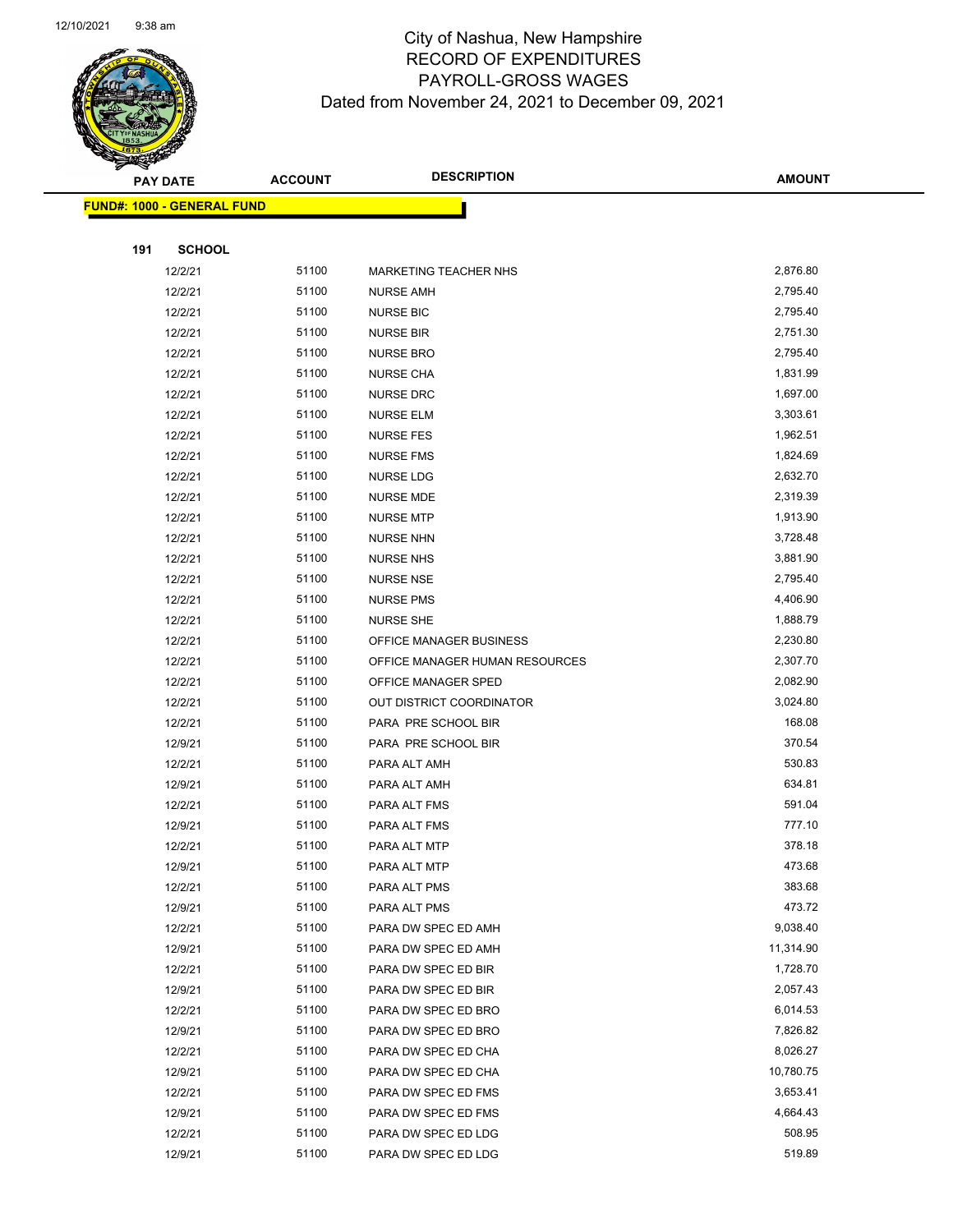

| <b>PAY DATE</b>                   |               | <b>ACCOUNT</b> | <b>DESCRIPTION</b>  | <b>AMOUNT</b> |  |
|-----------------------------------|---------------|----------------|---------------------|---------------|--|
| <b>FUND#: 1000 - GENERAL FUND</b> |               |                |                     |               |  |
|                                   |               |                |                     |               |  |
| 191                               | <b>SCHOOL</b> |                |                     |               |  |
|                                   | 12/2/21       | 51100          | PARA DW SPEC ED MDE | 7,899.85      |  |
|                                   | 12/9/21       | 51100          | PARA DW SPEC ED MDE | 9,801.67      |  |
|                                   | 12/2/21       | 51100          | PARA DW SPEC ED MTP | 416.26        |  |
|                                   | 12/9/21       | 51100          | PARA DW SPEC ED MTP | 530.95        |  |
|                                   | 12/2/21       | 51100          | PARA DW SPEC ED NHN | 3,930.00      |  |
|                                   | 12/9/21       | 51100          | PARA DW SPEC ED NHN | 5,466.85      |  |
|                                   | 12/2/21       | 51100          | PARA DW SPEC ED NHS | 6,206.69      |  |
|                                   | 12/9/21       | 51100          | PARA DW SPEC ED NHS | 7,720.07      |  |
|                                   | 12/2/21       | 51100          | PARA DW SPEC ED NSE | 5,488.47      |  |
|                                   | 12/9/21       | 51100          | PARA DW SPEC ED NSE | 6,666.78      |  |
|                                   | 12/2/21       | 51100          | PARA DW SPEC ED SHE | 9,163.67      |  |
|                                   | 12/9/21       | 51100          | PARA DW SPEC ED SHE | 11,437.54     |  |
|                                   | 12/2/21       | 51100          | PARA DW SPEC ED WID | 511.80        |  |
|                                   | 12/9/21       | 51100          | PARA DW SPEC ED WID | 631.92        |  |
|                                   | 12/2/21       | 51100          | PARA DW SPEC ELM    | 8,980.87      |  |
|                                   | 12/9/21       | 51100          | PARA DW SPEC ELM    | 10,553.66     |  |
|                                   | 12/2/21       | 51100          | PARA ELL BIR        | 485.75        |  |
|                                   | 12/9/21       | 51100          | PARA ELL BIR        | 620.10        |  |
|                                   | 12/2/21       | 51100          | PARA ELL DRC        | 496.08        |  |
|                                   | 12/9/21       | 51100          | PARA ELL DRC        | 625.27        |  |
|                                   | 12/2/21       | 51100          | PARA ELL ELM        | 734.96        |  |
|                                   | 12/9/21       | 51100          | PARA ELL ELM        | 910.44        |  |
|                                   | 12/2/21       | 51100          | PARA ELL FES        | 497.85        |  |
|                                   | 12/9/21       | 51100          | PARA ELL FES        | 656.98        |  |
|                                   | 12/2/21       | 51100          | PARA ELL FMS        | 361.00        |  |
|                                   | 12/9/21       | 51100          | PARA ELL FMS        | 472.91        |  |
|                                   | 12/2/21       | 51100          | PARA ELL LDG        | 496.08        |  |
|                                   | 12/9/21       | 51100          | PARA ELL LDG        | 620.10        |  |
|                                   | 12/2/21       | 51100          | PARA ELL MTP        | 366.72        |  |
|                                   | 12/9/21       | 51100          | PARA ELL MTP        | 458.40        |  |
|                                   | 12/2/21       | 51100          | PARA ELL PMS        | 251.76        |  |
|                                   | 12/9/21       | 51100          | PARA ELL PMS        | 603.18        |  |
|                                   | 12/2/21       | 51100          | PARA ELL SHE        | 537.44        |  |
|                                   | 12/9/21       | 51100          | PARA ELL SHE        | 666.63        |  |
|                                   | 12/2/21       | 51100          | PARA INST AMH       | 2,301.09      |  |
|                                   | 12/9/21       | 51100          | PARA INST AMH       | 2,922.51      |  |
|                                   | 12/2/21       | 51100          | PARA INST BIC       | 4,622.98      |  |
|                                   | 12/9/21       | 51100          | PARA INST BIC       | 5,787.03      |  |
|                                   | 12/2/21       | 51100          | PARA INST BIR       | 3,121.10      |  |
|                                   | 12/9/21       | 51100          | PARA INST BIR       | 3,961.39      |  |
|                                   | 12/2/21       | 51100          | PARA INST BRO       | 2,695.12      |  |
|                                   | 12/9/21       | 51100          | PARA INST BRO       | 3,411.16      |  |
|                                   | 12/2/21       | 51100          | PARA INST CHA       | 3,087.34      |  |
|                                   | 12/9/21       | 51100          | PARA INST CHA       | 3,753.64      |  |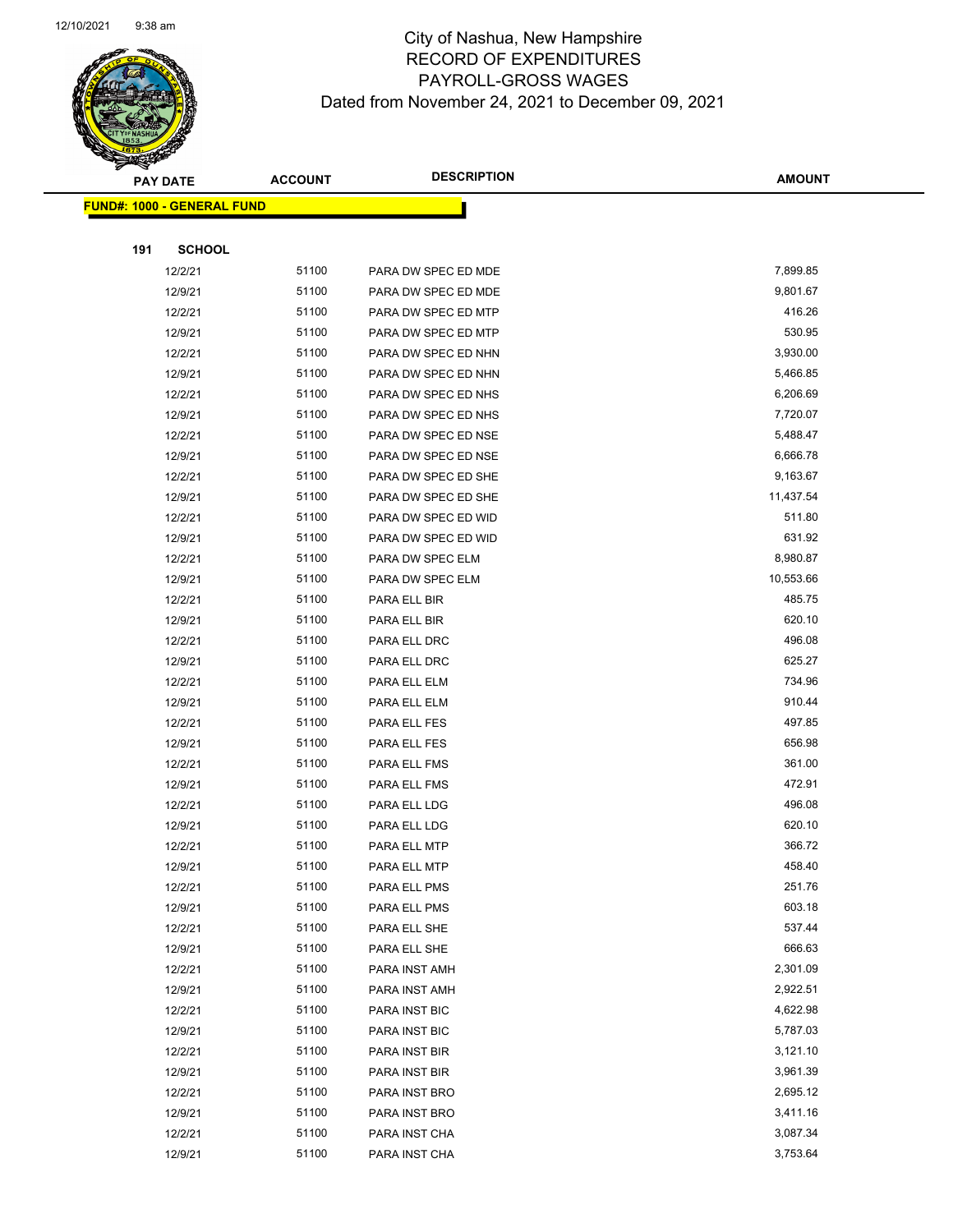

|     | <b>PAY DATE</b>                   | <b>ACCOUNT</b> | <b>DESCRIPTION</b> | <b>AMOUNT</b> |  |
|-----|-----------------------------------|----------------|--------------------|---------------|--|
|     | <b>FUND#: 1000 - GENERAL FUND</b> |                |                    |               |  |
|     |                                   |                |                    |               |  |
| 191 | <b>SCHOOL</b>                     |                |                    |               |  |
|     | 12/2/21                           | 51100          | PARA INST DRC      | 2,865.48      |  |
|     | 12/9/21                           | 51100          | PARA INST DRC      | 3,420.48      |  |
|     | 12/2/21                           | 51100          | PARA INST ELM      | 4,407.80      |  |
|     | 12/9/21                           | 51100          | PARA INST ELM      | 5,579.16      |  |
|     | 12/2/21                           | 51100          | PARA INST FES      | 4,289.38      |  |
|     | 12/9/21                           | 51100          | PARA INST FES      | 5,387.42      |  |
|     | 12/2/21                           | 51100          | PARA INST FMS      | 3,354.86      |  |
|     | 12/9/21                           | 51100          | PARA INST FMS      | 4,441.64      |  |
|     | 12/2/21                           | 51100          | PARA INST LDG      | 3,046.26      |  |
|     | 12/9/21                           | 51100          | PARA INST LDG      | 3,808.20      |  |
|     | 12/2/21                           | 51100          | PARA INST MDE      | 3,579.70      |  |
|     | 12/9/21                           | 51100          | PARA INST MDE      | 4,513.60      |  |
|     | 12/2/21                           | 51100          | PARA INST MTP      | 2,469.49      |  |
|     | 12/9/21                           | 51100          | PARA INST MTP      | 3,307.00      |  |
|     | 12/2/21                           | 51100          | PARA INST NHN      | 1,883.22      |  |
|     | 12/9/21                           | 51100          | PARA INST NHN      | 2,234.76      |  |
|     | 12/2/21                           | 51100          | PARA INST NHS      | 2,321.68      |  |
|     | 12/9/21                           | 51100          | PARA INST NHS      | 2,907.58      |  |
|     | 12/2/21                           | 51100          | PARA INST NSE      | 3,984.21      |  |
|     | 12/9/21                           | 51100          | PARA INST NSE      | 5,263.94      |  |
|     | 12/2/21                           | 51100          | PARA INST PMS      | 3,553.38      |  |
|     | 12/9/21                           | 51100          | PARA INST PMS      | 4,338.73      |  |
|     | 12/2/21                           | 51100          | PARA INST SHE      | 3,241.46      |  |
|     | 12/9/21                           | 51100          | PARA INST SHE      | 4,187.41      |  |
|     | 12/2/21                           | 51100          | PARA KIND AMH      | 496.08        |  |
|     | 12/9/21                           | 51100          | PARA KIND AMH      | 656.28        |  |
|     | 12/2/21                           | 51100          | PARA KIND BIC      | 1,097.60      |  |
|     | 12/9/21                           | 51100          | PARA KIND BIC      | 1,384.83      |  |
|     | 12/2/21                           | 51100          | PARA KIND BIR      | 359.14        |  |
|     | 12/9/21                           | 51100          | PARA KIND BIR      | 473.93        |  |
|     | 12/2/21                           | 51100          | PARA KIND BRO      | 506.42        |  |
|     | 12/9/21                           | 51100          | PARA KIND BRO      | 630.44        |  |
|     | 12/2/21                           | 51100          | PARA KIND CHA      | 845.00        |  |
|     | 12/9/21                           | 51100          | PARA KIND CHA      | 1,059.43      |  |
|     | 12/2/21                           | 51100          | PARA KIND DRC      | 918.24        |  |
|     | 12/9/21                           | 51100          | PARA KIND DRC      | 1,152.20      |  |
|     | 12/2/21                           | 51100          | PARA KIND FES      | 927.81        |  |
|     | 12/9/21                           | 51100          | PARA KIND FES      | 1,171.34      |  |
|     | 12/2/21                           | 51100          | PARA KIND LDG      | 537.44        |  |
|     | 12/9/21                           | 51100          | PARA KIND LDG      | 651.12        |  |
|     | 12/2/21                           | 51100          | PARA KIND MDE      | 1,011.87      |  |
|     | 12/9/21                           | 51100          | PARA KIND MDE      | 1,307.81      |  |
|     | 12/2/21                           | 51100          | PARA KIND MTP      | 482.16        |  |
|     | 12/9/21                           | 51100          | PARA KIND MTP      | 592.65        |  |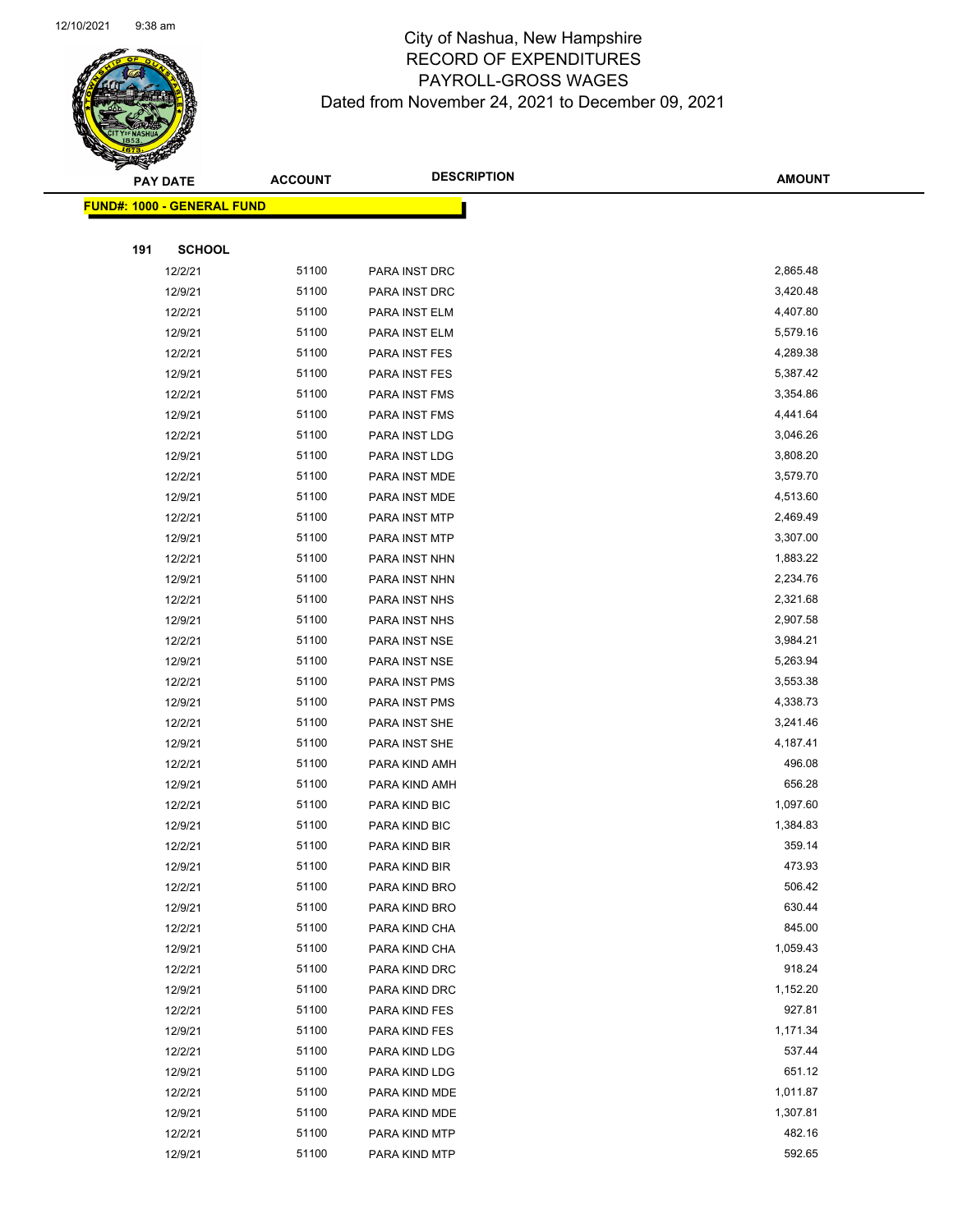

| <b>PAY DATE</b>                   | <b>ACCOUNT</b> | <b>DESCRIPTION</b>    | <b>AMOUNT</b> |
|-----------------------------------|----------------|-----------------------|---------------|
| <b>FUND#: 1000 - GENERAL FUND</b> |                |                       |               |
|                                   |                |                       |               |
| 191<br><b>SCHOOL</b>              |                |                       |               |
| 12/2/21                           | 51100          | PARA KIND NSE         | 766.34        |
| 12/9/21                           | 51100          | PARA KIND NSE         | 992.51        |
| 12/2/21                           | 51100          | PARA KIND SHE         | 1,082.60      |
| 12/9/21                           | 51100          | PARA KIND SHE         | 1,368.98      |
| 12/2/21                           | 51100          | PARA LIB NHN          | 104.90        |
| 12/9/21                           | 51100          | PARA LIB NHN          | 325.20        |
| 12/2/21                           | 51100          | PARA LIB NHS          | 222.17        |
| 12/9/21                           | 51100          | PARA LIB NHS          | 225.87        |
| 12/2/21                           | 51100          | PARA LIB PMS          | 64.98         |
| 12/9/21                           | 51100          | PARA LIB PMS          | 256.31        |
| 12/2/21                           | 51100          | PARA MEDIA NHN        | 570.80        |
| 12/9/21                           | 51100          | PARA MEDIA NHN        | 713.50        |
| 12/2/21                           | 51100          | PARA MEDIA NHS        | 802.86        |
| 12/9/21                           | 51100          | PARA MEDIA NHS        | 921.28        |
| 12/2/21                           | 51100          | PARA PRE SCH BIC      | 580.78        |
| 12/9/21                           | 51100          | PARA PRE SCH BIC      | 1,180.26      |
| 12/2/21                           | 51100          | PARA PRE SCH MTP      | 383.60        |
| 12/9/21                           | 51100          | PARA PRE SCH MTP      | 755.93        |
| 12/2/21                           | 51100          | PARA PRE SCH NSE      | 1,664.17      |
| 12/9/21                           | 51100          | PARA PRE SCH NSE      | 2,642.70      |
| 12/2/21                           | 51100          | PARA READ ELM         | 524.52        |
| 12/9/21                           | 51100          | PARA READ ELM         | 655.65        |
| 12/2/21                           | 51100          | PARA SCI NHN          | 541.61        |
| 12/9/21                           | 51100          | PARA SCI NHN          | 648.86        |
| 12/2/21                           | 51100          | PARA SCI NHS          | 528.52        |
| 12/9/21                           | 51100          | PARA SCI NHS          | 639.51        |
| 12/2/21                           | 51100          | PARA SPED FES         | 374.36        |
| 12/9/21                           | 51100          | PARA SPED FES         | 481.32        |
| 12/2/21                           | 51100          | PARA TTI MTP          | 362.84        |
| 12/9/21                           | 51100          | PARA TTI MTP          | 459.11        |
| 12/2/21                           | 51100          | PARA VOC NHS          | 398.58        |
| 12/9/21                           | 51100          | PARA VOC NHS          | 508.00        |
| 12/2/21                           | 51100          | PEER COACH            | 8,073.17      |
| 12/2/21                           | 51100          | PRESCHOOL COORDINATOR | 2,686.70      |
| 12/2/21                           | 51100          | PRESCHOOL PARA FPS    | 1,891.23      |
| 12/9/21                           | 51100          | PRESCHOOL PARA FPS    | 2,391.90      |
| 12/2/21                           | 51100          | PRESCHOOL TEACHER FPS | 11,292.10     |
| 12/2/21                           | 51100          | PRINCIPAL AMH         | 4,115.40      |
| 12/2/21                           | 51100          | PRINCIPAL BIC         | 3,942.30      |
| 12/2/21                           | 51100          | PRINCIPAL BIR         | 3,307.20      |
| 12/2/21                           | 51100          | PRINCIPAL BRO         | 4,115.40      |
| 12/2/21                           | 51100          | PRINCIPAL CHA         | 4,076.90      |
| 12/2/21                           | 51100          | PRINCIPAL DRC         | 3,903.80      |
| 12/2/21                           | 51100          | PRINCIPAL ELM         | 4,169.20      |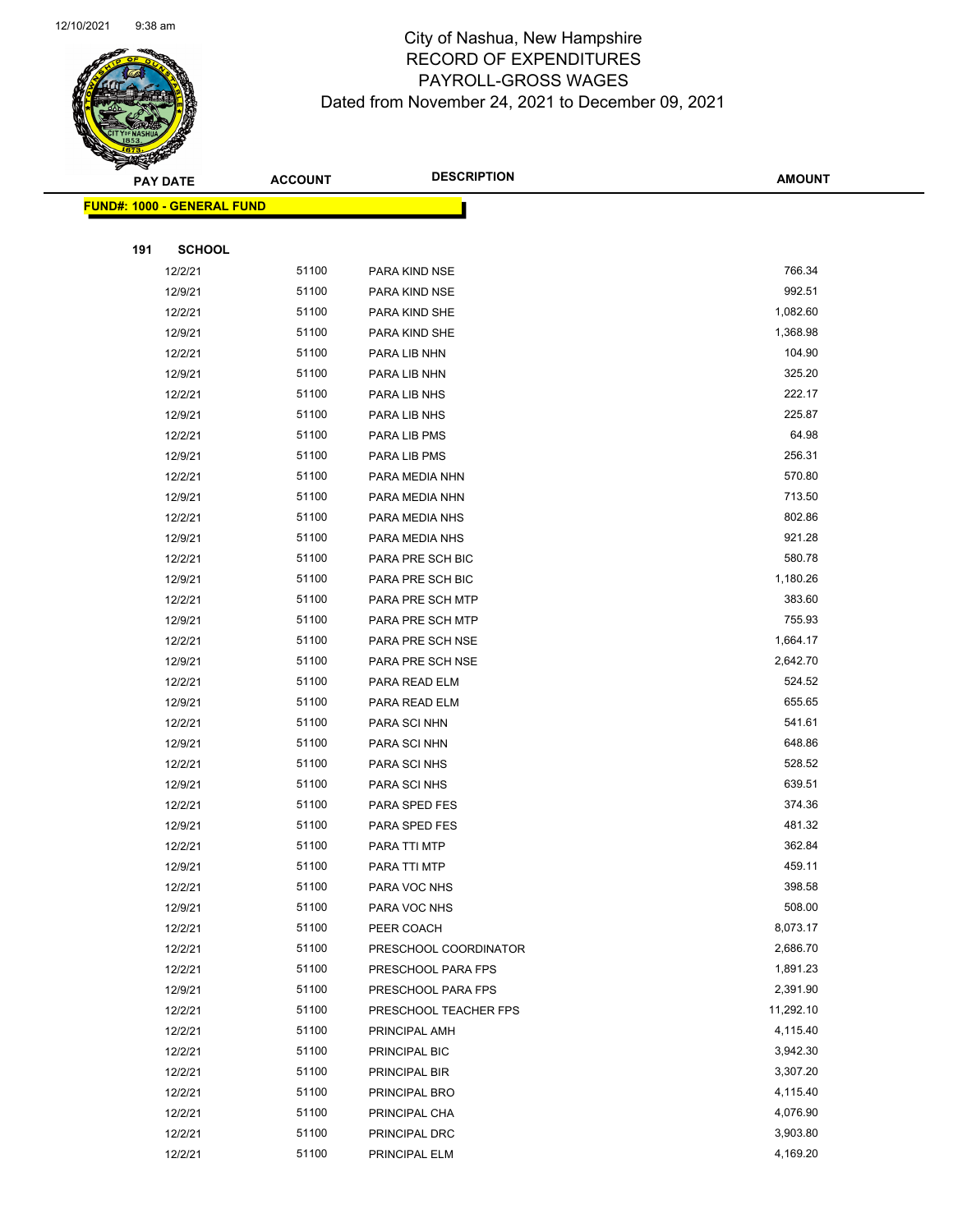

| <b>PAY DATE</b>                   |               | <b>ACCOUNT</b> | <b>DESCRIPTION</b>          | <b>AMOUNT</b> |
|-----------------------------------|---------------|----------------|-----------------------------|---------------|
| <b>FUND#: 1000 - GENERAL FUND</b> |               |                |                             |               |
|                                   |               |                |                             |               |
| 191                               | <b>SCHOOL</b> |                |                             |               |
|                                   | 12/2/21       | 51100          | PRINCIPAL FES               | 3,973.10      |
|                                   | 12/2/21       | 51100          | <b>PRINCIPAL FMS</b>        | 4,207.70      |
|                                   | 12/2/21       | 51100          | PRINCIPAL LDG               | 4,115.40      |
|                                   | 12/2/21       | 51100          | PRINCIPAL MDE               | 3,973.10      |
|                                   | 12/2/21       | 51100          | PRINCIPAL MTP               | 3,973.10      |
|                                   | 12/2/21       | 51100          | PRINCIPAL NHN               | 4,158.70      |
|                                   | 12/2/21       | 51100          | PRINCIPAL NHS               | 4,357.70      |
|                                   | 12/2/21       | 51100          | PRINCIPAL NSE               | 3,942.30      |
|                                   | 12/2/21       | 51100          | PRINCIPAL PMS               | 3,913.50      |
|                                   | 12/2/21       | 51100          | PRINCIPAL SHE               | 1,793.20      |
|                                   | 12/2/21       | 51100          | SCHOOL PSYCHOLOGIST WID     | 37,920.63     |
|                                   | 12/2/21       | 51100          | SCHOOL PSYCHOLOGY INTERN    | 2,400.00      |
|                                   | 12/2/21       | 51100          | SECURITY MONITOR NHN        | 1,806.72      |
|                                   | 12/9/21       | 51100          | SECURITY MONITOR NHN        | 2,258.40      |
|                                   | 12/2/21       | 51100          | SECURITY MONITOR NHS        | 2,408.96      |
|                                   | 12/9/21       | 51100          | <b>SECURITY MONITOR NHS</b> | 3,011.21      |
|                                   | 12/2/21       | 51100          | SIGN LANGUAGE INTERPRETER   | 3,701.27      |
|                                   | 12/9/21       | 51100          | SIGN LANGUAGE INTERPRETER   | 9,319.30      |
|                                   | 12/2/21       | 51100          | SOCIAL WORKER               | 4,190.68      |
|                                   | 12/2/21       | 51100          | SOCIAL WORKER FMS           | 2,979.49      |
|                                   | 12/2/21       | 51100          | SPEECH LANG PATHOLOGIST WID | 60,762.17     |
|                                   | 12/2/21       | 51100          | SPEECH LANGUAGE ASST        | 306.75        |
|                                   | 12/9/21       | 51100          | SPEECH LANGUAGE ASST        | 752.40        |
|                                   | 12/2/21       | 51100          | STUDENT ACTIVITY COORD NHN  | 1,148.38      |
|                                   | 12/2/21       | 51100          | <b>SUPERINTENDENT</b>       | 6,292.30      |
|                                   | 12/2/21       | 51100          | SYSTEMS ADMIN FULL YEAR     | 11,386.40     |
|                                   | 12/2/21       | 51100          | <b>TEACHER ART AMH</b>      | 2,795.40      |
|                                   | 12/2/21       | 51100          | TEACHER ART BIC             | 2,290.99      |
|                                   | 12/2/21       | 51100          | <b>TEACHER ART BIR</b>      | 2,979.49      |
|                                   | 12/2/21       | 51100          | <b>TEACHER ART CHA</b>      | 2,227.31      |
|                                   | 12/2/21       | 51100          | TEACHER ART DRC             | 1,572.49      |
|                                   | 12/2/21       | 51100          | <b>TEACHER ART ELM</b>      | 5,015.70      |
|                                   | 12/2/21       | 51100          | <b>TEACHER ART FES</b>      | 1,764.50      |
|                                   | 12/2/21       | 51100          | TEACHER ART FMS             | 744.49        |
|                                   | 12/2/21       | 51100          | <b>TEACHER ART LDG</b>      | 2,795.40      |
|                                   | 12/2/21       | 51100          | <b>TEACHER ART MDE</b>      | 2,168.59      |
|                                   | 12/2/21       | 51100          | <b>TEACHER ART MTP</b>      | 2,979.49      |
|                                   | 12/2/21       | 51100          | TEACHER ART NHN             | 11,091.39     |
|                                   | 12/2/21       | 51100          | TEACHER ART NHS             | 10,930.48     |
|                                   | 12/2/21       | 51100          | <b>TEACHER ART NSE</b>      | 2,979.49      |
|                                   | 12/2/21       | 51100          | <b>TEACHER ART PMS</b>      | 4,270.10      |
|                                   | 12/2/21       | 51100          | TEACHER ART SHE             | 1,888.70      |
|                                   | 12/2/21       | 51100          | <b>TEACHER AUTO NHN</b>     | 2,795.40      |
|                                   | 12/2/21       | 51100          | TEACHER BEHAVIOR SPEC WID   | 20,744.22     |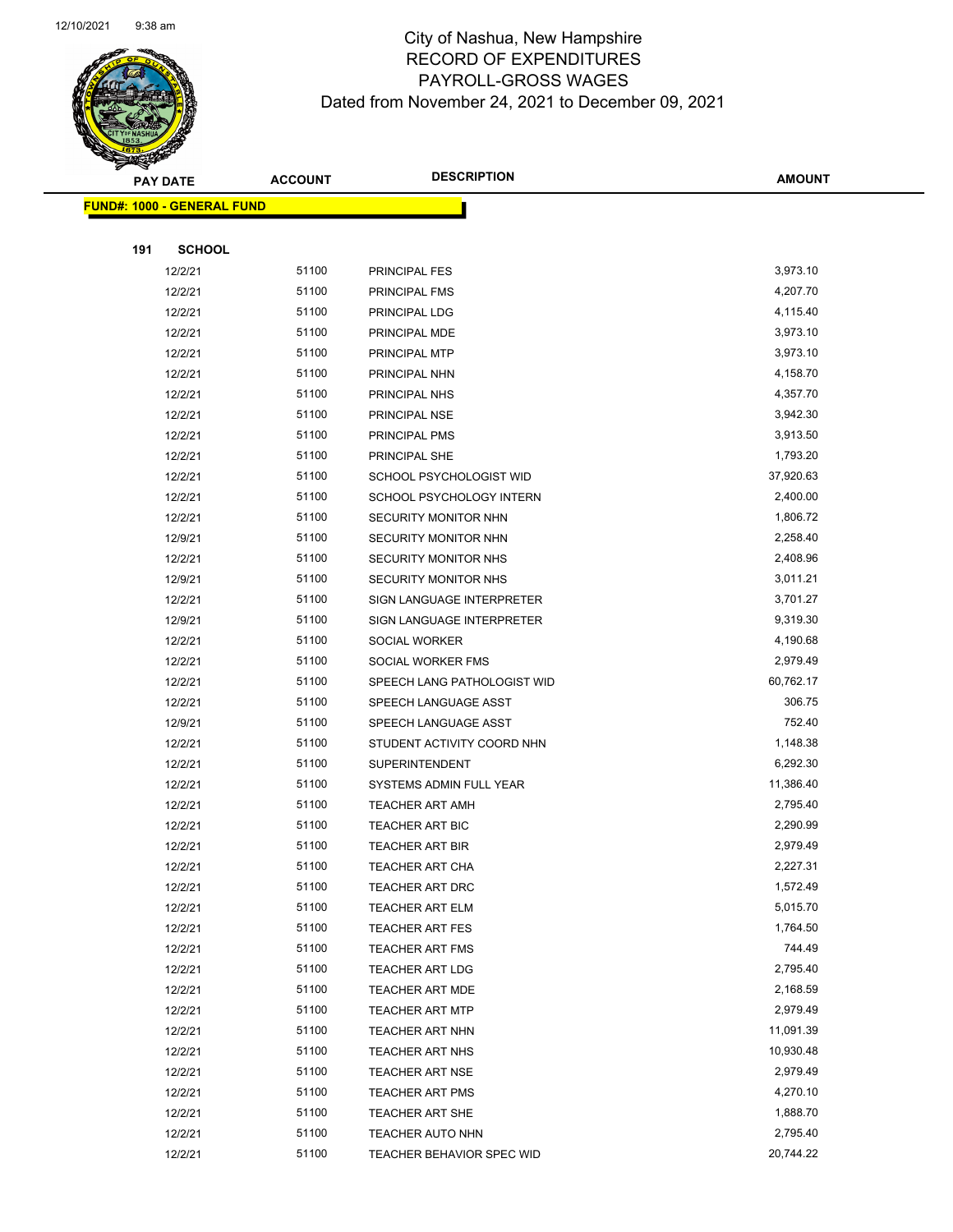

|     | <b>PAY DATE</b>                   | <b>ACCOUNT</b> | <b>DESCRIPTION</b>          | <b>AMOUNT</b> |
|-----|-----------------------------------|----------------|-----------------------------|---------------|
|     | <b>FUND#: 1000 - GENERAL FUND</b> |                |                             |               |
|     |                                   |                |                             |               |
| 191 | <b>SCHOOL</b>                     |                |                             |               |
|     | 12/2/21                           | 51100          | TEACHER BIO TEC NHN         | 2,564.69      |
|     | 12/2/21                           | 51100          | TEACHER BUILD CONST NHS     | 2,795.40      |
|     | 12/2/21                           | 51100          | <b>TEACHER BUSINESS NHN</b> | 7,405.48      |
|     | 12/2/21                           | 51100          | <b>TEACHER BUSINESS NHS</b> | 9,019.98      |
|     | 12/2/21                           | 51100          | <b>TEACHER COMPUTER ELM</b> | 3,818.49      |
|     | 12/2/21                           | 51100          | TEACHER COMPUTER FMS        | 4,551.98      |
|     | 12/2/21                           | 51100          | TEACHER COMPUTER NHN        | 5,584.30      |
|     | 12/2/21                           | 51100          | <b>TEACHER COMPUTER NHS</b> | 1,723.21      |
|     | 12/2/21                           | 51100          | TEACHER COMPUTER PMS        | 2,979.49      |
|     | 12/2/21                           | 51100          | TEACHER COSMETOLOGY NHN     | 4,684.19      |
|     | 12/2/21                           | 51100          | TEACHER CULINARY NHN        | 5,637.89      |
|     | 12/2/21                           | 51100          | <b>TEACHER DEAF NSE</b>     | 2,979.49      |
|     | 12/2/21                           | 51100          | <b>TEACHER DEAF WID</b>     | 8,938.47      |
|     | 12/2/21                           | 51100          | <b>TEACHER DWSE AMH</b>     | 2,979.49      |
|     | 12/2/21                           | 51100          | <b>TEACHER DWSE BIR</b>     | 4,963.99      |
|     | 12/2/21                           | 51100          | <b>TEACHER DWSE BRO</b>     | 3,071.59      |
|     | 12/2/21                           | 51100          | <b>TEACHER DWSE CHA</b>     | 1,641.49      |
|     | 12/2/21                           | 51100          | <b>TEACHER DWSE ELM</b>     | 15,151.37     |
|     | 12/2/21                           | 51100          | TEACHER DWSE FMS            | 2,168.59      |
|     | 12/2/21                           | 51100          | TEACHER DWSE MDE            | 1,963.09      |
|     | 12/2/21                           | 51100          | TEACHER DWSE NHS            | 2,963.31      |
|     | 12/2/21                           | 51100          | <b>TEACHER DWSE SHE</b>     | 3,863.00      |
|     | 12/2/21                           | 51100          | TEACHER ECE NHS             | 5,958.98      |
|     | 12/2/21                           | 51100          | TEACHER ELECTRICAL NHS      | 2,795.40      |
|     | 12/2/21                           | 51100          | <b>TEACHER ELL AMH</b>      | 1,655.60      |
|     | 12/2/21                           | 51100          | TEACHER ELL BIC             | 3,982.10      |
|     | 12/2/21                           | 51100          | <b>TEACHER ELL BIR</b>      | 2,979.49      |
|     | 12/2/21                           | 51100          | <b>TEACHER ELL CHA</b>      | 2,359.10      |
|     | 12/2/21                           | 51100          | <b>TEACHER ELL DRC</b>      | 4,702.70      |
|     | 12/2/21                           | 51100          | TEACHER ELL ELM             | 6,726.90      |
|     | 12/2/21                           | 51100          | <b>TEACHER ELL FES</b>      | 7,039.48      |
|     | 12/2/21                           | 51100          | <b>TEACHER ELL FMS</b>      | 4,319.11      |
|     | 12/2/21                           | 51100          | TEACHER ELL LDG             | 9,228.30      |
|     | 12/2/21                           | 51100          | <b>TEACHER ELL MTP</b>      | 2,979.49      |
|     | 12/2/21                           | 51100          | TEACHER ELL NHN             | 8,365.99      |
|     | 12/2/21                           | 51100          | TEACHER ELL NHS             | 10,379.56     |
|     | 12/2/21                           | 51100          | <b>TEACHER ELL PMS</b>      | 2,751.30      |
|     | 12/2/21                           | 51100          | TEACHER ELL SHE             | 4,971.70      |
|     | 12/2/21                           | 51100          | TEACHER ENGLISH ELM         | 28,207.63     |
|     | 12/2/21                           | 51100          | <b>TEACHER ENGLISH FMS</b>  | 15,771.47     |
|     | 12/2/21                           | 51100          | <b>TEACHER ENGLISH NHN</b>  | 48,395.67     |
|     | 12/2/21                           | 51100          | <b>TEACHER ENGLISH NHS</b>  | 47,511.45     |
|     | 12/2/21                           | 51100          | <b>TEACHER ENGLISH PMS</b>  | 16,462.57     |
|     | 12/2/21                           | 51100          | TEACHER FACS FMS            | 4,868.28      |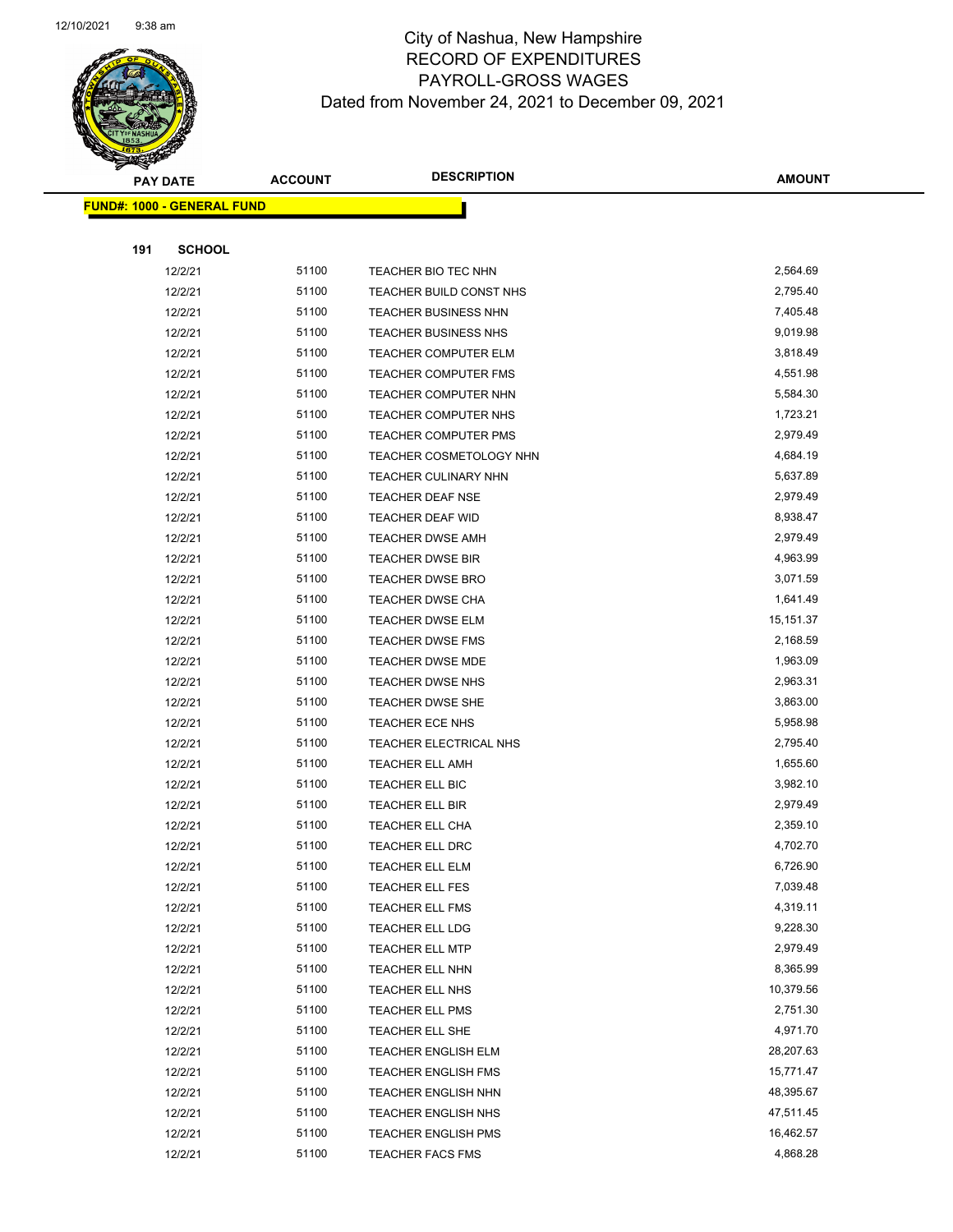

|     | <b>PAY DATE</b>                   | <b>ACCOUNT</b> | <b>DESCRIPTION</b>       | <b>AMOUNT</b> |
|-----|-----------------------------------|----------------|--------------------------|---------------|
|     | <b>FUND#: 1000 - GENERAL FUND</b> |                |                          |               |
|     |                                   |                |                          |               |
| 191 | <b>SCHOOL</b>                     |                |                          |               |
|     | 12/2/21                           | 51100          | <b>TEACHER FACS NHN</b>  | 8,003.70      |
|     | 12/2/21                           | 51100          | <b>TEACHER FACS NHS</b>  | 7,737.77      |
|     | 12/2/21                           | 51100          | <b>TEACHER FACS PMS</b>  | 4,288.41      |
|     | 12/2/21                           | 51100          | TEACHER FOREIGN LANG ELM | 6,143.18      |
|     | 12/2/21                           | 51100          | TEACHER FOREIGN LANG FMS | 3,077.60      |
|     | 12/2/21                           | 51100          | TEACHER FOREIGN LANG NHN | 14,056.78     |
|     | 12/2/21                           | 51100          | TEACHER FOREIGN LANG NHS | 19,013.59     |
|     | 12/2/21                           | 51100          | TEACHER FOREIGN LANG PMS | 3,024.79      |
|     | 12/2/21                           | 51100          | <b>TEACHER GR1 AMH</b>   | 6,478.13      |
|     | 12/2/21                           | 51100          | TEACHER GR1 BIC          | 10,119.10     |
|     | 12/2/21                           | 51100          | <b>TEACHER GR1 BIR</b>   | 6,725.98      |
|     | 12/2/21                           | 51100          | <b>TEACHER GR1 BRO</b>   | 5,730.79      |
|     | 12/2/21                           | 51100          | TEACHER GR1 CHA          | 6,458.98      |
|     | 12/2/21                           | 51100          | <b>TEACHER GR1 DRC</b>   | 3,828.80      |
|     | 12/2/21                           | 51100          | <b>TEACHER GR1 FES</b>   | 9,642.60      |
|     | 12/2/21                           | 51100          | <b>TEACHER GR1 LDG</b>   | 7,652.18      |
|     | 12/2/21                           | 51100          | <b>TEACHER GR1 MDE</b>   | 8,153.89      |
|     | 12/2/21                           | 51100          | <b>TEACHER GR1 MTP</b>   | 6,826.26      |
|     | 12/2/21                           | 51100          | <b>TEACHER GR1 NSE</b>   | 7,801.87      |
|     | 12/2/21                           | 51100          | TEACHER GR1 SHE          | 8,938.80      |
|     | 12/2/21                           | 51100          | <b>TEACHER GR2 AMH</b>   | 6,254.22      |
|     | 12/2/21                           | 51100          | TEACHER GR2 BIC          | 9,142.20      |
|     | 12/2/21                           | 51100          | <b>TEACHER GR2 BIR</b>   | 10,983.77     |
|     | 12/2/21                           | 51100          | TEACHER GR2 BRO          | 5,913.08      |
|     | 12/2/21                           | 51100          | TEACHER GR2 CHA          | 9,017.78      |
|     | 12/2/21                           | 51100          | TEACHER GR2 DRC          | 4,052.58      |
|     | 12/2/21                           | 51100          | <b>TEACHER GR2 FES</b>   | 10,581.17     |
|     | 12/2/21                           | 51100          | <b>TEACHER GR2 LDG</b>   | 9,439.27      |
|     | 12/2/21                           | 51100          | <b>TEACHER GR2 MDE</b>   | 9,577.19      |
|     | 12/2/21                           | 51100          | TEACHER GR2 MTP          | 7,439.07      |
|     | 12/2/21                           | 51100          | <b>TEACHER GR2 NSE</b>   | 5,590.80      |
|     | 12/2/21                           | 51100          | TEACHER GR2 SHE          | 7,000.20      |
|     | 12/2/21                           | 51100          | <b>TEACHER GR3 AMH</b>   | 4,886.90      |
|     | 12/2/21                           | 51100          | <b>TEACHER GR3 BIC</b>   | 10,337.10     |
|     | 12/2/21                           | 51100          | <b>TEACHER GR3 BIR</b>   | 9,886.57      |
|     | 12/2/21                           | 51100          | <b>TEACHER GR3 BRO</b>   | 5,774.89      |
|     | 12/2/21                           | 51100          | <b>TEACHER GR3 CHA</b>   | 9,821.47      |
|     | 12/2/21                           | 51100          | <b>TEACHER GR3 DRC</b>   | 7,531.71      |
|     | 12/2/21                           | 51100          | <b>TEACHER GR3 FES</b>   | 9,865.19      |
|     | 12/2/21                           | 51100          | <b>TEACHER GR3 LDG</b>   | 8,173.38      |
|     | 12/2/21                           | 51100          | <b>TEACHER GR3 MDE</b>   | 10,382.18     |
|     | 12/2/21                           | 51100          | <b>TEACHER GR3 MTP</b>   | 7,009.29      |
|     | 12/2/21                           | 51100          | <b>TEACHER GR3 NSE</b>   | 5,086.39      |
|     | 12/2/21                           | 51100          | <b>TEACHER GR3 SHE</b>   | 7,889.08      |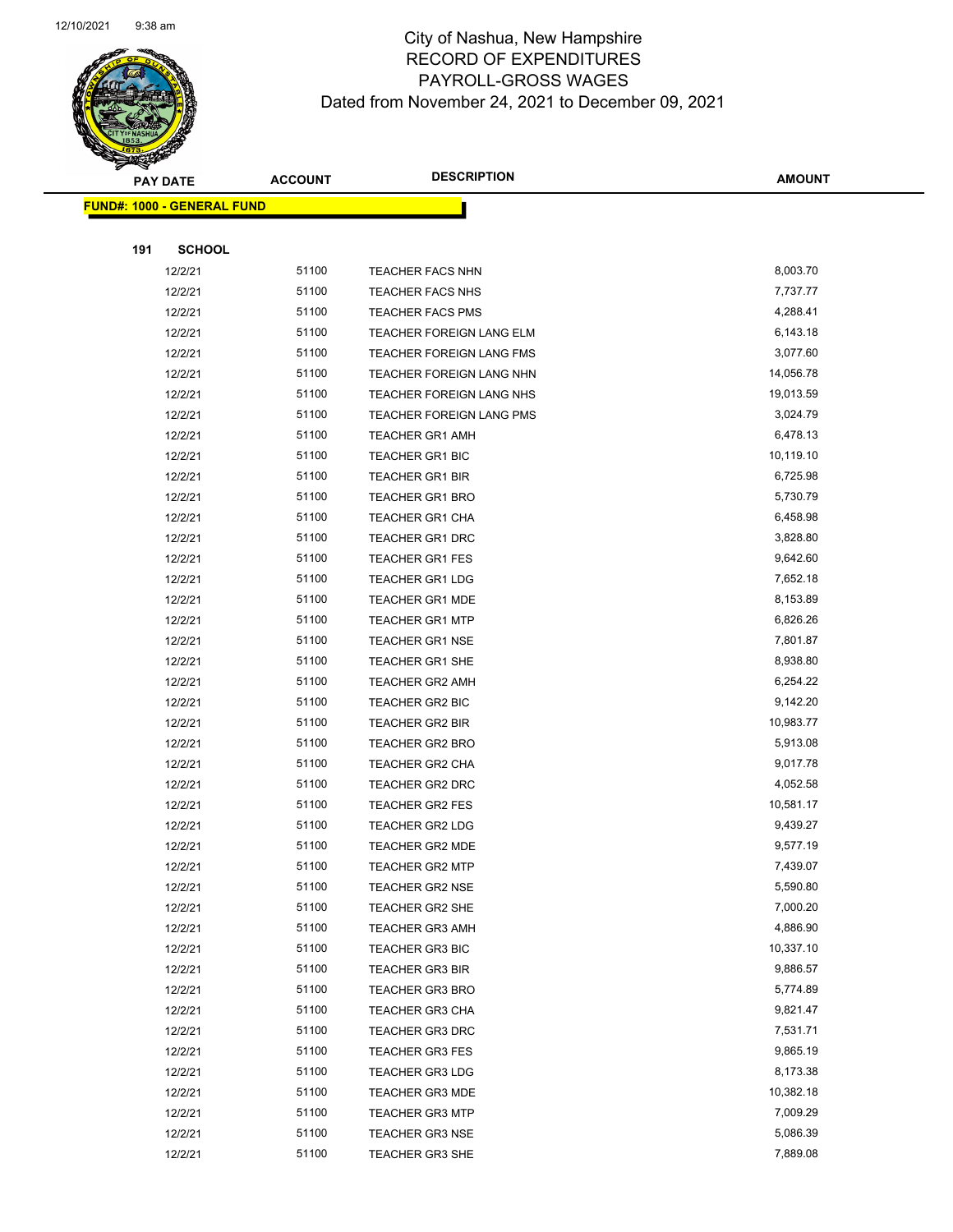

|     | <b>PAY DATE</b>                   | <b>ACCOUNT</b> | <b>DESCRIPTION</b>            | <b>AMOUNT</b> |
|-----|-----------------------------------|----------------|-------------------------------|---------------|
|     | <b>FUND#: 1000 - GENERAL FUND</b> |                |                               |               |
|     |                                   |                |                               |               |
| 191 | <b>SCHOOL</b>                     |                |                               |               |
|     | 12/2/21                           | 51100          | <b>TEACHER GR4 AMH</b>        | 4,540.31      |
|     | 12/2/21                           | 51100          | <b>TEACHER GR4 BIC</b>        | 8,913.60      |
|     | 12/2/21                           | 51100          | <b>TEACHER GR4 BIR</b>        | 6,221.89      |
|     | 12/2/21                           | 51100          | <b>TEACHER GR4 BRO</b>        | 7,252.30      |
|     | 12/2/21                           | 51100          | <b>TEACHER GR4 CHA</b>        | 11,061.18     |
|     | 12/2/21                           | 51100          | <b>TEACHER GR4 DRC</b>        | 7,324.71      |
|     | 12/2/21                           | 51100          | <b>TEACHER GR4 FES</b>        | 8,089.78      |
|     | 12/2/21                           | 51100          | <b>TEACHER GR4 LDG</b>        | 8,812.79      |
|     | 12/2/21                           | 51100          | <b>TEACHER GR4 MDE</b>        | 9,492.28      |
|     | 12/2/21                           | 51100          | <b>TEACHER GR4 MTP</b>        | 6,871.60      |
|     | 12/2/21                           | 51100          | <b>TEACHER GR4 NSE</b>        | 6,726.90      |
|     | 12/2/21                           | 51100          | <b>TEACHER GR4 SHE</b>        | 6,516.39      |
|     | 12/2/21                           | 51100          | <b>TEACHER GR5 AMH</b>        | 4,724.40      |
|     | 12/2/21                           | 51100          | <b>TEACHER GR5 BIC</b>        | 8,960.06      |
|     | 12/2/21                           | 51100          | <b>TEACHER GR5 BIR</b>        | 8,273.98      |
|     | 12/2/21                           | 51100          | <b>TEACHER GR5 BRO</b>        | 5,958.98      |
|     | 12/2/21                           | 51100          | <b>TEACHER GR5 CHA</b>        | 11,374.46     |
|     | 12/2/21                           | 51100          | <b>TEACHER GR5 DRC</b>        | 6,873.17      |
|     | 12/2/21                           | 51100          | <b>TEACHER GR5 FES</b>        | 6,793.27      |
|     | 12/2/21                           | 51100          | <b>TEACHER GR5 LDG</b>        | 10,089.98     |
|     | 12/2/21                           | 51100          | <b>TEACHER GR5 MDE</b>        | 9,598.59      |
|     | 12/2/21                           | 51100          | <b>TEACHER GR5 MTP</b>        | 4,492.40      |
|     | 12/2/21                           | 51100          | <b>TEACHER GR5 NSE</b>        | 5,866.90      |
|     | 12/2/21                           | 51100          | <b>TEACHER GR5 SHE</b>        | 7,746.58      |
|     | 12/2/21                           | 51100          | <b>TEACHER GR6 ELM</b>        | 25,917.26     |
|     | 12/2/21                           | 51100          | <b>TEACHER GR6 FMS</b>        | 28,481.82     |
|     | 12/2/21                           | 51100          | <b>TEACHER GR6 PMS</b>        | 16,098.38     |
|     | 12/2/21                           | 51100          | <b>TEACHER GRAPH NHS</b>      | 3,599.80      |
|     | 12/2/21                           | 51100          | <b>TEACHER GRAPHICS NHN</b>   | 2,795.40      |
|     | 12/2/21                           | 51100          | TEACHER HEALTH NHN            | 5,422.60      |
|     | 12/2/21                           | 51100          | <b>TEACHER HEALTH NHS</b>     | 2,120.86      |
|     | 12/2/21                           | 51100          | TEACHER HEALTHOC NHS          | 5,246.89      |
|     | 12/2/21                           | 51100          | TEACHER HVAC NHS              | 2,045.30      |
|     | 12/2/21                           | 51100          | TEACHER IN SCH SUSPENSION ELM | 1,899.91      |
|     | 12/2/21                           | 51100          | TEACHER IN SCH SUSPENSION NHN | 2,979.49      |
|     | 12/2/21                           | 51100          | TEACHER IN SCH SUSPENSION NHS | 3,071.59      |
|     | 12/2/21                           | 51100          | TEACHER INST SPED WID         | 1,723.21      |
|     | 12/2/21                           | 51100          | <b>TEACHER KIND AMH</b>       | 7,531.47      |
|     | 12/2/21                           | 51100          | TEACHER KIND BIC              | 9,447.11      |
|     | 12/2/21                           | 51100          | <b>TEACHER KIND BIR</b>       | 7,183.87      |
|     | 12/2/21                           | 51100          | <b>TEACHER KIND BRO</b>       | 5,866.99      |
|     | 12/2/21                           | 51100          | <b>TEACHER KIND CHA</b>       | 7,046.88      |
|     | 12/2/21                           | 51100          | <b>TEACHER KIND DRC</b>       | 10,255.18     |
|     | 12/2/21                           | 51100          | <b>TEACHER KIND FES</b>       | 11,539.97     |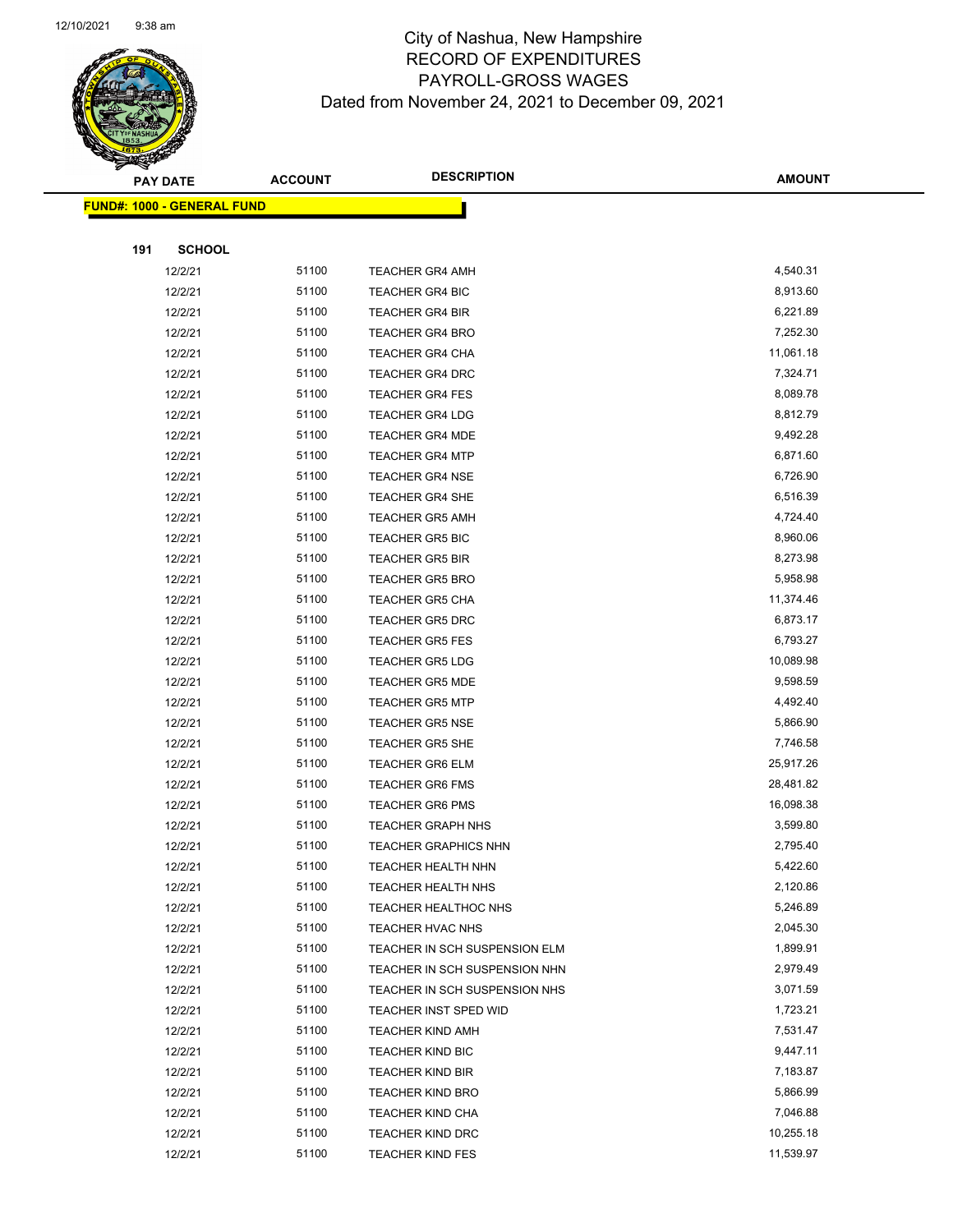

|     | <b>PAY DATE</b>                   | <b>ACCOUNT</b> | <b>DESCRIPTION</b>       | <b>AMOUNT</b> |
|-----|-----------------------------------|----------------|--------------------------|---------------|
|     | <b>FUND#: 1000 - GENERAL FUND</b> |                |                          |               |
|     |                                   |                |                          |               |
| 191 | <b>SCHOOL</b>                     |                |                          |               |
|     | 12/2/21                           | 51100          | <b>TEACHER KIND LDG</b>  | 11,072.58     |
|     | 12/2/21                           | 51100          | <b>TEACHER KIND MDE</b>  | 10,729.58     |
|     | 12/2/21                           | 51100          | <b>TEACHER KIND MTP</b>  | 6,377.20      |
|     | 12/2/21                           | 51100          | <b>TEACHER KIND NSE</b>  | 2,394.80      |
|     | 12/2/21                           | 51100          | TEACHER KIND SHE         | 6,270.79      |
|     | 12/2/21                           | 51100          | <b>TEACHER MATH ELM</b>  | 23,580.31     |
|     | 12/2/21                           | 51100          | <b>TEACHER MATH FMS</b>  | 14,624.38     |
|     | 12/2/21                           | 51100          | <b>TEACHER MATH NHN</b>  | 37,539.39     |
|     | 12/2/21                           | 51100          | <b>TEACHER MATH NHS</b>  | 50,279.21     |
|     | 12/2/21                           | 51100          | <b>TEACHER MATH PMS</b>  | 15,893.06     |
|     | 12/2/21                           | 51100          | <b>TEACHER MUSIC AMH</b> | 1,913.90      |
|     | 12/2/21                           | 51100          | <b>TEACHER MUSIC BIC</b> | 2,795.40      |
|     | 12/2/21                           | 51100          | <b>TEACHER MUSIC BIR</b> | 1,824.68      |
|     | 12/2/21                           | 51100          | <b>TEACHER MUSIC BRO</b> | 1,831.79      |
|     | 12/2/21                           | 51100          | <b>TEACHER MUSIC CHA</b> | 2,979.49      |
|     | 12/2/21                           | 51100          | <b>TEACHER MUSIC DRC</b> | 2,887.41      |
|     | 12/2/21                           | 51100          | <b>TEACHER MUSIC ELM</b> | 7,744.87      |
|     | 12/2/21                           | 51100          | <b>TEACHER MUSIC FES</b> | 1,764.50      |
|     | 12/2/21                           | 51100          | <b>TEACHER MUSIC FMS</b> | 5,958.98      |
|     | 12/2/21                           | 51100          | <b>TEACHER MUSIC LDG</b> | 1,643.60      |
|     | 12/2/21                           | 51100          | <b>TEACHER MUSIC MDE</b> | 2,359.10      |
|     | 12/2/21                           | 51100          | <b>TEACHER MUSIC MTP</b> | 2,703.71      |
|     | 12/2/21                           | 51100          | <b>TEACHER MUSIC NHN</b> | 4,879.40      |
|     | 12/2/21                           | 51100          | <b>TEACHER MUSIC NHS</b> | 4,817.49      |
|     | 12/2/21                           | 51100          | <b>TEACHER MUSIC NSE</b> | 943.49        |
|     | 12/2/21                           | 51100          | <b>TEACHER MUSIC PMS</b> | 4,439.00      |
|     | 12/2/21                           | 51100          | <b>TEACHER MUSIC SHE</b> | 1,744.91      |
|     | 12/2/21                           | 51100          | TEACHER PE BIC           | 2,585.20      |
|     | 12/2/21                           | 51100          | <b>TEACHER PE BIR</b>    | 3,071.59      |
|     | 12/2/21                           | 51100          | TEACHER PE BRO           | 2,887.41      |
|     | 12/2/21                           | 51100          | TEACHER PE CHA           | 2,751.30      |
|     | 12/2/21                           | 51100          | TEACHER PE DRC           | 2,979.49      |
|     | 12/2/21                           | 51100          | TEACHER PE ELM           | 9,944.70      |
|     | 12/2/21                           | 51100          | TEACHER PE FES           | 1,824.69      |
|     | 12/2/21                           | 51100          | TEACHER PE FMS           | 5,590.80      |
|     | 12/2/21                           | 51100          | TEACHER PE LDG           | 2,155.01      |
|     | 12/2/21                           | 51100          | TEACHER PE MDE           | 3,071.59      |
|     | 12/2/21                           | 51100          | TEACHER PE MTP           | 2,089.59      |
|     | 12/2/21                           | 51100          | TEACHER PE NHN           | 9,187.29      |
|     | 12/2/21                           | 51100          | TEACHER PE NHS           | 7,038.38      |
|     | 12/2/21                           | 51100          | <b>TEACHER PE NSE</b>    | 3,055.21      |
|     | 12/2/21                           | 51100          | TEACHER PE PMS           | 5,239.48      |
|     | 12/2/21                           | 51100          | TEACHER PE SHE           | 2,812.50      |
|     | 12/2/21                           | 51100          | TEACHER PRE SCHOOL BIR   | 4,830.51      |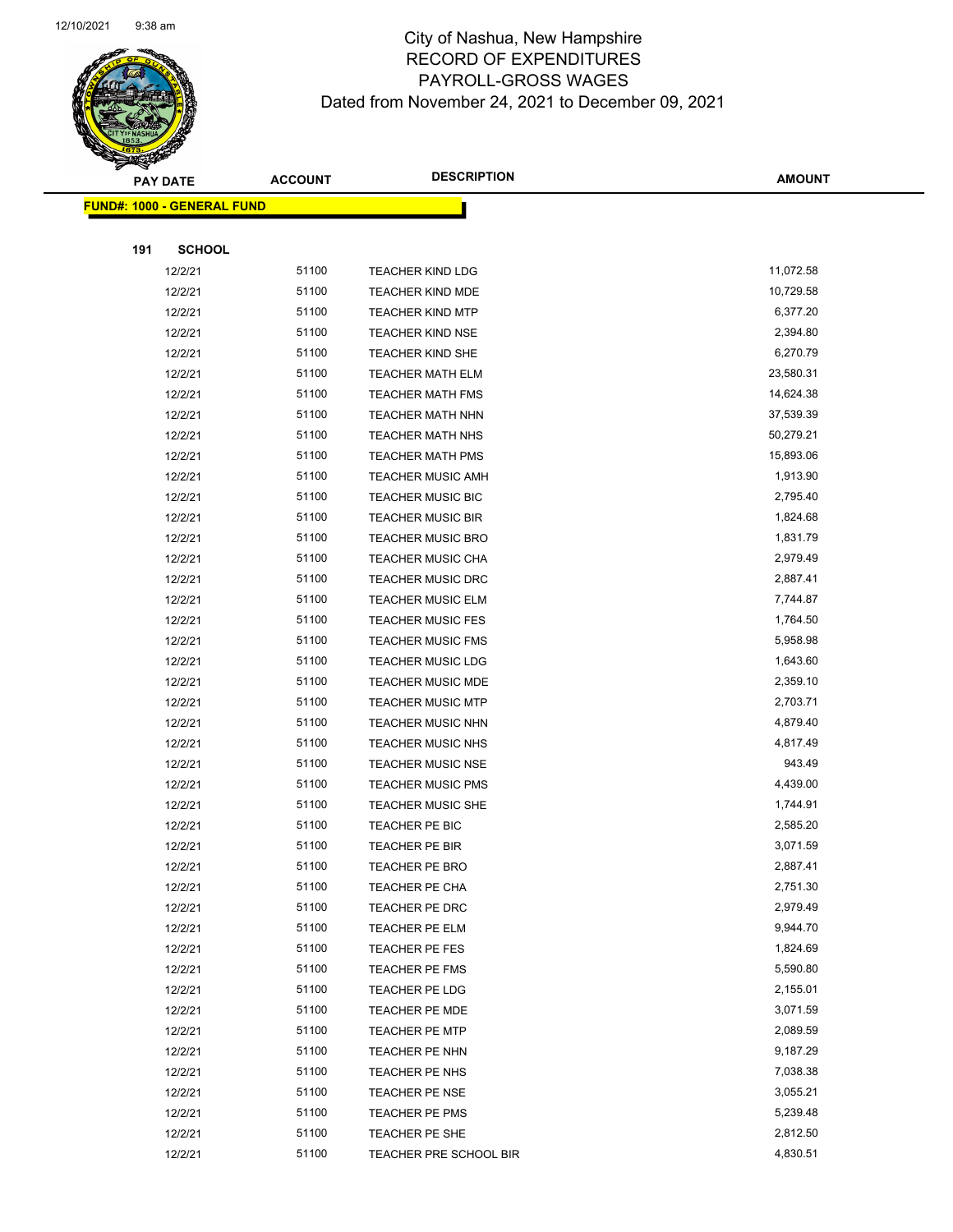

|     | <b>PAY DATE</b>                   | <b>ACCOUNT</b> | <b>DESCRIPTION</b>           | <b>AMOUNT</b> |  |
|-----|-----------------------------------|----------------|------------------------------|---------------|--|
|     | <b>FUND#: 1000 - GENERAL FUND</b> |                |                              |               |  |
|     |                                   |                |                              |               |  |
| 191 | <b>SCHOOL</b>                     |                |                              |               |  |
|     | 12/2/21                           | 51100          | TEACHER PRESCHOOL BIC        | 5,866.90      |  |
|     | 12/2/21                           | 51100          | <b>TEACHER PRESCHOOL MTP</b> | 1,824.69      |  |
|     | 12/2/21                           | 51100          | <b>TEACHER PRESCHOOL NHS</b> | 467.71        |  |
|     | 12/2/21                           | 51100          | <b>TEACHER PRESCHOOL NSE</b> | 7,218.68      |  |
|     | 12/2/21                           | 51100          | TEACHER READ AMH             | 3,071.59      |  |
|     | 12/2/21                           | 51100          | TEACHER READ BIC             | 5,958.98      |  |
|     | 12/2/21                           | 51100          | <b>TEACHER READ BIR</b>      | 6,051.08      |  |
|     | 12/2/21                           | 51100          | TEACHER READ BRO             | 2,585.20      |  |
|     | 12/2/21                           | 51100          | TEACHER READ CHA             | 2,632.69      |  |
|     | 12/2/21                           | 51100          | TEACHER READ DRC             | 1,831.99      |  |
|     | 12/2/21                           | 51100          | <b>TEACHER READ ELM</b>      | 6,051.08      |  |
|     | 12/2/21                           | 51100          | <b>TEACHER READ FES</b>      | 2,979.49      |  |
|     | 12/2/21                           | 51100          | <b>TEACHER READ FMS</b>      | 2,979.49      |  |
|     | 12/2/21                           | 51100          | <b>TEACHER READ LDG</b>      | 3,630.01      |  |
|     | 12/2/21                           | 51100          | TEACHER READ MDE             | 2,979.49      |  |
|     | 12/2/21                           | 51100          | <b>TEACHER READ MTP</b>      | 2,482.49      |  |
|     | 12/2/21                           | 51100          | <b>TEACHER READ NHN</b>      | 2,045.30      |  |
|     | 12/2/21                           | 51100          | <b>TEACHER READ NHS</b>      | 2,979.49      |  |
|     | 12/2/21                           | 51100          | <b>TEACHER READ NSE</b>      | 2,692.40      |  |
|     | 12/2/21                           | 51100          | TEACHER READ PMS             | 5,338.59      |  |
|     | 12/2/21                           | 51100          | TEACHER READ SHE             | 2,979.49      |  |
|     | 12/2/21                           | 51100          | <b>TEACHER ROTC NHN</b>      | 2,451.49      |  |
|     | 12/2/21                           | 51100          | <b>TEACHER SCIENCE ELM</b>   | 23,633.35     |  |
|     | 12/2/21                           | 51100          | TEACHER SCIENCE FMS          | 9,575.50      |  |
|     | 12/2/21                           | 51100          | TEACHER SCIENCE NHN          | 33,153.94     |  |
|     | 12/2/21                           | 51100          | <b>TEACHER SCIENCE NHS</b>   | 36,579.17     |  |
|     | 12/2/21                           | 51100          | <b>TEACHER SCIENCE PMS</b>   | 9,680.00      |  |
|     | 12/2/21                           | 51100          | TEACHER SOCIAL STUDIES ELM   | 18,561.49     |  |
|     | 12/2/21                           | 51100          | TEACHER SOCIAL STUDIES FMS   | 12,937.86     |  |
|     | 12/2/21                           | 51100          | TEACHER SOCIAL STUDIES NHN   | 33,903.15     |  |
|     | 12/2/21                           | 51100          | TEACHER SOCIAL STUDIES NHS   | 43,867.39     |  |
|     | 12/2/21                           | 51100          | TEACHER SOCIAL STUDIES PMS   | 12,123.28     |  |
|     | 12/2/21                           | 51100          | <b>TEACHER SPED AMH</b>      | 8,517.30      |  |
|     | 12/2/21                           | 51100          | TEACHER SPED BIC             | 5,637.30      |  |
|     | 12/2/21                           | 51100          | <b>TEACHER SPED BIR</b>      | 4,724.40      |  |
|     | 12/2/21                           | 51100          | <b>TEACHER SPED BRO</b>      | 6,866.47      |  |
|     | 12/2/21                           | 51100          | TEACHER SPED CHA             | 7,163.29      |  |
|     | 12/2/21                           | 51100          | TEACHER SPED DRC             | 5,671.89      |  |
|     | 12/2/21                           | 51100          | TEACHER SPED ELM             | 21,982.26     |  |
|     | 12/2/21                           | 51100          | <b>TEACHER SPED FES</b>      | 3,472.40      |  |
|     | 12/2/21                           | 51100          | <b>TEACHER SPED FMS</b>      | 10,757.07     |  |
|     | 12/2/21                           | 51100          | <b>TEACHER SPED LDG</b>      | 6,591.61      |  |
|     | 12/2/21                           | 51100          | <b>TEACHER SPED MDE</b>      | 6,661.03      |  |
|     | 12/2/21                           | 51100          | TEACHER SPED MTP             | 4,058.89      |  |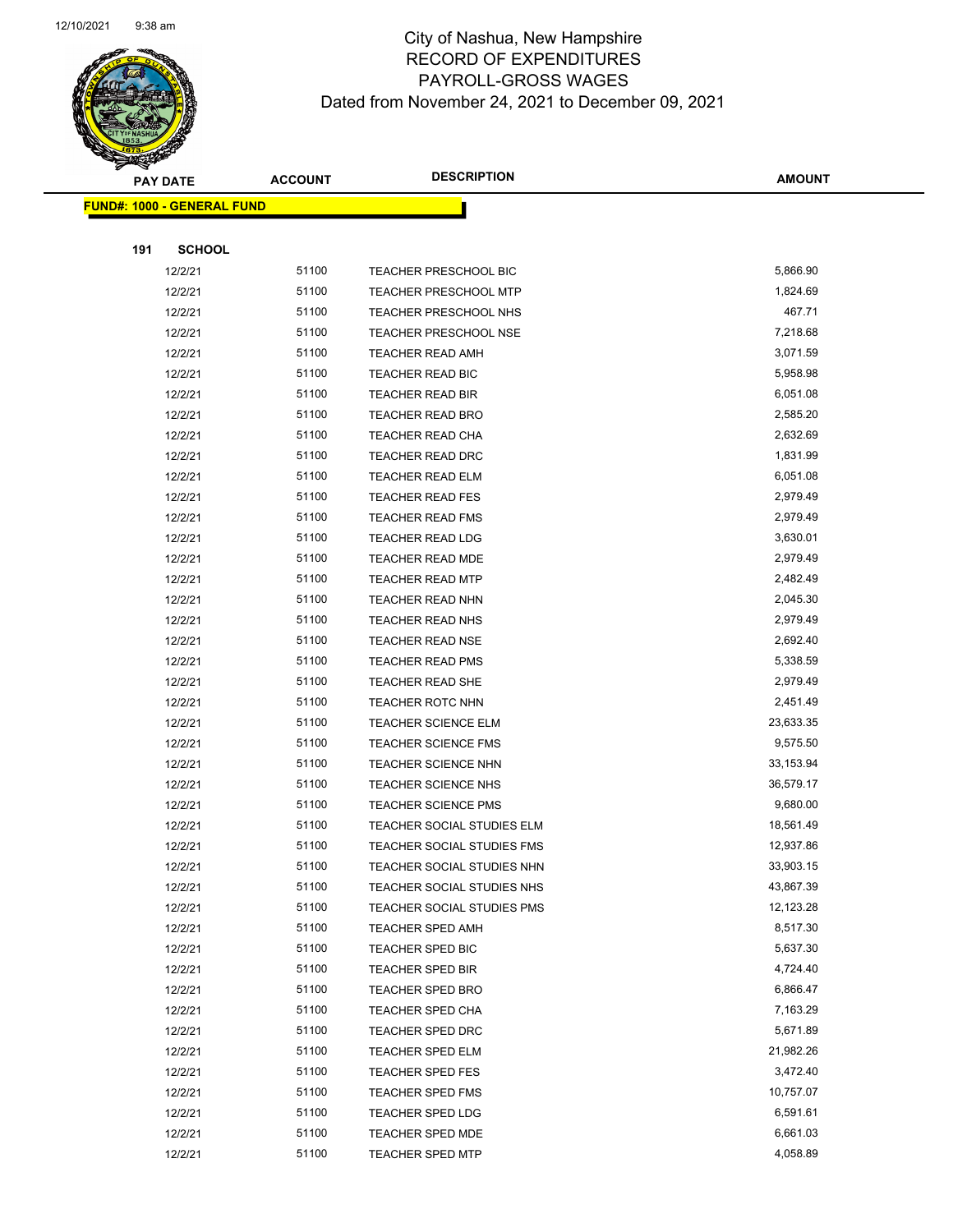

|     | <b>PAY DATE</b>                   | <b>ACCOUNT</b> | <b>DESCRIPTION</b>                | <b>AMOUNT</b>   |
|-----|-----------------------------------|----------------|-----------------------------------|-----------------|
|     | <b>FUND#: 1000 - GENERAL FUND</b> |                |                                   |                 |
|     |                                   |                |                                   |                 |
| 191 | <b>SCHOOL</b>                     |                |                                   |                 |
|     | 12/2/21                           | 51100          | TEACHER SPED NHN                  | 25,325.84       |
|     | 12/2/21                           | 51100          | TEACHER SPED NHS                  | 30,487.47       |
|     | 12/2/21                           | 51100          | <b>TEACHER SPED NSE</b>           | 1,697.00        |
|     | 12/2/21                           | 51100          | <b>TEACHER SPED PMS</b>           | 12,304.41       |
|     | 12/2/21                           | 51100          | TEACHER SPED SHE                  | 9,424.37        |
|     | 12/2/21                           | 51100          | <b>TEACHER TECHED ELM</b>         | 8,679.49        |
|     | 12/2/21                           | 51100          | <b>TEACHER TECHED FMS</b>         | 3,785.38        |
|     | 12/2/21                           | 51100          | TEACHER TECHED NHN                | 9,187.29        |
|     | 12/2/21                           | 51100          | <b>TEACHER TECHED NHS</b>         | 13,726.06       |
|     | 12/2/21                           | 51100          | <b>TEACHER TECHED PMS</b>         | 5,958.98        |
|     | 12/2/21                           | 51100          | TEACHER TV PROD NHS               | 2,979.49        |
|     | 12/2/21                           | 51100          | <b>TEACHER VISION WID</b>         | 5,529.92        |
|     | 12/2/21                           | 51100          | TECH INTERGRATION ASST AMH        | 244.47          |
|     | 12/9/21                           | 51100          | TECH INTERGRATION ASST AMH        | 595.03          |
|     | 12/2/21                           | 51100          | TECH INTERGRATION ASST BIC        | 216.00          |
|     | 12/9/21                           | 51100          | <b>TECH INTERGRATION ASST BIC</b> | 544.50          |
|     | 12/2/21                           | 51100          | TECH INTERGRATION ASST CHA        | 236.39          |
|     | 12/9/21                           | 51100          | TECH INTERGRATION ASST CHA        | 572.08          |
|     | 12/2/21                           | 51100          | TECH INTERGRATION ASST FES        | 273.26          |
|     | 12/9/21                           | 51100          | TECH INTERGRATION ASST FES        | 688.85          |
|     | 12/2/21                           | 51100          | TECH INTERGRATION ASST LDG        | 230.22          |
|     | 12/9/21                           | 51100          | TECH INTERGRATION ASST LDG        | 575.55          |
|     | 12/2/21                           | 51100          | TECH INTERGRATION ASST MDE        | 226.94          |
|     | 12/9/21                           | 51100          | TECH INTERGRATION ASST MDE        | 567.35          |
|     | 12/2/21                           | 51100          | TECH INTERGRATION ASST MTP        | 231.00          |
|     | 12/9/21                           | 51100          | <b>TECH INTERGRATION ASST MTP</b> | 587.13          |
|     | 12/2/21                           | 51100          | TECH INTERGRATION ASST SHE        | 244.28          |
|     | 12/9/21                           | 51100          | TECH INTERGRATION ASST SHE        | 598.25          |
|     | 12/2/21                           | 51200          | <b>CLERICAL GUIDANCE NHS</b>      | 207.42          |
|     | 12/9/21                           | 51200          | CLERICAL GUIDANCE NHS             | 530.48          |
|     | 12/2/21                           | 51200          | <b>CROSSING GUARD WPO</b>         | 746.14          |
|     | 12/9/21                           | 51200          | <b>CROSSING GUARD WPO</b>         | 2,148.53        |
|     | 12/9/21                           | 51200          | <b>CUSTODIAN ASST HEAD NHN</b>    | 97.34           |
|     | 12/2/21                           | 51200          | <b>CUSTODIAN BRO</b>              | 31.94           |
|     | 12/9/21                           | 51200          | <b>CUSTODIAN BRO</b>              | 79.85           |
|     | 12/2/21                           | 51200          | <b>CUSTODIAN FES</b>              | 73.56           |
|     | 12/2/21                           | 51200          | <b>CUSTODIAN HEAD BRO</b>         | 31.94           |
|     | 12/9/21                           | 51200          | <b>CUSTODIAN HEAD BRO</b>         | 79.85           |
|     | 12/2/21                           | 51200          | DIRECTOR ADULT ED                 | 2,765.70        |
|     | 12/2/21                           | 51200          | FOOD SERVICE ASST PT FMS          | 45.04<br>104.76 |
|     | 12/9/21                           | 51200<br>51200 | FOOD SERVICE ASST PT FMS          | 7.99            |
|     | 12/2/21<br>12/9/21                | 51200          | <b>FOOD SERVICECOOK MTP</b>       | 31.94           |
|     | 12/2/21                           | 51200          | <b>FOOD SERVICECOOK MTP</b>       | 210.16          |
|     |                                   |                | LUNCH MONITOR AMH                 |                 |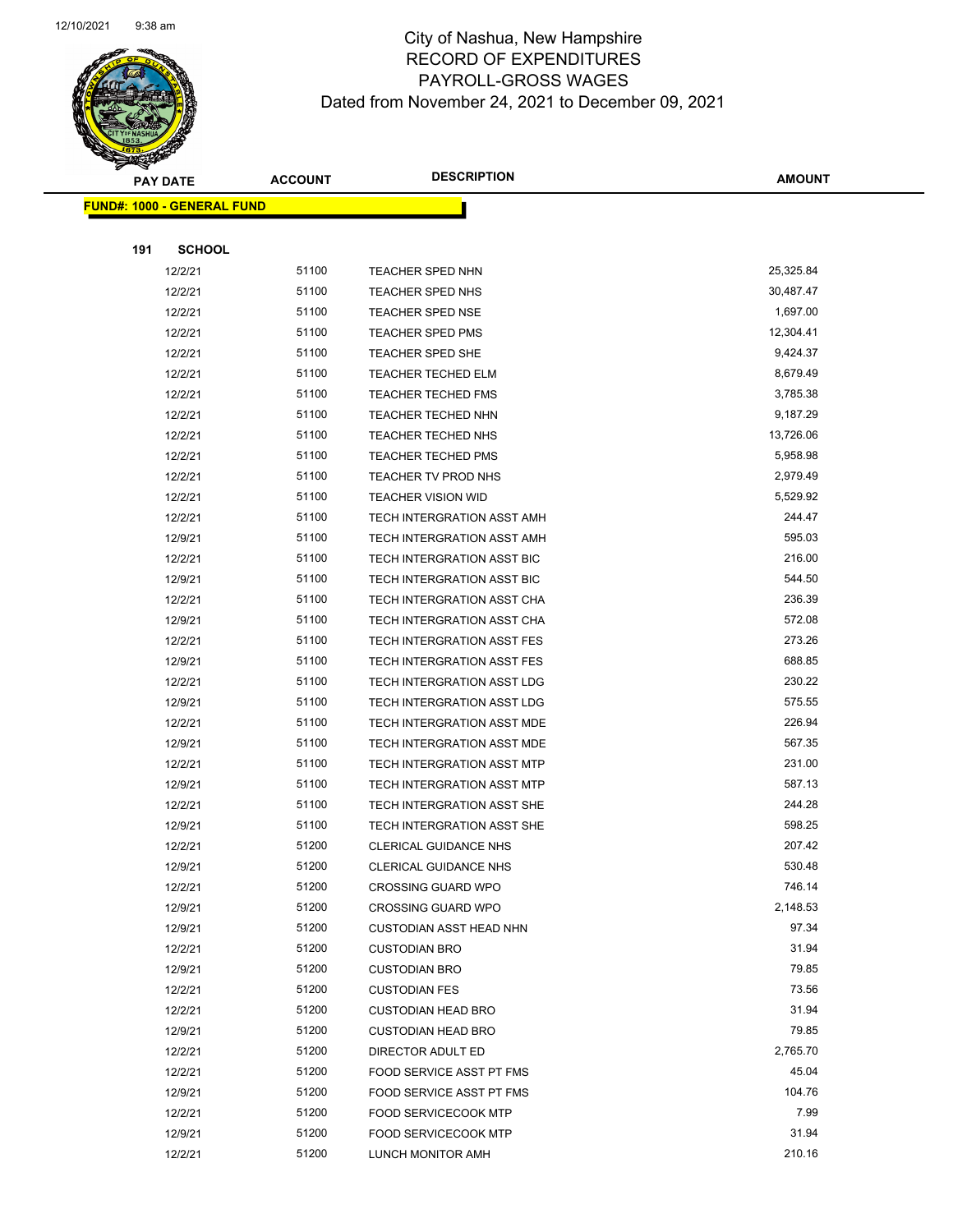

|     | <b>PAY DATE</b>                   | <b>ACCOUNT</b> | <b>DESCRIPTION</b>       | <b>AMOUNT</b> |
|-----|-----------------------------------|----------------|--------------------------|---------------|
|     | <b>FUND#: 1000 - GENERAL FUND</b> |                |                          |               |
|     |                                   |                |                          |               |
| 191 | <b>SCHOOL</b>                     |                |                          |               |
|     | 12/9/21                           | 51200          | LUNCH MONITOR AMH        | 367.04        |
|     | 12/2/21                           | 51200          | LUNCH MONITOR BIC        | 357.53        |
|     | 12/9/21                           | 51200          | LUNCH MONITOR BIC        | 877.77        |
|     | 12/2/21                           | 51200          | LUNCH MONITOR BIR        | 198.54        |
|     | 12/9/21                           | 51200          | LUNCH MONITOR BIR        | 500.79        |
|     | 12/2/21                           | 51200          | LUNCH MONITOR BRO        | 121.36        |
|     | 12/9/21                           | 51200          | LUNCH MONITOR BRO        | 293.04        |
|     | 12/2/21                           | 51200          | LUNCH MONITOR CHA        | 310.80        |
|     | 12/9/21                           | 51200          | LUNCH MONITOR CHA        | 769.60        |
|     | 12/2/21                           | 51200          | LUNCH MONITOR DRC        | 118.40        |
|     | 12/9/21                           | 51200          | LUNCH MONITOR DRC        | 266.40        |
|     | 12/2/21                           | 51200          | LUNCH MONITOR FES        | 312.67        |
|     | 12/9/21                           | 51200          | LUNCH MONITOR FES        | 728.63        |
|     | 12/2/21                           | 51200          | LUNCH MONITOR FMS        | 79.92         |
|     | 12/9/21                           | 51200          | LUNCH MONITOR FMS        | 198.32        |
|     | 12/2/21                           | 51200          | LUNCH MONITOR LDG        | 177.60        |
|     | 12/9/21                           | 51200          | LUNCH MONITOR LDG        | 352.24        |
|     | 12/2/21                           | 51200          | LUNCH MONITOR MDE        | 260.48        |
|     | 12/9/21                           | 51200          | LUNCH MONITOR MDE        | 814.00        |
|     | 12/2/21                           | 51200          | <b>LUNCH MONITOR MTP</b> | 201.28        |
|     | 12/9/21                           | 51200          | LUNCH MONITOR MTP        | 473.60        |
|     | 12/2/21                           | 51200          | LUNCH MONITOR PMS        | 65.12         |
|     | 12/9/21                           | 51200          | LUNCH MONITOR PMS        | 168.72        |
|     | 12/2/21                           | 51200          | LUNCH MONITOR SHE        | 148.00        |
|     | 12/9/21                           | 51200          | LUNCH MONITOR SHE        | 444.00        |
|     | 12/2/21                           | 51200          | PARA DW SPEC ED BIR      | 774.44        |
|     | 12/9/21                           | 51200          | PARA DW SPEC ED BIR      | 1,386.11      |
|     | 12/2/21                           | 51200          | PARA DW SPEC ED BRO      | 5.92          |
|     | 12/9/21                           | 51200          | PARA DW SPEC ED BRO      | 29.60         |
|     | 12/2/21                           | 51200          | PARA DW SPEC ED NSE      | 11.84         |
|     | 12/9/21                           | 51200          | PARA DW SPEC ED NSE      | 29.60         |
|     | 12/2/21                           | 51200          | PARA INST AMH            | 434.26        |
|     | 12/9/21                           | 51200          | PARA INST AMH            | 957.69        |
|     | 12/2/21                           | 51200          | PARA INST BIC            | 281.31        |
|     | 12/9/21                           | 51200          | PARA INST BIC            | 804.04        |
|     | 12/2/21                           | 51200          | PARA INST BRO            | 5.92          |
|     | 12/2/21                           | 51200          | PARA INST MDE            | 17.76         |
|     | 12/9/21                           | 51200          | PARA INST MDE            | 44.40         |
|     | 12/2/21                           | 51200          | PARA INST NHN            | 258.38        |
|     | 12/9/21                           | 51200          | PARA INST NHN            | 330.73        |
|     | 12/9/21                           | 51200          | PARA INST PMS            | 113.19        |
|     | 12/2/21                           | 51200          | PARA INST SHE            | 108.30        |
|     | 12/9/21                           | 51200          | PARA INST SHE            | 270.75        |
|     | 12/2/21                           | 51200          | PARA PRE SCH BIC         | 520.13        |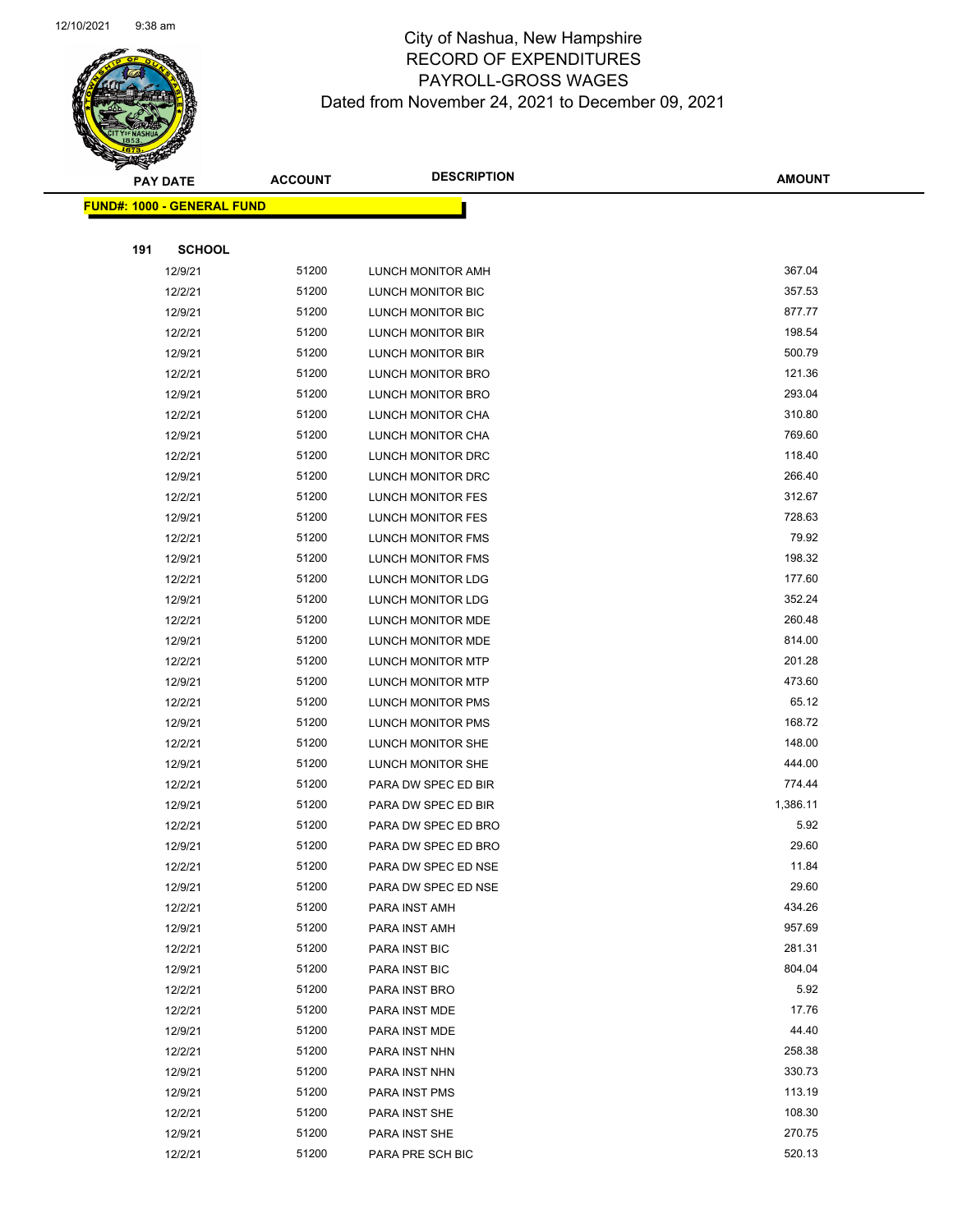

|     | <b>PAY DATE</b>                   | <b>ACCOUNT</b> | <b>DESCRIPTION</b>              | <b>AMOUNT</b> |
|-----|-----------------------------------|----------------|---------------------------------|---------------|
|     | <b>FUND#: 1000 - GENERAL FUND</b> |                |                                 |               |
|     |                                   |                |                                 |               |
| 191 | <b>SCHOOL</b>                     |                |                                 |               |
|     | 12/9/21                           | 51200          | PARA PRE SCH BIC                | 1,050.87      |
|     | 12/2/21                           | 51200          | PARA PRE SCH NSE                | 972.37        |
|     | 12/9/21                           | 51200          | PARA PRE SCH NSE                | 2,018.64      |
|     | 12/2/21                           | 51200          | PARA TTI LDG                    | 53.34         |
|     | 12/9/21                           | 51200          | PARA TTI LDG                    | 133.35        |
|     | 12/2/21                           | 51200          | PRESCHOOL PARA FPS              | 1,672.61      |
|     | 12/9/21                           | 51200          | PRESCHOOL PARA FPS              | 3,585.30      |
|     | 12/2/21                           | 51200          | SCHOOL PSYCHOLOGIST WID         | 2,530.90      |
|     | 12/2/21                           | 51200          | SPEECH LANG PATHOLOGIST WID     | 6,689.16      |
|     | 12/2/21                           | 51200          | STUDENT ACTIVITY COORD NHS      | 1,120.31      |
|     | 12/2/21                           | 51200          | SUB CLERICAL                    | 594.00        |
|     | 12/9/21                           | 51200          | <b>SUB CLERICAL</b>             | 958.00        |
|     | 12/2/21                           | 51200          | <b>SUB LUNCH MONITOR</b>        | 59.20         |
|     | 12/2/21                           | 51200          | <b>SUB TEACHER</b>              | 208.00        |
|     | 12/9/21                           | 51200          | <b>SUB TEACHER</b>              | 325.00        |
|     | 12/2/21                           | 51200          | <b>TEACHER ART FMS</b>          | 2,095.80      |
|     | 12/2/21                           | 51200          | <b>TEACHER ART NHS</b>          | 1,022.68      |
|     | 12/2/21                           | 51200          | TEACHER BIO TEC NHN             | 579.10        |
|     | 12/2/21                           | 51200          | <b>TEACHER ENGLISH NHS</b>      | 2,730.93      |
|     | 12/2/21                           | 51200          | TEACHER PE BIR                  | 400.00        |
|     | 12/2/21                           | 51200          | <b>TEACHER READ ELM</b>         | 1,760.60      |
|     | 12/2/21                           | 51200          | TEACHER SOCIAL STUDIES NHS      | 927.00        |
|     | 12/2/21                           | 51200          | <b>TEACHER SPED NHN</b>         | 1,638.20      |
|     | 12/2/21                           | 51200          | <b>TEACHER TTI FES</b>          | 3,024.79      |
|     | 12/2/21                           | 51200          | <b>TEACHER VISION WID</b>       | 842.82        |
|     | 12/9/21                           | 51300          | <b>CLERICAL ASST SUPER SUP</b>  | 16.35         |
|     | 12/2/21                           | 51300          | <b>CLERICAL BUSINESS</b>        | 15.72         |
|     | 12/9/21                           | 51300          | <b>CLERICAL BUSINESS</b>        | 44.53         |
|     | 12/2/21                           | 51300          | <b>CLERICAL HUMAN RESOURCES</b> | 33.53         |
|     | 12/9/21                           | 51300          | <b>CLERICAL HUMAN RESOURCES</b> | 142.52        |
|     | 12/9/21                           | 51300          | <b>CLERICAL PAYROLL SUP</b>     | 100.44        |
|     | 12/2/21                           | 51300          | <b>CLERICAL PLANT OPS</b>       | 71.76         |
|     | 12/9/21                           | 51300          | <b>CLERICAL PLANT OPS</b>       | 334.87        |
|     | 12/2/21                           | 51300          | <b>CLERICAL PRINCIPAL AMH</b>   | 14.84         |
|     | 12/9/21                           | 51300          | <b>CLERICAL PRINCIPAL AMH</b>   | 43.77         |
|     | 12/2/21                           | 51300          | CLERICAL PRINCIPAL BIC          | 16.98         |
|     | 12/9/21                           | 51300          | <b>CLERICAL PRINCIPAL BIC</b>   | 57.37         |
|     | 12/9/21                           | 51300          | <b>CLERICAL PRINCIPAL BIR</b>   | 7.23          |
|     | 12/2/21                           | 51300          | <b>CLERICAL PRINCIPAL BRO</b>   | 15.72         |
|     | 12/9/21                           | 51300          | CLERICAL PRINCIPAL DRC          | 8.37          |
|     | 12/9/21                           | 51300          | <b>CLERICAL PRINCIPAL ELM</b>   | (0.01)        |
|     | 12/9/21                           | 51300          | <b>CLERICAL PRINCIPAL LDG</b>   | 31.91         |
|     | 12/9/21                           | 51300          | <b>CLERICAL PRINCIPAL MTP</b>   | 8.37          |
|     | 12/2/21                           | 51300          | CLERICAL PRINCIPAL NSE          | 47.16         |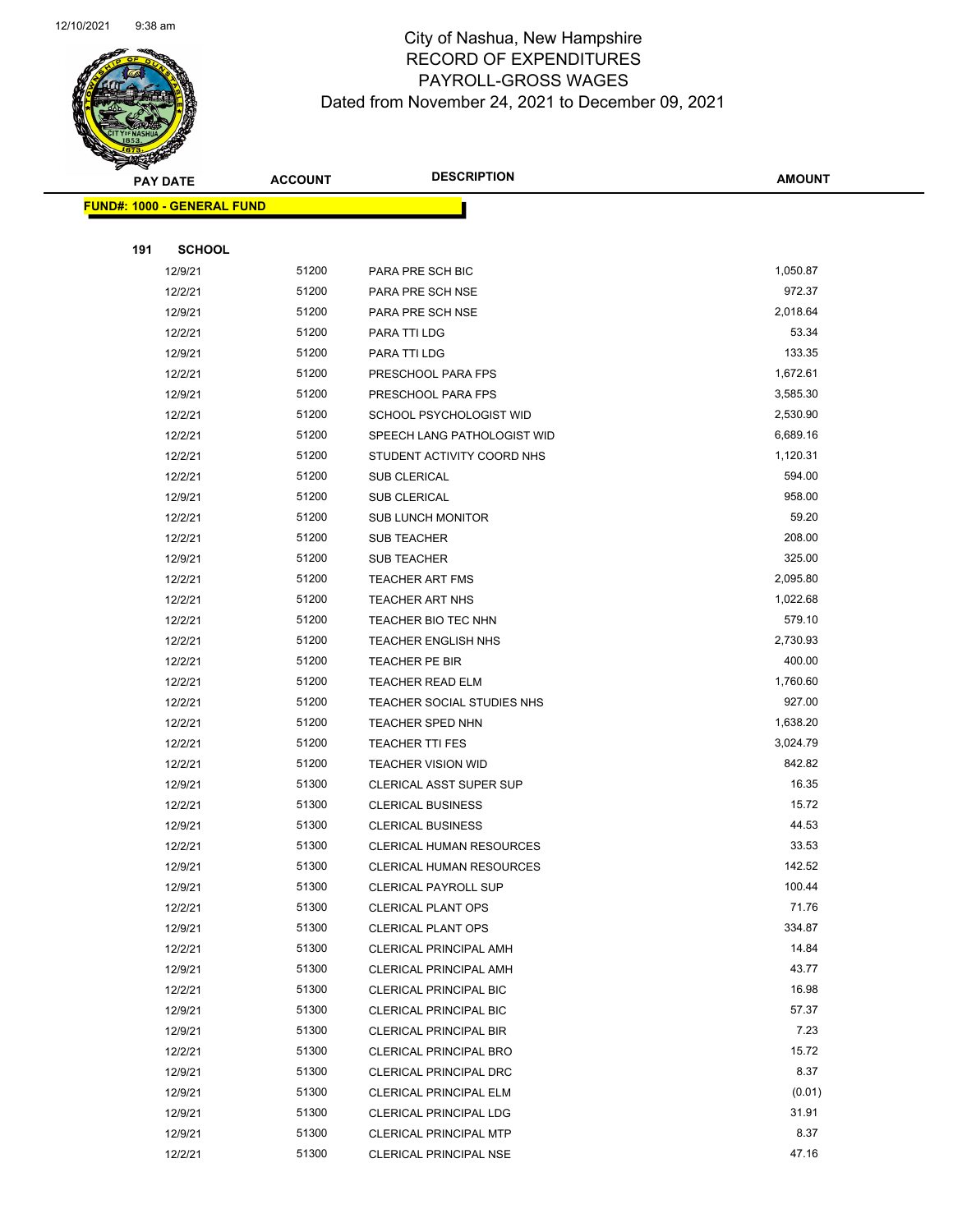

|     | <b>PAY DATE</b>                   | <b>ACCOUNT</b> | <b>DESCRIPTION</b>             | <b>AMOUNT</b> |
|-----|-----------------------------------|----------------|--------------------------------|---------------|
|     | <b>FUND#: 1000 - GENERAL FUND</b> |                |                                |               |
|     |                                   |                |                                |               |
| 191 | <b>SCHOOL</b>                     |                |                                |               |
|     | 12/9/21                           | 51300          | <b>CLERICAL PRINCIPAL NSE</b>  | 54.40         |
|     | 12/2/21                           | 51300          | <b>CLERICAL PRINCIPAL PMS</b>  | 37.67         |
|     | 12/9/21                           | 51300          | <b>CLERICAL PRINCIPAL PMS</b>  | 82.95         |
|     | 12/2/21                           | 51300          | CLERICAL PRINCIPAL SHE         | 8.49          |
|     | 12/9/21                           | 51300          | <b>CLERICAL PRINCIPAL SHE</b>  | 16.10         |
|     | 12/2/21                           | 51300          | CLERICAL SPECIAL ED SUP        | 36.17         |
|     | 12/2/21                           | 51300          | <b>CUSTODIAN ASST HEAD ELM</b> | 257.16        |
|     | 12/9/21                           | 51300          | <b>CUSTODIAN ASST HEAD ELM</b> | 192.87        |
|     | 12/9/21                           | 51300          | <b>CUSTODIAN ASST HEAD FMS</b> | 297.34        |
|     | 12/2/21                           | 51300          | <b>CUSTODIAN ASST HEAD NHN</b> | 632.68        |
|     | 12/9/21                           | 51300          | <b>CUSTODIAN ASST HEAD NHN</b> | 388.14        |
|     | 12/2/21                           | 51300          | <b>CUSTODIAN ASST HEAD NHS</b> | 129.78        |
|     | 12/2/21                           | 51300          | <b>CUSTODIAN BIC</b>           | 26.82         |
|     | 12/9/21                           | 51300          | <b>CUSTODIAN CHA</b>           | 225.84        |
|     | 12/2/21                           | 51300          | <b>CUSTODIAN ELM</b>           | 338.79        |
|     | 12/9/21                           | 51300          | <b>CUSTODIAN ELM</b>           | 1,298.65      |
|     | 12/2/21                           | 51300          | <b>CUSTODIAN FMS</b>           | 585.78        |
|     | 12/9/21                           | 51300          | <b>CUSTODIAN FMS</b>           | 472.86        |
|     | 12/9/21                           | 51300          | <b>CUSTODIAN HEAD AMH</b>      | 72.33         |
|     | 12/9/21                           | 51300          | <b>CUSTODIAN HEAD BIC</b>      | 337.53        |
|     | 12/2/21                           | 51300          | <b>CUSTODIAN HEAD BRO</b>      | 128.58        |
|     | 12/9/21                           | 51300          | <b>CUSTODIAN HEAD BRO</b>      | 353.60        |
|     | 12/2/21                           | 51300          | <b>CUSTODIAN HEAD CHA</b>      | 257.16        |
|     | 12/9/21                           | 51300          | <b>CUSTODIAN HEAD CHA</b>      | 257.16        |
|     | 12/2/21                           | 51300          | <b>CUSTODIAN HEAD DRC</b>      | 289.32        |
|     | 12/9/21                           | 51300          | <b>CUSTODIAN HEAD DRC</b>      | 401.82        |
|     | 12/2/21                           | 51300          | <b>CUSTODIAN HEAD ELM</b>      | 819.15        |
|     | 12/9/21                           | 51300          | <b>CUSTODIAN HEAD ELM</b>      | 990.60        |
|     | 12/2/21                           | 51300          | <b>CUSTODIAN HEAD FES</b>      | 353.60        |
|     | 12/9/21                           | 51300          | <b>CUSTODIAN HEAD FES</b>      | 482.18        |
|     | 12/2/21                           | 51300          | <b>CUSTODIAN HEAD FPS</b>      | 136.62        |
|     | 12/9/21                           | 51300          | <b>CUSTODIAN HEAD FPS</b>      | 16.08         |
|     | 12/2/21                           | 51300          | <b>CUSTODIAN HEAD MDE</b>      | 136.62        |
|     | 12/9/21                           | 51300          | <b>CUSTODIAN HEAD MTP</b>      | 184.83        |
|     | 12/2/21                           | 51300          | <b>CUSTODIAN HEAD NHS</b>      | 249.12        |
|     | 12/9/21                           | 51300          | <b>CUSTODIAN HEAD NHS</b>      | 38.33         |
|     | 12/2/21                           | 51300          | <b>CUSTODIAN HEAD NSE</b>      | 227.12        |
|     | 12/9/21                           | 51300          | <b>CUSTODIAN HEAD NSE</b>      | 292.01        |
|     | 12/2/21                           | 51300          | <b>CUSTODIAN HEAD SHE</b>      | 257.16        |
|     | 12/9/21                           | 51300          | <b>CUSTODIAN LDG</b>           | 112.92        |
|     | 12/9/21                           | 51300          | <b>CUSTODIAN MTP</b>           | 7.06          |
|     | 12/2/21                           | 51300          | <b>CUSTODIAN NHN</b>           | 338.78        |
|     | 12/9/21                           | 51300          | <b>CUSTODIAN NHN</b>           | 409.36        |
|     | 12/2/21                           | 51300          | <b>CUSTODIAN NHS</b>           | 870.78        |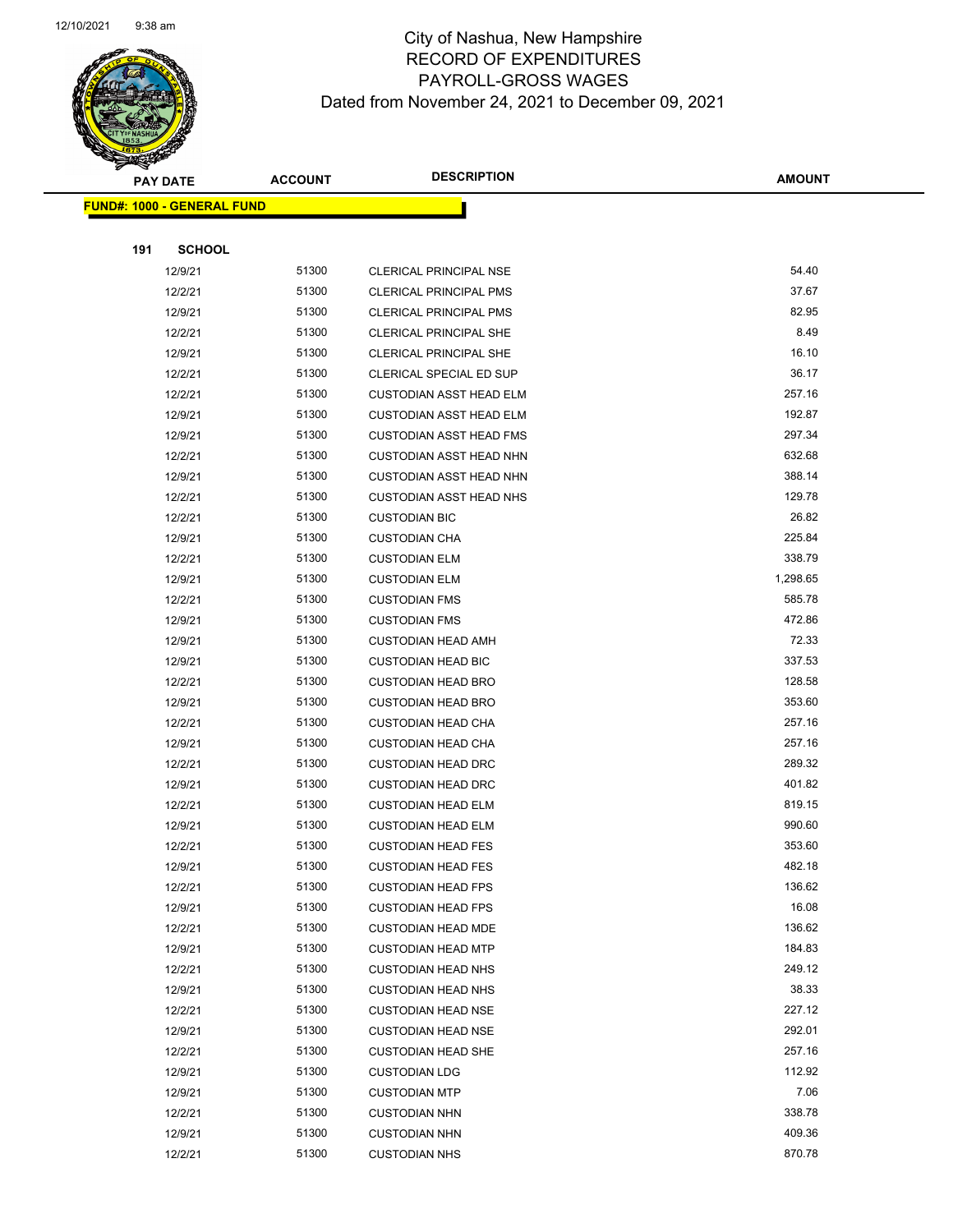

|     | <b>PAY DATE</b>                   | <b>ACCOUNT</b> | <b>DESCRIPTION</b>                 | <b>AMOUNT</b> |
|-----|-----------------------------------|----------------|------------------------------------|---------------|
|     | <b>FUND#: 1000 - GENERAL FUND</b> |                |                                    |               |
|     |                                   |                |                                    |               |
| 191 | <b>SCHOOL</b>                     |                |                                    |               |
|     | 12/9/21                           | 51300          | <b>CUSTODIAN NHS</b>               | 483.68        |
|     | 12/9/21                           | 51300          | <b>CUSTODIAN NSE</b>               | 56.47         |
|     | 12/2/21                           | 51300          | <b>CUSTODIAN WID</b>               | 225.84        |
|     | 12/9/21                           | 51300          | <b>CUSTODIAN WID</b>               | 56.47         |
|     | 12/9/21                           | 51300          | <b>MAINTENANCE ALARM WPO</b>       | 117.95        |
|     | 12/2/21                           | 51300          | MAINTENANCE ELECTRICIAN WPO        | 41.78         |
|     | 12/9/21                           | 51300          | <b>MAINTENANCE ELECTRICIAN WPO</b> | 167.11        |
|     | 12/9/21                           | 51300          | <b>MAINTENANCE HVAC WPO</b>        | 306.90        |
|     | 12/2/21                           | 51300          | MAINTENANCE PLUMBER WPO            | 335.40        |
|     | 12/9/21                           | 51300          | MAINTENANCE PLUMBER WPO            | 9.96          |
|     | 12/2/21                           | 51300          | <b>MAINTENANCE TRADES WPO</b>      | 564.51        |
|     | 12/9/21                           | 51300          | MAINTENANCE TRADES WPO             | 396.15        |
|     | 12/9/21                           | 51300          | PARA DW SPEC ED FMS                | 31.34         |
|     | 12/2/21                           | 51300          | <b>SECURITY MONITOR NHS</b>        | 35.29         |
|     | 12/9/21                           | 51300          | <b>SECURITY MONITOR NHS</b>        | 197.61        |
|     | 12/9/21                           | 51412          | 21 CENTURY ACADEMIC ENRICHMENT TCH | 201.85        |
|     | 12/2/21                           | 51412          | <b>7PAR CTE NHN</b>                | 100.00        |
|     | 12/9/21                           | 51412          | <b>CLERICAL PRINCIPAL LDG</b>      | 434.03        |
|     | 12/9/21                           | 51412          | <b>CROSSING GUARD WPO</b>          | 65.12         |
|     | 12/2/21                           | 51412          | GUIDANCE COUNSELOR NHS             | 100.00        |
|     | 12/9/21                           | 51412          | PARA PRE SCHOOL BIR                | 26.00         |
|     | 12/9/21                           | 51412          | PARA ALT MTP                       | 10.00         |
|     | 12/2/21                           | 51412          | PARA DW SPEC ED AMH                | 150.00        |
|     | 12/9/21                           | 51412          | PARA DW SPEC ED AMH                | 84.00         |
|     | 12/9/21                           | 51412          | PARA DW SPEC ED BIR                | 10.00         |
|     | 12/2/21                           | 51412          | PARA DW SPEC ED BRO                | 77.00         |
|     | 12/9/21                           | 51412          | PARA DW SPEC ED BRO                | 124.00        |
|     | 12/2/21                           | 51412          | PARA DW SPEC ED CHA                | 100.00        |
|     | 12/9/21                           | 51412          | PARA DW SPEC ED CHA                | 300.00        |
|     | 12/9/21                           | 51412          | PARA DW SPEC ED FMS                | 150.00        |
|     | 12/2/21                           | 51412          | PARA DW SPEC ED MDE                | 280.00        |
|     | 12/9/21                           | 51412          | PARA DW SPEC ED MTP                | 170.00        |
|     | 12/2/21                           | 51412          | PARA DW SPEC ED NHN                | 14.00         |
|     | 12/9/21                           | 51412          | PARA DW SPEC ED NHN                | 276.00        |
|     | 12/2/21                           | 51412          | PARA DW SPEC ED NHS                | 38.00         |
|     | 12/9/21                           | 51412          | PARA DW SPEC ED NHS                | 42.00         |
|     | 12/2/21                           | 51412          | PARA DW SPEC ED NSE                | 64.00         |
|     | 12/9/21                           | 51412          | PARA DW SPEC ED NSE                | 88.00         |
|     | 12/2/21                           | 51412          | PARA DW SPEC ELM                   | 18.00         |
|     | 12/9/21                           | 51412          | PARA DW SPEC ELM                   | 136.00        |
|     | 12/2/21                           | 51412          | PARA ELL ELM                       | 10.00         |
|     | 12/2/21                           | 51412          | PARA ELL FES                       | 88.00         |
|     | 12/9/21                           | 51412          | PARA ELL FES                       | 250.00        |
|     | 12/2/21                           | 51412          | PARA ELL PMS                       | 46.00         |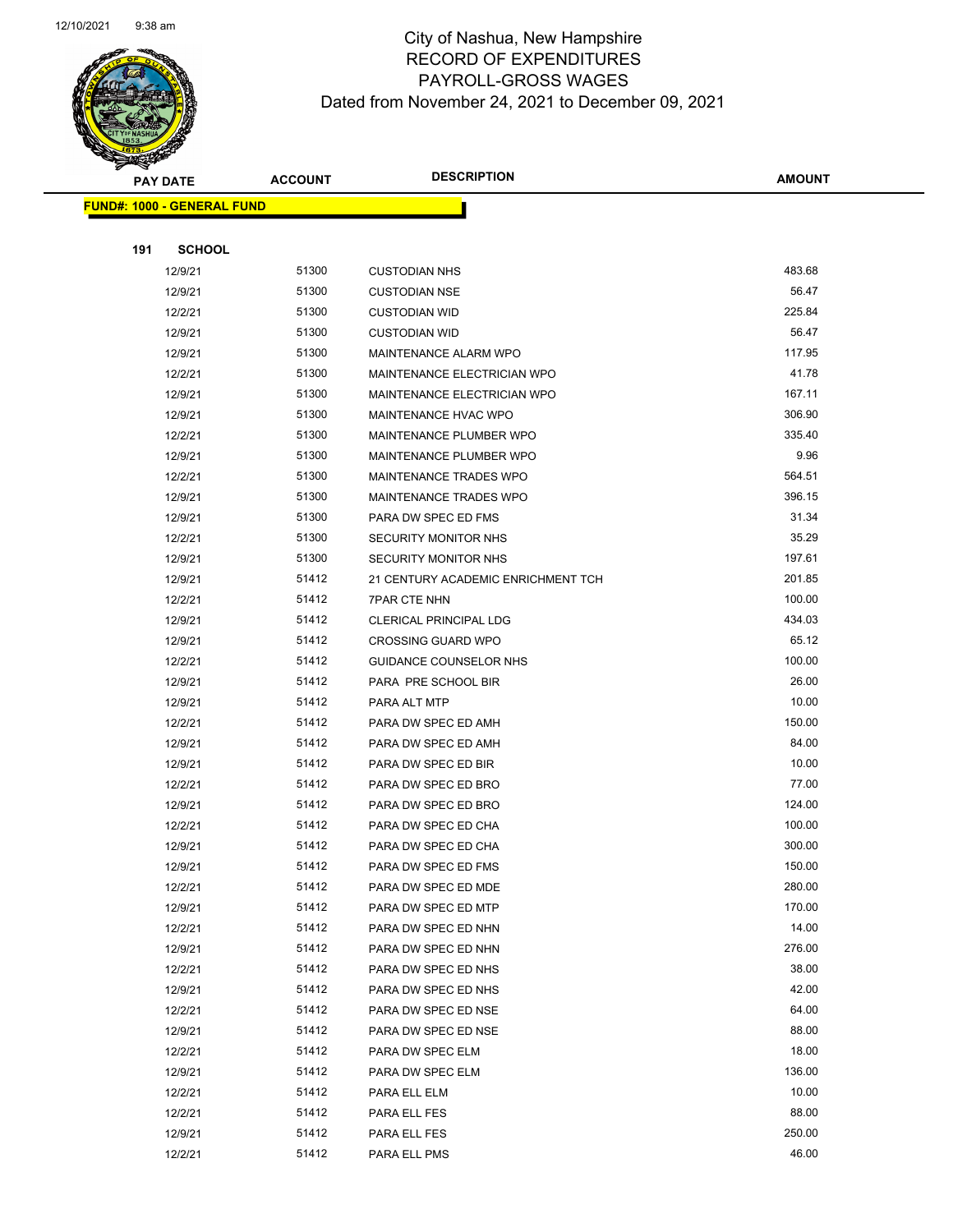

|     | <b>PAY DATE</b>                   | <b>ACCOUNT</b> | <b>DESCRIPTION</b> | <b>AMOUNT</b> |
|-----|-----------------------------------|----------------|--------------------|---------------|
|     | <b>FUND#: 1000 - GENERAL FUND</b> |                |                    |               |
|     |                                   |                |                    |               |
| 191 | <b>SCHOOL</b>                     |                |                    |               |
|     | 12/9/21                           | 51412          | PARA INST AMH      | 32.00         |
|     | 12/2/21                           | 51412          | PARA INST BIC      | 74.00         |
|     | 12/9/21                           | 51412          | PARA INST BIC      | 58.00         |
|     | 12/2/21                           | 51412          | PARA INST BIR      | 64.00         |
|     | 12/9/21                           | 51412          | PARA INST BIR      | 242.00        |
|     | 12/2/21                           | 51412          | PARA INST BRO      | 80.00         |
|     | 12/9/21                           | 51412          | PARA INST BRO      | 344.00        |
|     | 12/2/21                           | 51412          | PARA INST CHA      | 136.00        |
|     | 12/9/21                           | 51412          | PARA INST CHA      | 528.00        |
|     | 12/9/21                           | 51412          | PARA INST DRC      | 244.00        |
|     | 12/2/21                           | 51412          | PARA INST ELM      | 246.00        |
|     | 12/9/21                           | 51412          | PARA INST ELM      | 1,182.00      |
|     | 12/2/21                           | 51412          | PARA INST FES      | 210.00        |
|     | 12/9/21                           | 51412          | PARA INST FES      | 182.00        |
|     | 12/2/21                           | 51412          | PARA INST FMS      | 32.00         |
|     | 12/9/21                           | 51412          | PARA INST FMS      | 240.00        |
|     | 12/2/21                           | 51412          | PARA INST LDG      | 160.00        |
|     | 12/9/21                           | 51412          | PARA INST LDG      | 170.00        |
|     | 12/9/21                           | 51412          | PARA INST MDE      | 60.00         |
|     | 12/2/21                           | 51412          | PARA INST MTP      | 128.00        |
|     | 12/9/21                           | 51412          | PARA INST MTP      | 494.00        |
|     | 12/9/21                           | 51412          | PARA INST NHN      | 70.00         |
|     | 12/2/21                           | 51412          | PARA INST NHS      | 52.00         |
|     | 12/2/21                           | 51412          | PARA INST NSE      | 48.00         |
|     | 12/9/21                           | 51412          | PARA INST NSE      | 250.00        |
|     | 12/2/21                           | 51412          | PARA INST PMS      | 318.00        |
|     | 12/9/21                           | 51412          | PARA INST PMS      | 296.00        |
|     | 12/2/21                           | 51412          | PARA INST SHE      | 237.20        |
|     | 12/9/21                           | 51412          | PARA INST SHE      | 720.00        |
|     | 12/2/21                           | 51412          | PARA KIND BIC      | 16.00         |
|     | 12/9/21                           | 51412          | PARA KIND BIC      | 28.00         |
|     | 12/9/21                           | 51412          | PARA KIND BIR      | 100.00        |
|     | 12/2/21                           | 51412          | PARA KIND BRO      | 22.00         |
|     | 12/9/21                           | 51412          | PARA KIND BRO      | 28.00         |
|     | 12/9/21                           | 51412          | PARA KIND DRC      | 26.00         |
|     | 12/2/21                           | 51412          | PARA KIND MDE      | 100.00        |
|     | 12/9/21                           | 51412          | PARA KIND MDE      | 350.00        |
|     | 12/9/21                           | 51412          | PARA KIND MTP      | 22.00         |
|     | 12/2/21                           | 51412          | PARA KIND NSE      | 20.00         |
|     | 12/2/21                           | 51412          | PARA PRE SCH NSE   | 52.00         |
|     | 12/9/21                           | 51412          | PARA PRE SCH NSE   | 34.00         |
|     | 12/2/21                           | 51412          | PARA READ ELM      | 100.00        |
|     | 12/9/21                           | 51412          | PARA READ ELM      | 28.00         |
|     | 12/2/21                           | 51412          | PARA SPED FES      | 20.00         |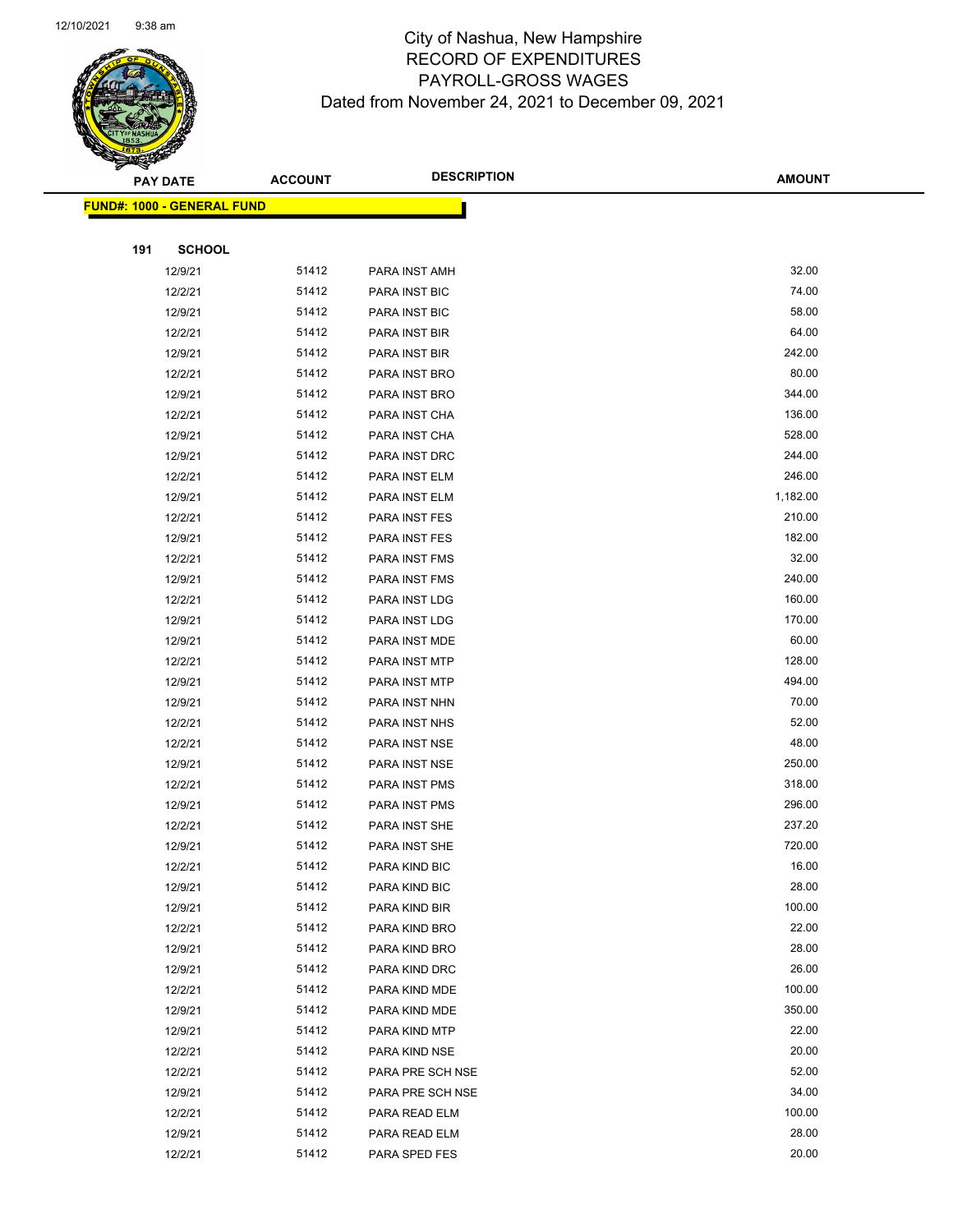

|     | <b>PAY DATE</b>                   | <b>ACCOUNT</b> | <b>DESCRIPTION</b>                | <b>AMOUNT</b> |
|-----|-----------------------------------|----------------|-----------------------------------|---------------|
|     | <b>FUND#: 1000 - GENERAL FUND</b> |                |                                   |               |
|     |                                   |                |                                   |               |
| 191 | <b>SCHOOL</b>                     |                |                                   |               |
|     | 12/9/21                           | 51412          | PARA SPED FES                     | 16.00         |
|     | 12/9/21                           | 51412          | PARA TTI DRC                      | 212.00        |
|     | 12/2/21                           | 51412          | PARA TTI LDG                      | 20.00         |
|     | 12/9/21                           | 51412          | PARA TTI LDG                      | 100.00        |
|     | 12/9/21                           | 51412          | PARA TTI NURSERY                  | 294.00        |
|     | 12/2/21                           | 51412          | PARA VOC NHS                      | 92.00         |
|     | 12/9/21                           | 51412          | PARA VOC NHS                      | 148.00        |
|     | 12/9/21                           | 51412          | PRESCHOOL PARA FPS                | 56.00         |
|     | 12/2/21                           | 51412          | PRESCHOOL TEACHER FPS             | 72.00         |
|     | 12/2/21                           | 51412          | STUDENT ACTIVITY COORD NHS        | 231.00        |
|     | 12/9/21                           | 51412          | SUB ADMIN LONG TERM               | 823.08        |
|     | 12/2/21                           | 51412          | <b>SUB CLERICAL</b>               | 247.00        |
|     | 12/9/21                           | 51412          | <b>SUB CLERICAL</b>               | 370.50        |
|     | 12/2/21                           | 51412          | <b>SUB FOOD SERVICE</b>           | 59.20         |
|     | 12/9/21                           | 51412          | SUB FOOD SERVICE                  | 130.24        |
|     | 12/2/21                           | 51412          | <b>SUB LUNCH MONITOR</b>          | 222.00        |
|     | 12/9/21                           | 51412          | <b>SUB LUNCH MONITOR</b>          | 518.00        |
|     | 12/9/21                           | 51412          | <b>SUB NURSE</b>                  | 200.00        |
|     | 12/2/21                           | 51412          | SUB PARA PROFESSIONAL             | 702.61        |
|     | 12/9/21                           | 51412          | SUB PARA PROFESSIONAL             | 1,274.78      |
|     | 12/2/21                           | 51412          | <b>SUB TEACHER</b>                | 1,683.12      |
|     | 12/9/21                           | 51412          | <b>SUB TEACHER</b>                | 4,600.75      |
|     | 12/2/21                           | 51412          | SUB TEACHER LONG TERM             | 2,547.00      |
|     | 12/9/21                           | 51412          | SUB TEACHER LONG TERM             | 5,598.00      |
|     | 12/2/21                           | 51412          | <b>TEACHER ENGLISH NHS</b>        | 230.00        |
|     | 12/2/21                           | 51412          | <b>TEACHER GRAPH NHS</b>          | 38.50         |
|     | 12/2/21                           | 51412          | <b>TEACHER GRAPHICS NHN</b>       | 154.00        |
|     | 12/2/21                           | 51412          | <b>TEACHER INST SPED WID</b>      | 875.00        |
|     | 12/2/21                           | 51412          | <b>TEACHER SOCIAL STUDIES NHS</b> | 50.00         |
|     | 12/2/21                           | 51412          | TEACHER SPED NHS                  | 525.00        |
|     | 12/2/21                           | 51412          | TITLE ONE PARA FES                | 30.00         |
|     | 12/9/21                           | 51412          | TITLE ONE PARA FES                | 6.00          |
|     | 12/2/21                           | 51650          | ELL OUTREACH WORKER HOURLY        | 50.00         |
|     | 12/9/21                           | 51650          | ELL OUTREACH WORKER HOURLY        | 56.25         |
|     | 12/2/21                           | 51650          | HOME SCHOOL CORD TTI              | 487.50        |
|     | 12/2/21                           | 51650          | <b>INSTRUMENTAL MUSIC</b>         | 630.00        |
|     | 12/9/21                           | 51650          | <b>INSTRUMENTAL MUSIC</b>         | 1,815.00      |
|     | 12/2/21                           | 51650          | <b>INTERPRETER</b>                | 1,812.50      |
|     | 12/9/21                           | 51650          | <b>INTERPRETER</b>                | 531.25        |
|     | 12/2/21                           | 51650          | <b>NURSE NHS</b>                  | 175.00        |
|     | 12/2/21                           | 51650          | PARA DW SPEC ED AMH               | 43.75         |
|     | 12/2/21                           | 51650          | SIGN LANGUAGE INTERPRETER         | 145.85        |
|     | 12/2/21                           | 51650          | SUB ADMIN LONG TERM               | 2,025.75      |
|     | 12/2/21                           | 51650          | SUB TEACHER                       | 822.78        |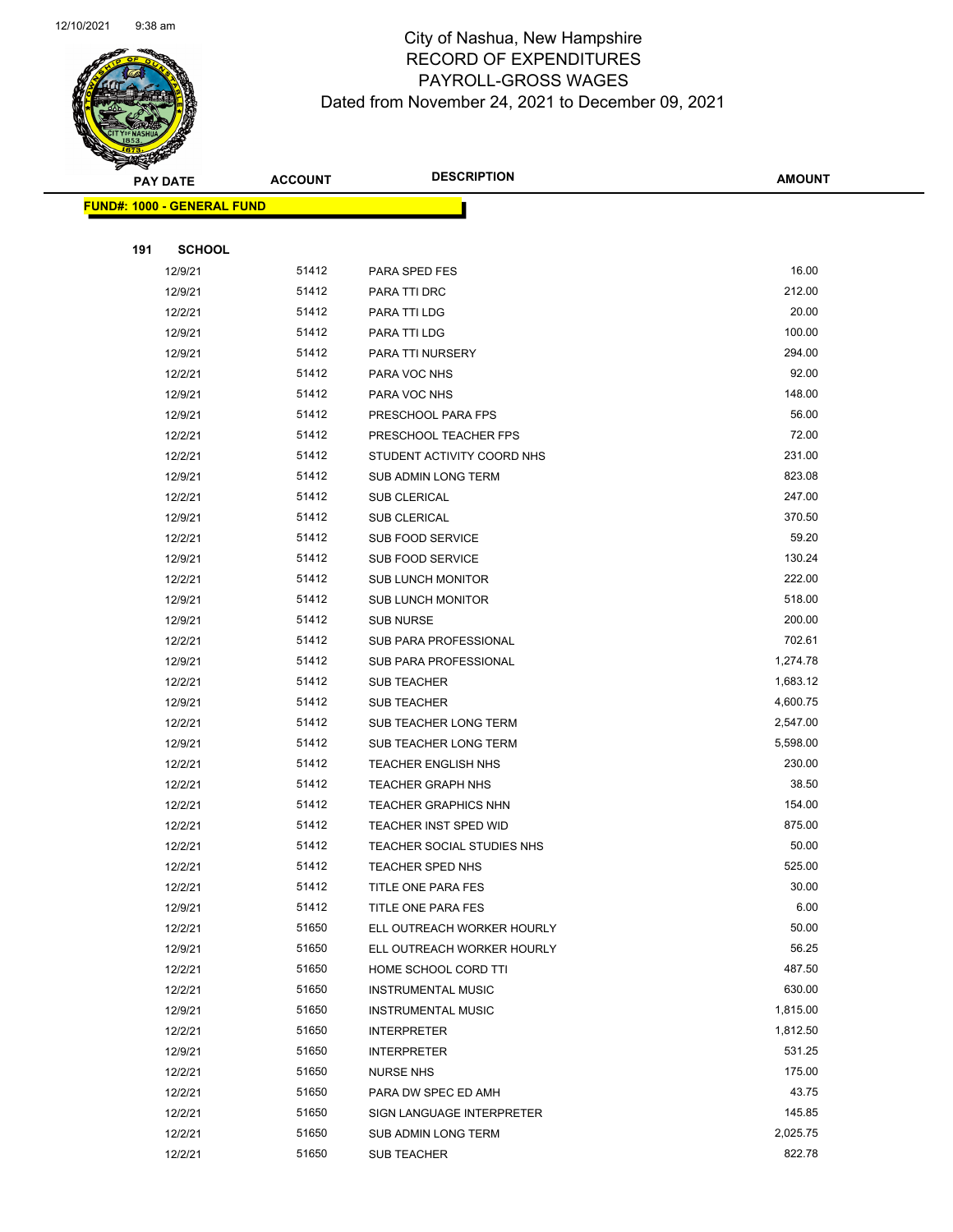

|     | <b>PAY DATE</b>                   | <b>ACCOUNT</b> | <b>DESCRIPTION</b>            | <b>AMOUNT</b> |
|-----|-----------------------------------|----------------|-------------------------------|---------------|
|     | <b>FUND#: 1000 - GENERAL FUND</b> |                |                               |               |
|     |                                   |                |                               |               |
| 191 | <b>SCHOOL</b>                     |                |                               |               |
|     | 12/9/21                           | 51650          | <b>SUB TEACHER</b>            | 822.78        |
|     | 12/2/21                           | 51650          | <b>TEACHER DWSE ELM</b>       | 300.00        |
|     | 12/2/21                           | 51650          | <b>TEACHER MUSIC AMH</b>      | 165.00        |
|     | 12/2/21                           | 51650          | <b>TEACHER MUSIC DRC</b>      | 300.00        |
|     | 12/2/21                           | 51650          | <b>TEACHER MUSIC FES</b>      | 135.00        |
|     | 12/2/21                           | 51650          | <b>TEACHER MUSIC LDG</b>      | 90.00         |
|     | 12/2/21                           | 51650          | <b>TEACHER SCIENCE NHN</b>    | 175.00        |
|     | 12/2/21                           | 51650          | TEACHER SOCIAL STUDIES NHN    | 87.50         |
|     | 12/2/21                           | 51700          | <b>7PAR CTE NHN</b>           | 2,463.00      |
|     | 12/2/21                           | 51700          | CHEERLEADER JR VARSITY NHN    | 961.00        |
|     | 12/2/21                           | 51700          | CHEERLEADER JR VARSITY NHS    | 820.00        |
|     | 12/2/21                           | 51700          | CHEERLEADER VARSITY NHN       | 1,637.00      |
|     | 12/2/21                           | 51700          | CLERICAL GUIDANCE NHN         | 1,564.00      |
|     | 12/2/21                           | 51700          | CROSS COUNTRY BOYS NHS        | 2,270.00      |
|     | 12/2/21                           | 51700          | <b>CUSTODIAN HEAD MDE</b>     | 3,298.00      |
|     | 12/2/21                           | 51700          | FIELD HOCKEY ASST VARSITY NHN | 2,027.00      |
|     | 12/2/21                           | 51700          | FIELD HOCKEY JV NHS           | 1,426.00      |
|     | 12/2/21                           | 51700          | FOOTBALL ASST JR VARSITY NHS  | 2,490.00      |
|     | 12/2/21                           | 51700          | FOOTBALL FRESHMAN NHN         | 2,712.00      |
|     | 12/2/21                           | 51700          | <b>GUIDANCE COUNSELOR BIR</b> | 69.23         |
|     | 12/2/21                           | 51700          | <b>GUIDANCE COUNSELOR ELM</b> | 69.23         |
|     | 12/2/21                           | 51700          | GUIDANCE COUNSELOR NHN        | 2,994.00      |
|     | 12/2/21                           | 51700          | <b>LIBRARIAN NHS</b>          | 81.82         |
|     | 12/2/21                           | 51700          | <b>NURSE ELM</b>              | 81.82         |
|     | 12/2/21                           | 51700          | PARA INST NHN                 | 1,450.00      |
|     | 12/2/21                           | 51700          | SCHOOL PSYCHOLOGIST WID       | 69.23         |
|     | 12/2/21                           | 51700          | SOCCER ASST VARSITY BOYS NHN  | 1,433.00      |
|     | 12/2/21                           | 51700          | SOCCER ASST VARSITY GIRLS NHS | 1,460.00      |
|     | 12/2/21                           | 51700          | SOCCER JV BOYS NHS            | 1,433.00      |
|     | 12/2/21                           | 51700          | SOCCER JV GIRLS NHN           | 1,406.00      |
|     | 12/2/21                           | 51700          | SOCCER VARSITY BOYS NHS       | 2,859.00      |
|     | 12/2/21                           | 51700          | SOFTBALL JR VARSITY NHS       | 1,224.00      |
|     | 12/2/21                           | 51700          | SPEECH LANG PATHOLOGIST WID   | 69.23         |
|     | 12/2/21                           | 51700          | SUB TEACHER                   | 3,785.00      |
|     | 12/2/21                           | 51700          | TEACHER ART CHA               | 34.62         |
|     | 12/2/21                           | 51700          | TEACHER ART NHS               | 34.62         |
|     | 12/2/21                           | 51700          | <b>TEACHER BUSINESS NHS</b>   | 69.23         |
|     | 12/2/21                           | 51700          | <b>TEACHER DWSE ELM</b>       | 69.23         |
|     | 12/2/21                           | 51700          | <b>TEACHER DWSE MDE</b>       | 2,270.00      |
|     | 12/2/21                           | 51700          | <b>TEACHER ENGLISH FMS</b>    | 69.23         |
|     | 12/2/21                           | 51700          | <b>TEACHER ENGLISH NHN</b>    | 69.23         |
|     | 12/2/21                           | 51700          | <b>TEACHER ENGLISH NHS</b>    | 2,741.83      |
|     | 12/2/21                           | 51700          | TEACHER FOREIGN LANG NHN      | 69.23         |
|     | 12/2/21                           | 51700          | TEACHER FOREIGN LANG NHS      | 69.23         |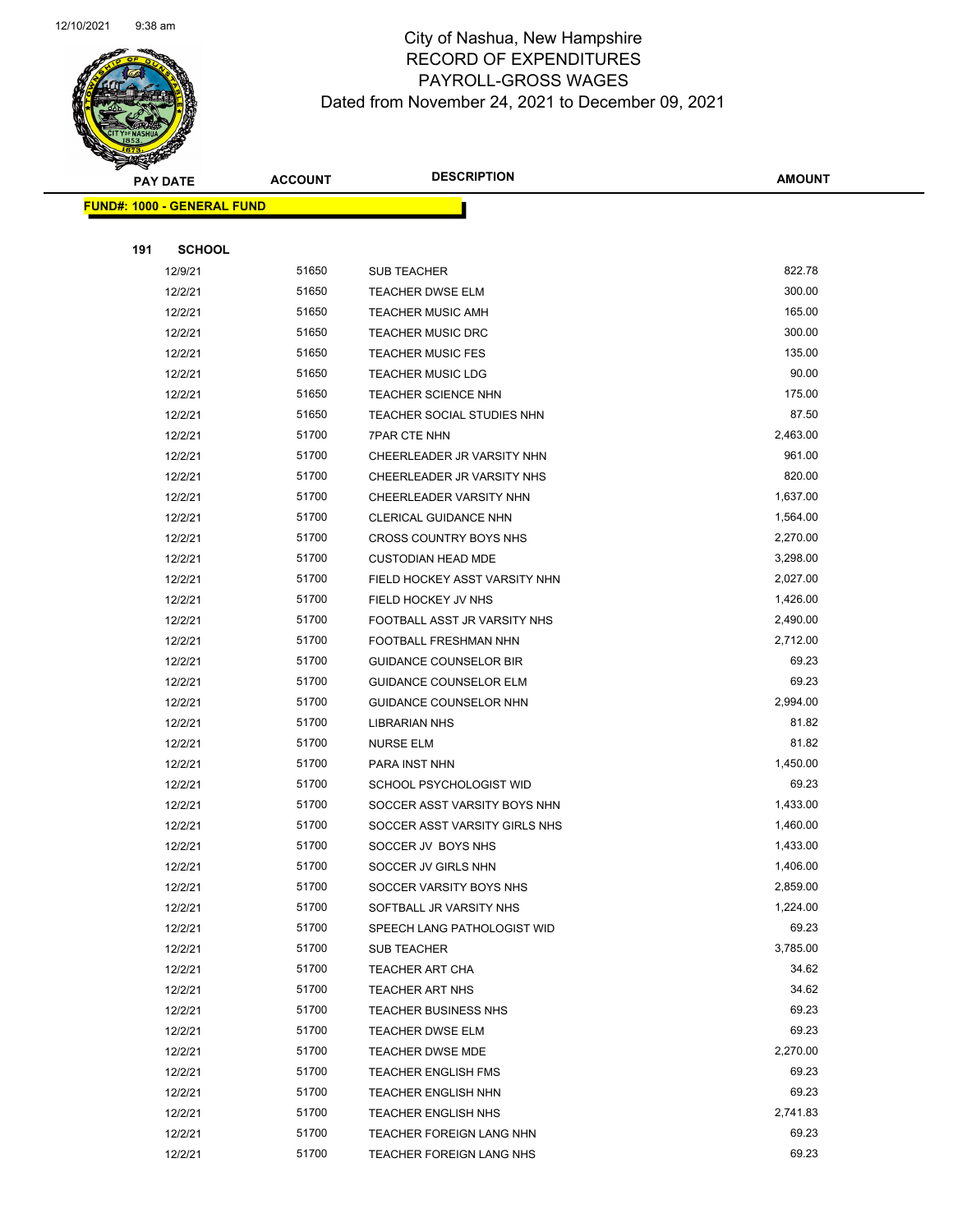

| <b>PAY DATE</b>                   | <b>ACCOUNT</b> | <b>DESCRIPTION</b>            | <b>AMOUNT</b>  |
|-----------------------------------|----------------|-------------------------------|----------------|
| <b>FUND#: 1000 - GENERAL FUND</b> |                |                               |                |
|                                   |                |                               |                |
| 191<br><b>SCHOOL</b>              |                |                               |                |
| 12/2/21                           | 51700          | <b>TEACHER GR6 ELM</b>        | 69.23          |
| 12/2/21                           | 51700          | <b>TEACHER GR6 FMS</b>        | 2,419.00       |
| 12/2/21                           | 51700          | <b>TEACHER GR6 PMS</b>        | 69.23          |
| 12/2/21                           | 51700          | <b>TEACHER HEALTH NHN</b>     | 2,473.00       |
| 12/2/21                           | 51700          | <b>TEACHER HEALTH NHS</b>     | 2,196.00       |
| 12/2/21                           | 51700          | TEACHER IN SCH SUSPENSION NHN | 7,505.66       |
| 12/2/21                           | 51700          | <b>TEACHER MATH ELM</b>       | 1,484.82       |
| 12/2/21                           | 51700          | <b>TEACHER MATH FMS</b>       | 69.23          |
| 12/2/21                           | 51700          | <b>TEACHER MATH NHN</b>       | 2,987.23       |
| 12/2/21                           | 51700          | <b>TEACHER MATH NHS</b>       | 2,542.23       |
| 12/2/21                           | 51700          | <b>TEACHER MATH PMS</b>       | 69.23          |
| 12/2/21                           | 51700          | <b>TEACHER MUSIC FMS</b>      | 69.23          |
| 12/2/21                           | 51700          | TEACHER PE ELM                | 7,616.00       |
| 12/2/21                           | 51700          | TEACHER PE MDE                | 34.62          |
| 12/2/21                           | 51700          | TEACHER PE NHN                | 2,230.62       |
| 12/2/21                           | 51700          | TEACHER PE NHS                | 2,601.08       |
| 12/2/21                           | 51700          | <b>TEACHER READ ELM</b>       | 34.62          |
| 12/2/21                           | 51700          | <b>TEACHER READ FMS</b>       | 34.62          |
| 12/2/21                           | 51700          | <b>TEACHER SCIENCE ELM</b>    | 1,816.23       |
| 12/2/21                           | 51700          | <b>TEACHER SCIENCE FMS</b>    | 69.23          |
| 12/2/21                           | 51700          | <b>TEACHER SCIENCE NHN</b>    | 69.23          |
| 12/2/21                           | 51700          | <b>TEACHER SCIENCE NHS</b>    | 4,316.40       |
| 12/2/21                           | 51700          | <b>TEACHER SCIENCE PMS</b>    | 69.23          |
| 12/2/21                           | 51700          | TEACHER SOCIAL STUDIES ELM    | 69.23          |
| 12/2/21                           | 51700          | TEACHER SOCIAL STUDIES FMS    | 69.23          |
| 12/2/21                           | 51700          | TEACHER SOCIAL STUDIES NHN    | 69.23          |
| 12/2/21                           | 51700          | TEACHER SOCIAL STUDIES NHS    | 5,145.00       |
| 12/2/21                           | 51700          | TEACHER SOCIAL STUDIES PMS    | 2,329.23       |
| 12/2/21                           | 51700          | <b>TEACHER SPED FMS</b>       | 69.23          |
| 12/2/21                           | 51700          | TEACHER SPED NHN              | 4,422.23       |
| 12/2/21                           | 51700          | <b>TEACHER SPED NHS</b>       | 2,419.00       |
| 12/2/21                           | 51700          | TEACHER TECHED NHN            | 69.23          |
| 12/2/21                           | 51700          | TRACK VS INDR GIRLS NHS       | 2,351.00       |
| 12/2/21                           | 51700          | VOLLEYBALL JR VARSITY NHS     | 1,437.00       |
| 12/2/21                           | 51750          | PARA DW SPEC ED FMS           | 1,110.07       |
| 12/2/21                           | 51750          | TEACHER SOCIAL STUDIES NHS    | 6,968.50       |
| 12/9/21                           | 52800          | EDUCATIONAL ASSISTANCE        | 1,382.40       |
| <b>TOTAL 191 - SCHOOL</b>         |                |                               | \$3,468,194.05 |
|                                   |                |                               |                |
| TOTAL FUND 1000 - GENERAL FUND    |                |                               | \$5,844,209.98 |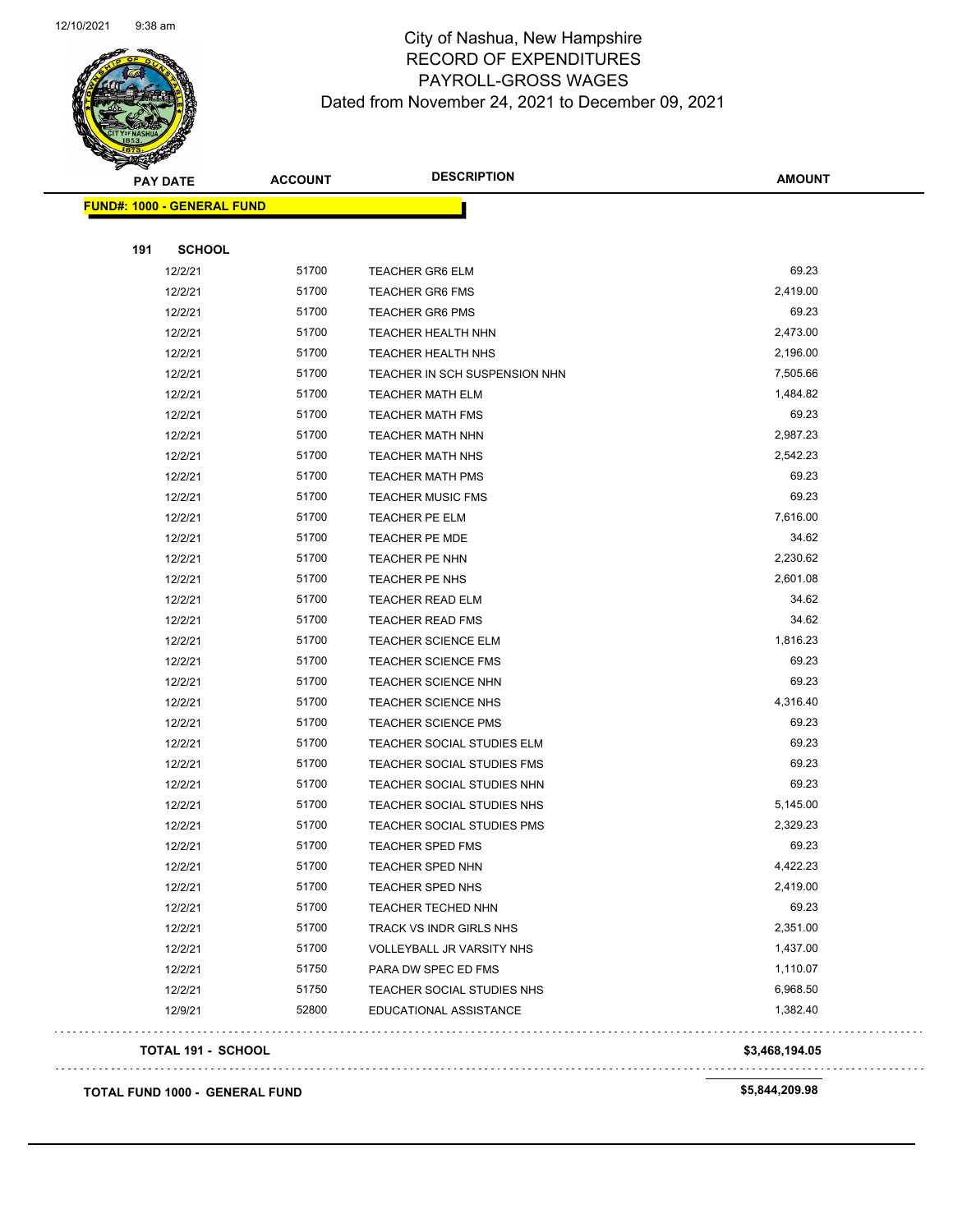

| $\mathbf{z}$<br>∼ | <b>PAY DATE</b>                 | <b>ACCOUNT</b>                               | <b>DESCRIPTION</b>        | <b>AMOUNT</b> |
|-------------------|---------------------------------|----------------------------------------------|---------------------------|---------------|
|                   |                                 | <b>FUND#: 1010 - GENERAL FUND PY ESCROWS</b> |                           |               |
| 107               | <b>CITY CLERK</b>               |                                              |                           |               |
|                   | 12/2/21                         | 51400                                        | <b>CITY CLERK TEMP</b>    | 480.00        |
|                   | 12/9/21                         | 51400                                        | <b>CITY CLERK TEMP</b>    | 100.00        |
|                   | <b>TOTAL 107 - CITY CLERK</b>   |                                              |                           | \$580.00      |
| 166               | <b>PARKING LOTS</b>             |                                              |                           |               |
|                   | 11/30/21                        | 51403                                        | <b>ECD PARKING INTERN</b> | 288.75        |
|                   | 12/9/21                         | 51403                                        | <b>ECD PARKING INTERN</b> | 165.00        |
|                   | <b>TOTAL 166 - PARKING LOTS</b> |                                              |                           | \$453.75      |
|                   |                                 | TOTAL FUND 1010 - GENERAL FUND PY ESCROWS    |                           | \$1,033.75    |

#### **FUND#: 2100 - FOOD SERVICES FUND**

12/2/21 51100 CLERICAL FOOD SERVICE NHS 637.00 12/9/21 51100 CLERICAL FOOD SERVICE NHS 837.00 12/2/21 51100 DELIVERY DRIVER FOOD SERVICE 308.64 12/9/21 51100 DELIVERY DRIVER FOOD SERVICE 834.27 12/2/21 51100 DIRECTOR FOOD SERVICE 3,001.10 12/2/21 51100 FOOD SERVICE BUSINESS MANAGER 2,309.31 12/2/21 51100 FOOD SERVICE COOK AMH 425.04 12/9/21 51100 FOOD SERVICE COOK AMH 12/2/21 51100 FOOD SERVICE COOK BIC 434.84 12/9/21 51100 FOOD SERVICE COOK BIC 543.55 12/2/21 51100 FOOD SERVICE COOK BIR 397.88 12/9/21 51100 FOOD SERVICE COOK BIR 497.35 12/2/21 51100 FOOD SERVICE COOK BRO 434.84 12/9/21 51100 FOOD SERVICE COOK BRO 543.55 12/2/21 51100 FOOD SERVICE COOK CHA 439.04 12/9/21 51100 FOOD SERVICE COOK CHA 548.80 12/2/21 51100 FOOD SERVICE COOK DRC 383.88 12/9/21 51100 FOOD SERVICE COOK DRC 479.85 12/2/21 51100 FOOD SERVICE COOK ELM 448.28 12/9/21 51100 FOOD SERVICE COOK ELM 579.13 12/2/21 51100 FOOD SERVICE COOK FES 439.04 12/9/21 51100 FOOD SERVICE COOK FES 548.80 12/2/21 51100 FOOD SERVICE COOK FMS 403.26 12/9/21 51100 FOOD SERVICE COOK FMS 507.96 12/2/21 51100 FOOD SERVICE COOK LDG 420.84 12/9/21 51100 FOOD SERVICE COOK LDG 526.05

12/2/21 51100 FOOD SERVICE COOK MDE 421.25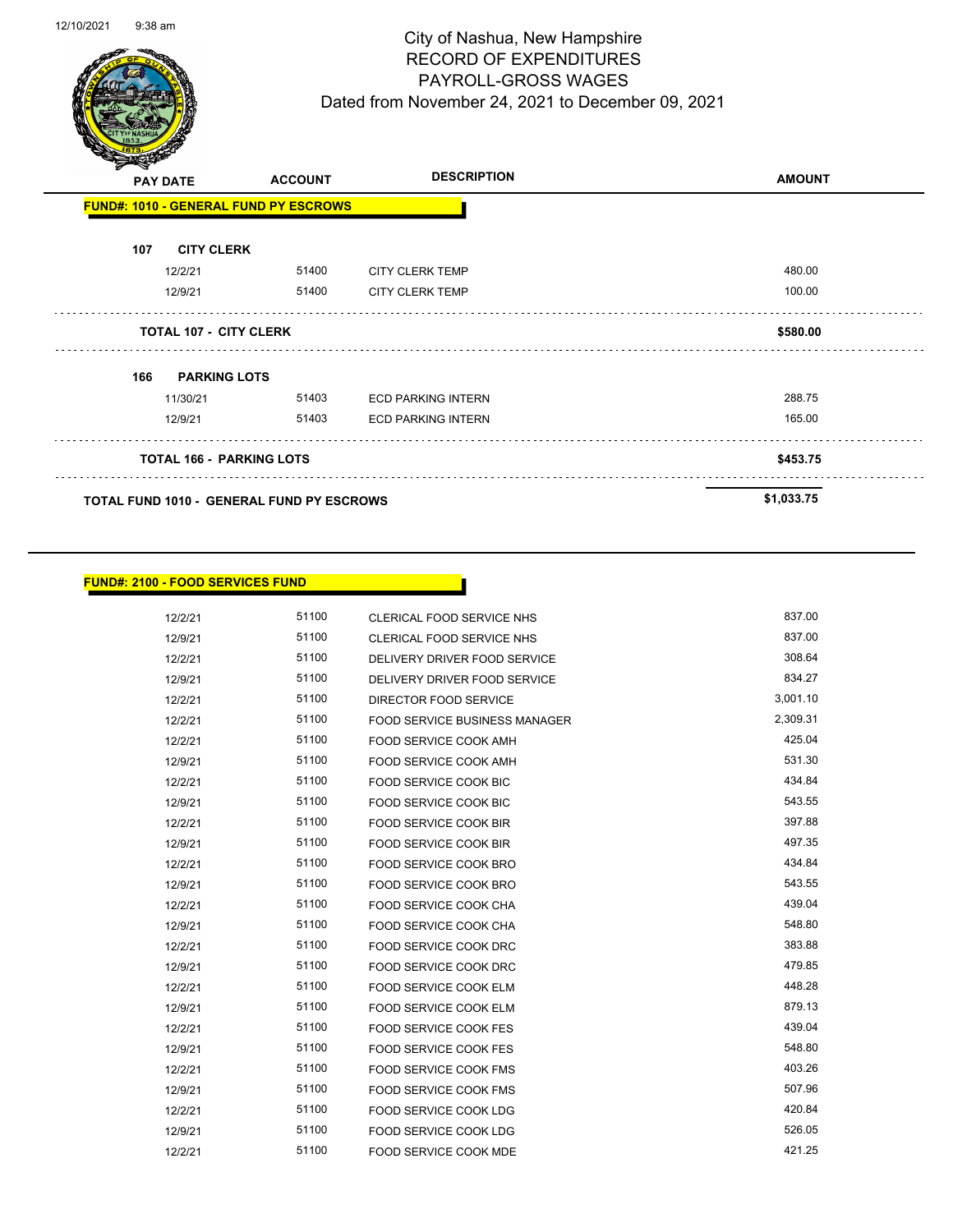

| <b>PAY DATE</b>                         | <b>ACCOUNT</b> | <b>DESCRIPTION</b>                                   | <b>AMOUNT</b>      |
|-----------------------------------------|----------------|------------------------------------------------------|--------------------|
| <b>FUND#: 2100 - FOOD SERVICES FUND</b> |                |                                                      |                    |
| 12/9/21                                 | 51100          | <b>FOOD SERVICE COOK MDE</b>                         | 519.93             |
| 12/2/21                                 | 51100          | FOOD SERVICE COOK NHN                                | 939.40             |
| 12/9/21                                 | 51100          | <b>FOOD SERVICE COOK NHN</b>                         | 1,174.25           |
| 12/2/21                                 | 51100          | FOOD SERVICE COOK NHS                                | 917.00             |
| 12/9/21                                 | 51100          | FOOD SERVICE COOK NHS                                | 1,146.25           |
| 12/2/21                                 | 51100          | FOOD SERVICE COOK NSE                                | 434.84             |
| 12/9/21                                 | 51100          | FOOD SERVICE COOK NSE                                | 500.84             |
| 12/2/21                                 | 51100          | <b>FOOD SERVICE COOK PMS</b>                         | 465.64             |
| 12/9/21                                 | 51100          | FOOD SERVICE COOK PMS                                | 582.05             |
| 12/2/21                                 | 51100          | FOOD SERVICE COOK SHE                                | 393.12             |
| 12/9/21                                 | 51100          | FOOD SERVICE COOK SHE                                | 491.40             |
| 12/2/21                                 | 51100          | <b>FOOD SERVICE SITE CORD</b>                        | 12,023.71          |
| 12/2/21                                 | 51100          | FOOD SERVICECOOK MTP                                 | 397.88             |
| 12/9/21                                 | 51100          | <b>FOOD SERVICECOOK MTP</b>                          | 497.35             |
| 12/2/21                                 | 51200          | FOOD SERVICE ASST PT AMH                             | 496.32             |
| 12/9/21                                 | 51200          | <b>FOOD SERVICE ASST PT AMH</b>                      | 557.64             |
| 12/2/21                                 | 51200          | FOOD SERVICE ASST PT BIC                             | 493.69             |
| 12/9/21                                 | 51200          | FOOD SERVICE ASST PT BIC                             | 573.01             |
| 12/2/21                                 | 51200          | FOOD SERVICE ASST PT BIR                             | 453.60             |
| 12/9/21                                 | 51200          | FOOD SERVICE ASST PT BIR                             | 567.00             |
| 12/2/21                                 | 51200          | FOOD SERVICE ASST PT BRO                             | 318.24             |
| 12/9/21                                 | 51200          | FOOD SERVICE ASST PT BRO                             | 397.80             |
| 12/2/21                                 | 51200          | FOOD SERVICE ASST PT CHA                             | 354.38             |
| 12/9/21                                 | 51200          | FOOD SERVICE ASST PT CHA                             | 477.05             |
| 12/2/21                                 | 51200          | FOOD SERVICE ASST PT DRC                             | 680.40             |
| 12/9/21                                 | 51200          | FOOD SERVICE ASST PT DRC                             | 995.40             |
| 12/2/21                                 | 51200          | FOOD SERVICE ASST PT ELM                             | 817.97             |
| 12/9/21                                 | 51200          | <b>FOOD SERVICE ASST PT ELM</b>                      | 1,712.88           |
| 12/2/21                                 | 51200          | FOOD SERVICE ASST PT FES                             | 630.00             |
| 12/9/21                                 | 51200          | <b>FOOD SERVICE ASST PT FES</b>                      | 801.57             |
| 12/2/21                                 | 51200          | FOOD SERVICE ASST PT FMS                             | 902.52             |
| 12/9/21<br>12/2/21                      | 51200<br>51200 | FOOD SERVICE ASST PT FMS<br>FOOD SERVICE ASST PT LDG | 1,603.80<br>726.70 |
| 12/9/21                                 | 51200          | FOOD SERVICE ASST PT LDG                             | 757.08             |
| 12/2/21                                 | 51200          | FOOD SERVICE ASST PT MDE                             | 496.92             |
| 12/9/21                                 | 51200          | <b>FOOD SERVICE ASST PT MDE</b>                      | 536.40             |
| 12/2/21                                 | 51200          | <b>FOOD SERVICE ASST PT MTP</b>                      | 466.20             |
| 12/9/21                                 | 51200          | <b>FOOD SERVICE ASST PT MTP</b>                      | 450.45             |
| 12/2/21                                 | 51200          | FOOD SERVICE ASST PT NHN                             | 2,165.29           |
| 12/9/21                                 | 51200          | FOOD SERVICE ASST PT NHN                             | 2,953.52           |
| 12/2/21                                 | 51200          | FOOD SERVICE ASST PT NHS                             | 1,901.53           |
| 12/9/21                                 | 51200          | FOOD SERVICE ASST PT NHS                             | 2,649.44           |
| 12/2/21                                 | 51200          | FOOD SERVICE ASST PT NSE                             | 348.08             |
| 12/9/21                                 | 51200          | FOOD SERVICE ASST PT NSE                             | 444.23             |
| 12/2/21                                 | 51200          | FOOD SERVICE ASST PT PMS                             | 1,529.59           |
|                                         |                |                                                      |                    |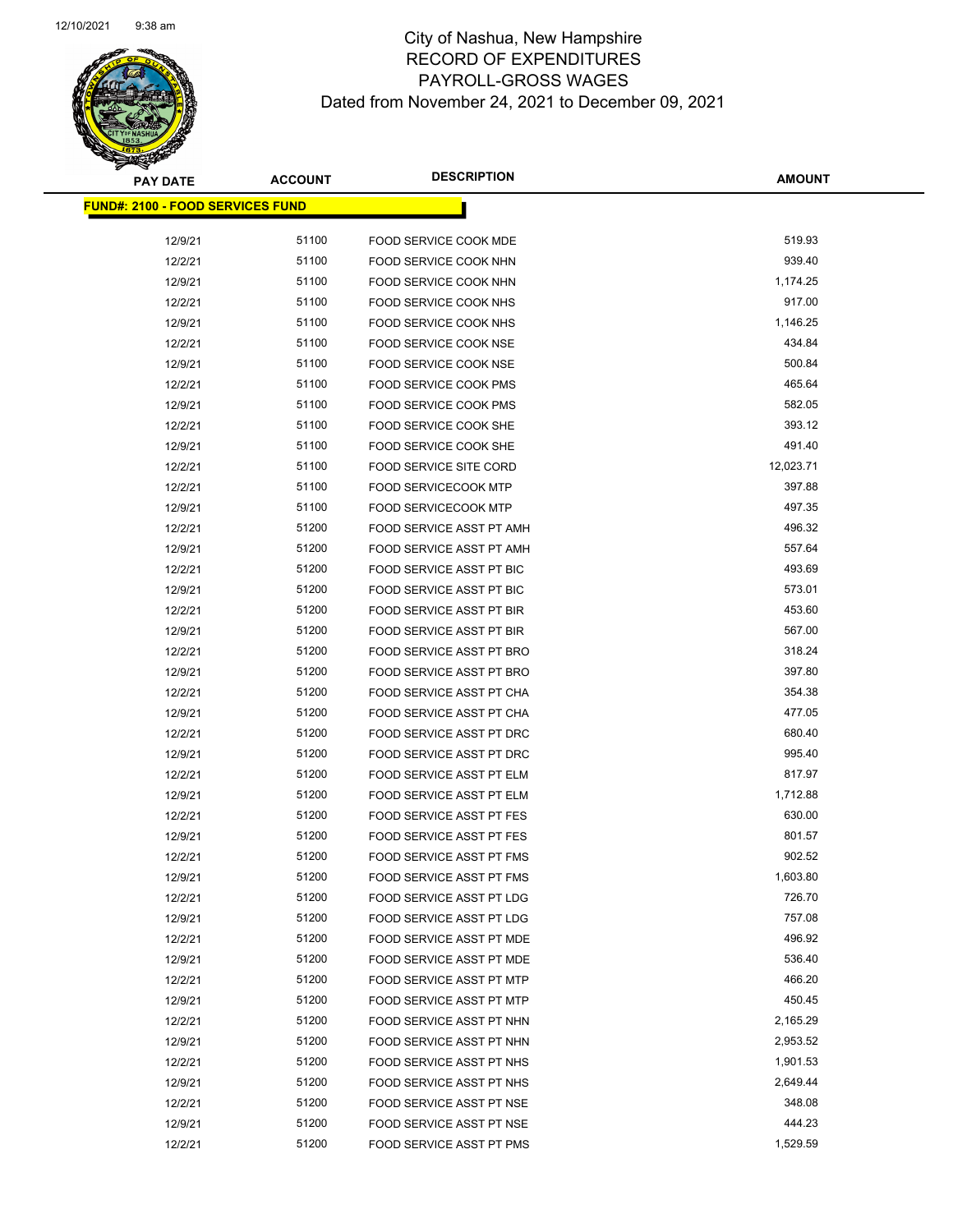

| z<br><b>PAY DATE</b>                        | <b>ACCOUNT</b> | <b>DESCRIPTION</b>              | <b>AMOUNT</b> |
|---------------------------------------------|----------------|---------------------------------|---------------|
| <b>FUND#: 2100 - FOOD SERVICES FUND</b>     |                |                                 |               |
| 12/9/21                                     | 51200          | <b>FOOD SERVICE ASST PT PMS</b> | 2,319.00      |
| 12/2/21                                     | 51200          | FOOD SERVICE ASST PT SHE        | 277.20        |
| 12/9/21                                     | 51200          | FOOD SERVICE ASST PT SHE        | 349.65        |
| 12/9/21                                     | 51300          | CLERICAL FOOD SERVICE NHS       | 8.37          |
| 12/2/21                                     | 51300          | FOOD SERVICE ASST PT NHS        | 9.84          |
| 12/2/21                                     | 51300          | FOOD SERVICE COOK NHN           | 31.17         |
| 12/9/21                                     | 51300          | FOOD SERVICE COOK NHN           | 95.81         |
| 12/9/21                                     | 51300          | FOOD SERVICE COOK NHS           | 12.28         |
| 12/9/21                                     | 51300          | FOOD SERVICE COOK SHE           | 5.27          |
| 12/2/21                                     | 51300          | <b>FOOD SERVICECOOK MTP</b>     | 5.33          |
| 12/9/21                                     | 51300          | <b>FOOD SERVICECOOK MTP</b>     | 31.98         |
| 12/2/21                                     | 51412          | SUB FOOD SERVICE                | 258.09        |
| 12/9/21                                     | 51412          | <b>SUB FOOD SERVICE</b>         | 571.49        |
| <b>TOTAL FUND 2100 - FOOD SERVICES FUND</b> |                |                                 | \$71,099.69   |

| <b>FUND#: 2201 - DRIVERS EDUCATION FUND</b>     |       |                        |            |
|-------------------------------------------------|-------|------------------------|------------|
| 12/2/21                                         | 51200 | DRIVER INSTRUCTOR      | 875.00     |
| 12/9/21                                         | 51200 | DRIVER INSTRUCTOR      | 1,225.00   |
| 12/9/21                                         | 51200 | <b>ELL TUTOR</b>       | 50.00      |
| 12/2/21                                         | 51200 | <b>TEACHER ELL FES</b> | 315.00     |
| 12/2/21                                         | 51200 | TEACHER TECHED ELM     | 455.00     |
| <b>TOTAL FUND 2201 - DRIVERS EDUCATION FUND</b> |       |                        | \$2,920.00 |

| 12/2/21 | 51100 | CLERICAL ADULT ED NHN       | 410.13 |
|---------|-------|-----------------------------|--------|
| 12/9/21 | 51100 | CLERICAL ADULT ED NHN       | 411.45 |
| 12/9/21 | 51200 | ADULT ED ENRICHMENT INST    | 200.00 |
| 12/9/21 | 51200 | ADULT ED ENRICHMENT TEACHER | 75.00  |

**FUND#: 2252 - DAY CARE** 12/2/21 51100 PANTHER PRESCHOOL DIRECTOR 1,151.61 **TOTAL FUND 2252 - DAY CARE \$1,151.61**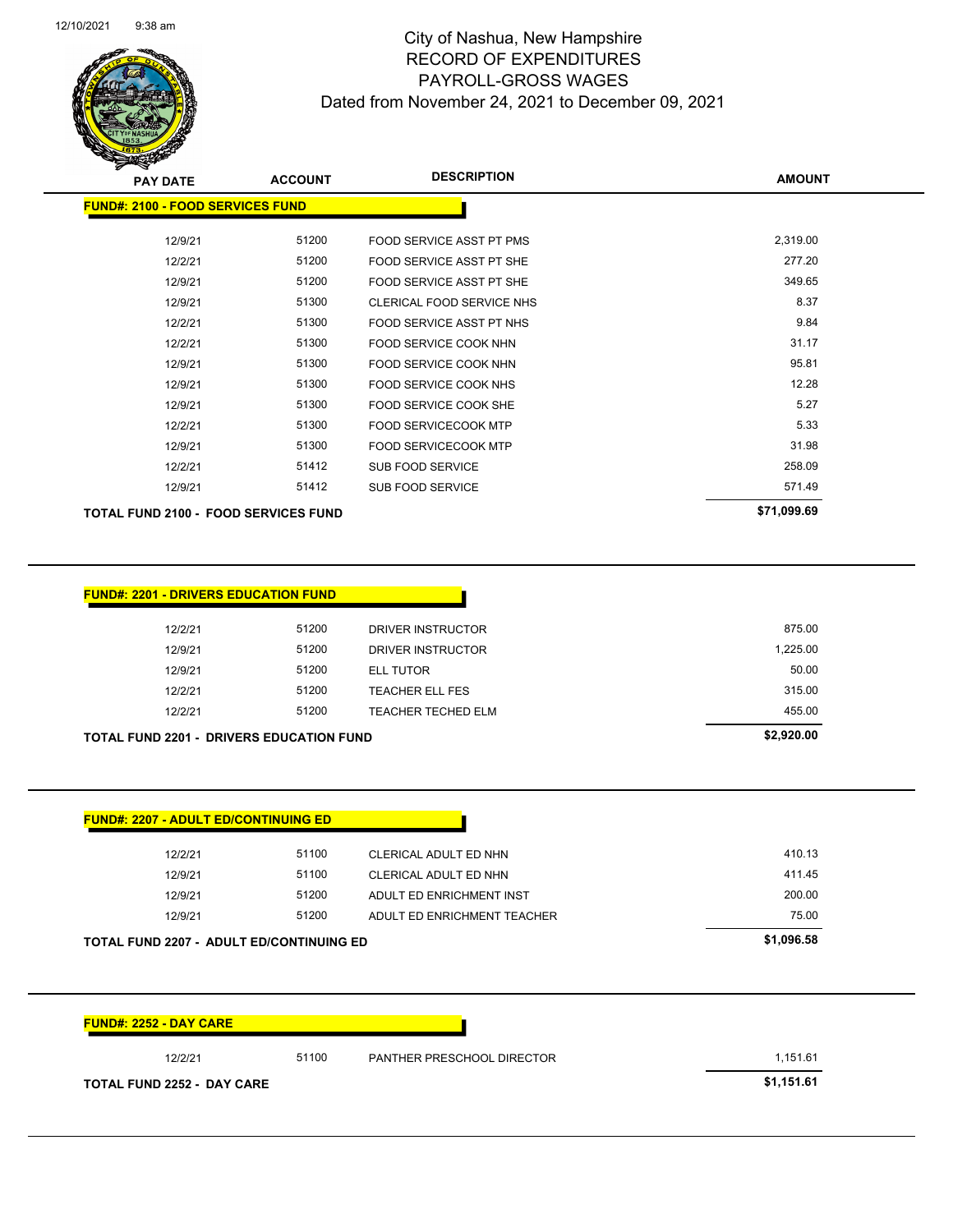$\overline{\phantom{a}}$ 



# City of Nashua, New Hampshire RECORD OF EXPENDITURES PAYROLL-GROSS WAGES Dated from November 24, 2021 to December 09, 2021

| <b>STARRA</b><br><b>PAY DATE</b>                       | <b>ACCOUNT</b> | <b>DESCRIPTION</b>            | <b>AMOUNT</b>      |
|--------------------------------------------------------|----------------|-------------------------------|--------------------|
| <b>FUND#: 2257 - SPECIAL ED LOCAL</b>                  |                |                               |                    |
|                                                        |                |                               |                    |
| 12/2/21                                                | 51100          | CLERICAL PRINCIPAL CHA        | 438.48             |
| 12/9/21                                                | 51100          | <b>CLERICAL PRINCIPAL CHA</b> | 723.40             |
| 12/2/21                                                | 51100          | PARA DW SPEC ED AMH           | 397.28             |
| 12/9/21                                                | 51100          | PARA DW SPEC ED AMH           | 500.42             |
| 12/2/21                                                | 51100          | PARA DW SPEC ED NHS           | 527.47             |
| 12/9/21                                                | 51100          | PARA DW SPEC ED NHS           | 590.13             |
| <b>TOTAL FUND 2257 - SPECIAL ED LOCAL</b>              |                |                               | \$3,177.18         |
| <b>FUND#: 2503 - PARKS &amp; REC PROGRAMS FUND</b>     |                |                               |                    |
| 12/2/21                                                | 51100          | PROGRAM COORDINATOR           | 410.80             |
| 12/9/21                                                | 51100          | PROGRAM COORDINATOR           | 410.81             |
| 12/2/21                                                | 51300          | PROGRAM COORDINATOR           | 46.22              |
| <b>TOTAL FUND 2503 - PARKS &amp; REC PROGRAMS FUND</b> |                |                               | \$867.83           |
| <b>FUND#: 2505 - PEG ACCESS CHANNELS FUND</b>          |                |                               |                    |
|                                                        |                |                               |                    |
| 12/2/21                                                | 51100          | ECHANNEL ACCESS ADMINISTRATOR | 1,227.05           |
| 12/9/21                                                | 51100          | ECHANNEL ACCESS ADMINISTRATOR | 1,227.05           |
| 12/2/21                                                | 51100          | PEG PROGRAM MANAGER           | 1,329.30           |
| 12/9/21                                                | 51100          | <b>PEG PROGRAM MANAGER</b>    |                    |
| 12/2/21                                                | 51200          | <b>VIDEOGRAPHER</b>           | 1,329.30<br>247.50 |

**TOTAL FUND 2505 - PEG ACCESS CHANNELS FUND \$5,840.20** 

| 11/30/21 | 55118 | TELEPHONE-CELLULAR | (85.00) |
|----------|-------|--------------------|---------|
|----------|-------|--------------------|---------|

12/9/21 51200 VIDEOGRAPHER 480.00

|         | <b>FUND#: 3035 - FEMA DISASTER ASSIST GRANTS</b> |                    |
|---------|--------------------------------------------------|--------------------|
| 12/2/21 | 51400                                            | <b>MVR CLERK I</b> |
| 12/9/21 | 51400                                            | <b>MVR CLERK I</b> |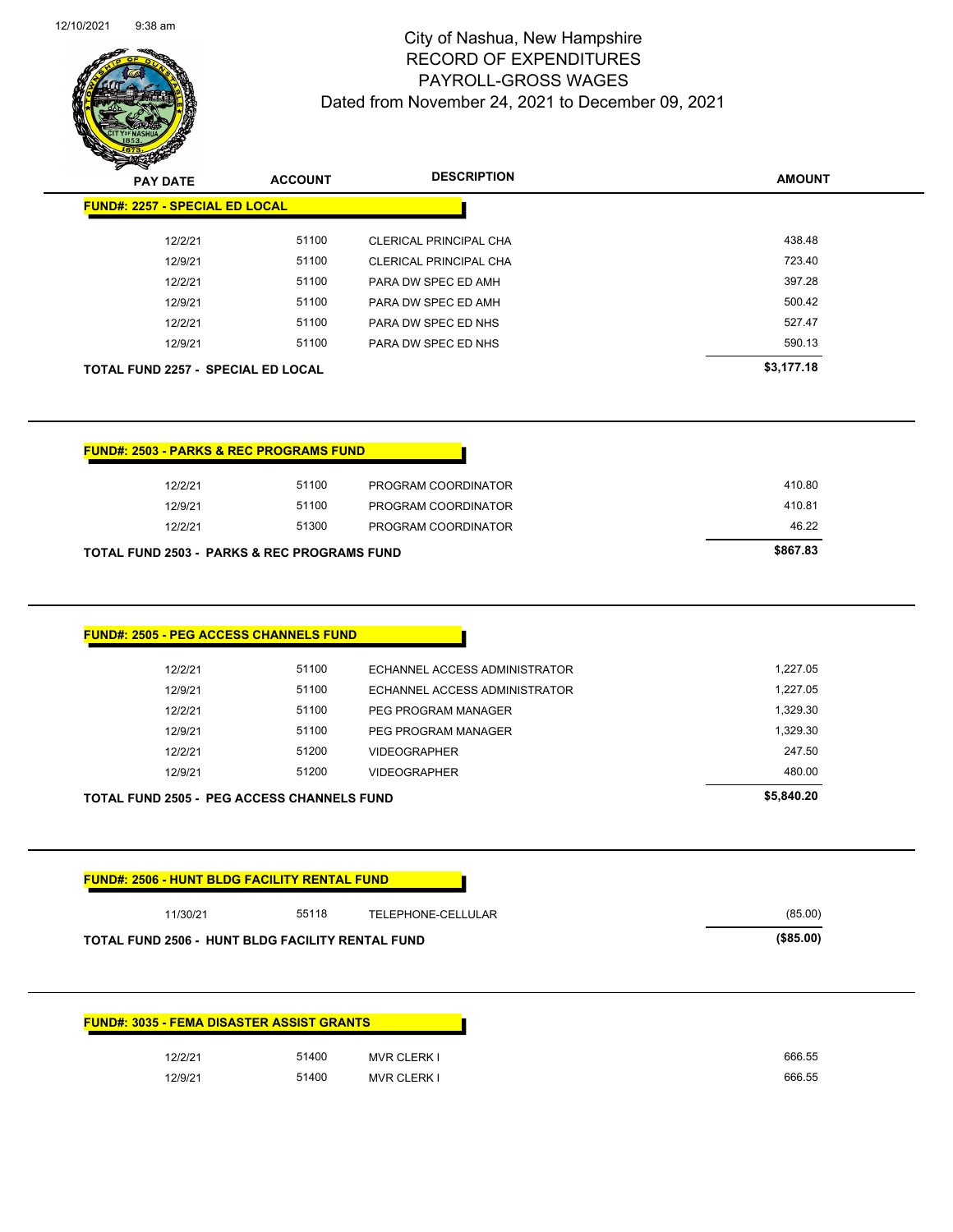

| <b>TOTAL FUND 3035 - FEMA DISASTER ASSIST GRANTS</b> |       |                            | \$1,333.10 |
|------------------------------------------------------|-------|----------------------------|------------|
|                                                      |       |                            |            |
| <b>FUND#: 3050 - POLICE GRANTS FUND</b>              |       |                            |            |
|                                                      |       |                            |            |
| 12/2/21                                              | 51100 | DOMESTIC VIOLENCE ADVOCATE | 1,000.00   |
| 12/9/21                                              | 51100 | DOMESTIC VIOLENCE ADVOCATE | 1,000.00   |
| 12/2/21                                              | 51100 | PATROLMAN ALL RANKS        | 1,597.55   |
| 12/9/21                                              | 51100 | PATROLMAN ALL RANKS        | 1,597.55   |
| 12/2/21                                              | 51300 | DOMESTIC VIOLENCE ADVOCATE | 797.20     |
| 12/9/21                                              | 51300 | DOMESTIC VIOLENCE ADVOCATE | 715.79     |
| 12/2/21                                              | 51300 | PATROLMAN ALL RANKS        | 459.08     |
| 12/9/21                                              | 51300 | PATROLMAN ALL RANKS        | 364.42     |
| 12/2/21                                              | 51628 | PATROLMAN ALL RANKS        | 319.51     |
|                                                      |       |                            |            |

### **FUND#: 3068 - COMMUNITY SERVICES GRANTS FUND**

| 12/2/21 | 51100 | BEHAVIORAL HEALTH SPECIALIST                    | 1,165.25 |
|---------|-------|-------------------------------------------------|----------|
| 12/9/21 | 51100 | <b>BEHAVIORAL HEALTH SPECIALIST</b>             | 1,165.24 |
| 12/2/21 | 51100 | BEHAVIORAL HEALTH STRATEGIST                    | 1,211.90 |
| 12/9/21 | 51100 | <b>BEHAVIORAL HEALTH STRATEGIST</b>             | 1,211.90 |
| 12/2/21 | 51100 | BILINGUAL BICULTURAL COMMUNITY HEALTH WORKER    | 3,385.46 |
| 12/9/21 | 51100 | BILINGUAL BICULTURAL COMMUNITY HEALTH WORKER    | 3.386.11 |
| 12/2/21 | 51100 | BILINGUAL COMM HEALTH WORKER                    | 546.21   |
| 12/9/21 | 51100 | BILINGUAL COMM HEALTH WORKER                    | 546.20   |
| 12/2/21 | 51100 | COMMUNITY SERVICES PROGRAM ADMINISTRATIVE ASSIS | 888.70   |
| 12/9/21 | 51100 | COMMUNITY SERVICES PROGRAM ADMINISTRATIVE ASSIS | 888.70   |
| 12/2/21 | 51100 | PHNS PROGRAM ASSISTANT                          | 819.25   |
| 12/9/21 | 51100 | PHNS PROGRAM ASSISTANT                          | 840.26   |
| 12/2/21 | 51100 | PUB HEALTH NET SVS COORD                        | 1,310.90 |
| 12/9/21 | 51100 | PUB HEALTH NET SVS COORD                        | 1,310.90 |
| 12/2/21 | 51100 | PUB HEALTH PREPAREDNESS COORD                   | 1,165.25 |
| 12/9/21 | 51100 | PUB HEALTH PREPAREDNESS COORD                   | 1,165.25 |
| 12/2/21 | 51300 | BILINGUAL BICULTURAL COMMUNITY HEALTH WORKER    | 102.41   |
| 12/9/21 | 51300 | BILINGUAL COMM HEALTH WORKER                    | 20.49    |
| 12/9/21 | 51300 | COMMUNITY SERVICES PROGRAM ADMINISTRATIVE ASSIS | 8.33     |
| 12/9/21 | 51300 | PHNS PROGRAM ASSISTANT                          | 23.64    |
| 12/2/21 | 51412 | COMMUNITY SERVICES ELC COVID-19 RESPONSE SUPPOF | 489.12   |
| 12/9/21 | 51412 | COMMUNITY SERVICES ELC COVID-19 RESPONSE SUPPOF | 1,100.52 |
| 12/2/21 | 51412 | <b>NURSE ELM</b>                                | 420.04   |
| 12/9/21 | 51412 | <b>NURSE PER DIEM</b>                           | 395.80   |
| 12/9/21 | 51412 | <b>NURSE PER DIEM (PRACTIONER)</b>              | 125.34   |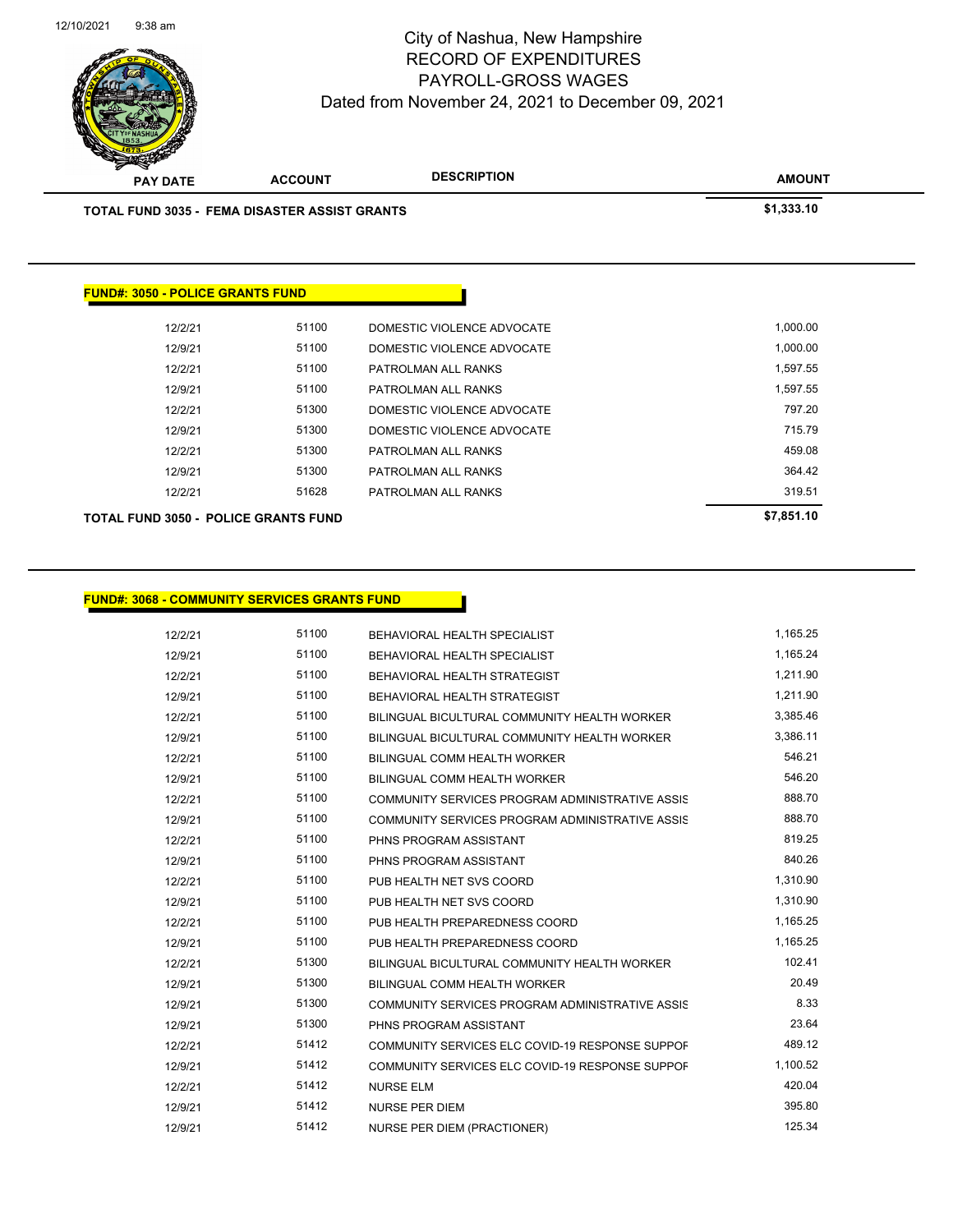

| <b>TOTAL FUND 3068 - COMMUNITY SERVICES GRANTS FUND</b> |       |                              | \$23,693.17 |
|---------------------------------------------------------|-------|------------------------------|-------------|
|                                                         |       |                              |             |
|                                                         |       |                              |             |
| <b>FUND#: 3070 - COMMUNITY HEALTH GRANTS FUND</b>       |       |                              |             |
| 12/2/21                                                 | 51100 | BILINGUAL COMM HEALTH WORKER | 327.70      |
| 12/9/21                                                 | 51100 | BILINGUAL COMM HEALTH WORKER | 327.71      |
| 12/2/21                                                 | 51100 | PUB HEALTH NURSE             | 1,310.90    |
| 12/9/21                                                 | 51100 | PUB HEALTH NURSE             | 1,310.90    |
| 12/9/21                                                 | 51300 | BILINGUAL COMM HEALTH WORKER | 12.28       |
| 12/9/21                                                 | 51412 | NURSE PER DIEM (PRACTIONER)  | 146.23      |
| <b>TOTAL FUND 3070 - COMMUNITY HEALTH GRANTS FUND</b>   |       |                              | \$3,435.72  |
|                                                         |       |                              |             |

|         |       |                                | 0.0707110 |
|---------|-------|--------------------------------|-----------|
| 12/9/21 | 51750 | <b>MANAGER URBAN PROGRAMS</b>  | 11,366.26 |
| 12/9/21 | 51100 | PROJECT SPECIALIST URBAN PROGR | 1,257.10  |
| 12/2/21 | 51100 | PROJECT SPECIALIST URBAN PROGR | 1,257.10  |
| 12/9/21 | 51100 | PROJECT ADMINISTRATOR LP&HH    | 1,321.05  |
| 12/2/21 | 51100 | PROJECT ADMINISTRATOR LP&HH    | 1,321.05  |
| 12/9/21 | 51100 | PROJECT ADMINISTRATOR          | 1,186.35  |
| 12/2/21 | 51100 | PROJECT ADMINISTRATOR          | 1,186.35  |
| 12/9/21 | 51100 | PROGRAM COORDINATOR LP&HH      | 1,347.50  |
| 12/2/21 | 51100 | PROGRAM COORDINATOR LP&HH      | 1,347.50  |
| 12/9/21 | 51100 | <b>MANAGER URBAN PROGRAMS</b>  | 695.32    |
| 12/2/21 | 51100 | <b>MANAGER URBAN PROGRAMS</b>  | 1,738.30  |
| 12/9/21 | 51100 | <b>GRANT MGMT SPECIALIST</b>   | 1,159.70  |
| 12/2/21 | 51100 | <b>GRANT MGMT SPECIALIST</b>   | 1,159.70  |
| 12/9/21 | 51100 | CODE ENFORCEMENT OFFICER II    | 513.96    |
| 12/2/21 | 51100 | CODE ENFORCEMENT OFFICER II    | 513.95    |
|         |       |                                |           |

| TOTAL FUND 3090 - URBAN PROGRAM GRANTS FUND | \$27,371.19 |
|---------------------------------------------|-------------|
|---------------------------------------------|-------------|

**FUND#: 3090 - URBAN PROGRAM GRANTS FUND**

| <b>FUND#: 3120 - TRANSIT GRANTS FUND</b> |       |                                      |          |
|------------------------------------------|-------|--------------------------------------|----------|
| 11/30/21                                 | 51100 | <b>COMMUNICATION SPEC</b>            | 3.942.71 |
| 12/9/21                                  | 51100 | <b>COMMUNICATION SPEC</b>            | 1,092.35 |
| 12/2/21                                  | 51100 | <b>TRANSIT ADMINISTRATOR</b>         | 1,890.60 |
| 12/9/21                                  | 51100 | <b>TRANSIT ADMINISTRATOR</b>         | 1.890.60 |
| 12/2/21                                  | 51100 | <b>TRANSIT FINANCE COORDINATOR</b>   | 1.374.40 |
| 12/9/21                                  | 51100 | <b>TRANSIT FINANCE COORDINATOR</b>   | 1.374.40 |
| 12/2/21                                  | 51100 | <b>TRANSIT FLEET FACILITIES SUPV</b> | 1,159.70 |
| 12/9/21                                  | 51100 | <b>TRANSIT FLEET FACILITIES SUPV</b> | 1.159.70 |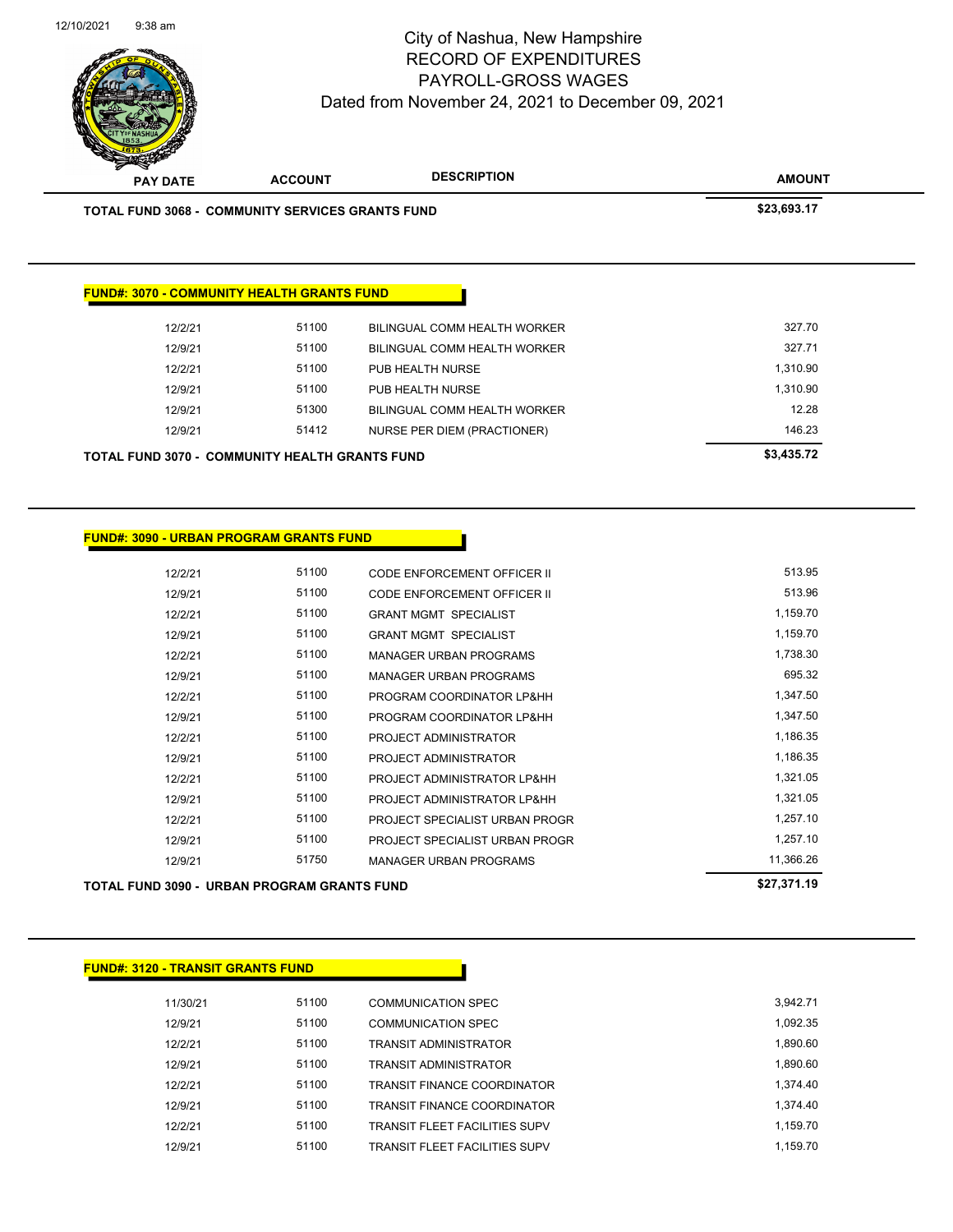

| <b>PAY DATE</b>                              | <b>ACCOUNT</b> | <b>DESCRIPTION</b>                    | <b>AMOUNT</b> |
|----------------------------------------------|----------------|---------------------------------------|---------------|
| <b>FUND#: 3120 - TRANSIT GRANTS FUND</b>     |                |                                       |               |
|                                              |                |                                       |               |
| 12/2/21                                      | 51100          | <b>TRANSIT MECHANICS</b>              | 2,124.67      |
| 12/9/21                                      | 51100          | <b>TRANSIT MECHANICS</b>              | 2,116.72      |
| 12/2/21                                      | 51100          | <b>TRANSIT MOBILITY MANAGER</b>       | 1,136.10      |
| 12/9/21                                      | 51100          | <b>TRANSIT MOBILITY MANAGER</b>       | 1,136.10      |
| 12/2/21                                      | 51100          | <b>TRANSIT OPERATIONS COORDINATOR</b> | 1,115.20      |
| 12/9/21                                      | 51100          | <b>TRANSIT OPERATIONS COORDINATOR</b> | 1,115.20      |
| 12/2/21                                      | 51100          | <b>TRANSIT UTILITY SERVICE WORKER</b> | 798.35        |
| 12/9/21                                      | 51100          | <b>TRANSIT UTILITY SERVICE WORKER</b> | 798.35        |
| 12/2/21                                      | 51100          | <b>TRANSPORTATION ANALYST</b>         | 193.50        |
| 12/9/21                                      | 51100          | <b>TRANSPORTATION ANALYST</b>         | 193.50        |
| 12/2/21                                      | 51300          | <b>TRANSIT MECHANICS</b>              | 68.34         |
| 12/9/21                                      | 51300          | <b>TRANSIT MECHANICS</b>              | 318.63        |
| 12/2/21                                      | 51300          | <b>TRANSIT OPERATIONS COORDINATOR</b> | 146.37        |
| 12/9/21                                      | 51300          | <b>TRANSIT OPERATIONS COORDINATOR</b> | 31.36         |
| 12/2/21                                      | 51300          | <b>TRANSIT UTILITY SERVICE WORKER</b> | 523.93        |
| 12/9/21                                      | 51300          | <b>TRANSIT UTILITY SERVICE WORKER</b> | 82.33         |
| <b>TOTAL FUND 3120 - TRANSIT GRANTS FUND</b> |                |                                       | \$25.783.11   |

### **FUND#: 3800 - SCHOOL GRANTS FUND**

| 12/2/21 | 51100 | 21 CENTURY ASST COORDINATOR        | 1,923.10 |
|---------|-------|------------------------------------|----------|
| 12/2/21 | 51100 | 21 CENTURY ELEM MFAM RES COORD     | 8,983.71 |
| 12/2/21 | 51100 | ASSISTANT PRINCIPAL AMH            | 1,437.50 |
| 12/2/21 | 51100 | ASSISTANT PRINCIPAL DR CRSP        | 1,461.60 |
| 12/2/21 | 51100 | <b>ASSISTANT PRINCIPAL MTP</b>     | 1,485.60 |
| 12/2/21 | 51100 | <b>CLERICAL 21 CENTURY</b>         | 1,021.14 |
| 12/9/21 | 51100 | <b>CLERICAL 21 CENTURY</b>         | 1,049.04 |
| 12/2/21 | 51100 | <b>DIRECTOR TITLE 1</b>            | 3,379.30 |
| 12/2/21 | 51100 | ELL OUTREACH WORKER HOURLY         | 741.76   |
| 12/9/21 | 51100 | ELL OUTREACH WORKER HOURLY         | 2,108.14 |
| 12/2/21 | 51100 | HOME SCHOOL CORD TTI               | 1,435.51 |
| 12/9/21 | 51100 | HOME SCHOOL CORD TTI               | 3,088.80 |
| 12/2/21 | 51100 | <b>HOMELESS LIASION</b>            | 593.02   |
| 12/9/21 | 51100 | <b>HOMELESS LIASION</b>            | 1,522.08 |
| 12/2/21 | 51100 | INSTRUCTIONAL LEADER-DISTRICT WIDE | 4,002.50 |
| 12/2/21 | 51100 | LICENSED PRACTICAL NURSE NHS       | 1,496.11 |
| 12/2/21 | 51100 | <b>OFFICE MANAGER TITLE 1</b>      | 1,607.60 |
| 12/2/21 | 51100 | PARA DW SPEC ED AMH                | 555.44   |
| 12/9/21 | 51100 | PARA DW SPEC ED AMH                | 684.85   |
| 12/2/21 | 51100 | PARA DW SPEC ED NSE                | 366.72   |
| 12/9/21 | 51100 | PARA DW SPEC ED NSE                | 462.22   |
| 12/2/21 | 51100 | PARA INST AMH                      | 346.56   |
| 12/9/21 | 51100 | PARA INST AMH                      | 433.20   |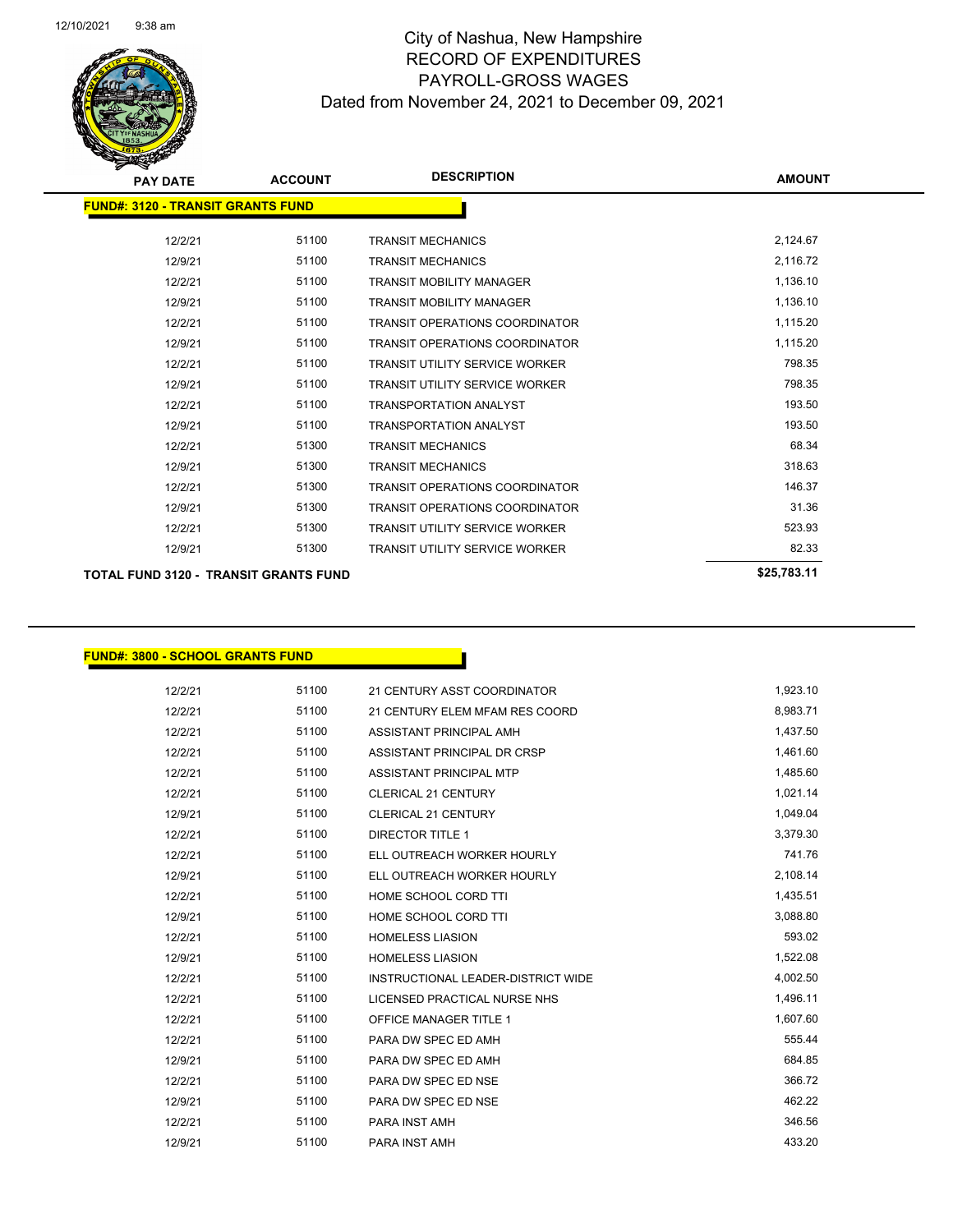

| <b>PAY DATE</b>                         | <b>ACCOUNT</b> | <b>DESCRIPTION</b>         | <b>AMOUNT</b> |
|-----------------------------------------|----------------|----------------------------|---------------|
| <b>FUND#: 3800 - SCHOOL GRANTS FUND</b> |                |                            |               |
|                                         |                |                            |               |
| 12/2/21                                 | 51100          | PARA INST LDG              | 492.72        |
| 12/9/21                                 | 51100          | PARA INST LDG              | 615.90        |
| 12/2/21                                 | 51100          | PARA INST SHE              | 396.82        |
| 12/9/21                                 | 51100          | PARA INST SHE              | 496.99        |
| 12/2/21                                 | 51100          | PARA KIND NSE              | 248.04        |
| 12/9/21                                 | 51100          | PARA KIND NSE              | 645.95        |
| 12/2/21                                 | 51100          | PARA TTI AMH               | 738.11        |
| 12/9/21                                 | 51100          | PARA TTI AMH               | 921.65        |
| 12/2/21                                 | 51100          | PARA TTI DRC               | 711.07        |
| 12/9/21                                 | 51100          | PARA TTI DRC               | 918.23        |
| 12/2/21                                 | 51100          | PARA TTI LDG               | 1,747.60      |
| 12/9/21                                 | 51100          | PARA TTI LDG               | 2,100.81      |
| 12/2/21                                 | 51100          | PEER COACH                 | 15,745.65     |
| 12/2/21                                 | 51100          | <b>PRINCIPAL SHE</b>       | 1,793.30      |
| 12/2/21                                 | 51100          | SEL TITLE 1 - LDG          | 3,409.60      |
| 12/2/21                                 | 51100          | SIGN LANGUAGE INTERPRETER  | 459.20        |
| 12/9/21                                 | 51100          | SIGN LANGUAGE INTERPRETER  | 1,148.00      |
| 12/2/21                                 | 51100          | SOCIAL WORKER              | 12,429.89     |
| 12/2/21                                 | 51100          | SYSTEMS ADMIN FULL YEAR    | 3,793.30      |
| 12/2/21                                 | 51100          | TEACHER BEHAVIOR SPEC WID  | 2,979.49      |
| 12/2/21                                 | 51100          | <b>TEACHER DWSE BRO</b>    | 1,888.79      |
| 12/2/21                                 | 51100          | <b>TEACHER DWSE CHA</b>    | 3,932.48      |
| 12/2/21                                 | 51100          | <b>TEACHER DWSE ELM</b>    | 1,971.58      |
| 12/2/21                                 | 51100          | <b>TEACHER DWSE MDE</b>    | 1,674.19      |
| 12/2/21                                 | 51100          | TEACHER DWSE NHS           | 5,179.63      |
| 12/2/21                                 | 51100          | TEACHER ELL DRC            | 2,019.50      |
| 12/2/21                                 | 51100          | <b>TEACHER ELL MTP</b>     | 2,450.33      |
| 12/2/21                                 | 51100          | TEACHER ELL NHS            | 749.29        |
| 12/2/21                                 | 51100          | TEACHER PRESCHOOL NHS      | 2,283.59      |
| 12/2/21                                 | 51100          | TEACHER READ CHA           | 1,764.20      |
| 12/2/21                                 | 51100          | <b>TEACHER READ MDE</b>    | 1,697.68      |
| 12/2/21                                 | 51100          | TEACHER SPED AMH           | 1,744.91      |
| 12/2/21                                 | 51100          | TEACHER SPED BIC           | 2,168.59      |
| 12/2/21                                 | 51100          | <b>TEACHER SPED BRO</b>    | 1,792.59      |
| 12/2/21                                 | 51100          | TEACHER SPED DRC           | 3,862.42      |
| 12/2/21                                 | 51100          | <b>TEACHER SPED FES</b>    | 3,420.21      |
| 12/2/21                                 | 51100          | TEACHER SPED FMS           | 2,876.80      |
| 12/2/21                                 | 51100          | <b>TEACHER SPED LDG</b>    | 1,605.19      |
| 12/2/21                                 | 51100          | <b>TEACHER SPED MDE</b>    | 2,168.59      |
| 12/2/21                                 | 51100          | TEACHER SPED NHN           | 9,904.45      |
| 12/2/21                                 | 51100          | TEACHER SPED NHS           | 2,091.50      |
| 12/2/21                                 | 51100          | <b>TEACHER SPED NSE</b>    | 6,624.69      |
| 12/2/21                                 | 51100          | <b>TEACHER SPED PMS</b>    | 5,539.83      |
| 12/2/21                                 | 51100          | TEACHER TTI LDG            | 2,022.09      |
| 12/2/21                                 | 51100          | <b>TEACHER TTI NURSERY</b> | 2,979.49      |
|                                         |                |                            |               |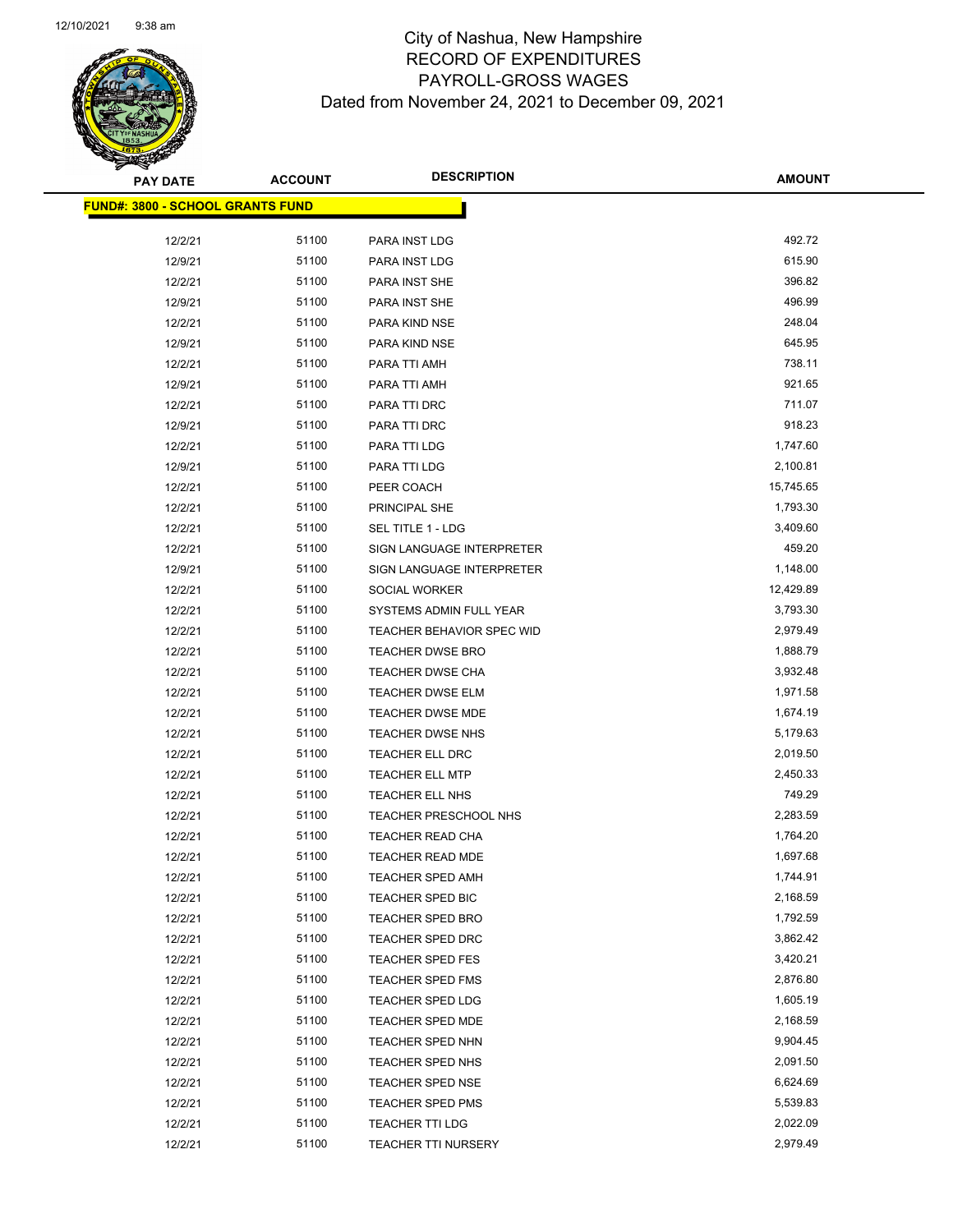

| <b>PAY DATE</b>                         | <b>ACCOUNT</b> | <b>DESCRIPTION</b>           | <b>AMOUNT</b> |
|-----------------------------------------|----------------|------------------------------|---------------|
| <b>FUND#: 3800 - SCHOOL GRANTS FUND</b> |                |                              |               |
| 12/2/21                                 | 51100          | TITLE ONE PARA FES           | 1,366.83      |
| 12/9/21                                 | 51100          | TITLE ONE PARA FES           | 1,705.94      |
| 12/2/21                                 | 51200          | 21 CENTURY PROGRAM ASSISTANT | 841.60        |
| 12/9/21                                 | 51200          | 21 CENTURY PROGRAM ASSISTANT | 2,263.10      |
| 12/2/21                                 | 51200          | ELL OUTREACH WORKER HOURLY   | 281.24        |
| 12/9/21                                 | 51200          | ELL OUTREACH WORKER HOURLY   | 864.86        |
| 12/2/21                                 | 51200          | HOME SCHOOL CORD TTI         | 1,315.38      |
| 12/9/21                                 | 51200          | HOME SCHOOL CORD TTI         | 2,620.58      |
| 12/2/21                                 | 51200          | <b>LIBRARIAN SHE</b>         | 206.25        |
| 12/2/21                                 | 51200          | PARA DW SPEC ED BIR          | 36.92         |
| 12/9/21                                 | 51200          | PARA DW SPEC ED BIR          | 52.20         |
| 12/9/21                                 | 51200          | PARA DW SPEC ED NSE          | 20.00         |
| 12/9/21                                 | 51200          | PARA ELL SHE                 | 31.01         |
| 12/2/21                                 | 51200          | PARA INST BIR                | 82.54         |
| 12/9/21                                 | 51200          | PARA INST BIR                | 61.87         |
| 12/9/21                                 | 51200          | PARA INST FES                | 103.35        |
| 12/9/21                                 | 51200          | PARA INST SHE                | 241.46        |
| 12/9/21                                 | 51200          | PARA KIND SHE                | 155.03        |
| 12/2/21                                 | 51200          | PARA TTI NURSERY             | 368.22        |
| 12/9/21                                 | 51200          | PARA TTI NURSERY             | 844.74        |
| 12/2/21                                 | 51200          | SUB TEACHER                  | 1,725.00      |
| 12/9/21                                 | 51200          | SUB TEACHER                  | 4,830.00      |
| 12/2/21                                 | 51200          | TEACHER BEHAVIOR SPEC WID    | 355.00        |
| 12/2/21                                 | 51200          | <b>TEACHER ELL BIR</b>       | 75.00         |
| 12/2/21                                 | 51200          | TEACHER ELL DRC              | 468.75        |
| 12/2/21                                 | 51200          | <b>TEACHER GR1 FES</b>       | 125.00        |
| 12/2/21                                 | 51200          | <b>TEACHER GR3 BIR</b>       | 173.00        |
| 12/2/21                                 | 51200          | <b>TEACHER GR3 CHA</b>       | 150.00        |
| 12/2/21                                 | 51200          | <b>TEACHER GR3 DRC</b>       | 393.75        |
| 12/2/21                                 | 51200          | <b>TEACHER GR3 SHE</b>       | 50.00         |
| 12/2/21                                 | 51200          | <b>TEACHER GR4 DRC</b>       | 112.50        |
| 12/2/21                                 | 51200          | <b>TEACHER GR4 FES</b>       | 112.50        |
| 12/2/21                                 | 51200          | <b>TEACHER GR5 AMH</b>       | 50.00         |
| 12/2/21                                 | 51200          | <b>TEACHER GR5 LDG</b>       | 125.00        |
| 12/2/21                                 | 51200          | <b>TEACHER MUSIC FES</b>     | 500.00        |
| 12/2/21                                 | 51200          | <b>TEACHER MUSIC SHE</b>     | 106.50        |
| 12/2/21                                 | 51200          | TEACHER READ WID             | 1,842.91      |
| 12/2/21                                 | 51200          | <b>TEACHER SPED BIR</b>      | 75.00         |
| 12/2/21                                 | 51200          | <b>TEACHER SPED FES</b>      | 225.00        |
| 12/2/21                                 | 51200          | <b>TEACHER TTI AMH</b>       | 7,248.33      |
| 12/2/21                                 | 51200          | TEACHER TTI FES              | 1,561.60      |
| 12/2/21                                 | 51200          | <b>TEACHER TTI LDG</b>       | 7,367.59      |
| 12/2/21                                 | 51200          | <b>TEACHER TTI MTP</b>       | 5,625.31      |
| 12/2/21                                 | 51200          | TEACHER TTI NURSERY          | 4,425.30      |
| 12/2/21                                 | 51200          | TEACHER TTI SHE              | 2,383.59      |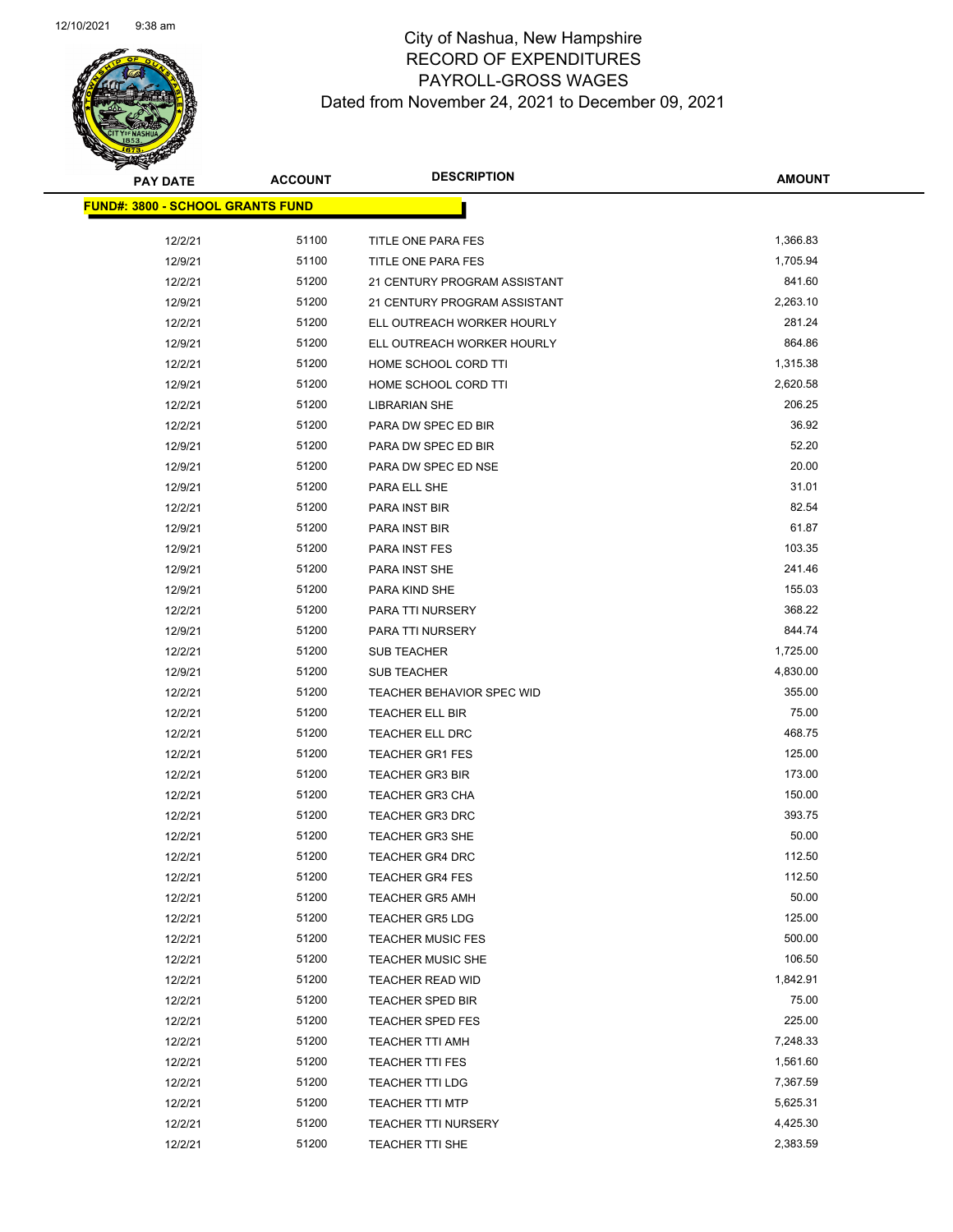

| <b>PAY DATE</b>                         | <b>ACCOUNT</b> | <b>DESCRIPTION</b>                               | <b>AMOUNT</b>    |
|-----------------------------------------|----------------|--------------------------------------------------|------------------|
| <b>FUND#: 3800 - SCHOOL GRANTS FUND</b> |                |                                                  |                  |
| 12/2/21                                 | 51200          | <b>TEACHER TTIDRC</b>                            | 7,132.20         |
| 12/2/21                                 | 51200          | TECH INTERGRATION ASST SHE                       | 58.50            |
| 12/2/21                                 | 51200          | TITLE ONE TUTOR                                  | 587.50           |
| 12/9/21                                 | 51200          | TITLE ONE TUTOR                                  | 625.00           |
| 12/9/21                                 | 51650          | ADULT ED DIPOLMA TEACHER                         | 200.00           |
| 12/2/21                                 | 51650          | ADULT ED INSTRUCTOR                              | 200.00           |
| 12/9/21                                 | 51650          | ADULT ED INSTRUCTOR                              | 300.00           |
| 12/2/21                                 | 51650          | ASSISTANT PRINCIPAL NHS                          | 300.00           |
| 12/2/21                                 | 51650          | <b>CLERICAL GUIDANCE NHN</b>                     | 100.00           |
| 12/9/21                                 | 51650          | <b>CLERICAL GUIDANCE NHN</b>                     | 100.00           |
| 12/2/21                                 | 51650          | <b>DIRECTOR GUIDANCE</b>                         | 1,000.00         |
| 12/2/21                                 | 51650          | GUIDANCE COUNSELOR NHN                           | 100.00           |
| 12/2/21                                 | 51650          | <b>GUIDANCE COUNSELOR NHS</b>                    | 400.00           |
| 12/2/21                                 | 51650          | <b>LIBRARIAN NHN</b>                             | 50.00            |
| 12/2/21                                 | 51650          | <b>LIBRARIAN NHS</b>                             | 50.00            |
| 12/2/21                                 | 51650          | PEER COACH                                       | 70.00            |
| 12/2/21                                 | 51650          | TEACHER ART NHN                                  | 300.00           |
| 12/2/21                                 | 51650          | <b>TEACHER BUSINESS NHS</b>                      | 200.00           |
| 12/2/21                                 | 51650          | TEACHER COMPUTER NHN                             | 400.00           |
| 12/2/21                                 | 51650          | TEACHER ECE NHS                                  | 75.00            |
| 12/2/21                                 | 51650          | TEACHER ELL NHN                                  | 200.00           |
| 12/2/21                                 | 51650          | TEACHER ELL NHS                                  | 280.00           |
| 12/2/21                                 | 51650          | <b>TEACHER ENGLISH NHN</b>                       | 200.00           |
| 12/2/21                                 | 51650          | <b>TEACHER ENGLISH NHS</b>                       | 400.00           |
| 12/2/21                                 | 51650          | <b>TEACHER GR1 BIR</b>                           | 70.00            |
| 12/2/21                                 | 51650          | <b>TEACHER GR1 FES</b>                           | 210.00           |
| 12/2/21                                 | 51650          | <b>TEACHER GR1 SHE</b>                           | 70.00            |
| 12/2/21                                 | 51650          | <b>TEACHER GR2 AMH</b>                           | 140.00           |
| 12/2/21                                 | 51650          | <b>TEACHER GR2 BIC</b>                           | 210.00           |
| 12/2/21                                 | 51650          | <b>TEACHER GR2 BRO</b>                           | 140.00           |
| 12/2/21                                 | 51650          | <b>TEACHER GR2 FES</b>                           | 210.00<br>140.00 |
| 12/2/21                                 | 51650<br>51650 | <b>TEACHER GR2 NSE</b>                           | 70.00            |
| 12/2/21                                 | 51650          | <b>TEACHER GR2 SHE</b><br><b>TEACHER GR5 BIC</b> | 100.00           |
| 12/2/21<br>12/2/21                      | 51650          | <b>TEACHER GR5 BIR</b>                           | 70.00            |
| 12/2/21                                 | 51650          | <b>TEACHER HEALTHOC NHS</b>                      | 100.00           |
| 12/2/21                                 | 51650          | <b>TEACHER KIND BIR</b>                          | 70.00            |
| 12/2/21                                 | 51650          | <b>TEACHER KIND FES</b>                          | 140.00           |
| 12/2/21                                 | 51650          | <b>TEACHER KIND MDE</b>                          | 140.00           |
| 12/2/21                                 | 51650          | <b>TEACHER KIND MTP</b>                          | 70.00            |
| 12/2/21                                 | 51650          | <b>TEACHER MATH NHN</b>                          | 100.00           |
| 12/2/21                                 | 51650          | <b>TEACHER MATH NHS</b>                          | 1,180.00         |
| 12/2/21                                 | 51650          | TEACHER READ BIC                                 | 150.00           |
| 12/2/21                                 | 51650          | <b>TEACHER READ BIR</b>                          | 70.00            |
| 12/2/21                                 | 51650          | TEACHER SCIENCE NHN                              | 200.00           |
|                                         |                |                                                  |                  |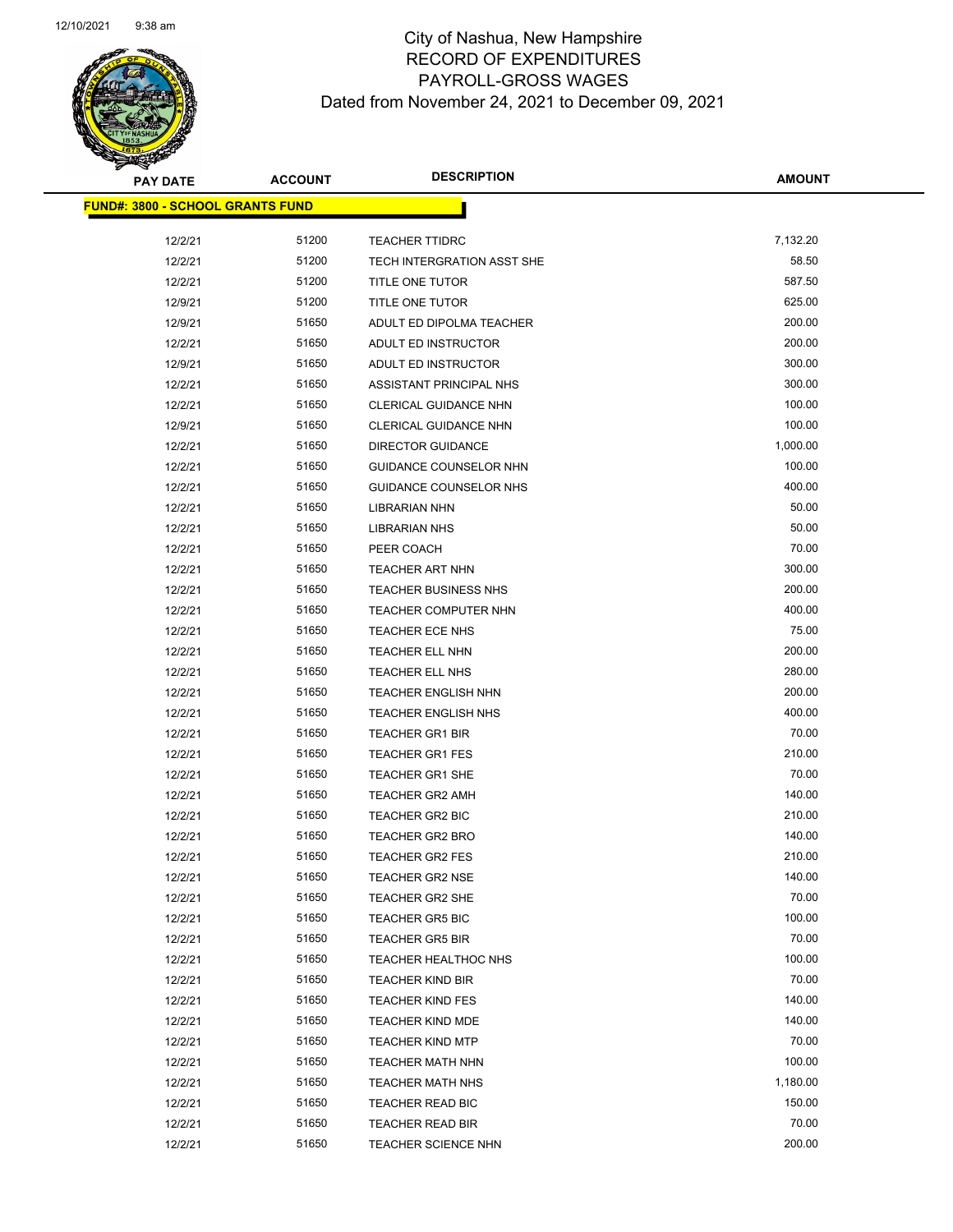

| s<br>$\tilde{\phantom{a}}$<br><b>PAY DATE</b> | <b>ACCOUNT</b> | <b>DESCRIPTION</b>         | <b>AMOUNT</b> |
|-----------------------------------------------|----------------|----------------------------|---------------|
| <b>FUND#: 3800 - SCHOOL GRANTS FUND</b>       |                |                            |               |
| 12/2/21                                       | 51650          | TEACHER SOCIAL STUDIES NHN | 100.00        |
| 12/2/21                                       | 51650          | TEACHER SOCIAL STUDIES NHS | 940.00        |
| 12/2/21                                       | 51650          | <b>TEACHER SPED BIR</b>    | 70.00         |
| 12/2/21                                       | 51650          | TEACHER SPED NHN           | 200.00        |
| 12/2/21                                       | 51650          | <b>TEACHER SPED NHS</b>    | 100.00        |
| 12/2/21                                       | 51650          | <b>TEACHER TTI NURSERY</b> | 125.00        |
| <b>TOTAL FUND 3800 - SCHOOL GRANTS FUND</b>   |                |                            | \$238,473.38  |

### **FUND#: 3810 - FOOD SERVICE GRANTS FUND**

| <b>TOTAL FUND 3810 - FOOD SERVICE GRANTS FUND</b> | \$740.95 |                                 |        |
|---------------------------------------------------|----------|---------------------------------|--------|
| 12/9/21                                           | 51650    | FOOD SERVICE ASST PT MTP        | 50.40  |
| 12/2/21                                           | 51650    | FOOD SERVICE ASST PT MTP        | 50.40  |
| 12/9/21                                           | 51650    | <b>FOOD SERVICE ASST PT LDG</b> | 65.65  |
| 12/2/21                                           | 51650    | FOOD SERVICE ASST PT LDG        | 26.26  |
| 12/9/21                                           | 51650    | FOOD SERVICE ASST PT ELM        | 63.00  |
| 12/2/21                                           | 51650    | FOOD SERVICE ASST PT ELM        | 25.20  |
| 12/9/21                                           | 51650    | FOOD SERVICE ASST PT DRC        | 63.00  |
| 12/2/21                                           | 51650    | FOOD SERVICE ASST PT DRC        | 25.20  |
| 12/9/21                                           | 51650    | FOOD SERVICE ASST PT BRO        | 66.30  |
| 12/2/21                                           | 51650    | FOOD SERVICE ASST PT BRO        | 26.52  |
| 12/9/21                                           | 51650    | <b>FOOD SERVICE ASST PT BIR</b> | 63.00  |
| 12/2/21                                           | 51650    | <b>FOOD SERVICE ASST PT BIR</b> | 25.20  |
| 12/9/21                                           | 51650    | FOOD SERVICE ASST PT AMH        | 136.30 |
| 12/2/21                                           | 51650    | FOOD SERVICE ASST PT AMH        | 54.52  |

| <b>FUND#: 4010 - MOTOR VEHICLE ADMIN FUND</b> |       |              |        |
|-----------------------------------------------|-------|--------------|--------|
| 12/2/21                                       | 51100 | MVR CLERK II | 346.25 |
| 12/9/21                                       | 51100 | MVR CLERK II | 346.25 |
| 12/9/21                                       | 51300 | MVR CLERK II | 3.24   |

### **FUND#: 4030 - POLICE SPECIAL DETAILS FUND**

| 12/2/21 | 51710 | <b>1ST YEAR OFFICERS</b>            | 805.08 |
|---------|-------|-------------------------------------|--------|
| 12/9/21 | 51710 | <b>1ST YEAR OFFICERS</b>            | 972.81 |
| 12/2/21 | 51710 | 1st YR SPECIAL OFFICER CERTIFIED II | 426.60 |
| 12/9/21 | 51710 | 1st YR SPECIAL OFFICER CERTIFIED II | 536.72 |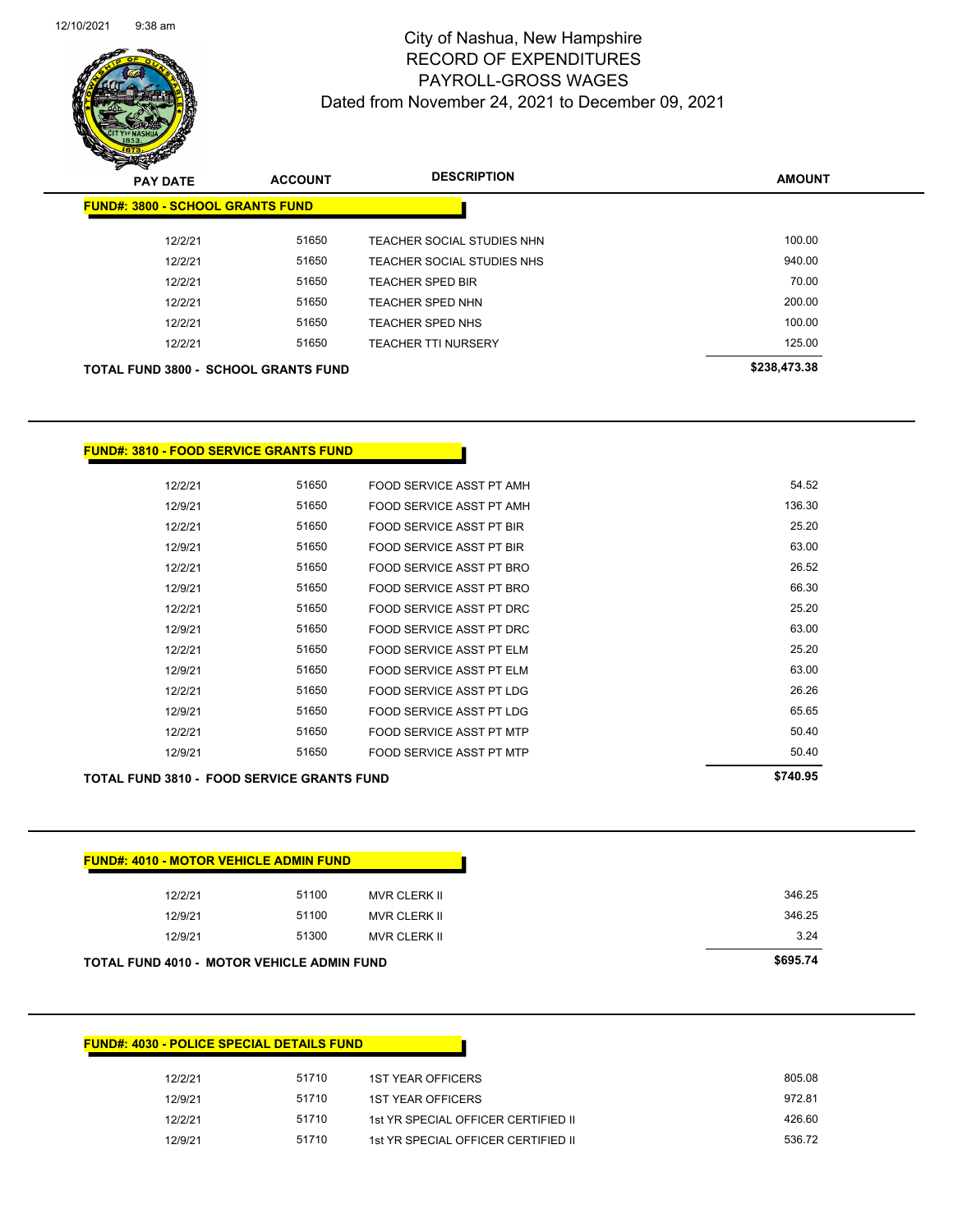

| $\boldsymbol{z}$<br>$\sim$<br><b>PAY DATE</b>        | <b>ACCOUNT</b> | <b>DESCRIPTION</b>  | <b>AMOUNT</b> |
|------------------------------------------------------|----------------|---------------------|---------------|
| <b>FUND#: 4030 - POLICE SPECIAL DETAILS FUND</b>     |                |                     |               |
| 12/2/21                                              | 51710          | PATROLMAN ALL RANKS | 9,191.34      |
| 12/9/21                                              | 51710          | PATROLMAN ALL RANKS | 10,916.73     |
| 12/2/21                                              | 51712          | <b>LIEUTENANT</b>   | 318.66        |
| 12/9/21                                              | 51712          | PATROLMAN ALL RANKS | 601.32        |
| 12/2/21                                              | 51712          | SERGEANT            | 1.703.74      |
| <b>TOTAL FUND 4030 - POLICE SPECIAL DETAILS FUND</b> |                |                     | \$25,473.00   |

| <b>FUND#: 4035 - POLICE OVERTIME BILLING FUND</b>     |       |                     |            |
|-------------------------------------------------------|-------|---------------------|------------|
| 12/2/21                                               | 51300 | PATROLMAN ALL RANKS | 2.998.71   |
| 12/9/21                                               | 51300 | PATROLMAN ALL RANKS | 4.233.06   |
| <b>TOTAL FUND 4035 - POLICE OVERTIME BILLING FUND</b> |       |                     | \$7,231.77 |

| 12/9/21 | 51712 | ASST SUPERINTENDENT FIRE ALARM | 215.95 |
|---------|-------|--------------------------------|--------|
| 12/2/21 | 51712 | ASST SUPERINTENDENT PREVENTION | 399.89 |
| 12/9/21 | 51712 | SUPERINTENDENT FIRE ALARM      | 243.28 |

### **FUND#: 6000 - SOLID WASTE FUND**

| 12/2/21 | 51100 | ADMINISTRATIVE ASSISTANT II          | 798.85   |
|---------|-------|--------------------------------------|----------|
| 12/9/21 | 51100 | ADMINISTRATIVE ASSISTANT II          | 798.85   |
| 12/2/21 | 51100 | ASSISTANT DIRECTOR OF PUBLIC WORKS   | 229.05   |
| 12/9/21 | 51100 | ASSISTANT DIRECTOR OF PUBLIC WORKS   | 229.05   |
| 12/2/21 | 51100 | AUTOMATED TRASH COLLECTION OPR       | 5,302.00 |
| 12/9/21 | 51100 | AUTOMATED TRASH COLLECTION OPR       | 5,302.14 |
| 12/2/21 | 51100 | <b>CITY ENGINEER</b>                 | 392.65   |
| 12/9/21 | 51100 | <b>CITY ENGINEER</b>                 | 392.65   |
| 12/2/21 | 51100 | <b>COLLECTION EQUIP OPR</b>          | 8,025.60 |
| 12/9/21 | 51100 | <b>COLLECTION EQUIP OPR</b>          | 8,094.24 |
| 12/2/21 | 51100 | <b>COLLECTION EQUIP OPR LANDFILL</b> | 2,101.60 |
| 12/9/21 | 51100 | <b>COLLECTION EQUIP OPR LANDFILL</b> | 2,101.60 |
| 12/2/21 | 51100 | <b>DEPUTY CITY ENGINEER</b>          | 92.05    |
| 12/9/21 | 51100 | <b>DEPUTY CITY ENGINEER</b>          | 92.05    |
| 12/2/21 | 51100 | DIRECTOR PUBLIC WORKS                | 286.30   |
| 12/9/21 | 51100 | DIRECTOR PUBLIC WORKS                | 286.30   |
| 12/2/21 | 51100 | DPW BILLING ACCOUNTANT               | 535.70   |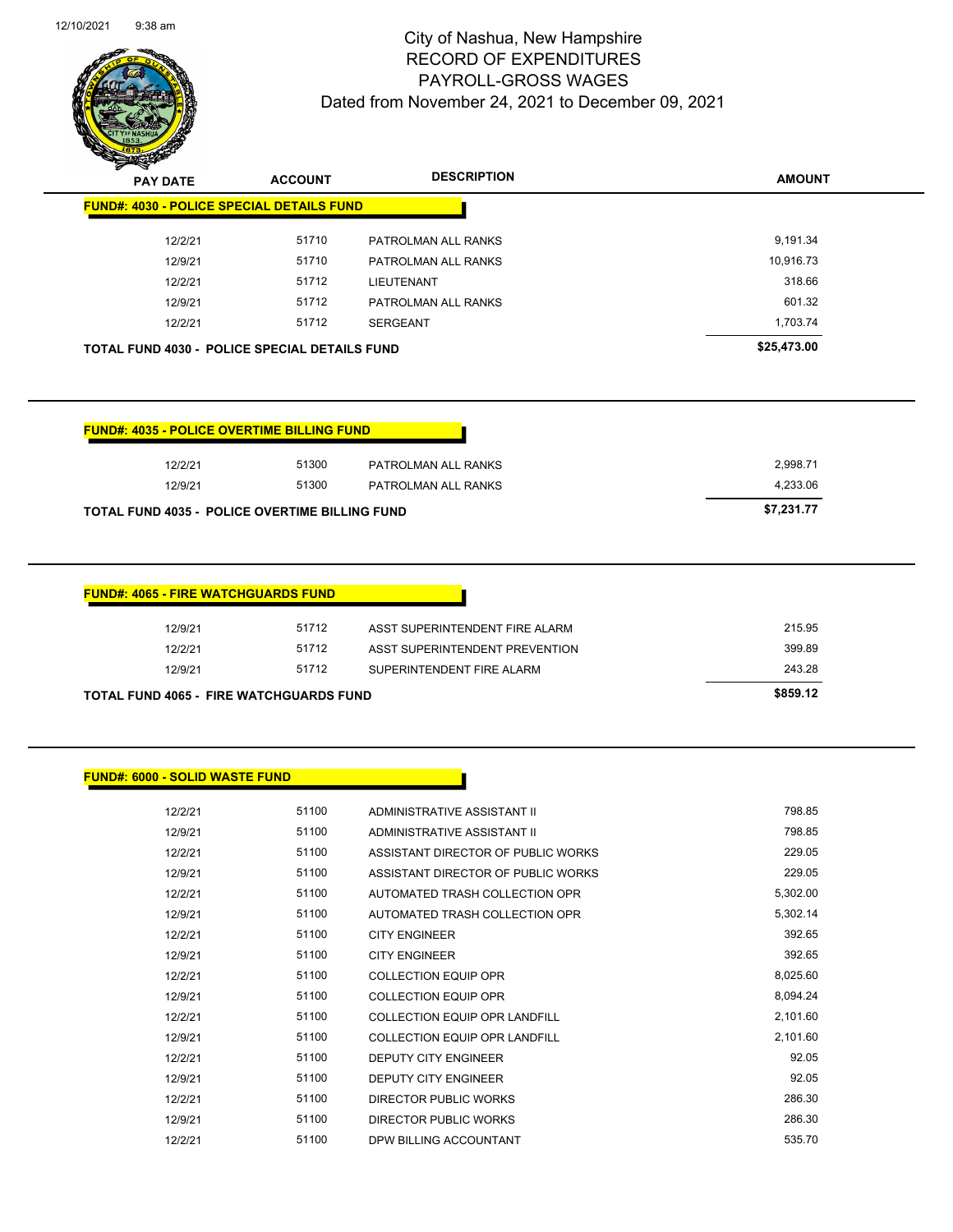

| <b>PAY DATE</b>                       | <b>ACCOUNT</b> | <b>DESCRIPTION</b>                   | <b>AMOUNT</b> |
|---------------------------------------|----------------|--------------------------------------|---------------|
| <b>FUND#: 6000 - SOLID WASTE FUND</b> |                |                                      |               |
| 12/9/21                               | 51100          | DPW BILLING ACCOUNTANT               | 535.70        |
| 12/2/21                               | 51100          | DPW COLLECTIONS SPEC III             | 435.89        |
| 12/9/21                               | 51100          | DPW COLLECTIONS SPEC III             | 435.88        |
| 12/2/21                               | 51100          | DPW CONTRACT ADMINISTRATOR           | 130.61        |
| 12/9/21                               | 51100          | DPW CONTRACT ADMINISTRATOR           | 130.60        |
| 12/2/21                               | 51100          | <b>ENVIRONMENTAL ENGINEER</b>        | 3,453.85      |
| 12/9/21                               | 51100          | <b>ENVIRONMENTAL ENGINEER</b>        | 3,453.86      |
| 12/2/21                               | 51100          | <b>EQUIPMENT OPR LANDFILL</b>        | 3,201.60      |
| 12/9/21                               | 51100          | EQUIPMENT OPR LANDFILL               | 4,266.80      |
| 12/2/21                               | 51100          | <b>EXECUTIVE ASSISTANT</b>           | 184.04        |
| 12/9/21                               | 51100          | <b>EXECUTIVE ASSISTANT</b>           | 184.05        |
| 12/2/21                               | 51100          | FINANCE AND ADMIN MANAGER            | 460.15        |
| 12/9/21                               | 51100          | FINANCE AND ADMIN MANAGER            | 460.15        |
| 12/2/21                               | 51100          | FLEET MANAGER STREET DEPT            | 365.00        |
| 12/9/21                               | 51100          | FLEET MANAGER STREET DEPT            | 365.00        |
| 12/2/21                               | 51100          | LICENSED SCALE OPERATOR              | 1,864.50      |
| 12/9/21                               | 51100          | LICENSED SCALE OPERATOR              | 1,864.52      |
| 12/2/21                               | 51100          | PUBLIC RELATIONS ADMINISTRATOR       | 184.05        |
| 12/9/21                               | 51100          | PUBLIC RELATIONS ADMINISTRATOR       | 184.05        |
| 12/2/21                               | 51100          | RECYCLING ADMINISTRATOR              | 1,159.70      |
| 12/9/21                               | 51100          | RECYCLING ADMINISTRATOR              | 1,159.70      |
| 12/2/21                               | 51100          | SENIOR STAFF ENGINEER                | 163.60        |
| 12/9/21                               | 51100          | SENIOR STAFF ENGINEER                | 163.61        |
| 12/2/21                               | 51100          | <b>SOLID WASTE FOREMAN</b>           | 2,783.80      |
| 12/9/21                               | 51100          | <b>SOLID WASTE FOREMAN</b>           | 2,783.80      |
| 12/2/21                               | 51100          | SOLID WASTE TECHNICIAN               | 1,227.05      |
| 12/9/21                               | 51100          | SOLID WASTE TECHNICIAN               | 1,227.05      |
| 12/2/21                               | 51100          | SR MGR ACCT FIN REPORTING            | 204.50        |
| 12/9/21                               | 51100          | SR MGR ACCT FIN REPORTING            | 204.50        |
| 12/2/21                               | 51100          | SUPERINTENDENT OF SOLID WASTE        | 2,045.05      |
| 12/9/21                               | 51100          | SUPERINTENDENT OF SOLID WASTE        | 2,045.05      |
| 12/2/21                               | 51100          | TRUCK DRIVER STREET REPAIR           | 1,003.20      |
| 12/9/21                               | 51100          | TRUCK DRIVER STREET REPAIR           | (407.84)      |
| 12/2/21                               | 51300          | AUTO MECH 1ST CLASS NIGHTS           | 349.56        |
| 12/2/21                               | 51300          | AUTO MECH 2ND CLASS                  | 325.08        |
| 12/2/21                               | 51300          | AUTO MECHANIC 1ST CLASS              | 351.84        |
| 12/2/21                               | 51300          | AUTOMATED TRASH COLLECTION OPR       | 2,826.40      |
| 12/9/21                               | 51300          | AUTOMATED TRASH COLLECTION OPR       | 354.39        |
| 12/2/21                               | 51300          | <b>COLLECTION EQUIP OPR</b>          | 3,476.71      |
| 12/9/21                               | 51300          | <b>COLLECTION EQUIP OPR</b>          | 402.76        |
| 12/2/21                               | 51300          | <b>COLLECTION EQUIP OPR LANDFILL</b> | 724.95        |
| 12/9/21                               | 51300          | <b>COLLECTION EQUIP OPR LANDFILL</b> | 201.38        |
| 12/2/21                               | 51300          | DPW COLLECTIONS SPEC III             | 28.60         |
| 12/9/21                               | 51300          | DPW COLLECTIONS SPEC III             | 73.56         |
| 12/2/21                               | 51300          | EQUIP OPR STREET REPAIR              | 318.12        |
|                                       |                |                                      |               |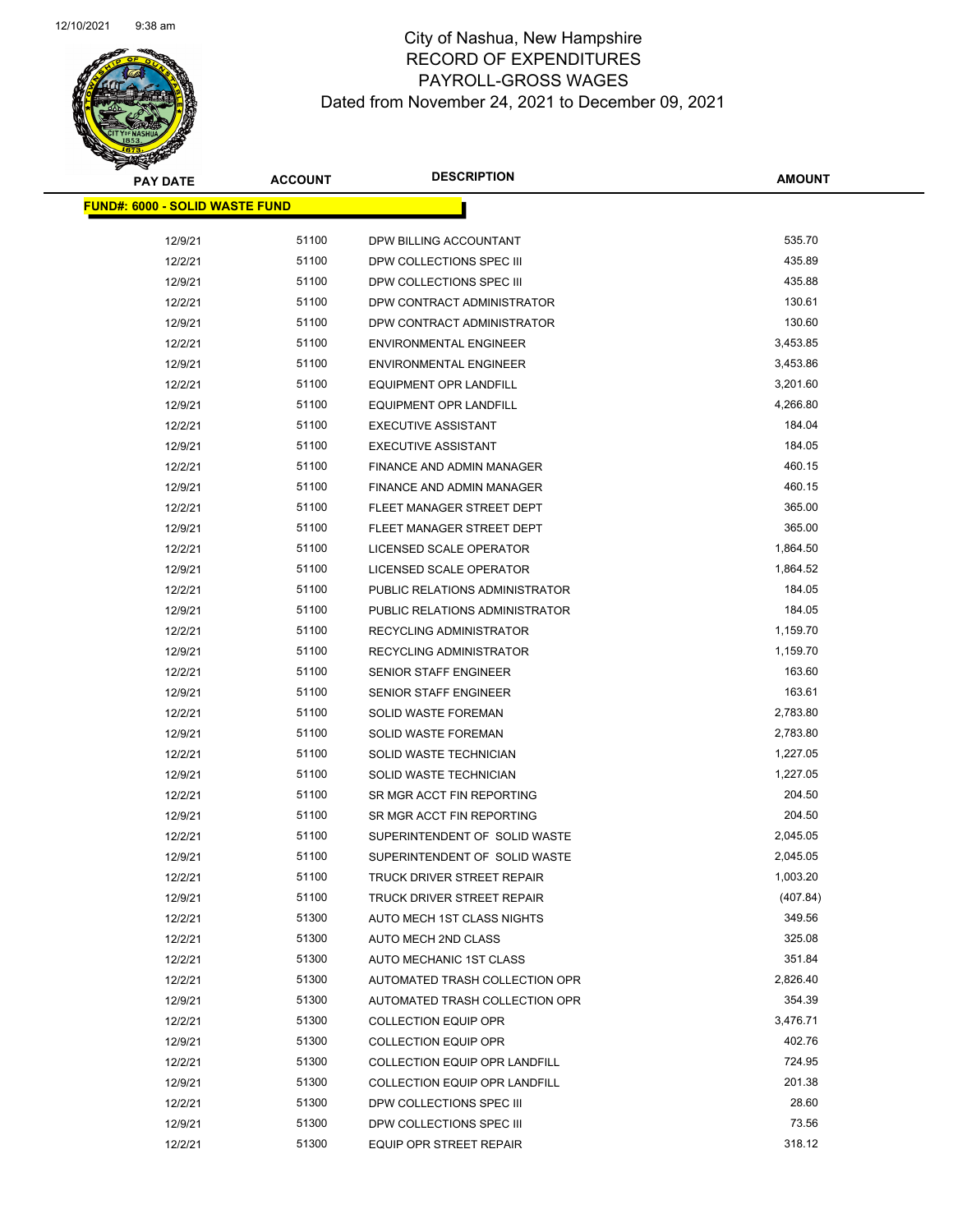

| <b>PAY DATE</b>                           | <b>ACCOUNT</b> | <b>DESCRIPTION</b>             | <b>AMOUNT</b> |
|-------------------------------------------|----------------|--------------------------------|---------------|
| <b>FUND#: 6000 - SOLID WASTE FUND</b>     |                |                                |               |
| 12/2/21                                   | 51300          | <b>EQUIPMENT OPR LANDFILL</b>  | 2,204.97      |
| 12/9/21                                   | 51300          | <b>EQUIPMENT OPR LANDFILL</b>  | 625.37        |
| 12/2/21                                   | 51300          | LICENSED SCALE OPERATOR        | 603.91        |
| 12/9/21                                   | 51300          | LICENSED SCALE OPERATOR        | 329.42        |
| 12/2/21                                   | 51300          | <b>MASON PIPELAYER</b>         | 311.28        |
| 12/2/21                                   | 51300          | <b>SIGN MAINTENANCE</b>        | 306.36        |
| 12/2/21                                   | 51300          | <b>SOLID WASTE FOREMAN</b>     | 1,500.66      |
| 12/9/21                                   | 51300          | <b>SOLID WASTE FOREMAN</b>     | 769.91        |
| 12/2/21                                   | 51300          | TRUCK DRIVER STREET REPAIR     | 1,341.23      |
| 12/9/21                                   | 51300          | TRUCK DRIVER STREET REPAIR     | 1,034.56      |
| 12/2/21                                   | 51300          | WASTEWATER ASSISTANT 2ND SHIFT | 291.12        |
| 12/2/21                                   | 51400          | TEMPORARY RUBBISH COLLECTOR    | 1,831.75      |
| 12/9/21                                   | 51400          | TEMPORARY RUBBISH COLLECTOR    | 2,035.75      |
| <b>TOTAL FUND 6000 - SOLID WASTE FUND</b> |                |                                | \$95,603.39   |

#### **FUND#: 6200 - WASTEWATER FUND**

12/2/21 51100 ADMINISTRATIVE ASSISTANT II 798.83 12/9/21 51100 ADMINISTRATIVE ASSISTANT II 798.85 12/2/21 51100 ANALYTICAL CHEMIST 889.30 12/9/21 51100 ANALYTICAL CHEMIST 889.30 12/2/21 51100 ASSISTANT DIRECTOR OF PUBLIC WORKS 229.04 12/9/21 51100 ASSISTANT DIRECTOR OF PUBLIC WORKS 229.04 12/2/21 51100 CITY ENGINEER 916.15 12/9/21 51100 CITY ENGINEER 916.15 12/2/21 51100 COLLECTION SYSTEMS OPERATOR 4,241.60 12/9/21 51100 COLLECTION SYSTEMS OPERATOR 4,241.61 12/2/21 51100 COLLECTION SYSTEMS TECHNICIAN 2,276.80 12/9/21 51100 COLLECTION SYSTEMS TECHNICIAN 2,276.80 12/2/21 51100 COLLECTIONS SPEC II 864.70 12/9/21 51100 COLLECTIONS SPEC II 864.69 12/2/21 51100 DEPUTY CITY ENGINEER 920.25 12/9/21 51100 DEPUTY CITY ENGINEER 920.25 12/2/21 51100 DIRECTOR PUBLIC WORKS 572.60 12/9/21 51100 DIRECTOR PUBLIC WORKS 572.60 12/2/21 51100 DPW BILLING ACCOUNTANT 535.70 12/9/21 51100 DPW BILLING ACCOUNTANT 535.70 12/2/21 51100 DPW COLLECTIONS SPEC III 435.91 12/9/21 51100 DPW COLLECTIONS SPEC III 435.94 12/2/21 51100 DPW CONTRACT ADMINISTRATOR 783.60 12/9/21 51100 DPW CONTRACT ADMINISTRATOR 783.60 12/2/21 51100 ELECTRICAL DIAGNOSTIC TECH I 2,856.01 12/9/21 51100 ELECTRICAL DIAGNOSTIC TECH I 2,856.01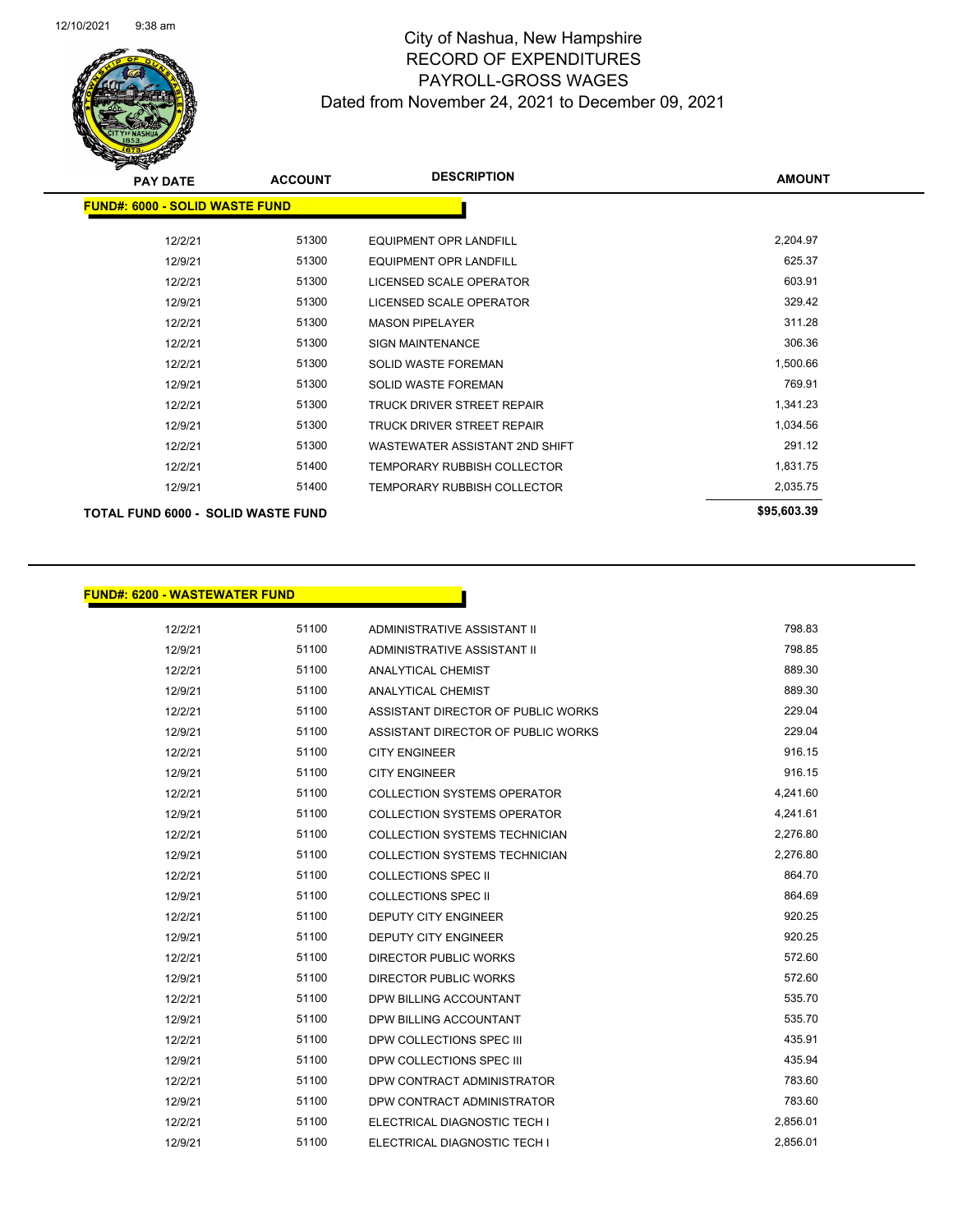

| <b>PAY DATE</b>                      | <b>ACCOUNT</b> | <b>DESCRIPTION</b>                          | <b>AMOUNT</b> |
|--------------------------------------|----------------|---------------------------------------------|---------------|
| <b>FUND#: 6200 - WASTEWATER FUND</b> |                |                                             |               |
| 12/2/21                              | 51100          | ENVIRONMENTAL PERMIT & PROGRAMS COORDINATOR | 1,429.91      |
| 12/9/21                              | 51100          | ENVIRONMENTAL PERMIT & PROGRAMS COORDINATOR | 1,429.90      |
| 12/2/21                              | 51100          | <b>EXECUTIVE ASSISTANT</b>                  | 184.06        |
| 12/9/21                              | 51100          | <b>EXECUTIVE ASSISTANT</b>                  | 184.05        |
| 12/2/21                              | 51100          | FINANCE AND ADMIN MANAGER                   | 460.15        |
| 12/9/21                              | 51100          | FINANCE AND ADMIN MANAGER                   | 460.15        |
| 12/2/21                              | 51100          | FLEET MANAGER STREET DEPT                   | 121.70        |
| 12/9/21                              | 51100          | FLEET MANAGER STREET DEPT                   | 121.70        |
| 12/2/21                              | 51100          | <b>GIS SPECIALIST</b>                       | 806.65        |
| 12/9/21                              | 51100          | <b>GIS SPECIALIST</b>                       | 806.65        |
| 12/2/21                              | 51100          | <b>MECHANIC WWTP 1ST CLASS</b>              | 4,670.42      |
| 12/9/21                              | 51100          | MECHANIC WWTP 1ST CLASS                     | 4,670.40      |
| 12/2/21                              | 51100          | OPERATOR II WWTP 1st                        | 5,816.00      |
| 12/9/21                              | 51100          | OPERATOR II WWTP 1st                        | 5,816.00      |
| 12/2/21                              | 51100          | OPERATOR II WWTP 2nd                        | 1,175.20      |
| 12/9/21                              | 51100          | OPERATOR II WWTP 2nd                        | 1,175.20      |
| 12/2/21                              | 51100          | OPERATOR II WWTP 3rd                        | 2,358.40      |
| 12/9/21                              | 51100          | OPERATOR II WWTP 3rd                        | 2,358.40      |
| 12/2/21                              | 51100          | OPERATOR III WWTP 1st                       | 2,456.00      |
| 12/9/21                              | 51100          | OPERATOR III WWTP 1st                       | 2,456.00      |
| 12/2/21                              | 51100          | PLANT OPERATIONS SUPERVISOR                 | 1,601.65      |
| 12/9/21                              | 51100          | PLANT OPERATIONS SUPERVISOR                 | 1,601.65      |
| 12/2/21                              | 51100          | PROCESS CHEMIST                             | 1,053.45      |
| 12/9/21                              | 51100          | PROCESS CHEMIST                             | 1,053.43      |
| 12/2/21                              | 51100          | PUBLIC RELATIONS ADMINISTRATOR              | 245.40        |
| 12/9/21                              | 51100          | PUBLIC RELATIONS ADMINISTRATOR              | 245.40        |
| 12/2/21                              | 51100          | SENIOR STAFF ENGINEER                       | 2,631.55      |
| 12/9/21                              | 51100          | SENIOR STAFF ENGINEER                       | 2,631.54      |
| 12/2/21                              | 51100          | SR MGR ACCT FIN REPORTING                   | 409.00        |
| 12/9/21                              | 51100          | SR MGR ACCT FIN REPORTING                   | 409.00        |
| 12/2/21                              | 51100          | <b>STAFF ENGINEER</b>                       | 1,258.80      |
| 12/9/21                              | 51100          | <b>STAFF ENGINEER</b>                       | 1,258.80      |
| 12/2/21                              | 51100          | SUPERINTENDENT OF WASTEWATER                | 2,236.60      |
| 12/9/21                              | 51100          | SUPERINTENDENT OF WASTEWATER                | 2,236.59      |
| 12/2/21                              | 51100          | <b>SUPV LABORATORY</b>                      | 1,300.50      |
| 12/9/21                              | 51100          | <b>SUPV LABORATORY</b>                      | 1,300.50      |
| 12/2/21                              | 51100          | TRUCK DRIVER STREET REPAIR                  | 670.55        |
| 12/9/21                              | 51100          | TRUCK DRIVER STREET REPAIR                  | 554.83        |
| 12/2/21                              | 51100          | <b>WASTEWATER ASSISTANT</b>                 | 1,960.48      |
| 12/9/21                              | 51100          | <b>WASTEWATER ASSISTANT</b>                 | 1,967.04      |
| 12/2/21                              | 51100          | WASTEWATER ASSISTANT 2ND SHIFT              | 970.40        |
| 12/9/21                              | 51100          | WASTEWATER ASSISTANT 2ND SHIFT              | 970.40        |
| 12/2/21                              | 51100          | <b>WASTEWATER FOREMAN</b>                   | 2,783.80      |
| 12/9/21                              | 51100          | <b>WASTEWATER FOREMAN</b>                   | 2,783.80      |
| 12/2/21                              | 51100          | WASTEWATER PROJECT ENGINEER                 | 1,636.05      |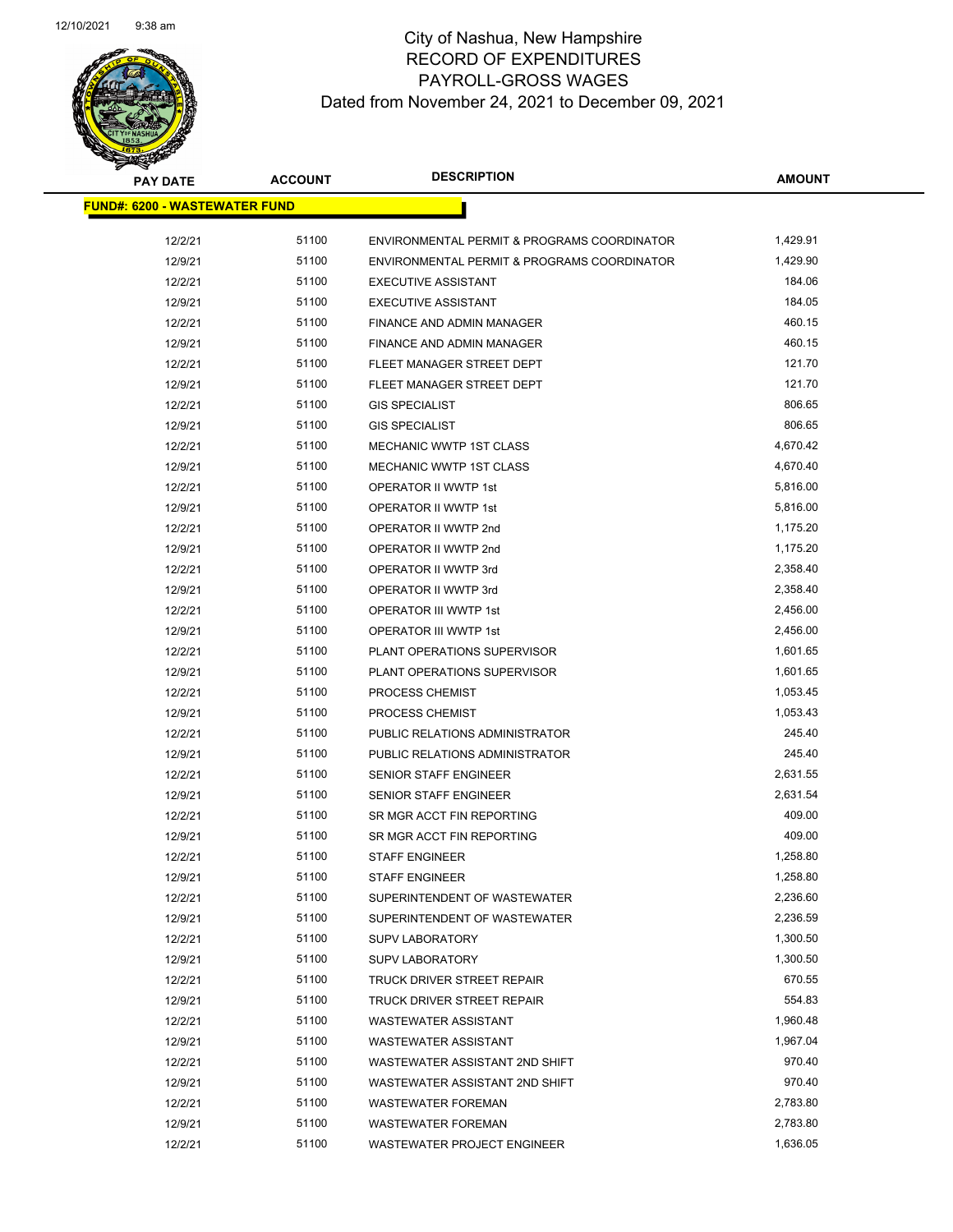

| <b>PAY DATE</b>                      | <b>ACCOUNT</b> | <b>DESCRIPTION</b>                   | <b>AMOUNT</b> |
|--------------------------------------|----------------|--------------------------------------|---------------|
| <b>FUND#: 6200 - WASTEWATER FUND</b> |                |                                      |               |
| 12/9/21                              | 51100          | WASTEWATER PROJECT ENGINEER          | 1,636.05      |
| 12/2/21                              | 51300          | <b>ANALYTICAL CHEMIST</b>            | 408.52        |
| 12/9/21                              | 51300          | <b>COLLECTION EQUIP OPR</b>          | 112.86        |
| 12/2/21                              | 51300          | <b>COLLECTION SYSTEMS OPERATOR</b>   | 1,000.40      |
| 12/9/21                              | 51300          | <b>COLLECTION SYSTEMS OPERATOR</b>   | 390.49        |
| 12/9/21                              | 51300          | <b>COLLECTION SYSTEMS TECHNICIAN</b> | 128.93        |
| 12/2/21                              | 51300          | DPW COLLECTIONS SPEC III             | 28.62         |
| 12/9/21                              | 51300          | DPW COLLECTIONS SPEC III             | 73.56         |
| 12/2/21                              | 51300          | ELECTRICAL DIAGNOSTIC TECH I         | 323.02        |
| 12/2/21                              | 51300          | <b>MECHANIC WWTP 1ST CLASS</b>       | 635.82        |
| 12/9/21                              | 51300          | <b>MECHANIC WWTP 1ST CLASS</b>       | 264.42        |
| 12/2/21                              | 51300          | <b>OPERATOR II WWTP 1st</b>          | 874.69        |
| 12/9/21                              | 51300          | <b>OPERATOR II WWTP 1st</b>          | 351.24        |
| 12/2/21                              | 51300          | OPERATOR II WWTP 2nd                 | 705.14        |
| 12/9/21                              | 51300          | OPERATOR II WWTP 2nd                 | 705.14        |
| 12/2/21                              | 51300          | OPERATOR II WWTP 3rd                 | 1,943.35      |
| 12/9/21                              | 51300          | OPERATOR II WWTP 3rd                 | 1,775.78      |
| 12/2/21                              | 51300          | <b>OPERATOR III WWTP 1st</b>         | 185.64        |
| 12/9/21                              | 51300          | <b>SOLID WASTE FOREMAN</b>           | 313.18        |
| 12/2/21                              | 51300          | <b>WASTEWATER ASSISTANT</b>          | 517.28        |
| 12/9/21                              | 51300          | <b>WASTEWATER ASSISTANT</b>          | 216.32        |
| 12/2/21                              | 51300          | <b>WASTEWATER FOREMAN</b>            | 535.02        |
| 12/9/21                              | 51300          | <b>WASTEWATER FOREMAN</b>            | 443.67        |
| 12/2/21                              | 51400          | <b>INTERN</b>                        | 289.00        |
| 12/9/21                              | 51400          | <b>INTERN</b>                        | 425.00        |
| 12/9/21                              | 51600          | <b>OPERATOR II WWTP 1st</b>          | 800.00        |
| TOTAL FUND 6200 - WASTEWATER FUND    |                |                                      | \$122,452.32  |

### **FUND#: 6500 - PROPERTY & CASUALTY FUND**

| 12/2/21 | 51100 | DEPUTY RISK MANAGER            | 1,607.00 |
|---------|-------|--------------------------------|----------|
| 12/9/21 | 51100 | <b>DEPUTY RISK MANAGER</b>     | 1,607.00 |
| 12/2/21 | 51100 | LOSS & ADA SPECIALIST          | 1,442.35 |
| 12/9/21 | 51100 | LOSS & ADA SPECIALIST          | 1.442.35 |
| 12/2/21 | 51100 | PROPERTY AND CASUALTY ADJUSTER | 1,329.30 |
| 12/9/21 | 51100 | PROPERTY AND CASUALTY ADJUSTER | 1.329.30 |
| 12/9/21 | 51100 | <b>RISK COORDINATOR</b>        | 961.30   |
| 12/2/21 | 51100 | <b>RISK MANAGER</b>            | 2,117.50 |
| 12/9/21 | 51100 | <b>RISK MANAGER</b>            | 2,117.50 |
| 12/2/21 | 51300 | <b>LEGAL ASSISTANT</b>         | 347.98   |
| 12/2/21 | 59207 | WORKERS COMPENSATION CLAIMS    | 9.510.25 |
| 12/9/21 | 59207 | WORKERS COMPENSATION CLAIMS    | 9.510.25 |
| 12/2/21 | 59290 | LONG TERM DISABILITY CLAIMS    | 610.27   |